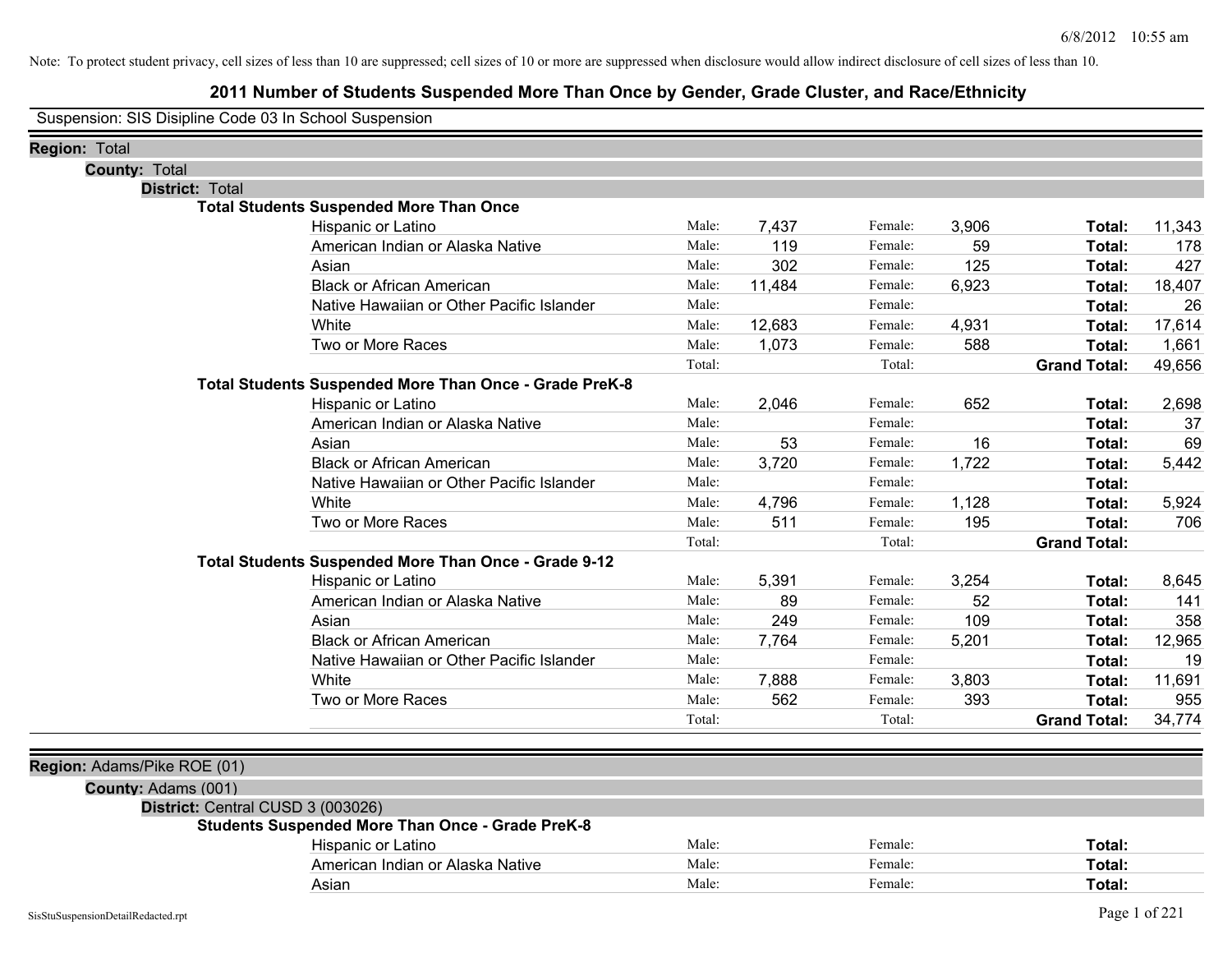| Suspension: SIS Disipline Code 03 In School Suspension |                                                         |        |         |                     |    |
|--------------------------------------------------------|---------------------------------------------------------|--------|---------|---------------------|----|
|                                                        | <b>Black or African American</b>                        | Male:  | Female: | Total:              |    |
|                                                        | Native Hawaiian or Other Pacific Islander               | Male:  | Female: | Total:              |    |
|                                                        | White                                                   | Male:  | Female: | Total:              | 12 |
|                                                        | Two or More Races                                       | Male:  | Female: | Total:              |    |
|                                                        |                                                         | Total: | Total:  | <b>Grand Total:</b> |    |
| District: CUSD 4 (004026)                              |                                                         |        |         |                     |    |
|                                                        | <b>Students Suspended More Than Once - Grade PreK-8</b> |        |         |                     |    |
|                                                        | Hispanic or Latino                                      | Male:  | Female: | Total:              |    |
|                                                        | American Indian or Alaska Native                        | Male:  | Female: | Total:              |    |
|                                                        | Asian                                                   | Male:  | Female: | Total:              |    |
|                                                        | <b>Black or African American</b>                        | Male:  | Female: | Total:              |    |
|                                                        | Native Hawaiian or Other Pacific Islander               | Male:  | Female: | Total:              |    |
|                                                        | White                                                   | Male:  | Female: | Total:              | 17 |
|                                                        | Two or More Races                                       | Male:  | Female: | Total:              |    |
|                                                        |                                                         | Total: | Total:  | <b>Grand Total:</b> |    |
|                                                        | District: Liberty CUSD 2 (002026)                       |        |         |                     |    |
|                                                        | <b>Students Suspended More Than Once - Grade PreK-8</b> |        |         |                     |    |
|                                                        | Hispanic or Latino                                      | Male:  | Female: | Total:              |    |
|                                                        | American Indian or Alaska Native                        | Male:  | Female: | Total:              |    |
|                                                        | Asian                                                   | Male:  | Female: | Total:              |    |
|                                                        | <b>Black or African American</b>                        | Male:  | Female: | Total:              |    |
|                                                        | Native Hawaiian or Other Pacific Islander               | Male:  | Female: | Total:              |    |
|                                                        | White                                                   | Male:  | Female: | Total:              |    |
|                                                        | Two or More Races                                       | Male:  | Female: | Total:              |    |
|                                                        |                                                         | Total: | Total:  | <b>Grand Total:</b> |    |
|                                                        | <b>Students Suspended More Than Once - Grade 9-12</b>   |        |         |                     |    |
|                                                        | Hispanic or Latino                                      | Male:  | Female: | Total:              |    |
|                                                        | American Indian or Alaska Native                        | Male:  | Female: | Total:              |    |
|                                                        | Asian                                                   | Male:  | Female: | Total:              |    |
|                                                        | <b>Black or African American</b>                        | Male:  | Female: | Total:              |    |
|                                                        | Native Hawaiian or Other Pacific Islander               | Male:  | Female: | Total:              |    |
|                                                        | White                                                   | Male:  | Female: | Total:              |    |
|                                                        | Two or More Races                                       | Male:  | Female: | Total:              |    |
|                                                        |                                                         | Total: | Total:  | <b>Grand Total:</b> |    |
|                                                        | District: Payson CUSD 1 (001026)                        |        |         |                     |    |
|                                                        | <b>Students Suspended More Than Once - Grade PreK-8</b> |        |         |                     |    |
|                                                        | Hispanic or Latino                                      | Male:  | Female: | Total:              |    |
|                                                        | American Indian or Alaska Native                        | Male:  | Female: | Total:              |    |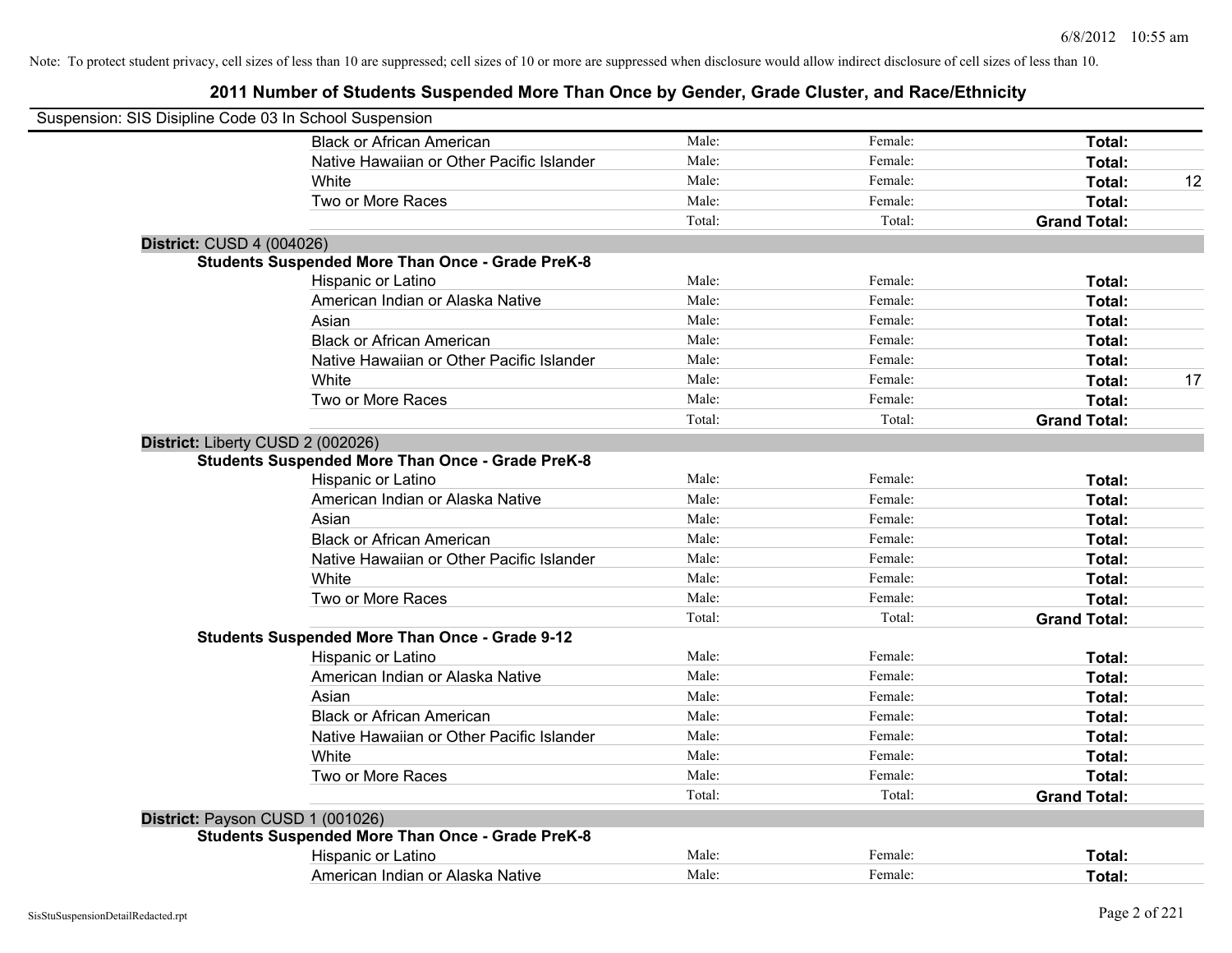| Suspension: SIS Disipline Code 03 In School Suspension |                                                         |        |     |         |    |                     |     |
|--------------------------------------------------------|---------------------------------------------------------|--------|-----|---------|----|---------------------|-----|
|                                                        | Asian                                                   | Male:  |     | Female: |    | Total:              |     |
|                                                        | <b>Black or African American</b>                        | Male:  |     | Female: |    | Total:              |     |
|                                                        | Native Hawaiian or Other Pacific Islander               | Male:  |     | Female: |    | Total:              |     |
|                                                        | White                                                   | Male:  |     | Female: |    | Total:              |     |
|                                                        | Two or More Races                                       | Male:  |     | Female: |    | Total:              |     |
|                                                        |                                                         | Total: |     | Total:  |    | <b>Grand Total:</b> |     |
|                                                        | <b>District: Quincy SD 172 (172022)</b>                 |        |     |         |    |                     |     |
|                                                        | <b>Students Suspended More Than Once - Grade PreK-8</b> |        |     |         |    |                     |     |
|                                                        | Hispanic or Latino                                      | Male:  |     | Female: |    | Total:              |     |
|                                                        | American Indian or Alaska Native                        | Male:  |     | Female: |    | Total:              |     |
|                                                        | Asian                                                   | Male:  |     | Female: |    | Total:              |     |
|                                                        | <b>Black or African American</b>                        | Male:  | 26  | Female: | 15 | Total:              | 41  |
|                                                        | Native Hawaiian or Other Pacific Islander               | Male:  |     | Female: |    | Total:              |     |
|                                                        | White                                                   | Male:  | 134 | Female: | 29 | Total:              | 163 |
|                                                        | Two or More Races                                       | Male:  |     | Female: |    | Total:              | 19  |
|                                                        |                                                         | Total: |     | Total:  |    | <b>Grand Total:</b> |     |
|                                                        | <b>Students Suspended More Than Once - Grade 9-12</b>   |        |     |         |    |                     |     |
|                                                        | Hispanic or Latino                                      | Male:  |     | Female: |    | Total:              |     |
|                                                        | American Indian or Alaska Native                        | Male:  |     | Female: |    | Total:              |     |
|                                                        | Asian                                                   | Male:  |     | Female: |    | Total:              |     |
|                                                        | <b>Black or African American</b>                        | Male:  | 24  | Female: | 20 | Total:              | 44  |
|                                                        | Native Hawaiian or Other Pacific Islander               | Male:  |     | Female: |    | Total:              |     |
|                                                        | White                                                   | Male:  | 121 | Female: | 60 | Total:              | 181 |
|                                                        | Two or More Races                                       | Male:  |     | Female: |    | Total:              |     |
|                                                        |                                                         | Total: |     | Total:  |    | <b>Grand Total:</b> |     |
| County: Pike (075)                                     |                                                         |        |     |         |    |                     |     |
|                                                        | District: Pleasant Hill CUSD 3 (003026)                 |        |     |         |    |                     |     |
|                                                        | <b>Students Suspended More Than Once - Grade PreK-8</b> |        |     |         |    |                     |     |
|                                                        | Hispanic or Latino                                      | Male:  |     | Female: |    | Total:              |     |
|                                                        | American Indian or Alaska Native                        | Male:  |     | Female: |    | Total:              |     |
|                                                        | Asian                                                   | Male:  |     | Female: |    | Total:              |     |
|                                                        | <b>Black or African American</b>                        | Male:  |     | Female: |    | Total:              |     |
|                                                        | Native Hawaiian or Other Pacific Islander               | Male:  |     | Female: |    | Total:              |     |
|                                                        | White                                                   | Male:  |     | Female: |    | Total:              |     |
|                                                        | Two or More Races                                       | Male:  |     | Female: |    | Total:              |     |
|                                                        |                                                         | Total: |     | Total:  |    | <b>Grand Total:</b> |     |
|                                                        | <b>Students Suspended More Than Once - Grade 9-12</b>   |        |     |         |    |                     |     |
|                                                        | Hispanic or Latino                                      | Male:  |     | Female: |    | <b>Total:</b>       |     |
|                                                        | American Indian or Alaska Native                        | Male:  |     | Female: |    | Total:              |     |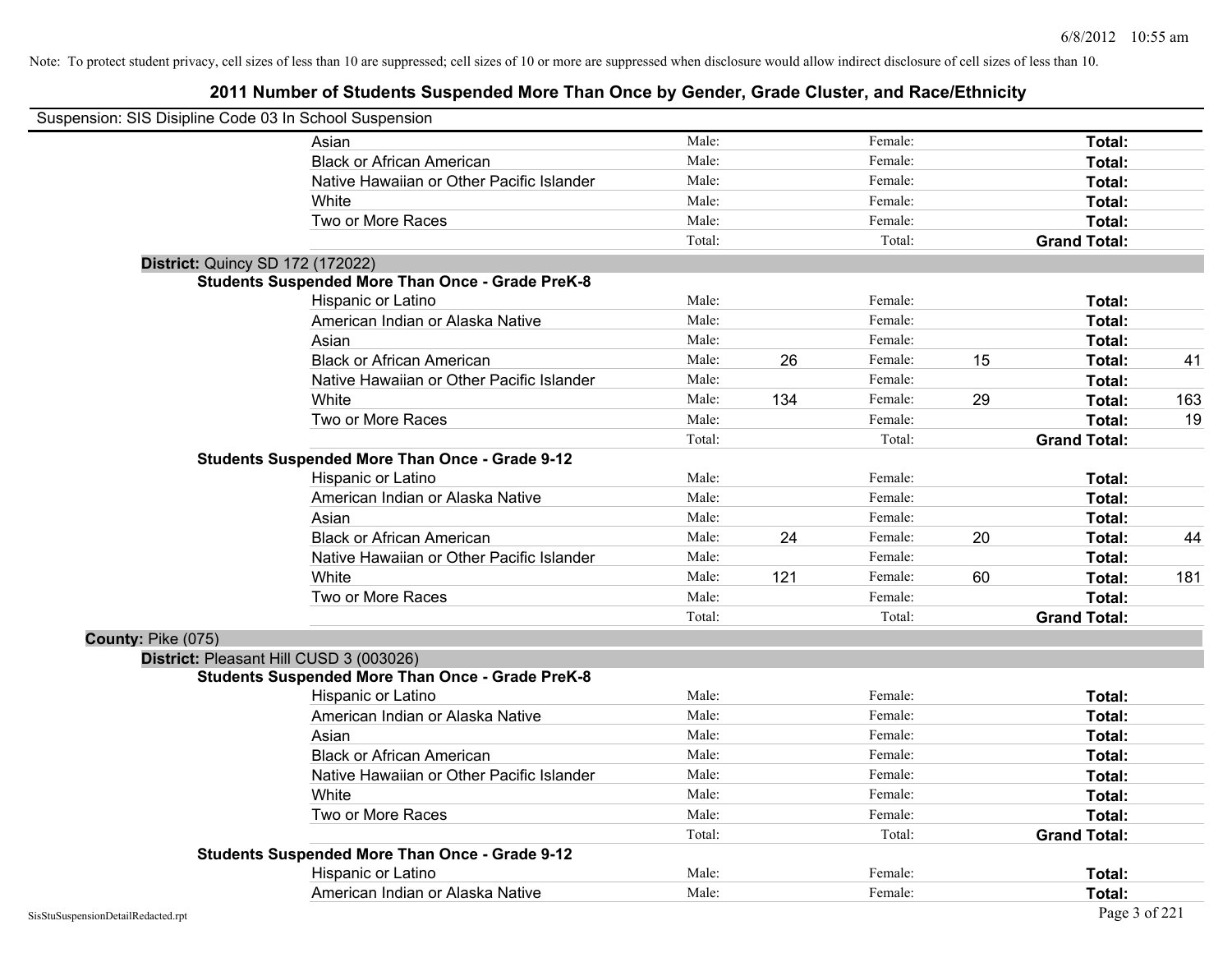| Suspension: SIS Disipline Code 03 In School Suspension        |                                                         |        |    |         |    |                     |    |
|---------------------------------------------------------------|---------------------------------------------------------|--------|----|---------|----|---------------------|----|
|                                                               | Asian                                                   | Male:  |    | Female: |    | Total:              |    |
|                                                               | <b>Black or African American</b>                        | Male:  |    | Female: |    | Total:              |    |
|                                                               | Native Hawaiian or Other Pacific Islander               | Male:  |    | Female: |    | Total:              |    |
|                                                               | White                                                   | Male:  |    | Female: |    | Total:              | 12 |
|                                                               | Two or More Races                                       | Male:  |    | Female: |    | Total:              |    |
|                                                               |                                                         | Total: |    | Total:  |    | <b>Grand Total:</b> |    |
| District: Western CUSD 12 (012026)                            |                                                         |        |    |         |    |                     |    |
|                                                               | <b>Students Suspended More Than Once - Grade 9-12</b>   |        |    |         |    |                     |    |
|                                                               | Hispanic or Latino                                      | Male:  |    | Female: |    | Total:              |    |
|                                                               | American Indian or Alaska Native                        | Male:  |    | Female: |    | Total:              |    |
|                                                               | Asian                                                   | Male:  |    | Female: |    | Total:              |    |
|                                                               | <b>Black or African American</b>                        | Male:  |    | Female: |    | Total:              |    |
|                                                               | Native Hawaiian or Other Pacific Islander               | Male:  |    | Female: |    | Total:              |    |
|                                                               | White                                                   | Male:  |    | Female: |    | Total:              |    |
|                                                               | Two or More Races                                       | Male:  |    | Female: |    | Total:              |    |
|                                                               |                                                         | Total: |    | Total:  |    | <b>Grand Total:</b> |    |
| County: Alexander (002)<br>District: Egyptian CUSD 5 (005026) |                                                         |        |    |         |    |                     |    |
|                                                               | <b>Students Suspended More Than Once - Grade PreK-8</b> |        |    |         |    |                     |    |
|                                                               | Hispanic or Latino                                      | Male:  |    | Female: |    | Total:              |    |
|                                                               | American Indian or Alaska Native                        | Male:  |    | Female: |    | Total:              |    |
|                                                               | Asian                                                   | Male:  |    | Female: |    | Total:              |    |
|                                                               | <b>Black or African American</b>                        | Male:  |    | Female: |    | Total:              |    |
|                                                               | Native Hawaiian or Other Pacific Islander               | Male:  |    | Female: |    | Total:              |    |
|                                                               | White                                                   | Male:  |    | Female: |    | Total:              | 16 |
|                                                               | Two or More Races                                       | Male:  |    | Female: |    | Total:              |    |
|                                                               |                                                         | Total: | 15 | Total:  | 13 | <b>Grand Total:</b> | 28 |
|                                                               | <b>Students Suspended More Than Once - Grade 9-12</b>   |        |    |         |    |                     |    |
|                                                               | Hispanic or Latino                                      | Male:  |    | Female: |    | Total:              |    |
|                                                               | American Indian or Alaska Native                        | Male:  |    | Female: |    | Total:              |    |
|                                                               | Asian                                                   | Male:  |    | Female: |    | Total:              |    |
|                                                               | <b>Black or African American</b>                        | Male:  |    | Female: |    | Total:              |    |
|                                                               | Native Hawaiian or Other Pacific Islander               | Male:  |    | Female: |    | Total:              |    |
|                                                               | White                                                   | Male:  |    | Female: |    | Total:              | 13 |
|                                                               | Two or More Races                                       | Male:  |    | Female: |    | Total:              |    |
|                                                               |                                                         | Total: |    | Total:  |    | <b>Grand Total:</b> |    |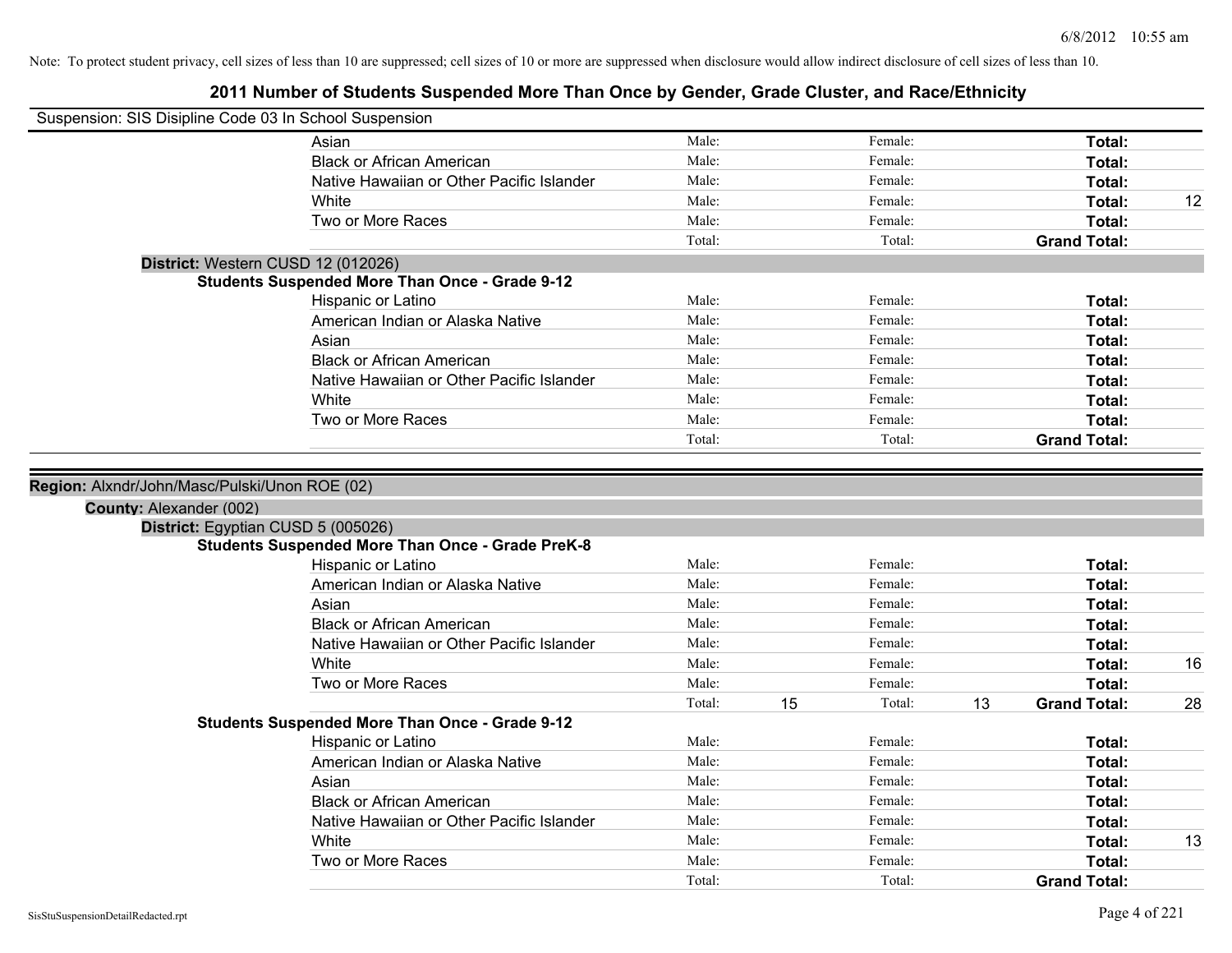| Suspension: SIS Disipline Code 03 In School Suspension |                                                         |        |         |                     |    |
|--------------------------------------------------------|---------------------------------------------------------|--------|---------|---------------------|----|
| County: Johnson (044)                                  |                                                         |        |         |                     |    |
|                                                        | District: New Simpson Hill SD 32 (032003)               |        |         |                     |    |
|                                                        | <b>Students Suspended More Than Once - Grade PreK-8</b> |        |         |                     |    |
|                                                        | Hispanic or Latino                                      | Male:  | Female: | Total:              |    |
|                                                        | American Indian or Alaska Native                        | Male:  | Female: | Total:              |    |
|                                                        | Asian                                                   | Male:  | Female: | Total:              |    |
|                                                        | <b>Black or African American</b>                        | Male:  | Female: | Total:              |    |
|                                                        | Native Hawaiian or Other Pacific Islander               | Male:  | Female: | Total:              |    |
|                                                        | White                                                   | Male:  | Female: | Total:              |    |
|                                                        | Two or More Races                                       | Male:  | Female: | Total:              |    |
|                                                        |                                                         | Total: | Total:  | <b>Grand Total:</b> |    |
|                                                        | District: Vienna HSD 133 (133017)                       |        |         |                     |    |
|                                                        | <b>Students Suspended More Than Once - Grade 9-12</b>   |        |         |                     |    |
|                                                        | Hispanic or Latino                                      | Male:  | Female: | Total:              |    |
|                                                        | American Indian or Alaska Native                        | Male:  | Female: | Total:              |    |
|                                                        | Asian                                                   | Male:  | Female: | Total:              |    |
|                                                        | <b>Black or African American</b>                        | Male:  | Female: | Total:              |    |
|                                                        | Native Hawaiian or Other Pacific Islander               | Male:  | Female: | Total:              |    |
|                                                        | White                                                   | Male:  | Female: | Total:              |    |
|                                                        | Two or More Races                                       | Male:  | Female: | Total:              |    |
|                                                        |                                                         | Total: | Total:  | <b>Grand Total:</b> |    |
|                                                        | District: Vienna SD 55 (055002)                         |        |         |                     |    |
|                                                        | <b>Students Suspended More Than Once - Grade PreK-8</b> |        |         |                     |    |
|                                                        | Hispanic or Latino                                      | Male:  | Female: | Total:              |    |
|                                                        | American Indian or Alaska Native                        | Male:  | Female: | Total:              |    |
|                                                        | Asian                                                   | Male:  | Female: | Total:              |    |
|                                                        | <b>Black or African American</b>                        | Male:  | Female: | Total:              |    |
|                                                        | Native Hawaiian or Other Pacific Islander               | Male:  | Female: | Total:              |    |
|                                                        | <b>White</b>                                            | Male:  | Female: | Total:              | 10 |
|                                                        | Two or More Races                                       | Male:  | Female: | Total:              |    |
|                                                        |                                                         | Total: | Total:  | <b>Grand Total:</b> |    |
| County: Massac (061)                                   |                                                         |        |         |                     |    |
|                                                        | District: Joppa-Maple Grove UD 38 (038026)              |        |         |                     |    |
|                                                        | <b>Students Suspended More Than Once - Grade PreK-8</b> |        |         |                     |    |
|                                                        | Hispanic or Latino                                      | Male:  | Female: | Total:              |    |
|                                                        | American Indian or Alaska Native                        | Male:  | Female: | Total:              |    |
|                                                        | Asian                                                   | Male:  | Female: | Total:              |    |
|                                                        | <b>Black or African American</b>                        | Male:  | Female: | Total:              |    |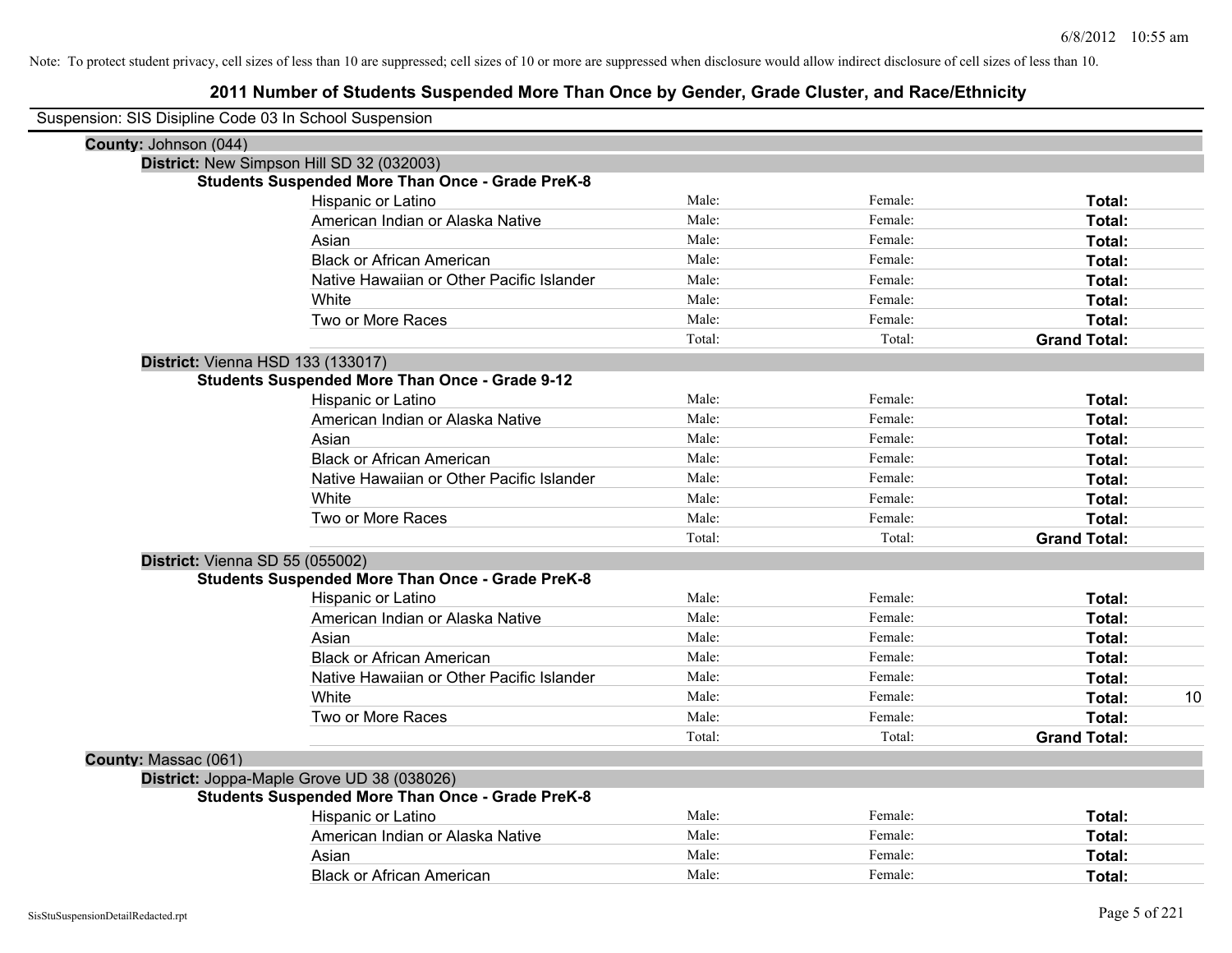| Suspension: SIS Disipline Code 03 In School Suspension |                                                         |        |         |                     |
|--------------------------------------------------------|---------------------------------------------------------|--------|---------|---------------------|
|                                                        | Native Hawaiian or Other Pacific Islander               | Male:  | Female: | Total:              |
|                                                        | White                                                   | Male:  | Female: | Total:              |
|                                                        | Two or More Races                                       | Male:  | Female: | Total:              |
|                                                        |                                                         | Total: | Total:  | <b>Grand Total:</b> |
|                                                        | <b>Students Suspended More Than Once - Grade 9-12</b>   |        |         |                     |
|                                                        | Hispanic or Latino                                      | Male:  | Female: | Total:              |
|                                                        | American Indian or Alaska Native                        | Male:  | Female: | Total:              |
|                                                        | Asian                                                   | Male:  | Female: | Total:              |
|                                                        | <b>Black or African American</b>                        | Male:  | Female: | Total:              |
|                                                        | Native Hawaiian or Other Pacific Islander               | Male:  | Female: | Total:              |
|                                                        | White                                                   | Male:  | Female: | Total:              |
|                                                        | Two or More Races                                       | Male:  | Female: | Total:              |
|                                                        |                                                         | Total: | Total:  | <b>Grand Total:</b> |
| District: Massac UD 1 (001026)                         |                                                         |        |         |                     |
|                                                        | <b>Students Suspended More Than Once - Grade PreK-8</b> |        |         |                     |
|                                                        | Hispanic or Latino                                      | Male:  | Female: | Total:              |
|                                                        | American Indian or Alaska Native                        | Male:  | Female: | Total:              |
|                                                        | Asian                                                   | Male:  | Female: | Total:              |
|                                                        | <b>Black or African American</b>                        | Male:  | Female: | Total:              |
|                                                        | Native Hawaiian or Other Pacific Islander               | Male:  | Female: | Total:              |
|                                                        | White                                                   | Male:  | Female: | 11<br>Total:        |
|                                                        | Two or More Races                                       | Male:  | Female: | Total:              |
|                                                        |                                                         | Total: | Total:  | <b>Grand Total:</b> |
| County: Pulaski (077)                                  |                                                         |        |         |                     |
| District: Century CUSD 100 (100026)                    |                                                         |        |         |                     |
|                                                        | <b>Students Suspended More Than Once - Grade PreK-8</b> |        |         |                     |
|                                                        | Hispanic or Latino                                      | Male:  | Female: | Total:              |
|                                                        | American Indian or Alaska Native                        | Male:  | Female: | Total:              |
|                                                        | Asian                                                   | Male:  | Female: | Total:              |
|                                                        | <b>Black or African American</b>                        | Male:  | Female: | Total:              |
|                                                        | Native Hawaiian or Other Pacific Islander               | Male:  | Female: | Total:              |
|                                                        | White                                                   | Male:  | Female: | Total:              |
|                                                        | Two or More Races                                       | Male:  | Female: | Total:              |
|                                                        |                                                         | Total: | Total:  | <b>Grand Total:</b> |
| District: Meridian CUSD 101 (101026)                   |                                                         |        |         |                     |
|                                                        | <b>Students Suspended More Than Once - Grade PreK-8</b> |        |         |                     |
|                                                        | Hispanic or Latino                                      | Male:  | Female: | Total:              |
|                                                        | American Indian or Alaska Native                        | Male:  | Female: | Total:              |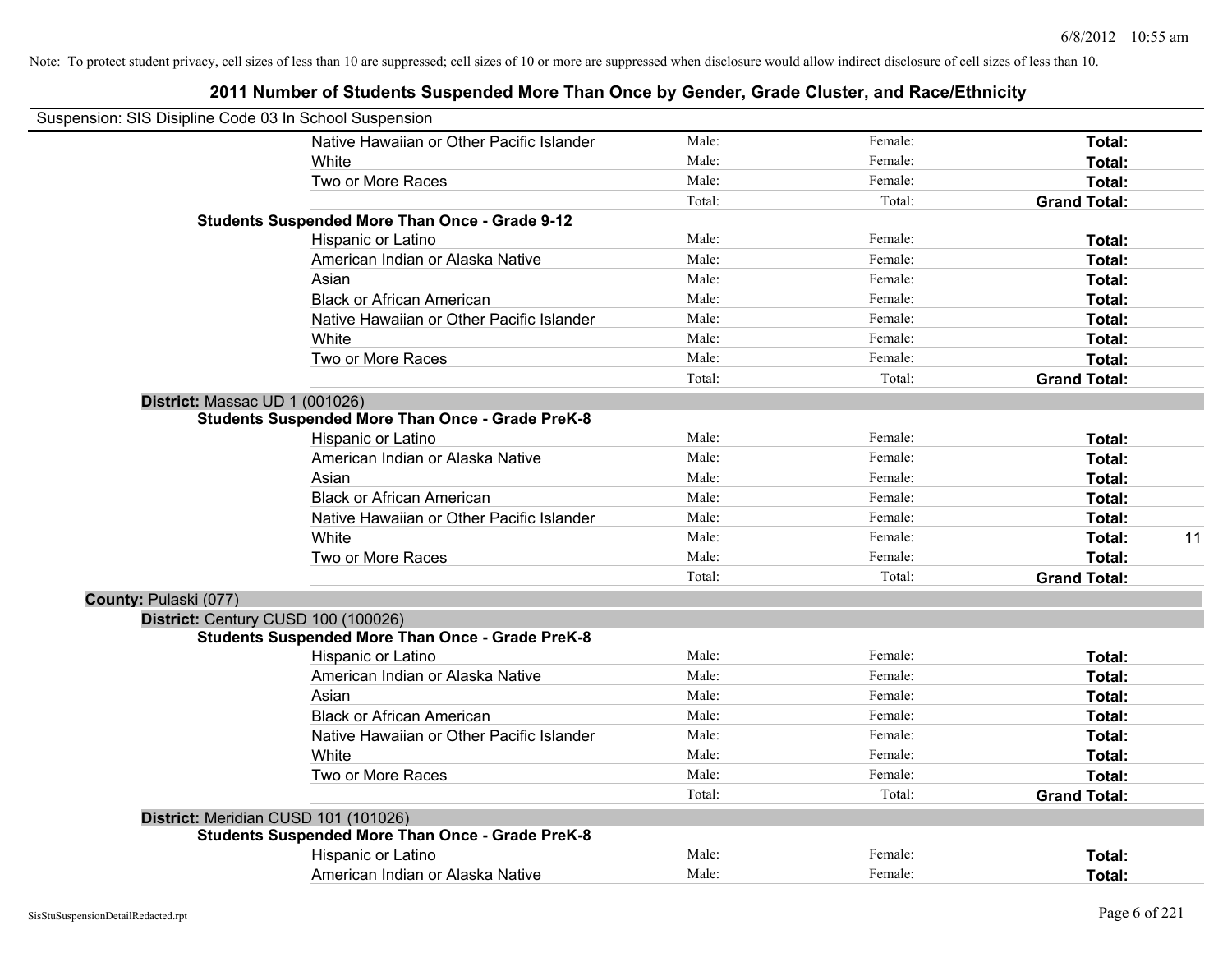# **2011 Number of Students Suspended More Than Once by Gender, Grade Cluster, and Race/Ethnicity**

| Suspension: SIS Disipline Code 03 In School Suspension |                                                         |        |    |         |    |                     |    |
|--------------------------------------------------------|---------------------------------------------------------|--------|----|---------|----|---------------------|----|
|                                                        | Asian                                                   | Male:  |    | Female: |    | Total:              |    |
|                                                        | <b>Black or African American</b>                        | Male:  | 35 | Female: | 16 | Total:              | 51 |
|                                                        | Native Hawaiian or Other Pacific Islander               | Male:  |    | Female: |    | Total:              |    |
|                                                        | White                                                   | Male:  |    | Female: |    | Total:              | 12 |
|                                                        | Two or More Races                                       | Male:  |    | Female: |    | Total:              |    |
|                                                        |                                                         | Total: |    | Total:  |    | <b>Grand Total:</b> |    |
| County: Union (091)                                    |                                                         |        |    |         |    |                     |    |
| District: Anna CCSD 37 (037004)                        |                                                         |        |    |         |    |                     |    |
|                                                        | <b>Students Suspended More Than Once - Grade PreK-8</b> |        |    |         |    |                     |    |
|                                                        | Hispanic or Latino                                      | Male:  |    | Female: |    | Total:              |    |
|                                                        | American Indian or Alaska Native                        | Male:  |    | Female: |    | Total:              |    |
|                                                        | Asian                                                   | Male:  |    | Female: |    | Total:              |    |
|                                                        | <b>Black or African American</b>                        | Male:  |    | Female: |    | Total:              |    |
|                                                        | Native Hawaiian or Other Pacific Islander               | Male:  |    | Female: |    | Total:              |    |
|                                                        | White                                                   | Male:  |    | Female: |    | Total:              | 12 |
|                                                        | Two or More Races                                       | Male:  |    | Female: |    | Total:              |    |
|                                                        |                                                         | Total: |    | Total:  |    | <b>Grand Total:</b> |    |
| District: Shawnee CUSD 84 (084026)                     |                                                         |        |    |         |    |                     |    |
|                                                        | <b>Students Suspended More Than Once - Grade PreK-8</b> |        |    |         |    |                     |    |
|                                                        | Hispanic or Latino                                      | Male:  |    | Female: |    | Total:              |    |
|                                                        | American Indian or Alaska Native                        | Male:  |    | Female: |    | Total:              |    |
|                                                        | Asian                                                   | Male:  |    | Female: |    | Total:              |    |
|                                                        | <b>Black or African American</b>                        | Male:  |    | Female: |    | Total:              |    |
|                                                        | Native Hawaiian or Other Pacific Islander               | Male:  |    | Female: |    | Total:              |    |
|                                                        | White                                                   | Male:  |    | Female: |    | Total:              |    |
|                                                        | Two or More Races                                       | Male:  |    | Female: |    | Total:              |    |
|                                                        |                                                         | Total: |    | Total:  |    | <b>Grand Total:</b> |    |
|                                                        | <b>Students Suspended More Than Once - Grade 9-12</b>   |        |    |         |    |                     |    |
|                                                        | Hispanic or Latino                                      | Male:  |    | Female: |    | Total:              |    |
|                                                        | American Indian or Alaska Native                        | Male:  |    | Female: |    | Total:              |    |
|                                                        | Asian                                                   | Male:  |    | Female: |    | Total:              |    |
|                                                        | <b>Black or African American</b>                        | Male:  |    | Female: |    | Total:              |    |
|                                                        | Native Hawaiian or Other Pacific Islander               | Male:  |    | Female: |    | Total:              |    |
|                                                        | White                                                   | Male:  |    | Female: |    | Total:              |    |
|                                                        | Two or More Races                                       | Male:  |    | Female: |    | Total:              |    |
|                                                        |                                                         | Total: |    | Total:  |    | <b>Grand Total:</b> |    |

**Region:** Bond/Effingham/Fayette ROE (03)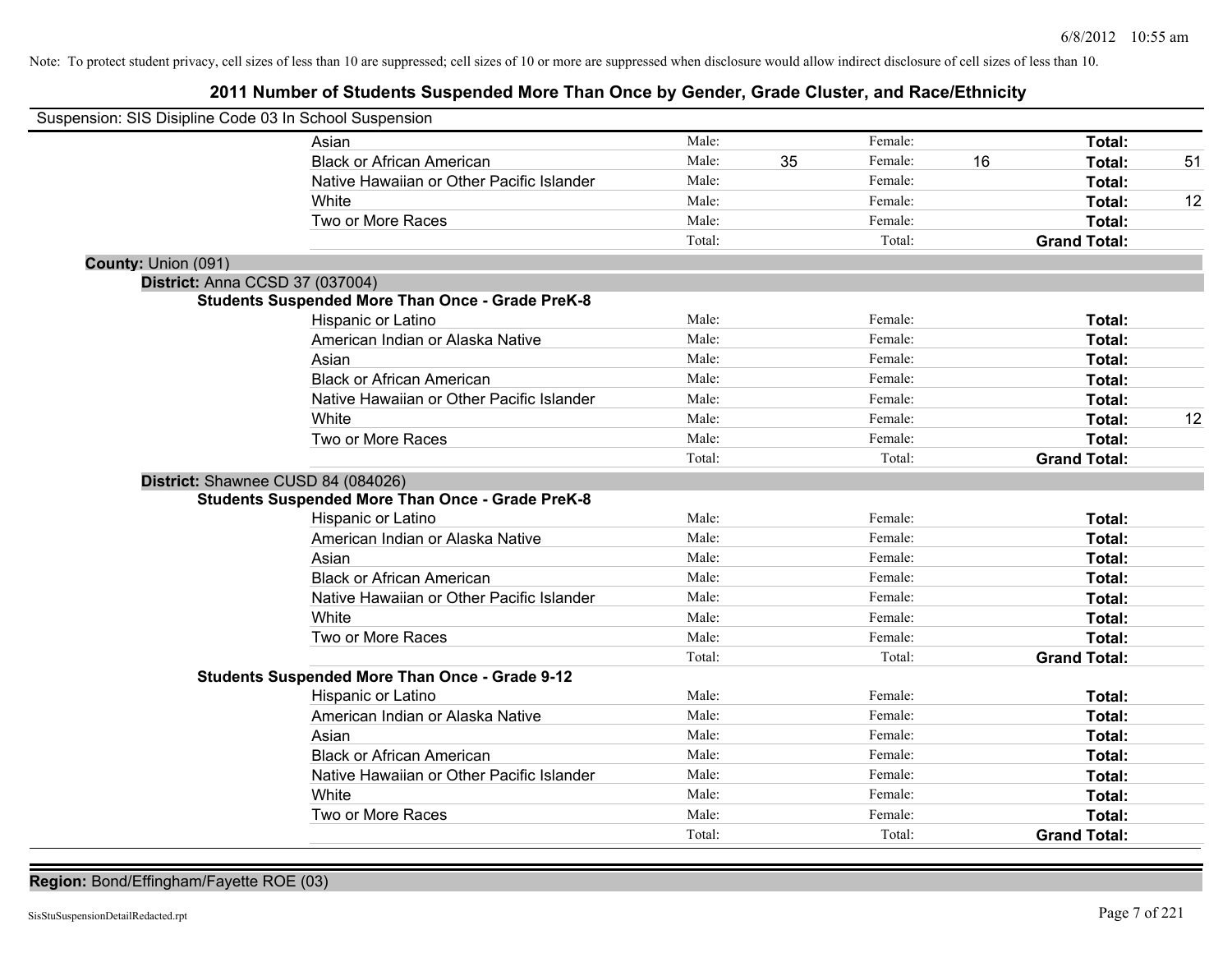| Suspension: SIS Disipline Code 03 In School Suspension |                                                         |        |         |                     |    |
|--------------------------------------------------------|---------------------------------------------------------|--------|---------|---------------------|----|
| County: Bond (003)                                     |                                                         |        |         |                     |    |
|                                                        | District: Bond County CUSD 2 (002026)                   |        |         |                     |    |
|                                                        | <b>Students Suspended More Than Once - Grade PreK-8</b> |        |         |                     |    |
|                                                        | Hispanic or Latino                                      | Male:  | Female: | Total:              |    |
|                                                        | American Indian or Alaska Native                        | Male:  | Female: | Total:              |    |
|                                                        | Asian                                                   | Male:  | Female: | Total:              |    |
|                                                        | <b>Black or African American</b>                        | Male:  | Female: | Total:              |    |
|                                                        | Native Hawaiian or Other Pacific Islander               | Male:  | Female: | Total:              |    |
|                                                        | White                                                   | Male:  | Female: | Total:              | 17 |
|                                                        | Two or More Races                                       | Male:  | Female: | Total:              |    |
|                                                        |                                                         | Total: | Total:  | <b>Grand Total:</b> |    |
|                                                        | <b>Students Suspended More Than Once - Grade 9-12</b>   |        |         |                     |    |
|                                                        | Hispanic or Latino                                      | Male:  | Female: | Total:              |    |
|                                                        | American Indian or Alaska Native                        | Male:  | Female: | Total:              |    |
|                                                        | Asian                                                   | Male:  | Female: | Total:              |    |
|                                                        | <b>Black or African American</b>                        | Male:  | Female: | Total:              |    |
|                                                        | Native Hawaiian or Other Pacific Islander               | Male:  | Female: | Total:              |    |
|                                                        | White                                                   | Male:  | Female: | Total:              | 17 |
|                                                        | Two or More Races                                       | Male:  | Female: | Total:              |    |
|                                                        |                                                         | Total: | Total:  | <b>Grand Total:</b> |    |
|                                                        | District: Mulberry Grove CUSD 1 (001026)                |        |         |                     |    |
|                                                        | <b>Students Suspended More Than Once - Grade PreK-8</b> |        |         |                     |    |
|                                                        | Hispanic or Latino                                      | Male:  | Female: | Total:              |    |
|                                                        | American Indian or Alaska Native                        | Male:  | Female: | Total:              |    |
|                                                        | Asian                                                   | Male:  | Female: | Total:              |    |
|                                                        | <b>Black or African American</b>                        | Male:  | Female: | Total:              |    |
|                                                        | Native Hawaiian or Other Pacific Islander               | Male:  | Female: | Total:              |    |
|                                                        | White                                                   | Male:  | Female: | Total:              |    |
|                                                        | Two or More Races                                       | Male:  | Female: | Total:              |    |
|                                                        |                                                         | Total: | Total:  | <b>Grand Total:</b> |    |
|                                                        | <b>Students Suspended More Than Once - Grade 9-12</b>   |        |         |                     |    |
|                                                        | Hispanic or Latino                                      | Male:  | Female: | Total:              |    |
|                                                        | American Indian or Alaska Native                        | Male:  | Female: | Total:              |    |
|                                                        | Asian                                                   | Male:  | Female: | Total:              |    |
|                                                        | <b>Black or African American</b>                        | Male:  | Female: | Total:              |    |
|                                                        | Native Hawaiian or Other Pacific Islander               | Male:  | Female: | Total:              |    |
|                                                        | White                                                   | Male:  | Female: | Total:              |    |
|                                                        | Two or More Races                                       | Male:  | Female: | Total:              |    |
|                                                        |                                                         | Total: | Total:  | <b>Grand Total:</b> |    |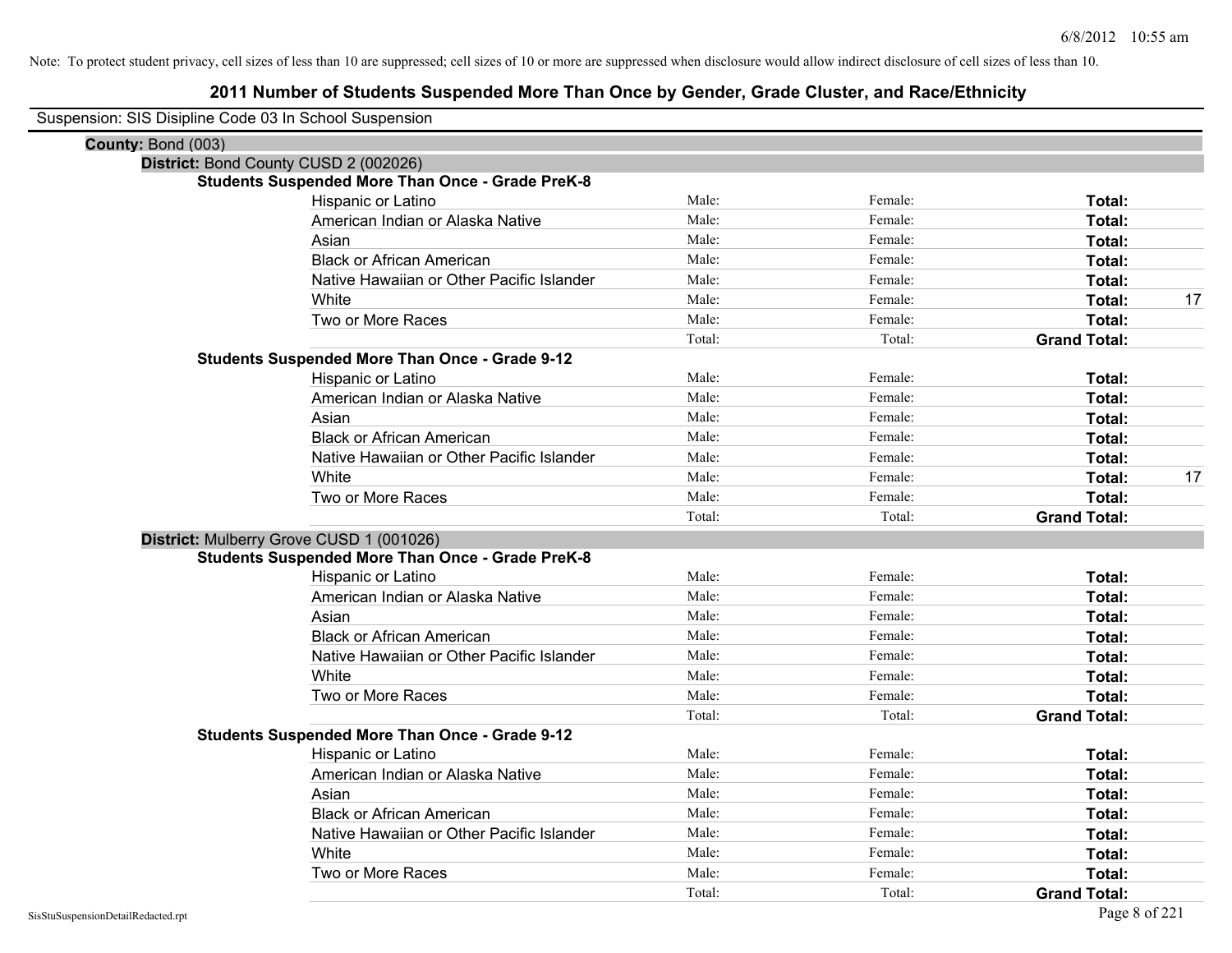| Suspension: SIS Disipline Code 03 In School Suspension |                                                         |        |         |                     |
|--------------------------------------------------------|---------------------------------------------------------|--------|---------|---------------------|
| County: Effingham (025)                                |                                                         |        |         |                     |
|                                                        | District: Beecher City CUSD 20 (020026)                 |        |         |                     |
|                                                        | <b>Students Suspended More Than Once - Grade PreK-8</b> |        |         |                     |
|                                                        | Hispanic or Latino                                      | Male:  | Female: | Total:              |
|                                                        | American Indian or Alaska Native                        | Male:  | Female: | Total:              |
|                                                        | Asian                                                   | Male:  | Female: | Total:              |
|                                                        | <b>Black or African American</b>                        | Male:  | Female: | Total:              |
|                                                        | Native Hawaiian or Other Pacific Islander               | Male:  | Female: | Total:              |
|                                                        | White                                                   | Male:  | Female: | Total:              |
|                                                        | Two or More Races                                       | Male:  | Female: | Total:              |
|                                                        |                                                         | Total: | Total:  | <b>Grand Total:</b> |
|                                                        | District: Effingham CUSD 40 (040026)                    |        |         |                     |
|                                                        | <b>Students Suspended More Than Once - Grade PreK-8</b> |        |         |                     |
|                                                        | Hispanic or Latino                                      | Male:  | Female: | Total:              |
|                                                        | American Indian or Alaska Native                        | Male:  | Female: | Total:              |
|                                                        | Asian                                                   | Male:  | Female: | Total:              |
|                                                        | <b>Black or African American</b>                        | Male:  | Female: | Total:              |
|                                                        | Native Hawaiian or Other Pacific Islander               | Male:  | Female: | Total:              |
|                                                        | White                                                   | Male:  | Female: | Total:              |
|                                                        | Two or More Races                                       | Male:  | Female: | Total:              |
|                                                        |                                                         | Total: | Total:  | <b>Grand Total:</b> |
|                                                        | <b>Students Suspended More Than Once - Grade 9-12</b>   |        |         |                     |
|                                                        | Hispanic or Latino                                      | Male:  | Female: | Total:              |
|                                                        | American Indian or Alaska Native                        | Male:  | Female: | Total:              |
|                                                        | Asian                                                   | Male:  | Female: | Total:              |
|                                                        | <b>Black or African American</b>                        | Male:  | Female: | Total:              |
|                                                        | Native Hawaiian or Other Pacific Islander               | Male:  | Female: | Total:              |
|                                                        | White                                                   | Male:  | Female: | 14<br>Total:        |
|                                                        | Two or More Races                                       | Male:  | Female: | Total:              |
|                                                        |                                                         | Total: | Total:  | <b>Grand Total:</b> |
|                                                        | District: Teutopolis CUSD 50 (050026)                   |        |         |                     |
|                                                        | <b>Students Suspended More Than Once - Grade 9-12</b>   |        |         |                     |
|                                                        | Hispanic or Latino                                      | Male:  | Female: | Total:              |
|                                                        | American Indian or Alaska Native                        | Male:  | Female: | Total:              |
|                                                        | Asian                                                   | Male:  | Female: | Total:              |
|                                                        | <b>Black or African American</b>                        | Male:  | Female: | Total:              |
|                                                        | Native Hawaiian or Other Pacific Islander               | Male:  | Female: | <b>Total:</b>       |
|                                                        | White                                                   | Male:  | Female: | Total:              |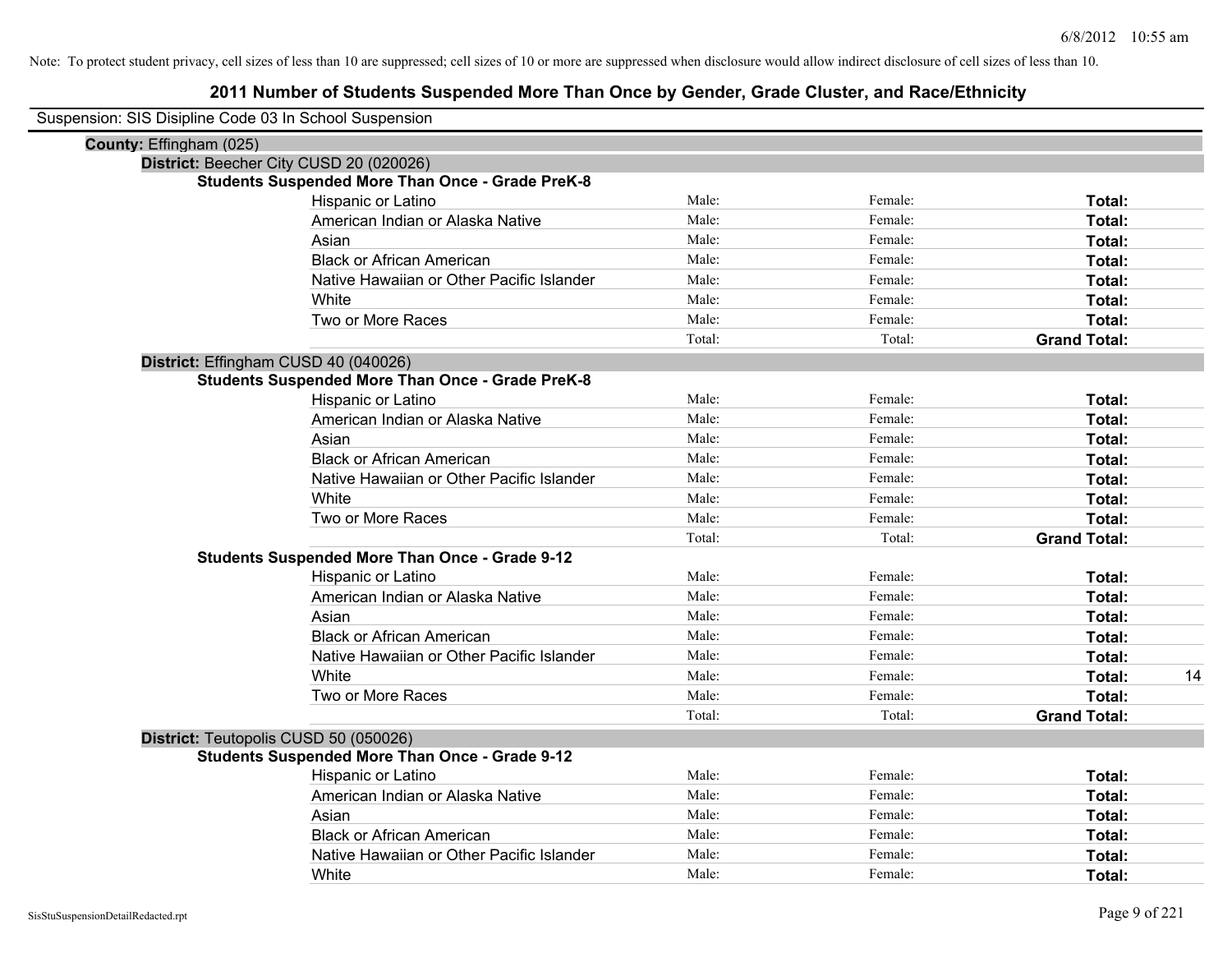| Suspension: SIS Disipline Code 03 In School Suspension |                                                         |        |         |                     |
|--------------------------------------------------------|---------------------------------------------------------|--------|---------|---------------------|
|                                                        | Two or More Races                                       | Male:  | Female: | Total:              |
|                                                        |                                                         | Total: | Total:  | <b>Grand Total:</b> |
| County: Fayette (026)                                  |                                                         |        |         |                     |
|                                                        | District: Brownstown CUSD 201 (201026)                  |        |         |                     |
|                                                        | <b>Students Suspended More Than Once - Grade PreK-8</b> |        |         |                     |
|                                                        | Hispanic or Latino                                      | Male:  | Female: | Total:              |
|                                                        | American Indian or Alaska Native                        | Male:  | Female: | Total:              |
|                                                        | Asian                                                   | Male:  | Female: | Total:              |
|                                                        | <b>Black or African American</b>                        | Male:  | Female: | Total:              |
|                                                        | Native Hawaiian or Other Pacific Islander               | Male:  | Female: | Total:              |
|                                                        | White                                                   | Male:  | Female: | Total:              |
|                                                        | Two or More Races                                       | Male:  | Female: | Total:              |
|                                                        |                                                         | Total: | Total:  | <b>Grand Total:</b> |
| District: Non-Public School (2030)                     |                                                         |        |         |                     |
|                                                        | <b>Students Suspended More Than Once - Grade 9-12</b>   |        |         |                     |
|                                                        | Hispanic or Latino                                      | Male:  | Female: | Total:              |
|                                                        | American Indian or Alaska Native                        | Male:  | Female: | Total:              |
|                                                        | Asian                                                   | Male:  | Female: | Total:              |
|                                                        | <b>Black or African American</b>                        | Male:  | Female: | Total:              |
|                                                        | Native Hawaiian or Other Pacific Islander               | Male:  | Female: | Total:              |
|                                                        | White                                                   | Male:  | Female: | <b>Total:</b>       |
|                                                        | Two or More Races                                       | Male:  | Female: | Total:              |
|                                                        |                                                         | Total: | Total:  | <b>Grand Total:</b> |
| District: Ramsey CUSD 204 (204026)                     |                                                         |        |         |                     |
|                                                        | <b>Students Suspended More Than Once - Grade PreK-8</b> |        |         |                     |
|                                                        | Hispanic or Latino                                      | Male:  | Female: | Total:              |
|                                                        | American Indian or Alaska Native                        | Male:  | Female: | Total:              |
|                                                        | Asian                                                   | Male:  | Female: | Total:              |
|                                                        | <b>Black or African American</b>                        | Male:  | Female: | Total:              |
|                                                        | Native Hawaiian or Other Pacific Islander               | Male:  | Female: | Total:              |
|                                                        | White                                                   | Male:  | Female: | Total:              |
|                                                        | Two or More Races                                       | Male:  | Female: | Total:              |
|                                                        |                                                         | Total: | Total:  | <b>Grand Total:</b> |
| District: St Elmo CUSD 202 (202026)                    |                                                         |        |         |                     |
|                                                        | <b>Students Suspended More Than Once - Grade PreK-8</b> |        |         |                     |
|                                                        | Hispanic or Latino                                      | Male:  | Female: | Total:              |
|                                                        | American Indian or Alaska Native                        | Male:  | Female: | Total:              |
|                                                        | Asian                                                   | Male:  | Female: | Total:              |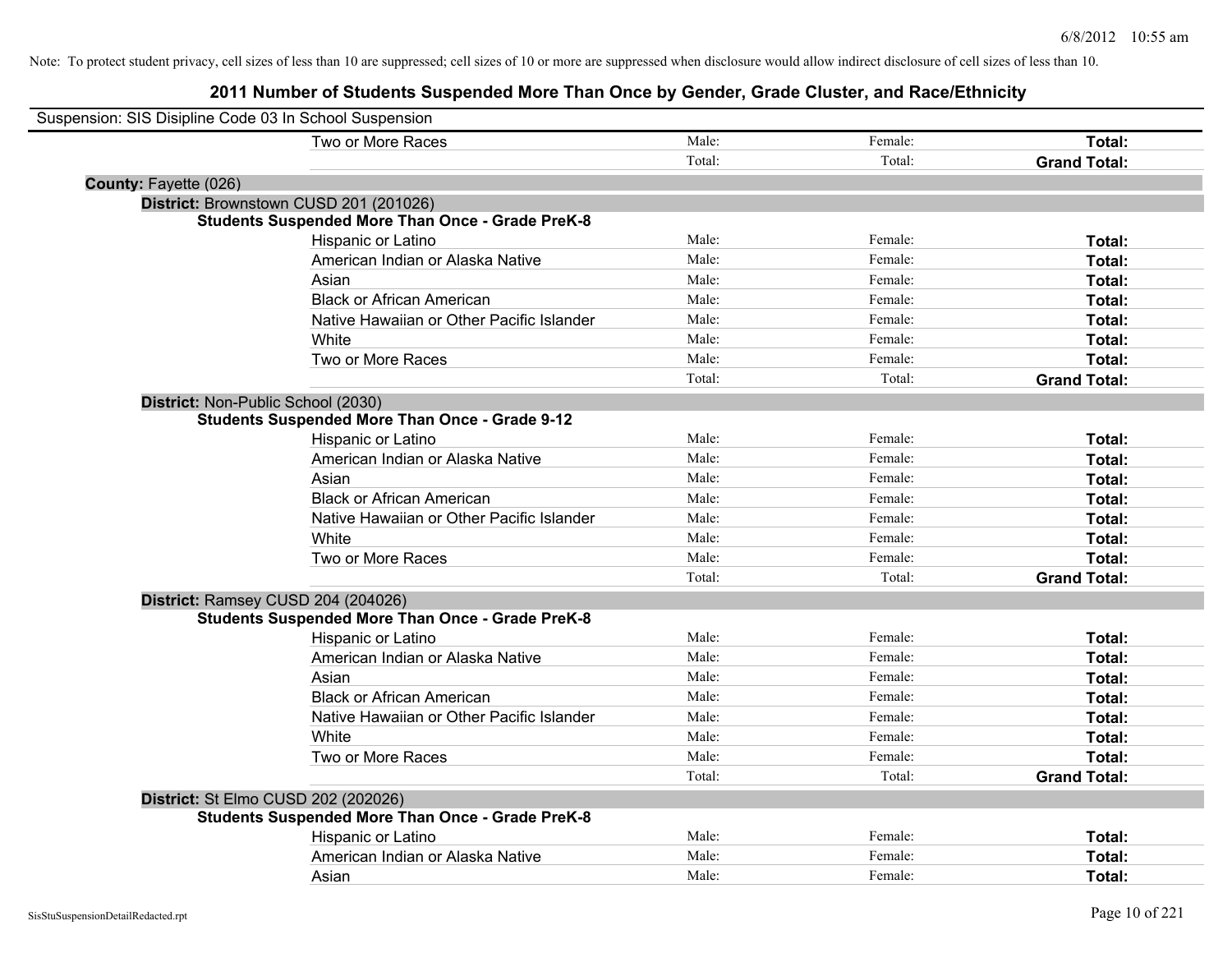### **2011 Number of Students Suspended More Than Once by Gender, Grade Cluster, and Race/Ethnicity**

| Suspension: SIS Disipline Code 03 In School Suspension |                                                         |        |    |         |    |                     |    |
|--------------------------------------------------------|---------------------------------------------------------|--------|----|---------|----|---------------------|----|
|                                                        | <b>Black or African American</b>                        | Male:  |    | Female: |    | <b>Total:</b>       |    |
|                                                        | Native Hawaiian or Other Pacific Islander               | Male:  |    | Female: |    | Total:              |    |
|                                                        | White                                                   | Male:  | 25 | Female: | 11 | Total:              | 36 |
|                                                        | Two or More Races                                       | Male:  |    | Female: |    | Total:              |    |
|                                                        |                                                         | Total: |    | Total:  |    | <b>Grand Total:</b> |    |
|                                                        | <b>Students Suspended More Than Once - Grade 9-12</b>   |        |    |         |    |                     |    |
|                                                        | Hispanic or Latino                                      | Male:  |    | Female: |    | Total:              |    |
|                                                        | American Indian or Alaska Native                        | Male:  |    | Female: |    | Total:              |    |
|                                                        | Asian                                                   | Male:  |    | Female: |    | Total:              |    |
|                                                        | <b>Black or African American</b>                        | Male:  |    | Female: |    | <b>Total:</b>       |    |
|                                                        | Native Hawaiian or Other Pacific Islander               | Male:  |    | Female: |    | Total:              |    |
|                                                        | White                                                   | Male:  | 44 | Female: | 33 | Total:              | 77 |
|                                                        | Two or More Races                                       | Male:  |    | Female: |    | Total:              |    |
|                                                        |                                                         | Total: |    | Total:  |    | <b>Grand Total:</b> |    |
| District: Vandalia CUSD 203 (203026)                   |                                                         |        |    |         |    |                     |    |
|                                                        | <b>Students Suspended More Than Once - Grade PreK-8</b> |        |    |         |    |                     |    |
|                                                        | Hispanic or Latino                                      | Male:  |    | Female: |    | Total:              |    |
|                                                        | American Indian or Alaska Native                        | Male:  |    | Female: |    | Total:              |    |
|                                                        | Asian                                                   | Male:  |    | Female: |    | Total:              |    |
|                                                        | <b>Black or African American</b>                        | Male:  |    | Female: |    | Total:              |    |
|                                                        | Native Hawaiian or Other Pacific Islander               | Male:  |    | Female: |    | Total:              |    |
|                                                        | White                                                   | Male:  |    | Female: |    | Total:              | 27 |
|                                                        | Two or More Races                                       | Male:  |    | Female: |    | Total:              |    |
|                                                        |                                                         | Total: |    | Total:  |    | <b>Grand Total:</b> |    |
|                                                        | <b>Students Suspended More Than Once - Grade 9-12</b>   |        |    |         |    |                     |    |
|                                                        | Hispanic or Latino                                      | Male:  |    | Female: |    | Total:              |    |
|                                                        | American Indian or Alaska Native                        | Male:  |    | Female: |    | Total:              |    |
|                                                        | Asian                                                   | Male:  |    | Female: |    | Total:              |    |
|                                                        | <b>Black or African American</b>                        | Male:  |    | Female: |    | Total:              |    |
|                                                        | Native Hawaiian or Other Pacific Islander               | Male:  |    | Female: |    | Total:              |    |
|                                                        | White                                                   | Male:  | 34 | Female: | 15 | Total:              | 49 |
|                                                        | Two or More Races                                       | Male:  |    | Female: |    | Total:              |    |
|                                                        |                                                         | Total: |    | Total:  |    | <b>Grand Total:</b> |    |

**Region:** Boone/Winnebago ROE (04)

**County:** Boone (004)

**District:** Belvidere CUSD 100 (100026)

**Students Suspended More Than Once - Grade PreK-8**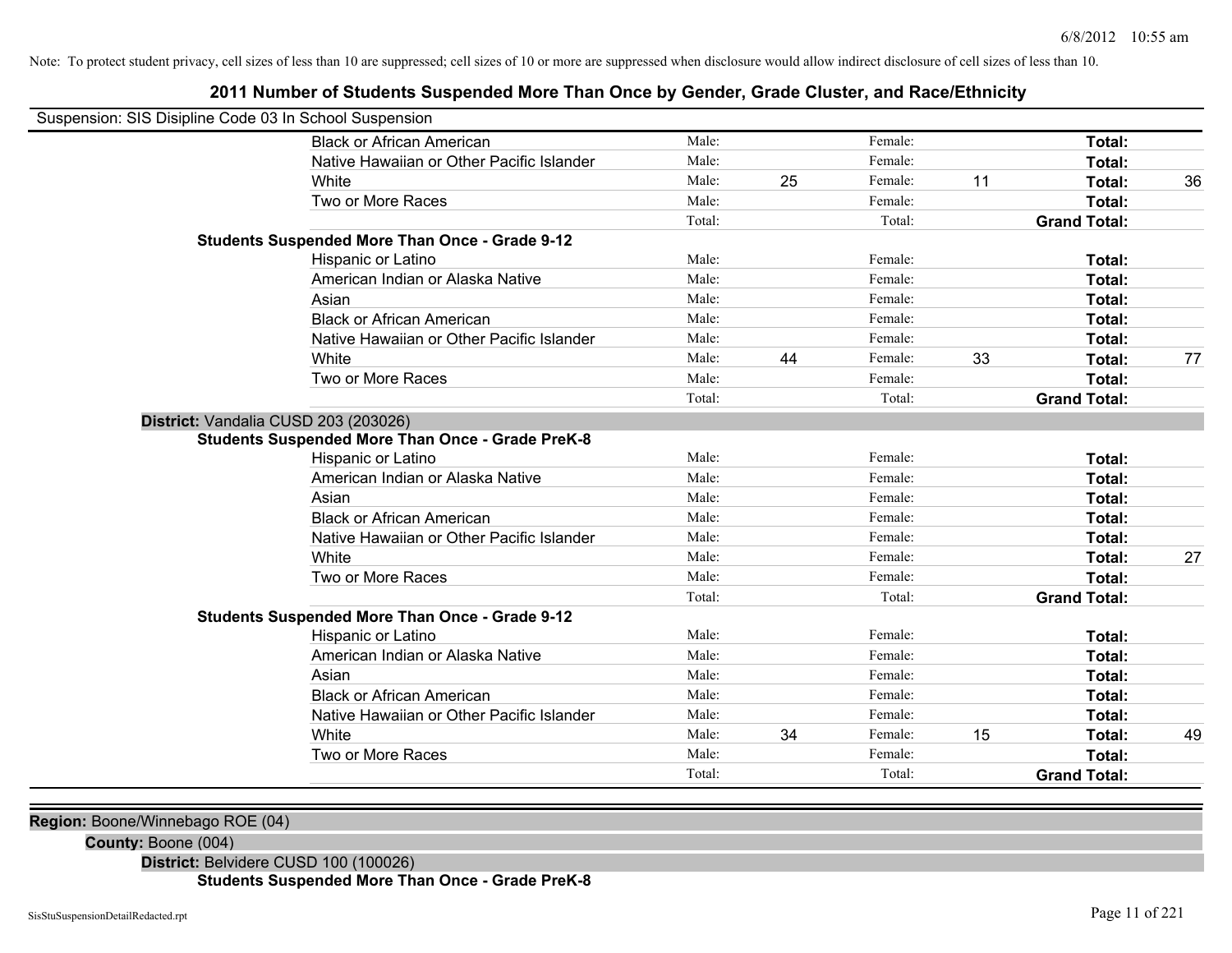| Suspension: SIS Disipline Code 03 In School Suspension |                                                         |        |    |         |    |                     |     |
|--------------------------------------------------------|---------------------------------------------------------|--------|----|---------|----|---------------------|-----|
|                                                        | Hispanic or Latino                                      | Male:  | 33 | Female: | 12 | Total:              | 45  |
|                                                        | American Indian or Alaska Native                        | Male:  |    | Female: |    | Total:              |     |
|                                                        | Asian                                                   | Male:  |    | Female: |    | Total:              |     |
|                                                        | <b>Black or African American</b>                        | Male:  |    | Female: |    | Total:              |     |
|                                                        | Native Hawaiian or Other Pacific Islander               | Male:  |    | Female: |    | Total:              |     |
|                                                        | White                                                   | Male:  | 57 | Female: | 11 | Total:              | 68  |
|                                                        | Two or More Races                                       | Male:  |    | Female: |    | Total:              |     |
|                                                        |                                                         | Total: |    | Total:  |    | <b>Grand Total:</b> | 126 |
|                                                        | <b>Students Suspended More Than Once - Grade 9-12</b>   |        |    |         |    |                     |     |
|                                                        | Hispanic or Latino                                      | Male:  | 46 | Female: | 17 | Total:              | 63  |
|                                                        | American Indian or Alaska Native                        | Male:  |    | Female: |    | Total:              |     |
|                                                        | Asian                                                   | Male:  |    | Female: |    | Total:              |     |
|                                                        | <b>Black or African American</b>                        | Male:  |    | Female: |    | Total:              |     |
|                                                        | Native Hawaiian or Other Pacific Islander               | Male:  |    | Female: |    | Total:              |     |
|                                                        | White                                                   | Male:  | 47 | Female: | 20 | Total:              | 67  |
|                                                        | Two or More Races                                       | Male:  |    | Female: |    | Total:              |     |
|                                                        |                                                         | Total: |    | Total:  |    | <b>Grand Total:</b> | 141 |
|                                                        | District: North Boone CUSD 200 (200026)                 |        |    |         |    |                     |     |
|                                                        | <b>Students Suspended More Than Once - Grade PreK-8</b> |        |    |         |    |                     |     |
|                                                        | Hispanic or Latino                                      | Male:  |    | Female: |    | Total:              |     |
|                                                        | American Indian or Alaska Native                        | Male:  |    | Female: |    | Total:              |     |
|                                                        | Asian                                                   | Male:  |    | Female: |    | Total:              |     |
|                                                        | <b>Black or African American</b>                        | Male:  |    | Female: |    | Total:              |     |
|                                                        | Native Hawaiian or Other Pacific Islander               | Male:  |    | Female: |    | Total:              |     |
|                                                        | White                                                   | Male:  |    | Female: |    | Total:              |     |
|                                                        | Two or More Races                                       | Male:  |    | Female: |    | Total:              |     |
|                                                        |                                                         | Total: |    | Total:  |    | <b>Grand Total:</b> |     |
| County: Non-Public School (000)                        |                                                         |        |    |         |    |                     |     |
|                                                        | District: Boone/Winnebago ROE (000000)                  |        |    |         |    |                     |     |
|                                                        | <b>Students Suspended More Than Once - Grade PreK-8</b> |        |    |         |    |                     |     |
|                                                        | Hispanic or Latino                                      | Male:  |    | Female: |    | Total:              |     |
|                                                        | American Indian or Alaska Native                        | Male:  |    | Female: |    | Total:              |     |
|                                                        | Asian                                                   | Male:  |    | Female: |    | Total:              |     |
|                                                        | <b>Black or African American</b>                        | Male:  |    | Female: |    | Total:              |     |
|                                                        | Native Hawaiian or Other Pacific Islander               | Male:  |    | Female: |    | Total:              |     |
|                                                        | White                                                   | Male:  |    | Female: |    | Total:              |     |
|                                                        | Two or More Races                                       | Male:  |    | Female: |    | Total:              |     |
|                                                        |                                                         | Total: |    | Total:  |    | <b>Grand Total:</b> |     |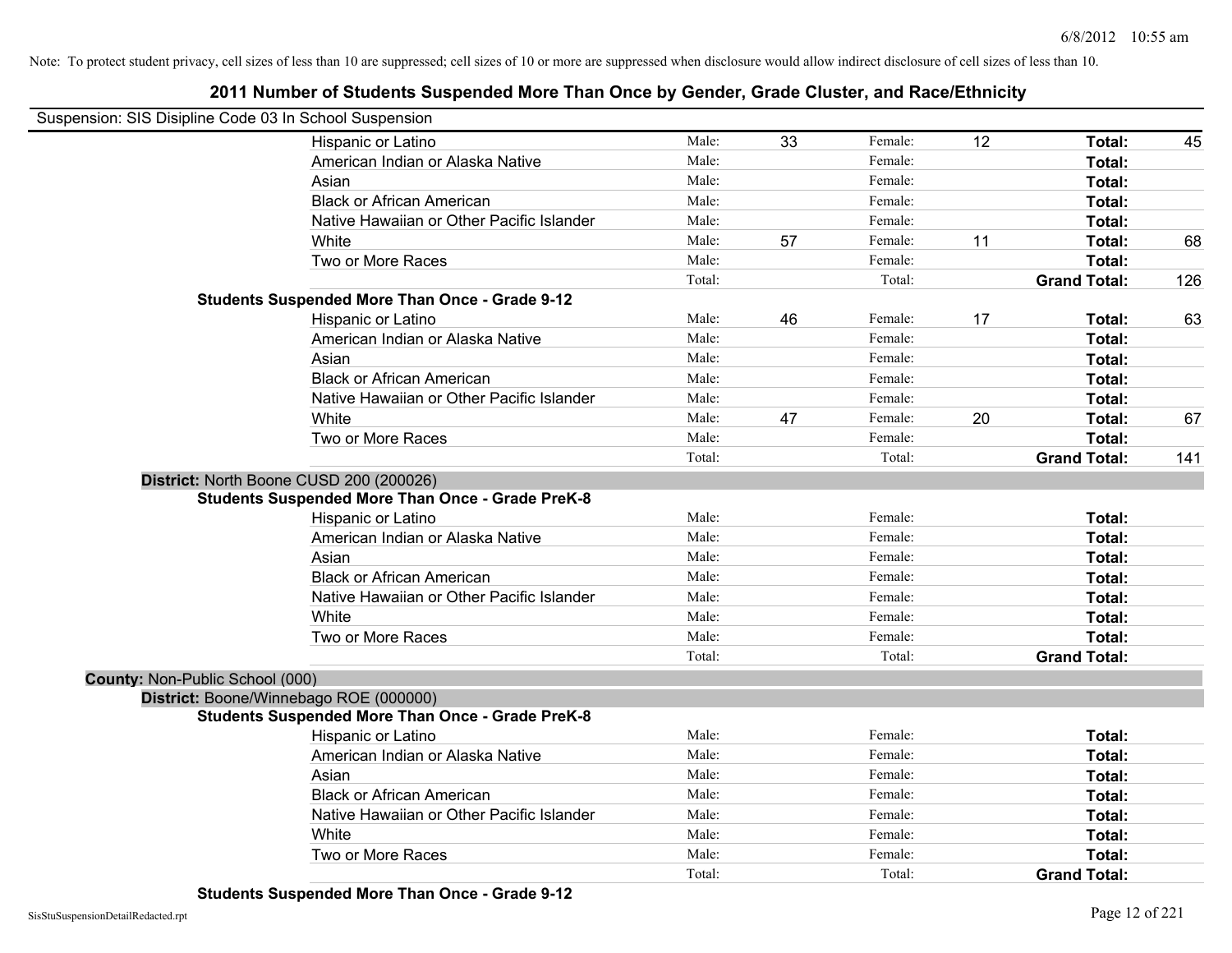| Suspension: SIS Disipline Code 03 In School Suspension |                                                         |        |         |                     |
|--------------------------------------------------------|---------------------------------------------------------|--------|---------|---------------------|
|                                                        | Hispanic or Latino                                      | Male:  | Female: | Total:              |
|                                                        | American Indian or Alaska Native                        | Male:  | Female: | Total:              |
|                                                        | Asian                                                   | Male:  | Female: | Total:              |
|                                                        | <b>Black or African American</b>                        | Male:  | Female: | Total:              |
|                                                        | Native Hawaiian or Other Pacific Islander               | Male:  | Female: | Total:              |
|                                                        | White                                                   | Male:  | Female: | Total:              |
|                                                        | Two or More Races                                       | Male:  | Female: | Total:              |
|                                                        |                                                         | Total: | Total:  | <b>Grand Total:</b> |
| County: Winnebago (101)                                |                                                         |        |         |                     |
|                                                        | District: County of Winnebago SD 320 (320026)           |        |         |                     |
|                                                        | <b>Students Suspended More Than Once - Grade PreK-8</b> |        |         |                     |
|                                                        | Hispanic or Latino                                      | Male:  | Female: | Total:              |
|                                                        | American Indian or Alaska Native                        | Male:  | Female: | Total:              |
|                                                        | Asian                                                   | Male:  | Female: | Total:              |
|                                                        | <b>Black or African American</b>                        | Male:  | Female: | Total:              |
|                                                        | Native Hawaiian or Other Pacific Islander               | Male:  | Female: | Total:              |
|                                                        | White                                                   | Male:  | Female: | Total:              |
|                                                        | Two or More Races                                       | Male:  | Female: | Total:              |
|                                                        |                                                         | Total: | Total:  | <b>Grand Total:</b> |
|                                                        | <b>Students Suspended More Than Once - Grade 9-12</b>   |        |         |                     |
|                                                        | Hispanic or Latino                                      | Male:  | Female: | Total:              |
|                                                        | American Indian or Alaska Native                        | Male:  | Female: | Total:              |
|                                                        | Asian                                                   | Male:  | Female: | Total:              |
|                                                        | <b>Black or African American</b>                        | Male:  | Female: | Total:              |
|                                                        | Native Hawaiian or Other Pacific Islander               | Male:  | Female: | Total:              |
|                                                        | White                                                   | Male:  | Female: | Total:              |
|                                                        | Two or More Races                                       | Male:  | Female: | Total:              |
|                                                        |                                                         | Total: | Total:  | <b>Grand Total:</b> |
| District: Durand CUSD 322 (322026)                     |                                                         |        |         |                     |
|                                                        | <b>Students Suspended More Than Once - Grade PreK-8</b> |        |         |                     |
|                                                        | Hispanic or Latino                                      | Male:  | Female: | Total:              |
|                                                        | American Indian or Alaska Native                        | Male:  | Female: | Total:              |
|                                                        | Asian                                                   | Male:  | Female: | Total:              |
|                                                        | <b>Black or African American</b>                        | Male:  | Female: | Total:              |
|                                                        | Native Hawaiian or Other Pacific Islander               | Male:  | Female: | Total:              |
|                                                        | White                                                   | Male:  | Female: | Total:              |
|                                                        | Two or More Races                                       | Male:  | Female: | Total:              |
|                                                        |                                                         | Total: | Total:  | <b>Grand Total:</b> |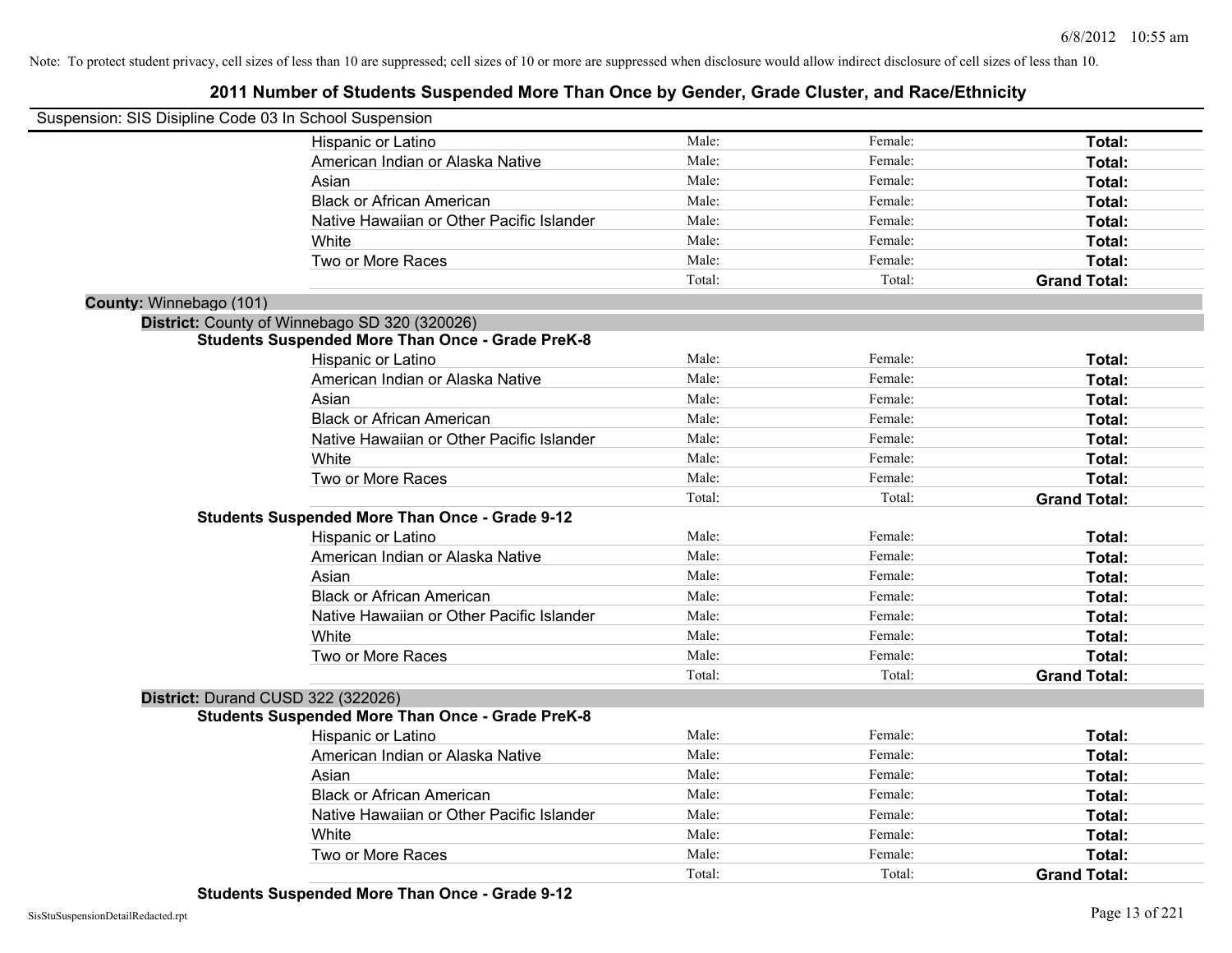# **2011 Number of Students Suspended More Than Once by Gender, Grade Cluster, and Race/Ethnicity**

| Suspension: SIS Disipline Code 03 In School Suspension |                                                         |        |     |         |    |                     |     |
|--------------------------------------------------------|---------------------------------------------------------|--------|-----|---------|----|---------------------|-----|
|                                                        | Hispanic or Latino                                      | Male:  |     | Female: |    | Total:              |     |
|                                                        | American Indian or Alaska Native                        | Male:  |     | Female: |    | Total:              |     |
|                                                        | Asian                                                   | Male:  |     | Female: |    | Total:              |     |
|                                                        | <b>Black or African American</b>                        | Male:  |     | Female: |    | Total:              |     |
|                                                        | Native Hawaiian or Other Pacific Islander               | Male:  |     | Female: |    | Total:              |     |
|                                                        | White                                                   | Male:  |     | Female: |    | Total:              |     |
|                                                        | Two or More Races                                       | Male:  |     | Female: |    | Total:              |     |
|                                                        |                                                         | Total: |     | Total:  |    | <b>Grand Total:</b> |     |
| District: Harlem UD 122 (122022)                       |                                                         |        |     |         |    |                     |     |
|                                                        | <b>Students Suspended More Than Once - Grade PreK-8</b> |        |     |         |    |                     |     |
|                                                        | Hispanic or Latino                                      | Male:  |     | Female: |    | Total:              | 14  |
|                                                        | American Indian or Alaska Native                        | Male:  |     | Female: |    | Total:              |     |
|                                                        | Asian                                                   | Male:  |     | Female: |    | Total:              |     |
|                                                        | <b>Black or African American</b>                        | Male:  |     | Female: |    | Total:              | 10  |
|                                                        | Native Hawaiian or Other Pacific Islander               | Male:  |     | Female: |    | Total:              |     |
|                                                        | White                                                   | Male:  | 87  | Female: | 27 | Total:              | 114 |
|                                                        | Two or More Races                                       | Male:  |     | Female: |    | Total:              | 10  |
|                                                        |                                                         | Total: |     | Total:  |    | <b>Grand Total:</b> |     |
|                                                        | <b>Students Suspended More Than Once - Grade 9-12</b>   |        |     |         |    |                     |     |
|                                                        | Hispanic or Latino                                      | Male:  | 21  | Female: | 15 | Total:              | 36  |
|                                                        | American Indian or Alaska Native                        | Male:  |     | Female: |    | Total:              |     |
|                                                        | Asian                                                   | Male:  |     | Female: |    | Total:              |     |
|                                                        | <b>Black or African American</b>                        | Male:  | 11  | Female: | 10 | Total:              | 21  |
|                                                        | Native Hawaiian or Other Pacific Islander               | Male:  |     | Female: |    | Total:              |     |
|                                                        | White                                                   | Male:  | 132 | Female: | 48 | Total:              | 180 |
|                                                        | Two or More Races                                       | Male:  |     | Female: |    | Total:              | 16  |
|                                                        |                                                         | Total: |     | Total:  |    | <b>Grand Total:</b> |     |
| District: Hononegah CHD 207 (207016)                   |                                                         |        |     |         |    |                     |     |
|                                                        | <b>Students Suspended More Than Once - Grade 9-12</b>   |        |     |         |    |                     |     |
|                                                        | Hispanic or Latino                                      | Male:  |     | Female: |    | Total:              |     |
|                                                        | American Indian or Alaska Native                        | Male:  |     | Female: |    | Total:              |     |
|                                                        | Asian                                                   | Male:  |     | Female: |    | Total:              |     |
|                                                        | <b>Black or African American</b>                        | Male:  |     | Female: |    | Total:              |     |
|                                                        | Native Hawaiian or Other Pacific Islander               | Male:  |     | Female: |    | Total:              |     |
|                                                        | White                                                   | Male:  | 67  | Female: | 41 | Total:              | 108 |
|                                                        | Two or More Races                                       | Male:  |     | Female: |    | Total:              |     |
|                                                        |                                                         | Total: |     | Total:  |    | <b>Grand Total:</b> | 127 |

**District:** Kinnikinnick CCSD 131 (131004)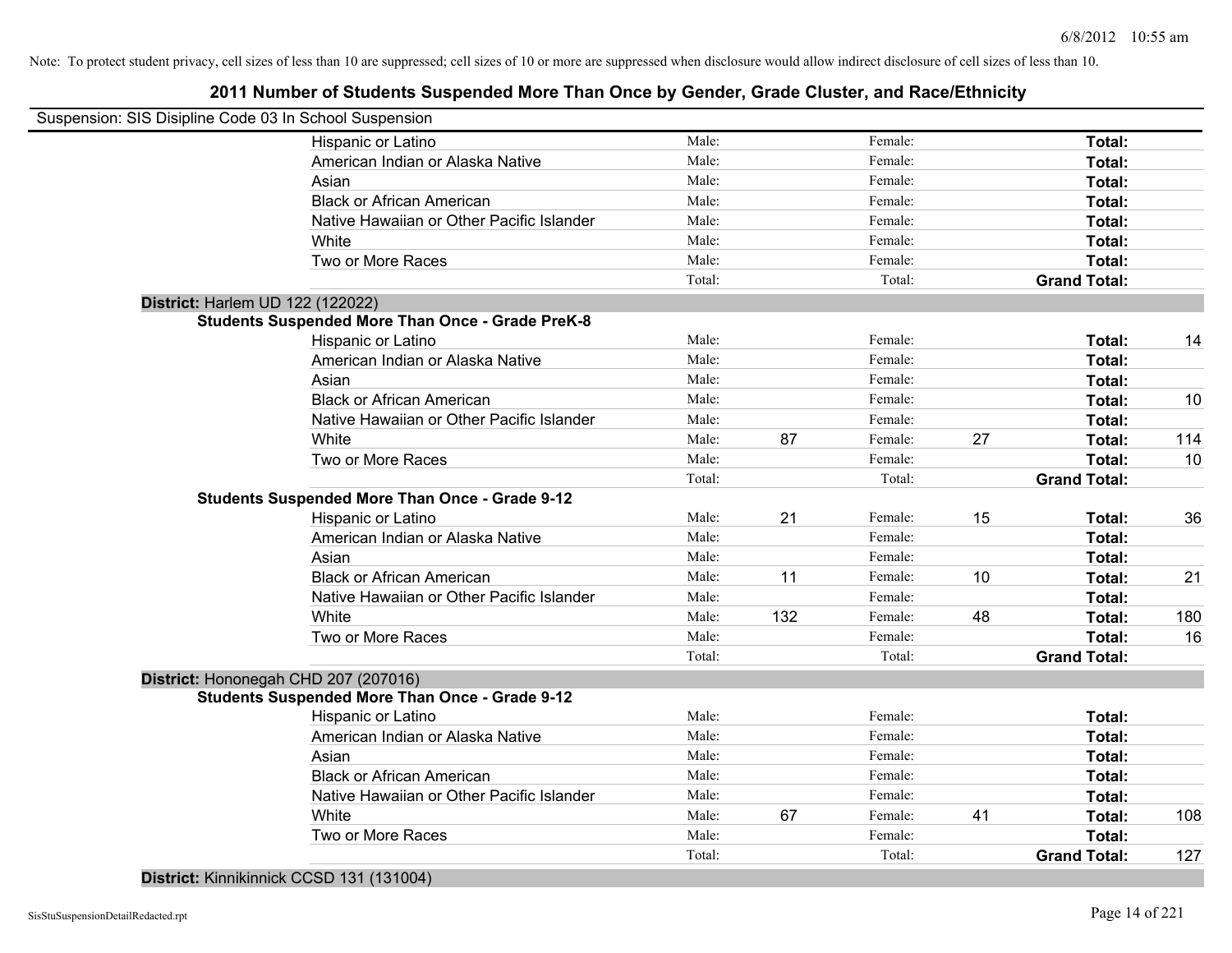| Suspension: SIS Disipline Code 03 In School Suspension |                                                         |        |     |         |     |                     |     |
|--------------------------------------------------------|---------------------------------------------------------|--------|-----|---------|-----|---------------------|-----|
|                                                        | <b>Students Suspended More Than Once - Grade PreK-8</b> |        |     |         |     |                     |     |
|                                                        | Hispanic or Latino                                      | Male:  |     | Female: |     | Total:              |     |
|                                                        | American Indian or Alaska Native                        | Male:  |     | Female: |     | Total:              |     |
|                                                        | Asian                                                   | Male:  |     | Female: |     | Total:              |     |
|                                                        | <b>Black or African American</b>                        | Male:  |     | Female: |     | Total:              |     |
|                                                        | Native Hawaiian or Other Pacific Islander               | Male:  |     | Female: |     | Total:              |     |
|                                                        | White                                                   | Male:  |     | Female: |     | Total:              | 27  |
|                                                        | Two or More Races                                       | Male:  |     | Female: |     | Total:              |     |
|                                                        |                                                         | Total: |     | Total:  |     | <b>Grand Total:</b> |     |
|                                                        | District: Pecatonica CUSD 321 (321026)                  |        |     |         |     |                     |     |
|                                                        | <b>Students Suspended More Than Once - Grade PreK-8</b> |        |     |         |     |                     |     |
|                                                        | Hispanic or Latino                                      | Male:  |     | Female: |     | Total:              |     |
|                                                        | American Indian or Alaska Native                        | Male:  |     | Female: |     | Total:              |     |
|                                                        | Asian                                                   | Male:  |     | Female: |     | Total:              |     |
|                                                        | <b>Black or African American</b>                        | Male:  |     | Female: |     | Total:              |     |
|                                                        | Native Hawaiian or Other Pacific Islander               | Male:  |     | Female: |     | Total:              |     |
|                                                        | White                                                   | Male:  |     | Female: |     | Total:              |     |
|                                                        | Two or More Races                                       | Male:  |     | Female: |     | Total:              |     |
|                                                        |                                                         | Total: |     | Total:  |     | <b>Grand Total:</b> |     |
|                                                        | District: Rockford SD 205 (205025)                      |        |     |         |     |                     |     |
|                                                        | <b>Students Suspended More Than Once - Grade PreK-8</b> |        |     |         |     |                     |     |
|                                                        | Hispanic or Latino                                      | Male:  | 77  | Female: | 36  | Total:              | 113 |
|                                                        | American Indian or Alaska Native                        | Male:  |     | Female: |     | Total:              |     |
|                                                        | Asian                                                   | Male:  |     | Female: |     | Total:              |     |
|                                                        | <b>Black or African American</b>                        | Male:  | 422 | Female: | 246 | Total:              | 668 |
|                                                        | Native Hawaiian or Other Pacific Islander               | Male:  |     | Female: |     | Total:              |     |
|                                                        | White                                                   | Male:  | 101 | Female: | 34  | Total:              | 135 |
|                                                        | Two or More Races                                       | Male:  | 26  | Female: | 15  | Total:              | 41  |
|                                                        |                                                         | Total: |     | Total:  |     | <b>Grand Total:</b> |     |
|                                                        | <b>Students Suspended More Than Once - Grade 9-12</b>   |        |     |         |     |                     |     |
|                                                        | Hispanic or Latino                                      | Male:  | 74  | Female: | 34  | Total:              | 108 |
|                                                        | American Indian or Alaska Native                        | Male:  |     | Female: |     | Total:              |     |
|                                                        | Asian                                                   | Male:  |     | Female: |     | Total:              |     |
|                                                        | <b>Black or African American</b>                        | Male:  | 241 | Female: | 143 | Total:              | 384 |
|                                                        | Native Hawaiian or Other Pacific Islander               | Male:  |     | Female: |     | Total:              |     |
|                                                        | White                                                   | Male:  | 100 | Female: | 46  | Total:              | 146 |
|                                                        | Two or More Races                                       | Male:  | 24  | Female: | 17  | Total:              | 41  |
|                                                        |                                                         | Total: |     | Total:  |     | <b>Grand Total:</b> |     |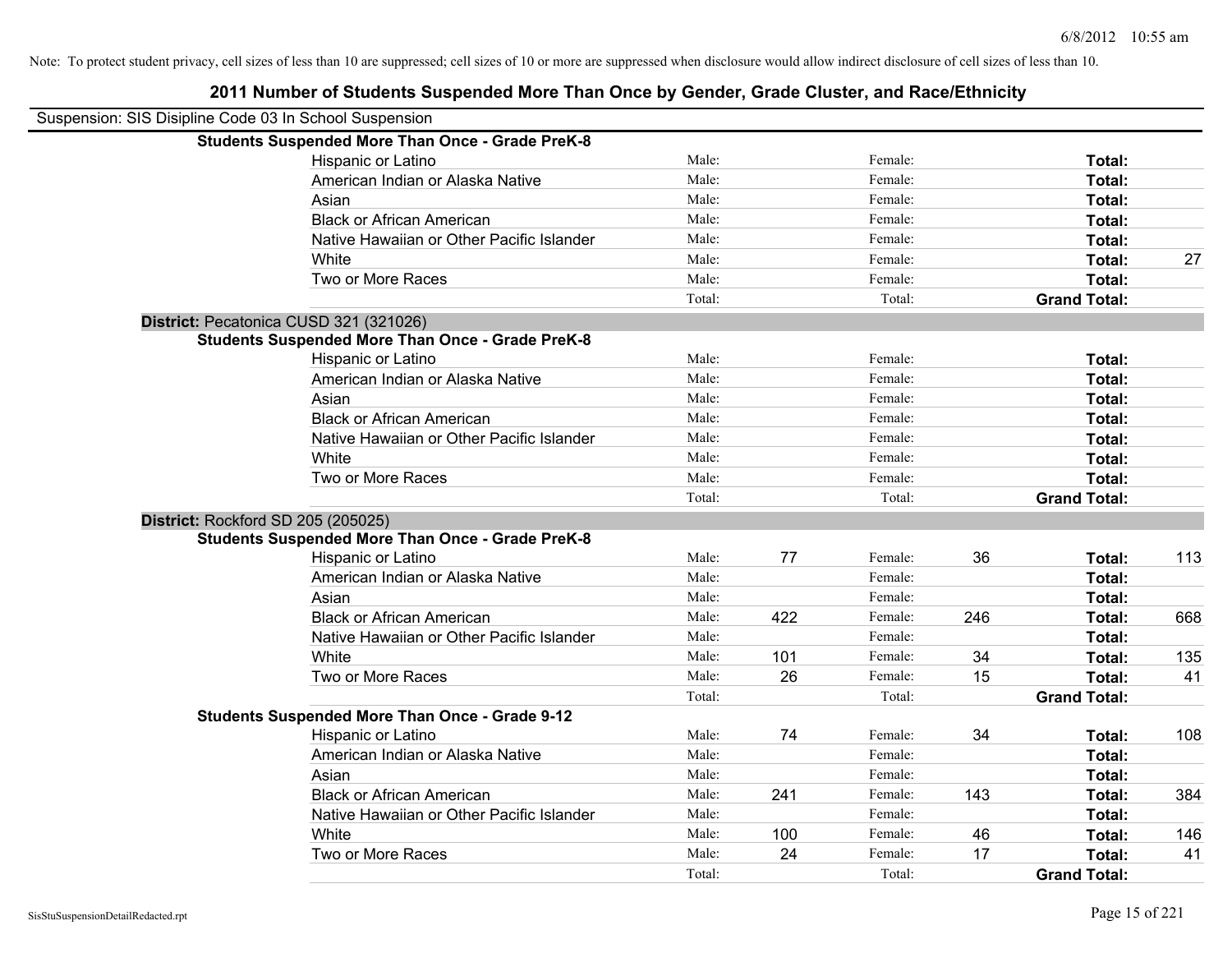| Suspension: SIS Disipline Code 03 In School Suspension |                                                         |        |         |                     |
|--------------------------------------------------------|---------------------------------------------------------|--------|---------|---------------------|
| District: Rockton SD 140 (140004)                      |                                                         |        |         |                     |
|                                                        | <b>Students Suspended More Than Once - Grade PreK-8</b> |        |         |                     |
|                                                        | <b>Hispanic or Latino</b>                               | Male:  | Female: | Total:              |
|                                                        | American Indian or Alaska Native                        | Male:  | Female: | Total:              |
|                                                        | Asian                                                   | Male:  | Female: | Total:              |
|                                                        | <b>Black or African American</b>                        | Male:  | Female: | Total:              |
|                                                        | Native Hawaiian or Other Pacific Islander               | Male:  | Female: | Total:              |
|                                                        | White                                                   | Male:  | Female: | Total:              |
|                                                        | Two or More Races                                       | Male:  | Female: | Total:              |
|                                                        |                                                         | Total: | Total:  | <b>Grand Total:</b> |
| District: Shirland CCSD 134 (134004)                   |                                                         |        |         |                     |
|                                                        | <b>Students Suspended More Than Once - Grade PreK-8</b> |        |         |                     |
|                                                        | Hispanic or Latino                                      | Male:  | Female: | Total:              |
|                                                        | American Indian or Alaska Native                        | Male:  | Female: | Total:              |
|                                                        | Asian                                                   | Male:  | Female: | Total:              |
|                                                        | <b>Black or African American</b>                        | Male:  | Female: | Total:              |
|                                                        | Native Hawaiian or Other Pacific Islander               | Male:  | Female: | Total:              |
|                                                        | White                                                   | Male:  | Female: | Total:              |
|                                                        | Two or More Races                                       | Male:  | Female: | Total:              |
|                                                        |                                                         | Total: | Total:  | <b>Grand Total:</b> |
|                                                        | District: Winnebago CUSD 323 (323026)                   |        |         |                     |
|                                                        | <b>Students Suspended More Than Once - Grade PreK-8</b> |        |         |                     |
|                                                        | Hispanic or Latino                                      | Male:  | Female: | Total:              |
|                                                        | American Indian or Alaska Native                        | Male:  | Female: | Total:              |
|                                                        | Asian                                                   | Male:  | Female: | Total:              |
|                                                        | <b>Black or African American</b>                        | Male:  | Female: | Total:              |
|                                                        | Native Hawaiian or Other Pacific Islander               | Male:  | Female: | Total:              |
|                                                        | White                                                   | Male:  | Female: | Total:              |
|                                                        | Two or More Races                                       | Male:  | Female: | Total:              |
|                                                        |                                                         | Total: | Total:  | <b>Grand Total:</b> |
|                                                        |                                                         |        |         |                     |
| Region: Brown/Cass/Morgan/Scott ROE (46)               |                                                         |        |         |                     |
| County: Brown (005)                                    |                                                         |        |         |                     |
|                                                        | District: Brown County CUSD 1 (001026)                  |        |         |                     |
|                                                        | <b>Students Suspended More Than Once - Grade PreK-8</b> |        |         |                     |
|                                                        | Hispanic or Latino                                      | Male:  | Female: | Total:              |
|                                                        | American Indian or Alaska Native                        | Male:  | Female: | Total:              |
|                                                        | Asian                                                   | Male:  | Female: | Total:              |
|                                                        |                                                         |        |         |                     |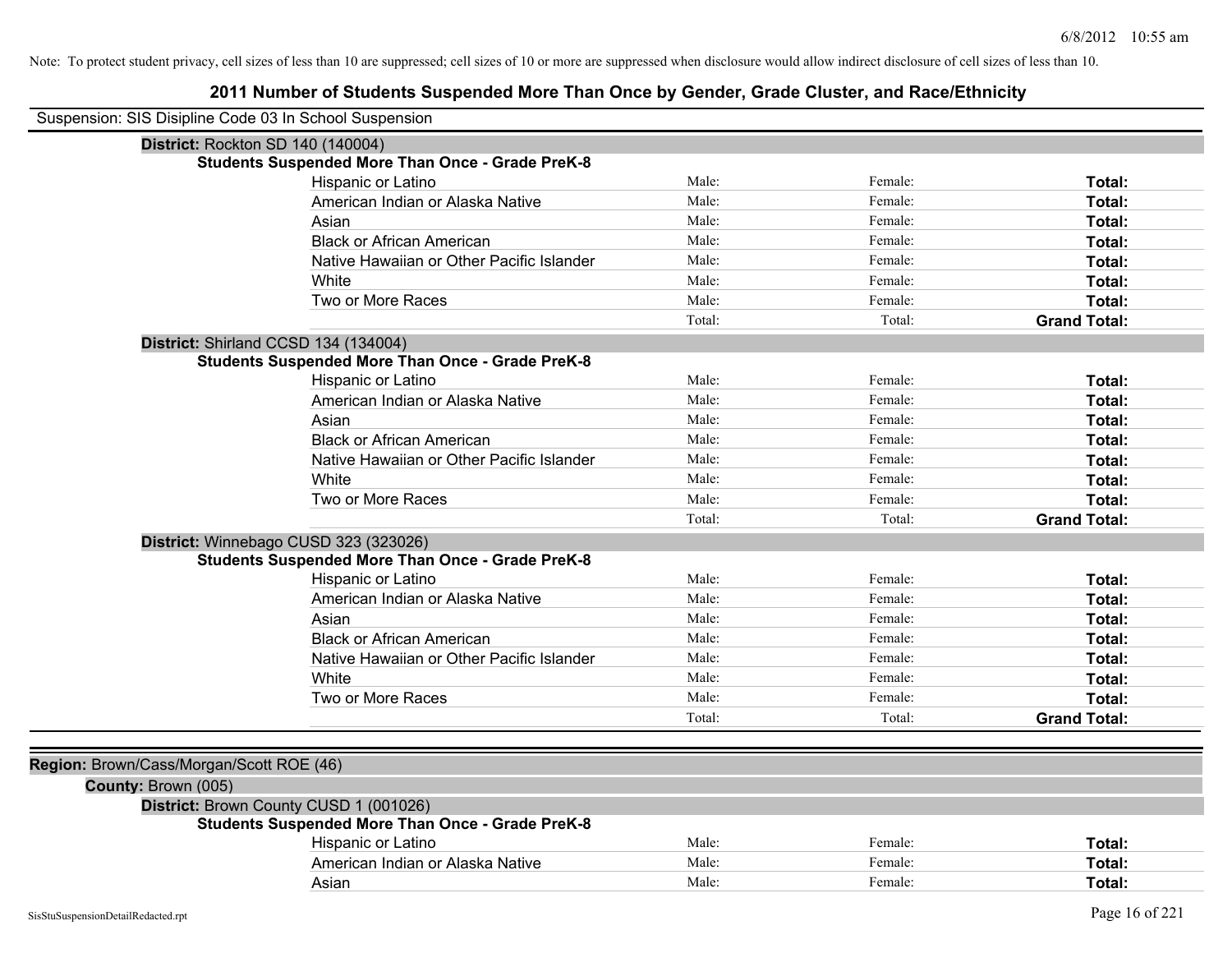|                    | Suspension: SIS Disipline Code 03 In School Suspension                                           |        |    |         |    |                     |    |
|--------------------|--------------------------------------------------------------------------------------------------|--------|----|---------|----|---------------------|----|
|                    | <b>Black or African American</b>                                                                 | Male:  |    | Female: |    | Total:              |    |
|                    | Native Hawaiian or Other Pacific Islander                                                        | Male:  |    | Female: |    | Total:              |    |
|                    | White                                                                                            | Male:  |    | Female: |    | Total:              |    |
|                    | Two or More Races                                                                                | Male:  |    | Female: |    | Total:              |    |
|                    |                                                                                                  | Total: |    | Total:  |    | <b>Grand Total:</b> |    |
| County: Cass (009) |                                                                                                  |        |    |         |    |                     |    |
|                    | District: A-C Central CUSD 262 (262026)                                                          |        |    |         |    |                     |    |
|                    | <b>Students Suspended More Than Once - Grade PreK-8</b>                                          |        |    |         |    |                     |    |
|                    | Hispanic or Latino                                                                               | Male:  |    | Female: |    | Total:              |    |
|                    | American Indian or Alaska Native                                                                 | Male:  |    | Female: |    | Total:              |    |
|                    | Asian                                                                                            | Male:  |    | Female: |    | Total:              |    |
|                    | <b>Black or African American</b>                                                                 | Male:  |    | Female: |    | Total:              |    |
|                    | Native Hawaiian or Other Pacific Islander                                                        | Male:  |    | Female: |    | Total:              |    |
|                    | White                                                                                            | Male:  |    | Female: |    | Total:              |    |
|                    | Two or More Races                                                                                | Male:  |    | Female: |    | Total:              |    |
|                    |                                                                                                  | Total: |    | Total:  |    | <b>Grand Total:</b> |    |
|                    | District: Beardstown CUSD 15 (015026)<br><b>Students Suspended More Than Once - Grade PreK-8</b> |        |    |         |    |                     |    |
|                    | Hispanic or Latino                                                                               | Male:  |    | Female: |    | Total:              | 18 |
|                    | American Indian or Alaska Native                                                                 | Male:  |    | Female: |    | Total:              |    |
|                    | Asian                                                                                            | Male:  |    | Female: |    | Total:              |    |
|                    | <b>Black or African American</b>                                                                 | Male:  |    | Female: |    | Total:              |    |
|                    | Native Hawaiian or Other Pacific Islander                                                        | Male:  |    | Female: |    | Total:              |    |
|                    | White                                                                                            | Male:  |    | Female: |    | Total:              | 24 |
|                    | Two or More Races                                                                                | Male:  |    | Female: |    | Total:              |    |
|                    |                                                                                                  | Total: |    | Total:  |    | <b>Grand Total:</b> |    |
|                    | <b>Students Suspended More Than Once - Grade 9-12</b>                                            |        |    |         |    |                     |    |
|                    | Hispanic or Latino                                                                               | Male:  | 31 | Female: | 17 | Total:              | 48 |
|                    | American Indian or Alaska Native                                                                 | Male:  |    | Female: |    | Total:              |    |
|                    | Asian                                                                                            | Male:  |    | Female: |    | Total:              |    |
|                    | <b>Black or African American</b>                                                                 | Male:  |    | Female: |    | Total:              |    |
|                    | Native Hawaiian or Other Pacific Islander                                                        | Male:  |    | Female: |    | Total:              |    |
|                    | White                                                                                            | Male:  | 21 | Female: | 18 | Total:              | 39 |
|                    | Two or More Races                                                                                | Male:  |    | Female: |    | Total:              |    |
|                    |                                                                                                  | Total: |    | Total:  |    | <b>Grand Total:</b> |    |
|                    | District: Virginia CUSD 64 (064026)                                                              |        |    |         |    |                     |    |
|                    | <b>Students Suspended More Than Once - Grade PreK-8</b>                                          |        |    |         |    |                     |    |
|                    | <b>Hispanic or Latino</b>                                                                        | Male:  |    | Female: |    | Total:              |    |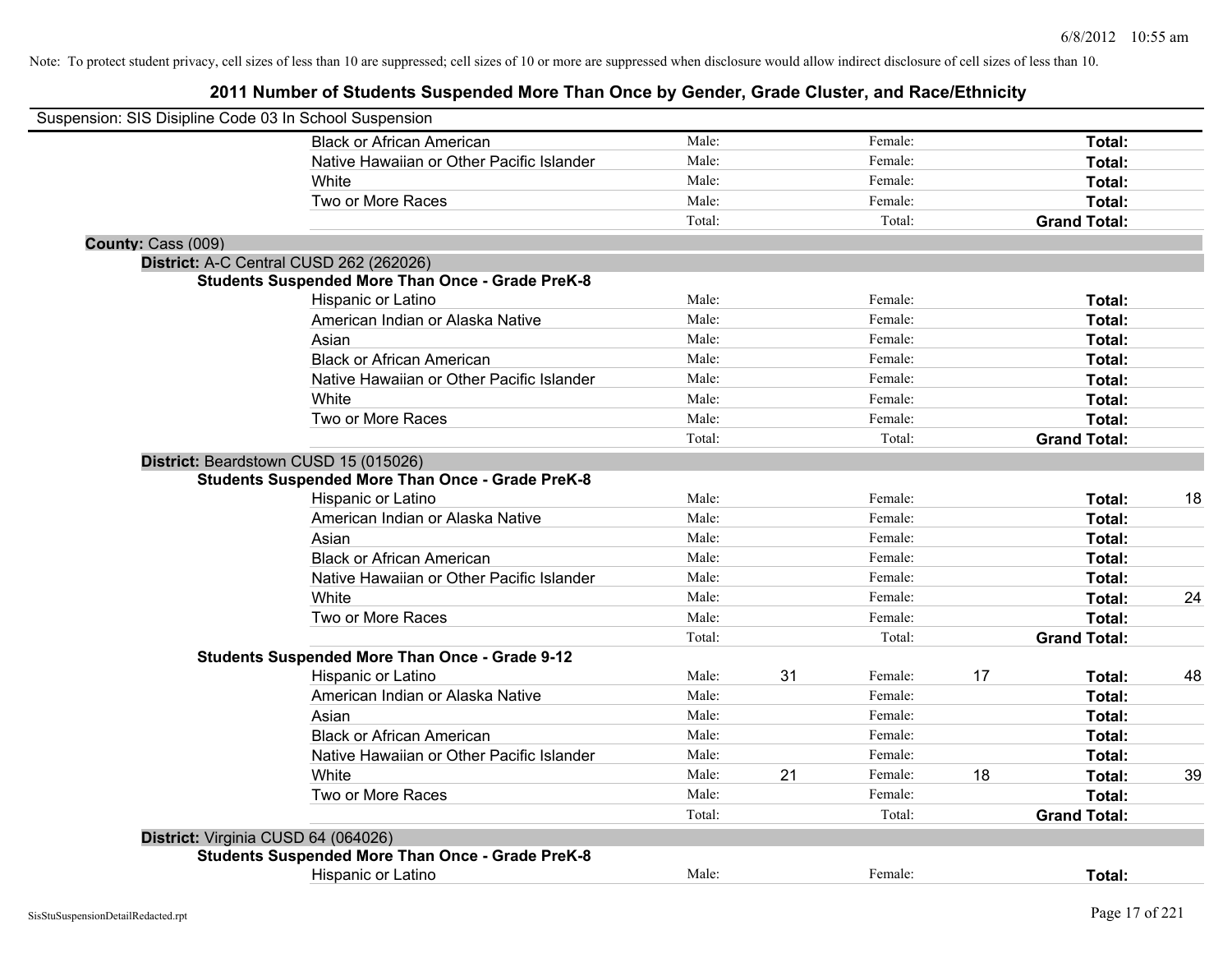| Suspension: SIS Disipline Code 03 In School Suspension |                                                         |        |         |                     |
|--------------------------------------------------------|---------------------------------------------------------|--------|---------|---------------------|
|                                                        | American Indian or Alaska Native                        | Male:  | Female: | Total:              |
|                                                        | Asian                                                   | Male:  | Female: | Total:              |
|                                                        | <b>Black or African American</b>                        | Male:  | Female: | Total:              |
|                                                        | Native Hawaiian or Other Pacific Islander               | Male:  | Female: | Total:              |
|                                                        | White                                                   | Male:  | Female: | Total:              |
|                                                        | Two or More Races                                       | Male:  | Female: | Total:              |
|                                                        |                                                         | Total: | Total:  | <b>Grand Total:</b> |
|                                                        | <b>Students Suspended More Than Once - Grade 9-12</b>   |        |         |                     |
|                                                        | Hispanic or Latino                                      | Male:  | Female: | Total:              |
|                                                        | American Indian or Alaska Native                        | Male:  | Female: | Total:              |
|                                                        | Asian                                                   | Male:  | Female: | Total:              |
|                                                        | <b>Black or African American</b>                        | Male:  | Female: | Total:              |
|                                                        | Native Hawaiian or Other Pacific Islander               | Male:  | Female: | Total:              |
|                                                        | White                                                   | Male:  | Female: | Total:              |
|                                                        | Two or More Races                                       | Male:  | Female: | Total:              |
|                                                        |                                                         | Total: | Total:  | <b>Grand Total:</b> |
| County: Morgan (069)                                   |                                                         |        |         |                     |
| District: Franklin CUSD 1 (001026)                     |                                                         |        |         |                     |
|                                                        | <b>Students Suspended More Than Once - Grade PreK-8</b> |        |         |                     |
|                                                        | Hispanic or Latino                                      | Male:  | Female: | Total:              |
|                                                        | American Indian or Alaska Native                        | Male:  | Female: | Total:              |
|                                                        | Asian                                                   | Male:  | Female: | Total:              |
|                                                        | <b>Black or African American</b>                        | Male:  | Female: | Total:              |
|                                                        | Native Hawaiian or Other Pacific Islander               | Male:  | Female: | Total:              |
|                                                        | White                                                   | Male:  | Female: | Total:              |
|                                                        | Two or More Races                                       | Male:  | Female: | Total:              |
|                                                        |                                                         | Total: | Total:  | <b>Grand Total:</b> |
|                                                        | <b>Students Suspended More Than Once - Grade 9-12</b>   |        |         |                     |
|                                                        | Hispanic or Latino                                      | Male:  | Female: | Total:              |
|                                                        | American Indian or Alaska Native                        | Male:  | Female: | Total:              |
|                                                        | Asian                                                   | Male:  | Female: | Total:              |
|                                                        | <b>Black or African American</b>                        | Male:  | Female: | Total:              |
|                                                        | Native Hawaiian or Other Pacific Islander               | Male:  | Female: | Total:              |
|                                                        | White                                                   | Male:  | Female: | Total:<br>14        |
|                                                        | Two or More Races                                       | Male:  | Female: | Total:              |
|                                                        |                                                         | Total: | Total:  | <b>Grand Total:</b> |
|                                                        | District: Jacksonville SD 117 (117022)                  |        |         |                     |
|                                                        | <b>Students Suspended More Than Once - Grade PreK-8</b> |        |         |                     |
|                                                        | Hispanic or Latino                                      | Male:  | Female: | Total:              |
| SisStuSuspensionDetailRedacted.rpt                     |                                                         |        |         | Page 18 of 221      |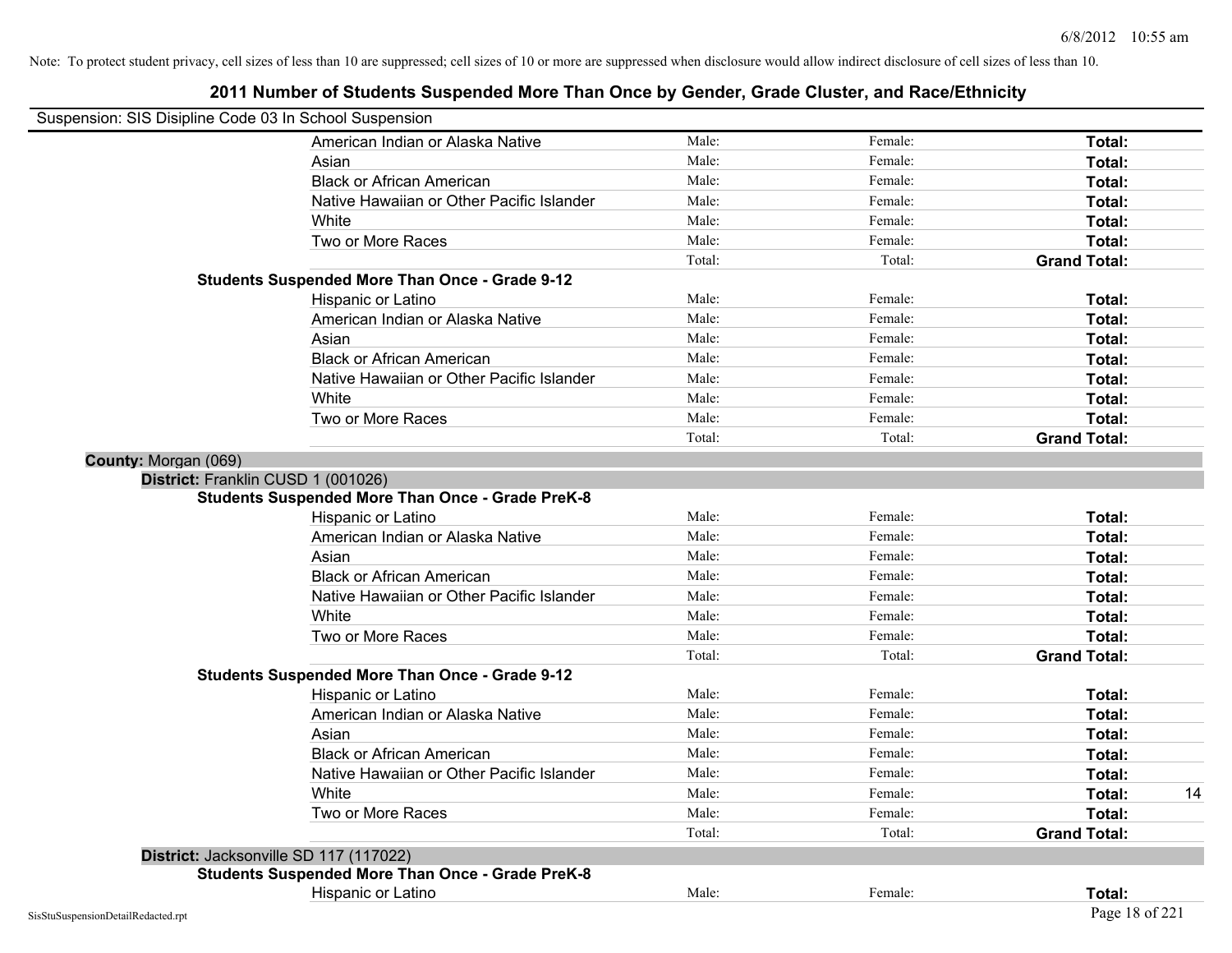| Suspension: SIS Disipline Code 03 In School Suspension |                                                         |        |    |         |    |                     |    |
|--------------------------------------------------------|---------------------------------------------------------|--------|----|---------|----|---------------------|----|
|                                                        | American Indian or Alaska Native                        | Male:  |    | Female: |    | Total:              |    |
|                                                        | Asian                                                   | Male:  |    | Female: |    | Total:              |    |
|                                                        | <b>Black or African American</b>                        | Male:  |    | Female: |    | Total:              |    |
|                                                        | Native Hawaiian or Other Pacific Islander               | Male:  |    | Female: |    | Total:              |    |
|                                                        | White                                                   | Male:  | 23 | Female: | 12 | Total:              | 35 |
|                                                        | Two or More Races                                       | Male:  |    | Female: |    | Total:              |    |
|                                                        |                                                         | Total: |    | Total:  |    | <b>Grand Total:</b> | 51 |
|                                                        | District: Meredosia-Chambersburg CUSD 11 (011026)       |        |    |         |    |                     |    |
|                                                        | <b>Students Suspended More Than Once - Grade PreK-8</b> |        |    |         |    |                     |    |
|                                                        | Hispanic or Latino                                      | Male:  |    | Female: |    | Total:              |    |
|                                                        | American Indian or Alaska Native                        | Male:  |    | Female: |    | Total:              |    |
|                                                        | Asian                                                   | Male:  |    | Female: |    | Total:              |    |
|                                                        | <b>Black or African American</b>                        | Male:  |    | Female: |    | Total:              |    |
|                                                        | Native Hawaiian or Other Pacific Islander               | Male:  |    | Female: |    | Total:              |    |
|                                                        | White                                                   | Male:  |    | Female: |    | Total:              |    |
|                                                        | Two or More Races                                       | Male:  |    | Female: |    | Total:              |    |
|                                                        |                                                         | Total: |    | Total:  |    | <b>Grand Total:</b> |    |
|                                                        | <b>Students Suspended More Than Once - Grade 9-12</b>   |        |    |         |    |                     |    |
|                                                        | Hispanic or Latino                                      | Male:  |    | Female: |    | Total:              |    |
|                                                        | American Indian or Alaska Native                        | Male:  |    | Female: |    | Total:              |    |
|                                                        | Asian                                                   | Male:  |    | Female: |    | Total:              |    |
|                                                        | <b>Black or African American</b>                        | Male:  |    | Female: |    | Total:              |    |
|                                                        | Native Hawaiian or Other Pacific Islander               | Male:  |    | Female: |    | Total:              |    |
|                                                        | White                                                   | Male:  |    | Female: |    | Total:              |    |
|                                                        | Two or More Races                                       | Male:  |    | Female: |    | Total:              |    |
|                                                        |                                                         | Total: |    | Total:  |    | <b>Grand Total:</b> |    |
|                                                        | District: Triopia CUSD 27 (027026)                      |        |    |         |    |                     |    |
|                                                        | <b>Students Suspended More Than Once - Grade PreK-8</b> |        |    |         |    |                     |    |
|                                                        | Hispanic or Latino                                      | Male:  |    | Female: |    | Total:              |    |
|                                                        | American Indian or Alaska Native                        | Male:  |    | Female: |    | Total:              |    |
|                                                        | Asian                                                   | Male:  |    | Female: |    | Total:              |    |
|                                                        | <b>Black or African American</b>                        | Male:  |    | Female: |    | Total:              |    |
|                                                        | Native Hawaiian or Other Pacific Islander               | Male:  |    | Female: |    | Total:              |    |
|                                                        | White                                                   | Male:  |    | Female: |    | Total:              |    |
|                                                        | Two or More Races                                       | Male:  |    | Female: |    | Total:              |    |
|                                                        |                                                         | Total: |    | Total:  |    | <b>Grand Total:</b> |    |
|                                                        | <b>Students Suspended More Than Once - Grade 9-12</b>   |        |    |         |    |                     |    |
|                                                        | Hispanic or Latino                                      | Male:  |    | Female: |    | Total:              |    |
|                                                        | American Indian or Alaska Native                        | Male:  |    | Female: |    | Total:              |    |
| SisStuSuspensionDetailRedacted.rpt                     |                                                         |        |    |         |    | Page 19 of 221      |    |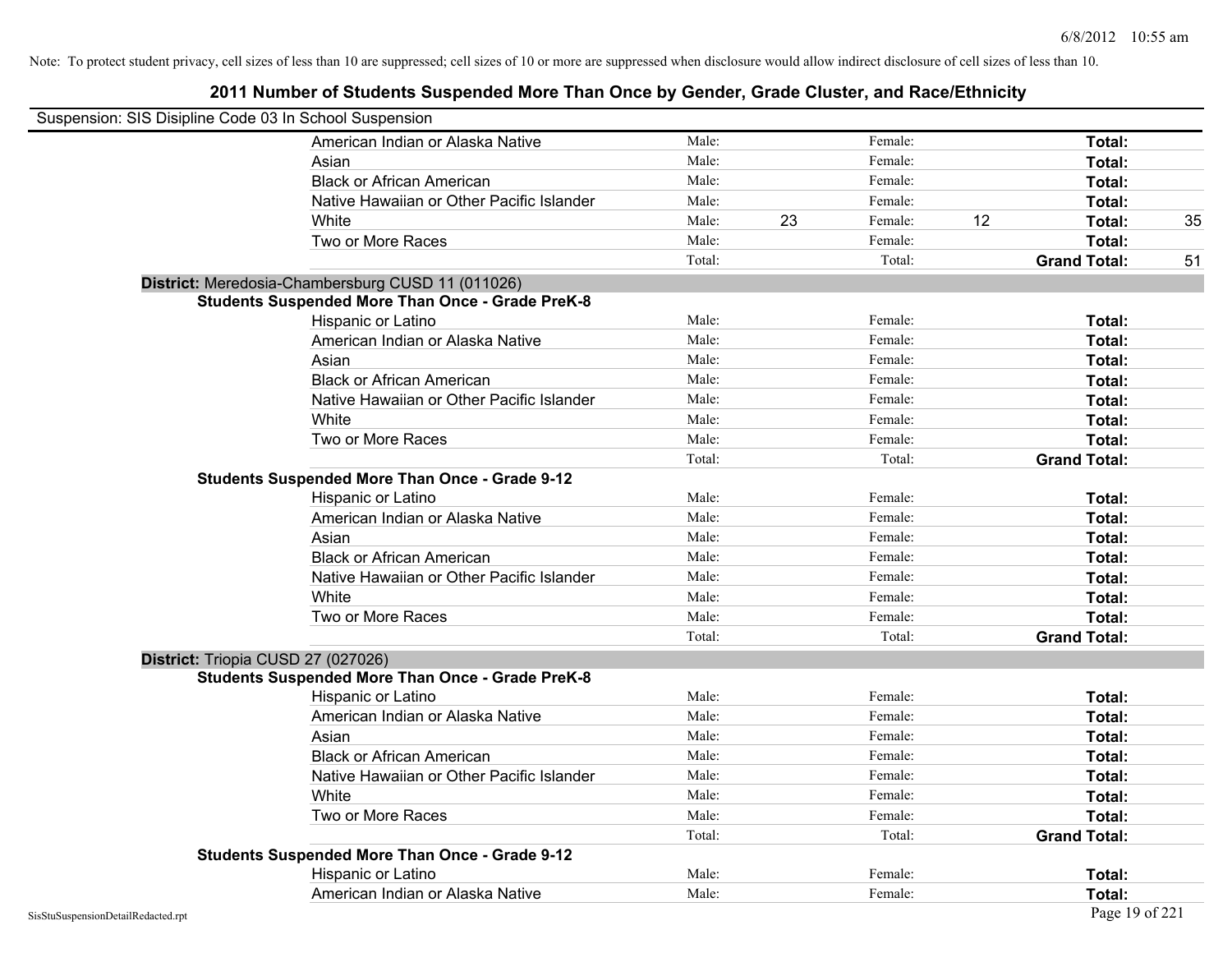**2011 Number of Students Suspended More Than Once by Gender, Grade Cluster, and Race/Ethnicity**

| Suspension: SIS Disipline Code 03 In School Suspension |                                                         |        |         |                     |
|--------------------------------------------------------|---------------------------------------------------------|--------|---------|---------------------|
|                                                        | Asian                                                   | Male:  | Female: | Total:              |
|                                                        | <b>Black or African American</b>                        | Male:  | Female: | Total:              |
|                                                        | Native Hawaiian or Other Pacific Islander               | Male:  | Female: | Total:              |
|                                                        | White                                                   | Male:  | Female: | Total:              |
|                                                        | Two or More Races                                       | Male:  | Female: | Total:              |
|                                                        |                                                         | Total: | Total:  | <b>Grand Total:</b> |
| District: Waverly CUSD 6 (006026)                      |                                                         |        |         |                     |
|                                                        | <b>Students Suspended More Than Once - Grade 9-12</b>   |        |         |                     |
|                                                        | Hispanic or Latino                                      | Male:  | Female: | Total:              |
|                                                        | American Indian or Alaska Native                        | Male:  | Female: | Total:              |
|                                                        | Asian                                                   | Male:  | Female: | Total:              |
|                                                        | <b>Black or African American</b>                        | Male:  | Female: | Total:              |
|                                                        | Native Hawaiian or Other Pacific Islander               | Male:  | Female: | Total:              |
|                                                        | White                                                   | Male:  | Female: | Total:              |
|                                                        | Two or More Races                                       | Male:  | Female: | Total:              |
|                                                        |                                                         | Total: | Total:  | <b>Grand Total:</b> |
| County: Scott (086)                                    |                                                         |        |         |                     |
|                                                        | District: Scott-Morgan CUSD 2 (002026)                  |        |         |                     |
|                                                        | <b>Students Suspended More Than Once - Grade PreK-8</b> |        |         |                     |
|                                                        | Hispanic or Latino                                      | Male:  | Female: | Total:              |
|                                                        | American Indian or Alaska Native                        | Male:  | Female: | Total:              |
|                                                        | Asian                                                   | Male:  | Female: | Total:              |
|                                                        | <b>Black or African American</b>                        | Male:  | Female: | Total:              |
|                                                        | Native Hawaiian or Other Pacific Islander               | Male:  | Female: | Total:              |
|                                                        | White                                                   | Male:  | Female: | Total:              |
|                                                        | Two or More Races                                       | Male:  | Female: | Total:              |
|                                                        |                                                         | Total: | Total:  | <b>Grand Total:</b> |
| District: Winchester CUSD 1 (001026)                   |                                                         |        |         |                     |
|                                                        | <b>Students Suspended More Than Once - Grade PreK-8</b> |        |         |                     |
|                                                        | Hispanic or Latino                                      | Male:  | Female: | Total:              |
|                                                        | American Indian or Alaska Native                        | Male:  | Female: | Total:              |
|                                                        | Asian                                                   | Male:  | Female: | Total:              |
|                                                        | <b>Black or African American</b>                        | Male:  | Female: | Total:              |
|                                                        | Native Hawaiian or Other Pacific Islander               | Male:  | Female: | Total:              |
|                                                        | White                                                   | Male:  | Female: | Total:              |
|                                                        | Two or More Races                                       | Male:  | Female: | Total:              |
|                                                        |                                                         | Total: | Total:  | <b>Grand Total:</b> |

**Students Suspended More Than Once - Grade 9-12**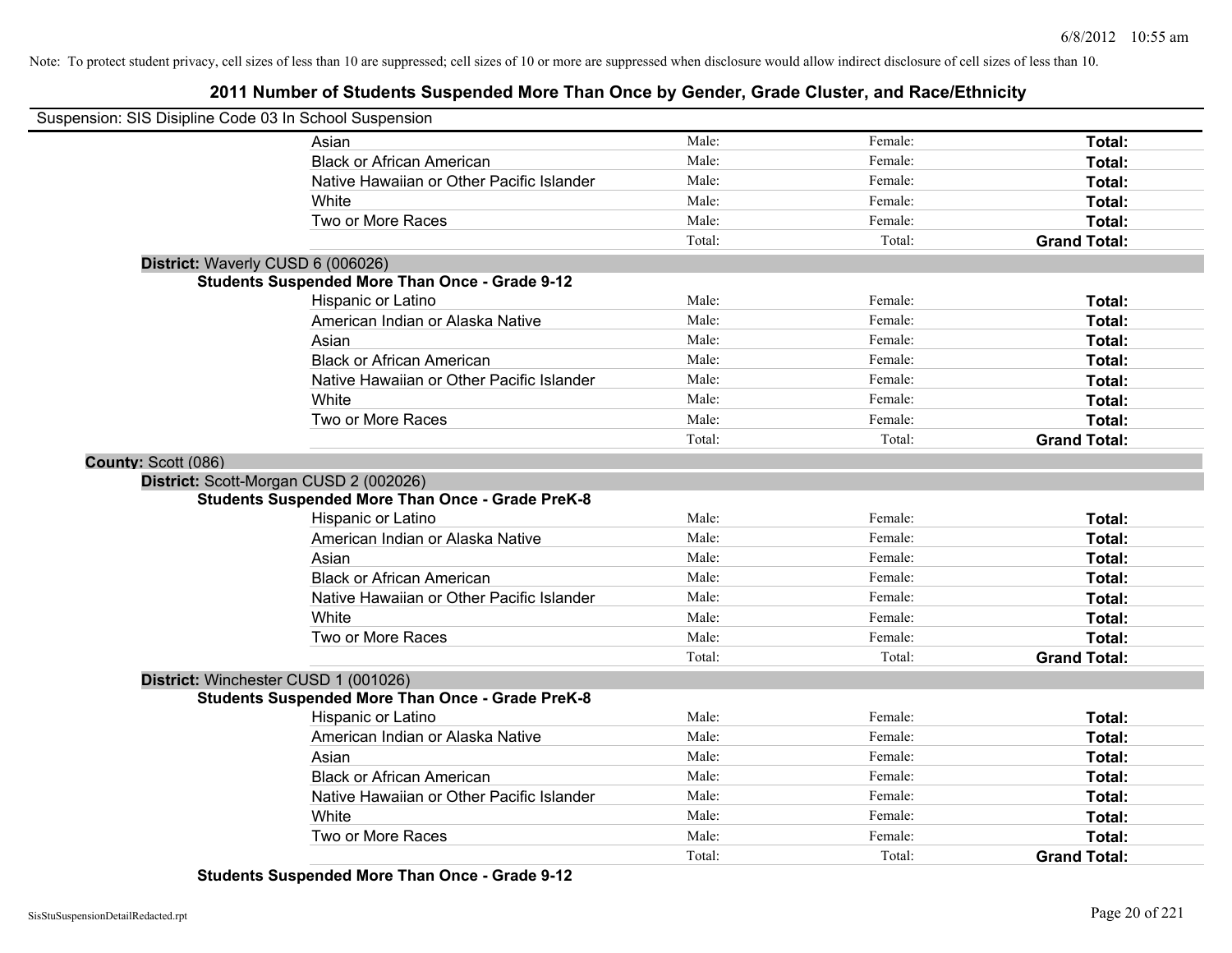| Suspension: SIS Disipline Code 03 In School Suspension |                                                         |        |         |                     |
|--------------------------------------------------------|---------------------------------------------------------|--------|---------|---------------------|
|                                                        | Hispanic or Latino                                      | Male:  | Female: | Total:              |
|                                                        | American Indian or Alaska Native                        | Male:  | Female: | Total:              |
|                                                        | Asian                                                   | Male:  | Female: | Total:              |
|                                                        | <b>Black or African American</b>                        | Male:  | Female: | Total:              |
|                                                        | Native Hawaiian or Other Pacific Islander               | Male:  | Female: | Total:              |
|                                                        | White                                                   | Male:  | Female: | Total:              |
|                                                        | Two or More Races                                       | Male:  | Female: | Total:              |
|                                                        |                                                         | Total: | Total:  | <b>Grand Total:</b> |
| Region: Bureau/Henry/Stark ROE (28)                    |                                                         |        |         |                     |
| County: Bureau (006)                                   |                                                         |        |         |                     |
|                                                        | District: Bureau Valley CUSD 340 (340026)               |        |         |                     |
|                                                        | <b>Students Suspended More Than Once - Grade PreK-8</b> |        |         |                     |
|                                                        | Hispanic or Latino                                      | Male:  | Female: | Total:              |
|                                                        | American Indian or Alaska Native                        | Male:  | Female: | Total:              |
|                                                        | Asian                                                   | Male:  | Female: | Total:              |
|                                                        | <b>Black or African American</b>                        | Male:  | Female: | Total:              |
|                                                        | Native Hawaiian or Other Pacific Islander               | Male:  | Female: | Total:              |
|                                                        | White                                                   | Male:  | Female: | Total:              |
|                                                        | Two or More Races                                       | Male:  | Female: | Total:              |
|                                                        |                                                         | Total: | Total:  | <b>Grand Total:</b> |
|                                                        | <b>Students Suspended More Than Once - Grade 9-12</b>   |        |         |                     |
|                                                        | Hispanic or Latino                                      | Male:  | Female: | Total:              |
|                                                        | American Indian or Alaska Native                        | Male:  | Female: | Total:              |
|                                                        | Asian                                                   | Male:  | Female: | Total:              |
|                                                        | <b>Black or African American</b>                        | Male:  | Female: | <b>Total:</b>       |
|                                                        | Native Hawaiian or Other Pacific Islander               | Male:  | Female: | Total:              |
|                                                        | White                                                   | Male:  | Female: | Total:              |
|                                                        | Two or More Races                                       | Male:  | Female: | Total:              |
|                                                        |                                                         | Total: | Total:  | <b>Grand Total:</b> |
|                                                        | District: DePue USD 103 (103022)                        |        |         |                     |
|                                                        | <b>Students Suspended More Than Once - Grade PreK-8</b> |        |         |                     |
|                                                        | <b>Hispanic or Latino</b>                               | Male:  | Female: | 17<br>Total:        |
|                                                        | American Indian or Alaska Native                        | Male:  | Female: | <b>Total:</b>       |
|                                                        | Asian                                                   | Male:  | Female: | Total:              |
|                                                        | <b>Black or African American</b>                        | Male:  | Female: | Total:              |
|                                                        | Native Hawaiian or Other Pacific Islander               | Male:  | Female: | Total:              |
|                                                        | White                                                   | Male:  | Female: | Total:              |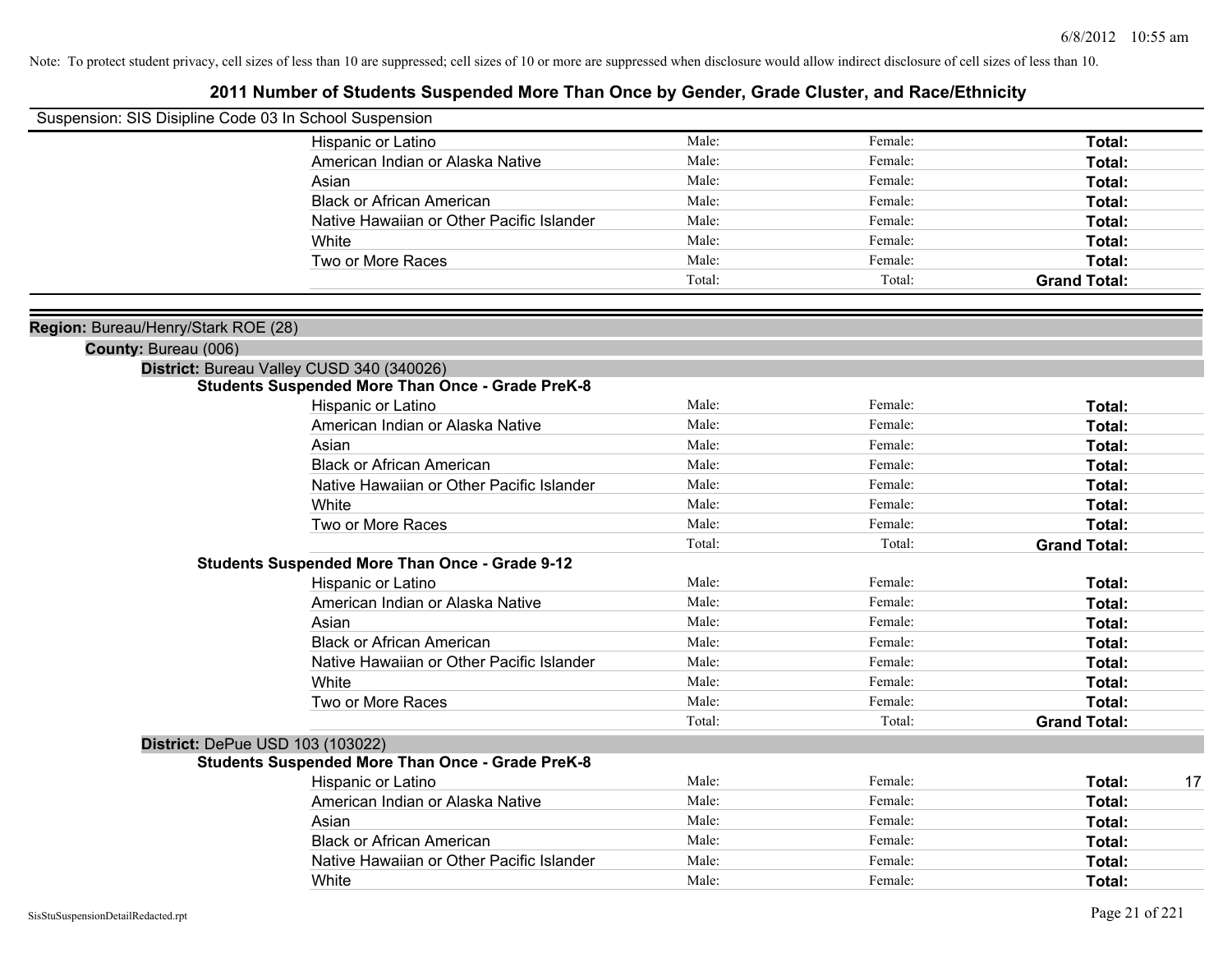| Suspension: SIS Disipline Code 03 In School Suspension |                                                         |        |         |                     |    |
|--------------------------------------------------------|---------------------------------------------------------|--------|---------|---------------------|----|
|                                                        | Two or More Races                                       | Male:  | Female: | Total:              |    |
|                                                        |                                                         | Total: | Total:  | <b>Grand Total:</b> |    |
|                                                        | <b>Students Suspended More Than Once - Grade 9-12</b>   |        |         |                     |    |
|                                                        | Hispanic or Latino                                      | Male:  | Female: | Total:              | 27 |
|                                                        | American Indian or Alaska Native                        | Male:  | Female: | Total:              |    |
|                                                        | Asian                                                   | Male:  | Female: | Total:              |    |
|                                                        | <b>Black or African American</b>                        | Male:  | Female: | Total:              |    |
|                                                        | Native Hawaiian or Other Pacific Islander               | Male:  | Female: | Total:              |    |
|                                                        | White                                                   | Male:  | Female: | Total:              |    |
|                                                        | Two or More Races                                       | Male:  | Female: | Total:              |    |
|                                                        |                                                         | Total: | Total:  | <b>Grand Total:</b> |    |
| District: La Moille CUSD 303 (303026)                  |                                                         |        |         |                     |    |
|                                                        | Students Suspended More Than Once - Grade PreK-8        |        |         |                     |    |
|                                                        | Hispanic or Latino                                      | Male:  | Female: | Total:              |    |
|                                                        | American Indian or Alaska Native                        | Male:  | Female: | Total:              |    |
|                                                        | Asian                                                   | Male:  | Female: | Total:              |    |
|                                                        | <b>Black or African American</b>                        | Male:  | Female: | Total:              |    |
|                                                        | Native Hawaiian or Other Pacific Islander               | Male:  | Female: | Total:              |    |
|                                                        | White                                                   | Male:  | Female: | Total:              |    |
|                                                        | Two or More Races                                       | Male:  | Female: | Total:              |    |
|                                                        |                                                         | Total: | Total:  | <b>Grand Total:</b> |    |
| District: Princeton ESD 115 (115002)                   |                                                         |        |         |                     |    |
|                                                        | <b>Students Suspended More Than Once - Grade PreK-8</b> |        |         |                     |    |
|                                                        | Hispanic or Latino                                      | Male:  | Female: | Total:              |    |
|                                                        | American Indian or Alaska Native                        | Male:  | Female: | Total:              |    |
|                                                        | Asian                                                   | Male:  | Female: | Total:              |    |
|                                                        | <b>Black or African American</b>                        | Male:  | Female: | Total:              |    |
|                                                        | Native Hawaiian or Other Pacific Islander               | Male:  | Female: | Total:              |    |
|                                                        | White                                                   | Male:  | Female: | Total:              |    |
|                                                        | Two or More Races                                       | Male:  | Female: | Total:              |    |
|                                                        |                                                         | Total: | Total:  | <b>Grand Total:</b> |    |
|                                                        | District: Spring Valley CCSD 99 (099004)                |        |         |                     |    |
|                                                        | <b>Students Suspended More Than Once - Grade PreK-8</b> |        |         |                     |    |
|                                                        | Hispanic or Latino                                      | Male:  | Female: | Total:              |    |
|                                                        | American Indian or Alaska Native                        | Male:  | Female: | Total:              |    |
|                                                        | Asian                                                   | Male:  | Female: | Total:              |    |
|                                                        | <b>Black or African American</b>                        | Male:  | Female: | Total:              |    |
|                                                        | Native Hawaiian or Other Pacific Islander               | Male:  | Female: | Total:              |    |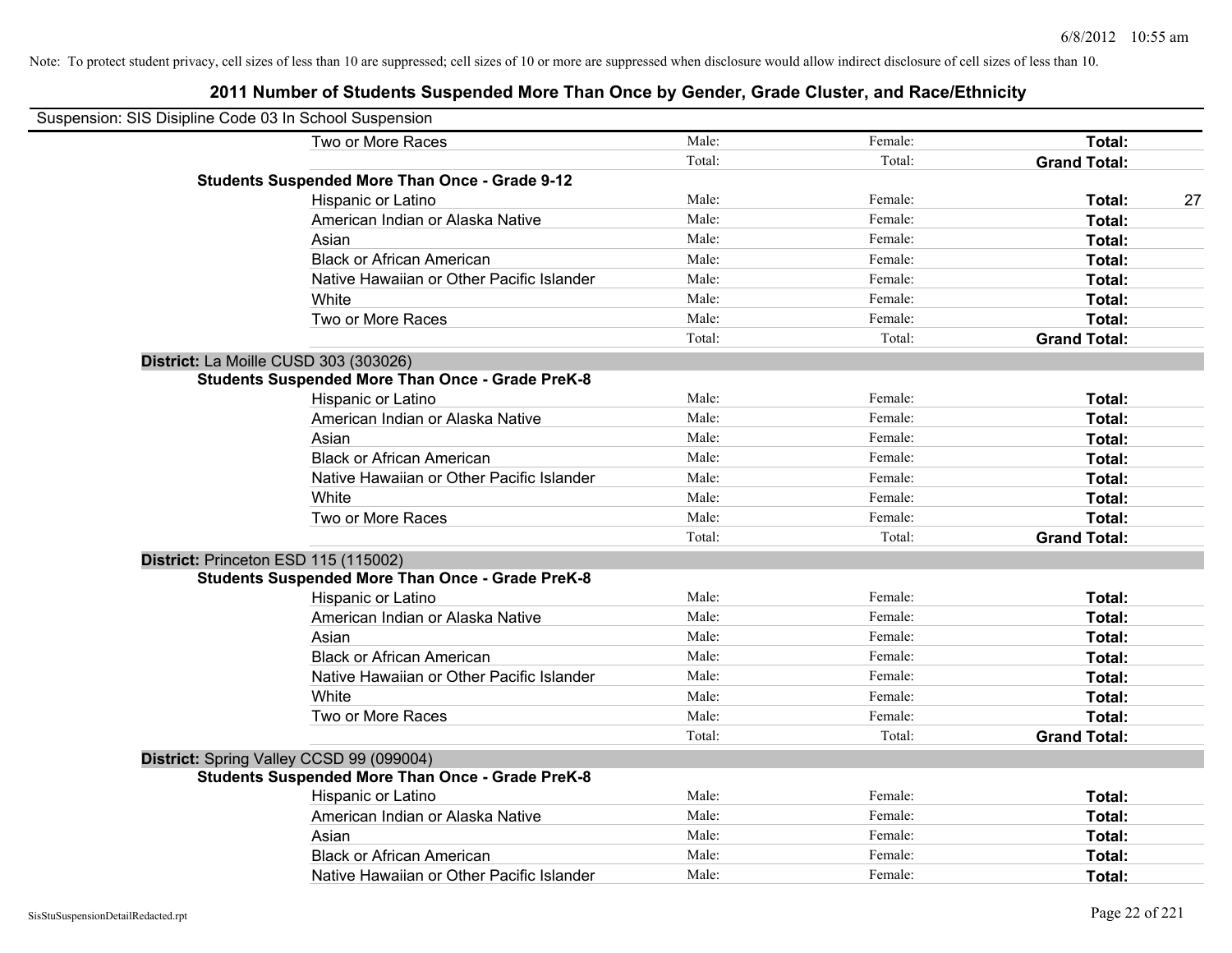| Suspension: SIS Disipline Code 03 In School Suspension |                                                         |        |         |                     |
|--------------------------------------------------------|---------------------------------------------------------|--------|---------|---------------------|
|                                                        | White                                                   | Male:  | Female: | Total:              |
|                                                        | Two or More Races                                       | Male:  | Female: | Total:              |
|                                                        |                                                         | Total: | Total:  | <b>Grand Total:</b> |
| County: Henry (037)                                    |                                                         |        |         |                     |
| District: AlWood CUSD 225 (225026)                     |                                                         |        |         |                     |
|                                                        | <b>Students Suspended More Than Once - Grade PreK-8</b> |        |         |                     |
|                                                        | Hispanic or Latino                                      | Male:  | Female: | Total:              |
|                                                        | American Indian or Alaska Native                        | Male:  | Female: | Total:              |
|                                                        | Asian                                                   | Male:  | Female: | Total:              |
|                                                        | <b>Black or African American</b>                        | Male:  | Female: | Total:              |
|                                                        | Native Hawaiian or Other Pacific Islander               | Male:  | Female: | Total:              |
|                                                        | White                                                   | Male:  | Female: | Total:              |
|                                                        | Two or More Races                                       | Male:  | Female: | Total:              |
|                                                        |                                                         | Total: | Total:  | <b>Grand Total:</b> |
|                                                        | <b>Students Suspended More Than Once - Grade 9-12</b>   |        |         |                     |
|                                                        | Hispanic or Latino                                      | Male:  | Female: | Total:              |
|                                                        | American Indian or Alaska Native                        | Male:  | Female: | Total:              |
|                                                        | Asian                                                   | Male:  | Female: | Total:              |
|                                                        | <b>Black or African American</b>                        | Male:  | Female: | Total:              |
|                                                        | Native Hawaiian or Other Pacific Islander               | Male:  | Female: | Total:              |
|                                                        | White                                                   | Male:  | Female: | Total:              |
|                                                        | Two or More Races                                       | Male:  | Female: | Total:              |
|                                                        |                                                         | Total: | Total:  | <b>Grand Total:</b> |
| District: Annawan CUSD 226 (226026)                    |                                                         |        |         |                     |
|                                                        | <b>Students Suspended More Than Once - Grade PreK-8</b> |        |         |                     |
|                                                        | Hispanic or Latino                                      | Male:  | Female: | Total:              |
|                                                        | American Indian or Alaska Native                        | Male:  | Female: | Total:              |
|                                                        | Asian                                                   | Male:  | Female: | Total:              |
|                                                        | <b>Black or African American</b>                        | Male:  | Female: | Total:              |
|                                                        | Native Hawaiian or Other Pacific Islander               | Male:  | Female: | Total:              |
|                                                        | White                                                   | Male:  | Female: | Total:              |
|                                                        | Two or More Races                                       | Male:  | Female: | Total:              |
|                                                        |                                                         | Total: | Total:  | <b>Grand Total:</b> |
|                                                        | <b>Students Suspended More Than Once - Grade 9-12</b>   |        |         |                     |
|                                                        | Hispanic or Latino                                      | Male:  | Female: | Total:              |
|                                                        | American Indian or Alaska Native                        | Male:  | Female: | Total:              |
|                                                        | Asian                                                   | Male:  | Female: | Total:              |
|                                                        | <b>Black or African American</b>                        | Male:  | Female: | Total:              |
|                                                        | Native Hawaiian or Other Pacific Islander               | Male:  | Female: | Total:              |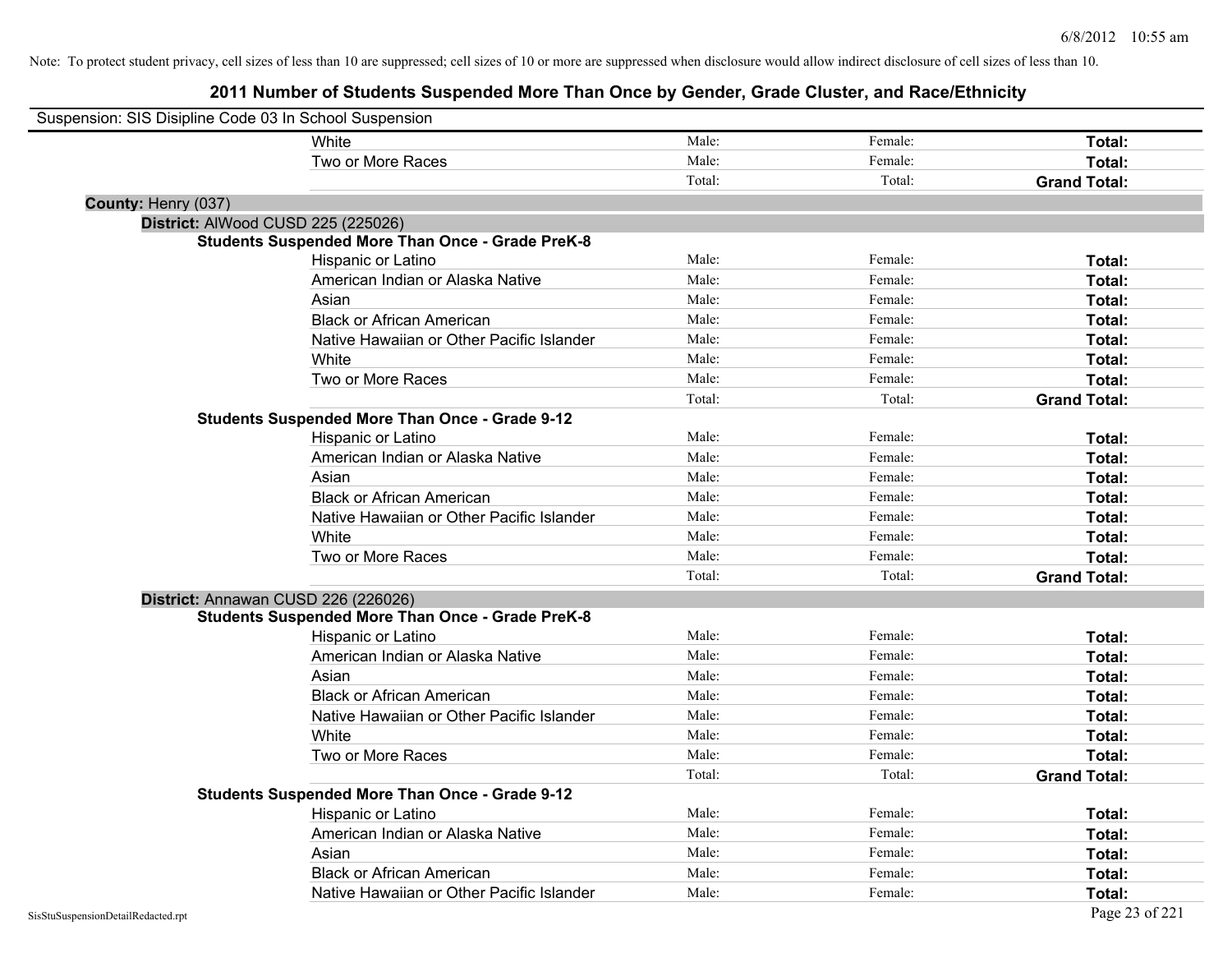| Suspension: SIS Disipline Code 03 In School Suspension |                                                         |        |         |                     |    |
|--------------------------------------------------------|---------------------------------------------------------|--------|---------|---------------------|----|
|                                                        | White                                                   | Male:  | Female: | Total:              |    |
|                                                        | Two or More Races                                       | Male:  | Female: | Total:              |    |
|                                                        |                                                         | Total: | Total:  | <b>Grand Total:</b> |    |
|                                                        | District: Cambridge CUSD 227 (227026)                   |        |         |                     |    |
|                                                        | <b>Students Suspended More Than Once - Grade PreK-8</b> |        |         |                     |    |
|                                                        | Hispanic or Latino                                      | Male:  | Female: | Total:              |    |
|                                                        | American Indian or Alaska Native                        | Male:  | Female: | Total:              |    |
|                                                        | Asian                                                   | Male:  | Female: | Total:              |    |
|                                                        | <b>Black or African American</b>                        | Male:  | Female: | Total:              |    |
|                                                        | Native Hawaiian or Other Pacific Islander               | Male:  | Female: | Total:              |    |
|                                                        | White                                                   | Male:  | Female: | Total:              |    |
|                                                        | Two or More Races                                       | Male:  | Female: | Total:              |    |
|                                                        |                                                         | Total: | Total:  | <b>Grand Total:</b> |    |
|                                                        | <b>Students Suspended More Than Once - Grade 9-12</b>   |        |         |                     |    |
|                                                        | Hispanic or Latino                                      | Male:  | Female: | Total:              |    |
|                                                        | American Indian or Alaska Native                        | Male:  | Female: | Total:              |    |
|                                                        | Asian                                                   | Male:  | Female: | Total:              |    |
|                                                        | <b>Black or African American</b>                        | Male:  | Female: | Total:              |    |
|                                                        | Native Hawaiian or Other Pacific Islander               | Male:  | Female: | Total:              |    |
|                                                        | White                                                   | Male:  | Female: | Total:              |    |
|                                                        | Two or More Races                                       | Male:  | Female: | Total:              |    |
|                                                        |                                                         | Total: | Total:  | <b>Grand Total:</b> |    |
| District: Colona SD 190 (190002)                       |                                                         |        |         |                     |    |
|                                                        | <b>Students Suspended More Than Once - Grade PreK-8</b> |        |         |                     |    |
|                                                        | Hispanic or Latino                                      | Male:  | Female: | Total:              |    |
|                                                        | American Indian or Alaska Native                        | Male:  | Female: | Total:              |    |
|                                                        | Asian                                                   | Male:  | Female: | Total:              |    |
|                                                        | <b>Black or African American</b>                        | Male:  | Female: | Total:              |    |
|                                                        | Native Hawaiian or Other Pacific Islander               | Male:  | Female: | Total:              |    |
|                                                        | White                                                   | Male:  | Female: | Total:              | 17 |
|                                                        | Two or More Races                                       | Male:  | Female: | Total:              |    |
|                                                        |                                                         | Total: | Total:  | <b>Grand Total:</b> |    |
| District: Geneseo CUSD 228 (228026)                    |                                                         |        |         |                     |    |
|                                                        | <b>Students Suspended More Than Once - Grade PreK-8</b> |        |         |                     |    |
|                                                        | Hispanic or Latino                                      | Male:  | Female: | Total:              |    |
|                                                        | American Indian or Alaska Native                        | Male:  | Female: | Total:              |    |
|                                                        | Asian                                                   | Male:  | Female: | Total:              |    |
|                                                        | <b>Black or African American</b>                        | Male:  | Female: | Total:              |    |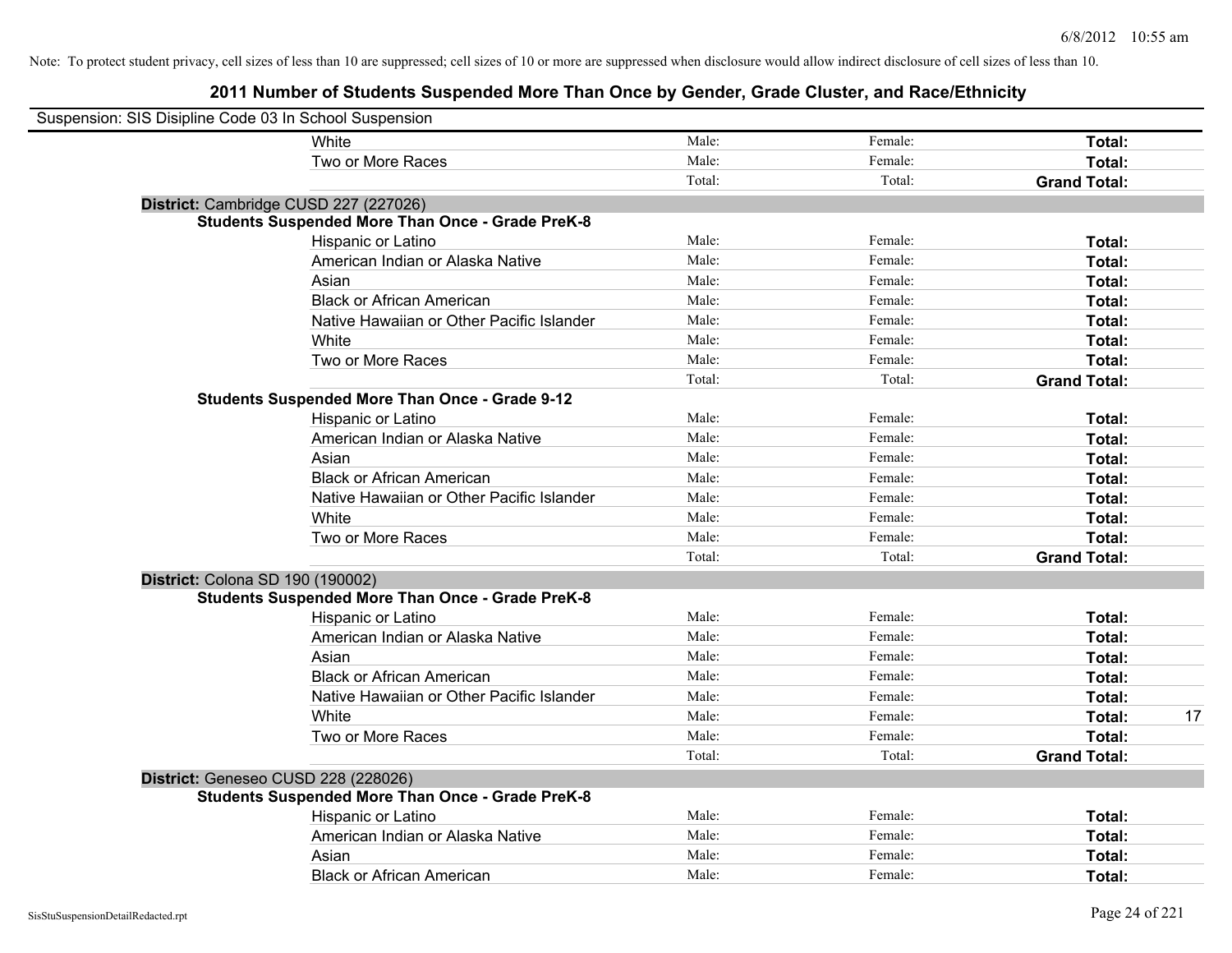|                                    | Suspension: SIS Disipline Code 03 In School Suspension  |        |    |         |    |                     |     |
|------------------------------------|---------------------------------------------------------|--------|----|---------|----|---------------------|-----|
|                                    | Native Hawaiian or Other Pacific Islander               | Male:  |    | Female: |    | Total:              |     |
|                                    | White                                                   | Male:  |    | Female: |    | Total:              | 18  |
|                                    | Two or More Races                                       | Male:  |    | Female: |    | Total:              |     |
|                                    |                                                         | Total: |    | Total:  |    | <b>Grand Total:</b> |     |
|                                    | <b>Students Suspended More Than Once - Grade 9-12</b>   |        |    |         |    |                     |     |
|                                    | Hispanic or Latino                                      | Male:  |    | Female: |    | Total:              |     |
|                                    | American Indian or Alaska Native                        | Male:  |    | Female: |    | Total:              |     |
|                                    | Asian                                                   | Male:  |    | Female: |    | Total:              |     |
|                                    | <b>Black or African American</b>                        | Male:  |    | Female: |    | Total:              |     |
|                                    | Native Hawaiian or Other Pacific Islander               | Male:  |    | Female: |    | Total:              |     |
|                                    | White                                                   | Male:  | 50 | Female: | 39 | <b>Total:</b>       | 89  |
|                                    | Two or More Races                                       | Male:  |    | Female: |    | Total:              |     |
|                                    |                                                         | Total: |    | Total:  |    | <b>Grand Total:</b> | 101 |
|                                    | District: Kewanee CUSD 229 (229026)                     |        |    |         |    |                     |     |
|                                    | <b>Students Suspended More Than Once - Grade PreK-8</b> |        |    |         |    |                     |     |
|                                    | Hispanic or Latino                                      | Male:  |    | Female: |    | <b>Total:</b>       |     |
|                                    | American Indian or Alaska Native                        | Male:  |    | Female: |    | <b>Total:</b>       |     |
|                                    | Asian                                                   | Male:  |    | Female: |    | Total:              |     |
|                                    | <b>Black or African American</b>                        | Male:  |    | Female: |    | Total:              | 13  |
|                                    | Native Hawaiian or Other Pacific Islander               | Male:  |    | Female: |    | Total:              |     |
|                                    | White                                                   | Male:  |    | Female: |    | Total:              | 31  |
|                                    | Two or More Races                                       | Male:  |    | Female: |    | Total:              |     |
|                                    |                                                         | Total: |    | Total:  |    | <b>Grand Total:</b> |     |
|                                    | District: Wethersfield CUSD 230 (230026)                |        |    |         |    |                     |     |
|                                    | <b>Students Suspended More Than Once - Grade PreK-8</b> |        |    |         |    |                     |     |
|                                    | Hispanic or Latino                                      | Male:  |    | Female: |    | Total:              |     |
|                                    | American Indian or Alaska Native                        | Male:  |    | Female: |    | Total:              |     |
|                                    | Asian                                                   | Male:  |    | Female: |    | Total:              |     |
|                                    | <b>Black or African American</b>                        | Male:  |    | Female: |    | Total:              |     |
|                                    | Native Hawaiian or Other Pacific Islander               | Male:  |    | Female: |    | <b>Total:</b>       |     |
|                                    | White                                                   | Male:  |    | Female: |    | Total:              |     |
|                                    | Two or More Races                                       | Male:  |    | Female: |    | Total:              |     |
|                                    |                                                         | Total: |    | Total:  |    | <b>Grand Total:</b> |     |
|                                    | <b>Students Suspended More Than Once - Grade 9-12</b>   |        |    |         |    |                     |     |
|                                    | Hispanic or Latino                                      | Male:  |    | Female: |    | Total:              |     |
|                                    | American Indian or Alaska Native                        | Male:  |    | Female: |    | Total:              |     |
|                                    | Asian                                                   | Male:  |    | Female: |    | Total:              |     |
|                                    | <b>Black or African American</b>                        | Male:  |    | Female: |    | Total:              |     |
|                                    | Native Hawaiian or Other Pacific Islander               | Male:  |    | Female: |    | <b>Total:</b>       |     |
| SisStuSuspensionDetailRedacted.rpt |                                                         |        |    |         |    | Page 25 of 221      |     |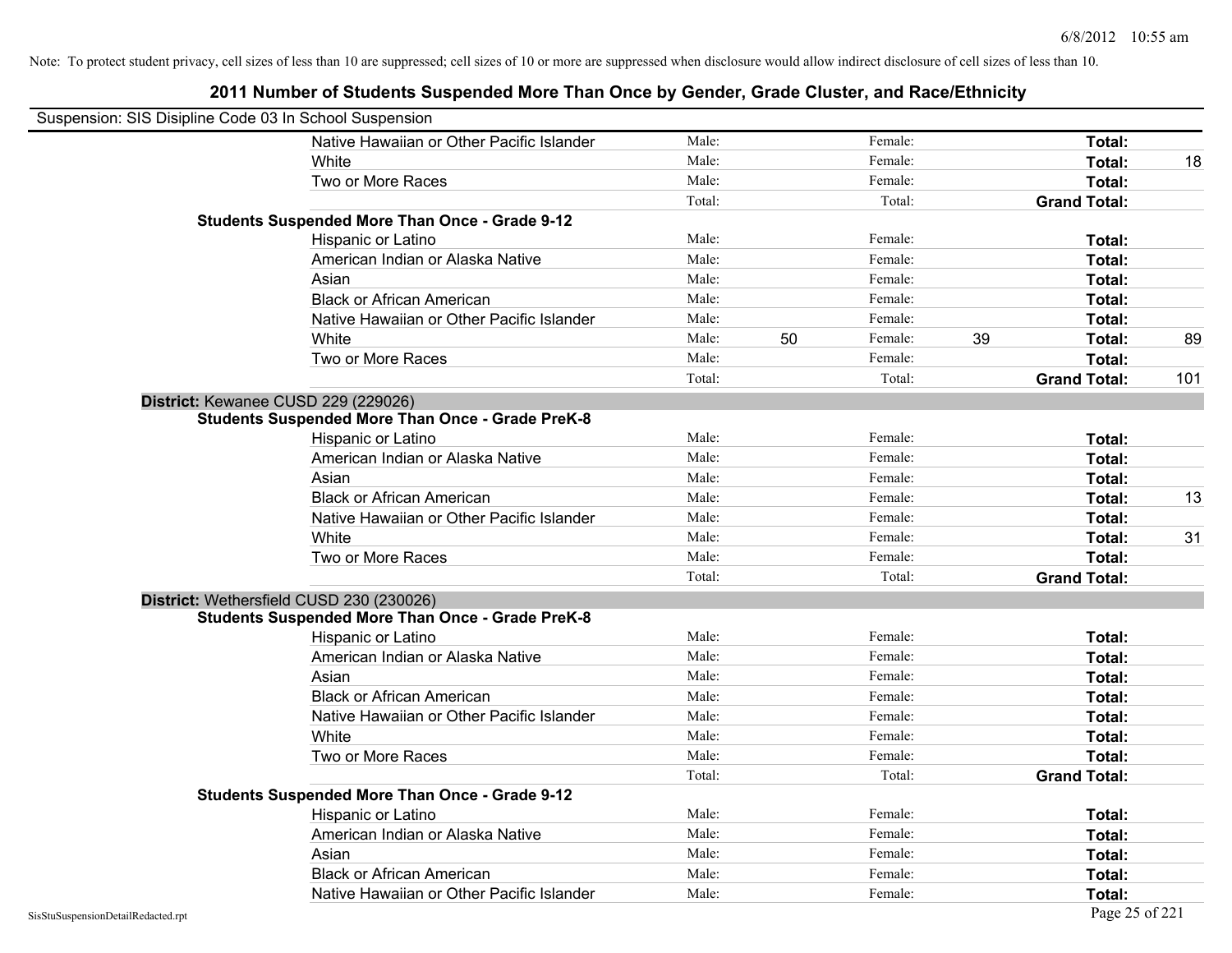# **2011 Number of Students Suspended More Than Once by Gender, Grade Cluster, and Race/Ethnicity**

| Suspension: SIS Disipline Code 03 In School Suspension  |        |         |                     |    |
|---------------------------------------------------------|--------|---------|---------------------|----|
| White                                                   | Male:  | Female: | Total:              |    |
| Two or More Races                                       | Male:  | Female: | Total:              |    |
|                                                         | Total: | Total:  | <b>Grand Total:</b> | 12 |
| County: Stark (088)                                     |        |         |                     |    |
| District: Stark County CUSD 100 (100026)                |        |         |                     |    |
| <b>Students Suspended More Than Once - Grade PreK-8</b> |        |         |                     |    |
| Hispanic or Latino                                      | Male:  | Female: | Total:              |    |
| American Indian or Alaska Native                        | Male:  | Female: | Total:              |    |
| Asian                                                   | Male:  | Female: | Total:              |    |
| <b>Black or African American</b>                        | Male:  | Female: | Total:              |    |
| Native Hawaiian or Other Pacific Islander               | Male:  | Female: | Total:              |    |
| White                                                   | Male:  | Female: | <b>Total:</b>       | 20 |
| Two or More Races                                       | Male:  | Female: | Total:              |    |
|                                                         | Total: | Total:  | <b>Grand Total:</b> |    |
| <b>Students Suspended More Than Once - Grade 9-12</b>   |        |         |                     |    |
| Hispanic or Latino                                      | Male:  | Female: | Total:              |    |
| American Indian or Alaska Native                        | Male:  | Female: | Total:              |    |
| Asian                                                   | Male:  | Female: | Total:              |    |
| <b>Black or African American</b>                        | Male:  | Female: | Total:              |    |
| Native Hawaiian or Other Pacific Islander               | Male:  | Female: | Total:              |    |
| White                                                   | Male:  | Female: | Total:              | 14 |
| Two or More Races                                       | Male:  | Female: | Total:              |    |
|                                                         | Total: | Total:  | <b>Grand Total:</b> |    |
|                                                         |        |         |                     |    |
| Region: Calhoun/Greene/Jersy/Macoupin ROE (40)          |        |         |                     |    |
| County: Calhoun (007)                                   |        |         |                     |    |
| District: Brussels CUSD 42 (042026)                     |        |         |                     |    |
| <b>Students Suspended More Than Once - Grade 9-12</b>   |        |         |                     |    |
| Hispanic or Latino                                      | Male:  | Female: | Total:              |    |
| American Indian or Alaska Native                        | Male:  | Female: | Total:              |    |
| Asian                                                   | Male:  | Female: | Total:              |    |
| <b>Black or African American</b>                        | Male:  | Female: | Total:              |    |
| Native Hawaiian or Other Pacific Islander               | Male:  | Female: | Total:              |    |
| White                                                   | Male:  | Female: | Total:              |    |
| Two or More Races                                       | Male:  | Female: | Total:              |    |
| <b>PERSONAL PROPERTY</b><br>$QUOP$ 10 (0.10000)         | Total: | Total:  | <b>Grand Total:</b> |    |

**District:** Calhoun CUSD 40 (040026) **Students Suspended More Than Once - Grade PreK-8**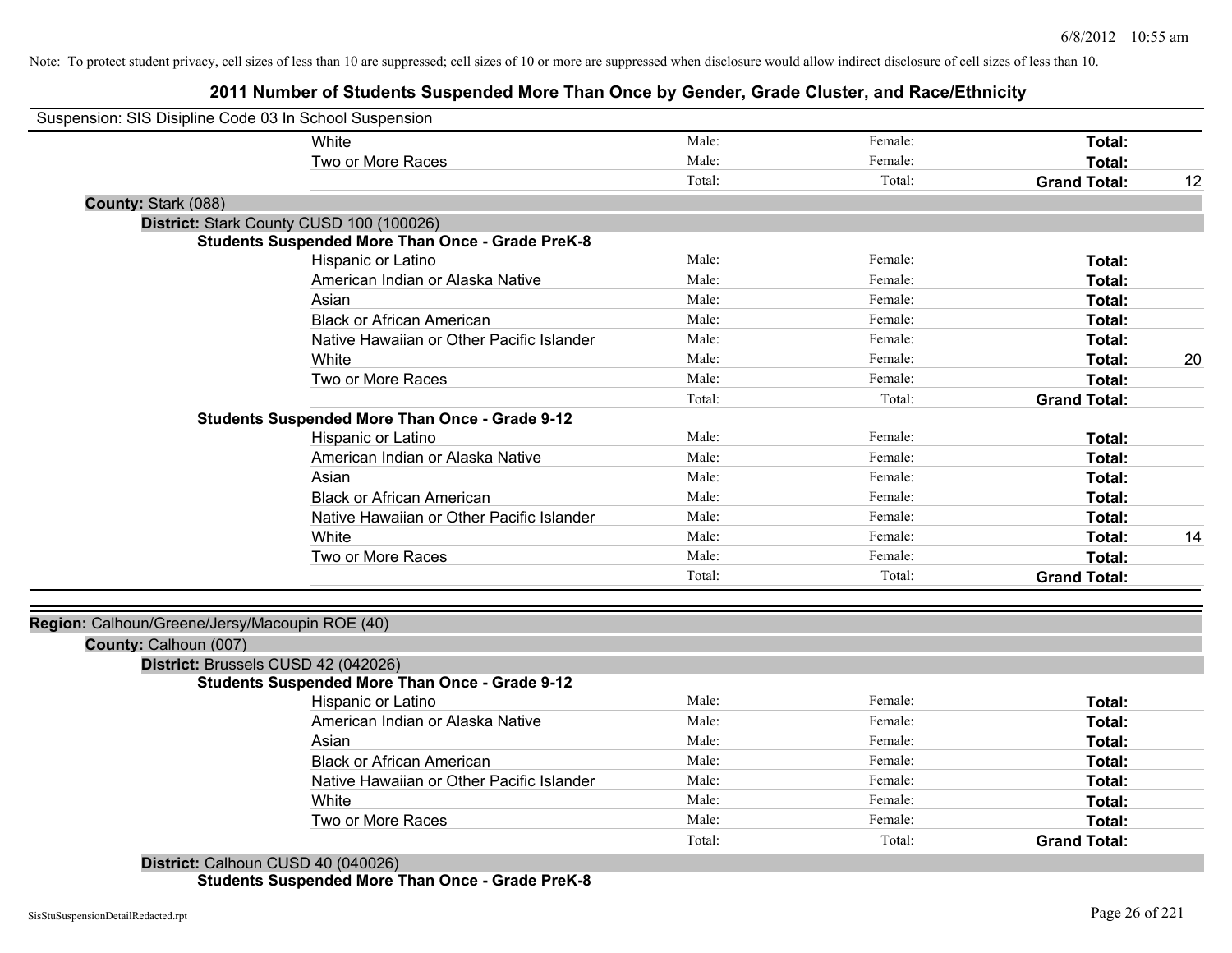| Suspension: SIS Disipline Code 03 In School Suspension |                                                         |        |         |                     |
|--------------------------------------------------------|---------------------------------------------------------|--------|---------|---------------------|
|                                                        | Hispanic or Latino                                      | Male:  | Female: | Total:              |
|                                                        | American Indian or Alaska Native                        | Male:  | Female: | Total:              |
|                                                        | Asian                                                   | Male:  | Female: | Total:              |
|                                                        | <b>Black or African American</b>                        | Male:  | Female: | Total:              |
|                                                        | Native Hawaiian or Other Pacific Islander               | Male:  | Female: | Total:              |
|                                                        | White                                                   | Male:  | Female: | Total:              |
|                                                        | Two or More Races                                       | Male:  | Female: | Total:              |
|                                                        |                                                         | Total: | Total:  | <b>Grand Total:</b> |
|                                                        | Students Suspended More Than Once - Grade 9-12          |        |         |                     |
|                                                        | Hispanic or Latino                                      | Male:  | Female: | Total:              |
|                                                        | American Indian or Alaska Native                        | Male:  | Female: | Total:              |
|                                                        | Asian                                                   | Male:  | Female: | Total:              |
|                                                        | <b>Black or African American</b>                        | Male:  | Female: | Total:              |
|                                                        | Native Hawaiian or Other Pacific Islander               | Male:  | Female: | Total:              |
|                                                        | White                                                   | Male:  | Female: | Total:              |
|                                                        | Two or More Races                                       | Male:  | Female: | Total:              |
|                                                        |                                                         | Total: | Total:  | <b>Grand Total:</b> |
| County: Greene (031)                                   |                                                         |        |         |                     |
|                                                        | District: Carrollton CUSD 1 (001026)                    |        |         |                     |
|                                                        | <b>Students Suspended More Than Once - Grade PreK-8</b> |        |         |                     |
|                                                        | Hispanic or Latino                                      | Male:  | Female: | Total:              |
|                                                        | American Indian or Alaska Native                        | Male:  | Female: | Total:              |
|                                                        | Asian                                                   | Male:  | Female: | Total:              |
|                                                        | <b>Black or African American</b>                        | Male:  | Female: | Total:              |
|                                                        | Native Hawaiian or Other Pacific Islander               | Male:  | Female: | Total:              |
|                                                        | White                                                   | Male:  | Female: | Total:              |
|                                                        | Two or More Races                                       | Male:  | Female: | Total:              |
|                                                        |                                                         | Total: | Total:  | <b>Grand Total:</b> |
|                                                        | District: Greenfield CUSD 10 (010026)                   |        |         |                     |
|                                                        | <b>Students Suspended More Than Once - Grade 9-12</b>   |        |         |                     |
|                                                        | Hispanic or Latino                                      | Male:  | Female: | Total:              |
|                                                        | American Indian or Alaska Native                        | Male:  | Female: | Total:              |
|                                                        | Asian                                                   | Male:  | Female: | Total:              |
|                                                        | <b>Black or African American</b>                        | Male:  | Female: | Total:              |
|                                                        | Native Hawaiian or Other Pacific Islander               | Male:  | Female: | Total:              |
|                                                        | White                                                   | Male:  | Female: | 11<br>Total:        |
|                                                        | Two or More Races                                       | Male:  | Female: | Total:              |
|                                                        |                                                         | Total: | Total:  | <b>Grand Total:</b> |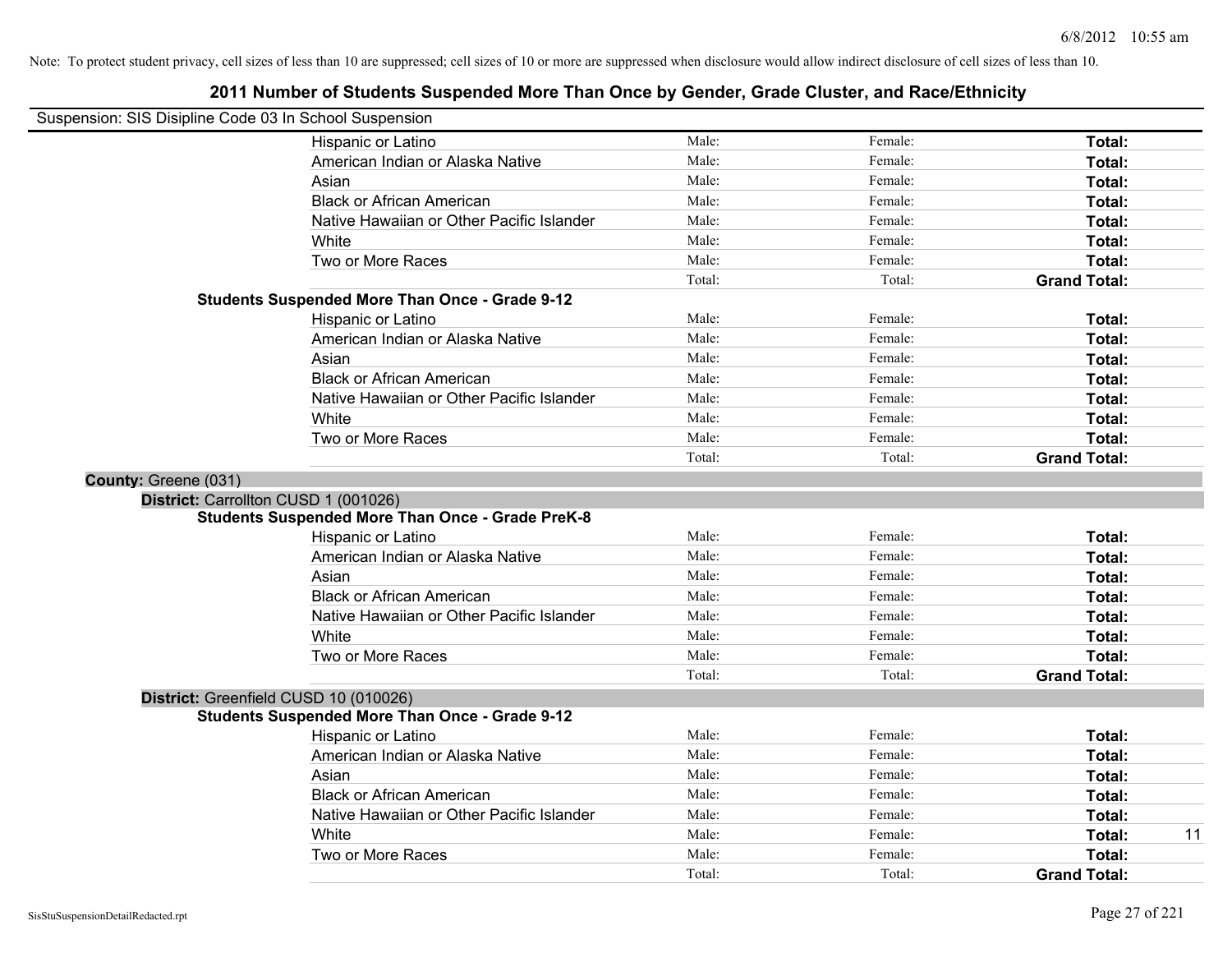| Suspension: SIS Disipline Code 03 In School Suspension |                                                         |        |         |                     |
|--------------------------------------------------------|---------------------------------------------------------|--------|---------|---------------------|
|                                                        | District: North Greene CUSD 3 (003026)                  |        |         |                     |
|                                                        | <b>Students Suspended More Than Once - Grade PreK-8</b> |        |         |                     |
|                                                        | Hispanic or Latino                                      | Male:  | Female: | Total:              |
|                                                        | American Indian or Alaska Native                        | Male:  | Female: | Total:              |
|                                                        | Asian                                                   | Male:  | Female: | Total:              |
|                                                        | <b>Black or African American</b>                        | Male:  | Female: | Total:              |
|                                                        | Native Hawaiian or Other Pacific Islander               | Male:  | Female: | Total:              |
|                                                        | White                                                   | Male:  | Female: | 10<br>Total:        |
|                                                        | Two or More Races                                       | Male:  | Female: | Total:              |
|                                                        |                                                         | Total: | Total:  | <b>Grand Total:</b> |
| <b>County: Jersey (042)</b>                            |                                                         |        |         |                     |
|                                                        | District: Jersey CUSD 100 (100026)                      |        |         |                     |
|                                                        | <b>Students Suspended More Than Once - Grade PreK-8</b> |        |         |                     |
|                                                        | Hispanic or Latino                                      | Male:  | Female: | Total:              |
|                                                        | American Indian or Alaska Native                        | Male:  | Female: | Total:              |
|                                                        | Asian                                                   | Male:  | Female: | Total:              |
|                                                        | <b>Black or African American</b>                        | Male:  | Female: | Total:              |
|                                                        | Native Hawaiian or Other Pacific Islander               | Male:  | Female: | Total:              |
|                                                        | White                                                   | Male:  | Female: | Total:              |
|                                                        | Two or More Races                                       | Male:  | Female: | Total:              |
|                                                        |                                                         | Total: | Total:  | <b>Grand Total:</b> |
|                                                        | <b>Students Suspended More Than Once - Grade 9-12</b>   |        |         |                     |
|                                                        | Hispanic or Latino                                      | Male:  | Female: | Total:              |
|                                                        | American Indian or Alaska Native                        | Male:  | Female: | Total:              |
|                                                        | Asian                                                   | Male:  | Female: | Total:              |
|                                                        | <b>Black or African American</b>                        | Male:  | Female: | Total:              |
|                                                        | Native Hawaiian or Other Pacific Islander               | Male:  | Female: | Total:              |
|                                                        | White                                                   | Male:  | Female: | Total:              |
|                                                        | Two or More Races                                       | Male:  | Female: | Total:              |
|                                                        |                                                         | Total: | Total:  | <b>Grand Total:</b> |
| County: Macoupin (056)                                 |                                                         |        |         |                     |
|                                                        | District: Bunker Hill CUSD 8 (008026)                   |        |         |                     |
|                                                        | <b>Students Suspended More Than Once - Grade 9-12</b>   |        |         |                     |
|                                                        | Hispanic or Latino                                      | Male:  | Female: | Total:              |
|                                                        | American Indian or Alaska Native                        | Male:  | Female: | Total:              |
|                                                        | Asian                                                   | Male:  | Female: | Total:              |
|                                                        | <b>Black or African American</b>                        | Male:  | Female: | Total:              |
|                                                        | Native Hawaiian or Other Pacific Islander               | Male:  | Female: | Total:              |
|                                                        | White                                                   | Male:  | Female: | Total:              |
| SisStuSuspensionDetailRedacted.rpt                     |                                                         |        |         | Page 28 of 221      |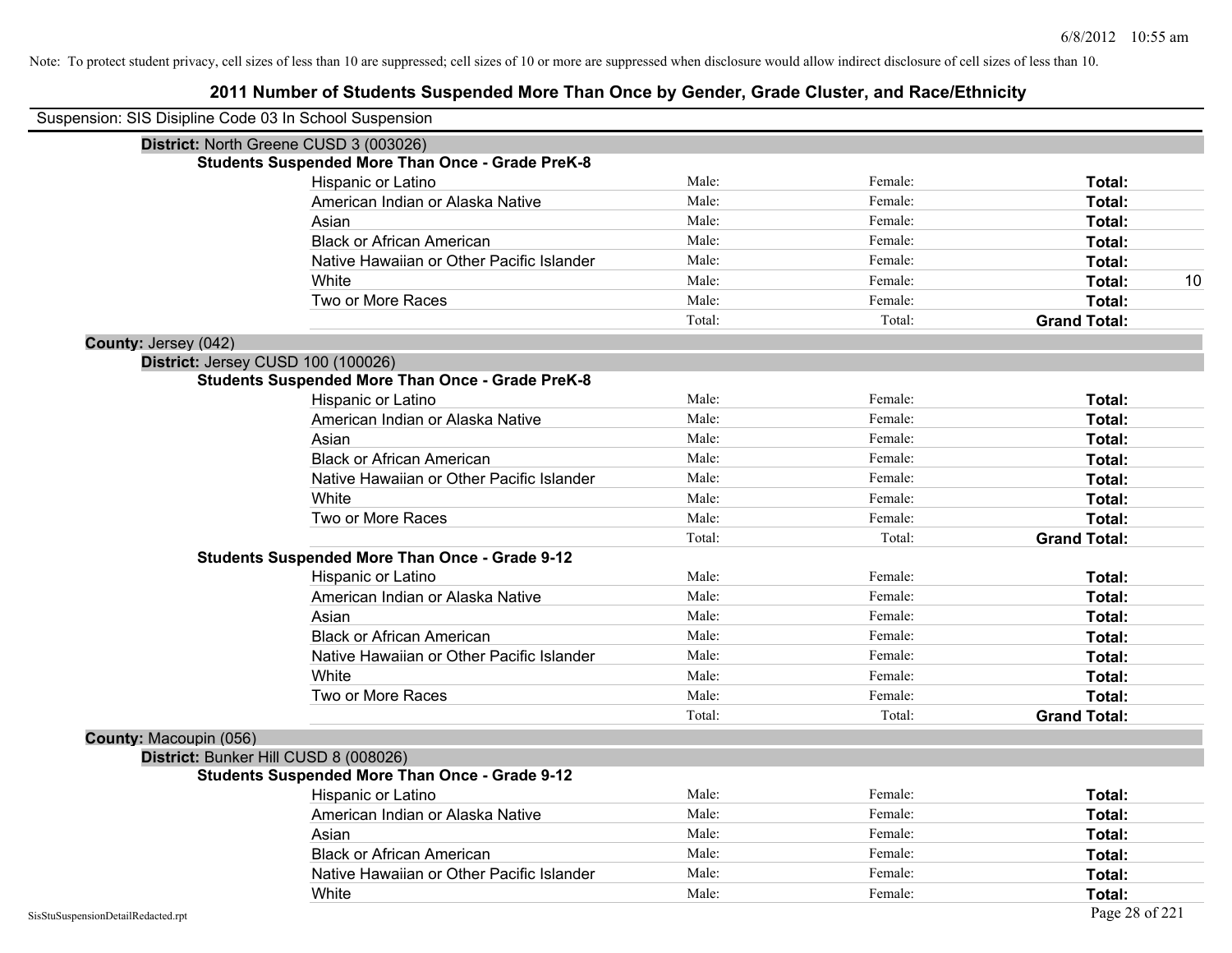| Suspension: SIS Disipline Code 03 In School Suspension |                                                         |        |         |                     |
|--------------------------------------------------------|---------------------------------------------------------|--------|---------|---------------------|
|                                                        | Two or More Races                                       | Male:  | Female: | Total:              |
|                                                        |                                                         | Total: | Total:  | <b>Grand Total:</b> |
| District: Carlinville CUSD 1 (001026)                  |                                                         |        |         |                     |
|                                                        | <b>Students Suspended More Than Once - Grade PreK-8</b> |        |         |                     |
|                                                        | Hispanic or Latino                                      | Male:  | Female: | Total:              |
|                                                        | American Indian or Alaska Native                        | Male:  | Female: | Total:              |
|                                                        | Asian                                                   | Male:  | Female: | Total:              |
|                                                        | <b>Black or African American</b>                        | Male:  | Female: | Total:              |
|                                                        | Native Hawaiian or Other Pacific Islander               | Male:  | Female: | Total:              |
|                                                        | White                                                   | Male:  | Female: | Total:              |
|                                                        | Two or More Races                                       | Male:  | Female: | Total:              |
|                                                        |                                                         | Total: | Total:  | <b>Grand Total:</b> |
|                                                        | <b>Students Suspended More Than Once - Grade 9-12</b>   |        |         |                     |
|                                                        | Hispanic or Latino                                      | Male:  | Female: | Total:              |
|                                                        | American Indian or Alaska Native                        | Male:  | Female: | Total:              |
|                                                        | Asian                                                   | Male:  | Female: | Total:              |
|                                                        | <b>Black or African American</b>                        | Male:  | Female: | Total:              |
|                                                        | Native Hawaiian or Other Pacific Islander               | Male:  | Female: | Total:              |
|                                                        | White                                                   | Male:  | Female: | Total:              |
|                                                        | Two or More Races                                       | Male:  | Female: | Total:              |
|                                                        |                                                         | Total: | Total:  | <b>Grand Total:</b> |
| District: Mount Olive CUSD 5 (005026)                  |                                                         |        |         |                     |
|                                                        | <b>Students Suspended More Than Once - Grade PreK-8</b> |        |         |                     |
|                                                        | Hispanic or Latino                                      | Male:  | Female: | Total:              |
|                                                        | American Indian or Alaska Native                        | Male:  | Female: | Total:              |
|                                                        | Asian                                                   | Male:  | Female: | Total:              |
|                                                        | <b>Black or African American</b>                        | Male:  | Female: | Total:              |
|                                                        | Native Hawaiian or Other Pacific Islander               | Male:  | Female: | Total:              |
|                                                        | White                                                   | Male:  | Female: | Total:              |
|                                                        | Two or More Races                                       | Male:  | Female: | Total:              |
|                                                        |                                                         | Total: | Total:  | <b>Grand Total:</b> |
|                                                        | <b>Students Suspended More Than Once - Grade 9-12</b>   |        |         |                     |
|                                                        | Hispanic or Latino                                      | Male:  | Female: | Total:              |
|                                                        | American Indian or Alaska Native                        | Male:  | Female: | Total:              |
|                                                        | Asian                                                   | Male:  | Female: | Total:              |
|                                                        | <b>Black or African American</b>                        | Male:  | Female: | Total:              |
|                                                        | Native Hawaiian or Other Pacific Islander               | Male:  | Female: | Total:              |
|                                                        | White                                                   | Male:  | Female: | Total:              |
|                                                        | Two or More Races                                       | Male:  | Female: | Total:              |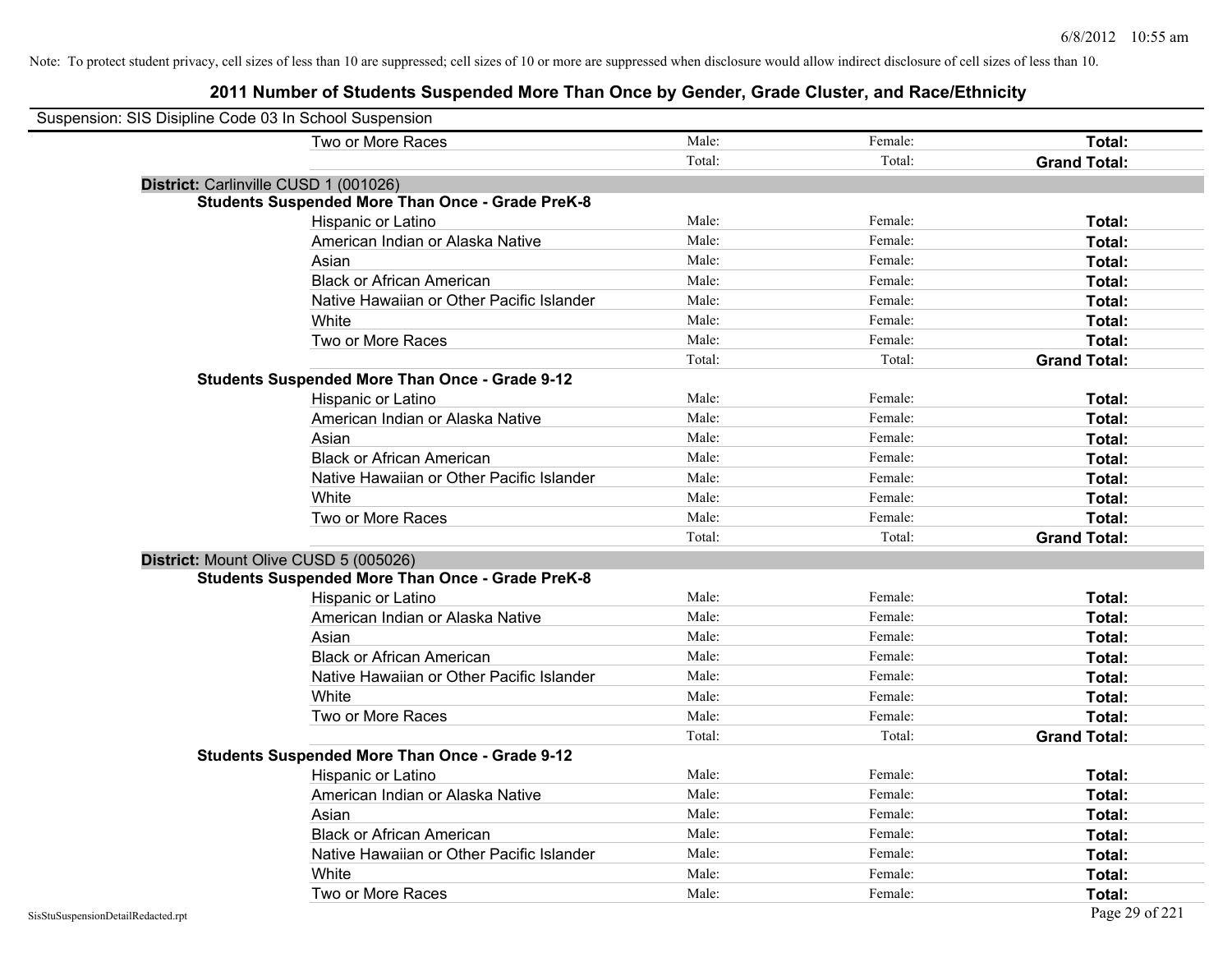| Suspension: SIS Disipline Code 03 In School Suspension  |        |         |                     |    |
|---------------------------------------------------------|--------|---------|---------------------|----|
|                                                         | Total: | Total:  | <b>Grand Total:</b> |    |
| District: North Mac CUSD 34 (034026)                    |        |         |                     |    |
| <b>Students Suspended More Than Once - Grade PreK-8</b> |        |         |                     |    |
| Hispanic or Latino                                      | Male:  | Female: | Total:              |    |
| American Indian or Alaska Native                        | Male:  | Female: | Total:              |    |
| Asian                                                   | Male:  | Female: | Total:              |    |
| <b>Black or African American</b>                        | Male:  | Female: | Total:              |    |
| Native Hawaiian or Other Pacific Islander               | Male:  | Female: | Total:              |    |
| White                                                   | Male:  | Female: | Total:              |    |
| Two or More Races                                       | Male:  | Female: | Total:              |    |
|                                                         | Total: | Total:  | <b>Grand Total:</b> |    |
| <b>Students Suspended More Than Once - Grade 9-12</b>   |        |         |                     |    |
| Hispanic or Latino                                      | Male:  | Female: | Total:              |    |
| American Indian or Alaska Native                        | Male:  | Female: | Total:              |    |
| Asian                                                   | Male:  | Female: | Total:              |    |
| <b>Black or African American</b>                        | Male:  | Female: | Total:              |    |
| Native Hawaiian or Other Pacific Islander               | Male:  | Female: | Total:              |    |
| White                                                   | Male:  | Female: | Total:              | 23 |
| Two or More Races                                       | Male:  | Female: | Total:              |    |
|                                                         | Total: | Total:  | <b>Grand Total:</b> |    |
| District: Northwestern CUSD 2 (002026)                  |        |         |                     |    |
| <b>Students Suspended More Than Once - Grade 9-12</b>   |        |         |                     |    |
| Hispanic or Latino                                      | Male:  | Female: | Total:              |    |
| American Indian or Alaska Native                        | Male:  | Female: | Total:              |    |
| Asian                                                   | Male:  | Female: | Total:              |    |
| <b>Black or African American</b>                        | Male:  | Female: | Total:              |    |
| Native Hawaiian or Other Pacific Islander               | Male:  | Female: | Total:              |    |
| White                                                   | Male:  | Female: | Total:              |    |
| Two or More Races                                       | Male:  | Female: | Total:              |    |
|                                                         | Total: | Total:  | <b>Grand Total:</b> |    |
| District: Southwestern CUSD 9 (009026)                  |        |         |                     |    |
| <b>Students Suspended More Than Once - Grade PreK-8</b> |        |         |                     |    |
| <b>Hispanic or Latino</b>                               | Male:  | Female: | Total:              |    |
| American Indian or Alaska Native                        | Male:  | Female: | Total:              |    |
| Asian                                                   | Male:  | Female: | Total:              |    |
| <b>Black or African American</b>                        | Male:  | Female: | Total:              |    |
| Native Hawaiian or Other Pacific Islander               | Male:  | Female: | <b>Total:</b>       |    |
| White                                                   | Male:  | Female: | Total:              |    |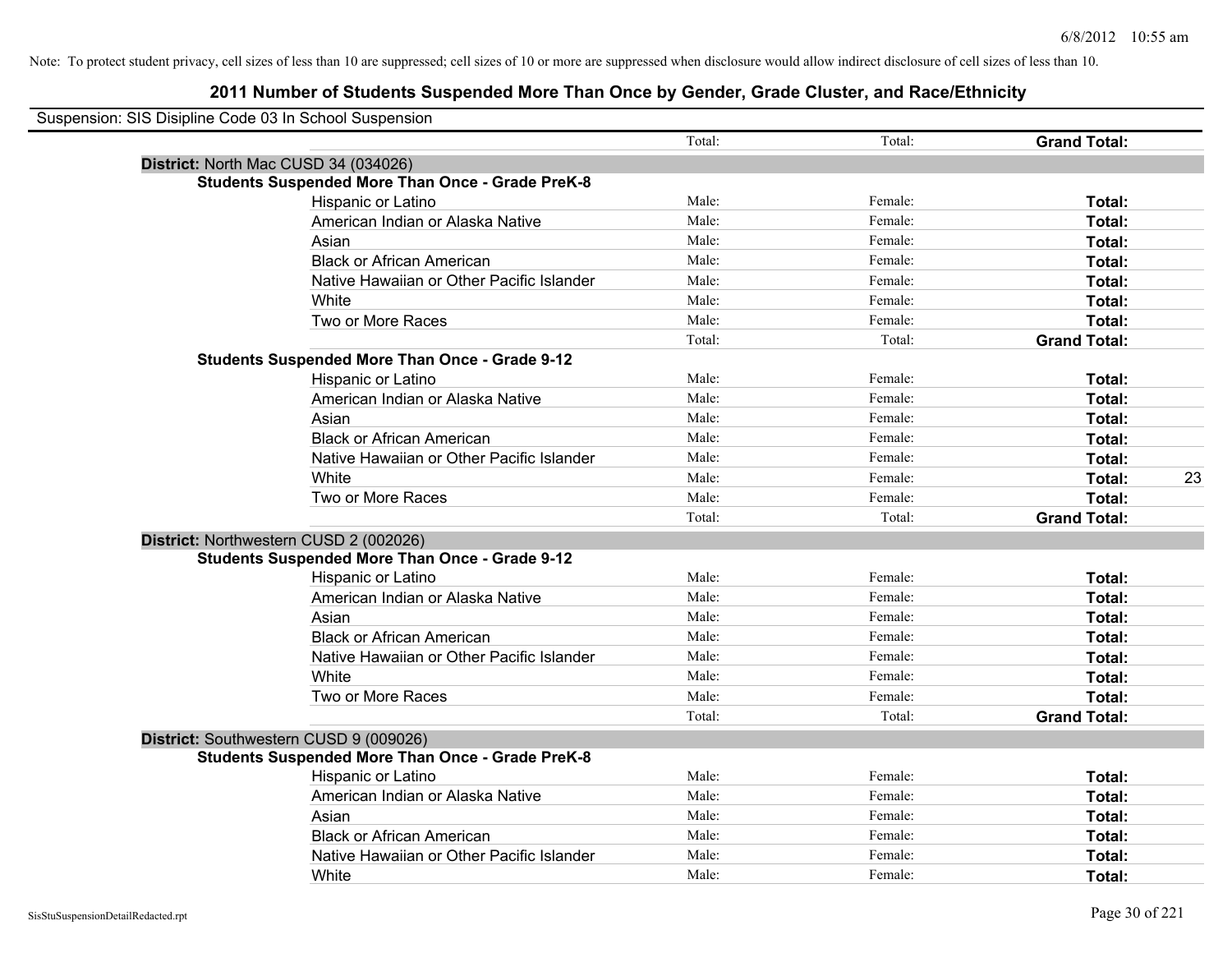| Male:<br>Female:<br>Total:<br>Two or More Races<br>Total:<br>Total:<br><b>Grand Total:</b><br><b>Students Suspended More Than Once - Grade 9-12</b><br>Male:<br>Female:<br>Total:<br>Hispanic or Latino<br>Male:<br>American Indian or Alaska Native<br>Female:<br>Total:<br>Asian<br>Male:<br>Female:<br>Total:<br>Male:<br><b>Black or African American</b><br>Female:<br>Total:<br>Male:<br>Native Hawaiian or Other Pacific Islander<br>Female:<br>Total:<br>Male:<br>Female:<br>20<br>White<br>Total:<br>Male:<br>Two or More Races<br>Female:<br>Total:<br>Total:<br>Total:<br><b>Grand Total:</b><br>Region: Carroll/Jo Daviess/Stephenson ROE (08)<br>County: Carroll (008)<br>District: Chadwick-Milledgeville CUSD 399 (399026)<br><b>Students Suspended More Than Once - Grade PreK-8</b><br>Male:<br>Hispanic or Latino<br>Female:<br>Total:<br>Male:<br>Female:<br>American Indian or Alaska Native<br>Total:<br>Male:<br>Female:<br>Total:<br>Asian<br>Male:<br><b>Black or African American</b><br>Female:<br>Total:<br>Male:<br>Female:<br>Native Hawaiian or Other Pacific Islander<br>Total:<br>Male:<br>White<br>Female:<br>Total:<br>Male:<br>Two or More Races<br>Female:<br>Total:<br>Total:<br>Total:<br><b>Grand Total:</b><br>District: Eastland CUSD 308 (308026)<br><b>Students Suspended More Than Once - Grade PreK-8</b><br>Male:<br>Female:<br>Hispanic or Latino<br>Total:<br>American Indian or Alaska Native<br>Male:<br>Female:<br>Total:<br>Male:<br>Asian<br>Female:<br>Total:<br>Male:<br><b>Black or African American</b><br>Female:<br>Total:<br>Male:<br>Native Hawaiian or Other Pacific Islander<br>Female:<br>Total:<br>White<br>Male:<br>Female:<br>Total:<br>Two or More Races<br>Male:<br>Female:<br>Total:<br>Total:<br>Total:<br><b>Grand Total:</b><br>District: West Carroll CUSD 314 (314026)<br><b>Students Suspended More Than Once - Grade PreK-8</b><br>Male:<br>Female:<br>Hispanic or Latino<br>Total:<br>Male:<br>American Indian or Alaska Native<br>Female:<br>Total: | Suspension: SIS Disipline Code 03 In School Suspension |  |  |
|------------------------------------------------------------------------------------------------------------------------------------------------------------------------------------------------------------------------------------------------------------------------------------------------------------------------------------------------------------------------------------------------------------------------------------------------------------------------------------------------------------------------------------------------------------------------------------------------------------------------------------------------------------------------------------------------------------------------------------------------------------------------------------------------------------------------------------------------------------------------------------------------------------------------------------------------------------------------------------------------------------------------------------------------------------------------------------------------------------------------------------------------------------------------------------------------------------------------------------------------------------------------------------------------------------------------------------------------------------------------------------------------------------------------------------------------------------------------------------------------------------------------------------------------------------------------------------------------------------------------------------------------------------------------------------------------------------------------------------------------------------------------------------------------------------------------------------------------------------------------------------------------------------------------------------------------------------------------------------------------------------------------------------|--------------------------------------------------------|--|--|
|                                                                                                                                                                                                                                                                                                                                                                                                                                                                                                                                                                                                                                                                                                                                                                                                                                                                                                                                                                                                                                                                                                                                                                                                                                                                                                                                                                                                                                                                                                                                                                                                                                                                                                                                                                                                                                                                                                                                                                                                                                    |                                                        |  |  |
|                                                                                                                                                                                                                                                                                                                                                                                                                                                                                                                                                                                                                                                                                                                                                                                                                                                                                                                                                                                                                                                                                                                                                                                                                                                                                                                                                                                                                                                                                                                                                                                                                                                                                                                                                                                                                                                                                                                                                                                                                                    |                                                        |  |  |
|                                                                                                                                                                                                                                                                                                                                                                                                                                                                                                                                                                                                                                                                                                                                                                                                                                                                                                                                                                                                                                                                                                                                                                                                                                                                                                                                                                                                                                                                                                                                                                                                                                                                                                                                                                                                                                                                                                                                                                                                                                    |                                                        |  |  |
|                                                                                                                                                                                                                                                                                                                                                                                                                                                                                                                                                                                                                                                                                                                                                                                                                                                                                                                                                                                                                                                                                                                                                                                                                                                                                                                                                                                                                                                                                                                                                                                                                                                                                                                                                                                                                                                                                                                                                                                                                                    |                                                        |  |  |
|                                                                                                                                                                                                                                                                                                                                                                                                                                                                                                                                                                                                                                                                                                                                                                                                                                                                                                                                                                                                                                                                                                                                                                                                                                                                                                                                                                                                                                                                                                                                                                                                                                                                                                                                                                                                                                                                                                                                                                                                                                    |                                                        |  |  |
|                                                                                                                                                                                                                                                                                                                                                                                                                                                                                                                                                                                                                                                                                                                                                                                                                                                                                                                                                                                                                                                                                                                                                                                                                                                                                                                                                                                                                                                                                                                                                                                                                                                                                                                                                                                                                                                                                                                                                                                                                                    |                                                        |  |  |
|                                                                                                                                                                                                                                                                                                                                                                                                                                                                                                                                                                                                                                                                                                                                                                                                                                                                                                                                                                                                                                                                                                                                                                                                                                                                                                                                                                                                                                                                                                                                                                                                                                                                                                                                                                                                                                                                                                                                                                                                                                    |                                                        |  |  |
|                                                                                                                                                                                                                                                                                                                                                                                                                                                                                                                                                                                                                                                                                                                                                                                                                                                                                                                                                                                                                                                                                                                                                                                                                                                                                                                                                                                                                                                                                                                                                                                                                                                                                                                                                                                                                                                                                                                                                                                                                                    |                                                        |  |  |
|                                                                                                                                                                                                                                                                                                                                                                                                                                                                                                                                                                                                                                                                                                                                                                                                                                                                                                                                                                                                                                                                                                                                                                                                                                                                                                                                                                                                                                                                                                                                                                                                                                                                                                                                                                                                                                                                                                                                                                                                                                    |                                                        |  |  |
|                                                                                                                                                                                                                                                                                                                                                                                                                                                                                                                                                                                                                                                                                                                                                                                                                                                                                                                                                                                                                                                                                                                                                                                                                                                                                                                                                                                                                                                                                                                                                                                                                                                                                                                                                                                                                                                                                                                                                                                                                                    |                                                        |  |  |
|                                                                                                                                                                                                                                                                                                                                                                                                                                                                                                                                                                                                                                                                                                                                                                                                                                                                                                                                                                                                                                                                                                                                                                                                                                                                                                                                                                                                                                                                                                                                                                                                                                                                                                                                                                                                                                                                                                                                                                                                                                    |                                                        |  |  |
|                                                                                                                                                                                                                                                                                                                                                                                                                                                                                                                                                                                                                                                                                                                                                                                                                                                                                                                                                                                                                                                                                                                                                                                                                                                                                                                                                                                                                                                                                                                                                                                                                                                                                                                                                                                                                                                                                                                                                                                                                                    |                                                        |  |  |
|                                                                                                                                                                                                                                                                                                                                                                                                                                                                                                                                                                                                                                                                                                                                                                                                                                                                                                                                                                                                                                                                                                                                                                                                                                                                                                                                                                                                                                                                                                                                                                                                                                                                                                                                                                                                                                                                                                                                                                                                                                    |                                                        |  |  |
|                                                                                                                                                                                                                                                                                                                                                                                                                                                                                                                                                                                                                                                                                                                                                                                                                                                                                                                                                                                                                                                                                                                                                                                                                                                                                                                                                                                                                                                                                                                                                                                                                                                                                                                                                                                                                                                                                                                                                                                                                                    |                                                        |  |  |
|                                                                                                                                                                                                                                                                                                                                                                                                                                                                                                                                                                                                                                                                                                                                                                                                                                                                                                                                                                                                                                                                                                                                                                                                                                                                                                                                                                                                                                                                                                                                                                                                                                                                                                                                                                                                                                                                                                                                                                                                                                    |                                                        |  |  |
|                                                                                                                                                                                                                                                                                                                                                                                                                                                                                                                                                                                                                                                                                                                                                                                                                                                                                                                                                                                                                                                                                                                                                                                                                                                                                                                                                                                                                                                                                                                                                                                                                                                                                                                                                                                                                                                                                                                                                                                                                                    |                                                        |  |  |
|                                                                                                                                                                                                                                                                                                                                                                                                                                                                                                                                                                                                                                                                                                                                                                                                                                                                                                                                                                                                                                                                                                                                                                                                                                                                                                                                                                                                                                                                                                                                                                                                                                                                                                                                                                                                                                                                                                                                                                                                                                    |                                                        |  |  |
|                                                                                                                                                                                                                                                                                                                                                                                                                                                                                                                                                                                                                                                                                                                                                                                                                                                                                                                                                                                                                                                                                                                                                                                                                                                                                                                                                                                                                                                                                                                                                                                                                                                                                                                                                                                                                                                                                                                                                                                                                                    |                                                        |  |  |
|                                                                                                                                                                                                                                                                                                                                                                                                                                                                                                                                                                                                                                                                                                                                                                                                                                                                                                                                                                                                                                                                                                                                                                                                                                                                                                                                                                                                                                                                                                                                                                                                                                                                                                                                                                                                                                                                                                                                                                                                                                    |                                                        |  |  |
|                                                                                                                                                                                                                                                                                                                                                                                                                                                                                                                                                                                                                                                                                                                                                                                                                                                                                                                                                                                                                                                                                                                                                                                                                                                                                                                                                                                                                                                                                                                                                                                                                                                                                                                                                                                                                                                                                                                                                                                                                                    |                                                        |  |  |
|                                                                                                                                                                                                                                                                                                                                                                                                                                                                                                                                                                                                                                                                                                                                                                                                                                                                                                                                                                                                                                                                                                                                                                                                                                                                                                                                                                                                                                                                                                                                                                                                                                                                                                                                                                                                                                                                                                                                                                                                                                    |                                                        |  |  |
|                                                                                                                                                                                                                                                                                                                                                                                                                                                                                                                                                                                                                                                                                                                                                                                                                                                                                                                                                                                                                                                                                                                                                                                                                                                                                                                                                                                                                                                                                                                                                                                                                                                                                                                                                                                                                                                                                                                                                                                                                                    |                                                        |  |  |
|                                                                                                                                                                                                                                                                                                                                                                                                                                                                                                                                                                                                                                                                                                                                                                                                                                                                                                                                                                                                                                                                                                                                                                                                                                                                                                                                                                                                                                                                                                                                                                                                                                                                                                                                                                                                                                                                                                                                                                                                                                    |                                                        |  |  |
|                                                                                                                                                                                                                                                                                                                                                                                                                                                                                                                                                                                                                                                                                                                                                                                                                                                                                                                                                                                                                                                                                                                                                                                                                                                                                                                                                                                                                                                                                                                                                                                                                                                                                                                                                                                                                                                                                                                                                                                                                                    |                                                        |  |  |
|                                                                                                                                                                                                                                                                                                                                                                                                                                                                                                                                                                                                                                                                                                                                                                                                                                                                                                                                                                                                                                                                                                                                                                                                                                                                                                                                                                                                                                                                                                                                                                                                                                                                                                                                                                                                                                                                                                                                                                                                                                    |                                                        |  |  |
|                                                                                                                                                                                                                                                                                                                                                                                                                                                                                                                                                                                                                                                                                                                                                                                                                                                                                                                                                                                                                                                                                                                                                                                                                                                                                                                                                                                                                                                                                                                                                                                                                                                                                                                                                                                                                                                                                                                                                                                                                                    |                                                        |  |  |
|                                                                                                                                                                                                                                                                                                                                                                                                                                                                                                                                                                                                                                                                                                                                                                                                                                                                                                                                                                                                                                                                                                                                                                                                                                                                                                                                                                                                                                                                                                                                                                                                                                                                                                                                                                                                                                                                                                                                                                                                                                    |                                                        |  |  |
|                                                                                                                                                                                                                                                                                                                                                                                                                                                                                                                                                                                                                                                                                                                                                                                                                                                                                                                                                                                                                                                                                                                                                                                                                                                                                                                                                                                                                                                                                                                                                                                                                                                                                                                                                                                                                                                                                                                                                                                                                                    |                                                        |  |  |
|                                                                                                                                                                                                                                                                                                                                                                                                                                                                                                                                                                                                                                                                                                                                                                                                                                                                                                                                                                                                                                                                                                                                                                                                                                                                                                                                                                                                                                                                                                                                                                                                                                                                                                                                                                                                                                                                                                                                                                                                                                    |                                                        |  |  |
|                                                                                                                                                                                                                                                                                                                                                                                                                                                                                                                                                                                                                                                                                                                                                                                                                                                                                                                                                                                                                                                                                                                                                                                                                                                                                                                                                                                                                                                                                                                                                                                                                                                                                                                                                                                                                                                                                                                                                                                                                                    |                                                        |  |  |
|                                                                                                                                                                                                                                                                                                                                                                                                                                                                                                                                                                                                                                                                                                                                                                                                                                                                                                                                                                                                                                                                                                                                                                                                                                                                                                                                                                                                                                                                                                                                                                                                                                                                                                                                                                                                                                                                                                                                                                                                                                    |                                                        |  |  |
|                                                                                                                                                                                                                                                                                                                                                                                                                                                                                                                                                                                                                                                                                                                                                                                                                                                                                                                                                                                                                                                                                                                                                                                                                                                                                                                                                                                                                                                                                                                                                                                                                                                                                                                                                                                                                                                                                                                                                                                                                                    |                                                        |  |  |
|                                                                                                                                                                                                                                                                                                                                                                                                                                                                                                                                                                                                                                                                                                                                                                                                                                                                                                                                                                                                                                                                                                                                                                                                                                                                                                                                                                                                                                                                                                                                                                                                                                                                                                                                                                                                                                                                                                                                                                                                                                    |                                                        |  |  |
|                                                                                                                                                                                                                                                                                                                                                                                                                                                                                                                                                                                                                                                                                                                                                                                                                                                                                                                                                                                                                                                                                                                                                                                                                                                                                                                                                                                                                                                                                                                                                                                                                                                                                                                                                                                                                                                                                                                                                                                                                                    |                                                        |  |  |
|                                                                                                                                                                                                                                                                                                                                                                                                                                                                                                                                                                                                                                                                                                                                                                                                                                                                                                                                                                                                                                                                                                                                                                                                                                                                                                                                                                                                                                                                                                                                                                                                                                                                                                                                                                                                                                                                                                                                                                                                                                    |                                                        |  |  |
|                                                                                                                                                                                                                                                                                                                                                                                                                                                                                                                                                                                                                                                                                                                                                                                                                                                                                                                                                                                                                                                                                                                                                                                                                                                                                                                                                                                                                                                                                                                                                                                                                                                                                                                                                                                                                                                                                                                                                                                                                                    |                                                        |  |  |
|                                                                                                                                                                                                                                                                                                                                                                                                                                                                                                                                                                                                                                                                                                                                                                                                                                                                                                                                                                                                                                                                                                                                                                                                                                                                                                                                                                                                                                                                                                                                                                                                                                                                                                                                                                                                                                                                                                                                                                                                                                    |                                                        |  |  |
|                                                                                                                                                                                                                                                                                                                                                                                                                                                                                                                                                                                                                                                                                                                                                                                                                                                                                                                                                                                                                                                                                                                                                                                                                                                                                                                                                                                                                                                                                                                                                                                                                                                                                                                                                                                                                                                                                                                                                                                                                                    |                                                        |  |  |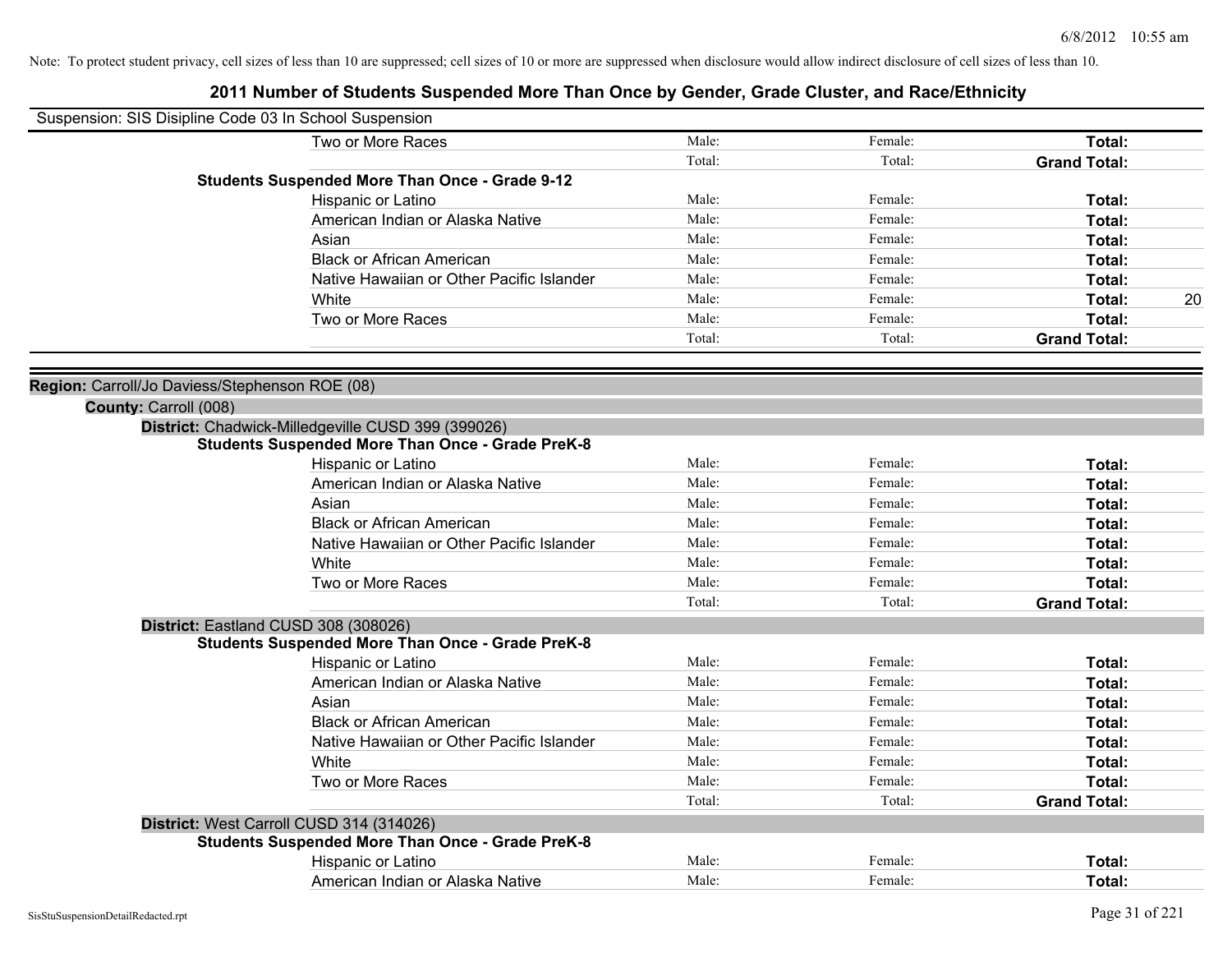# **2011 Number of Students Suspended More Than Once by Gender, Grade Cluster, and Race/Ethnicity**

| Suspension: SIS Disipline Code 03 In School Suspension |                                                       |        |         |                     |    |
|--------------------------------------------------------|-------------------------------------------------------|--------|---------|---------------------|----|
|                                                        | Asian                                                 | Male:  | Female: | Total:              |    |
|                                                        | <b>Black or African American</b>                      | Male:  | Female: | Total:              |    |
|                                                        | Native Hawaiian or Other Pacific Islander             | Male:  | Female: | Total:              |    |
|                                                        | White                                                 | Male:  | Female: | Total:              | 15 |
|                                                        | Two or More Races                                     | Male:  | Female: | Total:              |    |
|                                                        |                                                       | Total: | Total:  | <b>Grand Total:</b> |    |
|                                                        | <b>Students Suspended More Than Once - Grade 9-12</b> |        |         |                     |    |
|                                                        | Hispanic or Latino                                    | Male:  | Female: | Total:              |    |
|                                                        | American Indian or Alaska Native                      | Male:  | Female: | Total:              |    |
|                                                        | Asian                                                 | Male:  | Female: | Total:              |    |
|                                                        | <b>Black or African American</b>                      | Male:  | Female: | Total:              |    |
|                                                        | Native Hawaiian or Other Pacific Islander             | Male:  | Female: | Total:              |    |
|                                                        | White                                                 | Male:  | Female: | Total:              | 11 |
|                                                        | Two or More Races                                     | Male:  | Female: | Total:              |    |
|                                                        |                                                       | Total: | Total:  | <b>Grand Total:</b> |    |
| <b>County: Jodaviess (043)</b>                         |                                                       |        |         |                     |    |
|                                                        | District: East Dubuque USD 119 (119022)               |        |         |                     |    |
|                                                        | <b>Students Suspended More Than Once - Grade 9-12</b> |        |         |                     |    |
|                                                        | Hispanic or Latino                                    | Male:  | Female: | Total:              |    |
|                                                        | American Indian or Alaska Native                      | Male:  | Female: | Total:              |    |
|                                                        | Asian                                                 | Male:  | Female: | Total:              |    |
|                                                        | <b>Black or African American</b>                      | Male:  | Female: | Total:              |    |
|                                                        | Native Hawaiian or Other Pacific Islander             | Male:  | Female: | Total:              |    |
|                                                        | White                                                 | Male:  | Female: | Total:              |    |
|                                                        | Two or More Races                                     | Male:  | Female: | Total:              |    |
|                                                        |                                                       | Total: | Total:  | <b>Grand Total:</b> |    |
| District: Non-Public School (7900)                     |                                                       |        |         |                     |    |
|                                                        | <b>Students Suspended More Than Once - Grade 9-12</b> |        |         |                     |    |
|                                                        | Hispanic or Latino                                    | Male:  | Female: | Total:              |    |
|                                                        | American Indian or Alaska Native                      | Male:  | Female: | Total:              |    |
|                                                        | Asian                                                 | Male:  | Female: | Total:              |    |
|                                                        | <b>Black or African American</b>                      | Male:  | Female: | Total:              |    |
|                                                        | Native Hawaiian or Other Pacific Islander             | Male:  | Female: | Total:              |    |
|                                                        | White                                                 | Male:  | Female: | Total:              |    |
|                                                        | Two or More Races                                     | Male:  | Female: | Total:              |    |
|                                                        |                                                       | Total: | Total:  | <b>Grand Total:</b> |    |

**District:** River Ridge CUSD 210 (210026) **Students Suspended More Than Once - Grade PreK-8**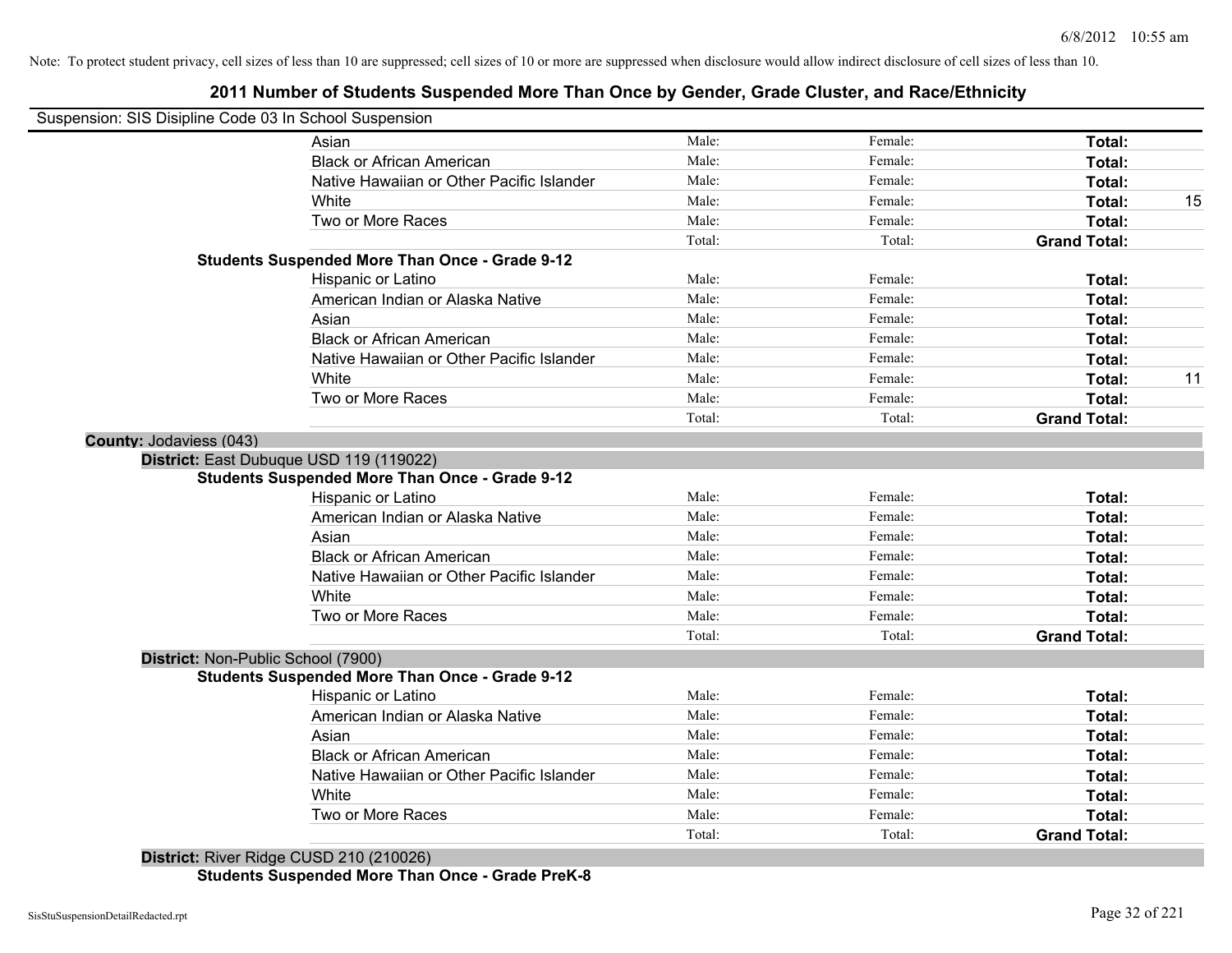| Suspension: SIS Disipline Code 03 In School Suspension |                                                         |        |         |                     |
|--------------------------------------------------------|---------------------------------------------------------|--------|---------|---------------------|
|                                                        | Hispanic or Latino                                      | Male:  | Female: | Total:              |
|                                                        | American Indian or Alaska Native                        | Male:  | Female: | Total:              |
|                                                        | Asian                                                   | Male:  | Female: | Total:              |
|                                                        | <b>Black or African American</b>                        | Male:  | Female: | Total:              |
|                                                        | Native Hawaiian or Other Pacific Islander               | Male:  | Female: | Total:              |
|                                                        | White                                                   | Male:  | Female: | Total:              |
|                                                        | Two or More Races                                       | Male:  | Female: | Total:              |
|                                                        |                                                         | Total: | Total:  | <b>Grand Total:</b> |
|                                                        | <b>Students Suspended More Than Once - Grade 9-12</b>   |        |         |                     |
|                                                        | Hispanic or Latino                                      | Male:  | Female: | Total:              |
|                                                        | American Indian or Alaska Native                        | Male:  | Female: | Total:              |
|                                                        | Asian                                                   | Male:  | Female: | Total:              |
|                                                        | <b>Black or African American</b>                        | Male:  | Female: | Total:              |
|                                                        | Native Hawaiian or Other Pacific Islander               | Male:  | Female: | Total:              |
|                                                        | White                                                   | Male:  | Female: | Total:              |
|                                                        | Two or More Races                                       | Male:  | Female: | Total:              |
|                                                        |                                                         | Total: | Total:  | <b>Grand Total:</b> |
|                                                        | District: Stockton CUSD 206 (206026)                    |        |         |                     |
|                                                        | <b>Students Suspended More Than Once - Grade PreK-8</b> |        |         |                     |
|                                                        | Hispanic or Latino                                      | Male:  | Female: | Total:              |
|                                                        | American Indian or Alaska Native                        | Male:  | Female: | Total:              |
|                                                        | Asian                                                   | Male:  | Female: | Total:              |
|                                                        | <b>Black or African American</b>                        | Male:  | Female: | Total:              |
|                                                        | Native Hawaiian or Other Pacific Islander               | Male:  | Female: | Total:              |
|                                                        | White                                                   | Male:  | Female: | Total:              |
|                                                        | Two or More Races                                       | Male:  | Female: | Total:              |
|                                                        |                                                         | Total: | Total:  | <b>Grand Total:</b> |
|                                                        | District: Warren CUSD 205 (205026)                      |        |         |                     |
|                                                        | <b>Students Suspended More Than Once - Grade PreK-8</b> |        |         |                     |
|                                                        | Hispanic or Latino                                      | Male:  | Female: | Total:              |
|                                                        | American Indian or Alaska Native                        | Male:  | Female: | Total:              |
|                                                        | Asian                                                   | Male:  | Female: | Total:              |
|                                                        | <b>Black or African American</b>                        | Male:  | Female: | Total:              |
|                                                        | Native Hawaiian or Other Pacific Islander               | Male:  | Female: | Total:              |
|                                                        | White                                                   | Male:  | Female: | Total:              |
|                                                        | Two or More Races                                       | Male:  | Female: | Total:              |
|                                                        |                                                         | Total: | Total:  | <b>Grand Total:</b> |
|                                                        | <b>Students Suspended More Than Once - Grade 9-12</b>   |        |         |                     |
|                                                        | Hispanic or Latino                                      | Male:  | Female: | Total:              |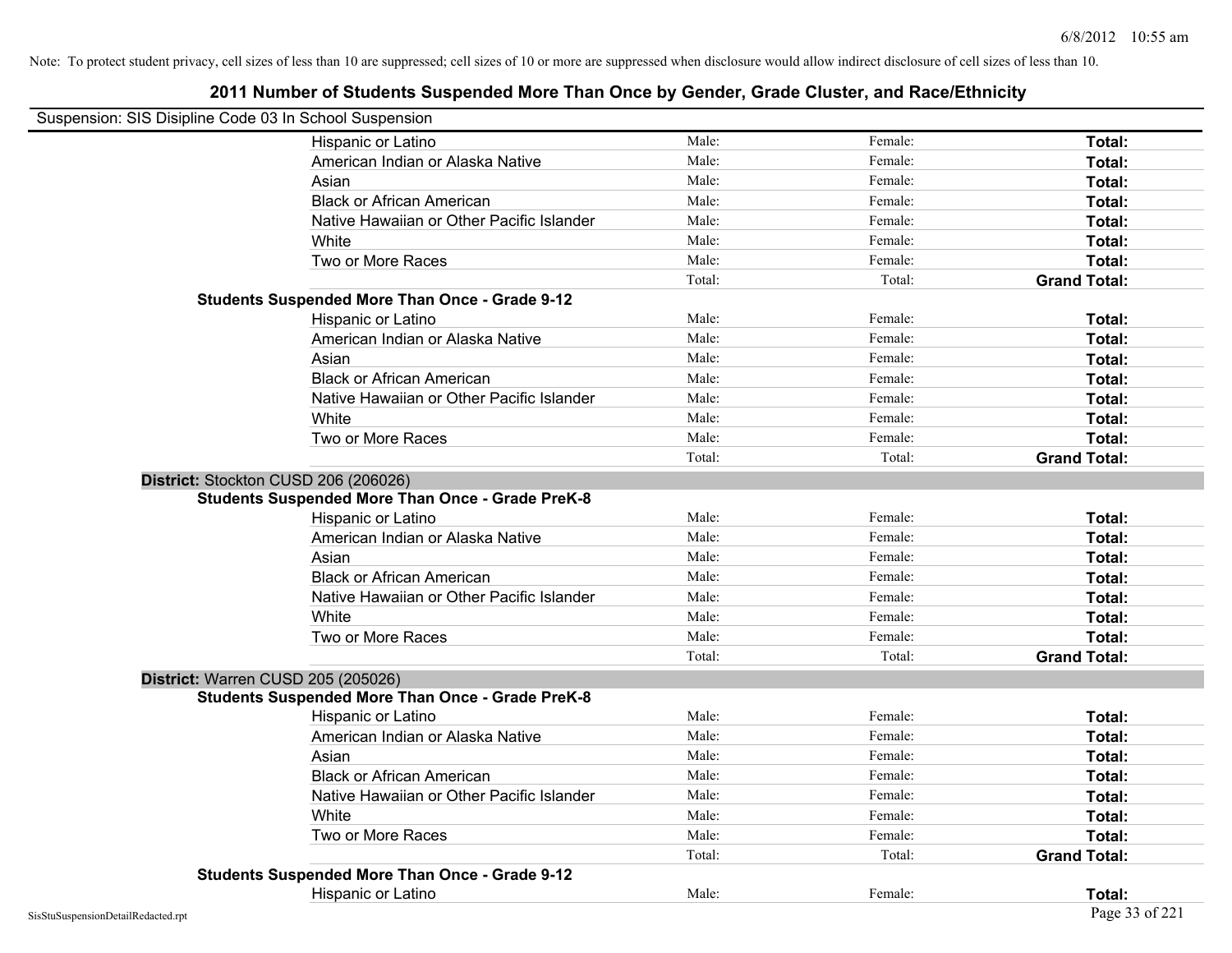| Suspension: SIS Disipline Code 03 In School Suspension |                                                         |        |    |         |    |                     |     |
|--------------------------------------------------------|---------------------------------------------------------|--------|----|---------|----|---------------------|-----|
|                                                        | American Indian or Alaska Native                        | Male:  |    | Female: |    | Total:              |     |
|                                                        | Asian                                                   | Male:  |    | Female: |    | Total:              |     |
|                                                        | <b>Black or African American</b>                        | Male:  |    | Female: |    | Total:              |     |
|                                                        | Native Hawaiian or Other Pacific Islander               | Male:  |    | Female: |    | Total:              |     |
|                                                        | White                                                   | Male:  |    | Female: |    | Total:              |     |
|                                                        | Two or More Races                                       | Male:  |    | Female: |    | Total:              |     |
|                                                        |                                                         | Total: |    | Total:  |    | <b>Grand Total:</b> |     |
| <b>County: Stephenson (089)</b>                        |                                                         |        |    |         |    |                     |     |
|                                                        | District: Dakota CUSD 201 (201026)                      |        |    |         |    |                     |     |
|                                                        | <b>Students Suspended More Than Once - Grade PreK-8</b> |        |    |         |    |                     |     |
|                                                        | Hispanic or Latino                                      | Male:  |    | Female: |    | Total:              |     |
|                                                        | American Indian or Alaska Native                        | Male:  |    | Female: |    | Total:              |     |
|                                                        | Asian                                                   | Male:  |    | Female: |    | Total:              |     |
|                                                        | <b>Black or African American</b>                        | Male:  |    | Female: |    | Total:              |     |
|                                                        | Native Hawaiian or Other Pacific Islander               | Male:  |    | Female: |    | Total:              |     |
|                                                        | White                                                   | Male:  |    | Female: |    | Total:              |     |
|                                                        | Two or More Races                                       | Male:  |    | Female: |    | Total:              |     |
|                                                        |                                                         | Total: |    | Total:  |    | <b>Grand Total:</b> |     |
|                                                        | <b>Students Suspended More Than Once - Grade 9-12</b>   |        |    |         |    |                     |     |
|                                                        | Hispanic or Latino                                      | Male:  |    | Female: |    | Total:              |     |
|                                                        | American Indian or Alaska Native                        | Male:  |    | Female: |    | Total:              |     |
|                                                        | Asian                                                   | Male:  |    | Female: |    | Total:              |     |
|                                                        | <b>Black or African American</b>                        | Male:  |    | Female: |    | Total:              |     |
|                                                        | Native Hawaiian or Other Pacific Islander               | Male:  |    | Female: |    | Total:              |     |
|                                                        | White                                                   | Male:  |    | Female: |    | Total:              | 13  |
|                                                        | Two or More Races                                       | Male:  |    | Female: |    | Total:              |     |
|                                                        |                                                         | Total: |    | Total:  |    | <b>Grand Total:</b> |     |
|                                                        | District: Freeport SD 145 (145022)                      |        |    |         |    |                     |     |
|                                                        | <b>Students Suspended More Than Once - Grade PreK-8</b> |        |    |         |    |                     |     |
|                                                        | Hispanic or Latino                                      | Male:  |    | Female: |    | Total:              | 20  |
|                                                        | American Indian or Alaska Native                        | Male:  |    | Female: |    | Total:              |     |
|                                                        | Asian                                                   | Male:  |    | Female: |    | Total:              |     |
|                                                        | <b>Black or African American</b>                        | Male:  | 97 | Female: | 49 | Total:              | 146 |
|                                                        | Native Hawaiian or Other Pacific Islander               | Male:  |    | Female: |    | Total:              |     |
|                                                        | <b>White</b>                                            | Male:  | 56 | Female: | 19 | Total:              | 75  |
|                                                        | Two or More Races                                       | Male:  |    | Female: |    | Total:              | 39  |
|                                                        |                                                         | Total: |    | Total:  |    | <b>Grand Total:</b> |     |
|                                                        | <b>Students Suspended More Than Once - Grade 9-12</b>   |        |    |         |    |                     |     |
|                                                        | Hispanic or Latino                                      | Male:  |    | Female: |    | Total:              | 13  |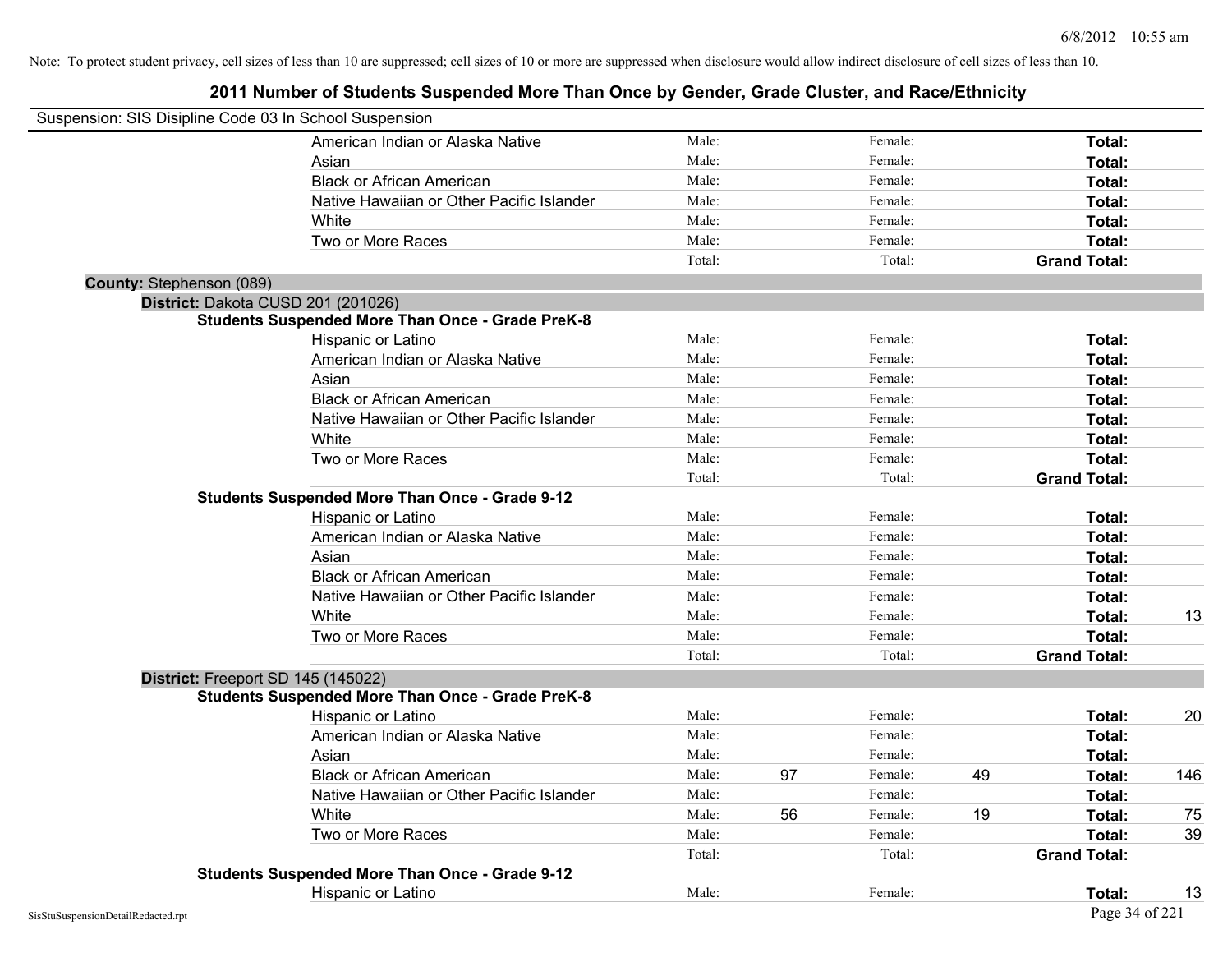|                                    | Suspension: SIS Disipline Code 03 In School Suspension  |        |    |         |    |                     |    |
|------------------------------------|---------------------------------------------------------|--------|----|---------|----|---------------------|----|
|                                    | American Indian or Alaska Native                        | Male:  |    | Female: |    | Total:              |    |
|                                    | Asian                                                   | Male:  |    | Female: |    | Total:              |    |
|                                    | <b>Black or African American</b>                        | Male:  | 42 | Female: | 46 | Total:              | 88 |
|                                    | Native Hawaiian or Other Pacific Islander               | Male:  |    | Female: |    | Total:              |    |
|                                    | White                                                   | Male:  | 45 | Female: | 23 | Total:              | 68 |
|                                    | Two or More Races                                       | Male:  |    | Female: |    | Total:              | 16 |
|                                    |                                                         | Total: |    | Total:  |    | <b>Grand Total:</b> |    |
|                                    | District: Lena Winslow CUSD 202 (202026)                |        |    |         |    |                     |    |
|                                    | <b>Students Suspended More Than Once - Grade PreK-8</b> |        |    |         |    |                     |    |
|                                    | Hispanic or Latino                                      | Male:  |    | Female: |    | Total:              |    |
|                                    | American Indian or Alaska Native                        | Male:  |    | Female: |    | Total:              |    |
|                                    | Asian                                                   | Male:  |    | Female: |    | Total:              |    |
|                                    | <b>Black or African American</b>                        | Male:  |    | Female: |    | Total:              |    |
|                                    | Native Hawaiian or Other Pacific Islander               | Male:  |    | Female: |    | Total:              |    |
|                                    | White                                                   | Male:  |    | Female: |    | Total:              |    |
|                                    | Two or More Races                                       | Male:  |    | Female: |    | Total:              |    |
|                                    |                                                         | Total: |    | Total:  |    | <b>Grand Total:</b> |    |
|                                    | <b>Students Suspended More Than Once - Grade 9-12</b>   |        |    |         |    |                     |    |
|                                    | Hispanic or Latino                                      | Male:  |    | Female: |    | Total:              |    |
|                                    | American Indian or Alaska Native                        | Male:  |    | Female: |    | Total:              |    |
|                                    | Asian                                                   | Male:  |    | Female: |    | Total:              |    |
|                                    | <b>Black or African American</b>                        | Male:  |    | Female: |    | Total:              |    |
|                                    | Native Hawaiian or Other Pacific Islander               | Male:  |    | Female: |    | Total:              |    |
|                                    | White                                                   | Male:  |    | Female: |    | Total:              | 12 |
|                                    | Two or More Races                                       | Male:  |    | Female: |    | Total:              |    |
|                                    |                                                         | Total: |    | Total:  |    | <b>Grand Total:</b> |    |
|                                    | District: Northwest Sp Ed Cooperative (145061)          |        |    |         |    |                     |    |
|                                    | <b>Students Suspended More Than Once - Grade PreK-8</b> |        |    |         |    |                     |    |
|                                    | Hispanic or Latino                                      | Male:  |    | Female: |    | Total:              |    |
|                                    | American Indian or Alaska Native                        | Male:  |    | Female: |    | Total:              |    |
|                                    | Asian                                                   | Male:  |    | Female: |    | Total:              |    |
|                                    | <b>Black or African American</b>                        | Male:  |    | Female: |    | Total:              |    |
|                                    | Native Hawaiian or Other Pacific Islander               | Male:  |    | Female: |    | <b>Total:</b>       |    |
|                                    | White                                                   | Male:  |    | Female: |    | Total:              |    |
|                                    | Two or More Races                                       | Male:  |    | Female: |    | Total:              |    |
|                                    |                                                         | Total: |    | Total:  |    | <b>Grand Total:</b> |    |
|                                    | <b>Students Suspended More Than Once - Grade 9-12</b>   |        |    |         |    |                     |    |
|                                    | Hispanic or Latino                                      | Male:  |    | Female: |    | Total:              |    |
|                                    | American Indian or Alaska Native                        | Male:  |    | Female: |    | Total:              |    |
| SisStuSuspensionDetailRedacted.rpt |                                                         |        |    |         |    | Page 35 of 221      |    |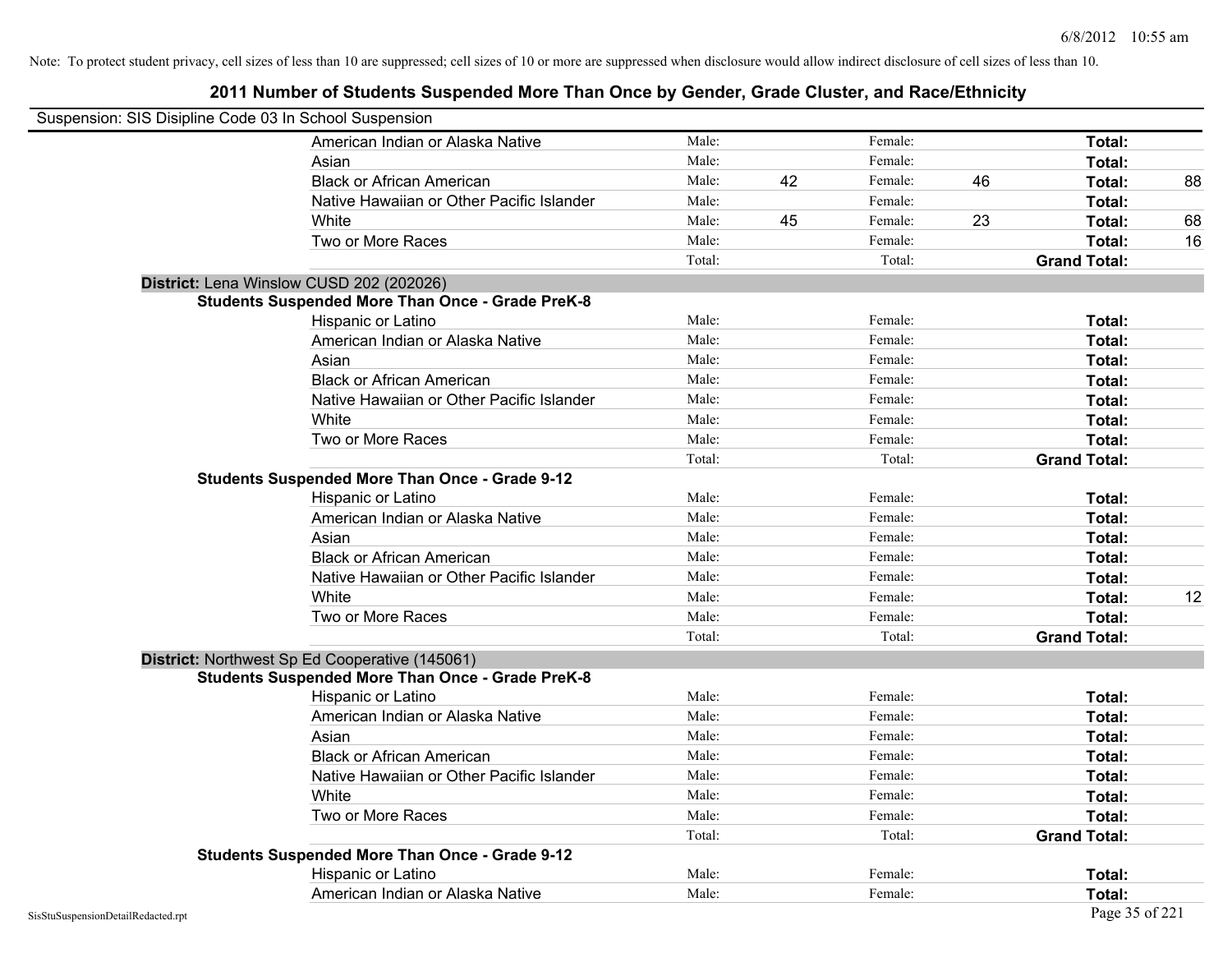| Suspension: SIS Disipline Code 03 In School Suspension |                                                         |        |    |         |    |                     |    |
|--------------------------------------------------------|---------------------------------------------------------|--------|----|---------|----|---------------------|----|
|                                                        | Asian                                                   | Male:  |    | Female: |    | Total:              |    |
|                                                        | <b>Black or African American</b>                        | Male:  |    | Female: |    | Total:              |    |
|                                                        | Native Hawaiian or Other Pacific Islander               | Male:  |    | Female: |    | Total:              |    |
|                                                        | White                                                   | Male:  |    | Female: |    | Total:              |    |
|                                                        | Two or More Races                                       | Male:  |    | Female: |    | Total:              |    |
|                                                        |                                                         | Total: |    | Total:  |    | <b>Grand Total:</b> |    |
|                                                        | District: Orangeville CUSD 203 (203026)                 |        |    |         |    |                     |    |
|                                                        | <b>Students Suspended More Than Once - Grade PreK-8</b> |        |    |         |    |                     |    |
|                                                        | Hispanic or Latino                                      | Male:  |    | Female: |    | Total:              |    |
|                                                        | American Indian or Alaska Native                        | Male:  |    | Female: |    | Total:              |    |
|                                                        | Asian                                                   | Male:  |    | Female: |    | Total:              |    |
|                                                        | <b>Black or African American</b>                        | Male:  |    | Female: |    | Total:              |    |
|                                                        | Native Hawaiian or Other Pacific Islander               | Male:  |    | Female: |    | Total:              |    |
|                                                        | White                                                   | Male:  |    | Female: |    | Total:              |    |
|                                                        | Two or More Races                                       | Male:  |    | Female: |    | Total:              |    |
|                                                        |                                                         | Total: |    | Total:  |    | <b>Grand Total:</b> |    |
|                                                        | <b>Students Suspended More Than Once - Grade 9-12</b>   |        |    |         |    |                     |    |
|                                                        | Hispanic or Latino                                      | Male:  |    | Female: |    | Total:              |    |
|                                                        | American Indian or Alaska Native                        | Male:  |    | Female: |    | Total:              |    |
|                                                        | Asian                                                   | Male:  |    | Female: |    | Total:              |    |
|                                                        | <b>Black or African American</b>                        | Male:  |    | Female: |    | Total:              |    |
|                                                        | Native Hawaiian or Other Pacific Islander               | Male:  |    | Female: |    | Total:              |    |
|                                                        | White                                                   | Male:  |    | Female: |    | Total:              |    |
|                                                        | Two or More Races                                       | Male:  |    | Female: |    | Total:              |    |
|                                                        |                                                         | Total: |    | Total:  |    | <b>Grand Total:</b> |    |
|                                                        |                                                         |        |    |         |    |                     |    |
| Region: Champaign/Ford ROE (09)                        |                                                         |        |    |         |    |                     |    |
| County: Champaign (010)                                |                                                         |        |    |         |    |                     |    |
|                                                        | District: Champaign CUSD 4 (004026)                     |        |    |         |    |                     |    |
|                                                        | <b>Students Suspended More Than Once - Grade 9-12</b>   |        |    |         |    |                     |    |
|                                                        | Hispanic or Latino                                      | Male:  |    | Female: |    | Total:              |    |
|                                                        | American Indian or Alaska Native                        | Male:  |    | Female: |    | Total:              |    |
|                                                        | Asian                                                   | Male:  |    | Female: |    | Total:              |    |
|                                                        | <b>Black or African American</b>                        | Male:  | 20 | Female: | 12 | Total:              | 32 |
|                                                        | Native Hawaiian or Other Pacific Islander               | Male:  |    | Female: |    | Total:              |    |
|                                                        | White                                                   | Male:  |    | Female: |    | Total:              |    |
|                                                        | Two or More Races                                       | Male:  |    | Female: |    | Total:              |    |
|                                                        |                                                         | Total: |    | Total:  |    | <b>Grand Total:</b> | 49 |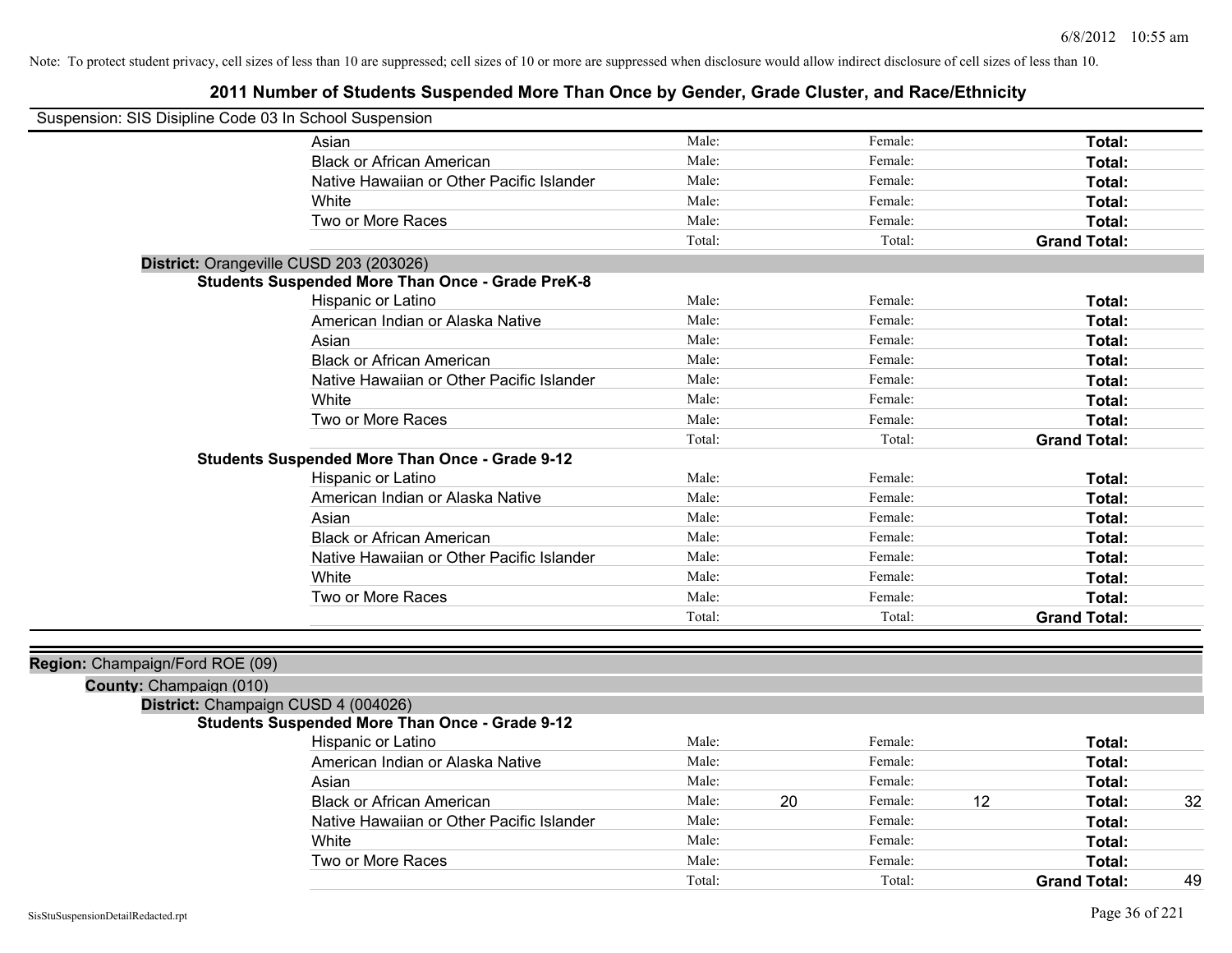| Suspension: SIS Disipline Code 03 In School Suspension  |        |         |                     |
|---------------------------------------------------------|--------|---------|---------------------|
| District: Fisher CUSD 1 (001026)                        |        |         |                     |
| <b>Students Suspended More Than Once - Grade PreK-8</b> |        |         |                     |
| Hispanic or Latino                                      | Male:  | Female: | Total:              |
| American Indian or Alaska Native                        | Male:  | Female: | Total:              |
| Asian                                                   | Male:  | Female: | Total:              |
| <b>Black or African American</b>                        | Male:  | Female: | Total:              |
| Native Hawaiian or Other Pacific Islander               | Male:  | Female: | Total:              |
| White                                                   | Male:  | Female: | Total:              |
| Two or More Races                                       | Male:  | Female: | Total:              |
|                                                         | Total: | Total:  | <b>Grand Total:</b> |
| District: Gifford CCSD 188 (188004)                     |        |         |                     |
| <b>Students Suspended More Than Once - Grade PreK-8</b> |        |         |                     |
| Hispanic or Latino                                      | Male:  | Female: | Total:              |
| American Indian or Alaska Native                        | Male:  | Female: | Total:              |
| Asian                                                   | Male:  | Female: | Total:              |
| <b>Black or African American</b>                        | Male:  | Female: | Total:              |
| Native Hawaiian or Other Pacific Islander               | Male:  | Female: | Total:              |
| White                                                   | Male:  | Female: | Total:              |
| Two or More Races                                       | Male:  | Female: | Total:              |
|                                                         | Total: | Total:  | <b>Grand Total:</b> |
| District: Ludlow CCSD 142 (142004)                      |        |         |                     |
| <b>Students Suspended More Than Once - Grade PreK-8</b> |        |         |                     |
| Hispanic or Latino                                      | Male:  | Female: | Total:              |
| American Indian or Alaska Native                        | Male:  | Female: | Total:              |
| Asian                                                   | Male:  | Female: | Total:              |
| <b>Black or African American</b>                        | Male:  | Female: | Total:              |
| Native Hawaiian or Other Pacific Islander               | Male:  | Female: | Total:              |
| White                                                   | Male:  | Female: | Total:              |
| Two or More Races                                       | Male:  | Female: | Total:              |
|                                                         | Total: | Total:  | <b>Grand Total:</b> |
| District: Mahomet-Seymour CUSD 3 (003026)               |        |         |                     |
| <b>Students Suspended More Than Once - Grade PreK-8</b> |        |         |                     |
| Hispanic or Latino                                      | Male:  | Female: | Total:              |
| American Indian or Alaska Native                        | Male:  | Female: | Total:              |
| Asian                                                   | Male:  | Female: | Total:              |
| <b>Black or African American</b>                        | Male:  | Female: | Total:              |
| Native Hawaiian or Other Pacific Islander               | Male:  | Female: | Total:              |
| White                                                   | Male:  | Female: | Total:              |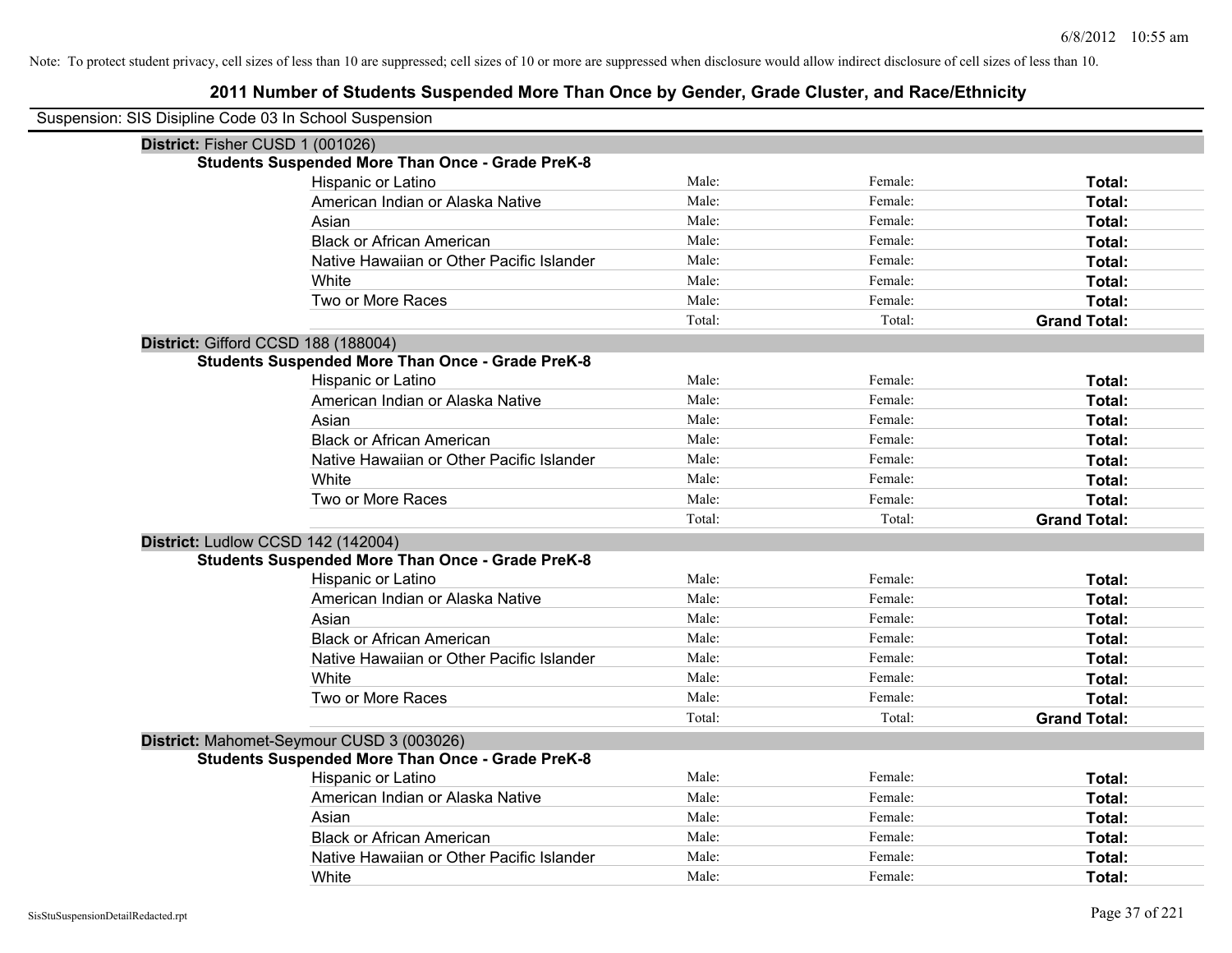| Suspension: SIS Disipline Code 03 In School Suspension |                                                         |        |         |                           |
|--------------------------------------------------------|---------------------------------------------------------|--------|---------|---------------------------|
|                                                        | Two or More Races                                       | Male:  | Female: | Total:                    |
|                                                        |                                                         | Total: | Total:  | <b>Grand Total:</b>       |
|                                                        | District: Prairieview-Ogden CCSD 197 (197004)           |        |         |                           |
|                                                        | <b>Students Suspended More Than Once - Grade PreK-8</b> |        |         |                           |
|                                                        | Hispanic or Latino                                      | Male:  | Female: | Total:                    |
|                                                        | American Indian or Alaska Native                        | Male:  | Female: | Total:                    |
|                                                        | Asian                                                   | Male:  | Female: | Total:                    |
|                                                        | <b>Black or African American</b>                        | Male:  | Female: | Total:                    |
|                                                        | Native Hawaiian or Other Pacific Islander               | Male:  | Female: | Total:                    |
|                                                        | White                                                   | Male:  | Female: | Total:                    |
|                                                        | Two or More Races                                       | Male:  | Female: | Total:                    |
|                                                        |                                                         | Total: | Total:  | <b>Grand Total:</b>       |
|                                                        | District: Rantoul City SD 137 (137002)                  |        |         |                           |
|                                                        | <b>Students Suspended More Than Once - Grade PreK-8</b> |        |         |                           |
|                                                        | Hispanic or Latino                                      | Male:  | Female: | Total:                    |
|                                                        | American Indian or Alaska Native                        | Male:  | Female: | Total:                    |
|                                                        | Asian                                                   | Male:  | Female: | Total:                    |
|                                                        | <b>Black or African American</b>                        | Male:  | Female: | Total:                    |
|                                                        | Native Hawaiian or Other Pacific Islander               | Male:  | Female: | Total:                    |
|                                                        | White                                                   | Male:  | Female: | Total:                    |
|                                                        | Two or More Races                                       | Male:  | Female: | Total:                    |
|                                                        |                                                         | Total: | Total:  | <b>Grand Total:</b><br>16 |
|                                                        | District: St Joseph Ogden CHSD 305 (305016)             |        |         |                           |
|                                                        | <b>Students Suspended More Than Once - Grade 9-12</b>   |        |         |                           |
|                                                        | Hispanic or Latino                                      | Male:  | Female: | Total:                    |
|                                                        | American Indian or Alaska Native                        | Male:  | Female: | Total:                    |
|                                                        | Asian                                                   | Male:  | Female: | Total:                    |
|                                                        | <b>Black or African American</b>                        | Male:  | Female: | Total:                    |
|                                                        | Native Hawaiian or Other Pacific Islander               | Male:  | Female: | Total:                    |
|                                                        | White                                                   | Male:  | Female: | Total:                    |
|                                                        | Two or More Races                                       | Male:  | Female: | Total:                    |
|                                                        |                                                         | Total: | Total:  | <b>Grand Total:</b>       |
|                                                        | District: Thomasboro CCSD 130 (130004)                  |        |         |                           |
|                                                        | <b>Students Suspended More Than Once - Grade PreK-8</b> |        |         |                           |
|                                                        | Hispanic or Latino                                      | Male:  | Female: | Total:                    |
|                                                        | American Indian or Alaska Native                        | Male:  | Female: | Total:                    |
|                                                        | Asian                                                   | Male:  | Female: | Total:                    |
|                                                        | <b>Black or African American</b>                        | Male:  | Female: | Total:                    |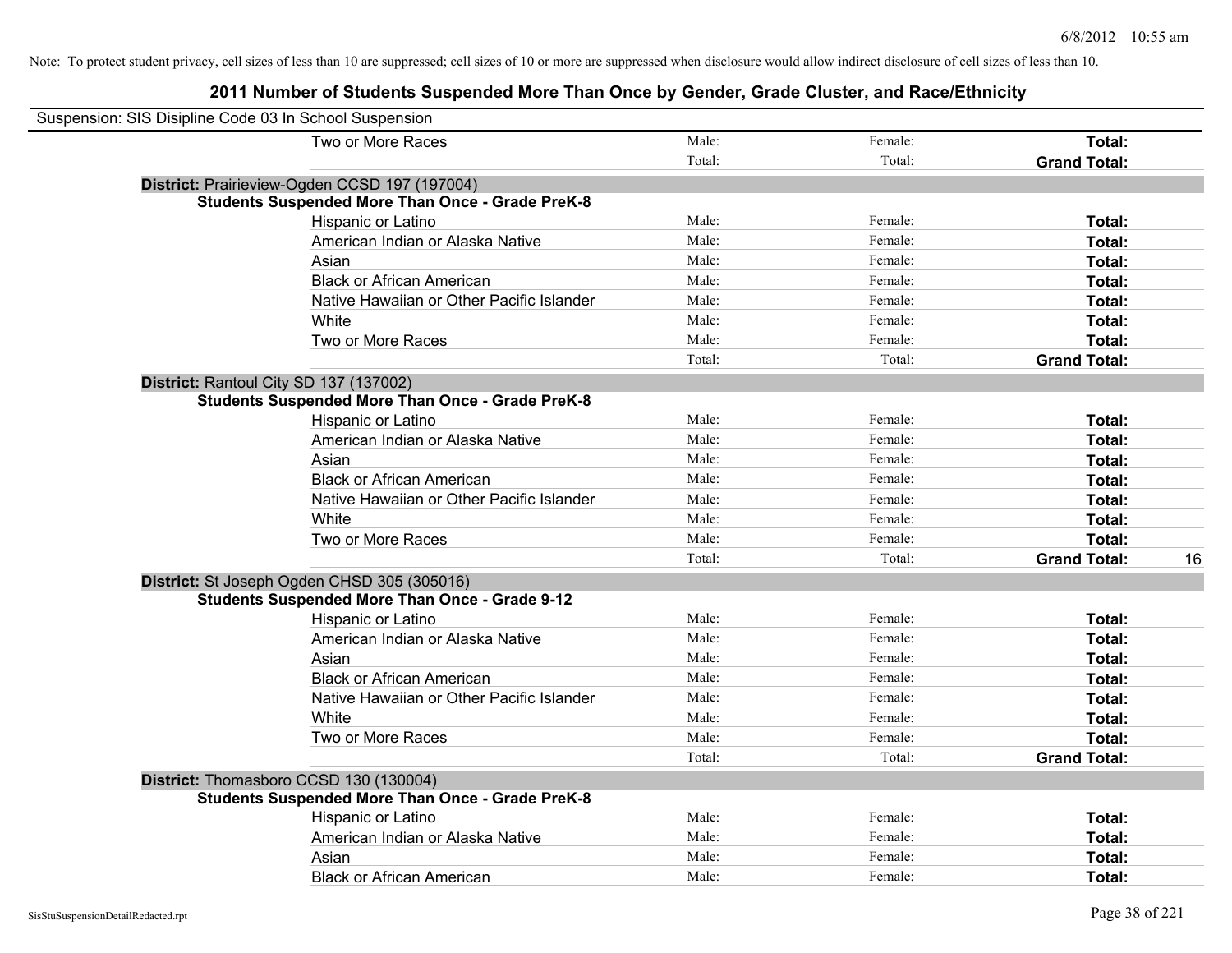**2011 Number of Students Suspended More Than Once by Gender, Grade Cluster, and Race/Ethnicity**

| Suspension: SIS Disipline Code 03 In School Suspension |                                                         |        |    |         |    |                     |    |
|--------------------------------------------------------|---------------------------------------------------------|--------|----|---------|----|---------------------|----|
|                                                        | Native Hawaiian or Other Pacific Islander               | Male:  |    | Female: |    | Total:              |    |
|                                                        | White                                                   | Male:  |    | Female: |    | Total:              |    |
|                                                        | Two or More Races                                       | Male:  |    | Female: |    | Total:              |    |
|                                                        |                                                         | Total: |    | Total:  |    | <b>Grand Total:</b> | 13 |
| District: Urbana SD 116 (116022)                       |                                                         |        |    |         |    |                     |    |
|                                                        | <b>Students Suspended More Than Once - Grade PreK-8</b> |        |    |         |    |                     |    |
|                                                        | Hispanic or Latino                                      | Male:  |    | Female: |    | Total:              |    |
|                                                        | American Indian or Alaska Native                        | Male:  |    | Female: |    | Total:              |    |
|                                                        | Asian                                                   | Male:  |    | Female: |    | Total:              |    |
|                                                        | <b>Black or African American</b>                        | Male:  | 26 | Female: | 18 | Total:              | 44 |
|                                                        | Native Hawaiian or Other Pacific Islander               | Male:  |    | Female: |    | Total:              |    |
|                                                        | White                                                   | Male:  |    | Female: |    | Total:              |    |
|                                                        | Two or More Races                                       | Male:  |    | Female: |    | Total:              |    |
|                                                        |                                                         | Total: |    | Total:  |    | <b>Grand Total:</b> | 57 |
|                                                        | <b>Students Suspended More Than Once - Grade 9-12</b>   |        |    |         |    |                     |    |
|                                                        | Hispanic or Latino                                      | Male:  |    | Female: |    | Total:              |    |
|                                                        | American Indian or Alaska Native                        | Male:  |    | Female: |    | Total:              |    |
|                                                        | Asian                                                   | Male:  |    | Female: |    | Total:              |    |
|                                                        | <b>Black or African American</b>                        | Male:  | 27 | Female: | 29 | Total:              | 56 |
|                                                        | Native Hawaiian or Other Pacific Islander               | Male:  |    | Female: |    | Total:              |    |
|                                                        | White                                                   | Male:  |    | Female: |    | Total:              | 10 |
|                                                        | Two or More Races                                       | Male:  |    | Female: |    | Total:              |    |
|                                                        |                                                         | Total: |    | Total:  |    | <b>Grand Total:</b> |    |
| County: Ford (027)                                     |                                                         |        |    |         |    |                     |    |
|                                                        | District: Gibson City-Melvin-Sibley CUSD 5 (005026)     |        |    |         |    |                     |    |
|                                                        | <b>Students Suspended More Than Once - Grade 9-12</b>   |        |    |         |    |                     |    |
|                                                        | Hispanic or Latino                                      | Male:  |    | Female: |    | Total:              |    |
|                                                        | American Indian or Alaska Native                        | Male:  |    | Female: |    | Total:              |    |
|                                                        | Asian                                                   | Male:  |    | Female: |    | Total:              |    |
|                                                        | <b>Black or African American</b>                        | Male:  |    | Female: |    | Total:              |    |
|                                                        | Native Hawaiian or Other Pacific Islander               | Male:  |    | Female: |    | Total:              |    |
|                                                        | White                                                   | Male:  |    | Female: |    | Total:              |    |
|                                                        | Two or More Races                                       | Male:  |    | Female: |    | Total:              |    |
|                                                        |                                                         | Total: |    | Total:  |    | <b>Grand Total:</b> |    |

**Region:** Christian/Montgomery ROE (10)

**County:** Christian (011)

**District:** Edinburg CUSD 4 (004026)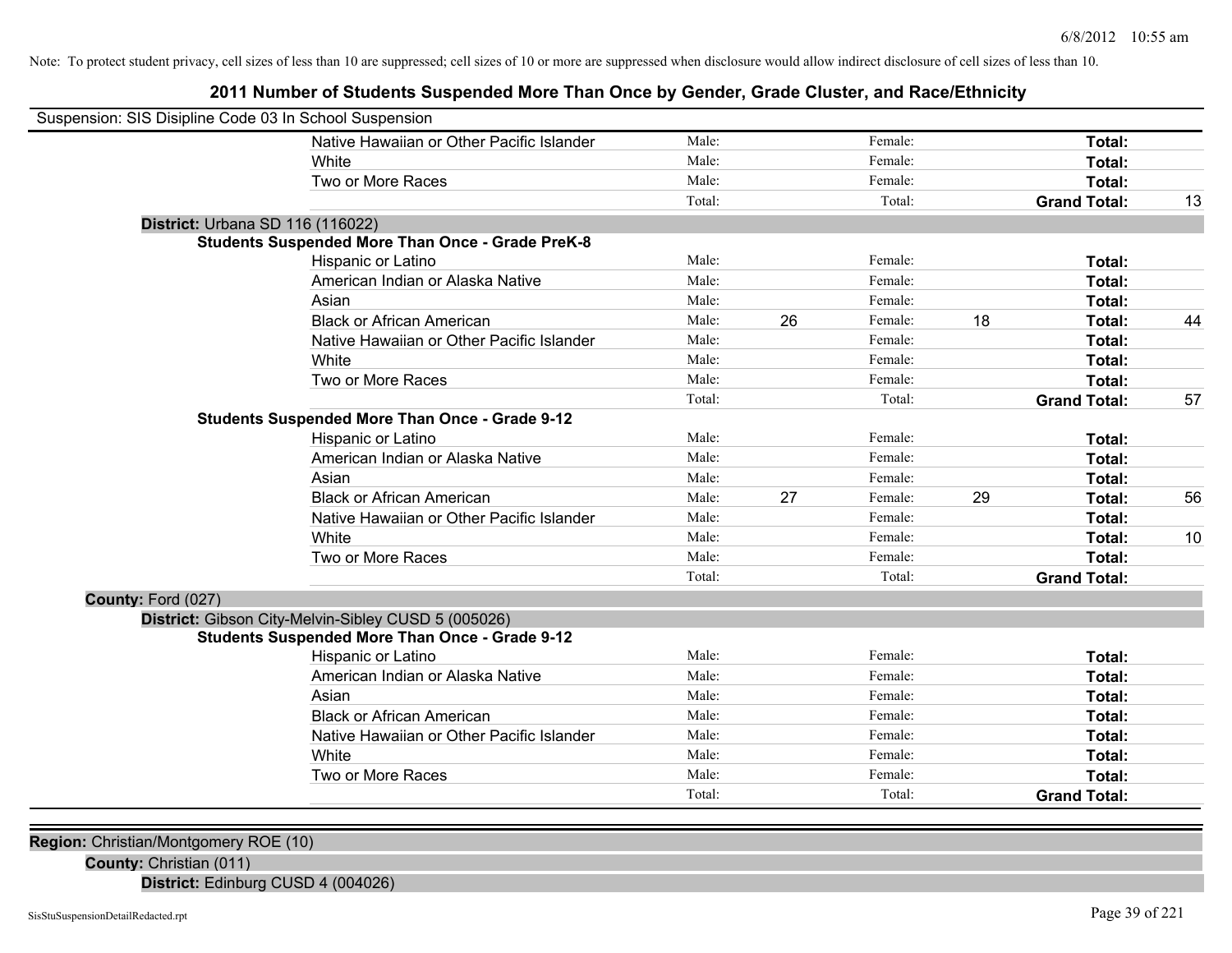| Suspension: SIS Disipline Code 03 In School Suspension |                                                         |        |    |         |    |                     |    |
|--------------------------------------------------------|---------------------------------------------------------|--------|----|---------|----|---------------------|----|
|                                                        | <b>Students Suspended More Than Once - Grade PreK-8</b> |        |    |         |    |                     |    |
|                                                        | Hispanic or Latino                                      | Male:  |    | Female: |    | Total:              |    |
|                                                        | American Indian or Alaska Native                        | Male:  |    | Female: |    | Total:              |    |
|                                                        | Asian                                                   | Male:  |    | Female: |    | Total:              |    |
|                                                        | <b>Black or African American</b>                        | Male:  |    | Female: |    | Total:              |    |
|                                                        | Native Hawaiian or Other Pacific Islander               | Male:  |    | Female: |    | Total:              |    |
|                                                        | White                                                   | Male:  |    | Female: |    | Total:              |    |
|                                                        | Two or More Races                                       | Male:  |    | Female: |    | Total:              |    |
|                                                        |                                                         | Total: |    | Total:  |    | <b>Grand Total:</b> |    |
| District: Pana CUSD 8 (008026)                         |                                                         |        |    |         |    |                     |    |
|                                                        | <b>Students Suspended More Than Once - Grade PreK-8</b> |        |    |         |    |                     |    |
|                                                        | Hispanic or Latino                                      | Male:  |    | Female: |    | Total:              |    |
|                                                        | American Indian or Alaska Native                        | Male:  |    | Female: |    | Total:              |    |
|                                                        | Asian                                                   | Male:  |    | Female: |    | Total:              |    |
|                                                        | <b>Black or African American</b>                        | Male:  |    | Female: |    | Total:              |    |
|                                                        | Native Hawaiian or Other Pacific Islander               | Male:  |    | Female: |    | Total:              |    |
|                                                        | White                                                   | Male:  |    | Female: |    | Total:              | 17 |
|                                                        | Two or More Races                                       | Male:  |    | Female: |    | Total:              |    |
|                                                        |                                                         | Total: |    | Total:  |    | <b>Grand Total:</b> |    |
|                                                        | <b>Students Suspended More Than Once - Grade 9-12</b>   |        |    |         |    |                     |    |
|                                                        | Hispanic or Latino                                      | Male:  |    | Female: |    | Total:              |    |
|                                                        | American Indian or Alaska Native                        | Male:  |    | Female: |    | Total:              |    |
|                                                        | Asian                                                   | Male:  |    | Female: |    | Total:              |    |
|                                                        | <b>Black or African American</b>                        | Male:  |    | Female: |    | Total:              |    |
|                                                        | Native Hawaiian or Other Pacific Islander               | Male:  |    | Female: |    | Total:              |    |
|                                                        | White                                                   | Male:  | 17 | Female: | 16 | Total:              | 33 |
|                                                        | Two or More Races                                       | Male:  |    | Female: |    | Total:              |    |
|                                                        |                                                         | Total: |    | Total:  |    | <b>Grand Total:</b> |    |
| District: South Fork SD 14 (014024)                    |                                                         |        |    |         |    |                     |    |
|                                                        | <b>Students Suspended More Than Once - Grade PreK-8</b> |        |    |         |    |                     |    |
|                                                        | Hispanic or Latino                                      | Male:  |    | Female: |    | Total:              |    |
|                                                        | American Indian or Alaska Native                        | Male:  |    | Female: |    | Total:              |    |
|                                                        | Asian                                                   | Male:  |    | Female: |    | Total:              |    |
|                                                        | <b>Black or African American</b>                        | Male:  |    | Female: |    | Total:              |    |
|                                                        | Native Hawaiian or Other Pacific Islander               | Male:  |    | Female: |    | Total:              |    |
|                                                        | White                                                   | Male:  |    | Female: |    | Total:              |    |
|                                                        | Two or More Races                                       | Male:  |    | Female: |    | <b>Total:</b>       |    |
|                                                        |                                                         | Total: |    | Total:  |    | <b>Grand Total:</b> |    |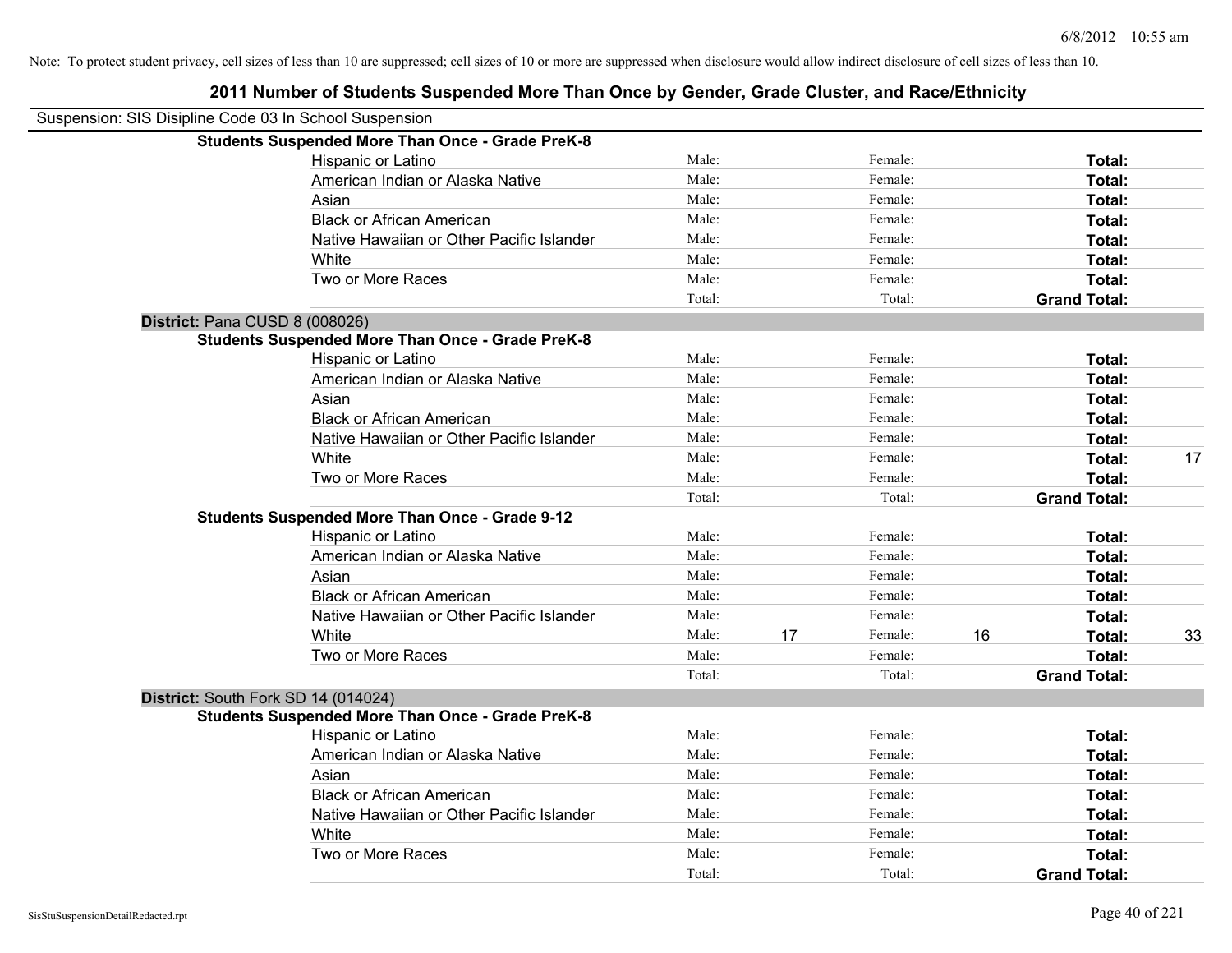| Suspension: SIS Disipline Code 03 In School Suspension |                                                         |        |    |         |    |                     |    |
|--------------------------------------------------------|---------------------------------------------------------|--------|----|---------|----|---------------------|----|
|                                                        | District: Taylorville CUSD 3 (003026)                   |        |    |         |    |                     |    |
|                                                        | <b>Students Suspended More Than Once - Grade PreK-8</b> |        |    |         |    |                     |    |
|                                                        | Hispanic or Latino                                      | Male:  |    | Female: |    | Total:              |    |
|                                                        | American Indian or Alaska Native                        | Male:  |    | Female: |    | Total:              |    |
|                                                        | Asian                                                   | Male:  |    | Female: |    | Total:              |    |
|                                                        | <b>Black or African American</b>                        | Male:  |    | Female: |    | Total:              |    |
|                                                        | Native Hawaiian or Other Pacific Islander               | Male:  |    | Female: |    | Total:              |    |
|                                                        | White                                                   | Male:  |    | Female: |    | Total:              | 14 |
|                                                        | Two or More Races                                       | Male:  |    | Female: |    | Total:              |    |
|                                                        |                                                         | Total: |    | Total:  |    | <b>Grand Total:</b> |    |
| <b>County: Montgomery (068)</b>                        |                                                         |        |    |         |    |                     |    |
|                                                        | District: Hillsboro CUSD 3 (003026)                     |        |    |         |    |                     |    |
|                                                        | <b>Students Suspended More Than Once - Grade PreK-8</b> |        |    |         |    |                     |    |
|                                                        | Hispanic or Latino                                      | Male:  |    | Female: |    | Total:              |    |
|                                                        | American Indian or Alaska Native                        | Male:  |    | Female: |    | Total:              |    |
|                                                        | Asian                                                   | Male:  |    | Female: |    | Total:              |    |
|                                                        | <b>Black or African American</b>                        | Male:  |    | Female: |    | Total:              |    |
|                                                        | Native Hawaiian or Other Pacific Islander               | Male:  |    | Female: |    | Total:              |    |
|                                                        | White                                                   | Male:  |    | Female: |    | Total:              | 15 |
|                                                        | Two or More Races                                       | Male:  |    | Female: |    | Total:              |    |
|                                                        |                                                         | Total: |    | Total:  |    | <b>Grand Total:</b> |    |
|                                                        | <b>Students Suspended More Than Once - Grade 9-12</b>   |        |    |         |    |                     |    |
|                                                        | Hispanic or Latino                                      | Male:  |    | Female: |    | Total:              |    |
|                                                        | American Indian or Alaska Native                        | Male:  |    | Female: |    | Total:              |    |
|                                                        | Asian                                                   | Male:  |    | Female: |    | Total:              |    |
|                                                        | <b>Black or African American</b>                        | Male:  |    | Female: |    | Total:              |    |
|                                                        | Native Hawaiian or Other Pacific Islander               | Male:  |    | Female: |    | Total:              |    |
|                                                        | White                                                   | Male:  | 29 | Female: | 12 | Total:              | 41 |
|                                                        | Two or More Races                                       | Male:  |    | Female: |    | Total:              |    |
|                                                        |                                                         | Total: |    | Total:  |    | <b>Grand Total:</b> |    |
|                                                        | District: Litchfield CUSD 12 (012026)                   |        |    |         |    |                     |    |
|                                                        | <b>Students Suspended More Than Once - Grade PreK-8</b> |        |    |         |    |                     |    |
|                                                        | Hispanic or Latino                                      | Male:  |    | Female: |    | Total:              |    |
|                                                        | American Indian or Alaska Native                        | Male:  |    | Female: |    | Total:              |    |
|                                                        | Asian                                                   | Male:  |    | Female: |    | Total:              |    |
|                                                        | <b>Black or African American</b>                        | Male:  |    | Female: |    | Total:              |    |
|                                                        | Native Hawaiian or Other Pacific Islander               | Male:  |    | Female: |    | Total:              |    |
|                                                        | White                                                   | Male:  |    | Female: |    | Total:              |    |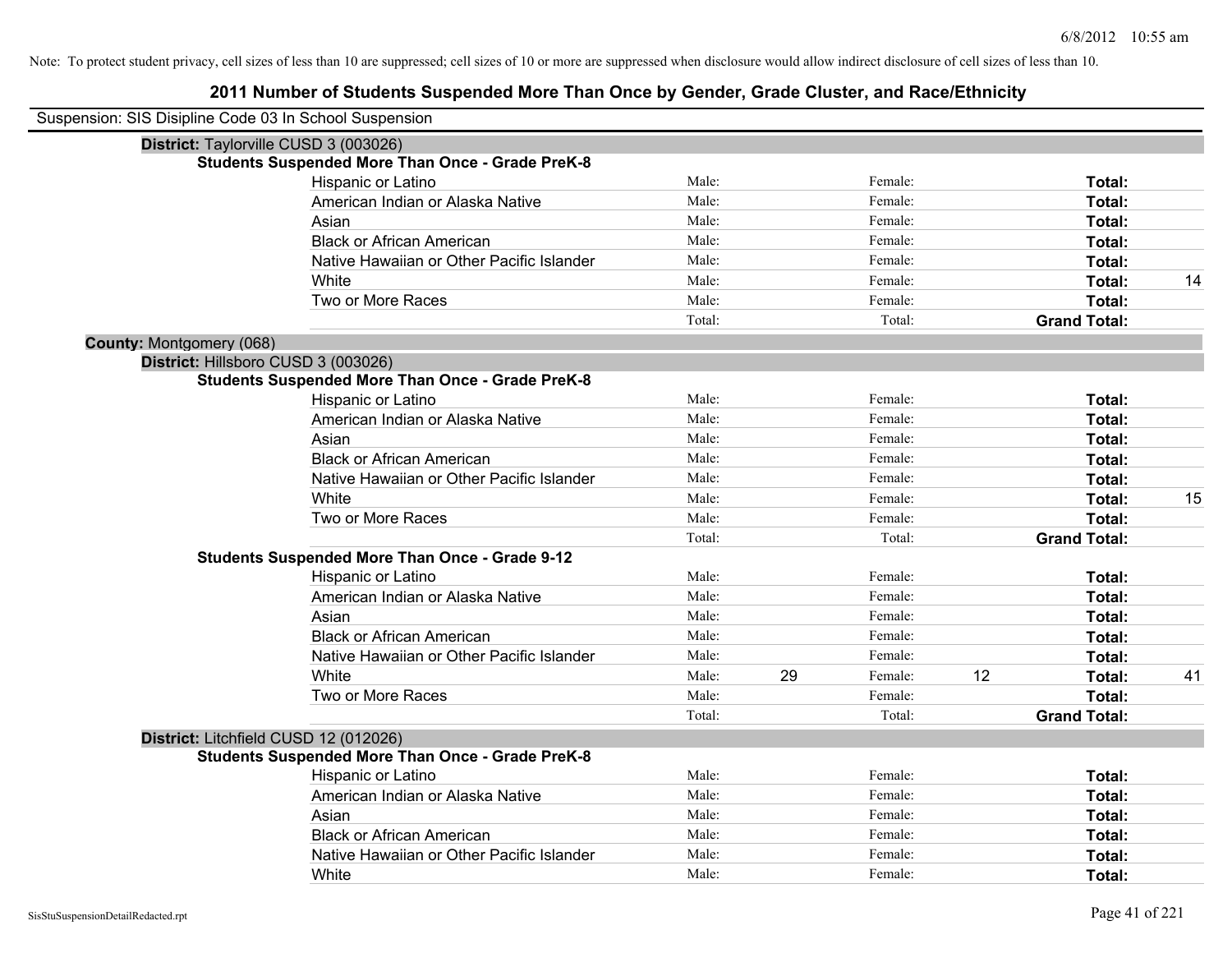| Suspension: SIS Disipline Code 03 In School Suspension |                                                         |        |         |                     |
|--------------------------------------------------------|---------------------------------------------------------|--------|---------|---------------------|
|                                                        | Two or More Races                                       | Male:  | Female: | Total:              |
|                                                        |                                                         | Total: | Total:  | <b>Grand Total:</b> |
|                                                        | <b>Students Suspended More Than Once - Grade 9-12</b>   |        |         |                     |
|                                                        | Hispanic or Latino                                      | Male:  | Female: | Total:              |
|                                                        | American Indian or Alaska Native                        | Male:  | Female: | <b>Total:</b>       |
|                                                        | Asian                                                   | Male:  | Female: | Total:              |
|                                                        | <b>Black or African American</b>                        | Male:  | Female: | Total:              |
|                                                        | Native Hawaiian or Other Pacific Islander               | Male:  | Female: | Total:              |
|                                                        | White                                                   | Male:  | Female: | 25<br>Total:        |
|                                                        | Two or More Races                                       | Male:  | Female: | Total:              |
|                                                        |                                                         | Total: | Total:  | <b>Grand Total:</b> |
|                                                        | District: Nokomis CUSD 22 (022026)                      |        |         |                     |
|                                                        | <b>Students Suspended More Than Once - Grade PreK-8</b> |        |         |                     |
|                                                        | Hispanic or Latino                                      | Male:  | Female: | Total:              |
|                                                        | American Indian or Alaska Native                        | Male:  | Female: | Total:              |
|                                                        | Asian                                                   | Male:  | Female: | Total:              |
|                                                        | <b>Black or African American</b>                        | Male:  | Female: | Total:              |
|                                                        | Native Hawaiian or Other Pacific Islander               | Male:  | Female: | Total:              |
|                                                        | White                                                   | Male:  | Female: | Total:              |
|                                                        | Two or More Races                                       | Male:  | Female: | Total:              |
|                                                        |                                                         | Total: | Total:  | <b>Grand Total:</b> |
|                                                        | <b>Students Suspended More Than Once - Grade 9-12</b>   |        |         |                     |
|                                                        | Hispanic or Latino                                      | Male:  | Female: | Total:              |
|                                                        | American Indian or Alaska Native                        | Male:  | Female: | Total:              |
|                                                        | Asian                                                   | Male:  | Female: | <b>Total:</b>       |
|                                                        | <b>Black or African American</b>                        | Male:  | Female: | Total:              |
|                                                        | Native Hawaiian or Other Pacific Islander               | Male:  | Female: | Total:              |
|                                                        | White                                                   | Male:  | Female: | 15<br>Total:        |
|                                                        | Two or More Races                                       | Male:  | Female: | Total:              |
|                                                        |                                                         | Total: | Total:  | <b>Grand Total:</b> |
|                                                        | District: Panhandle CUSD 2 (002026)                     |        |         |                     |
|                                                        | <b>Students Suspended More Than Once - Grade PreK-8</b> |        |         |                     |
|                                                        | Hispanic or Latino                                      | Male:  | Female: | Total:              |
|                                                        | American Indian or Alaska Native                        | Male:  | Female: | <b>Total:</b>       |
|                                                        | Asian                                                   | Male:  | Female: | Total:              |
|                                                        | <b>Black or African American</b>                        | Male:  | Female: | Total:              |
|                                                        | Native Hawaiian or Other Pacific Islander               | Male:  | Female: | Total:              |
|                                                        | White                                                   | Male:  | Female: | Total:              |
|                                                        | Two or More Races                                       | Male:  | Female: | <b>Total:</b>       |
| SisStuSuspensionDetailRedacted.rpt                     |                                                         |        |         | Page 42 of 221      |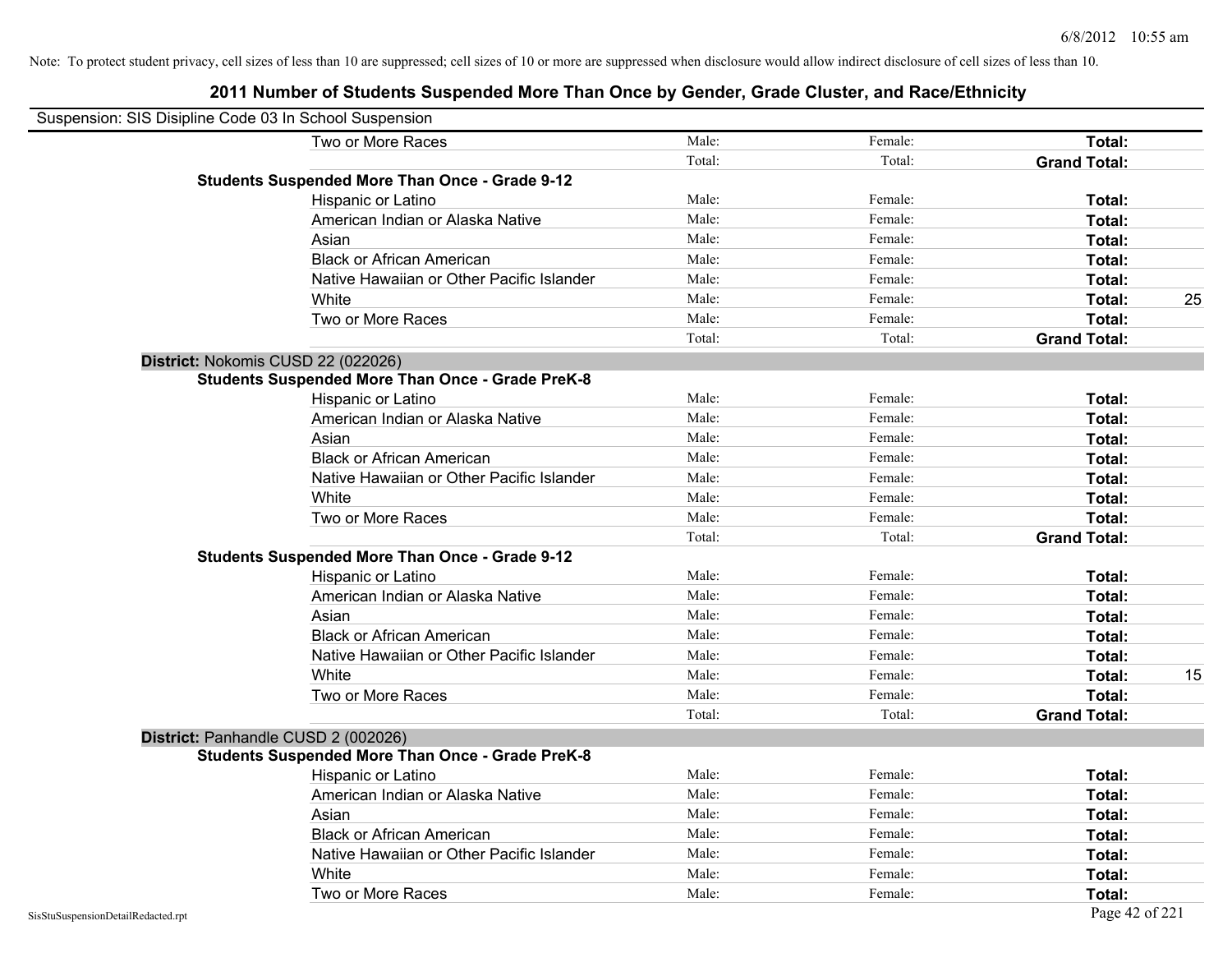| Suspension: SIS Disipline Code 03 In School Suspension |                                                         |        |         |                     |    |
|--------------------------------------------------------|---------------------------------------------------------|--------|---------|---------------------|----|
|                                                        |                                                         | Total: | Total:  | <b>Grand Total:</b> |    |
|                                                        | <b>Students Suspended More Than Once - Grade 9-12</b>   |        |         |                     |    |
|                                                        | Hispanic or Latino                                      | Male:  | Female: | Total:              |    |
|                                                        | American Indian or Alaska Native                        | Male:  | Female: | Total:              |    |
|                                                        | Asian                                                   | Male:  | Female: | Total:              |    |
|                                                        | <b>Black or African American</b>                        | Male:  | Female: | Total:              |    |
|                                                        | Native Hawaiian or Other Pacific Islander               | Male:  | Female: | Total:              |    |
|                                                        | White                                                   | Male:  | Female: | Total:              | 23 |
|                                                        | Two or More Races                                       | Male:  | Female: | Total:              |    |
|                                                        |                                                         | Total: | Total:  | <b>Grand Total:</b> |    |
| Region: Clay/Cwford/Jsper/Lwrnce/Rhland (12)           |                                                         |        |         |                     |    |
| County: Clay (013)                                     |                                                         |        |         |                     |    |
|                                                        | District: Flora CUSD 35 (035026)                        |        |         |                     |    |
|                                                        | <b>Students Suspended More Than Once - Grade PreK-8</b> |        |         |                     |    |
|                                                        | Hispanic or Latino                                      | Male:  | Female: | Total:              |    |
|                                                        | American Indian or Alaska Native                        | Male:  | Female: | Total:              |    |
|                                                        | Asian                                                   | Male:  | Female: | <b>Total:</b>       |    |
|                                                        | <b>Black or African American</b>                        | Male:  | Female: | Total:              |    |
|                                                        | Native Hawaiian or Other Pacific Islander               | Male:  | Female: | Total:              |    |
|                                                        | White                                                   | Male:  | Female: | Total:              | 22 |
|                                                        | Two or More Races                                       | Male:  | Female: | Total:              |    |
|                                                        |                                                         | Total: | Total:  | <b>Grand Total:</b> |    |
|                                                        | <b>Students Suspended More Than Once - Grade 9-12</b>   |        |         |                     |    |
|                                                        | Hispanic or Latino                                      | Male:  | Female: | Total:              |    |
|                                                        | American Indian or Alaska Native                        | Male:  | Female: | <b>Total:</b>       |    |
|                                                        | Asian                                                   | Male:  | Female: | Total:              |    |
|                                                        | <b>Black or African American</b>                        | Male:  | Female: | Total:              |    |
|                                                        | Native Hawaiian or Other Pacific Islander               | Male:  | Female: | Total:              |    |
|                                                        | White                                                   | Male:  | Female: | Total:              | 36 |
|                                                        | Two or More Races                                       | Male:  | Female: | Total:              |    |
|                                                        |                                                         | Total: | Total:  | <b>Grand Total:</b> |    |
|                                                        | District: North Clay CUSD 25 (025026)                   |        |         |                     |    |
|                                                        | <b>Students Suspended More Than Once - Grade PreK-8</b> |        |         |                     |    |
|                                                        | Hispanic or Latino                                      | Male:  | Female: | Total:              |    |
|                                                        | American Indian or Alaska Native                        | Male:  | Female: | Total:              |    |
|                                                        | Asian                                                   | Male:  | Female: | Total:              |    |
|                                                        | <b>Black or African American</b>                        | Male:  | Female: | Total:              |    |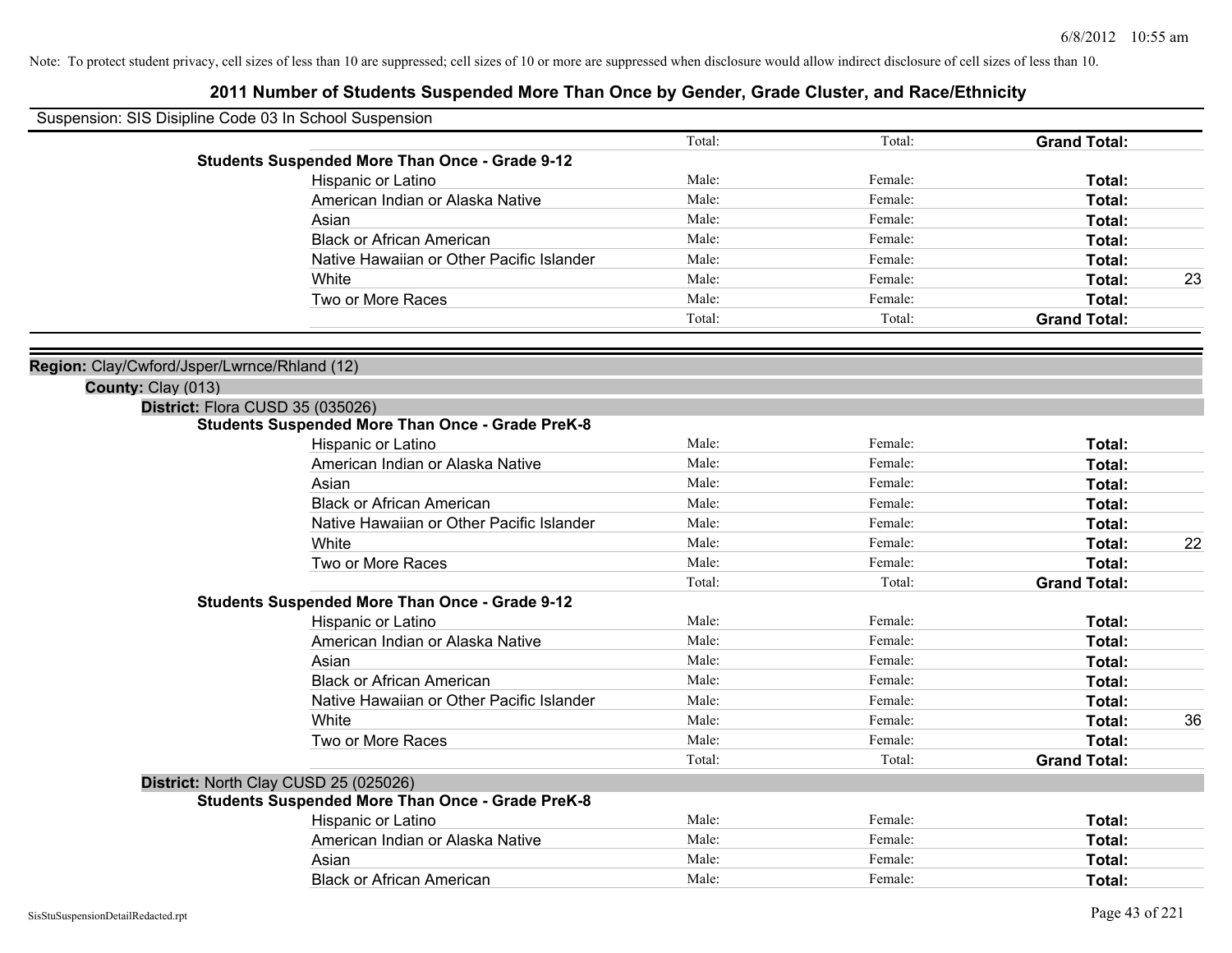# **2011 Number of Students Suspended More Than Once by Gender, Grade Cluster, and Race/Ethnicity** Suspension: SIS Disipline Code 03 In School Suspension Native Hawaiian or Other Pacific Islander **Male:** Male: Female: Female: **Total:** Total: White **Total:** Male: **Female:** Female: **Total:** Total: **Total:** Female: **Total:** Total: **Total:** Total: **Total:** Total: **Total:** Total: **Total:** Total: **Total:** Total: **Total:** Total: **Total:** Total: **Total:** Total: **Total** Two or More Races **Total:** Total: Male: Female: Female: **Total:** Total: Total: Total: **Grand Total: Students Suspended More Than Once - Grade 9-12** Hispanic or Latino **Finale:** Female: **Female:** Female: **Total:** Female: **Total:** Female: **Female:** Female: **Fotal:** Fotal: American Indian or Alaska Native **Male:** Male: Female: Female: **Total:** Total: Asian **Asian Male:** Female: **Total:** Female: **Total:** Female: **Total:** Female: **Total:** Female: **Total:** Female: **Total:** Female: **Total:** Female: **Total:** Female: **Total: Total: Total: Total: Total: Total: Tot** Black or African American **Figure 1.1 and Total:** Male: Female: Female: **Total: Total:** Total: Native Hawaiian or Other Pacific Islander Male: **Male:** Female: Female: **Total:** Total: White **Total:** Male: **Female:** Female: **Total:** Total: **Total:** Female: **Total:** Total: **Total:** Total: **Total:** Total: **Total:** Total: **Total:** Total: **Total:** Total: **Total:** Total: **Total:** Total: **Total:** Total: **Total** Two or More Races **Total:** Total: Male: Female: Female: **Total:** Total: Total: Total: **Grand Total: County:** Crawford (017) **District:** Robinson CUSD 2 (002026) **Students Suspended More Than Once - Grade PreK-8** Hispanic or Latino **Finally Hispanic or Latino** *Total:* Male: Female: **Female: Total: Total: Total: Female: Total: Total: Female: Total: Total: Total: Total: Total: Total: Total: Total: T** American Indian or Alaska Native **Male:** Male: Female: Female: **Total:** Total: Asian **Asian Male:** Total: Male: Female: **Total: Total:** Total: Total: Total: Total: Total: Total: Total: Total: Total: Total: Total: Total: Total: Total: Total: Total: Total: Total: Total: Total: Total: Total: Total: Tota Black or African American **Figure 1.1 and Total:** Male: Female: Female: **Total: Total:** Total: Native Hawaiian or Other Pacific Islander **Male:** Male: Female: Female: **Total:** Total: White **Male:** Male: **Total: 10** Male: **Total: 10** Male: **Total: 10** Two or More Races **Total:** Total: Male: Female: Female: **Total:** Total: Female: Total: Total: Total: **Grand Total: County:** Jasper (040) **District:** Jasper County CUD 1 (001026) **Students Suspended More Than Once - Grade 9-12** Hispanic or Latino **Finale:** Female: **Female:** Female: **Total:** Female: **Total:** Female: **Female:** Female: **Fotal:** Fotal: American Indian or Alaska Native **Male:** Male: Female: Female: **Total:** Total: Asian **Female:** Total: Male: Female: **Total:** Total: Total: Total: Total: Total: Total: Total: Total: Total: Total: Total: Total: Total: Total: Total: Total: Total: Total: Total: Total: Total: Total: Total: Total: Total: T Black or African American **Figure 1.1 and Total:** Male: Female: Female: **Total:** Total: Native Hawaiian or Other Pacific Islander Male: Female: Female: **Formale: Total:** Total: White **Male:** Male: **Total: 27** Male: **Total: 27** Male: **Total: 27** Male: 27 Male: 27 Male: 27 Male: 27 Male: 27 Male: 27 Male: 27 Male: 27 Male: 27 Male: 27 Male: 27 Male: 27 Male: 27 Male: 27 Male: 27 Male: 27 Male: 27 M Two or More Races **Total:** Total: Male: Female: Female: **Total:** Female: **Total:** Total: Total: Total: **Grand Total: County:** Lawrence (051) **District:** Lawrence County CUD 20 (020026) **Students Suspended More Than Once - Grade PreK-8** Hispanic or Latino **Finally Contract Contract Contract Contract Contract Contract Contract Contract Contract Contract Contract Contract Contract Contract Contract Contract Contract Contract Contract Contract Contract Contr**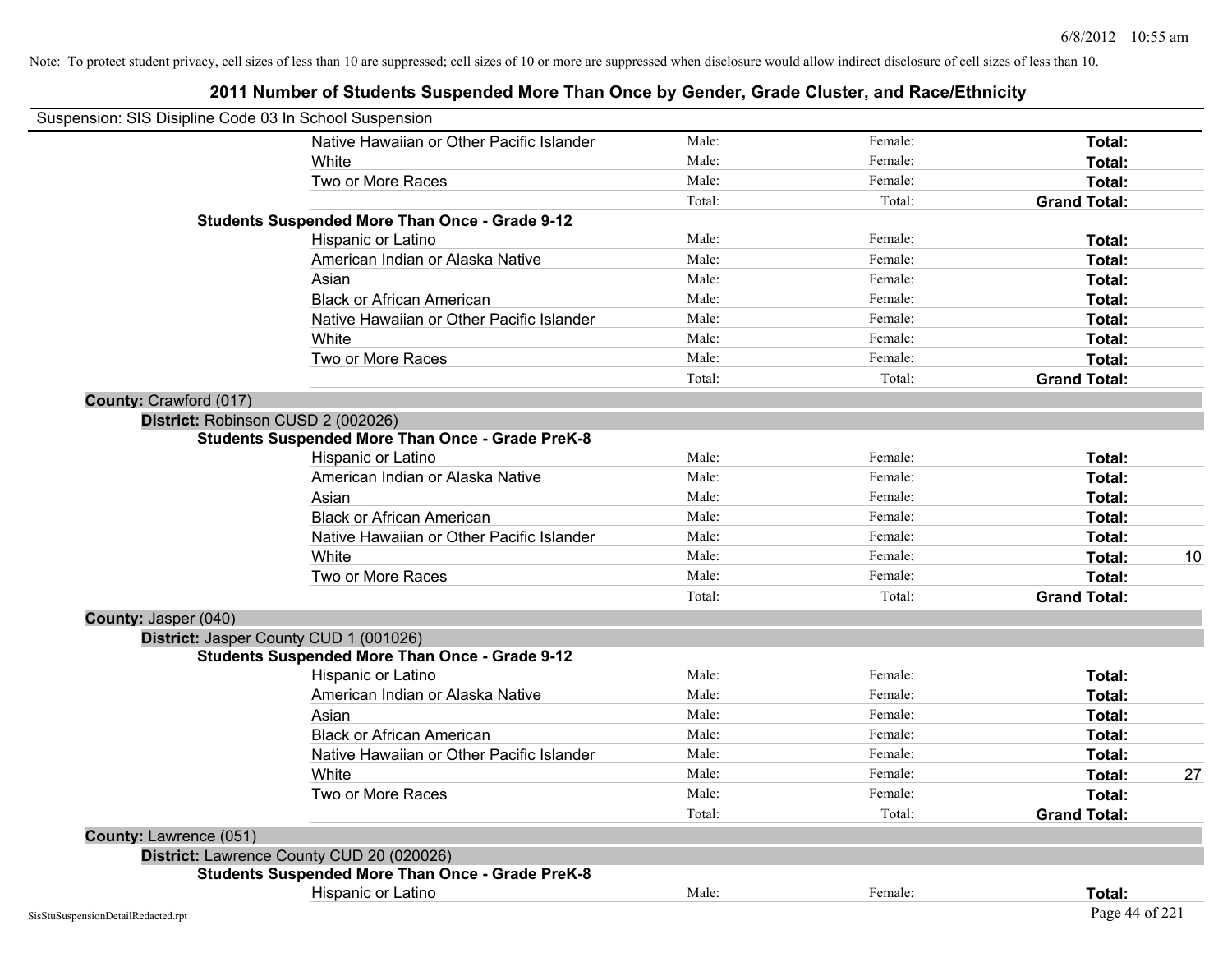| Suspension: SIS Disipline Code 03 In School Suspension |                                                         |        |    |         |    |                     |    |
|--------------------------------------------------------|---------------------------------------------------------|--------|----|---------|----|---------------------|----|
|                                                        | American Indian or Alaska Native                        | Male:  |    | Female: |    | Total:              |    |
|                                                        | Asian                                                   | Male:  |    | Female: |    | Total:              |    |
|                                                        | <b>Black or African American</b>                        | Male:  |    | Female: |    | Total:              |    |
|                                                        | Native Hawaiian or Other Pacific Islander               | Male:  |    | Female: |    | Total:              |    |
|                                                        | White                                                   | Male:  |    | Female: |    | Total:              | 59 |
|                                                        | Two or More Races                                       | Male:  |    | Female: |    | Total:              |    |
|                                                        |                                                         | Total: |    | Total:  |    | <b>Grand Total:</b> |    |
|                                                        | <b>Students Suspended More Than Once - Grade 9-12</b>   |        |    |         |    |                     |    |
|                                                        | Hispanic or Latino                                      | Male:  |    | Female: |    | Total:              |    |
|                                                        | American Indian or Alaska Native                        | Male:  |    | Female: |    | Total:              |    |
|                                                        | Asian                                                   | Male:  |    | Female: |    | Total:              |    |
|                                                        | <b>Black or African American</b>                        | Male:  |    | Female: |    | Total:              |    |
|                                                        | Native Hawaiian or Other Pacific Islander               | Male:  |    | Female: |    | Total:              |    |
|                                                        | White                                                   | Male:  | 27 | Female: | 15 | Total:              | 42 |
|                                                        | Two or More Races                                       | Male:  |    | Female: |    | Total:              |    |
|                                                        |                                                         | Total: |    | Total:  |    | <b>Grand Total:</b> |    |
|                                                        | District: Red Hill CUSD 10 (010026)                     |        |    |         |    |                     |    |
|                                                        | <b>Students Suspended More Than Once - Grade PreK-8</b> |        |    |         |    |                     |    |
|                                                        | Hispanic or Latino                                      | Male:  |    | Female: |    | Total:              |    |
|                                                        | American Indian or Alaska Native                        | Male:  |    | Female: |    | Total:              |    |
|                                                        | Asian                                                   | Male:  |    | Female: |    | Total:              |    |
|                                                        | <b>Black or African American</b>                        | Male:  |    | Female: |    | Total:              |    |
|                                                        | Native Hawaiian or Other Pacific Islander               | Male:  |    | Female: |    | Total:              |    |
|                                                        | White                                                   | Male:  | 42 | Female: | 10 | Total:              | 52 |
|                                                        | Two or More Races                                       | Male:  |    | Female: |    | Total:              |    |
|                                                        |                                                         | Total: |    | Total:  |    | <b>Grand Total:</b> |    |
|                                                        | <b>Students Suspended More Than Once - Grade 9-12</b>   |        |    |         |    |                     |    |
|                                                        | Hispanic or Latino                                      | Male:  |    | Female: |    | Total:              |    |
|                                                        | American Indian or Alaska Native                        | Male:  |    | Female: |    | Total:              |    |
|                                                        | Asian                                                   | Male:  |    | Female: |    | Total:              |    |
|                                                        | <b>Black or African American</b>                        | Male:  |    | Female: |    | Total:              |    |
|                                                        | Native Hawaiian or Other Pacific Islander               | Male:  |    | Female: |    | Total:              |    |
|                                                        | White                                                   | Male:  | 18 | Female: | 13 | Total:              | 31 |
|                                                        | Two or More Races                                       | Male:  |    | Female: |    | Total:              |    |
|                                                        |                                                         | Total: |    | Total:  |    | <b>Grand Total:</b> |    |
| County: Richland (080)                                 |                                                         |        |    |         |    |                     |    |
|                                                        | District: East Richland CUSD 1 (001026)                 |        |    |         |    |                     |    |
|                                                        | <b>Students Suspended More Than Once - Grade PreK-8</b> |        |    |         |    |                     |    |
|                                                        | Hispanic or Latino                                      | Male:  |    | Female: |    | Total:              |    |
| SisStuSuspensionDetailRedacted.rpt                     |                                                         |        |    |         |    | Page 45 of 221      |    |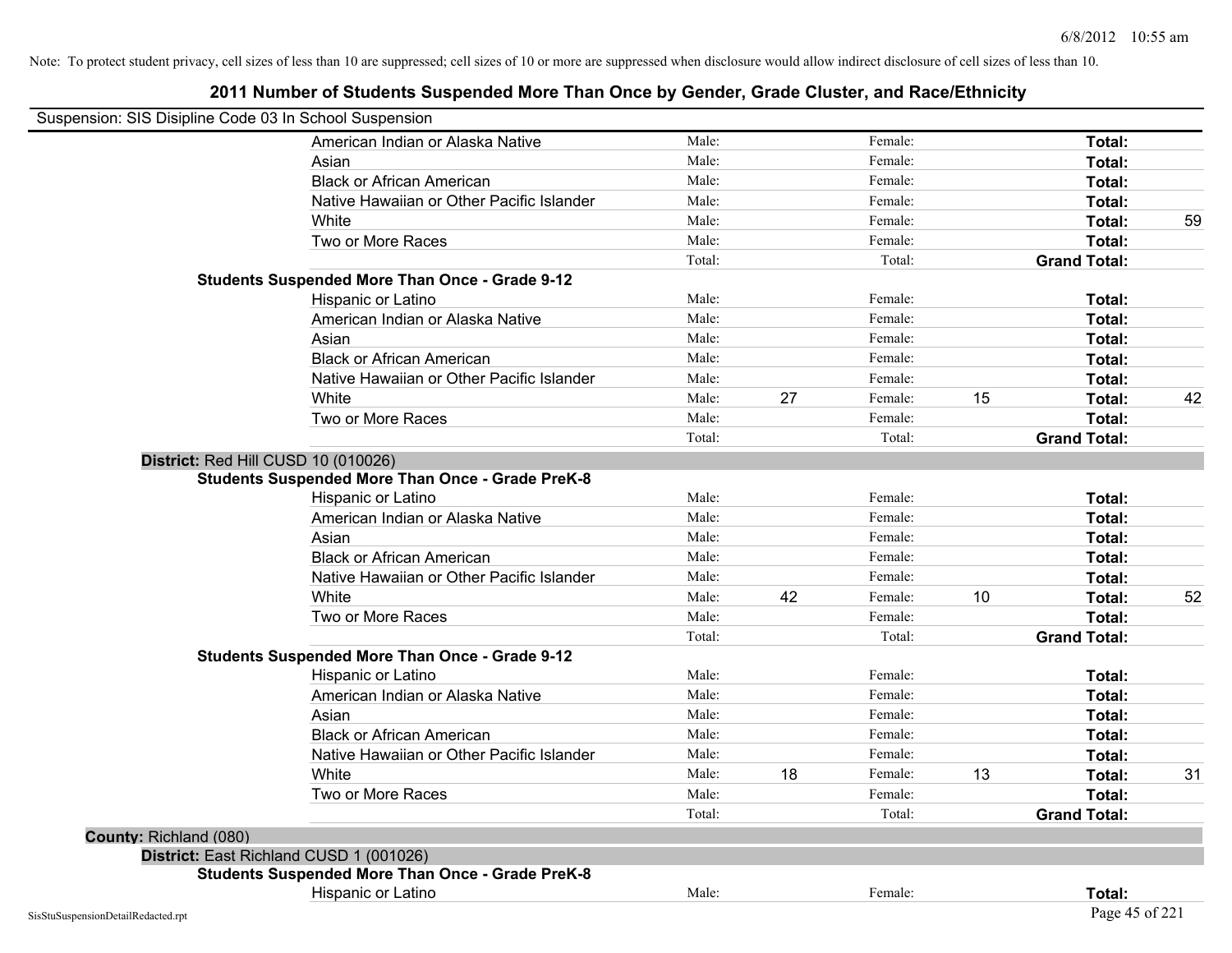| Suspension: SIS Disipline Code 03 In School Suspension |                                                         |        |         |                     |    |
|--------------------------------------------------------|---------------------------------------------------------|--------|---------|---------------------|----|
|                                                        | American Indian or Alaska Native                        | Male:  | Female: | Total:              |    |
|                                                        | Asian                                                   | Male:  | Female: | Total:              |    |
|                                                        | <b>Black or African American</b>                        | Male:  | Female: | Total:              |    |
|                                                        | Native Hawaiian or Other Pacific Islander               | Male:  | Female: | Total:              |    |
|                                                        | White                                                   | Male:  | Female: | Total:              | 22 |
|                                                        | Two or More Races                                       | Male:  | Female: | Total:              |    |
|                                                        |                                                         | Total: | Total:  | <b>Grand Total:</b> |    |
|                                                        | District: West Richland CUSD 2 (002026)                 |        |         |                     |    |
|                                                        | <b>Students Suspended More Than Once - Grade PreK-8</b> |        |         |                     |    |
|                                                        | Hispanic or Latino                                      | Male:  | Female: | Total:              |    |
|                                                        | American Indian or Alaska Native                        | Male:  | Female: | Total:              |    |
|                                                        | Asian                                                   | Male:  | Female: | Total:              |    |
|                                                        | <b>Black or African American</b>                        | Male:  | Female: | Total:              |    |
|                                                        | Native Hawaiian or Other Pacific Islander               | Male:  | Female: | Total:              |    |
|                                                        | White                                                   | Male:  | Female: | Total:              |    |
|                                                        | Two or More Races                                       | Male:  | Female: | Total:              |    |
|                                                        |                                                         | Total: | Total:  | <b>Grand Total:</b> |    |
|                                                        |                                                         |        |         |                     |    |
| Region: Clinton/Marion/Washington ROE (13)             |                                                         |        |         |                     |    |
|                                                        |                                                         |        |         |                     |    |
| County: Clinton (014)                                  |                                                         |        |         |                     |    |
| <b>District: Breese SD 12 (012004)</b>                 |                                                         |        |         |                     |    |
|                                                        | <b>Students Suspended More Than Once - Grade PreK-8</b> |        |         |                     |    |
|                                                        | Hispanic or Latino                                      | Male:  | Female: | Total:              |    |
|                                                        | American Indian or Alaska Native                        | Male:  | Female: | Total:              |    |
|                                                        | Asian                                                   | Male:  | Female: | Total:              |    |
|                                                        | <b>Black or African American</b>                        | Male:  | Female: | Total:              |    |
|                                                        | Native Hawaiian or Other Pacific Islander               | Male:  | Female: | <b>Total:</b>       |    |
|                                                        | White                                                   | Male:  | Female: | Total:              |    |
|                                                        | Two or More Races                                       | Male:  | Female: | Total:              |    |
|                                                        |                                                         | Total: | Total:  | <b>Grand Total:</b> |    |
|                                                        | District: Carlyle CUSD 1 (001026)                       |        |         |                     |    |
|                                                        | <b>Students Suspended More Than Once - Grade PreK-8</b> |        |         |                     |    |
|                                                        | Hispanic or Latino                                      | Male:  | Female: | Total:              |    |
|                                                        | American Indian or Alaska Native                        | Male:  | Female: | Total:              |    |
|                                                        | Asian                                                   | Male:  | Female: | Total:              |    |
|                                                        | <b>Black or African American</b>                        | Male:  | Female: | Total:              |    |
|                                                        | Native Hawaiian or Other Pacific Islander               | Male:  | Female: | Total:              |    |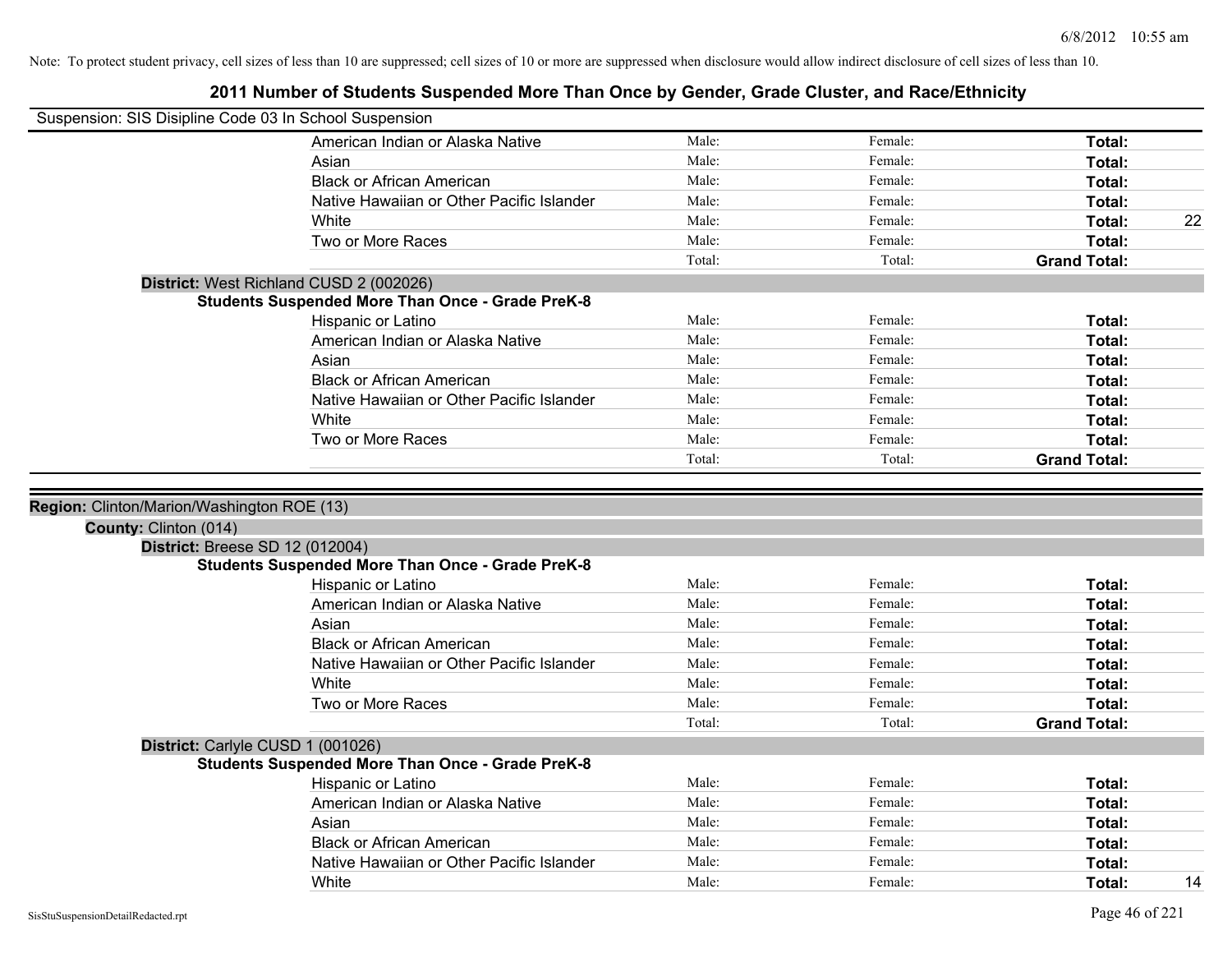| Suspension: SIS Disipline Code 03 In School Suspension |                                                         |        |         |                     |    |
|--------------------------------------------------------|---------------------------------------------------------|--------|---------|---------------------|----|
|                                                        | Two or More Races                                       | Male:  | Female: | Total:              |    |
|                                                        |                                                         | Total: | Total:  | <b>Grand Total:</b> |    |
|                                                        | <b>Students Suspended More Than Once - Grade 9-12</b>   |        |         |                     |    |
|                                                        | Hispanic or Latino                                      | Male:  | Female: | Total:              |    |
|                                                        | American Indian or Alaska Native                        | Male:  | Female: | Total:              |    |
|                                                        | Asian                                                   | Male:  | Female: | Total:              |    |
|                                                        | <b>Black or African American</b>                        | Male:  | Female: | Total:              |    |
|                                                        | Native Hawaiian or Other Pacific Islander               | Male:  | Female: | Total:              |    |
|                                                        | White                                                   | Male:  | Female: | Total:              | 25 |
|                                                        | Two or More Races                                       | Male:  | Female: | Total:              |    |
|                                                        |                                                         | Total: | Total:  | <b>Grand Total:</b> |    |
|                                                        | District: Central CHSD 71 (071016)                      |        |         |                     |    |
|                                                        | <b>Students Suspended More Than Once - Grade 9-12</b>   |        |         |                     |    |
|                                                        | Hispanic or Latino                                      | Male:  | Female: | Total:              |    |
|                                                        | American Indian or Alaska Native                        | Male:  | Female: | Total:              |    |
|                                                        | Asian                                                   | Male:  | Female: | Total:              |    |
|                                                        | <b>Black or African American</b>                        | Male:  | Female: | Total:              |    |
|                                                        | Native Hawaiian or Other Pacific Islander               | Male:  | Female: | Total:              |    |
|                                                        | White                                                   | Male:  | Female: | Total:              | 23 |
|                                                        | Two or More Races                                       | Male:  | Female: | Total:              |    |
|                                                        |                                                         | Total: | Total:  | <b>Grand Total:</b> |    |
|                                                        | District: Germantown SD 60 (060002)                     |        |         |                     |    |
|                                                        | <b>Students Suspended More Than Once - Grade PreK-8</b> |        |         |                     |    |
|                                                        | Hispanic or Latino                                      | Male:  | Female: | Total:              |    |
|                                                        | American Indian or Alaska Native                        | Male:  | Female: | Total:              |    |
|                                                        | Asian                                                   | Male:  | Female: | Total:              |    |
|                                                        | <b>Black or African American</b>                        | Male:  | Female: | Total:              |    |
|                                                        | Native Hawaiian or Other Pacific Islander               | Male:  | Female: | Total:              |    |
|                                                        | White                                                   | Male:  | Female: | Total:              |    |
|                                                        | Two or More Races                                       | Male:  | Female: | Total:              |    |
|                                                        |                                                         | Total: | Total:  | <b>Grand Total:</b> |    |
|                                                        | District: North Wamac SD 186 (186002)                   |        |         |                     |    |
|                                                        | <b>Students Suspended More Than Once - Grade PreK-8</b> |        |         |                     |    |
|                                                        | Hispanic or Latino                                      | Male:  | Female: | Total:              |    |
|                                                        | American Indian or Alaska Native                        | Male:  | Female: | Total:              |    |
|                                                        | Asian                                                   | Male:  | Female: | Total:              |    |
|                                                        | <b>Black or African American</b>                        | Male:  | Female: | Total:              |    |
|                                                        | Native Hawaiian or Other Pacific Islander               | Male:  | Female: | Total:              |    |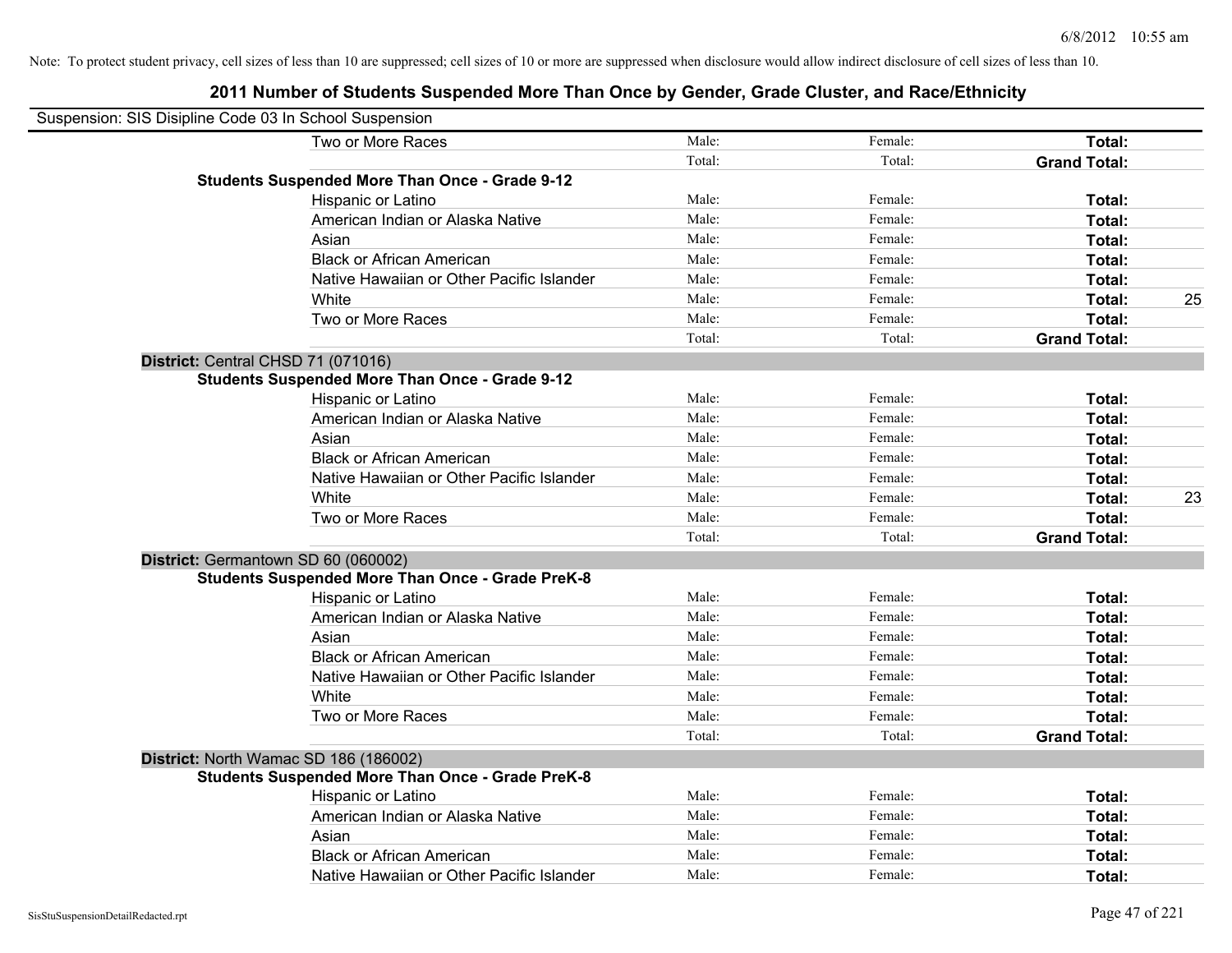| Suspension: SIS Disipline Code 03 In School Suspension |                                                         |        |    |         |    |                     |     |
|--------------------------------------------------------|---------------------------------------------------------|--------|----|---------|----|---------------------|-----|
|                                                        | White                                                   | Male:  |    | Female: |    | Total:              |     |
|                                                        | Two or More Races                                       | Male:  |    | Female: |    | Total:              |     |
|                                                        |                                                         | Total: |    | Total:  |    | <b>Grand Total:</b> |     |
| District: Wesclin CUSD 3 (003026)                      |                                                         |        |    |         |    |                     |     |
|                                                        | <b>Students Suspended More Than Once - Grade PreK-8</b> |        |    |         |    |                     |     |
|                                                        | Hispanic or Latino                                      | Male:  |    | Female: |    | Total:              |     |
|                                                        | American Indian or Alaska Native                        | Male:  |    | Female: |    | Total:              |     |
|                                                        | Asian                                                   | Male:  |    | Female: |    | Total:              |     |
|                                                        | <b>Black or African American</b>                        | Male:  |    | Female: |    | Total:              |     |
|                                                        | Native Hawaiian or Other Pacific Islander               | Male:  |    | Female: |    | Total:              |     |
|                                                        | White                                                   | Male:  |    | Female: |    | Total:              |     |
|                                                        | Two or More Races                                       | Male:  |    | Female: |    | Total:              |     |
|                                                        |                                                         | Total: |    | Total:  |    | <b>Grand Total:</b> |     |
| County: Marion (058)                                   |                                                         |        |    |         |    |                     |     |
| District: Centralia HSD 200 (200017)                   |                                                         |        |    |         |    |                     |     |
|                                                        | <b>Students Suspended More Than Once - Grade 9-12</b>   |        |    |         |    |                     |     |
|                                                        | Hispanic or Latino                                      | Male:  |    | Female: |    | Total:              |     |
|                                                        | American Indian or Alaska Native                        | Male:  |    | Female: |    | Total:              |     |
|                                                        | Asian                                                   | Male:  |    | Female: |    | Total:              |     |
|                                                        | <b>Black or African American</b>                        | Male:  | 28 | Female: | 12 | Total:              | 40  |
|                                                        | Native Hawaiian or Other Pacific Islander               | Male:  |    | Female: |    | Total:              |     |
|                                                        | White                                                   | Male:  | 87 | Female: | 48 | Total:              | 135 |
|                                                        | Two or More Races                                       | Male:  |    | Female: |    | Total:              | 16  |
|                                                        |                                                         | Total: |    | Total:  |    | <b>Grand Total:</b> |     |
| District: Centralia SD 135 (135002)                    |                                                         |        |    |         |    |                     |     |
|                                                        | <b>Students Suspended More Than Once - Grade PreK-8</b> |        |    |         |    |                     |     |
|                                                        | Hispanic or Latino                                      | Male:  |    | Female: |    | Total:              |     |
|                                                        | American Indian or Alaska Native                        | Male:  |    | Female: |    | Total:              |     |
|                                                        | Asian                                                   | Male:  |    | Female: |    | Total:              |     |
|                                                        | <b>Black or African American</b>                        | Male:  |    | Female: |    | Total:              |     |
|                                                        | Native Hawaiian or Other Pacific Islander               | Male:  |    | Female: |    | Total:              |     |
|                                                        | White                                                   | Male:  |    | Female: |    | Total:              | 12  |
|                                                        | Two or More Races                                       | Male:  |    | Female: |    | Total:              |     |
|                                                        |                                                         | Total: |    | Total:  |    | <b>Grand Total:</b> | 22  |
| District: Patoka CUSD 100 (100026)                     |                                                         |        |    |         |    |                     |     |
|                                                        | <b>Students Suspended More Than Once - Grade PreK-8</b> |        |    |         |    |                     |     |
|                                                        | Hispanic or Latino                                      | Male:  |    | Female: |    | Total:              |     |
|                                                        | American Indian or Alaska Native                        | Male:  |    | Female: |    | Total:              |     |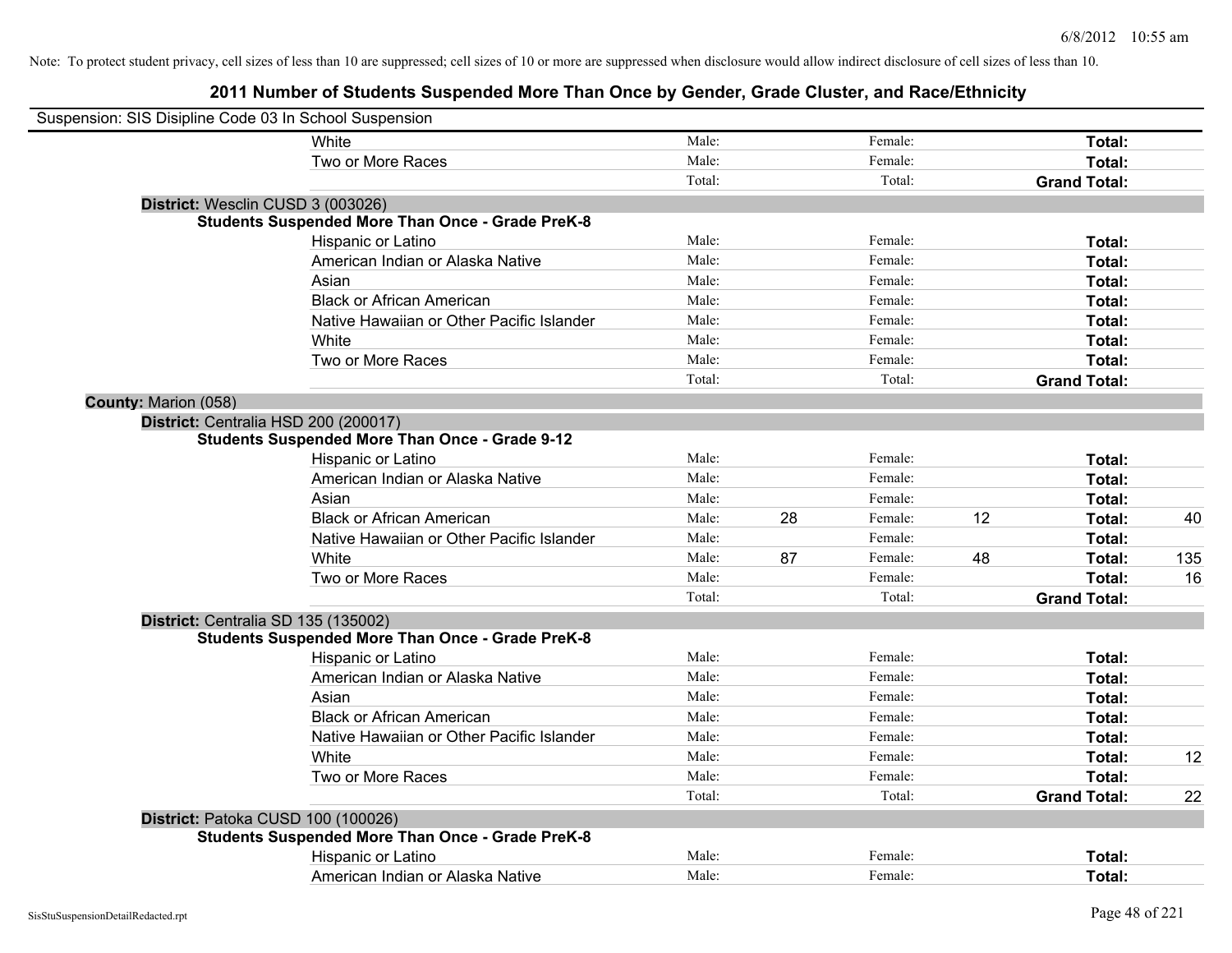| Suspension: SIS Disipline Code 03 In School Suspension |                                                         |        |    |         |    |                     |    |
|--------------------------------------------------------|---------------------------------------------------------|--------|----|---------|----|---------------------|----|
|                                                        | Asian                                                   | Male:  |    | Female: |    | Total:              |    |
|                                                        | <b>Black or African American</b>                        | Male:  |    | Female: |    | Total:              |    |
|                                                        | Native Hawaiian or Other Pacific Islander               | Male:  |    | Female: |    | Total:              |    |
|                                                        | White                                                   | Male:  |    | Female: |    | Total:              |    |
|                                                        | Two or More Races                                       | Male:  |    | Female: |    | Total:              |    |
|                                                        |                                                         | Total: |    | Total:  |    | <b>Grand Total:</b> |    |
|                                                        | <b>Students Suspended More Than Once - Grade 9-12</b>   |        |    |         |    |                     |    |
|                                                        | Hispanic or Latino                                      | Male:  |    | Female: |    | Total:              |    |
|                                                        | American Indian or Alaska Native                        | Male:  |    | Female: |    | Total:              |    |
|                                                        | Asian                                                   | Male:  |    | Female: |    | Total:              |    |
|                                                        | <b>Black or African American</b>                        | Male:  |    | Female: |    | Total:              |    |
|                                                        | Native Hawaiian or Other Pacific Islander               | Male:  |    | Female: |    | Total:              |    |
|                                                        | White                                                   | Male:  |    | Female: |    | Total:              |    |
|                                                        | Two or More Races                                       | Male:  |    | Female: |    | Total:              |    |
|                                                        |                                                         | Total: |    | Total:  |    | <b>Grand Total:</b> |    |
| District: Salem CHSD 600 (600016)                      |                                                         |        |    |         |    |                     |    |
|                                                        | <b>Students Suspended More Than Once - Grade 9-12</b>   |        |    |         |    |                     |    |
|                                                        | Hispanic or Latino                                      | Male:  |    | Female: |    | Total:              |    |
|                                                        | American Indian or Alaska Native                        | Male:  |    | Female: |    | Total:              |    |
|                                                        | Asian                                                   | Male:  |    | Female: |    | Total:              |    |
|                                                        | <b>Black or African American</b>                        | Male:  |    | Female: |    | Total:              |    |
|                                                        | Native Hawaiian or Other Pacific Islander               | Male:  |    | Female: |    | Total:              |    |
|                                                        | White                                                   | Male:  | 43 | Female: | 17 | Total:              | 60 |
|                                                        | Two or More Races                                       | Male:  |    | Female: |    | Total:              |    |
|                                                        |                                                         | Total: |    | Total:  |    | <b>Grand Total:</b> |    |
| District: Salem SD 111 (111002)                        |                                                         |        |    |         |    |                     |    |
|                                                        | <b>Students Suspended More Than Once - Grade PreK-8</b> |        |    |         |    |                     |    |
|                                                        | Hispanic or Latino                                      | Male:  |    | Female: |    | Total:              |    |
|                                                        | American Indian or Alaska Native                        | Male:  |    | Female: |    | Total:              |    |
|                                                        | Asian                                                   | Male:  |    | Female: |    | Total:              |    |
|                                                        | <b>Black or African American</b>                        | Male:  |    | Female: |    | Total:              |    |
|                                                        | Native Hawaiian or Other Pacific Islander               | Male:  |    | Female: |    | Total:              |    |
|                                                        | White                                                   | Male:  |    | Female: |    | Total:              |    |
|                                                        | Two or More Races                                       | Male:  |    | Female: |    | Total:              |    |
|                                                        |                                                         | Total: |    | Total:  |    | <b>Grand Total:</b> |    |
| District: Sandoval CUSD 501 (501026)                   |                                                         |        |    |         |    |                     |    |
|                                                        | <b>Students Suspended More Than Once - Grade PreK-8</b> |        |    |         |    |                     |    |
|                                                        | Hispanic or Latino                                      | Male:  |    | Female: |    | Total:              |    |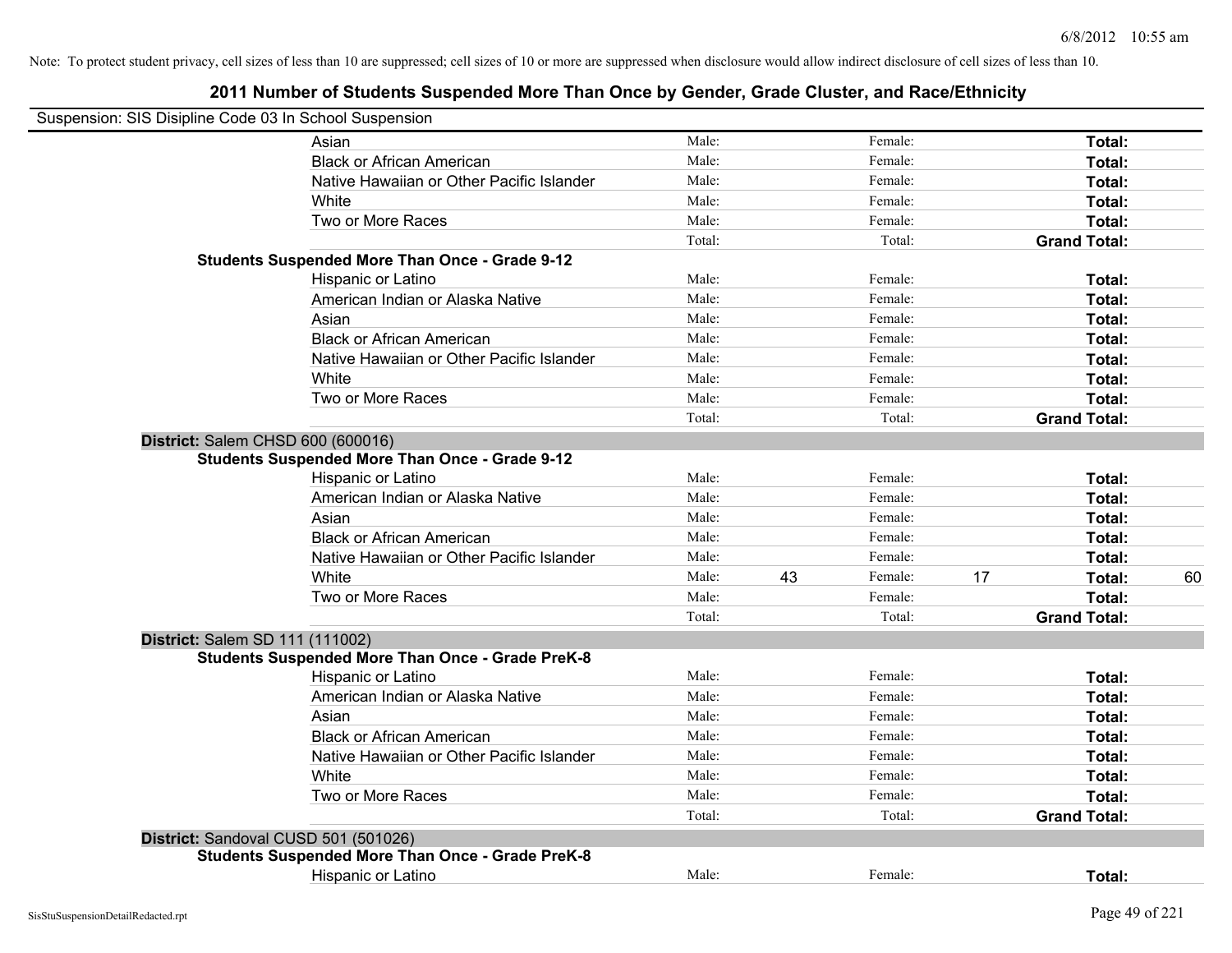| Suspension: SIS Disipline Code 03 In School Suspension<br>Male:<br>Female:<br>American Indian or Alaska Native<br>Total:<br>Male:<br>Female:<br>Asian<br>Total:<br><b>Black or African American</b><br>Male:<br>Female:<br>Total:<br>Male:<br>Female:<br>Native Hawaiian or Other Pacific Islander<br>Total:<br>Male:<br>Female:<br>White<br>Total:<br>Two or More Races<br>Male:<br>Female:<br>Total:<br>Total:<br>Total:<br><b>Grand Total:</b><br><b>Students Suspended More Than Once - Grade 9-12</b><br>Male:<br>Female:<br>Total:<br>Hispanic or Latino<br>Male:<br>American Indian or Alaska Native<br>Female:<br>Total:<br>Male:<br>Female:<br>Total:<br>Asian<br>Male:<br>Female:<br><b>Black or African American</b><br>Total:<br>Male:<br>Native Hawaiian or Other Pacific Islander<br>Female:<br>Total:<br>Male:<br>Female:<br>White<br>Total:<br>Male:<br>Female:<br>Total:<br>Two or More Races<br>Total:<br>Total:<br><b>Grand Total:</b><br>District: South Central CUD 401 (401026)<br><b>Students Suspended More Than Once - Grade 9-12</b><br>Male:<br>Hispanic or Latino<br>Female:<br>Total:<br>Male:<br>American Indian or Alaska Native<br>Female:<br>Total:<br>Male:<br>Female:<br>Asian<br><b>Total:</b><br><b>Black or African American</b><br>Male:<br>Female:<br>Total:<br>Native Hawaiian or Other Pacific Islander<br>Male:<br>Female:<br>Total:<br>White<br>Male:<br>Female:<br>Total:<br>Two or More Races<br>Male:<br>Total:<br>Female:<br>Total:<br>Total:<br><b>Grand Total:</b><br>County: Washington (095)<br>District: Ashley CCSD 15 (015004)<br><b>Students Suspended More Than Once - Grade PreK-8</b><br>Male:<br>Female:<br>Hispanic or Latino<br>Total:<br>American Indian or Alaska Native<br>Male:<br>Female:<br>Total:<br>Male:<br>Female:<br>Asian<br>Total:<br><b>Black or African American</b><br>Male:<br>Female:<br>Total:<br>Native Hawaiian or Other Pacific Islander<br>Male:<br>Female:<br>Total:<br>White<br>Male:<br>Female:<br>Total:<br>Two or More Races<br>Male:<br>Female:<br>Total:<br>Total:<br>Total:<br><b>Grand Total:</b> | 2011 Number of Students Suspended More Than Once by Gender, Grade Cluster, and Race/Ethnicity |  |    |
|-------------------------------------------------------------------------------------------------------------------------------------------------------------------------------------------------------------------------------------------------------------------------------------------------------------------------------------------------------------------------------------------------------------------------------------------------------------------------------------------------------------------------------------------------------------------------------------------------------------------------------------------------------------------------------------------------------------------------------------------------------------------------------------------------------------------------------------------------------------------------------------------------------------------------------------------------------------------------------------------------------------------------------------------------------------------------------------------------------------------------------------------------------------------------------------------------------------------------------------------------------------------------------------------------------------------------------------------------------------------------------------------------------------------------------------------------------------------------------------------------------------------------------------------------------------------------------------------------------------------------------------------------------------------------------------------------------------------------------------------------------------------------------------------------------------------------------------------------------------------------------------------------------------------------------------------------------------------------------------------------------------------------------------------------------------------------------------------------|-----------------------------------------------------------------------------------------------|--|----|
|                                                                                                                                                                                                                                                                                                                                                                                                                                                                                                                                                                                                                                                                                                                                                                                                                                                                                                                                                                                                                                                                                                                                                                                                                                                                                                                                                                                                                                                                                                                                                                                                                                                                                                                                                                                                                                                                                                                                                                                                                                                                                                 |                                                                                               |  |    |
|                                                                                                                                                                                                                                                                                                                                                                                                                                                                                                                                                                                                                                                                                                                                                                                                                                                                                                                                                                                                                                                                                                                                                                                                                                                                                                                                                                                                                                                                                                                                                                                                                                                                                                                                                                                                                                                                                                                                                                                                                                                                                                 |                                                                                               |  |    |
|                                                                                                                                                                                                                                                                                                                                                                                                                                                                                                                                                                                                                                                                                                                                                                                                                                                                                                                                                                                                                                                                                                                                                                                                                                                                                                                                                                                                                                                                                                                                                                                                                                                                                                                                                                                                                                                                                                                                                                                                                                                                                                 |                                                                                               |  |    |
|                                                                                                                                                                                                                                                                                                                                                                                                                                                                                                                                                                                                                                                                                                                                                                                                                                                                                                                                                                                                                                                                                                                                                                                                                                                                                                                                                                                                                                                                                                                                                                                                                                                                                                                                                                                                                                                                                                                                                                                                                                                                                                 |                                                                                               |  |    |
|                                                                                                                                                                                                                                                                                                                                                                                                                                                                                                                                                                                                                                                                                                                                                                                                                                                                                                                                                                                                                                                                                                                                                                                                                                                                                                                                                                                                                                                                                                                                                                                                                                                                                                                                                                                                                                                                                                                                                                                                                                                                                                 |                                                                                               |  |    |
|                                                                                                                                                                                                                                                                                                                                                                                                                                                                                                                                                                                                                                                                                                                                                                                                                                                                                                                                                                                                                                                                                                                                                                                                                                                                                                                                                                                                                                                                                                                                                                                                                                                                                                                                                                                                                                                                                                                                                                                                                                                                                                 |                                                                                               |  |    |
|                                                                                                                                                                                                                                                                                                                                                                                                                                                                                                                                                                                                                                                                                                                                                                                                                                                                                                                                                                                                                                                                                                                                                                                                                                                                                                                                                                                                                                                                                                                                                                                                                                                                                                                                                                                                                                                                                                                                                                                                                                                                                                 |                                                                                               |  |    |
|                                                                                                                                                                                                                                                                                                                                                                                                                                                                                                                                                                                                                                                                                                                                                                                                                                                                                                                                                                                                                                                                                                                                                                                                                                                                                                                                                                                                                                                                                                                                                                                                                                                                                                                                                                                                                                                                                                                                                                                                                                                                                                 |                                                                                               |  |    |
|                                                                                                                                                                                                                                                                                                                                                                                                                                                                                                                                                                                                                                                                                                                                                                                                                                                                                                                                                                                                                                                                                                                                                                                                                                                                                                                                                                                                                                                                                                                                                                                                                                                                                                                                                                                                                                                                                                                                                                                                                                                                                                 |                                                                                               |  |    |
|                                                                                                                                                                                                                                                                                                                                                                                                                                                                                                                                                                                                                                                                                                                                                                                                                                                                                                                                                                                                                                                                                                                                                                                                                                                                                                                                                                                                                                                                                                                                                                                                                                                                                                                                                                                                                                                                                                                                                                                                                                                                                                 |                                                                                               |  |    |
|                                                                                                                                                                                                                                                                                                                                                                                                                                                                                                                                                                                                                                                                                                                                                                                                                                                                                                                                                                                                                                                                                                                                                                                                                                                                                                                                                                                                                                                                                                                                                                                                                                                                                                                                                                                                                                                                                                                                                                                                                                                                                                 |                                                                                               |  |    |
|                                                                                                                                                                                                                                                                                                                                                                                                                                                                                                                                                                                                                                                                                                                                                                                                                                                                                                                                                                                                                                                                                                                                                                                                                                                                                                                                                                                                                                                                                                                                                                                                                                                                                                                                                                                                                                                                                                                                                                                                                                                                                                 |                                                                                               |  |    |
|                                                                                                                                                                                                                                                                                                                                                                                                                                                                                                                                                                                                                                                                                                                                                                                                                                                                                                                                                                                                                                                                                                                                                                                                                                                                                                                                                                                                                                                                                                                                                                                                                                                                                                                                                                                                                                                                                                                                                                                                                                                                                                 |                                                                                               |  |    |
|                                                                                                                                                                                                                                                                                                                                                                                                                                                                                                                                                                                                                                                                                                                                                                                                                                                                                                                                                                                                                                                                                                                                                                                                                                                                                                                                                                                                                                                                                                                                                                                                                                                                                                                                                                                                                                                                                                                                                                                                                                                                                                 |                                                                                               |  |    |
|                                                                                                                                                                                                                                                                                                                                                                                                                                                                                                                                                                                                                                                                                                                                                                                                                                                                                                                                                                                                                                                                                                                                                                                                                                                                                                                                                                                                                                                                                                                                                                                                                                                                                                                                                                                                                                                                                                                                                                                                                                                                                                 |                                                                                               |  | 24 |
|                                                                                                                                                                                                                                                                                                                                                                                                                                                                                                                                                                                                                                                                                                                                                                                                                                                                                                                                                                                                                                                                                                                                                                                                                                                                                                                                                                                                                                                                                                                                                                                                                                                                                                                                                                                                                                                                                                                                                                                                                                                                                                 |                                                                                               |  |    |
|                                                                                                                                                                                                                                                                                                                                                                                                                                                                                                                                                                                                                                                                                                                                                                                                                                                                                                                                                                                                                                                                                                                                                                                                                                                                                                                                                                                                                                                                                                                                                                                                                                                                                                                                                                                                                                                                                                                                                                                                                                                                                                 |                                                                                               |  |    |
|                                                                                                                                                                                                                                                                                                                                                                                                                                                                                                                                                                                                                                                                                                                                                                                                                                                                                                                                                                                                                                                                                                                                                                                                                                                                                                                                                                                                                                                                                                                                                                                                                                                                                                                                                                                                                                                                                                                                                                                                                                                                                                 |                                                                                               |  |    |
|                                                                                                                                                                                                                                                                                                                                                                                                                                                                                                                                                                                                                                                                                                                                                                                                                                                                                                                                                                                                                                                                                                                                                                                                                                                                                                                                                                                                                                                                                                                                                                                                                                                                                                                                                                                                                                                                                                                                                                                                                                                                                                 |                                                                                               |  |    |
|                                                                                                                                                                                                                                                                                                                                                                                                                                                                                                                                                                                                                                                                                                                                                                                                                                                                                                                                                                                                                                                                                                                                                                                                                                                                                                                                                                                                                                                                                                                                                                                                                                                                                                                                                                                                                                                                                                                                                                                                                                                                                                 |                                                                                               |  |    |
|                                                                                                                                                                                                                                                                                                                                                                                                                                                                                                                                                                                                                                                                                                                                                                                                                                                                                                                                                                                                                                                                                                                                                                                                                                                                                                                                                                                                                                                                                                                                                                                                                                                                                                                                                                                                                                                                                                                                                                                                                                                                                                 |                                                                                               |  |    |
|                                                                                                                                                                                                                                                                                                                                                                                                                                                                                                                                                                                                                                                                                                                                                                                                                                                                                                                                                                                                                                                                                                                                                                                                                                                                                                                                                                                                                                                                                                                                                                                                                                                                                                                                                                                                                                                                                                                                                                                                                                                                                                 |                                                                                               |  |    |
|                                                                                                                                                                                                                                                                                                                                                                                                                                                                                                                                                                                                                                                                                                                                                                                                                                                                                                                                                                                                                                                                                                                                                                                                                                                                                                                                                                                                                                                                                                                                                                                                                                                                                                                                                                                                                                                                                                                                                                                                                                                                                                 |                                                                                               |  |    |
|                                                                                                                                                                                                                                                                                                                                                                                                                                                                                                                                                                                                                                                                                                                                                                                                                                                                                                                                                                                                                                                                                                                                                                                                                                                                                                                                                                                                                                                                                                                                                                                                                                                                                                                                                                                                                                                                                                                                                                                                                                                                                                 |                                                                                               |  |    |
|                                                                                                                                                                                                                                                                                                                                                                                                                                                                                                                                                                                                                                                                                                                                                                                                                                                                                                                                                                                                                                                                                                                                                                                                                                                                                                                                                                                                                                                                                                                                                                                                                                                                                                                                                                                                                                                                                                                                                                                                                                                                                                 |                                                                                               |  |    |
|                                                                                                                                                                                                                                                                                                                                                                                                                                                                                                                                                                                                                                                                                                                                                                                                                                                                                                                                                                                                                                                                                                                                                                                                                                                                                                                                                                                                                                                                                                                                                                                                                                                                                                                                                                                                                                                                                                                                                                                                                                                                                                 |                                                                                               |  |    |
|                                                                                                                                                                                                                                                                                                                                                                                                                                                                                                                                                                                                                                                                                                                                                                                                                                                                                                                                                                                                                                                                                                                                                                                                                                                                                                                                                                                                                                                                                                                                                                                                                                                                                                                                                                                                                                                                                                                                                                                                                                                                                                 |                                                                                               |  |    |
|                                                                                                                                                                                                                                                                                                                                                                                                                                                                                                                                                                                                                                                                                                                                                                                                                                                                                                                                                                                                                                                                                                                                                                                                                                                                                                                                                                                                                                                                                                                                                                                                                                                                                                                                                                                                                                                                                                                                                                                                                                                                                                 |                                                                                               |  |    |
|                                                                                                                                                                                                                                                                                                                                                                                                                                                                                                                                                                                                                                                                                                                                                                                                                                                                                                                                                                                                                                                                                                                                                                                                                                                                                                                                                                                                                                                                                                                                                                                                                                                                                                                                                                                                                                                                                                                                                                                                                                                                                                 |                                                                                               |  |    |
|                                                                                                                                                                                                                                                                                                                                                                                                                                                                                                                                                                                                                                                                                                                                                                                                                                                                                                                                                                                                                                                                                                                                                                                                                                                                                                                                                                                                                                                                                                                                                                                                                                                                                                                                                                                                                                                                                                                                                                                                                                                                                                 |                                                                                               |  |    |
|                                                                                                                                                                                                                                                                                                                                                                                                                                                                                                                                                                                                                                                                                                                                                                                                                                                                                                                                                                                                                                                                                                                                                                                                                                                                                                                                                                                                                                                                                                                                                                                                                                                                                                                                                                                                                                                                                                                                                                                                                                                                                                 |                                                                                               |  |    |
|                                                                                                                                                                                                                                                                                                                                                                                                                                                                                                                                                                                                                                                                                                                                                                                                                                                                                                                                                                                                                                                                                                                                                                                                                                                                                                                                                                                                                                                                                                                                                                                                                                                                                                                                                                                                                                                                                                                                                                                                                                                                                                 |                                                                                               |  |    |
|                                                                                                                                                                                                                                                                                                                                                                                                                                                                                                                                                                                                                                                                                                                                                                                                                                                                                                                                                                                                                                                                                                                                                                                                                                                                                                                                                                                                                                                                                                                                                                                                                                                                                                                                                                                                                                                                                                                                                                                                                                                                                                 |                                                                                               |  |    |
|                                                                                                                                                                                                                                                                                                                                                                                                                                                                                                                                                                                                                                                                                                                                                                                                                                                                                                                                                                                                                                                                                                                                                                                                                                                                                                                                                                                                                                                                                                                                                                                                                                                                                                                                                                                                                                                                                                                                                                                                                                                                                                 |                                                                                               |  |    |
|                                                                                                                                                                                                                                                                                                                                                                                                                                                                                                                                                                                                                                                                                                                                                                                                                                                                                                                                                                                                                                                                                                                                                                                                                                                                                                                                                                                                                                                                                                                                                                                                                                                                                                                                                                                                                                                                                                                                                                                                                                                                                                 |                                                                                               |  |    |
|                                                                                                                                                                                                                                                                                                                                                                                                                                                                                                                                                                                                                                                                                                                                                                                                                                                                                                                                                                                                                                                                                                                                                                                                                                                                                                                                                                                                                                                                                                                                                                                                                                                                                                                                                                                                                                                                                                                                                                                                                                                                                                 |                                                                                               |  |    |
|                                                                                                                                                                                                                                                                                                                                                                                                                                                                                                                                                                                                                                                                                                                                                                                                                                                                                                                                                                                                                                                                                                                                                                                                                                                                                                                                                                                                                                                                                                                                                                                                                                                                                                                                                                                                                                                                                                                                                                                                                                                                                                 |                                                                                               |  |    |
|                                                                                                                                                                                                                                                                                                                                                                                                                                                                                                                                                                                                                                                                                                                                                                                                                                                                                                                                                                                                                                                                                                                                                                                                                                                                                                                                                                                                                                                                                                                                                                                                                                                                                                                                                                                                                                                                                                                                                                                                                                                                                                 |                                                                                               |  |    |

#### **2011 Number of Students Suspended More Than Once by Gender, Grade Cluster, and Race/Ethnicity**

**District:** West Washington Co CUD 10 (010026)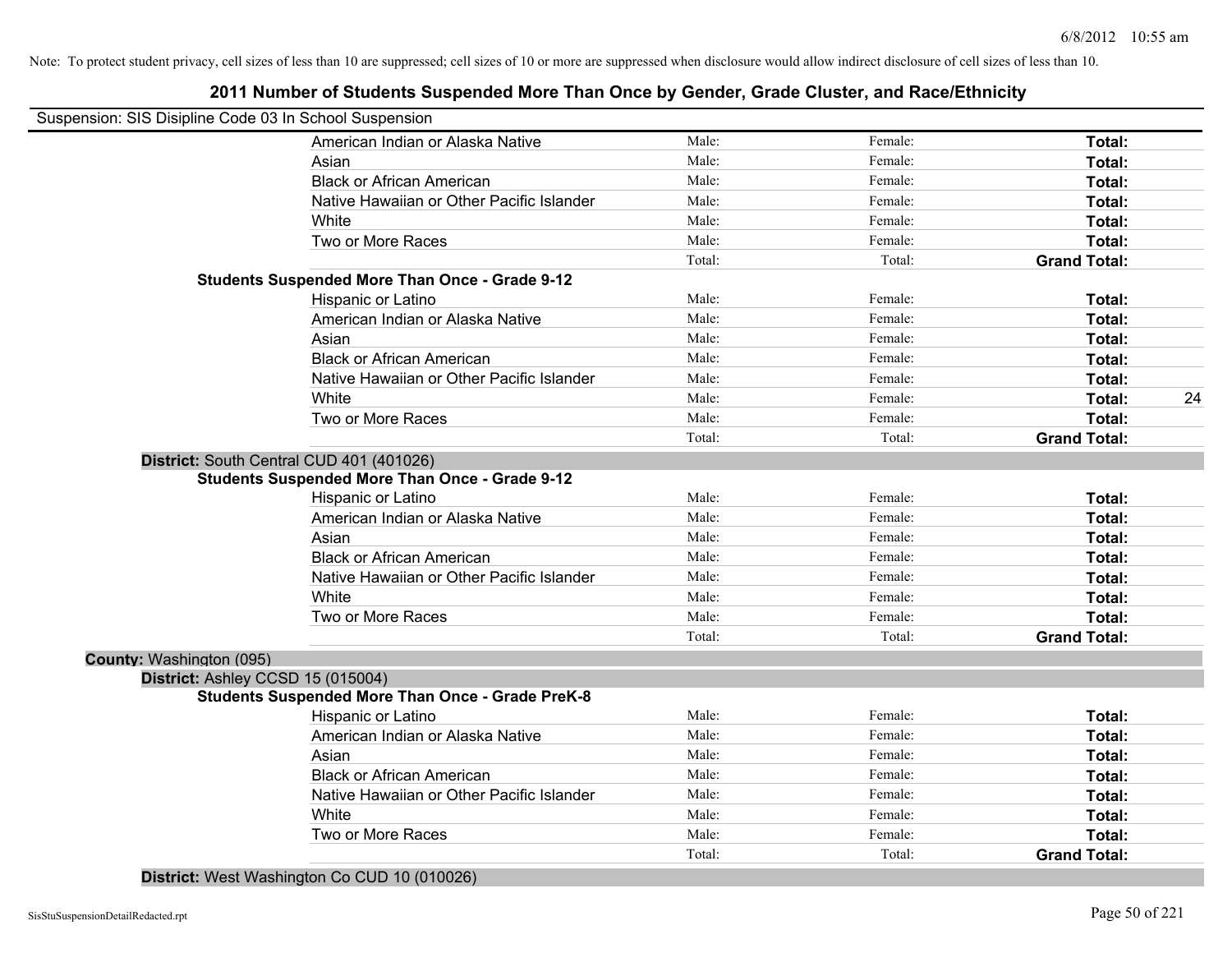| <b>Students Suspended More Than Once - Grade PreK-8</b><br>Hispanic or Latino<br>American Indian or Alaska Native | Male:<br>Male:<br>Male:<br>Male: | Female:<br>Female: | Total:              |
|-------------------------------------------------------------------------------------------------------------------|----------------------------------|--------------------|---------------------|
|                                                                                                                   |                                  |                    |                     |
|                                                                                                                   |                                  |                    |                     |
|                                                                                                                   |                                  |                    | Total:              |
| Asian                                                                                                             |                                  | Female:            | Total:              |
| <b>Black or African American</b>                                                                                  |                                  | Female:            | Total:              |
| Native Hawaiian or Other Pacific Islander                                                                         | Male:                            | Female:            | Total:              |
| White                                                                                                             | Male:                            | Female:            | Total:              |
| Two or More Races                                                                                                 | Male:                            | Female:            | Total:              |
|                                                                                                                   | Total:                           | Total:             | <b>Grand Total:</b> |
| Region: Clk/Cls/Cmbn/Dglas/Edgr/Mltr/Shlb (11)<br>County: Clark (012)                                             |                                  |                    |                     |
| District: Casey-Westfield CUSD 4C (004C26)                                                                        |                                  |                    |                     |
| <b>Students Suspended More Than Once - Grade PreK-8</b>                                                           |                                  |                    |                     |
| Hispanic or Latino                                                                                                | Male:                            | Female:            | Total:              |
| American Indian or Alaska Native                                                                                  | Male:                            | Female:            | Total:              |
| Asian                                                                                                             | Male:                            | Female:            | Total:              |
| <b>Black or African American</b>                                                                                  | Male:                            | Female:            | Total:              |
| Native Hawaiian or Other Pacific Islander                                                                         | Male:                            | Female:            | Total:              |
| White                                                                                                             | Male:                            | Female:            | Total:              |
| Two or More Races                                                                                                 | Male:                            | Female:            | Total:              |
|                                                                                                                   | Total:                           | Total:             | <b>Grand Total:</b> |
| District: Marshall CUSD 2C (002C26)                                                                               |                                  |                    |                     |
| <b>Students Suspended More Than Once - Grade 9-12</b>                                                             |                                  |                    |                     |
| Hispanic or Latino                                                                                                | Male:                            | Female:            | Total:              |
| American Indian or Alaska Native                                                                                  | Male:                            | Female:            | Total:              |
| Asian                                                                                                             | Male:                            | Female:            | Total:              |
| <b>Black or African American</b>                                                                                  | Male:                            | Female:            | Total:              |
| Native Hawaiian or Other Pacific Islander                                                                         | Male:                            | Female:            | Total:              |
| White                                                                                                             | Male:                            | Female:            | Total:              |
| Two or More Races                                                                                                 | Male:                            | Female:            | Total:              |
|                                                                                                                   | Total:                           | Total:             | <b>Grand Total:</b> |
| District: Martinsville CUSD 3C (003C26)                                                                           |                                  |                    |                     |
| <b>Students Suspended More Than Once - Grade PreK-8</b>                                                           |                                  |                    |                     |
| Hispanic or Latino                                                                                                | Male:                            | Female:            | Total:              |
| American Indian or Alaska Native                                                                                  | Male:                            | Female:            | Total:              |
| Asian                                                                                                             | Male:                            | Female:            | Total:              |
| <b>Black or African American</b>                                                                                  | Male:                            | Female:            | Total:              |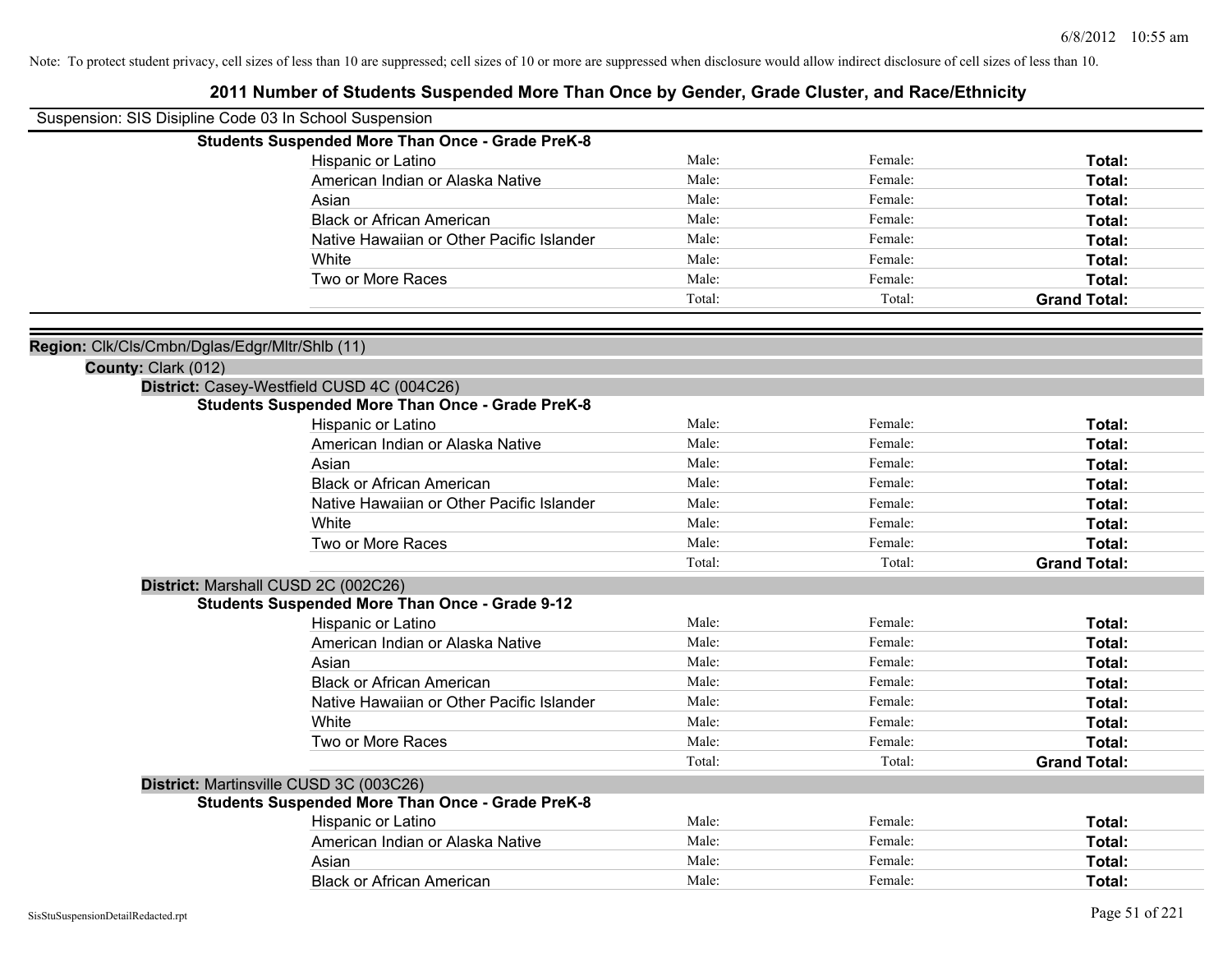# **2011 Number of Students Suspended More Than Once by Gender, Grade Cluster, and Race/Ethnicity** Suspension: SIS Disipline Code 03 In School Suspension Native Hawaiian or Other Pacific Islander **Male:** Male: Female: Female: **Total:** Total: White **Total:** Male: **Female:** Female: **Total:** Total: **Total:** Female: **Total:** Total: **Total:** Total: **Total:** Total: **Total:** Total: **Total:** Total: **Total:** Total: **Total:** Total: **Total:** Total: **Total:** Total: **Total** Two or More Races **Total:** Total: Male: Female: Female: **Total:** Total: Total: Total: **Grand Total: Students Suspended More Than Once - Grade 9-12** Hispanic or Latino **Finale:** Female: **Female:** Female: **Total:** Female: **Total:** Female: **Female:** Female: **Fotal:** Fotal: American Indian or Alaska Native **Male:** Male: Female: Female: **Total:** Total: Asian **Asian Male:** Female: **Total:** Female: **Total:** Female: **Total:** Female: **Total:** Female: **Total:** Female: **Total:** Female: **Total:** Female: **Total:** Female: **Total: Total: Total: Total: Total: Total: Tot** Black or African American **Figure 1.1 and Total:** Male: Female: Female: **Total:** Total: Native Hawaiian or Other Pacific Islander Male: **Male:** Female: Female: **Total:** Total: White **Total:** Male: **Female:** Female: **Total:** Total: **Total:** Female: **Total:** Total: **Total:** Total: **Total:** Total: **Total:** Total: **Total:** Total: **Total:** Total: **Total:** Total: **Total:** Total: **Total:** Total: **Total** Two or More Races **Total:** Total: Male: Female: Female: **Total:** Total: Total: Total: **Grand Total: County:** Coles (015) **District:** Charleston CUSD 1 (001026) **Students Suspended More Than Once - Grade PreK-8** Hispanic or Latino **Finally Hispanic or Latino** *Total:* Male: Female: **Female: Total: Total: Total: Female: Total: Total: Female: Total: Total: Total: Total: Total: Total: Total: Total: T** American Indian or Alaska Native **Male:** Male: Female: Female: **Total:** Total: Asian **Asian Male:** Total: Male: Female: **Total: Total:** Total: Total: Total: Total: Total: Total: Total: Total: Total: Total: Total: Total: Total: Total: Total: Total: Total: Total: Total: Total: Total: Total: Total: Tota Black or African American **Figure 1.1 and Total:** Male: Female: Female: **Total:** Total: Native Hawaiian or Other Pacific Islander **Male:** Male: Female: Female: **Total:** Total: White **Total:** Male: Female: **Total:** Total: **Total:** Female: **Total:** Total: Two or More Races **Total:** Total: Male: Female: Female: **Total:** Total: Total: Total: **Grand Total: Students Suspended More Than Once - Grade 9-12** Hispanic or Latino **Finally Hispanic or Latino** *Total:* Male: Female: **Female: Total: Total: Total: Female: Total: Total: Female: Total: Total: Total: Total: Total: Total: Total: Total: T** American Indian or Alaska Native **Male:** Male: Female: Female: **Total:** Total: Asian **Asian Male:** Total: Male: Female: **Total: Total:** Total: Total: Total: Total: Total: Total: Total: Total: Total: Total: Total: Total: Total: Total: Total: Total: Total: Total: Total: Total: Total: Total: Total: Tota Black or African American **Figure 1.1 and Struck and Male:** Female: **Female: Total: Total: Total: Total: Total: Total: Total: Total: Total: Total: Total: Total: Total: Total: Total: Total:** Native Hawaiian or Other Pacific Islander **Male:** Male: Female: Female: **Total:** Total: White **Male:** Male: **Total: 26** Male: **Total: 26** Male: **Total: 26** Male: **Total: 26** Two or More Races **Total:** Total: Male: Female: Female: **Total:** Total: Total: Total: **Grand Total: District:** Mattoon CUSD 2 (002026) **Students Suspended More Than Once - Grade PreK-8** Hispanic or Latino **Finale:** Female: **Total:** Female: **Total:** Female: **Total:** Female: **Finale:** Female: **Total:** Female: **Finale:** Female: **Finale:** Female: **Finale:** Finale: **Finale:** Finale: **Finale:** Finale: **Finale:** American Indian or Alaska Native **Male:** Male: Female: Female: **Total:** Total:

Asian **Asian Male:** Total: Male: Female: **Total: Total:** Total: Total: Total: Total: Total: Total: Total: Total: Total: Total: Total: Total: Total: Total: Total: Total: Total: Total: Total: Total: Total: Total: Total: Tota Black or African American **American** Male: Male: **Female:** Female: **Total:** Total: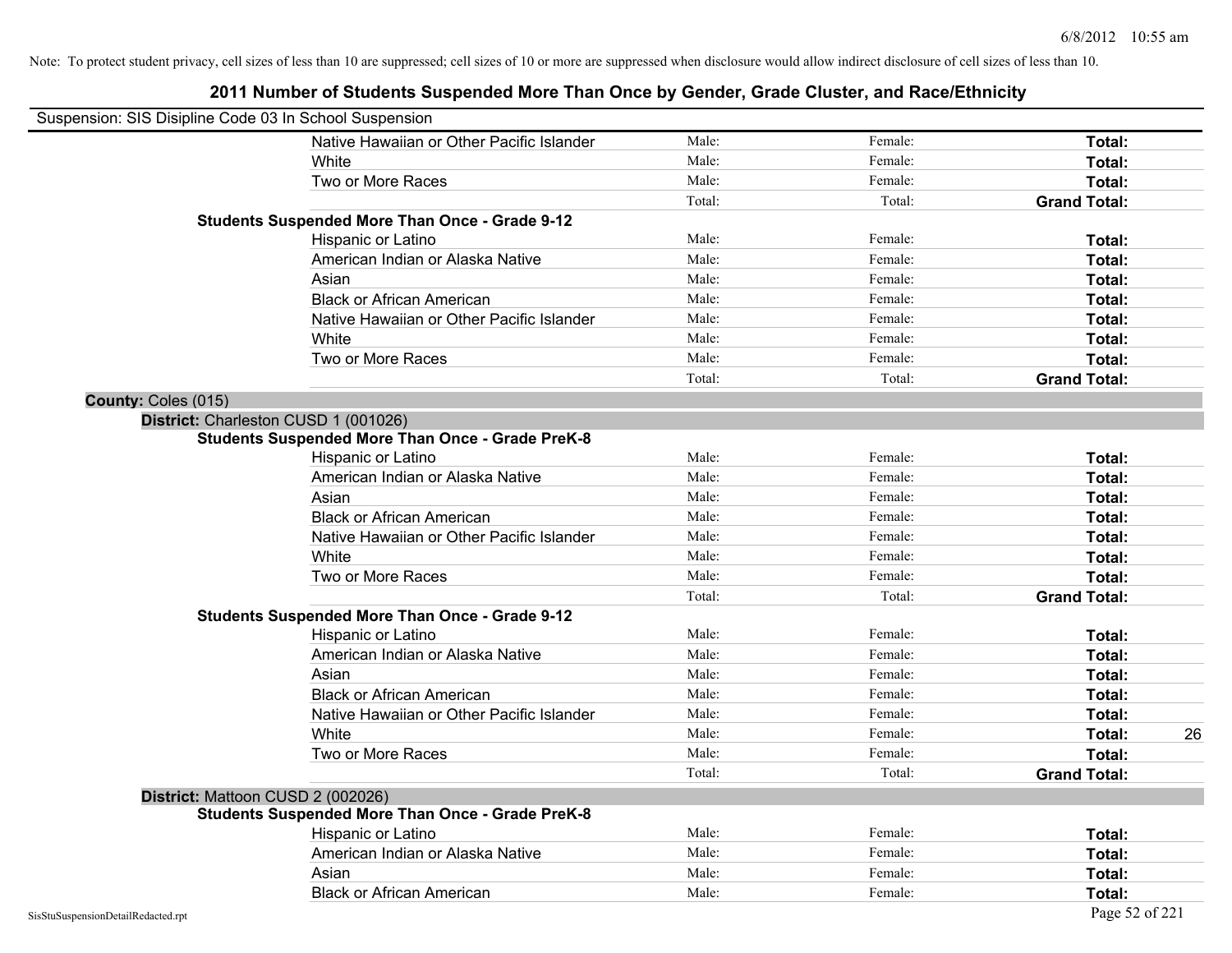| Suspension: SIS Disipline Code 03 In School Suspension |                                                         |        |         |                     |
|--------------------------------------------------------|---------------------------------------------------------|--------|---------|---------------------|
|                                                        | Native Hawaiian or Other Pacific Islander               | Male:  | Female: | Total:              |
|                                                        | White                                                   | Male:  | Female: | 43<br>Total:        |
|                                                        | Two or More Races                                       | Male:  | Female: | Total:              |
|                                                        |                                                         | Total: | Total:  | <b>Grand Total:</b> |
| <b>County: Cumberland (018)</b>                        |                                                         |        |         |                     |
|                                                        | District: Cumberland CUSD 77 (077026)                   |        |         |                     |
|                                                        | <b>Students Suspended More Than Once - Grade PreK-8</b> |        |         |                     |
|                                                        | Hispanic or Latino                                      | Male:  | Female: | Total:              |
|                                                        | American Indian or Alaska Native                        | Male:  | Female: | Total:              |
|                                                        | Asian                                                   | Male:  | Female: | Total:              |
|                                                        | <b>Black or African American</b>                        | Male:  | Female: | Total:              |
|                                                        | Native Hawaiian or Other Pacific Islander               | Male:  | Female: | Total:              |
|                                                        | White                                                   | Male:  | Female: | Total:              |
|                                                        | Two or More Races                                       | Male:  | Female: | Total:              |
|                                                        |                                                         | Total: | Total:  | <b>Grand Total:</b> |
|                                                        | <b>Students Suspended More Than Once - Grade 9-12</b>   |        |         |                     |
|                                                        | Hispanic or Latino                                      | Male:  | Female: | Total:              |
|                                                        | American Indian or Alaska Native                        | Male:  | Female: | Total:              |
|                                                        | Asian                                                   | Male:  | Female: | Total:              |
|                                                        | <b>Black or African American</b>                        | Male:  | Female: | Total:              |
|                                                        | Native Hawaiian or Other Pacific Islander               | Male:  | Female: | Total:              |
|                                                        | White                                                   | Male:  | Female: | Total:              |
|                                                        | Two or More Races                                       | Male:  | Female: | Total:              |
|                                                        |                                                         | Total: | Total:  | <b>Grand Total:</b> |
|                                                        | District: Neoga CUSD 3 (003026)                         |        |         |                     |
|                                                        | <b>Students Suspended More Than Once - Grade PreK-8</b> |        |         |                     |
|                                                        | Hispanic or Latino                                      | Male:  | Female: | Total:              |
|                                                        | American Indian or Alaska Native                        | Male:  | Female: | Total:              |
|                                                        | Asian                                                   | Male:  | Female: | Total:              |
|                                                        | <b>Black or African American</b>                        | Male:  | Female: | Total:              |
|                                                        | Native Hawaiian or Other Pacific Islander               | Male:  | Female: | Total:              |
|                                                        | White                                                   | Male:  | Female: | Total:              |
|                                                        | Two or More Races                                       | Male:  | Female: | Total:              |
|                                                        |                                                         | Total: | Total:  | <b>Grand Total:</b> |
|                                                        | <b>Students Suspended More Than Once - Grade 9-12</b>   |        |         |                     |
|                                                        | Hispanic or Latino                                      | Male:  | Female: | Total:              |
|                                                        | American Indian or Alaska Native                        | Male:  | Female: | Total:              |
|                                                        | Asian                                                   | Male:  | Female: | <b>Total:</b>       |
|                                                        | <b>Black or African American</b>                        | Male:  | Female: | Total:              |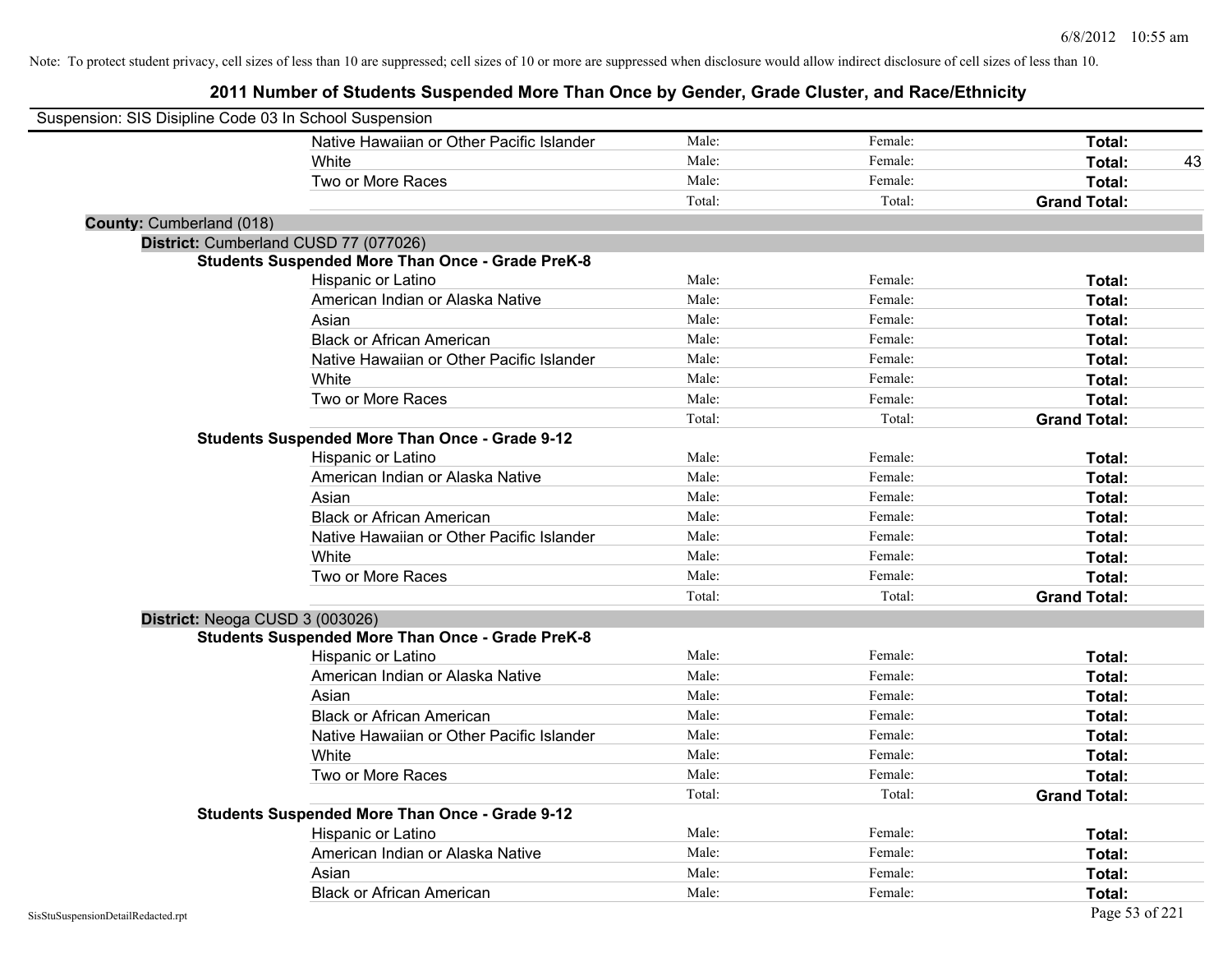| Suspension: SIS Disipline Code 03 In School Suspension |                                                         |        |         |                     |
|--------------------------------------------------------|---------------------------------------------------------|--------|---------|---------------------|
|                                                        | Native Hawaiian or Other Pacific Islander               | Male:  | Female: | Total:              |
|                                                        | White                                                   | Male:  | Female: | Total:              |
|                                                        | Two or More Races                                       | Male:  | Female: | Total:              |
|                                                        |                                                         | Total: | Total:  | <b>Grand Total:</b> |
| <b>County: Douglas (021)</b>                           |                                                         |        |         |                     |
| District: Arcola CUSD 306 (306026)                     |                                                         |        |         |                     |
|                                                        | <b>Students Suspended More Than Once - Grade PreK-8</b> |        |         |                     |
|                                                        | Hispanic or Latino                                      | Male:  | Female: | Total:              |
|                                                        | American Indian or Alaska Native                        | Male:  | Female: | Total:              |
|                                                        | Asian                                                   | Male:  | Female: | Total:              |
|                                                        | <b>Black or African American</b>                        | Male:  | Female: | Total:              |
|                                                        | Native Hawaiian or Other Pacific Islander               | Male:  | Female: | Total:              |
|                                                        | White                                                   | Male:  | Female: | Total:              |
|                                                        | Two or More Races                                       | Male:  | Female: | Total:              |
|                                                        |                                                         | Total: | Total:  | <b>Grand Total:</b> |
|                                                        | <b>Students Suspended More Than Once - Grade 9-12</b>   |        |         |                     |
|                                                        | Hispanic or Latino                                      | Male:  | Female: | Total:              |
|                                                        | American Indian or Alaska Native                        | Male:  | Female: | Total:              |
|                                                        | Asian                                                   | Male:  | Female: | Total:              |
|                                                        | <b>Black or African American</b>                        | Male:  | Female: | Total:              |
|                                                        | Native Hawaiian or Other Pacific Islander               | Male:  | Female: | Total:              |
|                                                        | White                                                   | Male:  | Female: | Total:              |
|                                                        | Two or More Races                                       | Male:  | Female: | Total:              |
|                                                        |                                                         | Total: | Total:  | <b>Grand Total:</b> |
|                                                        | District: Villa Grove CUSD 302 (302026)                 |        |         |                     |
|                                                        | <b>Students Suspended More Than Once - Grade PreK-8</b> |        |         |                     |
|                                                        | Hispanic or Latino                                      | Male:  | Female: | Total:              |
|                                                        | American Indian or Alaska Native                        | Male:  | Female: | Total:              |
|                                                        | Asian                                                   | Male:  | Female: | Total:              |
|                                                        | <b>Black or African American</b>                        | Male:  | Female: | Total:              |
|                                                        | Native Hawaiian or Other Pacific Islander               | Male:  | Female: | Total:              |
|                                                        | White                                                   | Male:  | Female: | Total:              |
|                                                        | Two or More Races                                       | Male:  | Female: | Total:              |
|                                                        |                                                         | Total: | Total:  | <b>Grand Total:</b> |
|                                                        | <b>Students Suspended More Than Once - Grade 9-12</b>   |        |         |                     |
|                                                        | Hispanic or Latino                                      | Male:  | Female: | Total:              |
|                                                        | American Indian or Alaska Native                        | Male:  | Female: | Total:              |
|                                                        | Asian                                                   | Male:  | Female: | Total:              |
|                                                        | <b>Black or African American</b>                        | Male:  | Female: | Total:              |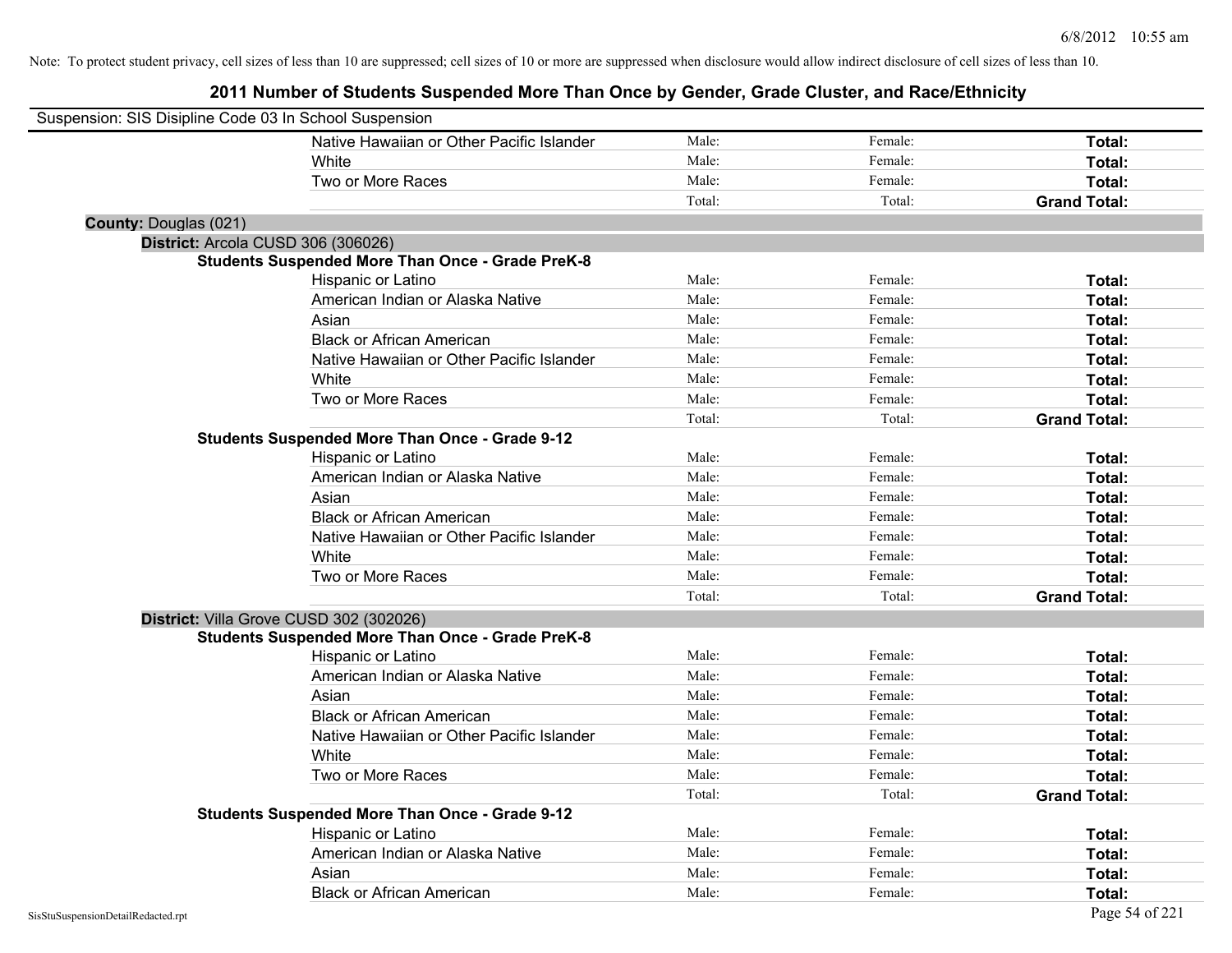| Suspension: SIS Disipline Code 03 In School Suspension |                                                         |        |         |                     |
|--------------------------------------------------------|---------------------------------------------------------|--------|---------|---------------------|
|                                                        | Native Hawaiian or Other Pacific Islander               | Male:  | Female: | Total:              |
|                                                        | White                                                   | Male:  | Female: | Total:              |
|                                                        | Two or More Races                                       | Male:  | Female: | Total:              |
|                                                        |                                                         | Total: | Total:  | <b>Grand Total:</b> |
| County: Edgar (023)                                    |                                                         |        |         |                     |
|                                                        | District: Kansas CUSD 3 (003026)                        |        |         |                     |
|                                                        | <b>Students Suspended More Than Once - Grade PreK-8</b> |        |         |                     |
|                                                        | Hispanic or Latino                                      | Male:  | Female: | Total:              |
|                                                        | American Indian or Alaska Native                        | Male:  | Female: | Total:              |
|                                                        | Asian                                                   | Male:  | Female: | Total:              |
|                                                        | <b>Black or African American</b>                        | Male:  | Female: | Total:              |
|                                                        | Native Hawaiian or Other Pacific Islander               | Male:  | Female: | Total:              |
|                                                        | White                                                   | Male:  | Female: | Total:              |
|                                                        | Two or More Races                                       | Male:  | Female: | Total:              |
|                                                        |                                                         | Total: | Total:  | <b>Grand Total:</b> |
|                                                        | <b>Students Suspended More Than Once - Grade 9-12</b>   |        |         |                     |
|                                                        | Hispanic or Latino                                      | Male:  | Female: | Total:              |
|                                                        | American Indian or Alaska Native                        | Male:  | Female: | Total:              |
|                                                        | Asian                                                   | Male:  | Female: | Total:              |
|                                                        | <b>Black or African American</b>                        | Male:  | Female: | Total:              |
|                                                        | Native Hawaiian or Other Pacific Islander               | Male:  | Female: | Total:              |
|                                                        | White                                                   | Male:  | Female: | Total:              |
|                                                        | Two or More Races                                       | Male:  | Female: | Total:              |
|                                                        |                                                         | Total: | Total:  | <b>Grand Total:</b> |
| District: Paris CUSD 4 (004026)                        |                                                         |        |         |                     |
|                                                        | <b>Students Suspended More Than Once - Grade PreK-8</b> |        |         |                     |
|                                                        | Hispanic or Latino                                      | Male:  | Female: | Total:              |
|                                                        | American Indian or Alaska Native                        | Male:  | Female: | Total:              |
|                                                        | Asian                                                   | Male:  | Female: | Total:              |
|                                                        | <b>Black or African American</b>                        | Male:  | Female: | Total:              |
|                                                        | Native Hawaiian or Other Pacific Islander               | Male:  | Female: | Total:              |
|                                                        | White                                                   | Male:  | Female: | Total:              |
|                                                        | Two or More Races                                       | Male:  | Female: | Total:              |
|                                                        |                                                         | Total: | Total:  | <b>Grand Total:</b> |
|                                                        | District: Paris-Union SD 95 (095025)                    |        |         |                     |
|                                                        | <b>Students Suspended More Than Once - Grade PreK-8</b> |        |         |                     |
|                                                        | Hispanic or Latino                                      | Male:  | Female: | Total:              |
|                                                        | American Indian or Alaska Native                        | Male:  | Female: | Total:              |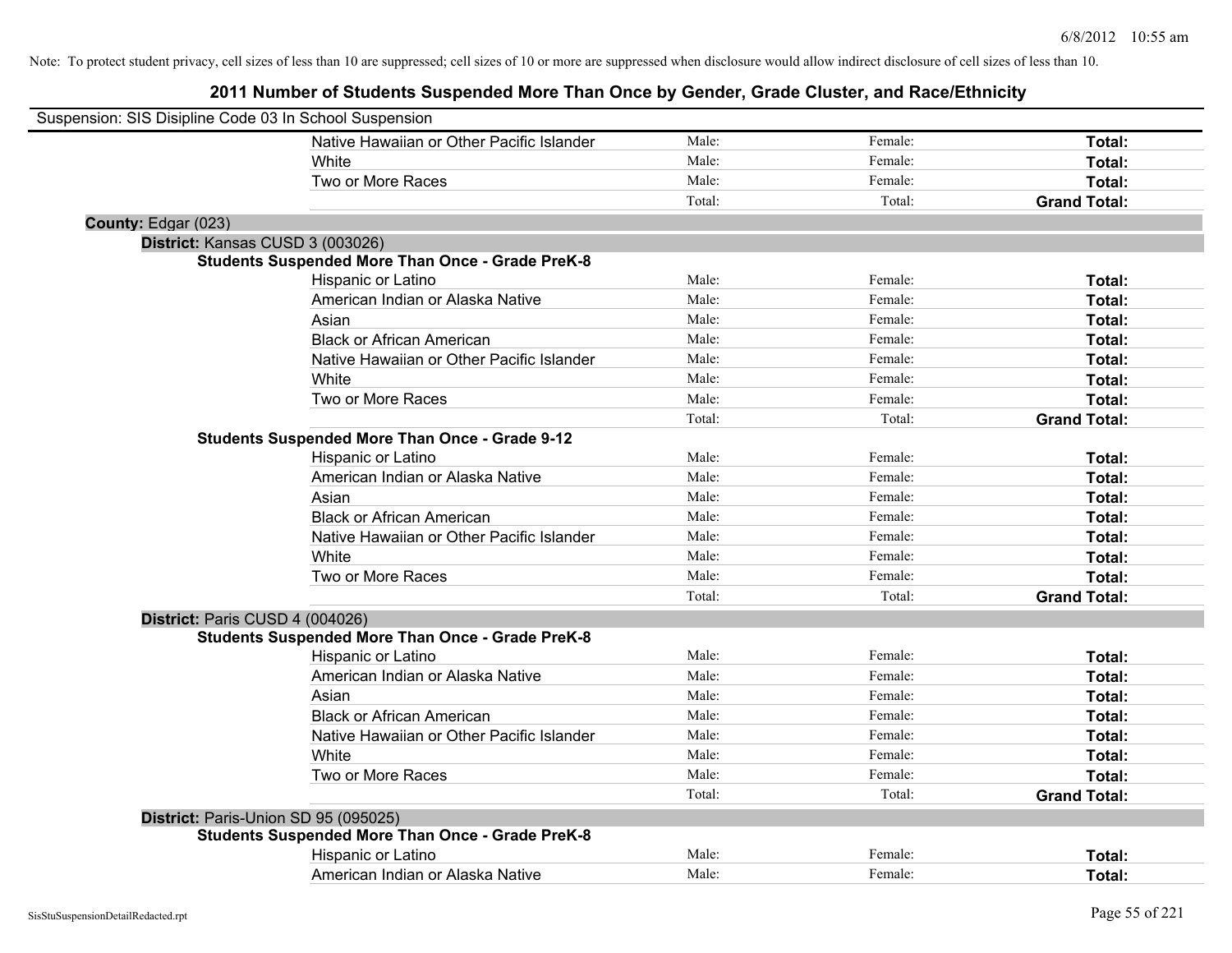| Suspension: SIS Disipline Code 03 In School Suspension |                                                         |        |         |                     |    |
|--------------------------------------------------------|---------------------------------------------------------|--------|---------|---------------------|----|
|                                                        | Asian                                                   | Male:  | Female: | Total:              |    |
|                                                        | <b>Black or African American</b>                        | Male:  | Female: | Total:              |    |
|                                                        | Native Hawaiian or Other Pacific Islander               | Male:  | Female: | Total:              |    |
|                                                        | White                                                   | Male:  | Female: | Total:              | 49 |
|                                                        | Two or More Races                                       | Male:  | Female: | Total:              |    |
|                                                        |                                                         | Total: | Total:  | <b>Grand Total:</b> |    |
| <b>County: Moultrie (070)</b>                          |                                                         |        |         |                     |    |
| District: Lovington CUSD 303 (303026)                  |                                                         |        |         |                     |    |
|                                                        | <b>Students Suspended More Than Once - Grade PreK-8</b> |        |         |                     |    |
|                                                        | Hispanic or Latino                                      | Male:  | Female: | Total:              |    |
|                                                        | American Indian or Alaska Native                        | Male:  | Female: | Total:              |    |
|                                                        | Asian                                                   | Male:  | Female: | Total:              |    |
|                                                        | <b>Black or African American</b>                        | Male:  | Female: | Total:              |    |
|                                                        | Native Hawaiian or Other Pacific Islander               | Male:  | Female: | Total:              |    |
|                                                        | White                                                   | Male:  | Female: | Total:              |    |
|                                                        | Two or More Races                                       | Male:  | Female: | Total:              |    |
|                                                        |                                                         | Total: | Total:  | <b>Grand Total:</b> |    |
|                                                        | <b>Students Suspended More Than Once - Grade 9-12</b>   |        |         |                     |    |
|                                                        | Hispanic or Latino                                      | Male:  | Female: | Total:              |    |
|                                                        | American Indian or Alaska Native                        | Male:  | Female: | Total:              |    |
|                                                        | Asian                                                   | Male:  | Female: | Total:              |    |
|                                                        | <b>Black or African American</b>                        | Male:  | Female: | Total:              |    |
|                                                        | Native Hawaiian or Other Pacific Islander               | Male:  | Female: | Total:              |    |
|                                                        | White                                                   | Male:  | Female: | Total:              | 10 |
|                                                        | Two or More Races                                       | Male:  | Female: | Total:              |    |
|                                                        |                                                         | Total: | Total:  | <b>Grand Total:</b> |    |
|                                                        | District: Okaw Valley CUSD 302 (302026)                 |        |         |                     |    |
|                                                        | <b>Students Suspended More Than Once - Grade PreK-8</b> |        |         |                     |    |
|                                                        | Hispanic or Latino                                      | Male:  | Female: | Total:              |    |
|                                                        | American Indian or Alaska Native                        | Male:  | Female: | Total:              |    |
|                                                        | Asian                                                   | Male:  | Female: | Total:              |    |
|                                                        | <b>Black or African American</b>                        | Male:  | Female: | Total:              |    |
|                                                        | Native Hawaiian or Other Pacific Islander               | Male:  | Female: | Total:              |    |
|                                                        | White                                                   | Male:  | Female: | Total:              |    |
|                                                        | Two or More Races                                       | Male:  | Female: | Total:              |    |
|                                                        |                                                         | Total: | Total:  | <b>Grand Total:</b> |    |
|                                                        | <b>Students Suspended More Than Once - Grade 9-12</b>   |        |         |                     |    |
|                                                        | Hispanic or Latino                                      | Male:  | Female: | Total:              |    |
|                                                        | American Indian or Alaska Native                        | Male:  | Female: | Total:              |    |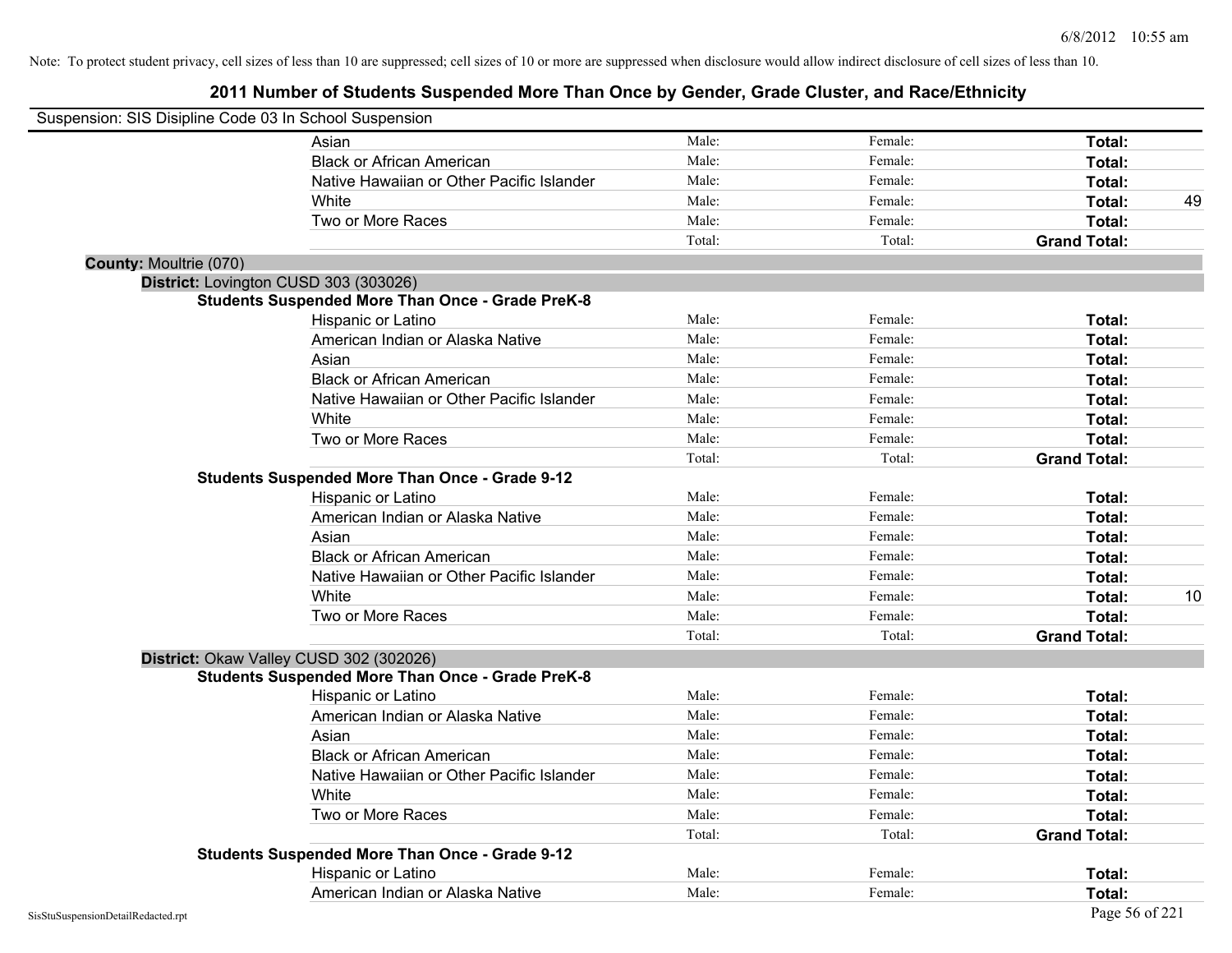| Suspension: SIS Disipline Code 03 In School Suspension |                                                         |        |         |                     |    |
|--------------------------------------------------------|---------------------------------------------------------|--------|---------|---------------------|----|
|                                                        | Asian                                                   | Male:  | Female: | Total:              |    |
|                                                        | <b>Black or African American</b>                        | Male:  | Female: | Total:              |    |
|                                                        | Native Hawaiian or Other Pacific Islander               | Male:  | Female: | Total:              |    |
|                                                        | White                                                   | Male:  | Female: | Total:              |    |
|                                                        | Two or More Races                                       | Male:  | Female: | Total:              |    |
|                                                        |                                                         | Total: | Total:  | <b>Grand Total:</b> |    |
|                                                        | District: Sullivan CUSD 300 (300026)                    |        |         |                     |    |
|                                                        | <b>Students Suspended More Than Once - Grade PreK-8</b> |        |         |                     |    |
|                                                        | Hispanic or Latino                                      | Male:  | Female: | Total:              |    |
|                                                        | American Indian or Alaska Native                        | Male:  | Female: | Total:              |    |
|                                                        | Asian                                                   | Male:  | Female: | Total:              |    |
|                                                        | <b>Black or African American</b>                        | Male:  | Female: | Total:              |    |
|                                                        | Native Hawaiian or Other Pacific Islander               | Male:  | Female: | Total:              |    |
|                                                        | White                                                   | Male:  | Female: | Total:              |    |
|                                                        | Two or More Races                                       | Male:  | Female: | Total:              |    |
|                                                        |                                                         | Total: | Total:  | <b>Grand Total:</b> |    |
|                                                        | <b>Students Suspended More Than Once - Grade 9-12</b>   |        |         |                     |    |
|                                                        | Hispanic or Latino                                      | Male:  | Female: | Total:              |    |
|                                                        | American Indian or Alaska Native                        | Male:  | Female: | Total:              |    |
|                                                        | Asian                                                   | Male:  | Female: | Total:              |    |
|                                                        | <b>Black or African American</b>                        | Male:  | Female: | Total:              |    |
|                                                        | Native Hawaiian or Other Pacific Islander               | Male:  | Female: | Total:              |    |
|                                                        | White                                                   | Male:  | Female: | Total:              | 14 |
|                                                        | Two or More Races                                       | Male:  | Female: | Total:              |    |
|                                                        |                                                         | Total: | Total:  | <b>Grand Total:</b> |    |
| County: Shelby (087)                                   |                                                         |        |         |                     |    |
|                                                        | District: Central A & M CUD 21 (021026)                 |        |         |                     |    |
|                                                        | <b>Students Suspended More Than Once - Grade PreK-8</b> |        |         |                     |    |
|                                                        | Hispanic or Latino                                      | Male:  | Female: | Total:              |    |
|                                                        | American Indian or Alaska Native                        | Male:  | Female: | Total:              |    |
|                                                        | Asian                                                   | Male:  | Female: | Total:              |    |
|                                                        | <b>Black or African American</b>                        | Male:  | Female: | Total:              |    |
|                                                        | Native Hawaiian or Other Pacific Islander               | Male:  | Female: | Total:              |    |
|                                                        | White                                                   | Male:  | Female: | Total:              |    |
|                                                        | Two or More Races                                       | Male:  | Female: | Total:              |    |
|                                                        |                                                         | Total: | Total:  | <b>Grand Total:</b> |    |
|                                                        | <b>Students Suspended More Than Once - Grade 9-12</b>   |        |         |                     |    |
|                                                        | Hispanic or Latino                                      | Male:  | Female: | <b>Total:</b>       |    |
|                                                        | American Indian or Alaska Native                        | Male:  | Female: | Total:              |    |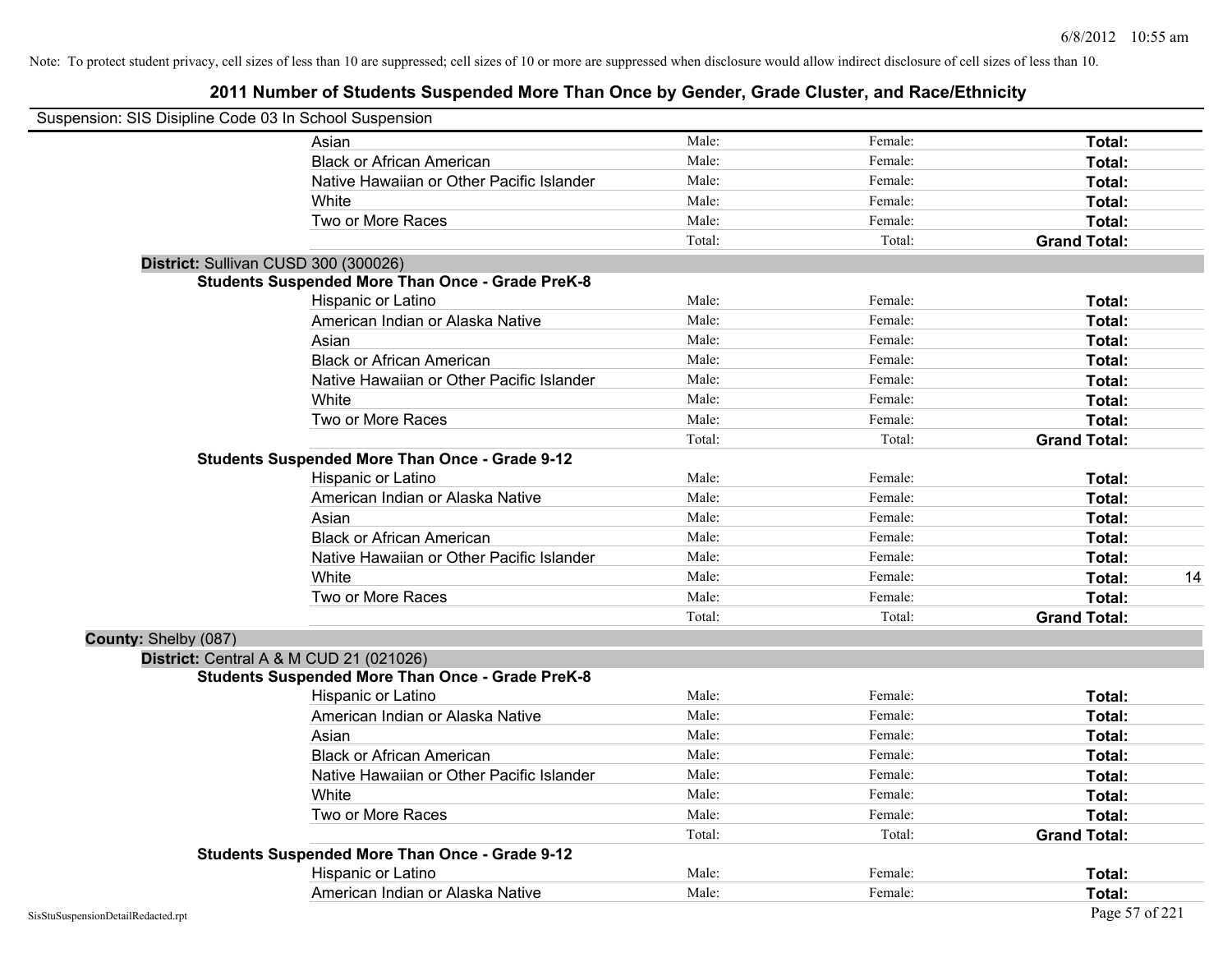|                                    | Suspension: SIS Disipline Code 03 In School Suspension  |        |         |                     |
|------------------------------------|---------------------------------------------------------|--------|---------|---------------------|
|                                    | Asian                                                   | Male:  | Female: | Total:              |
|                                    | <b>Black or African American</b>                        | Male:  | Female: | Total:              |
|                                    | Native Hawaiian or Other Pacific Islander               | Male:  | Female: | Total:              |
|                                    | White                                                   | Male:  | Female: | Total:<br>11        |
|                                    | Two or More Races                                       | Male:  | Female: | Total:              |
|                                    |                                                         | Total: | Total:  | <b>Grand Total:</b> |
|                                    | District: Shelbyville CUSD 4 (004026)                   |        |         |                     |
|                                    | <b>Students Suspended More Than Once - Grade PreK-8</b> |        |         |                     |
|                                    | Hispanic or Latino                                      | Male:  | Female: | Total:              |
|                                    | American Indian or Alaska Native                        | Male:  | Female: | Total:              |
|                                    | Asian                                                   | Male:  | Female: | Total:              |
|                                    | <b>Black or African American</b>                        | Male:  | Female: | Total:              |
|                                    | Native Hawaiian or Other Pacific Islander               | Male:  | Female: | Total:              |
|                                    | White                                                   | Male:  | Female: | Total:              |
|                                    | Two or More Races                                       | Male:  | Female: | Total:              |
|                                    |                                                         | Total: | Total:  | <b>Grand Total:</b> |
|                                    | <b>Students Suspended More Than Once - Grade 9-12</b>   |        |         |                     |
|                                    | Hispanic or Latino                                      | Male:  | Female: | Total:              |
|                                    | American Indian or Alaska Native                        | Male:  | Female: | Total:              |
|                                    | Asian                                                   | Male:  | Female: | Total:              |
|                                    | <b>Black or African American</b>                        | Male:  | Female: | Total:              |
|                                    | Native Hawaiian or Other Pacific Islander               | Male:  | Female: | Total:              |
|                                    | White                                                   | Male:  | Female: | Total:              |
|                                    | Two or More Races                                       | Male:  | Female: | Total:              |
|                                    |                                                         | Total: | Total:  | <b>Grand Total:</b> |
|                                    | District: Stewardson-Strasburg CUD 5A (005A26)          |        |         |                     |
|                                    | <b>Students Suspended More Than Once - Grade PreK-8</b> |        |         |                     |
|                                    | Hispanic or Latino                                      | Male:  | Female: | Total:              |
|                                    | American Indian or Alaska Native                        | Male:  | Female: | Total:              |
|                                    | Asian                                                   | Male:  | Female: | Total:              |
|                                    | <b>Black or African American</b>                        | Male:  | Female: | Total:              |
|                                    | Native Hawaiian or Other Pacific Islander               | Male:  | Female: | Total:              |
|                                    | White                                                   | Male:  | Female: | Total:              |
|                                    | Two or More Races                                       | Male:  | Female: | Total:              |
|                                    |                                                         | Total: | Total:  | <b>Grand Total:</b> |
|                                    | <b>Students Suspended More Than Once - Grade 9-12</b>   |        |         |                     |
|                                    | Hispanic or Latino                                      | Male:  | Female: | Total:              |
|                                    | American Indian or Alaska Native                        | Male:  | Female: | Total:              |
|                                    | Asian                                                   | Male:  | Female: | Total:              |
| SisStuSuspensionDetailRedacted.rpt |                                                         |        |         | Page 58 of 221      |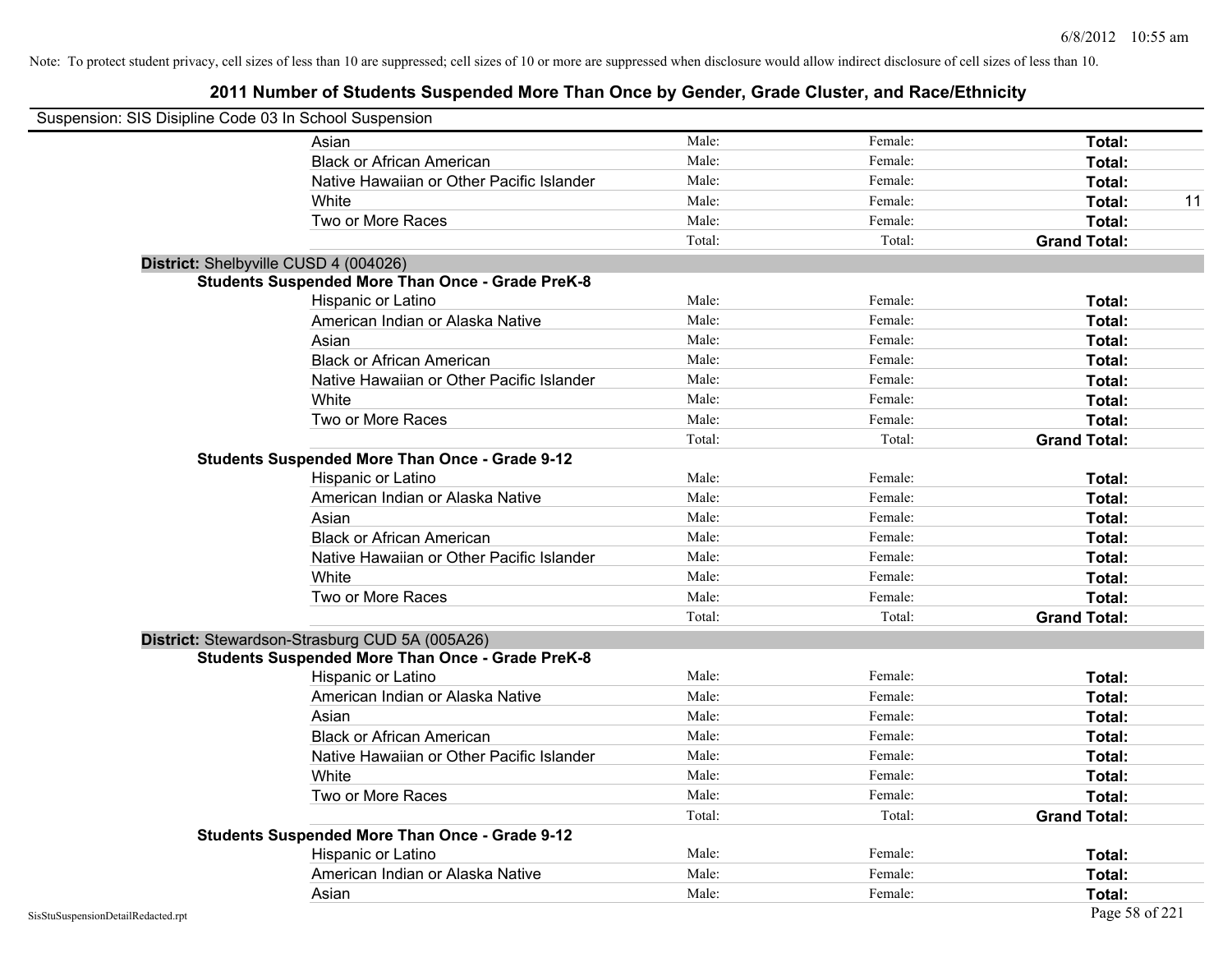**2011 Number of Students Suspended More Than Once by Gender, Grade Cluster, and Race/Ethnicity**

| Suspension: SIS Disipline Code 03 In School Suspension             |                                                         |        |     |         |     |                     |     |
|--------------------------------------------------------------------|---------------------------------------------------------|--------|-----|---------|-----|---------------------|-----|
|                                                                    | <b>Black or African American</b>                        | Male:  |     | Female: |     | Total:              |     |
|                                                                    | Native Hawaiian or Other Pacific Islander               | Male:  |     | Female: |     | Total:              |     |
|                                                                    | White                                                   | Male:  |     | Female: |     | Total:              |     |
|                                                                    | Two or More Races                                       | Male:  |     | Female: |     | Total:              |     |
|                                                                    |                                                         | Total: |     | Total:  |     | <b>Grand Total:</b> |     |
| District: Windsor CUSD 1 (001026)                                  |                                                         |        |     |         |     |                     |     |
|                                                                    | <b>Students Suspended More Than Once - Grade PreK-8</b> |        |     |         |     |                     |     |
|                                                                    | Hispanic or Latino                                      | Male:  |     | Female: |     | Total:              |     |
|                                                                    | American Indian or Alaska Native                        | Male:  |     | Female: |     | Total:              |     |
|                                                                    | Asian                                                   | Male:  |     | Female: |     | Total:              |     |
|                                                                    | <b>Black or African American</b>                        | Male:  |     | Female: |     | Total:              |     |
|                                                                    | Native Hawaiian or Other Pacific Islander               | Male:  |     | Female: |     | Total:              |     |
|                                                                    | White                                                   | Male:  |     | Female: |     | Total:              |     |
|                                                                    | Two or More Races                                       | Male:  |     | Female: |     | Total:              |     |
|                                                                    |                                                         | Total: |     | Total:  |     | <b>Grand Total:</b> |     |
|                                                                    | <b>Students Suspended More Than Once - Grade 9-12</b>   |        |     |         |     |                     |     |
|                                                                    | Hispanic or Latino                                      | Male:  |     | Female: |     | Total:              |     |
|                                                                    | American Indian or Alaska Native                        | Male:  |     | Female: |     | Total:              |     |
|                                                                    | Asian                                                   | Male:  |     | Female: |     | Total:              |     |
|                                                                    | <b>Black or African American</b>                        | Male:  |     | Female: |     | Total:              |     |
|                                                                    | Native Hawaiian or Other Pacific Islander               | Male:  |     | Female: |     | Total:              |     |
|                                                                    | White                                                   | Male:  |     | Female: |     | Total:              |     |
|                                                                    | Two or More Races                                       | Male:  |     | Female: |     | Total:              |     |
|                                                                    |                                                         | Total: |     | Total:  |     | <b>Grand Total:</b> |     |
|                                                                    |                                                         |        |     |         |     |                     |     |
| Region: Crawford-Lawrence Educ Serv Reg (15)<br>County: Cook (016) |                                                         |        |     |         |     |                     |     |
|                                                                    | District: City of Chicago SD 299 (299025)               |        |     |         |     |                     |     |
|                                                                    | <b>Students Suspended More Than Once - Grade PreK-8</b> |        |     |         |     |                     |     |
|                                                                    | Hispanic or Latino                                      | Male:  | 330 | Female: | 65  | Total:              | 395 |
|                                                                    | American Indian or Alaska Native                        | Male:  |     | Female: |     | Total:              |     |
|                                                                    | Asian                                                   | Male:  |     | Female: |     | Total:              |     |
|                                                                    | <b>Black or African American</b>                        | Male:  | 395 | Female: | 147 | Total:              | 542 |
|                                                                    | Native Hawaiian or Other Pacific Islander               | Male:  |     | Female: |     | Total:              |     |
|                                                                    | White                                                   | Male:  |     | Female: |     | Total:              | 47  |
|                                                                    | Two or More Races                                       | Male:  |     | Female: |     | Total:              |     |
|                                                                    |                                                         | Total: | 772 | Total:  | 222 | <b>Grand Total:</b> | 994 |

**Students Suspended More Than Once - Grade 9-12**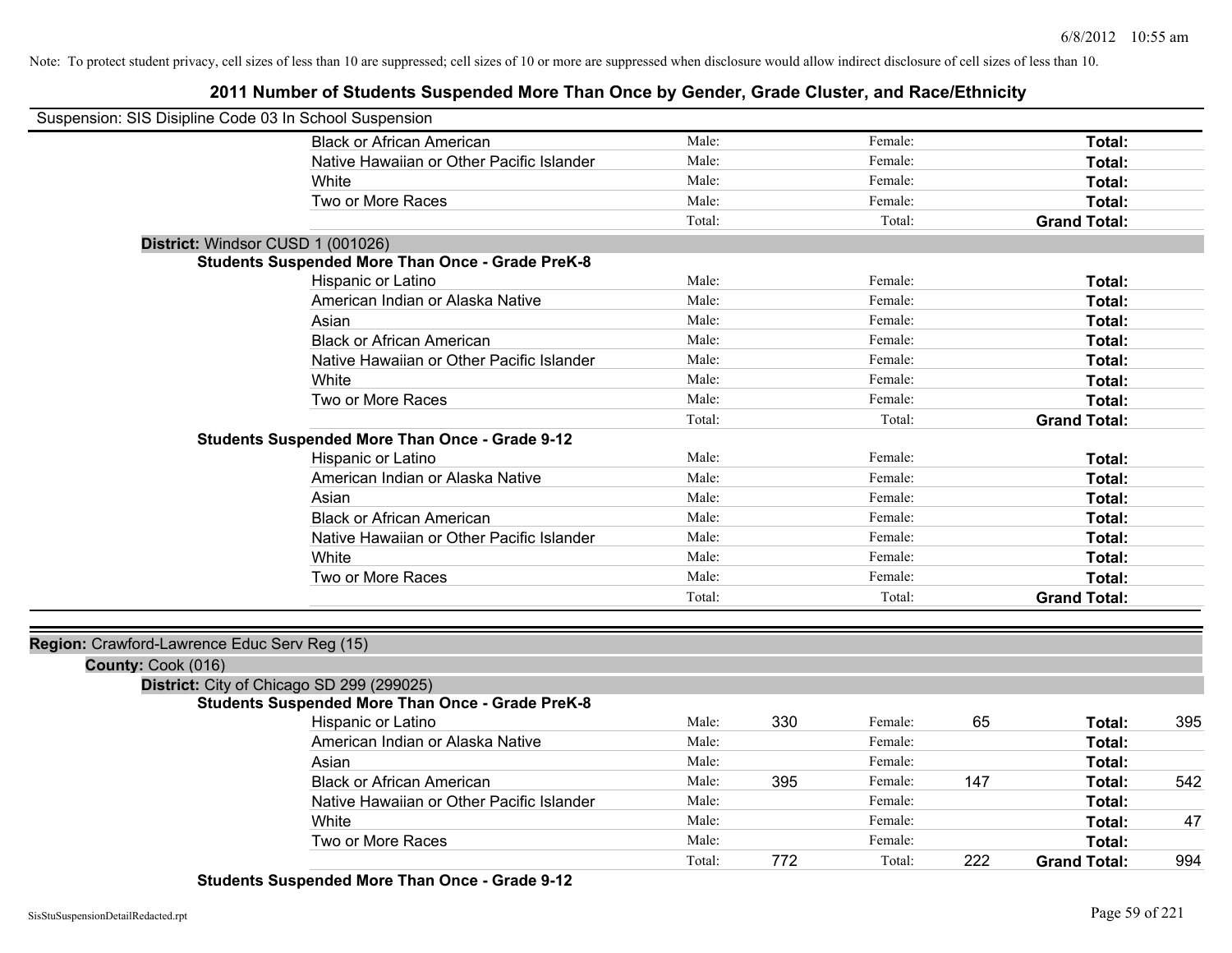| Suspension: SIS Disipline Code 03 In School Suspension |                                                         |        |       |         |       |                     |       |
|--------------------------------------------------------|---------------------------------------------------------|--------|-------|---------|-------|---------------------|-------|
|                                                        | Hispanic or Latino                                      | Male:  | 758   | Female: | 393   | Total:              | 1,151 |
|                                                        | American Indian or Alaska Native                        | Male:  |       | Female: |       | Total:              |       |
|                                                        | Asian                                                   | Male:  |       | Female: |       | Total:              | 18    |
|                                                        | <b>Black or African American</b>                        | Male:  | 2,344 | Female: | 1,634 | Total:              | 3,978 |
|                                                        | Native Hawaiian or Other Pacific Islander               | Male:  |       | Female: |       | Total:              |       |
|                                                        | White                                                   | Male:  | 101   | Female: | 27    | Total:              | 128   |
|                                                        | Two or More Races                                       | Male:  | 36    | Female: | 21    | Total:              | 57    |
|                                                        |                                                         | Total: |       | Total:  |       | <b>Grand Total:</b> | 5,342 |
| Region: De Kalb ROE (16)                               |                                                         |        |       |         |       |                     |       |
| County: Dekalb (019)                                   |                                                         |        |       |         |       |                     |       |
|                                                        | District: DeKalb CUSD 428 (428026)                      |        |       |         |       |                     |       |
|                                                        | <b>Students Suspended More Than Once - Grade PreK-8</b> |        |       |         |       |                     |       |
|                                                        | Hispanic or Latino                                      | Male:  |       | Female: |       | Total:              |       |
|                                                        | American Indian or Alaska Native                        | Male:  |       | Female: |       | Total:              |       |
|                                                        | Asian                                                   | Male:  |       | Female: |       | Total:              |       |
|                                                        | <b>Black or African American</b>                        | Male:  |       | Female: |       | Total:              |       |
|                                                        | Native Hawaiian or Other Pacific Islander               | Male:  |       | Female: |       | Total:              |       |
|                                                        | White                                                   | Male:  |       | Female: |       | Total:              |       |
|                                                        | Two or More Races                                       | Male:  |       | Female: |       | Total:              |       |
|                                                        |                                                         | Total: |       | Total:  |       | <b>Grand Total:</b> |       |
|                                                        | <b>Students Suspended More Than Once - Grade 9-12</b>   |        |       |         |       |                     |       |
|                                                        | Hispanic or Latino                                      | Male:  | 37    | Female: | 19    | Total:              | 56    |
|                                                        | American Indian or Alaska Native                        | Male:  |       | Female: |       | Total:              |       |
|                                                        | Asian                                                   | Male:  |       | Female: |       | Total:              |       |
|                                                        | <b>Black or African American</b>                        | Male:  | 25    | Female: | 26    | Total:              | 51    |
|                                                        | Native Hawaiian or Other Pacific Islander               | Male:  |       | Female: |       | Total:              |       |
|                                                        | White                                                   | Male:  | 64    | Female: | 30    | Total:              | 94    |
|                                                        | Two or More Races                                       | Male:  |       | Female: |       | Total:              | 11    |
|                                                        |                                                         | Total: |       | Total:  |       | <b>Grand Total:</b> |       |
|                                                        | District: Genoa Kingston CUSD 424 (424026)              |        |       |         |       |                     |       |
|                                                        | <b>Students Suspended More Than Once - Grade PreK-8</b> |        |       |         |       |                     |       |
|                                                        | Hispanic or Latino                                      | Male:  |       | Female: |       | Total:              |       |
|                                                        | American Indian or Alaska Native                        | Male:  |       | Female: |       | Total:              |       |
|                                                        | Asian                                                   | Male:  |       | Female: |       | Total:              |       |
|                                                        | <b>Black or African American</b>                        | Male:  |       | Female: |       | Total:              |       |
|                                                        | Native Hawaiian or Other Pacific Islander               | Male:  |       | Female: |       | Total:              |       |
|                                                        | White                                                   | Male:  |       | Female: |       | Total:              |       |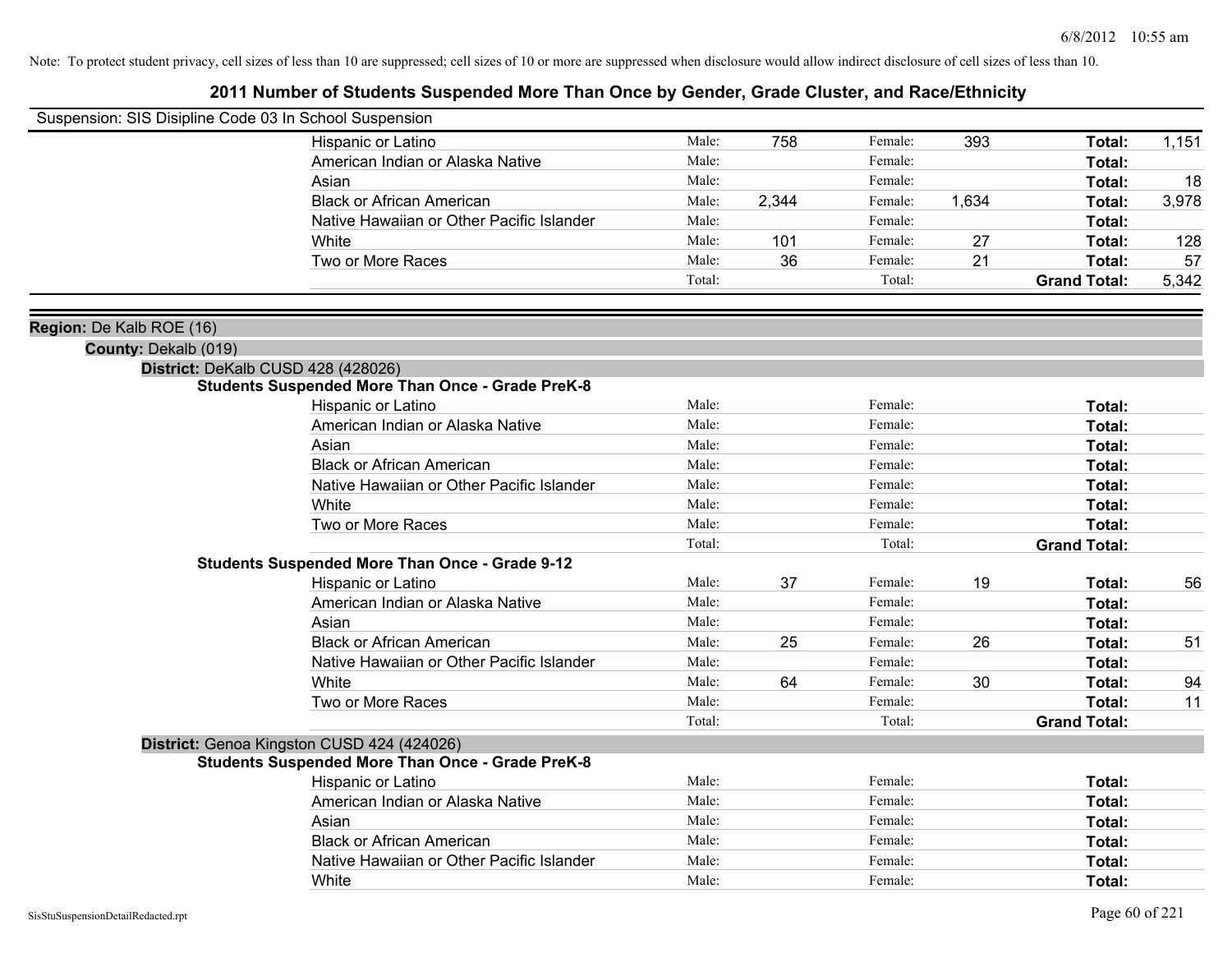| Suspension: SIS Disipline Code 03 In School Suspension |                                                         |        |         |                     |
|--------------------------------------------------------|---------------------------------------------------------|--------|---------|---------------------|
|                                                        | Two or More Races                                       | Male:  | Female: | <b>Total:</b>       |
|                                                        |                                                         | Total: | Total:  | <b>Grand Total:</b> |
|                                                        | <b>Students Suspended More Than Once - Grade 9-12</b>   |        |         |                     |
|                                                        | Hispanic or Latino                                      | Male:  | Female: | Total:              |
|                                                        | American Indian or Alaska Native                        | Male:  | Female: | Total:              |
|                                                        | Asian                                                   | Male:  | Female: | Total:              |
|                                                        | <b>Black or African American</b>                        | Male:  | Female: | Total:              |
|                                                        | Native Hawaiian or Other Pacific Islander               | Male:  | Female: | Total:              |
|                                                        | White                                                   | Male:  | Female: | Total:<br>11        |
|                                                        | Two or More Races                                       | Male:  | Female: | Total:              |
|                                                        |                                                         | Total: | Total:  | <b>Grand Total:</b> |
|                                                        | District: Hiawatha CUSD 426 (426026)                    |        |         |                     |
|                                                        | <b>Students Suspended More Than Once - Grade PreK-8</b> |        |         |                     |
|                                                        | Hispanic or Latino                                      | Male:  | Female: | Total:              |
|                                                        | American Indian or Alaska Native                        | Male:  | Female: | Total:              |
|                                                        | Asian                                                   | Male:  | Female: | Total:              |
|                                                        | <b>Black or African American</b>                        | Male:  | Female: | Total:              |
|                                                        | Native Hawaiian or Other Pacific Islander               | Male:  | Female: | Total:              |
|                                                        | White                                                   | Male:  | Female: | Total:              |
|                                                        | Two or More Races                                       | Male:  | Female: | Total:              |
|                                                        |                                                         | Total: | Total:  | <b>Grand Total:</b> |
|                                                        | <b>Students Suspended More Than Once - Grade 9-12</b>   |        |         |                     |
|                                                        | Hispanic or Latino                                      | Male:  | Female: | Total:              |
|                                                        | American Indian or Alaska Native                        | Male:  | Female: | Total:              |
|                                                        | Asian                                                   | Male:  | Female: | Total:              |
|                                                        | <b>Black or African American</b>                        | Male:  | Female: | Total:              |
|                                                        | Native Hawaiian or Other Pacific Islander               | Male:  | Female: | <b>Total:</b>       |
|                                                        | White                                                   | Male:  | Female: | Total:              |
|                                                        | Two or More Races                                       | Male:  | Female: | Total:              |
|                                                        |                                                         | Total: | Total:  | <b>Grand Total:</b> |
|                                                        | District: Hinckley Big Rock CUSD 429 (429026)           |        |         |                     |
|                                                        | <b>Students Suspended More Than Once - Grade PreK-8</b> |        |         |                     |
|                                                        | Hispanic or Latino                                      | Male:  | Female: | Total:              |
|                                                        | American Indian or Alaska Native                        | Male:  | Female: | <b>Total:</b>       |
|                                                        | Asian                                                   | Male:  | Female: | <b>Total:</b>       |
|                                                        | <b>Black or African American</b>                        | Male:  | Female: | Total:              |
|                                                        | Native Hawaiian or Other Pacific Islander               | Male:  | Female: | Total:              |
|                                                        | White                                                   | Male:  | Female: | Total:              |
|                                                        | Two or More Races                                       | Male:  | Female: | <b>Total:</b>       |
| SisStuSuspensionDetailRedacted.rpt                     |                                                         |        |         | Page 61 of 221      |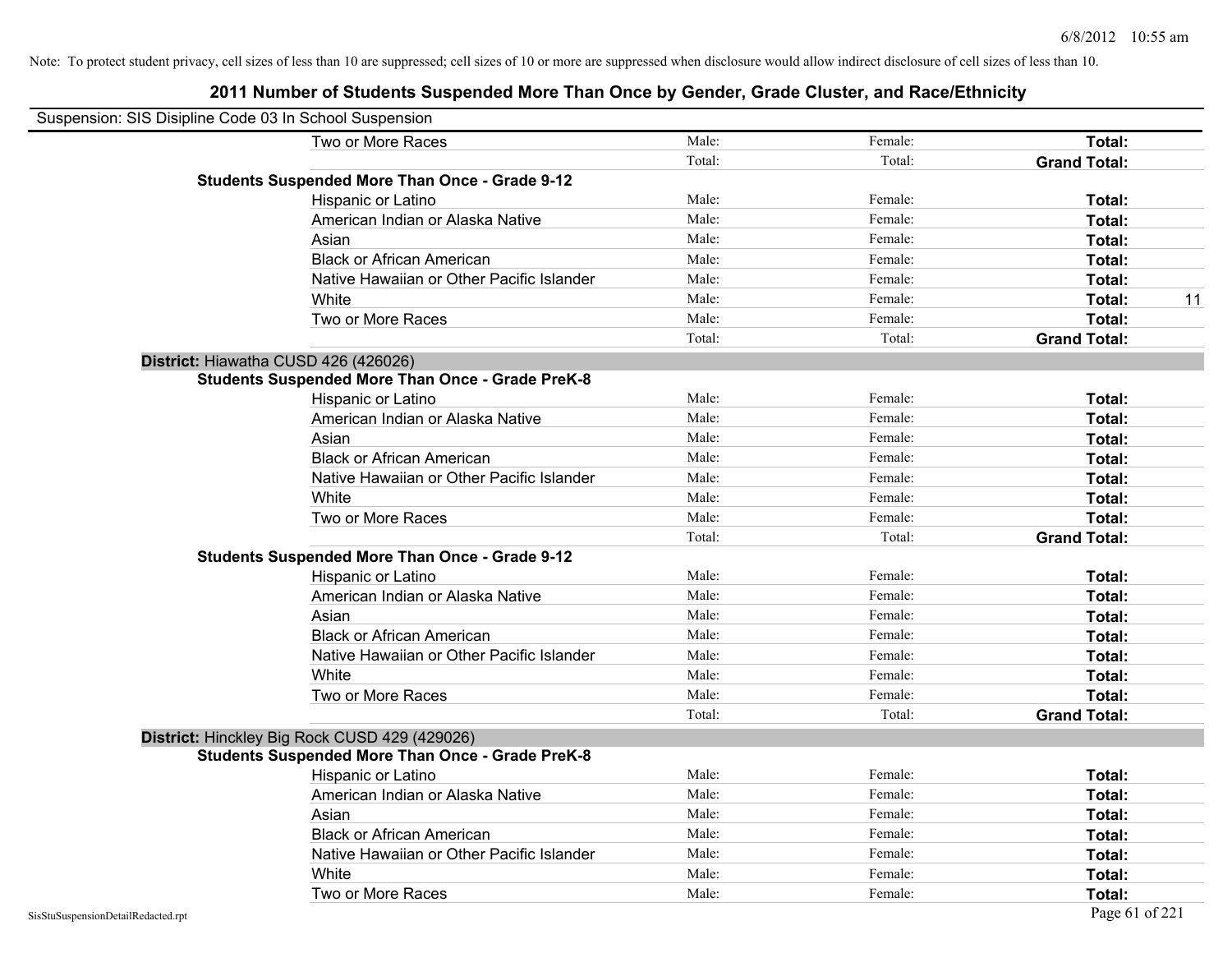| Suspension: SIS Disipline Code 03 In School Suspension |                                                         |        |         |                     |    |
|--------------------------------------------------------|---------------------------------------------------------|--------|---------|---------------------|----|
|                                                        |                                                         | Total: | Total:  | <b>Grand Total:</b> |    |
|                                                        | District: Indian Creek CUSD 425 (425026)                |        |         |                     |    |
|                                                        | <b>Students Suspended More Than Once - Grade PreK-8</b> |        |         |                     |    |
|                                                        | Hispanic or Latino                                      | Male:  | Female: | Total:              |    |
|                                                        | American Indian or Alaska Native                        | Male:  | Female: | Total:              |    |
|                                                        | Asian                                                   | Male:  | Female: | Total:              |    |
|                                                        | <b>Black or African American</b>                        | Male:  | Female: | Total:              |    |
|                                                        | Native Hawaiian or Other Pacific Islander               | Male:  | Female: | Total:              |    |
|                                                        | White                                                   | Male:  | Female: | Total:              |    |
|                                                        | Two or More Races                                       | Male:  | Female: | Total:              |    |
|                                                        |                                                         | Total: | Total:  | <b>Grand Total:</b> |    |
|                                                        | <b>Students Suspended More Than Once - Grade 9-12</b>   |        |         |                     |    |
|                                                        | Hispanic or Latino                                      | Male:  | Female: | Total:              |    |
|                                                        | American Indian or Alaska Native                        | Male:  | Female: | Total:              |    |
|                                                        | Asian                                                   | Male:  | Female: | Total:              |    |
|                                                        | <b>Black or African American</b>                        | Male:  | Female: | Total:              |    |
|                                                        | Native Hawaiian or Other Pacific Islander               | Male:  | Female: | Total:              |    |
|                                                        | White                                                   | Male:  | Female: | Total:              | 10 |
|                                                        | Two or More Races                                       | Male:  | Female: | Total:              |    |
|                                                        |                                                         | Total: | Total:  | <b>Grand Total:</b> |    |
|                                                        | District: Sandwich CUSD 430 (430026)                    |        |         |                     |    |
|                                                        | <b>Students Suspended More Than Once - Grade PreK-8</b> |        |         |                     |    |
|                                                        | Hispanic or Latino                                      | Male:  | Female: | Total:              |    |
|                                                        | American Indian or Alaska Native                        | Male:  | Female: | Total:              |    |
|                                                        | Asian                                                   | Male:  | Female: | Total:              |    |
|                                                        | <b>Black or African American</b>                        | Male:  | Female: | Total:              |    |
|                                                        | Native Hawaiian or Other Pacific Islander               | Male:  | Female: | Total:              |    |
|                                                        | White                                                   | Male:  | Female: | Total:              |    |
|                                                        | Two or More Races                                       | Male:  | Female: | Total:              |    |
|                                                        |                                                         | Total: | Total:  | <b>Grand Total:</b> |    |
|                                                        | District: Sycamore CUSD 427 (427026)                    |        |         |                     |    |
|                                                        | <b>Students Suspended More Than Once - Grade PreK-8</b> |        |         |                     |    |
|                                                        | <b>Hispanic or Latino</b>                               | Male:  | Female: | Total:              |    |
|                                                        | American Indian or Alaska Native                        | Male:  | Female: | Total:              |    |
|                                                        | Asian                                                   | Male:  | Female: | Total:              |    |
|                                                        | <b>Black or African American</b>                        | Male:  | Female: | Total:              |    |
|                                                        | Native Hawaiian or Other Pacific Islander               | Male:  | Female: | Total:              |    |
|                                                        | White                                                   | Male:  | Female: | Total:              |    |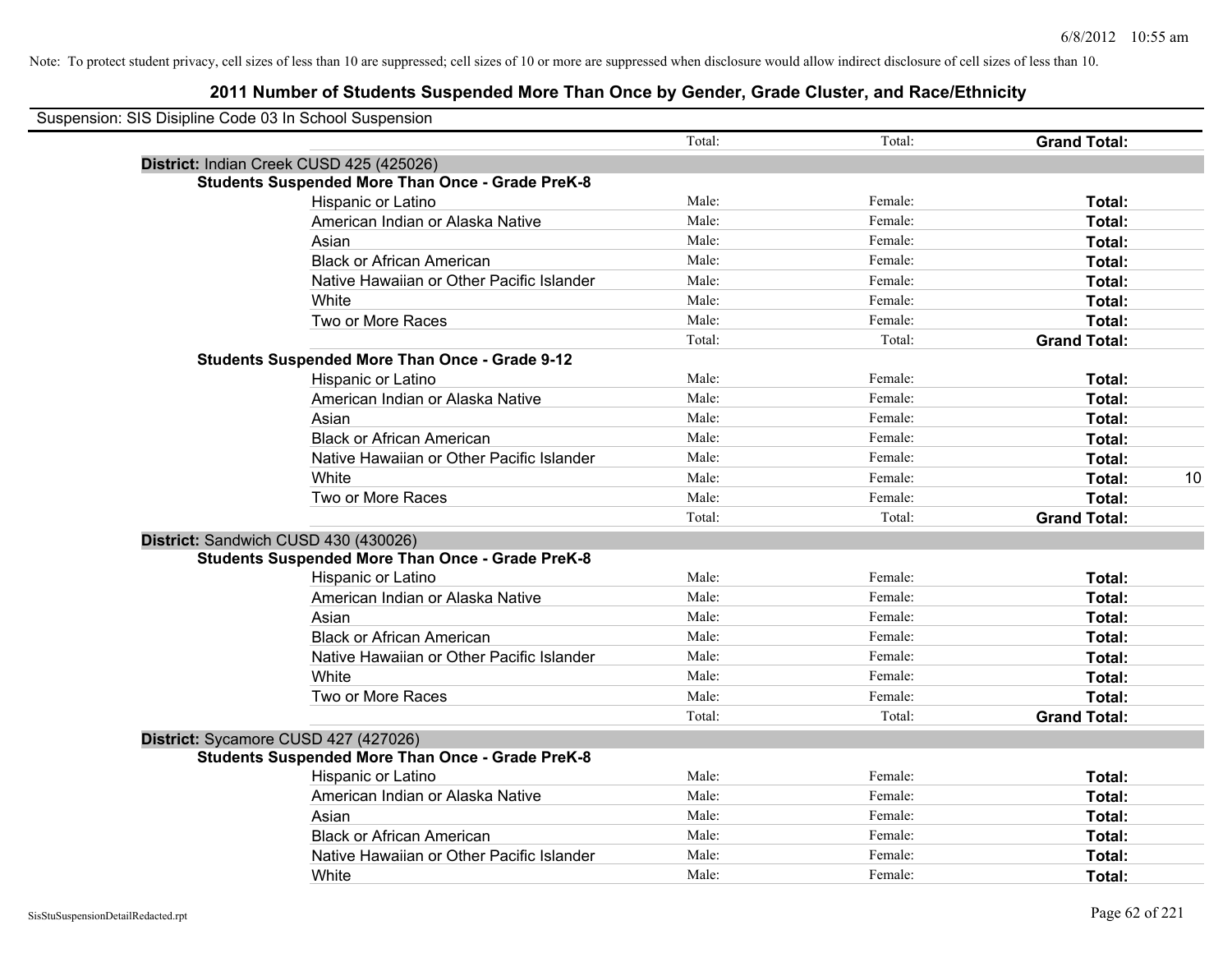| Suspension: SIS Disipline Code 03 In School Suspension  |        |         |                     |    |
|---------------------------------------------------------|--------|---------|---------------------|----|
| Two or More Races                                       | Male:  | Female: | Total:              |    |
|                                                         | Total: | Total:  | <b>Grand Total:</b> | 12 |
| <b>Students Suspended More Than Once - Grade 9-12</b>   |        |         |                     |    |
| Hispanic or Latino                                      | Male:  | Female: | Total:              |    |
| American Indian or Alaska Native                        | Male:  | Female: | Total:              |    |
| Asian                                                   | Male:  | Female: | Total:              |    |
| <b>Black or African American</b>                        | Male:  | Female: | Total:              |    |
| Native Hawaiian or Other Pacific Islander               | Male:  | Female: | Total:              |    |
| White                                                   | Male:  | Female: | Total:              | 19 |
| Two or More Races                                       | Male:  | Female: | Total:              |    |
|                                                         | Total: | Total:  | <b>Grand Total:</b> |    |
| <b>County: Non-Public School (000)</b>                  |        |         |                     |    |
| District: Non-Public School (0000)                      |        |         |                     |    |
| <b>Students Suspended More Than Once - Grade PreK-8</b> |        |         |                     |    |
| Hispanic or Latino                                      | Male:  | Female: | Total:              |    |
| Hispanic or Latino                                      | Male:  | Female: | Total:              |    |
| American Indian or Alaska Native                        | Male:  | Female: | Total:              |    |
| American Indian or Alaska Native                        | Male:  | Female: | Total:              |    |
| Asian                                                   | Male:  | Female: | Total:              |    |
| Asian                                                   | Male:  | Female: | Total:              |    |
| <b>Black or African American</b>                        | Male:  | Female: | Total:              |    |
| <b>Black or African American</b>                        | Male:  | Female: | Total:              |    |
| Native Hawaiian or Other Pacific Islander               | Male:  | Female: | Total:              |    |
| Native Hawaiian or Other Pacific Islander               | Male:  | Female: | Total:              |    |
| White                                                   | Male:  | Female: | Total:              |    |
| White                                                   | Male:  | Female: | Total:              |    |
| Two or More Races                                       | Male:  | Female: | Total:              |    |
| Two or More Races                                       | Male:  | Female: | Total:              |    |
|                                                         | Total: | Total:  | <b>Grand Total:</b> |    |
|                                                         | Total: | Total:  | <b>Grand Total:</b> |    |
| <b>Students Suspended More Than Once - Grade 9-12</b>   |        |         |                     |    |
| Hispanic or Latino                                      | Male:  | Female: | Total:              |    |
| American Indian or Alaska Native                        | Male:  | Female: | Total:              |    |
| Asian                                                   | Male:  | Female: | Total:              |    |
| <b>Black or African American</b>                        | Male:  | Female: | Total:              |    |
| Native Hawaiian or Other Pacific Islander               | Male:  | Female: | Total:              |    |
| White                                                   | Male:  | Female: | Total:              | 12 |
| Two or More Races                                       | Male:  | Female: | <b>Total:</b>       |    |
|                                                         | Total: | Total:  | <b>Grand Total:</b> | 22 |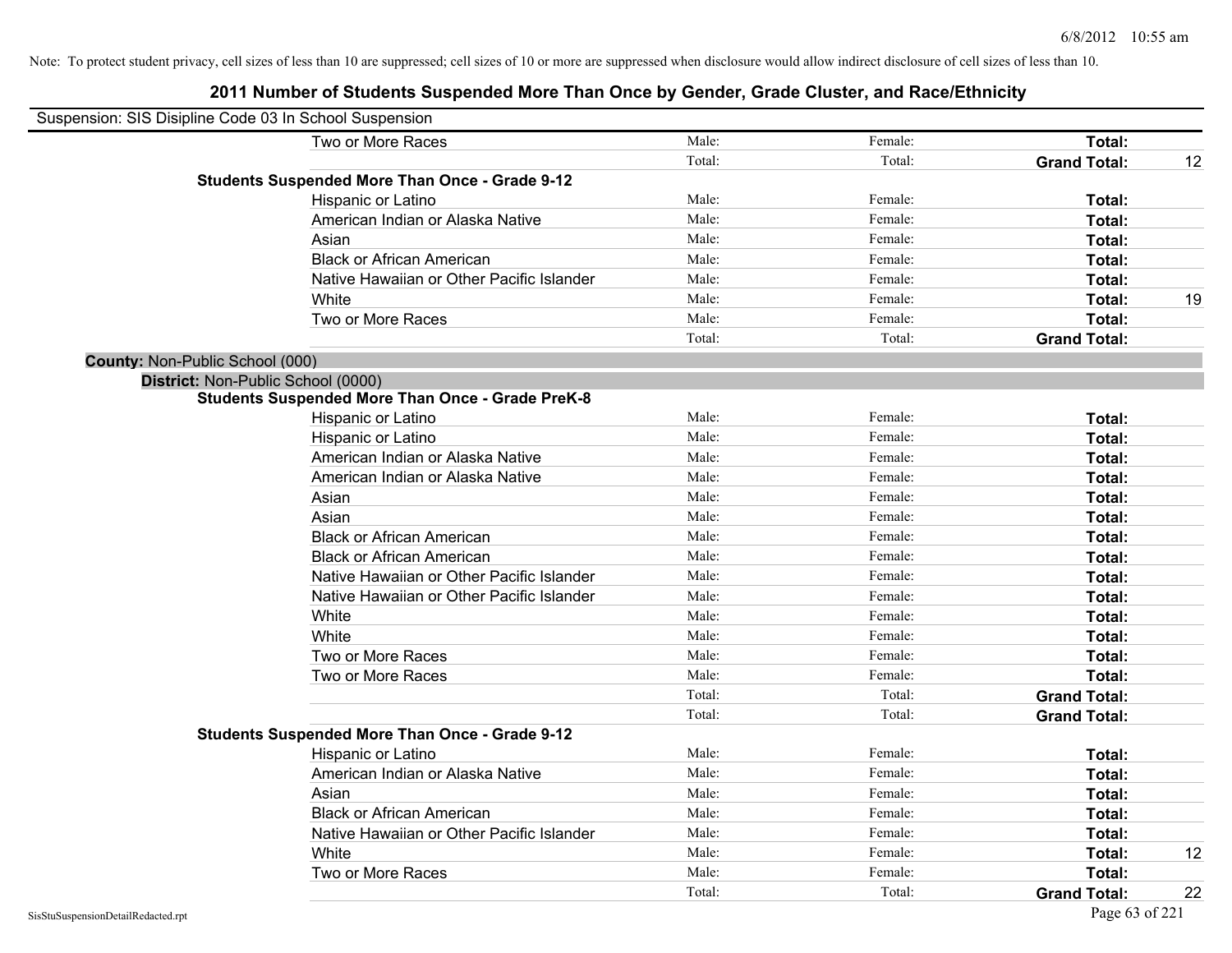### **2011 Number of Students Suspended More Than Once by Gender, Grade Cluster, and Race/Ethnicity**

Suspension: SIS Disipline Code 03 In School Suspension

| Region: De Witt/Livingston/McLean ROE (17) |                                                         |        |         |                     |    |
|--------------------------------------------|---------------------------------------------------------|--------|---------|---------------------|----|
| County: Dewitt (020)                       |                                                         |        |         |                     |    |
|                                            | District: Blue Ridge CUSD 18 (018026)                   |        |         |                     |    |
|                                            | <b>Students Suspended More Than Once - Grade PreK-8</b> |        |         |                     |    |
|                                            | Hispanic or Latino                                      | Male:  | Female: | Total:              |    |
|                                            | American Indian or Alaska Native                        | Male:  | Female: | Total:              |    |
|                                            | Asian                                                   | Male:  | Female: | Total:              |    |
|                                            | <b>Black or African American</b>                        | Male:  | Female: | Total:              |    |
|                                            | Native Hawaiian or Other Pacific Islander               | Male:  | Female: | Total:              |    |
|                                            | White                                                   | Male:  | Female: | Total:              |    |
|                                            | Two or More Races                                       | Male:  | Female: | Total:              |    |
|                                            |                                                         | Total: | Total:  | <b>Grand Total:</b> |    |
|                                            | <b>Students Suspended More Than Once - Grade 9-12</b>   |        |         |                     |    |
|                                            | Hispanic or Latino                                      | Male:  | Female: | Total:              |    |
|                                            | American Indian or Alaska Native                        | Male:  | Female: | Total:              |    |
|                                            | Asian                                                   | Male:  | Female: | Total:              |    |
|                                            | <b>Black or African American</b>                        | Male:  | Female: | Total:              |    |
|                                            | Native Hawaiian or Other Pacific Islander               | Male:  | Female: | Total:              |    |
|                                            | White                                                   | Male:  | Female: | Total:              | 14 |
|                                            | Two or More Races                                       | Male:  | Female: | Total:              |    |
|                                            |                                                         | Total: | Total:  | <b>Grand Total:</b> |    |
|                                            | District: Clinton CUSD 15 (015026)                      |        |         |                     |    |
|                                            | <b>Students Suspended More Than Once - Grade PreK-8</b> |        |         |                     |    |
|                                            | Hispanic or Latino                                      | Male:  | Female: | Total:              |    |
|                                            | American Indian or Alaska Native                        | Male:  | Female: | Total:              |    |
|                                            | Asian                                                   | Male:  | Female: | Total:              |    |
|                                            | <b>Black or African American</b>                        | Male:  | Female: | Total:              |    |
|                                            | Native Hawaiian or Other Pacific Islander               | Male:  | Female: | Total:              |    |
|                                            | White                                                   | Male:  | Female: | Total:              | 25 |
|                                            | Two or More Races                                       | Male:  | Female: | Total:              |    |
|                                            |                                                         | Total: | Total:  | <b>Grand Total:</b> |    |
|                                            | <b>Students Suspended More Than Once - Grade 9-12</b>   |        |         |                     |    |
|                                            | Hispanic or Latino                                      | Male:  | Female: | Total:              |    |
|                                            | American Indian or Alaska Native                        | Male:  | Female: | Total:              |    |
|                                            | Asian                                                   | Male:  | Female: | Total:              |    |
|                                            | <b>Black or African American</b>                        | Male:  | Female: | Total:              |    |
|                                            | Native Hawaiian or Other Pacific Islander               | Male:  | Female: | Total:              |    |
|                                            |                                                         |        |         |                     |    |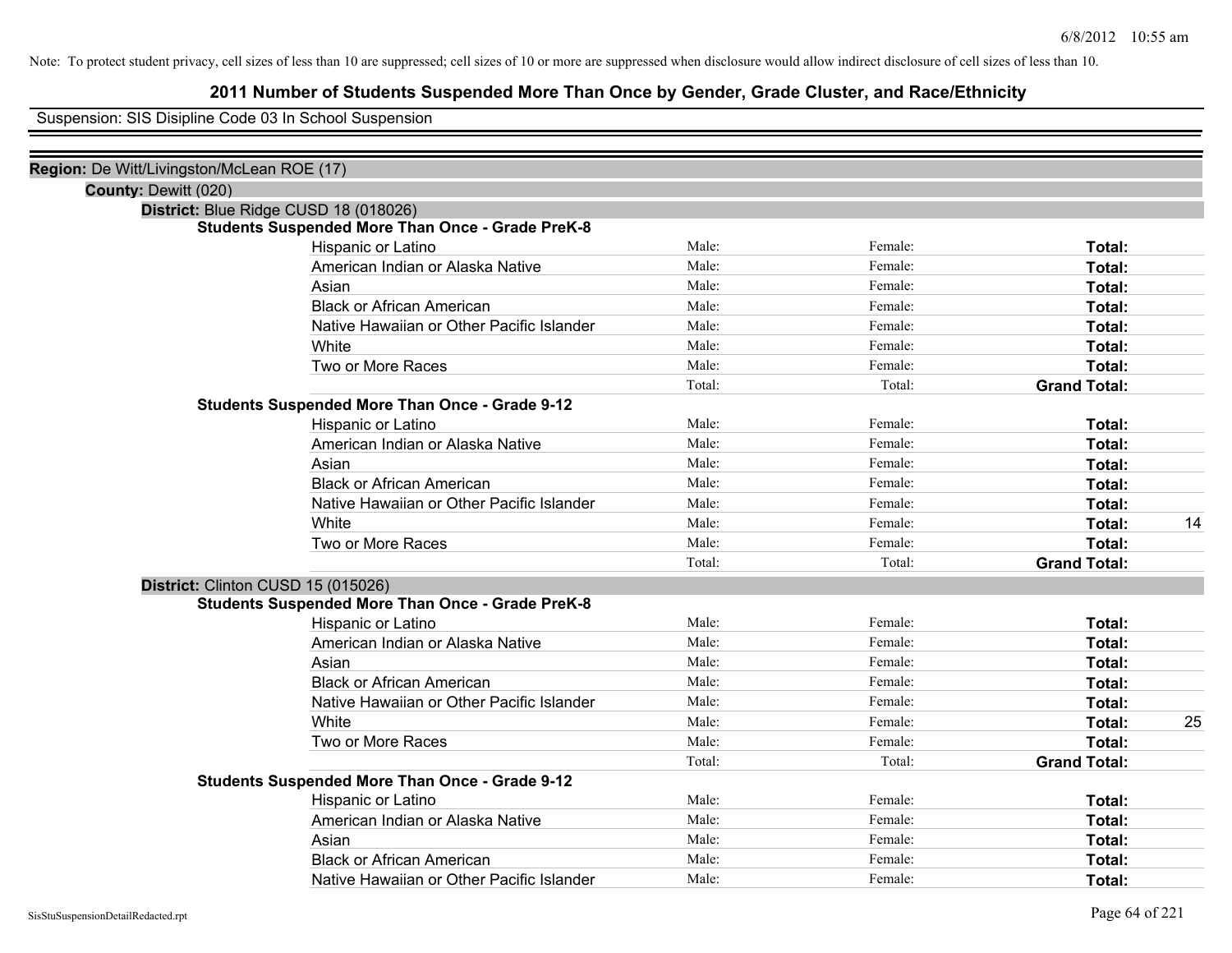| Suspension: SIS Disipline Code 03 In School Suspension |                                                         |        |    |         |    |                     |    |
|--------------------------------------------------------|---------------------------------------------------------|--------|----|---------|----|---------------------|----|
|                                                        | White                                                   | Male:  |    | Female: |    | Total:              | 11 |
|                                                        | Two or More Races                                       | Male:  |    | Female: |    | Total:              |    |
|                                                        |                                                         | Total: |    | Total:  |    | <b>Grand Total:</b> |    |
| County: Livingston (053)                               |                                                         |        |    |         |    |                     |    |
|                                                        | District: Cornell CCSD 426 (426004)                     |        |    |         |    |                     |    |
|                                                        | <b>Students Suspended More Than Once - Grade PreK-8</b> |        |    |         |    |                     |    |
|                                                        | Hispanic or Latino                                      | Male:  |    | Female: |    | Total:              |    |
|                                                        | American Indian or Alaska Native                        | Male:  |    | Female: |    | Total:              |    |
|                                                        | Asian                                                   | Male:  |    | Female: |    | Total:              |    |
|                                                        | <b>Black or African American</b>                        | Male:  |    | Female: |    | Total:              |    |
|                                                        | Native Hawaiian or Other Pacific Islander               | Male:  |    | Female: |    | Total:              |    |
|                                                        | White                                                   | Male:  |    | Female: |    | Total:              |    |
|                                                        | Two or More Races                                       | Male:  |    | Female: |    | Total:              |    |
|                                                        |                                                         | Total: |    | Total:  |    | <b>Grand Total:</b> |    |
|                                                        | District: Dwight Common SD 232 (232002)                 |        |    |         |    |                     |    |
|                                                        | <b>Students Suspended More Than Once - Grade PreK-8</b> |        |    |         |    |                     |    |
|                                                        | Hispanic or Latino                                      | Male:  |    | Female: |    | Total:              |    |
|                                                        | American Indian or Alaska Native                        | Male:  |    | Female: |    | Total:              |    |
|                                                        | Asian                                                   | Male:  |    | Female: |    | Total:              |    |
|                                                        | <b>Black or African American</b>                        | Male:  |    | Female: |    | Total:              |    |
|                                                        | Native Hawaiian or Other Pacific Islander               | Male:  |    | Female: |    | Total:              |    |
|                                                        | White                                                   | Male:  |    | Female: |    | Total:              |    |
|                                                        | Two or More Races                                       | Male:  |    | Female: |    | Total:              |    |
|                                                        |                                                         | Total: |    | Total:  |    | <b>Grand Total:</b> |    |
|                                                        | District: Dwight Twp HSD 230 (230017)                   |        |    |         |    |                     |    |
|                                                        | <b>Students Suspended More Than Once - Grade 9-12</b>   |        |    |         |    |                     |    |
|                                                        | Hispanic or Latino                                      | Male:  |    | Female: |    | Total:              |    |
|                                                        | American Indian or Alaska Native                        | Male:  |    | Female: |    | Total:              |    |
|                                                        | Asian                                                   | Male:  |    | Female: |    | Total:              |    |
|                                                        | <b>Black or African American</b>                        | Male:  |    | Female: |    | Total:              |    |
|                                                        | Native Hawaiian or Other Pacific Islander               | Male:  |    | Female: |    | Total:              |    |
|                                                        | White                                                   | Male:  | 15 | Female: | 11 | Total:              | 26 |
|                                                        | Two or More Races                                       | Male:  |    | Female: |    | Total:              |    |
|                                                        |                                                         | Total: |    | Total:  |    | <b>Grand Total:</b> | 36 |
|                                                        | District: Flanagan-Cornell Dist 74 (074027)             |        |    |         |    |                     |    |
|                                                        | <b>Students Suspended More Than Once - Grade 9-12</b>   |        |    |         |    |                     |    |
|                                                        | Hispanic or Latino                                      | Male:  |    | Female: |    | Total:              |    |
|                                                        | American Indian or Alaska Native                        | Male:  |    | Female: |    | Total:              |    |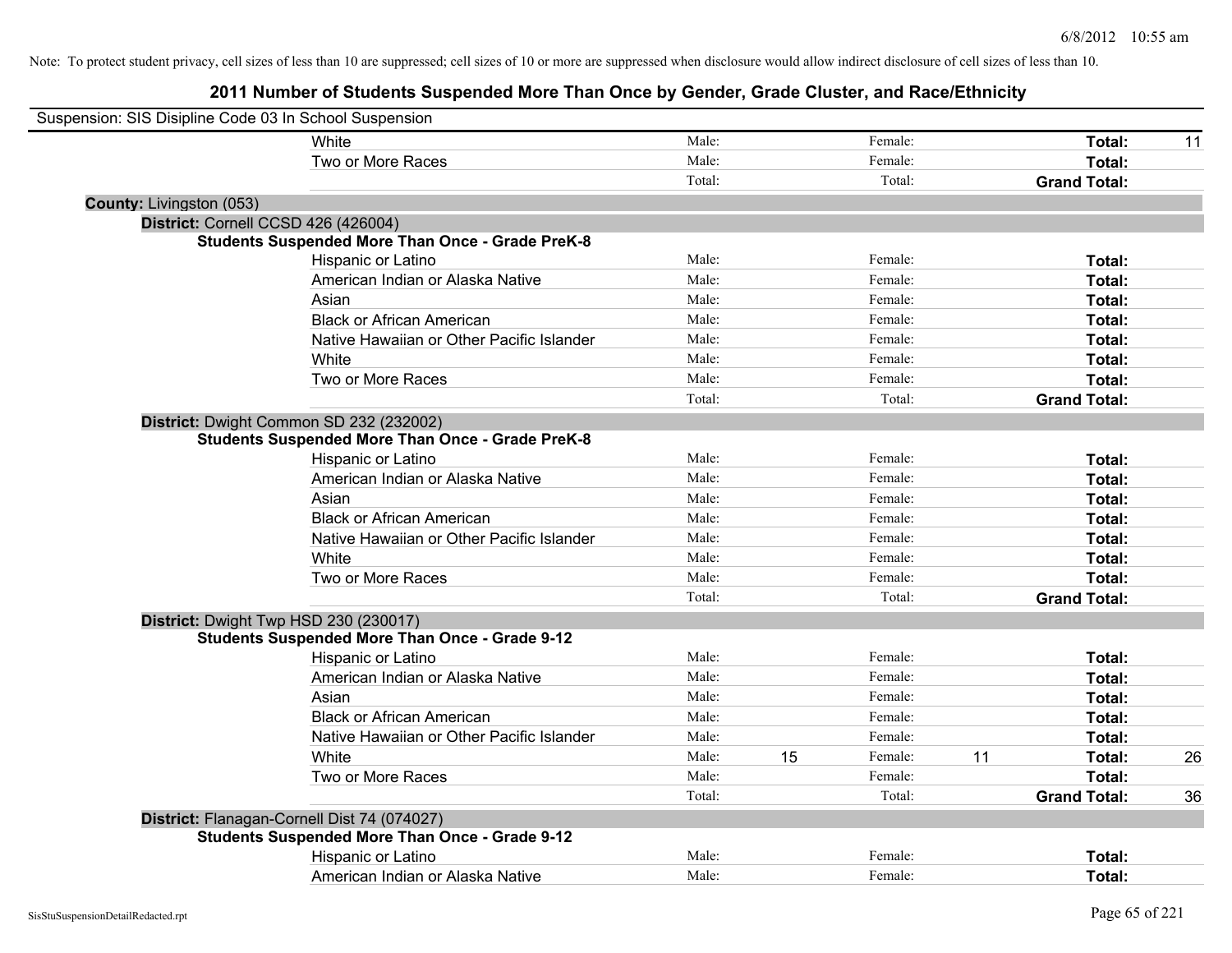### **2011 Number of Students Suspended More Than Once by Gender, Grade Cluster, and Race/Ethnicity**

| Suspension: SIS Disipline Code 03 In School Suspension |                                                         |        |         |                     |    |
|--------------------------------------------------------|---------------------------------------------------------|--------|---------|---------------------|----|
|                                                        | Asian                                                   | Male:  | Female: | Total:              |    |
|                                                        | <b>Black or African American</b>                        | Male:  | Female: | Total:              |    |
|                                                        | Native Hawaiian or Other Pacific Islander               | Male:  | Female: | Total:              |    |
|                                                        | White                                                   | Male:  | Female: | Total:              |    |
|                                                        | Two or More Races                                       | Male:  | Female: | Total:              |    |
|                                                        |                                                         | Total: | Total:  | <b>Grand Total:</b> |    |
| District: Odell CCSD 435 (435004)                      |                                                         |        |         |                     |    |
|                                                        | <b>Students Suspended More Than Once - Grade PreK-8</b> |        |         |                     |    |
|                                                        | Hispanic or Latino                                      | Male:  | Female: | Total:              |    |
|                                                        | American Indian or Alaska Native                        | Male:  | Female: | Total:              |    |
|                                                        | Asian                                                   | Male:  | Female: | Total:              |    |
|                                                        | <b>Black or African American</b>                        | Male:  | Female: | Total:              |    |
|                                                        | Native Hawaiian or Other Pacific Islander               | Male:  | Female: | Total:              |    |
|                                                        | White                                                   | Male:  | Female: | Total:              |    |
|                                                        | Two or More Races                                       | Male:  | Female: | Total:              |    |
|                                                        |                                                         | Total: | Total:  | <b>Grand Total:</b> |    |
| District: Pontiac CCSD 429 (429004)                    |                                                         |        |         |                     |    |
|                                                        | <b>Students Suspended More Than Once - Grade PreK-8</b> |        |         |                     |    |
|                                                        | Hispanic or Latino                                      | Male:  | Female: | Total:              |    |
|                                                        | American Indian or Alaska Native                        | Male:  | Female: | Total:              |    |
|                                                        | Asian                                                   | Male:  | Female: | Total:              |    |
|                                                        | <b>Black or African American</b>                        | Male:  | Female: | Total:              |    |
|                                                        | Native Hawaiian or Other Pacific Islander               | Male:  | Female: | Total:              |    |
|                                                        | White                                                   | Male:  | Female: | Total:              |    |
|                                                        | Two or More Races                                       | Male:  | Female: | Total:              |    |
|                                                        |                                                         | Total: | Total:  | <b>Grand Total:</b> | 11 |
| County: Mclean (064)                                   |                                                         |        |         |                     |    |
| District: Bloomington SD 87 (087025)                   |                                                         |        |         |                     |    |
|                                                        | <b>Students Suspended More Than Once - Grade PreK-8</b> |        |         |                     |    |
|                                                        | Hispanic or Latino                                      | Male:  | Female: | Total:              |    |
|                                                        | American Indian or Alaska Native                        | Male:  | Female: | Total:              |    |
|                                                        | Asian                                                   | Male:  | Female: | Total:              |    |
|                                                        | <b>Black or African American</b>                        | Male:  | Female: | Total:              |    |
|                                                        | Native Hawaiian or Other Pacific Islander               | Male:  | Female: | Total:              |    |
|                                                        | White                                                   | Male:  | Female: | Total:              |    |
|                                                        | Two or More Races                                       | Male:  | Female: | Total:              |    |
|                                                        |                                                         | Total: | Total:  | <b>Grand Total:</b> | 14 |

**Students Suspended More Than Once - Grade 9-12**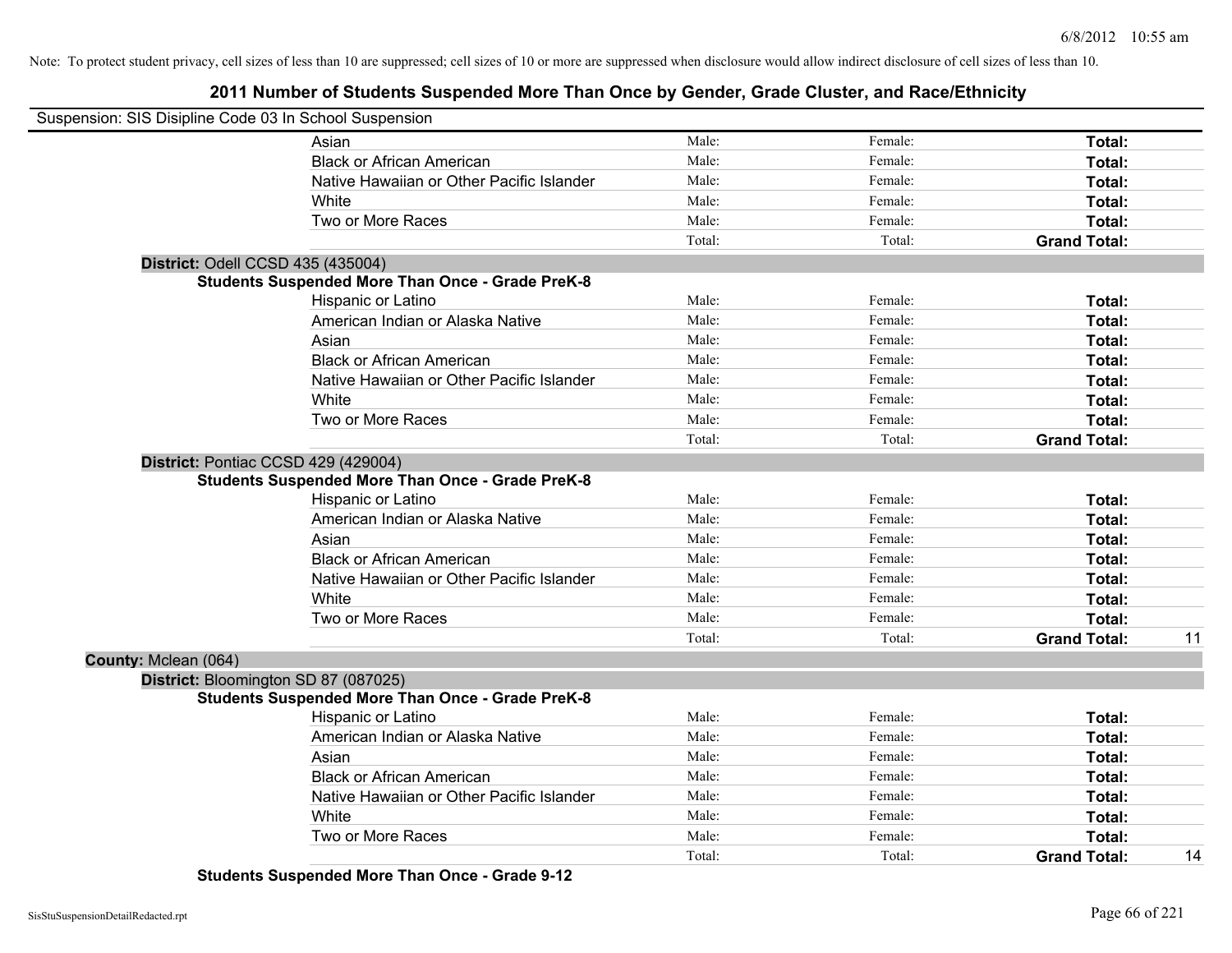### **2011 Number of Students Suspended More Than Once by Gender, Grade Cluster, and Race/Ethnicity**

| Suspension: SIS Disipline Code 03 In School Suspension  |        |    |         |    |                     |     |
|---------------------------------------------------------|--------|----|---------|----|---------------------|-----|
| Hispanic or Latino                                      | Male:  |    | Female: |    | Total:              | 22  |
| American Indian or Alaska Native                        | Male:  |    | Female: |    | Total:              |     |
| Asian                                                   | Male:  |    | Female: |    | Total:              |     |
| <b>Black or African American</b>                        | Male:  | 50 | Female: | 38 | Total:              | 88  |
| Native Hawaiian or Other Pacific Islander               | Male:  |    | Female: |    | Total:              |     |
| White                                                   | Male:  | 25 | Female: | 34 | Total:              | 59  |
| Two or More Races                                       | Male:  |    | Female: |    | Total:              | 14  |
|                                                         | Total: |    | Total:  |    | <b>Grand Total:</b> |     |
| District: McLean County USD 5 (005026)                  |        |    |         |    |                     |     |
| <b>Students Suspended More Than Once - Grade PreK-8</b> |        |    |         |    |                     |     |
| Hispanic or Latino                                      | Male:  |    | Female: |    | Total:              |     |
| American Indian or Alaska Native                        | Male:  |    | Female: |    | Total:              |     |
| Asian                                                   | Male:  |    | Female: |    | Total:              |     |
| <b>Black or African American</b>                        | Male:  | 47 | Female: | 18 | Total:              | 65  |
| Native Hawaiian or Other Pacific Islander               | Male:  |    | Female: |    | Total:              |     |
| White                                                   | Male:  | 69 | Female: | 17 | Total:              | 86  |
| Two or More Races                                       | Male:  |    | Female: |    | Total:              | 12  |
|                                                         | Total: |    | Total:  |    | <b>Grand Total:</b> | 173 |
| <b>Students Suspended More Than Once - Grade 9-12</b>   |        |    |         |    |                     |     |
| Hispanic or Latino                                      | Male:  |    | Female: |    | Total:              |     |
| American Indian or Alaska Native                        | Male:  |    | Female: |    | Total:              |     |
| Asian                                                   | Male:  |    | Female: |    | Total:              |     |
| <b>Black or African American</b>                        | Male:  |    | Female: |    | Total:              |     |
| Native Hawaiian or Other Pacific Islander               | Male:  |    | Female: |    | Total:              |     |
| White                                                   | Male:  |    | Female: |    | Total:              |     |
| Two or More Races                                       | Male:  |    | Female: |    | Total:              |     |
|                                                         | Total: |    | Total:  |    | <b>Grand Total:</b> |     |
| District: Olympia CUSD 16 (016026)                      |        |    |         |    |                     |     |
| <b>Students Suspended More Than Once - Grade 9-12</b>   |        |    |         |    |                     |     |
| Hispanic or Latino                                      | Male:  |    | Female: |    | Total:              |     |
| American Indian or Alaska Native                        | Male:  |    | Female: |    | Total:              |     |
| Asian                                                   | Male:  |    | Female: |    | Total:              |     |
| <b>Black or African American</b>                        | Male:  |    | Female: |    | Total:              |     |
| Native Hawaiian or Other Pacific Islander               | Male:  |    | Female: |    | Total:              |     |
| White                                                   | Male:  |    | Female: |    | Total:              |     |
| Two or More Races                                       | Male:  |    | Female: |    | Total:              |     |
|                                                         | Total: |    | Total:  |    | <b>Grand Total:</b> |     |
|                                                         |        |    |         |    |                     |     |

**District:** Ridgeview CUSD 19 (019026)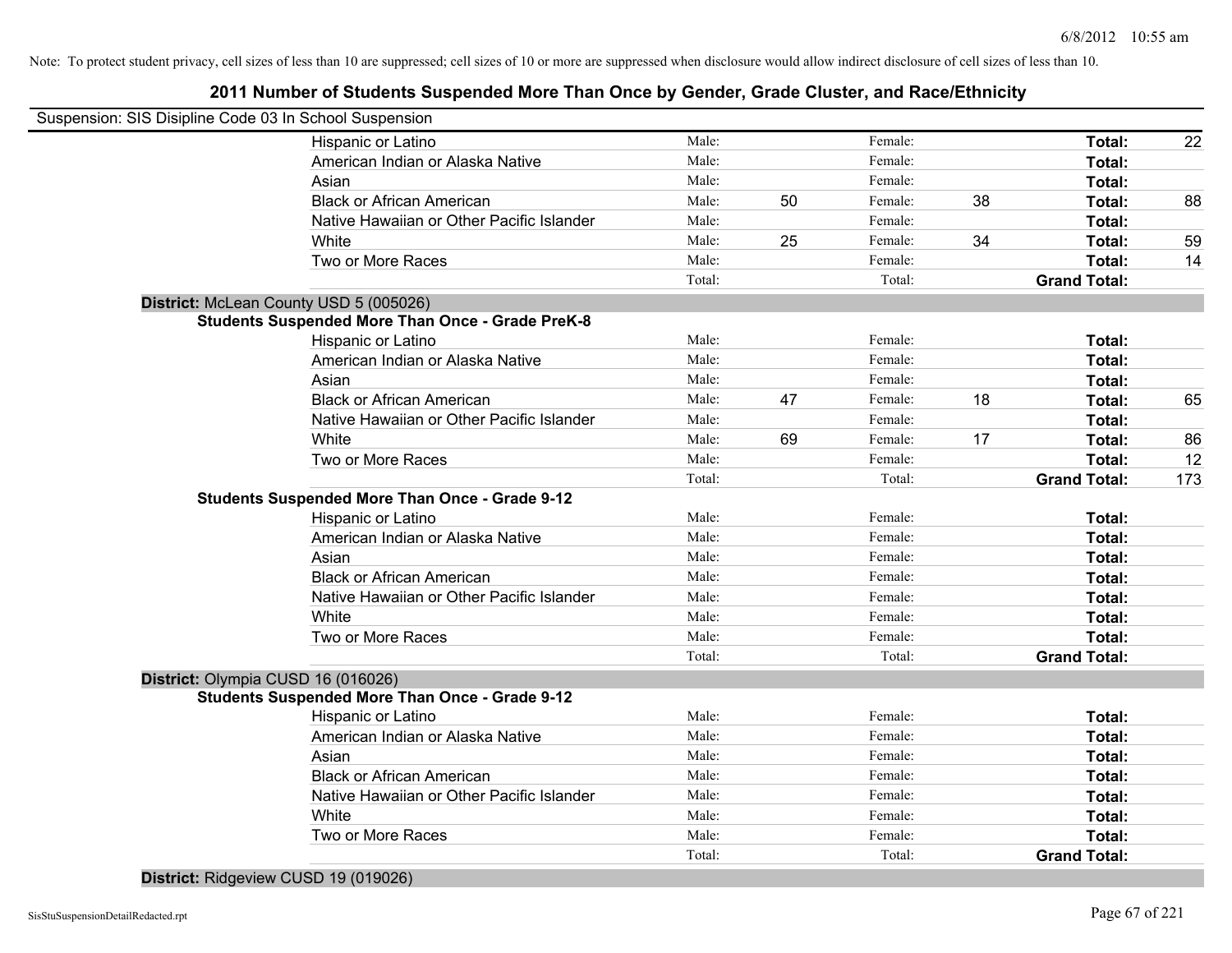| 2011 Number of Students Suspended More Than Once by Gender, Grade Cluster, and Race/Ethnicity |        |         |                     |
|-----------------------------------------------------------------------------------------------|--------|---------|---------------------|
| Suspension: SIS Disipline Code 03 In School Suspension                                        |        |         |                     |
| <b>Students Suspended More Than Once - Grade PreK-8</b>                                       |        |         |                     |
| Hispanic or Latino                                                                            | Male:  | Female: | Total:              |
| American Indian or Alaska Native                                                              | Male:  | Female: | Total:              |
| Asian                                                                                         | Male:  | Female: | Total:              |
| <b>Black or African American</b>                                                              | Male:  | Female: | Total:              |
| Native Hawaiian or Other Pacific Islander                                                     | Male:  | Female: | Total:              |
| White                                                                                         | Male:  | Female: | Total:              |
| Two or More Races                                                                             | Male:  | Female: | Total:              |
|                                                                                               | Total: | Total:  | <b>Grand Total:</b> |
| <b>Students Suspended More Than Once - Grade 9-12</b>                                         |        |         |                     |
| Hispanic or Latino                                                                            | Male:  | Female: | Total:              |
| American Indian or Alaska Native                                                              | Male:  | Female: | Total:              |
| Asian                                                                                         | Male:  | Female: | Total:              |
| <b>Black or African American</b>                                                              | Male:  | Female: | Total:              |
| Native Hawaiian or Other Pacific Islander                                                     | Male:  | Female: | Total:              |
| White                                                                                         | Male:  | Female: | Total:              |
| Two or More Races                                                                             | Male:  | Female: | Total:              |
|                                                                                               | Total: | Total:  | <b>Grand Total:</b> |
| District: Tri Valley CUSD 3 (003026)                                                          |        |         |                     |
| <b>Students Suspended More Than Once - Grade 9-12</b>                                         |        |         |                     |
| Hispanic or Latino                                                                            | Male:  | Female: | Total:              |
| American Indian or Alaska Native                                                              | Male:  | Female: | Total:              |
| Asian                                                                                         | Male:  | Female: | Total:              |
| <b>Black or African American</b>                                                              | Male:  | Female: | Total:              |
| Native Hawaiian or Other Pacific Islander                                                     | Male:  | Female: | Total:              |
| White                                                                                         | Male:  | Female: | Total:              |
| Two or More Races                                                                             | Male:  | Female: | Total:              |
|                                                                                               | Total: | Total:  | <b>Grand Total:</b> |
| County: Non-Public School (000)                                                               |        |         |                     |
| District: De Witt/Livingston/McLean ROE (000000)                                              |        |         |                     |
| <b>Students Suspended More Than Once - Grade PreK-8</b>                                       |        |         |                     |
| Hispanic or Latino                                                                            | Male:  | Female: | Total:              |
| American Indian or Alaska Native                                                              | Male:  | Female: | Total:              |
| Asian                                                                                         | Male:  | Female: | Total:              |
| <b>Black or African American</b>                                                              | Male:  | Female: | Total:              |
| Native Hawaiian or Other Pacific Islander                                                     | Male:  | Female: | Total:              |
| White                                                                                         | Male:  | Female: | Total:              |
| Two or More Races                                                                             | Male:  | Female: | Total:              |
|                                                                                               | Total: | Total:  | <b>Grand Total:</b> |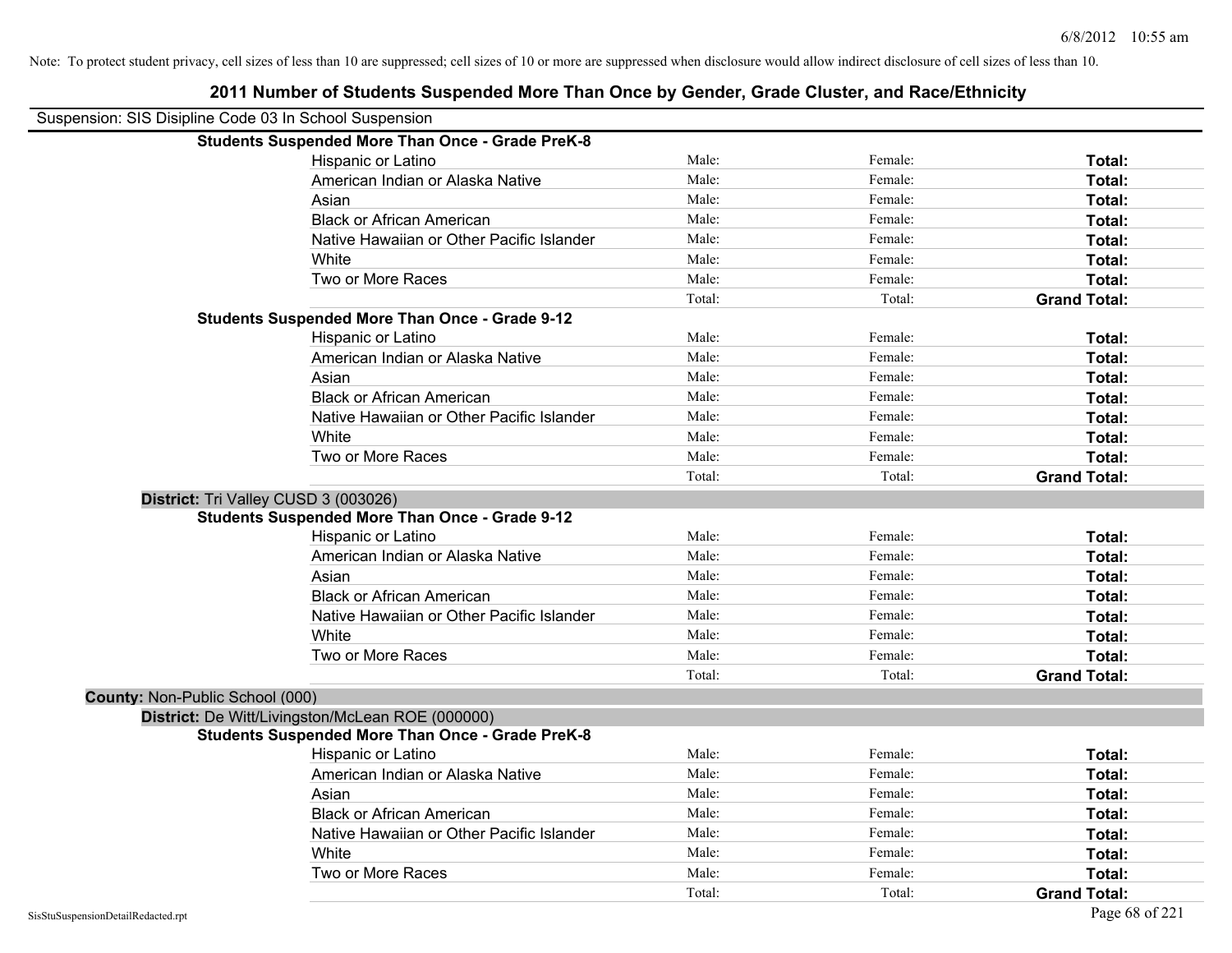### **2011 Number of Students Suspended More Than Once by Gender, Grade Cluster, and Race/Ethnicity**

Suspension: SIS Disipline Code 03 In School Suspension

|        |                                                             | Female: |                                                     | Total:              | 15 |
|--------|-------------------------------------------------------------|---------|-----------------------------------------------------|---------------------|----|
|        |                                                             |         |                                                     | Total:              |    |
|        |                                                             | Female: |                                                     | Total:              |    |
|        |                                                             |         |                                                     | Total:              |    |
| Male:  |                                                             | Female: |                                                     | Total:              |    |
| Male:  |                                                             | Female: |                                                     | Total:              |    |
|        |                                                             |         |                                                     | Total:              |    |
| Total: | 16                                                          | Total:  | 11                                                  | <b>Grand Total:</b> | 27 |
|        |                                                             |         |                                                     |                     |    |
|        |                                                             |         |                                                     |                     |    |
| Male:  |                                                             | Female: |                                                     | Total:              |    |
|        |                                                             |         |                                                     | Total:              |    |
| Male:  |                                                             | Female: |                                                     | Total:              |    |
| Male:  |                                                             | Female: |                                                     | Total:              |    |
|        |                                                             |         |                                                     | Total:              |    |
| Male:  |                                                             | Female: |                                                     | Total:              |    |
| Male:  |                                                             | Female: |                                                     | <b>Total:</b>       |    |
| Total: |                                                             | Total:  |                                                     | <b>Grand Total:</b> |    |
|        |                                                             |         |                                                     |                     |    |
|        |                                                             |         |                                                     |                     |    |
| Male:  |                                                             | Female: |                                                     | Total:              |    |
| Male:  |                                                             | Female: |                                                     | Total:              |    |
| Male:  |                                                             | Female: |                                                     | <b>Total:</b>       |    |
| Male:  |                                                             | Female: |                                                     | Total:              |    |
| Male:  |                                                             | Female: |                                                     | Total:              |    |
| Male:  |                                                             | Female: |                                                     | Total:              |    |
| Male:  |                                                             | Female: |                                                     | Total:              |    |
| Total: |                                                             | Total:  |                                                     | <b>Grand Total:</b> |    |
|        |                                                             |         |                                                     |                     |    |
|        |                                                             |         |                                                     |                     |    |
| Male:  |                                                             | Female: |                                                     | Total:              |    |
| Male:  |                                                             | Female: |                                                     | Total:              |    |
| Male:  |                                                             | Female: |                                                     | Total:              |    |
|        | Male:<br>Male:<br>Male:<br>Male:<br>Male:<br>Male:<br>Male: |         | Female:<br>Female:<br>Female:<br>Female:<br>Female: |                     |    |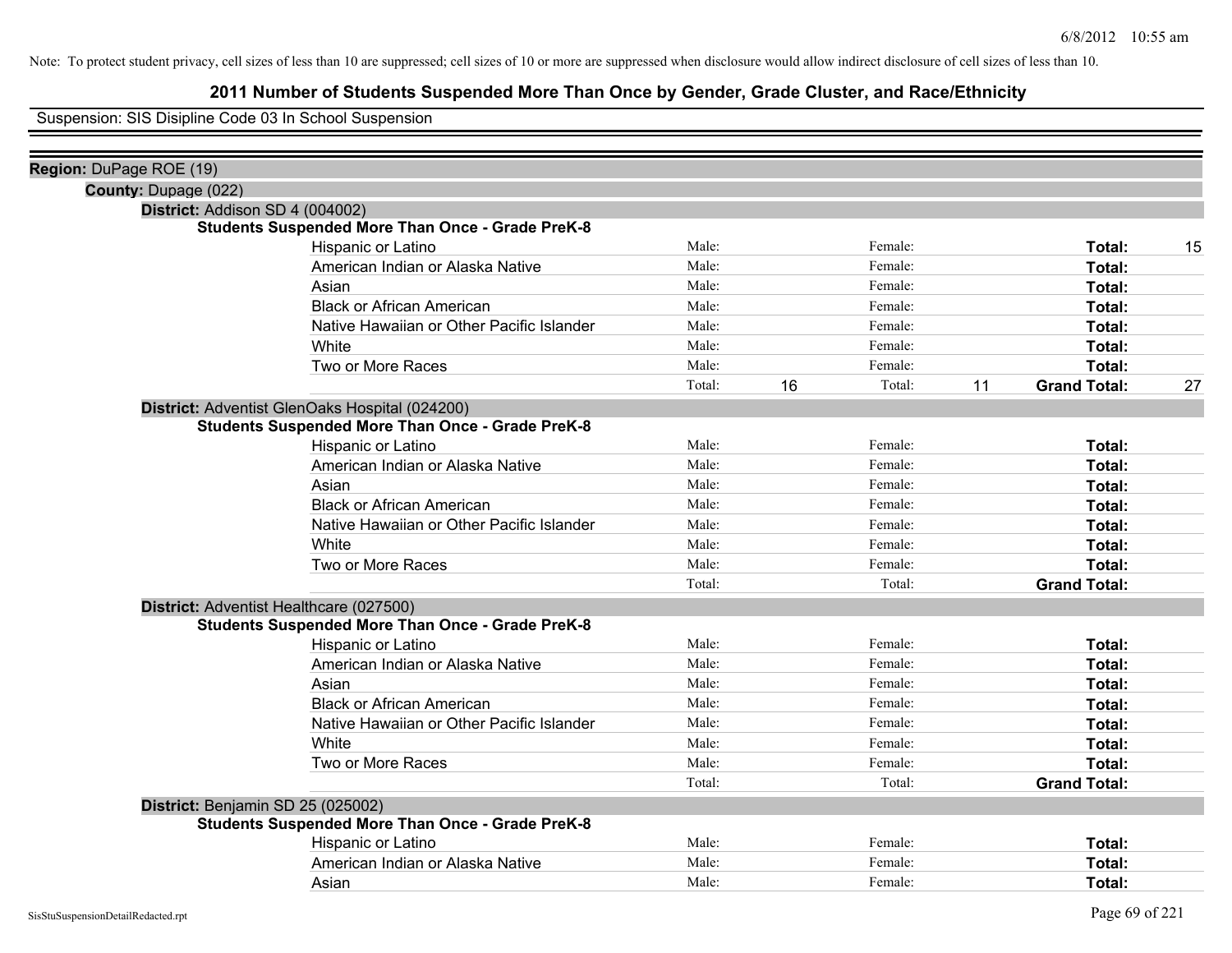| Suspension: SIS Disipline Code 03 In School Suspension  |        |         |                     |    |
|---------------------------------------------------------|--------|---------|---------------------|----|
| <b>Black or African American</b>                        | Male:  | Female: | Total:              |    |
| Native Hawaiian or Other Pacific Islander               | Male:  | Female: | Total:              |    |
| White                                                   | Male:  | Female: | Total:              |    |
| Two or More Races                                       | Male:  | Female: | Total:              |    |
|                                                         | Total: | Total:  | <b>Grand Total:</b> |    |
| District: Bensenville SD 2 (002002)                     |        |         |                     |    |
| <b>Students Suspended More Than Once - Grade PreK-8</b> |        |         |                     |    |
| Hispanic or Latino                                      | Male:  | Female: | Total:              | 26 |
| American Indian or Alaska Native                        | Male:  | Female: | Total:              |    |
| Asian                                                   | Male:  | Female: | Total:              |    |
| <b>Black or African American</b>                        | Male:  | Female: | Total:              |    |
| Native Hawaiian or Other Pacific Islander               | Male:  | Female: | Total:              |    |
| White                                                   | Male:  | Female: | Total:              |    |
| Two or More Races                                       | Male:  | Female: | Total:              |    |
|                                                         | Total: | Total:  | <b>Grand Total:</b> |    |
| District: CCSD 180 (180004)                             |        |         |                     |    |
| <b>Students Suspended More Than Once - Grade PreK-8</b> |        |         |                     |    |
| Hispanic or Latino                                      | Male:  | Female: | Total:              |    |
| American Indian or Alaska Native                        | Male:  | Female: | Total:              |    |
| Asian                                                   | Male:  | Female: | Total:              |    |
| <b>Black or African American</b>                        | Male:  | Female: | Total:              | 12 |
| Native Hawaiian or Other Pacific Islander               | Male:  | Female: | Total:              |    |
| White                                                   | Male:  | Female: | Total:              |    |
| Two or More Races                                       | Male:  | Female: | Total:              |    |
|                                                         | Total: | Total:  | <b>Grand Total:</b> |    |
| District: CCSD 89 (089004)                              |        |         |                     |    |
| <b>Students Suspended More Than Once - Grade PreK-8</b> |        |         |                     |    |
| Hispanic or Latino                                      | Male:  | Female: | Total:              |    |
| American Indian or Alaska Native                        | Male:  | Female: | Total:              |    |
| Asian                                                   | Male:  | Female: | Total:              |    |
| <b>Black or African American</b>                        | Male:  | Female: | Total:              |    |
| Native Hawaiian or Other Pacific Islander               | Male:  | Female: | Total:              |    |
| White                                                   | Male:  | Female: | Total:              |    |
| Two or More Races                                       | Male:  | Female: | Total:              |    |
|                                                         | Total: | Total:  | <b>Grand Total:</b> | 21 |
| District: CCSD 93 (093004)                              |        |         |                     |    |
| <b>Students Suspended More Than Once - Grade PreK-8</b> |        |         |                     |    |
| <b>Hispanic or Latino</b>                               | Male:  | Female: | Total:              |    |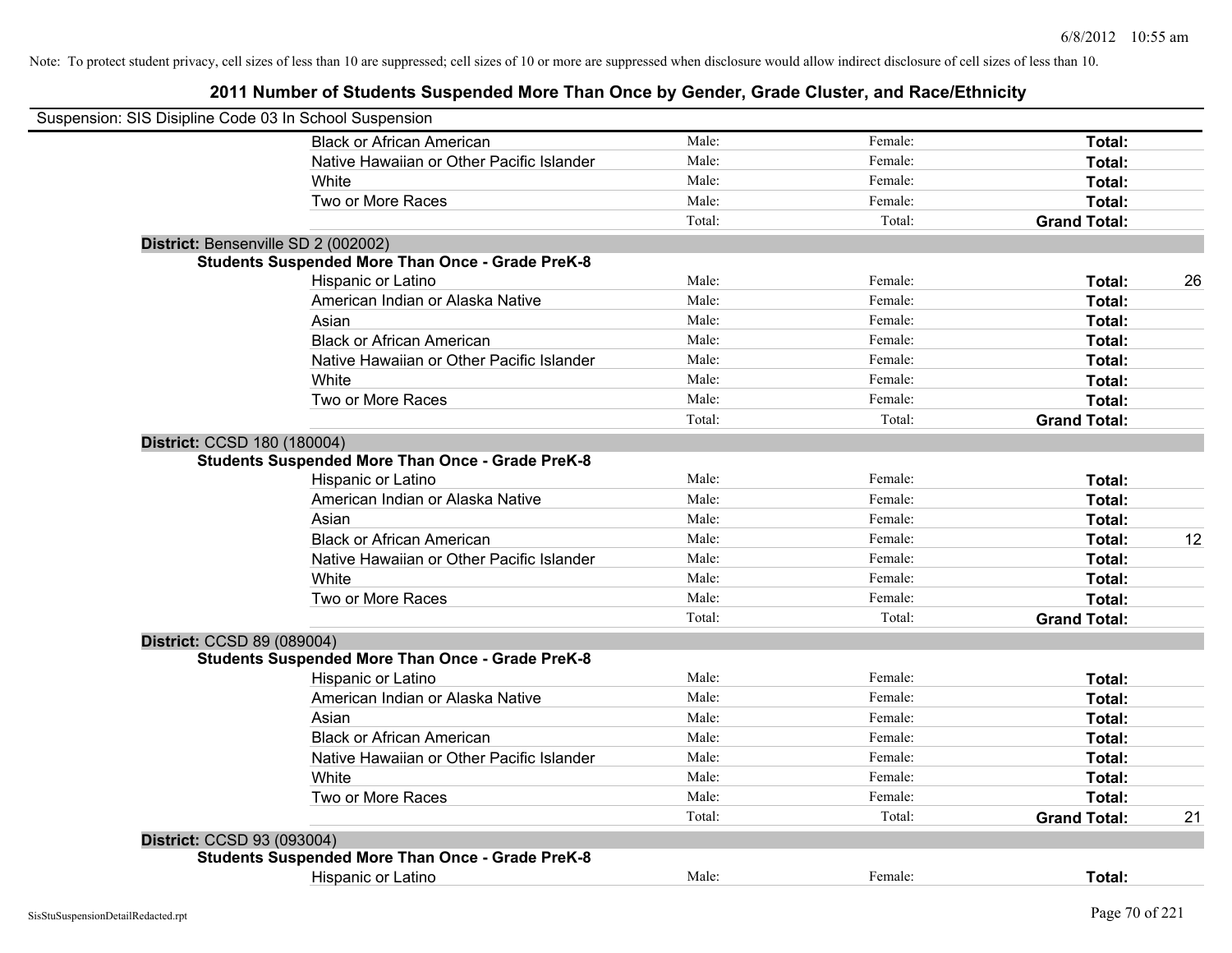### **2011 Number of Students Suspended More Than Once by Gender, Grade Cluster, and Race/Ethnicity**

| Suspension: SIS Disipline Code 03 In School Suspension |                                                         |        |         |                     |    |
|--------------------------------------------------------|---------------------------------------------------------|--------|---------|---------------------|----|
|                                                        | American Indian or Alaska Native                        | Male:  | Female: | Total:              |    |
|                                                        | Asian                                                   | Male:  | Female: | Total:              |    |
|                                                        | <b>Black or African American</b>                        | Male:  | Female: | Total:              |    |
|                                                        | Native Hawaiian or Other Pacific Islander               | Male:  | Female: | Total:              |    |
|                                                        | White                                                   | Male:  | Female: | Total:              |    |
|                                                        | Two or More Races                                       | Male:  | Female: | Total:              |    |
|                                                        |                                                         | Total: | Total:  | <b>Grand Total:</b> |    |
| District: CHSD 99 (099016)                             |                                                         |        |         |                     |    |
|                                                        | <b>Students Suspended More Than Once - Grade 9-12</b>   |        |         |                     |    |
|                                                        | Hispanic or Latino                                      | Male:  | Female: | Total:              |    |
|                                                        | American Indian or Alaska Native                        | Male:  | Female: | Total:              |    |
|                                                        | Asian                                                   | Male:  | Female: | Total:              |    |
|                                                        | <b>Black or African American</b>                        | Male:  | Female: | Total:              |    |
|                                                        | Native Hawaiian or Other Pacific Islander               | Male:  | Female: | Total:              |    |
|                                                        | White                                                   | Male:  | Female: | Total:              |    |
|                                                        | Two or More Races                                       | Male:  | Female: | Total:              |    |
|                                                        |                                                         | Total: | Total:  | <b>Grand Total:</b> | 11 |
|                                                        | District: Coop Assoc for Spec Educ (041061)             |        |         |                     |    |
|                                                        | <b>Students Suspended More Than Once - Grade 9-12</b>   |        |         |                     |    |
|                                                        | Hispanic or Latino                                      | Male:  | Female: | Total:              |    |
|                                                        | American Indian or Alaska Native                        | Male:  | Female: | Total:              |    |
|                                                        | Asian                                                   | Male:  | Female: | Total:              |    |
|                                                        | <b>Black or African American</b>                        | Male:  | Female: | Total:              |    |
|                                                        | Native Hawaiian or Other Pacific Islander               | Male:  | Female: | Total:              |    |
|                                                        | White                                                   | Male:  | Female: | Total:              |    |
|                                                        | Two or More Races                                       | Male:  | Female: | Total:              |    |
|                                                        |                                                         | Total: | Total:  | <b>Grand Total:</b> |    |
| District: CUSD 200 (200026)                            |                                                         |        |         |                     |    |
|                                                        | <b>Students Suspended More Than Once - Grade PreK-8</b> |        |         |                     |    |
|                                                        | <b>Hispanic or Latino</b>                               | Male:  | Female: | Total:              | 12 |
|                                                        | American Indian or Alaska Native                        | Male:  | Female: | Total:              |    |
|                                                        | Asian                                                   | Male:  | Female: | Total:              |    |
|                                                        | <b>Black or African American</b>                        | Male:  | Female: | Total:              | 21 |
|                                                        | Native Hawaiian or Other Pacific Islander               | Male:  | Female: | Total:              |    |
|                                                        | White                                                   | Male:  | Female: | Total:              | 21 |
|                                                        | Two or More Races                                       | Male:  | Female: | Total:              |    |
|                                                        |                                                         | Total: | Total:  | <b>Grand Total:</b> |    |

**Students Suspended More Than Once - Grade 9-12**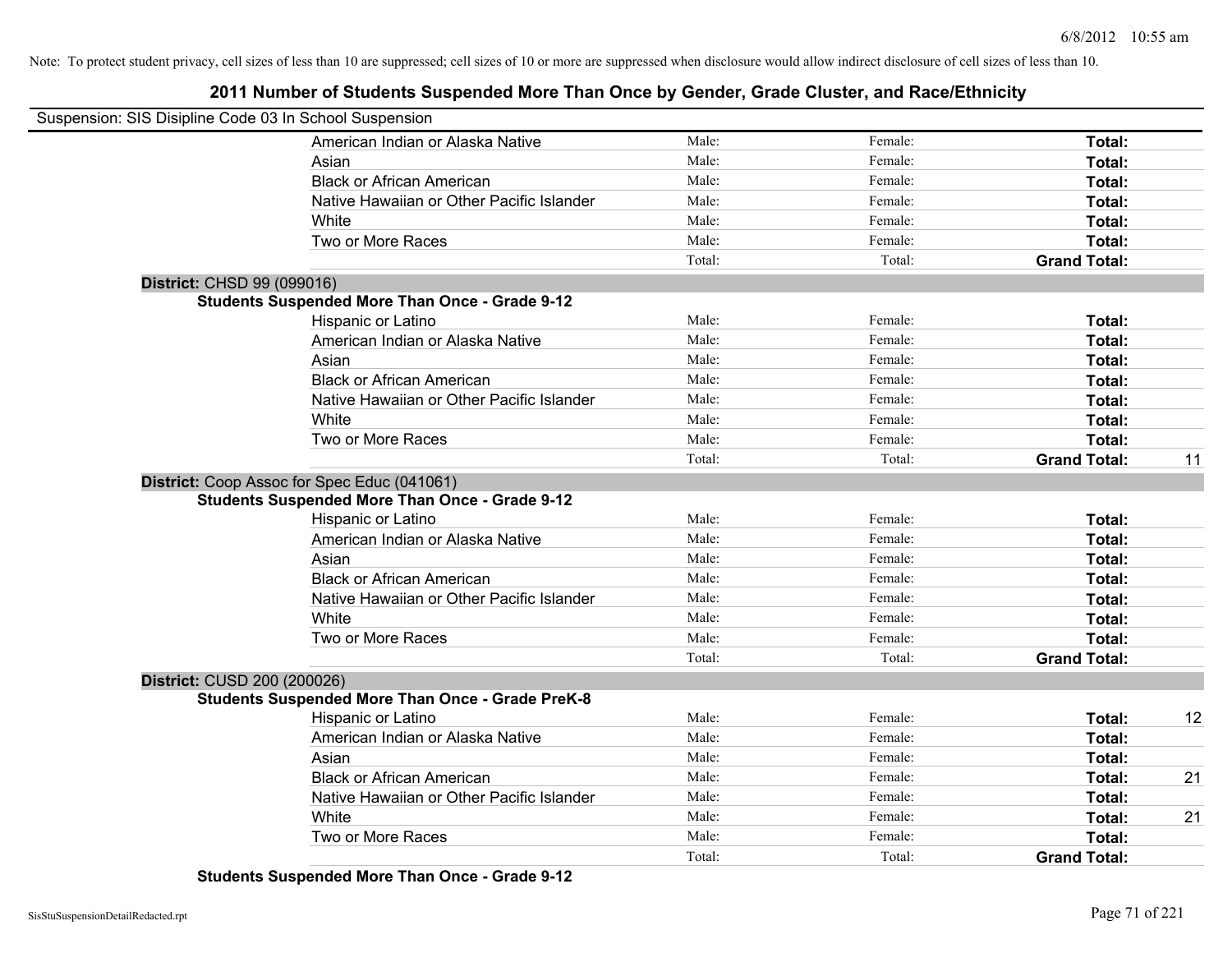| Suspension: SIS Disipline Code 03 In School Suspension |                                                         |        |     |         |    |                     |     |
|--------------------------------------------------------|---------------------------------------------------------|--------|-----|---------|----|---------------------|-----|
|                                                        | Hispanic or Latino                                      | Male:  |     | Female: |    | Total:              | 24  |
|                                                        | American Indian or Alaska Native                        | Male:  |     | Female: |    | Total:              |     |
|                                                        | Asian                                                   | Male:  |     | Female: |    | Total:              |     |
|                                                        | <b>Black or African American</b>                        | Male:  |     | Female: |    | Total:              | 20  |
|                                                        | Native Hawaiian or Other Pacific Islander               | Male:  |     | Female: |    | Total:              |     |
|                                                        | White                                                   | Male:  |     | Female: |    | Total:              | 32  |
|                                                        | Two or More Races                                       | Male:  |     | Female: |    | Total:              |     |
|                                                        |                                                         | Total: |     | Total:  |    | <b>Grand Total:</b> |     |
| District: CUSD 201 (201026)                            |                                                         |        |     |         |    |                     |     |
|                                                        | <b>Students Suspended More Than Once - Grade PreK-8</b> |        |     |         |    |                     |     |
|                                                        | Hispanic or Latino                                      | Male:  |     | Female: |    | Total:              |     |
|                                                        | American Indian or Alaska Native                        | Male:  |     | Female: |    | Total:              |     |
|                                                        | Asian                                                   | Male:  |     | Female: |    | Total:              |     |
|                                                        | <b>Black or African American</b>                        | Male:  |     | Female: |    | Total:              |     |
|                                                        | Native Hawaiian or Other Pacific Islander               | Male:  |     | Female: |    | Total:              |     |
|                                                        | White                                                   | Male:  |     | Female: |    | Total:              | 18  |
|                                                        | Two or More Races                                       | Male:  |     | Female: |    | Total:              |     |
|                                                        |                                                         | Total: |     | Total:  |    | <b>Grand Total:</b> | 29  |
|                                                        | District: Downers Grove GSD 58 (058002)                 |        |     |         |    |                     |     |
|                                                        | <b>Students Suspended More Than Once - Grade PreK-8</b> |        |     |         |    |                     |     |
|                                                        | Hispanic or Latino                                      | Male:  |     | Female: |    | Total:              |     |
|                                                        | American Indian or Alaska Native                        | Male:  |     | Female: |    | Total:              |     |
|                                                        | Asian                                                   | Male:  |     | Female: |    | Total:              |     |
|                                                        | <b>Black or African American</b>                        | Male:  |     | Female: |    | Total:              |     |
|                                                        | Native Hawaiian or Other Pacific Islander               | Male:  |     | Female: |    | Total:              |     |
|                                                        | White                                                   | Male:  |     | Female: |    | Total:              |     |
|                                                        | Two or More Races                                       | Male:  |     | Female: |    | Total:              |     |
|                                                        |                                                         | Total: |     | Total:  |    | <b>Grand Total:</b> |     |
|                                                        | District: DuPage HSD 88 (088016)                        |        |     |         |    |                     |     |
|                                                        | <b>Students Suspended More Than Once - Grade 9-12</b>   |        |     |         |    |                     |     |
|                                                        | Hispanic or Latino                                      | Male:  | 108 | Female: | 70 | Total:              | 178 |
|                                                        | American Indian or Alaska Native                        | Male:  |     | Female: |    | Total:              |     |
|                                                        | Asian                                                   | Male:  |     | Female: |    | Total:              |     |
|                                                        | <b>Black or African American</b>                        | Male:  | 51  | Female: | 24 | Total:              | 75  |
|                                                        | Native Hawaiian or Other Pacific Islander               | Male:  |     | Female: |    | Total:              |     |
|                                                        | White                                                   | Male:  | 79  | Female: | 41 | Total:              | 120 |
|                                                        | Two or More Races                                       | Male:  |     | Female: |    | Total:              |     |
|                                                        |                                                         | Total: |     | Total:  |    | <b>Grand Total:</b> | 389 |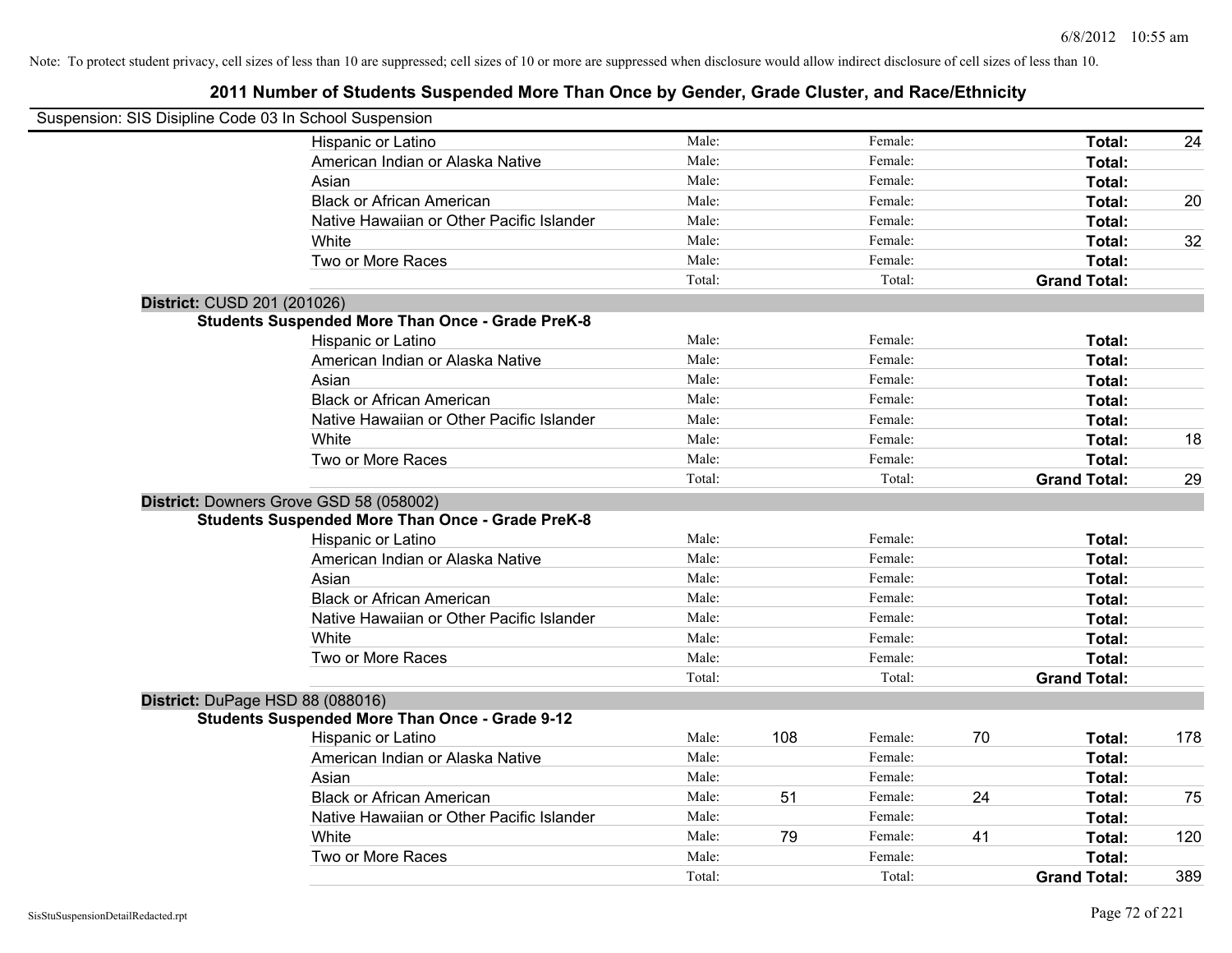| Suspension: SIS Disipline Code 03 In School Suspension |                                                         |        |    |         |    |                     |    |
|--------------------------------------------------------|---------------------------------------------------------|--------|----|---------|----|---------------------|----|
|                                                        | District: Elmhurst SD 205 (205026)                      |        |    |         |    |                     |    |
|                                                        | <b>Students Suspended More Than Once - Grade PreK-8</b> |        |    |         |    |                     |    |
|                                                        | Hispanic or Latino                                      | Male:  |    | Female: |    | Total:              |    |
|                                                        | American Indian or Alaska Native                        | Male:  |    | Female: |    | Total:              |    |
|                                                        | Asian                                                   | Male:  |    | Female: |    | Total:              |    |
|                                                        | <b>Black or African American</b>                        | Male:  |    | Female: |    | Total:              |    |
|                                                        | Native Hawaiian or Other Pacific Islander               | Male:  |    | Female: |    | Total:              |    |
|                                                        | White                                                   | Male:  |    | Female: |    | Total:              |    |
|                                                        | Two or More Races                                       | Male:  |    | Female: |    | Total:              |    |
|                                                        |                                                         | Total: |    | Total:  |    | <b>Grand Total:</b> | 13 |
|                                                        | <b>Students Suspended More Than Once - Grade 9-12</b>   |        |    |         |    |                     |    |
|                                                        | Hispanic or Latino                                      | Male:  | 17 | Female: | 12 | Total:              | 29 |
|                                                        | American Indian or Alaska Native                        | Male:  |    | Female: |    | Total:              |    |
|                                                        | Asian                                                   | Male:  |    | Female: |    | Total:              |    |
|                                                        | <b>Black or African American</b>                        | Male:  |    | Female: |    | Total:              |    |
|                                                        | Native Hawaiian or Other Pacific Islander               | Male:  |    | Female: |    | Total:              |    |
|                                                        | White                                                   | Male:  | 36 | Female: | 16 | Total:              | 52 |
|                                                        | Two or More Races                                       | Male:  |    | Female: |    | Total:              |    |
|                                                        |                                                         | Total: |    | Total:  |    | <b>Grand Total:</b> | 91 |
|                                                        | District: Fenton CHSD 100 (100016)                      |        |    |         |    |                     |    |
|                                                        | <b>Students Suspended More Than Once - Grade 9-12</b>   |        |    |         |    |                     |    |
|                                                        | Hispanic or Latino                                      | Male:  | 28 | Female: | 11 | Total:              | 39 |
|                                                        | American Indian or Alaska Native                        | Male:  |    | Female: |    | Total:              |    |
|                                                        | Asian                                                   | Male:  |    | Female: |    | Total:              |    |
|                                                        | <b>Black or African American</b>                        | Male:  |    | Female: |    | Total:              |    |
|                                                        | Native Hawaiian or Other Pacific Islander               | Male:  |    | Female: |    | Total:              |    |
|                                                        | White                                                   | Male:  |    | Female: |    | Total:              | 14 |
|                                                        | Two or More Races                                       | Male:  |    | Female: |    | <b>Total:</b>       |    |
|                                                        |                                                         | Total: |    | Total:  |    | <b>Grand Total:</b> |    |
|                                                        | District: Glen Ellyn SD 41 (041002)                     |        |    |         |    |                     |    |
|                                                        | <b>Students Suspended More Than Once - Grade PreK-8</b> |        |    |         |    |                     |    |
|                                                        | Hispanic or Latino                                      | Male:  |    | Female: |    | Total:              |    |
|                                                        | American Indian or Alaska Native                        | Male:  |    | Female: |    | Total:              |    |
|                                                        | Asian                                                   | Male:  |    | Female: |    | Total:              |    |
|                                                        | <b>Black or African American</b>                        | Male:  |    | Female: |    | Total:              |    |
|                                                        | Native Hawaiian or Other Pacific Islander               | Male:  |    | Female: |    | Total:              |    |
|                                                        | White                                                   | Male:  |    | Female: |    | Total:              |    |
|                                                        | Two or More Races                                       | Male:  |    | Female: |    | Total:              |    |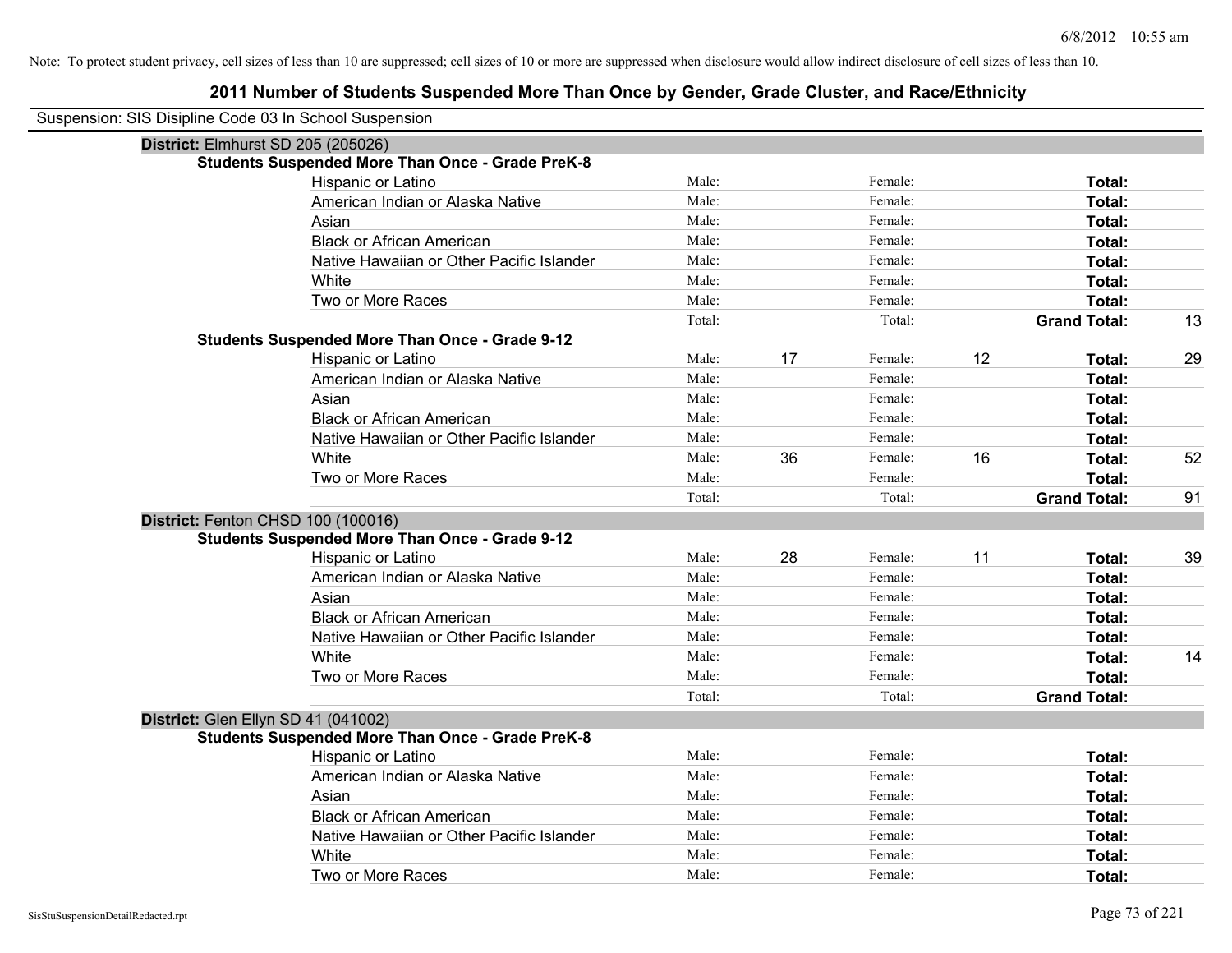| Suspension: SIS Disipline Code 03 In School Suspension |                                                         |        |     |         |    |                     |     |
|--------------------------------------------------------|---------------------------------------------------------|--------|-----|---------|----|---------------------|-----|
|                                                        |                                                         | Total: |     | Total:  |    | <b>Grand Total:</b> | 11  |
|                                                        | District: Glenbard Twp HSD 87 (087017)                  |        |     |         |    |                     |     |
|                                                        | <b>Students Suspended More Than Once - Grade 9-12</b>   |        |     |         |    |                     |     |
|                                                        | Hispanic or Latino                                      | Male:  | 125 | Female: | 71 | Total:              | 196 |
|                                                        | American Indian or Alaska Native                        | Male:  |     | Female: |    | Total:              |     |
|                                                        | Asian                                                   | Male:  | 24  | Female: | 12 | Total:              | 36  |
|                                                        | <b>Black or African American</b>                        | Male:  | 93  | Female: | 46 | Total:              | 139 |
|                                                        | Native Hawaiian or Other Pacific Islander               | Male:  |     | Female: |    | Total:              |     |
|                                                        | White                                                   | Male:  | 159 | Female: | 65 | Total:              | 224 |
|                                                        | Two or More Races                                       | Male:  |     | Female: |    | Total:              | 12  |
|                                                        |                                                         | Total: |     | Total:  |    | <b>Grand Total:</b> |     |
|                                                        | District: Hinsdale CCSD 181 (181004)                    |        |     |         |    |                     |     |
|                                                        | <b>Students Suspended More Than Once - Grade PreK-8</b> |        |     |         |    |                     |     |
|                                                        | Hispanic or Latino                                      | Male:  |     | Female: |    | Total:              |     |
|                                                        | American Indian or Alaska Native                        | Male:  |     | Female: |    | Total:              |     |
|                                                        | Asian                                                   | Male:  |     | Female: |    | Total:              |     |
|                                                        | <b>Black or African American</b>                        | Male:  |     | Female: |    | Total:              |     |
|                                                        | Native Hawaiian or Other Pacific Islander               | Male:  |     | Female: |    | Total:              |     |
|                                                        | White                                                   | Male:  |     | Female: |    | Total:              |     |
|                                                        | Two or More Races                                       | Male:  |     | Female: |    | Total:              |     |
|                                                        |                                                         | Total: |     | Total:  |    | <b>Grand Total:</b> |     |
|                                                        | District: Hinsdale Twp HSD 86 (086017)                  |        |     |         |    |                     |     |
|                                                        | <b>Students Suspended More Than Once - Grade 9-12</b>   |        |     |         |    |                     |     |
|                                                        | Hispanic or Latino                                      | Male:  |     | Female: |    | Total:              | 19  |
|                                                        | American Indian or Alaska Native                        | Male:  |     | Female: |    | Total:              |     |
|                                                        | Asian                                                   | Male:  |     | Female: |    | Total:              |     |
|                                                        | <b>Black or African American</b>                        | Male:  | 41  | Female: | 28 | Total:              | 69  |
|                                                        | Native Hawaiian or Other Pacific Islander               | Male:  |     | Female: |    | Total:              |     |
|                                                        | White                                                   | Male:  | 73  | Female: | 39 | Total:              | 112 |
|                                                        | Two or More Races                                       | Male:  |     | Female: |    | Total:              |     |
|                                                        |                                                         | Total: |     | Total:  |    | <b>Grand Total:</b> | 219 |
|                                                        | District: Indian Prairie CUSD 204 (204026)              |        |     |         |    |                     |     |
|                                                        | <b>Students Suspended More Than Once - Grade PreK-8</b> |        |     |         |    |                     |     |
|                                                        | <b>Hispanic or Latino</b>                               | Male:  |     | Female: |    | Total:              | 26  |
|                                                        | American Indian or Alaska Native                        | Male:  |     | Female: |    | Total:              |     |
|                                                        | Asian                                                   | Male:  |     | Female: |    | Total:              |     |
|                                                        | <b>Black or African American</b>                        | Male:  | 81  | Female: | 24 | Total:              | 105 |
|                                                        | Native Hawaiian or Other Pacific Islander               | Male:  |     | Female: |    | Total:              |     |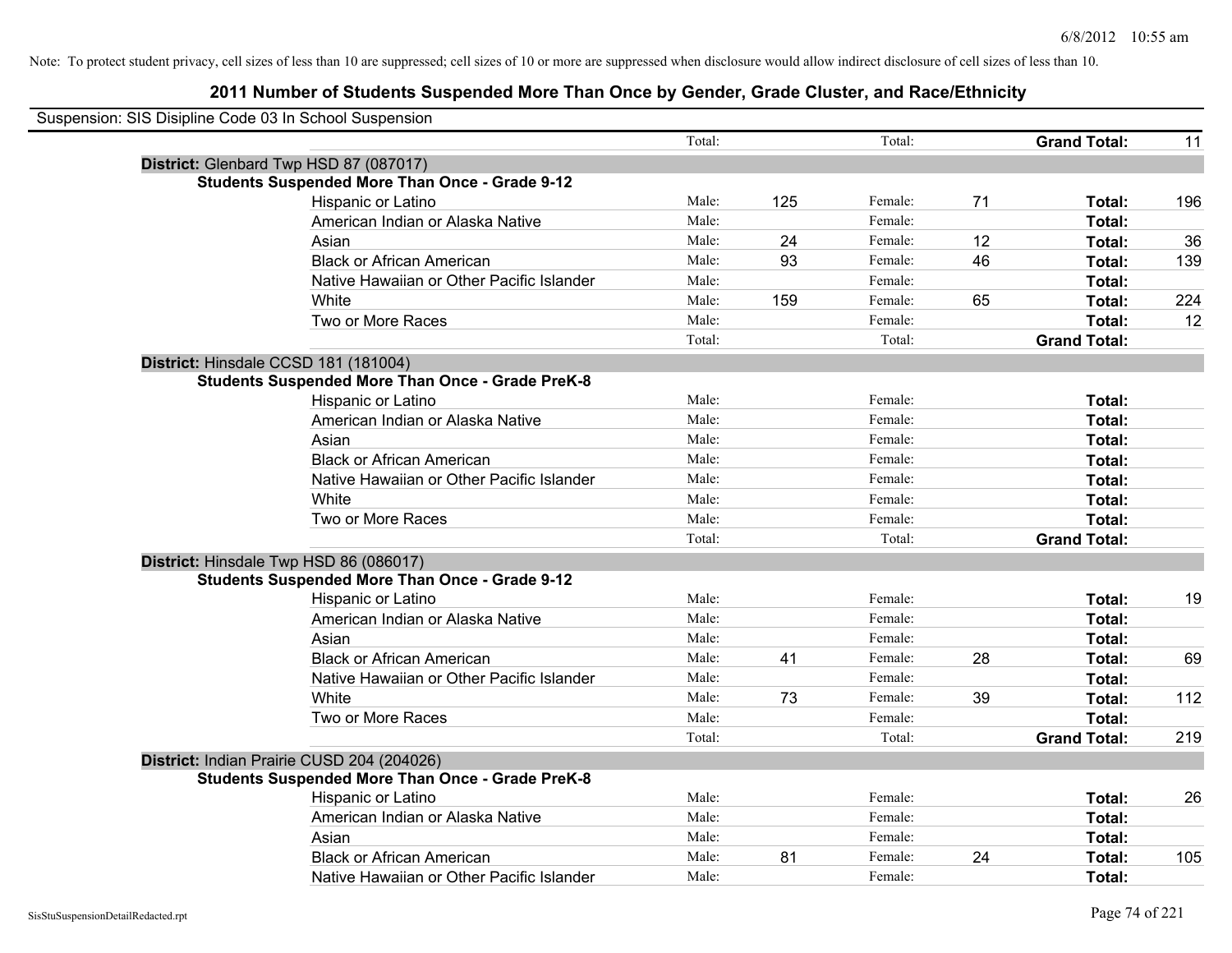| Suspension: SIS Disipline Code 03 In School Suspension |                                                         |        |    |         |    |                     |    |
|--------------------------------------------------------|---------------------------------------------------------|--------|----|---------|----|---------------------|----|
|                                                        | White                                                   | Male:  |    | Female: |    | Total:              | 66 |
|                                                        | Two or More Races                                       | Male:  |    | Female: |    | Total:              | 10 |
|                                                        |                                                         | Total: |    | Total:  |    | <b>Grand Total:</b> |    |
|                                                        | Students Suspended More Than Once - Grade 9-12          |        |    |         |    |                     |    |
|                                                        | Hispanic or Latino                                      | Male:  |    | Female: |    | Total:              | 11 |
|                                                        | American Indian or Alaska Native                        | Male:  |    | Female: |    | Total:              |    |
|                                                        | Asian                                                   | Male:  |    | Female: |    | Total:              |    |
|                                                        | <b>Black or African American</b>                        | Male:  | 21 | Female: | 13 | Total:              | 34 |
|                                                        | Native Hawaiian or Other Pacific Islander               | Male:  |    | Female: |    | Total:              |    |
|                                                        | White                                                   | Male:  |    | Female: |    | Total:              | 23 |
|                                                        | Two or More Races                                       | Male:  |    | Female: |    | Total:              |    |
|                                                        |                                                         | Total: |    | Total:  |    | <b>Grand Total:</b> |    |
| District: Itasca SD 10 (010002)                        |                                                         |        |    |         |    |                     |    |
|                                                        | <b>Students Suspended More Than Once - Grade PreK-8</b> |        |    |         |    |                     |    |
|                                                        | Hispanic or Latino                                      | Male:  |    | Female: |    | Total:              |    |
|                                                        | American Indian or Alaska Native                        | Male:  |    | Female: |    | Total:              |    |
|                                                        | Asian                                                   | Male:  |    | Female: |    | Total:              |    |
|                                                        | <b>Black or African American</b>                        | Male:  |    | Female: |    | Total:              |    |
|                                                        | Native Hawaiian or Other Pacific Islander               | Male:  |    | Female: |    | Total:              |    |
|                                                        | White                                                   | Male:  |    | Female: |    | Total:              |    |
|                                                        | Two or More Races                                       | Male:  |    | Female: |    | Total:              |    |
|                                                        |                                                         | Total: |    | Total:  |    | <b>Grand Total:</b> |    |
|                                                        | District: Keeneyville SD 20 (020002)                    |        |    |         |    |                     |    |
|                                                        | <b>Students Suspended More Than Once - Grade PreK-8</b> |        |    |         |    |                     |    |
|                                                        | Hispanic or Latino                                      | Male:  |    | Female: |    | Total:              |    |
|                                                        | American Indian or Alaska Native                        | Male:  |    | Female: |    | Total:              |    |
|                                                        | Asian                                                   | Male:  |    | Female: |    | Total:              |    |
|                                                        | <b>Black or African American</b>                        | Male:  |    | Female: |    | Total:              | 14 |
|                                                        | Native Hawaiian or Other Pacific Islander               | Male:  |    | Female: |    | Total:              |    |
|                                                        | White                                                   | Male:  |    | Female: |    | Total:              | 11 |
|                                                        | Two or More Races                                       | Male:  |    | Female: |    | Total:              |    |
|                                                        |                                                         | Total: |    | Total:  |    | <b>Grand Total:</b> |    |
| District: Lisle CUSD 202 (202026)                      |                                                         |        |    |         |    |                     |    |
|                                                        | <b>Students Suspended More Than Once - Grade PreK-8</b> |        |    |         |    |                     |    |
|                                                        | Hispanic or Latino                                      | Male:  |    | Female: |    | Total:              |    |
|                                                        | American Indian or Alaska Native                        | Male:  |    | Female: |    | Total:              |    |
|                                                        | Asian                                                   | Male:  |    | Female: |    | Total:              |    |
|                                                        | <b>Black or African American</b>                        | Male:  |    | Female: |    | Total:              |    |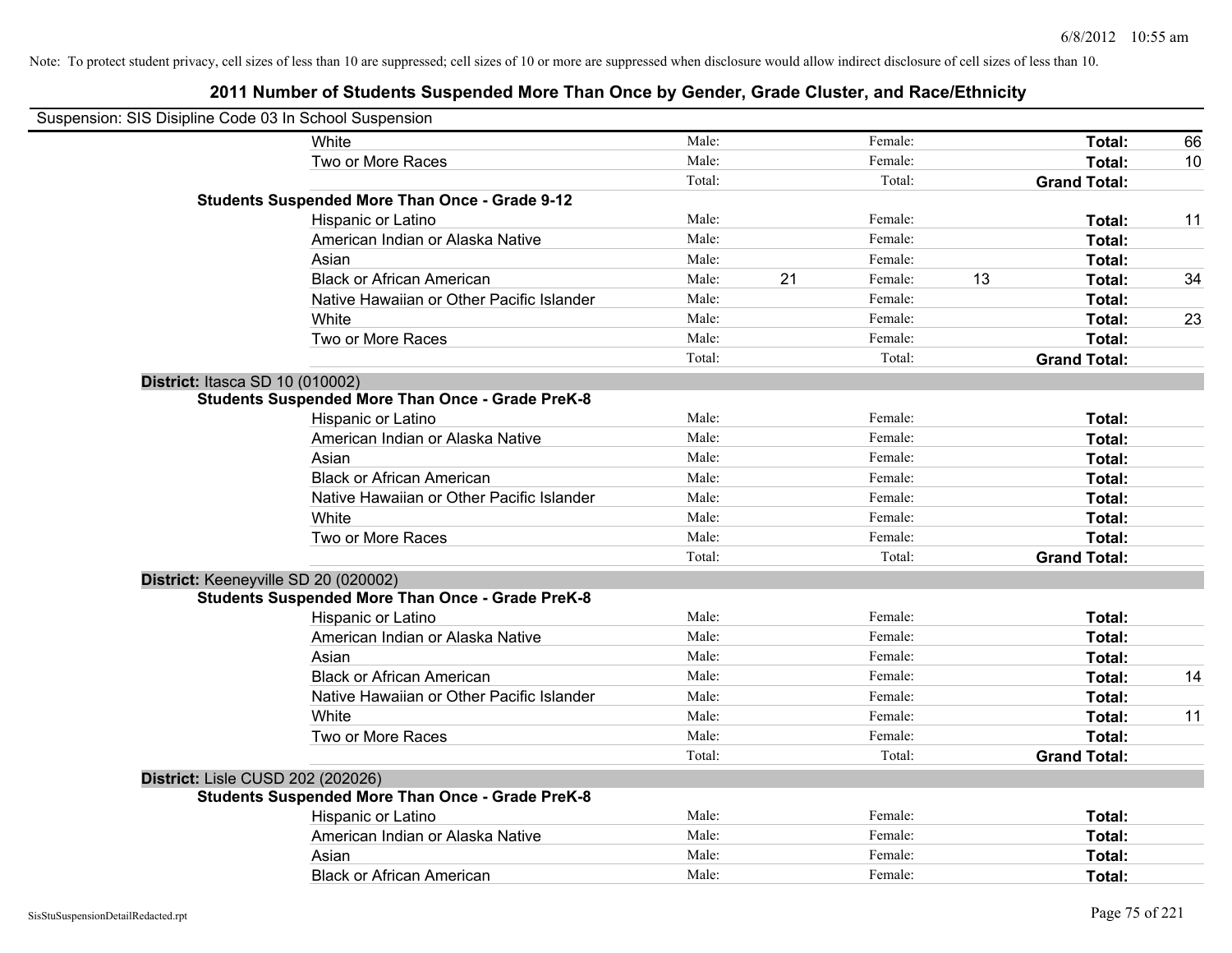| Suspension: SIS Disipline Code 03 In School Suspension |                                                         |        |    |         |    |                     |    |
|--------------------------------------------------------|---------------------------------------------------------|--------|----|---------|----|---------------------|----|
|                                                        | Native Hawaiian or Other Pacific Islander               | Male:  |    | Female: |    | Total:              |    |
|                                                        | White                                                   | Male:  |    | Female: |    | Total:              |    |
|                                                        | Two or More Races                                       | Male:  |    | Female: |    | Total:              |    |
|                                                        |                                                         | Total: |    | Total:  |    | <b>Grand Total:</b> |    |
|                                                        | District: Lombard SD 44 (044002)                        |        |    |         |    |                     |    |
|                                                        | <b>Students Suspended More Than Once - Grade PreK-8</b> |        |    |         |    |                     |    |
|                                                        | Hispanic or Latino                                      | Male:  |    | Female: |    | Total:              |    |
|                                                        | American Indian or Alaska Native                        | Male:  |    | Female: |    | Total:              |    |
|                                                        | Asian                                                   | Male:  |    | Female: |    | Total:              |    |
|                                                        | <b>Black or African American</b>                        | Male:  |    | Female: |    | Total:              |    |
|                                                        | Native Hawaiian or Other Pacific Islander               | Male:  |    | Female: |    | Total:              |    |
|                                                        | White                                                   | Male:  |    | Female: |    | Total:              |    |
|                                                        | Two or More Races                                       | Male:  |    | Female: |    | Total:              |    |
|                                                        |                                                         | Total: |    | Total:  |    | <b>Grand Total:</b> | 11 |
|                                                        | District: Maercker SD 60 (060002)                       |        |    |         |    |                     |    |
|                                                        | <b>Students Suspended More Than Once - Grade PreK-8</b> |        |    |         |    |                     |    |
|                                                        | Hispanic or Latino                                      | Male:  |    | Female: |    | Total:              |    |
|                                                        | American Indian or Alaska Native                        | Male:  |    | Female: |    | Total:              |    |
|                                                        | Asian                                                   | Male:  |    | Female: |    | Total:              |    |
|                                                        | <b>Black or African American</b>                        | Male:  |    | Female: |    | Total:              |    |
|                                                        | Native Hawaiian or Other Pacific Islander               | Male:  |    | Female: |    | Total:              |    |
|                                                        | White                                                   | Male:  |    | Female: |    | Total:              |    |
|                                                        | Two or More Races                                       | Male:  |    | Female: |    | Total:              |    |
|                                                        |                                                         | Total: |    | Total:  |    | <b>Grand Total:</b> |    |
|                                                        | District: Marquardt SD 15 (015002)                      |        |    |         |    |                     |    |
|                                                        | <b>Students Suspended More Than Once - Grade PreK-8</b> |        |    |         |    |                     |    |
|                                                        | Hispanic or Latino                                      | Male:  |    | Female: |    | Total:              | 16 |
|                                                        | American Indian or Alaska Native                        | Male:  |    | Female: |    | Total:              |    |
|                                                        | Asian                                                   | Male:  |    | Female: |    | Total:              |    |
|                                                        | <b>Black or African American</b>                        | Male:  | 21 | Female: | 10 | Total:              | 31 |
|                                                        | Native Hawaiian or Other Pacific Islander               | Male:  |    | Female: |    | Total:              |    |
|                                                        | White                                                   | Male:  |    | Female: |    | Total:              |    |
|                                                        | Two or More Races                                       | Male:  |    | Female: |    | Total:              |    |
|                                                        |                                                         | Total: |    | Total:  |    | <b>Grand Total:</b> | 58 |
|                                                        | District: Medinah SD 11 (011002)                        |        |    |         |    |                     |    |
|                                                        | <b>Students Suspended More Than Once - Grade PreK-8</b> |        |    |         |    |                     |    |
|                                                        | Hispanic or Latino                                      | Male:  |    | Female: |    | Total:              |    |
|                                                        | American Indian or Alaska Native                        | Male:  |    | Female: |    | Total:              |    |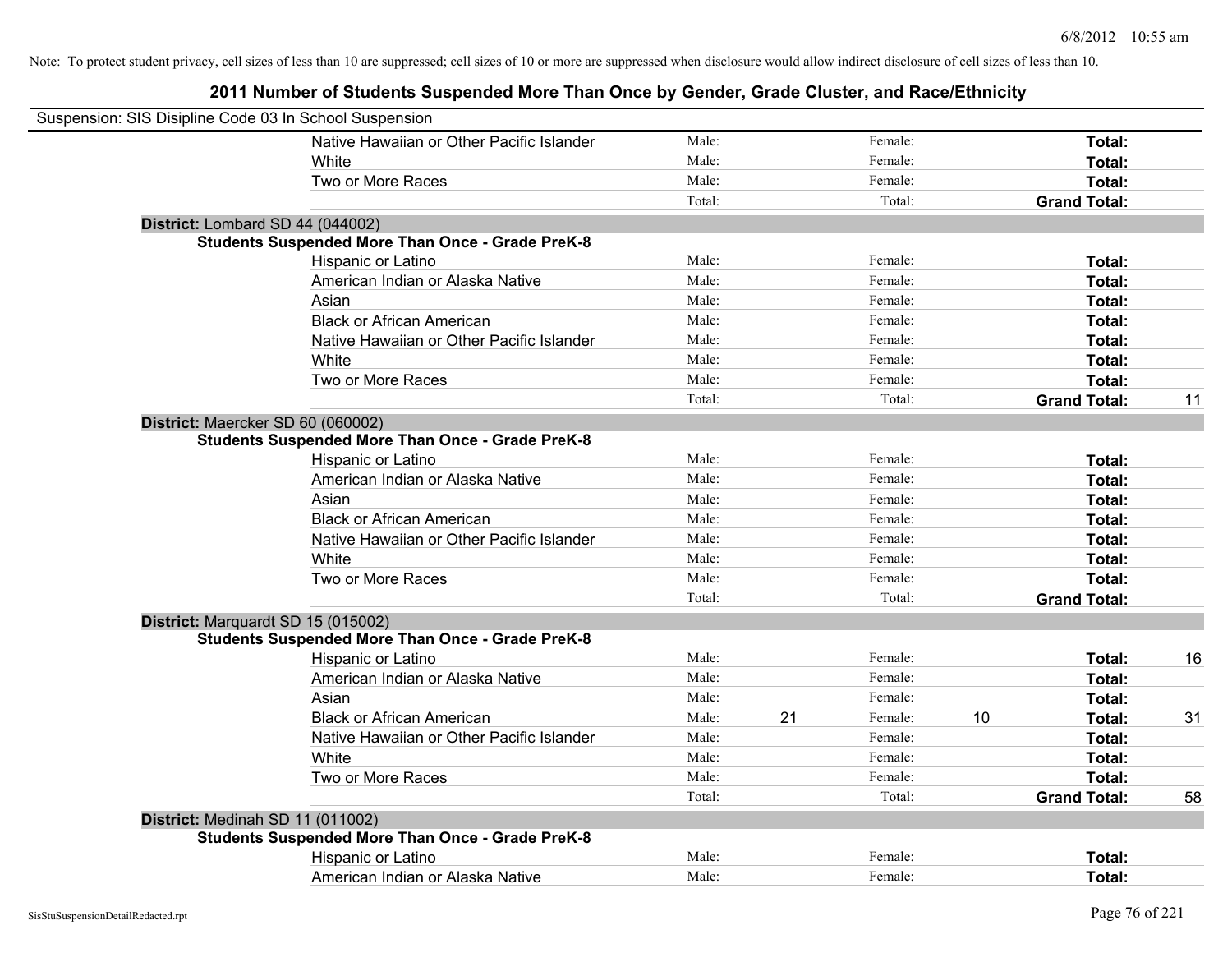| Suspension: SIS Disipline Code 03 In School Suspension |                                                         |        |         |                     |
|--------------------------------------------------------|---------------------------------------------------------|--------|---------|---------------------|
|                                                        | Asian                                                   | Male:  | Female: | Total:              |
|                                                        | <b>Black or African American</b>                        | Male:  | Female: | Total:              |
|                                                        | Native Hawaiian or Other Pacific Islander               | Male:  | Female: | Total:              |
|                                                        | White                                                   | Male:  | Female: | Total:              |
|                                                        | Two or More Races                                       | Male:  | Female: | Total:              |
|                                                        |                                                         | Total: | Total:  | <b>Grand Total:</b> |
| District: Naperville CUSD 203 (203026)                 |                                                         |        |         |                     |
|                                                        | <b>Students Suspended More Than Once - Grade PreK-8</b> |        |         |                     |
|                                                        | Hispanic or Latino                                      | Male:  | Female: | Total:              |
|                                                        | American Indian or Alaska Native                        | Male:  | Female: | Total:              |
|                                                        | Asian                                                   | Male:  | Female: | Total:              |
|                                                        | <b>Black or African American</b>                        | Male:  | Female: | Total:              |
|                                                        | Native Hawaiian or Other Pacific Islander               | Male:  | Female: | Total:              |
|                                                        | White                                                   | Male:  | Female: | Total:              |
|                                                        | Two or More Races                                       | Male:  | Female: | Total:              |
|                                                        |                                                         | Total: | Total:  | <b>Grand Total:</b> |
|                                                        | <b>Students Suspended More Than Once - Grade 9-12</b>   |        |         |                     |
|                                                        | Hispanic or Latino                                      | Male:  | Female: | Total:              |
|                                                        | American Indian or Alaska Native                        | Male:  | Female: | Total:              |
|                                                        | Asian                                                   | Male:  | Female: | Total:              |
|                                                        | <b>Black or African American</b>                        | Male:  | Female: | Total:              |
|                                                        | Native Hawaiian or Other Pacific Islander               | Male:  | Female: | Total:              |
|                                                        | White                                                   | Male:  | Female: | Total:              |
|                                                        | Two or More Races                                       | Male:  | Female: | Total:              |
|                                                        |                                                         | Total: | Total:  | <b>Grand Total:</b> |
| District: Non-Public School (5020)                     |                                                         |        |         |                     |
|                                                        | <b>Students Suspended More Than Once - Grade 9-12</b>   |        |         |                     |
|                                                        | Hispanic or Latino                                      | Male:  | Female: | Total:              |
|                                                        | American Indian or Alaska Native                        | Male:  | Female: | Total:              |
|                                                        | Asian                                                   | Male:  | Female: | Total:              |
|                                                        | <b>Black or African American</b>                        | Male:  | Female: | Total:              |
|                                                        | Native Hawaiian or Other Pacific Islander               | Male:  | Female: | Total:              |
|                                                        | White                                                   | Male:  | Female: | Total:              |
|                                                        | Two or More Races                                       | Male:  | Female: | Total:              |
|                                                        |                                                         | Total: | Total:  | <b>Grand Total:</b> |
| District: Queen Bee SD 16 (016002)                     |                                                         |        |         |                     |
|                                                        | <b>Students Suspended More Than Once - Grade PreK-8</b> |        |         |                     |
|                                                        | <b>Hispanic or Latino</b>                               | Male:  | Female: | Total:              |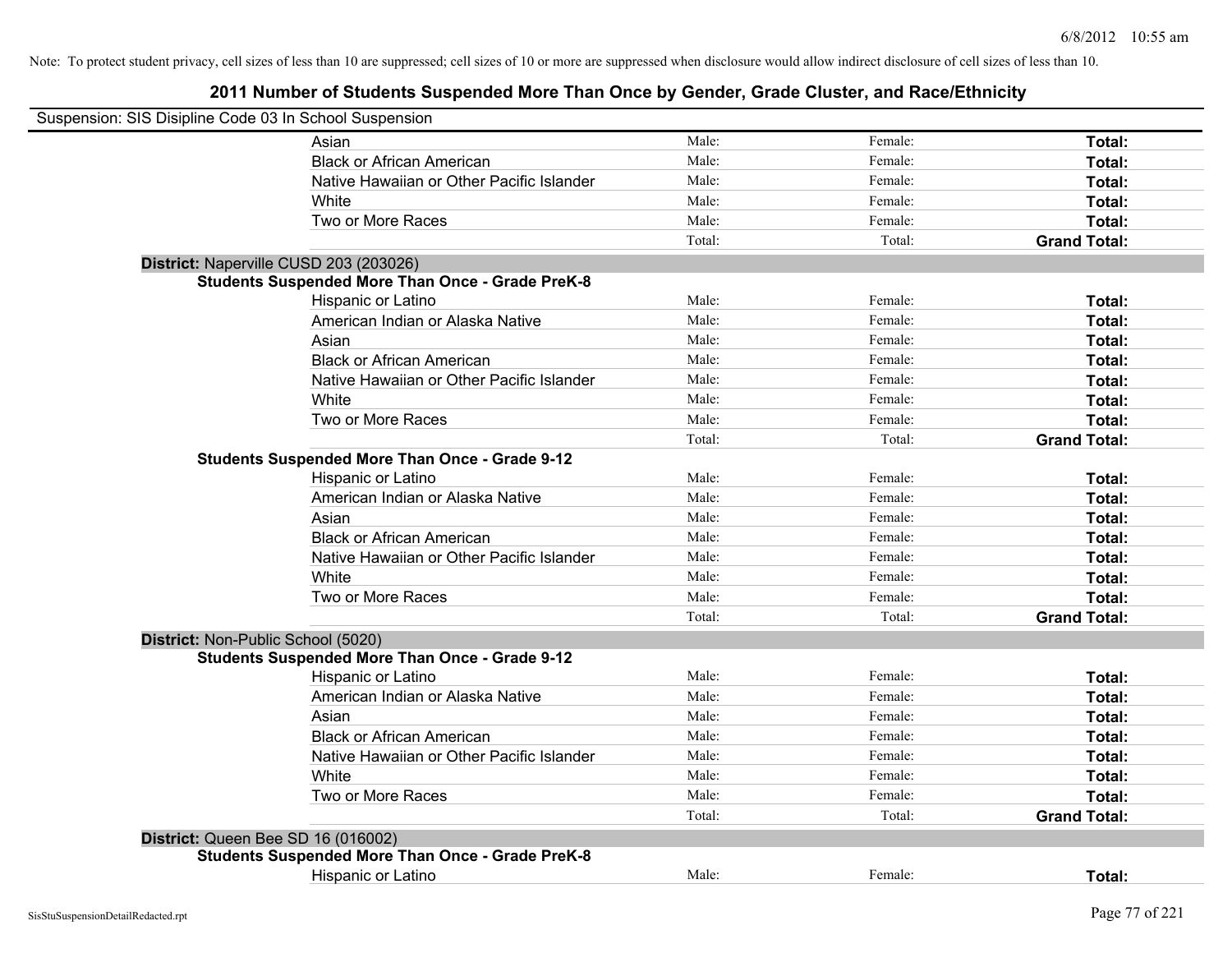| Suspension: SIS Disipline Code 03 In School Suspension  |        |         |                     |    |
|---------------------------------------------------------|--------|---------|---------------------|----|
| American Indian or Alaska Native                        | Male:  | Female: | Total:              |    |
| Asian                                                   | Male:  | Female: | Total:              |    |
| <b>Black or African American</b>                        | Male:  | Female: | Total:              |    |
| Native Hawaiian or Other Pacific Islander               | Male:  | Female: | Total:              |    |
| White                                                   | Male:  | Female: | Total:              |    |
| Two or More Races                                       | Male:  | Female: | Total:              |    |
|                                                         | Total: | Total:  | <b>Grand Total:</b> | 17 |
| District: SD 45 DuPage County (045002)                  |        |         |                     |    |
| <b>Students Suspended More Than Once - Grade PreK-8</b> |        |         |                     |    |
| Hispanic or Latino                                      | Male:  | Female: | Total:              |    |
| American Indian or Alaska Native                        | Male:  | Female: | Total:              |    |
| Asian                                                   | Male:  | Female: | Total:              |    |
| <b>Black or African American</b>                        | Male:  | Female: | Total:              |    |
| Native Hawaiian or Other Pacific Islander               | Male:  | Female: | Total:              |    |
| White                                                   | Male:  | Female: | Total:              |    |
| Two or More Races                                       | Male:  | Female: | Total:              |    |
|                                                         | Total: | Total:  | <b>Grand Total:</b> | 20 |
| District: West Chicago ESD 33 (033002)                  |        |         |                     |    |
| <b>Students Suspended More Than Once - Grade PreK-8</b> |        |         |                     |    |
| Hispanic or Latino                                      | Male:  | Female: | Total:              | 12 |
| American Indian or Alaska Native                        | Male:  | Female: | Total:              |    |
| Asian                                                   | Male:  | Female: | Total:              |    |
| <b>Black or African American</b>                        | Male:  | Female: | Total:              |    |
| Native Hawaiian or Other Pacific Islander               | Male:  | Female: | Total:              |    |
| White                                                   | Male:  | Female: | Total:              |    |
| Two or More Races                                       | Male:  | Female: | Total:              |    |
|                                                         | Total: | Total:  | <b>Grand Total:</b> |    |
| District: Wood Dale SD 7 (007002)                       |        |         |                     |    |
| <b>Students Suspended More Than Once - Grade PreK-8</b> |        |         |                     |    |
| Hispanic or Latino                                      | Male:  | Female: | Total:              |    |
| American Indian or Alaska Native                        | Male:  | Female: | Total:              |    |
| Asian                                                   | Male:  | Female: | Total:              |    |
| <b>Black or African American</b>                        | Male:  | Female: | Total:              |    |
| Native Hawaiian or Other Pacific Islander               | Male:  | Female: | Total:              |    |
| White                                                   | Male:  | Female: | Total:              |    |
| Two or More Races                                       | Male:  | Female: | Total:              |    |
|                                                         | Total: | Total:  | <b>Grand Total:</b> | 11 |
|                                                         |        |         |                     |    |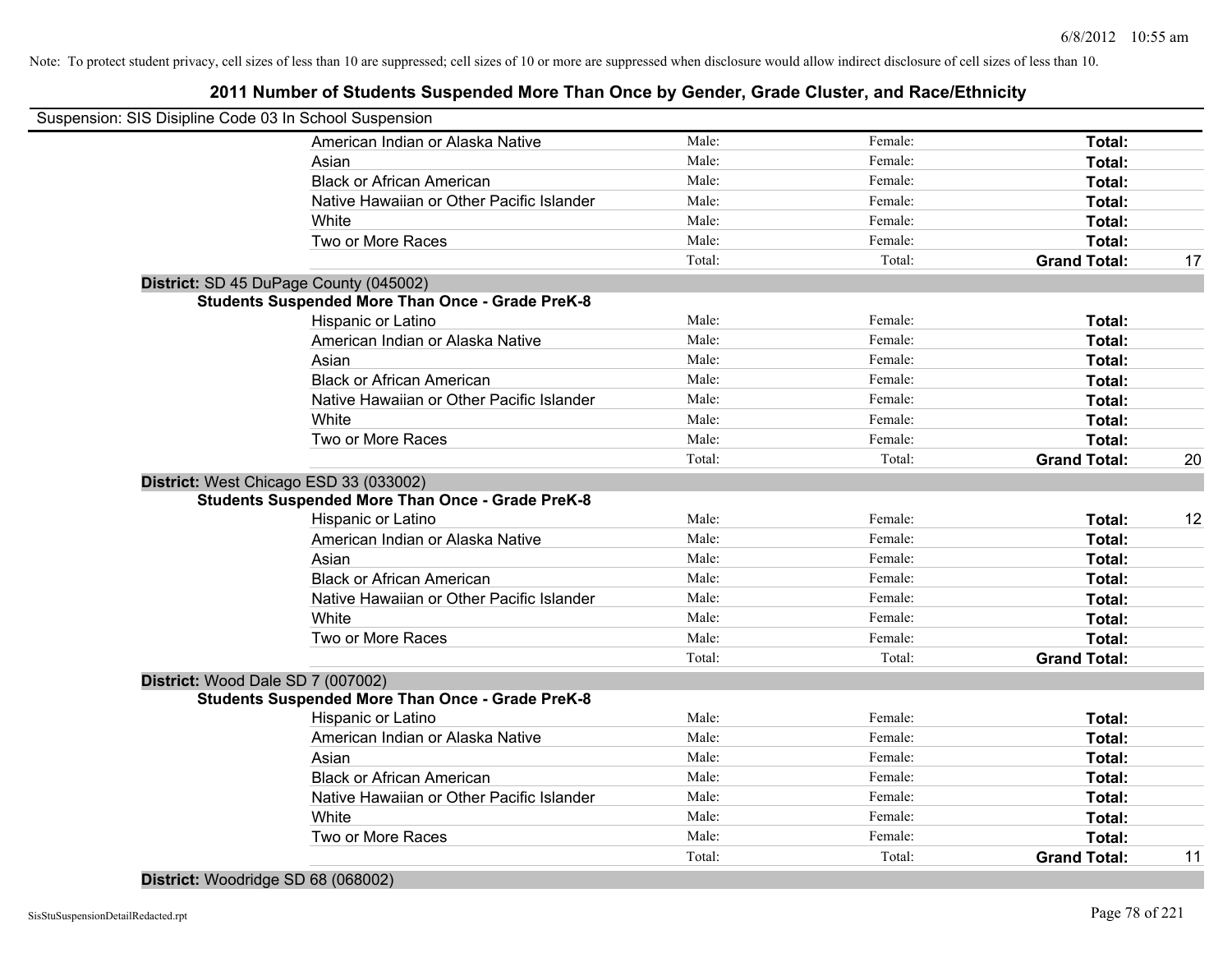| Suspension: SIS Disipline Code 03 In School Suspension |                                                         |        |         |                     |
|--------------------------------------------------------|---------------------------------------------------------|--------|---------|---------------------|
|                                                        | <b>Students Suspended More Than Once - Grade PreK-8</b> |        |         |                     |
|                                                        | Hispanic or Latino                                      | Male:  | Female: | Total:              |
|                                                        | American Indian or Alaska Native                        | Male:  | Female: | Total:              |
|                                                        | Asian                                                   | Male:  | Female: | Total:              |
|                                                        | <b>Black or African American</b>                        | Male:  | Female: | Total:              |
|                                                        | Native Hawaiian or Other Pacific Islander               | Male:  | Female: | Total:              |
|                                                        | White                                                   | Male:  | Female: | Total:              |
|                                                        | Two or More Races                                       | Male:  | Female: | Total:              |
|                                                        |                                                         | Total: | Total:  | <b>Grand Total:</b> |
|                                                        |                                                         |        |         |                     |
| Region: Edwd/Gltn/Hdin/Pop/Slne/Wbh/Wn/Wh (20)         |                                                         |        |         |                     |
| County: Gallatin (030)                                 |                                                         |        |         |                     |
| District: Gallatin CUSD 7 (007026)                     |                                                         |        |         |                     |
|                                                        | <b>Students Suspended More Than Once - Grade PreK-8</b> | Male:  | Female: | Total:              |
|                                                        | Hispanic or Latino<br>American Indian or Alaska Native  | Male:  | Female: | Total:              |
|                                                        |                                                         | Male:  | Female: | Total:              |
|                                                        | Asian<br><b>Black or African American</b>               | Male:  | Female: |                     |
|                                                        |                                                         | Male:  | Female: | Total:              |
|                                                        | Native Hawaiian or Other Pacific Islander               | Male:  | Female: | Total:              |
|                                                        | White                                                   | Male:  | Female: | Total:              |
|                                                        | Two or More Races                                       | Total: | Total:  | Total:              |
|                                                        | <b>Students Suspended More Than Once - Grade 9-12</b>   |        |         | <b>Grand Total:</b> |
|                                                        | Hispanic or Latino                                      | Male:  | Female: | Total:              |
|                                                        | American Indian or Alaska Native                        | Male:  | Female: | Total:              |
|                                                        | Asian                                                   | Male:  | Female: | Total:              |
|                                                        | <b>Black or African American</b>                        | Male:  | Female: | Total:              |
|                                                        | Native Hawaiian or Other Pacific Islander               | Male:  | Female: | Total:              |
|                                                        | White                                                   | Male:  | Female: | Total:              |
|                                                        | Two or More Races                                       | Male:  | Female: | Total:              |
|                                                        |                                                         | Total: | Total:  | <b>Grand Total:</b> |
| County: Hardin (035)                                   |                                                         |        |         |                     |
| District: Hardin County CUSD 1 (001026)                |                                                         |        |         |                     |
|                                                        | <b>Students Suspended More Than Once - Grade PreK-8</b> |        |         |                     |
|                                                        | Hispanic or Latino                                      | Male:  | Female: | Total:              |
|                                                        | American Indian or Alaska Native                        | Male:  | Female: | Total:              |
|                                                        | Asian                                                   | Male:  | Female: | <b>Total:</b>       |
|                                                        | <b>Black or African American</b>                        | Male:  | Female: | Total:              |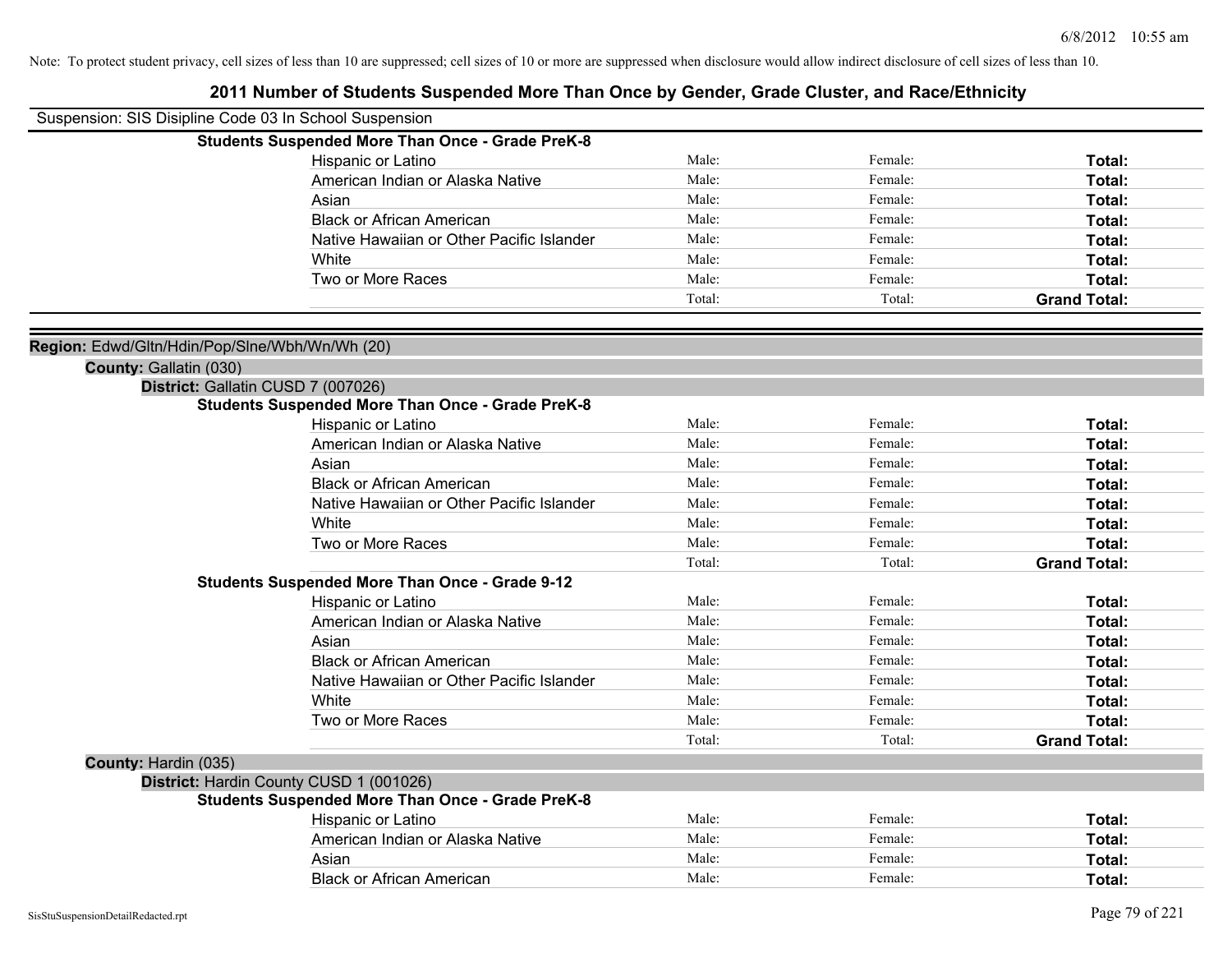| Suspension: SIS Disipline Code 03 In School Suspension |                                                         |        |         |                     |    |
|--------------------------------------------------------|---------------------------------------------------------|--------|---------|---------------------|----|
|                                                        | Native Hawaiian or Other Pacific Islander               | Male:  | Female: | Total:              |    |
|                                                        | White                                                   | Male:  | Female: | Total:              | 16 |
|                                                        | Two or More Races                                       | Male:  | Female: | Total:              |    |
|                                                        |                                                         | Total: | Total:  | <b>Grand Total:</b> |    |
|                                                        | <b>Students Suspended More Than Once - Grade 9-12</b>   |        |         |                     |    |
|                                                        | Hispanic or Latino                                      | Male:  | Female: | Total:              |    |
|                                                        | American Indian or Alaska Native                        | Male:  | Female: | Total:              |    |
|                                                        | Asian                                                   | Male:  | Female: | Total:              |    |
|                                                        | <b>Black or African American</b>                        | Male:  | Female: | Total:              |    |
|                                                        | Native Hawaiian or Other Pacific Islander               | Male:  | Female: | Total:              |    |
|                                                        | White                                                   | Male:  | Female: | Total:              | 15 |
|                                                        | Two or More Races                                       | Male:  | Female: | Total:              |    |
|                                                        |                                                         | Total: | Total:  | <b>Grand Total:</b> |    |
| County: Pope (076)                                     |                                                         |        |         |                     |    |
|                                                        | District: Pope Co CUD 1 (001026)                        |        |         |                     |    |
|                                                        | <b>Students Suspended More Than Once - Grade PreK-8</b> |        |         |                     |    |
|                                                        | Hispanic or Latino                                      | Male:  | Female: | Total:              |    |
|                                                        | American Indian or Alaska Native                        | Male:  | Female: | Total:              |    |
|                                                        | Asian                                                   | Male:  | Female: | Total:              |    |
|                                                        | <b>Black or African American</b>                        | Male:  | Female: | Total:              |    |
|                                                        | Native Hawaiian or Other Pacific Islander               | Male:  | Female: | Total:              |    |
|                                                        | White                                                   | Male:  | Female: | Total:              |    |
|                                                        | Two or More Races                                       | Male:  | Female: | Total:              |    |
|                                                        |                                                         | Total: | Total:  | <b>Grand Total:</b> |    |
|                                                        | <b>Students Suspended More Than Once - Grade 9-12</b>   |        |         |                     |    |
|                                                        | Hispanic or Latino                                      | Male:  | Female: | Total:              |    |
|                                                        | American Indian or Alaska Native                        | Male:  | Female: | Total:              |    |
|                                                        | Asian                                                   | Male:  | Female: | Total:              |    |
|                                                        | <b>Black or African American</b>                        | Male:  | Female: | Total:              |    |
|                                                        | Native Hawaiian or Other Pacific Islander               | Male:  | Female: | Total:              |    |
|                                                        | White                                                   | Male:  | Female: | Total:              | 12 |
|                                                        | Two or More Races                                       | Male:  | Female: | Total:              |    |
|                                                        |                                                         | Total: | Total:  | <b>Grand Total:</b> |    |
| County: Saline (083)                                   |                                                         |        |         |                     |    |
|                                                        | District: Eldorado CUSD 4 (004026)                      |        |         |                     |    |
|                                                        | <b>Students Suspended More Than Once - Grade PreK-8</b> |        |         |                     |    |
|                                                        | Hispanic or Latino                                      | Male:  | Female: | Total:              |    |
|                                                        | American Indian or Alaska Native                        | Male:  | Female: | Total:              |    |
|                                                        | Asian                                                   | Male:  | Female: | Total:              |    |
| SisStuSuspensionDetailRedacted.rpt                     |                                                         |        |         | Page 80 of 221      |    |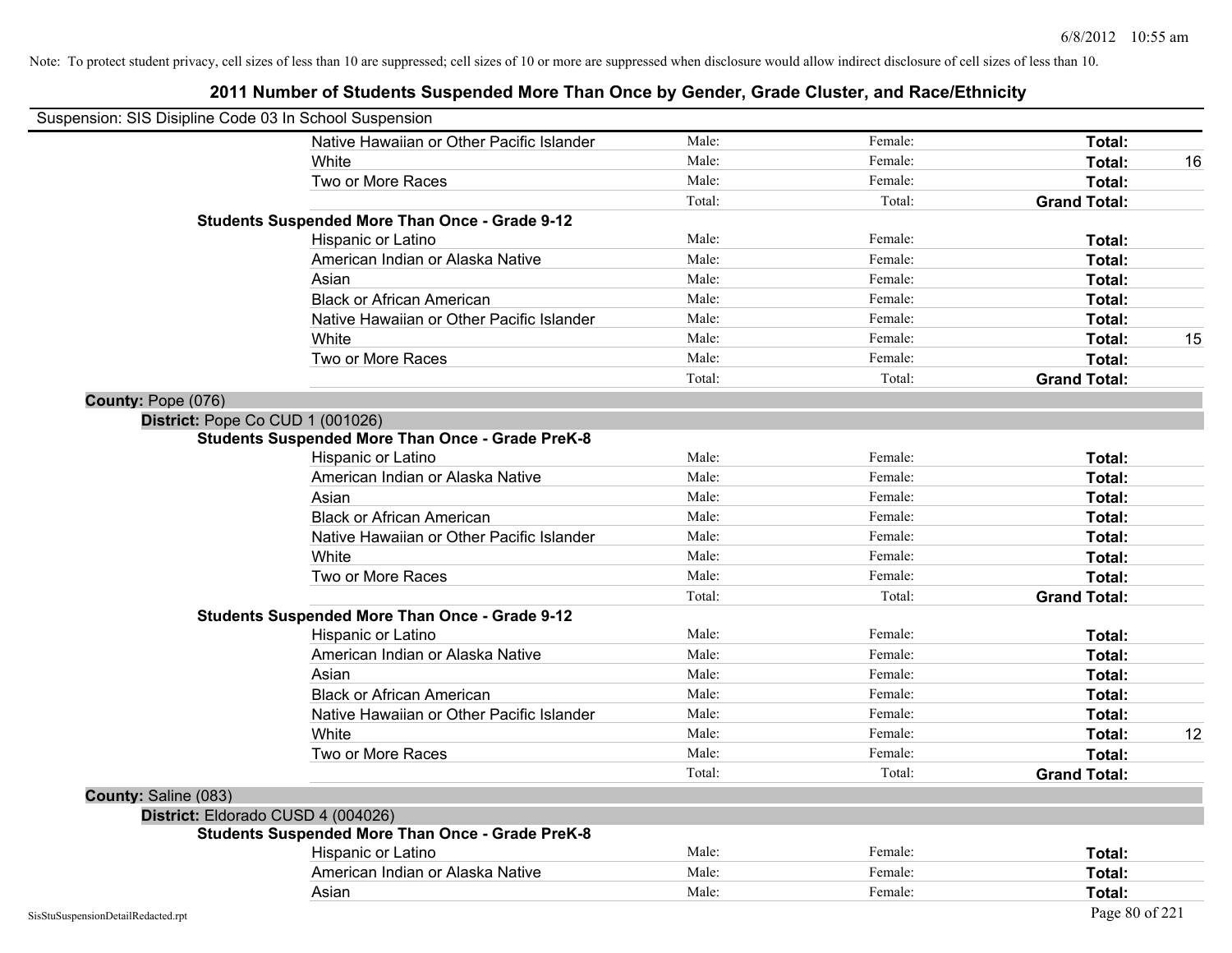| Suspension: SIS Disipline Code 03 In School Suspension |                                                         |        |         |                     |    |
|--------------------------------------------------------|---------------------------------------------------------|--------|---------|---------------------|----|
|                                                        | <b>Black or African American</b>                        | Male:  | Female: | Total:              |    |
|                                                        | Native Hawaiian or Other Pacific Islander               | Male:  | Female: | Total:              |    |
|                                                        | White                                                   | Male:  | Female: | Total:              | 21 |
|                                                        | Two or More Races                                       | Male:  | Female: | Total:              |    |
|                                                        |                                                         | Total: | Total:  | <b>Grand Total:</b> |    |
|                                                        | <b>Students Suspended More Than Once - Grade 9-12</b>   |        |         |                     |    |
|                                                        | Hispanic or Latino                                      | Male:  | Female: | Total:              |    |
|                                                        | American Indian or Alaska Native                        | Male:  | Female: | Total:              |    |
|                                                        | Asian                                                   | Male:  | Female: | <b>Total:</b>       |    |
|                                                        | <b>Black or African American</b>                        | Male:  | Female: | Total:              |    |
|                                                        | Native Hawaiian or Other Pacific Islander               | Male:  | Female: | Total:              |    |
|                                                        | White                                                   | Male:  | Female: | Total:              | 21 |
|                                                        | Two or More Races                                       | Male:  | Female: | Total:              |    |
|                                                        |                                                         | Total: | Total:  | <b>Grand Total:</b> |    |
| District: Galatia CUSD 1 (001026)                      |                                                         |        |         |                     |    |
|                                                        | <b>Students Suspended More Than Once - Grade PreK-8</b> |        |         |                     |    |
|                                                        | Hispanic or Latino                                      | Male:  | Female: | Total:              |    |
|                                                        | American Indian or Alaska Native                        | Male:  | Female: | Total:              |    |
|                                                        | Asian                                                   | Male:  | Female: | Total:              |    |
|                                                        | <b>Black or African American</b>                        | Male:  | Female: | Total:              |    |
|                                                        | Native Hawaiian or Other Pacific Islander               | Male:  | Female: | Total:              |    |
|                                                        | White                                                   | Male:  | Female: | Total:              |    |
|                                                        | Two or More Races                                       | Male:  | Female: | Total:              |    |
|                                                        |                                                         | Total: | Total:  | <b>Grand Total:</b> |    |
|                                                        | <b>Students Suspended More Than Once - Grade 9-12</b>   |        |         |                     |    |
|                                                        | Hispanic or Latino                                      | Male:  | Female: | Total:              |    |
|                                                        | American Indian or Alaska Native                        | Male:  | Female: | Total:              |    |
|                                                        | Asian                                                   | Male:  | Female: | Total:              |    |
|                                                        | <b>Black or African American</b>                        | Male:  | Female: | Total:              |    |
|                                                        | Native Hawaiian or Other Pacific Islander               | Male:  | Female: | Total:              |    |
|                                                        | White                                                   | Male:  | Female: | Total:              |    |
|                                                        | Two or More Races                                       | Male:  | Female: | Total:              |    |
|                                                        |                                                         | Total: | Total:  | <b>Grand Total:</b> |    |
| District: Harrisburg CUSD 3 (003026)                   |                                                         |        |         |                     |    |
|                                                        | <b>Students Suspended More Than Once - Grade PreK-8</b> |        |         |                     |    |
|                                                        | Hispanic or Latino                                      | Male:  | Female: | Total:              |    |
|                                                        | American Indian or Alaska Native                        | Male:  | Female: | Total:              |    |
|                                                        | Asian                                                   | Male:  | Female: | Total:              |    |
|                                                        | <b>Black or African American</b>                        | Male:  | Female: | Total:              |    |
| SisStuSuspensionDetailRedacted.rpt                     |                                                         |        |         | Page 81 of 221      |    |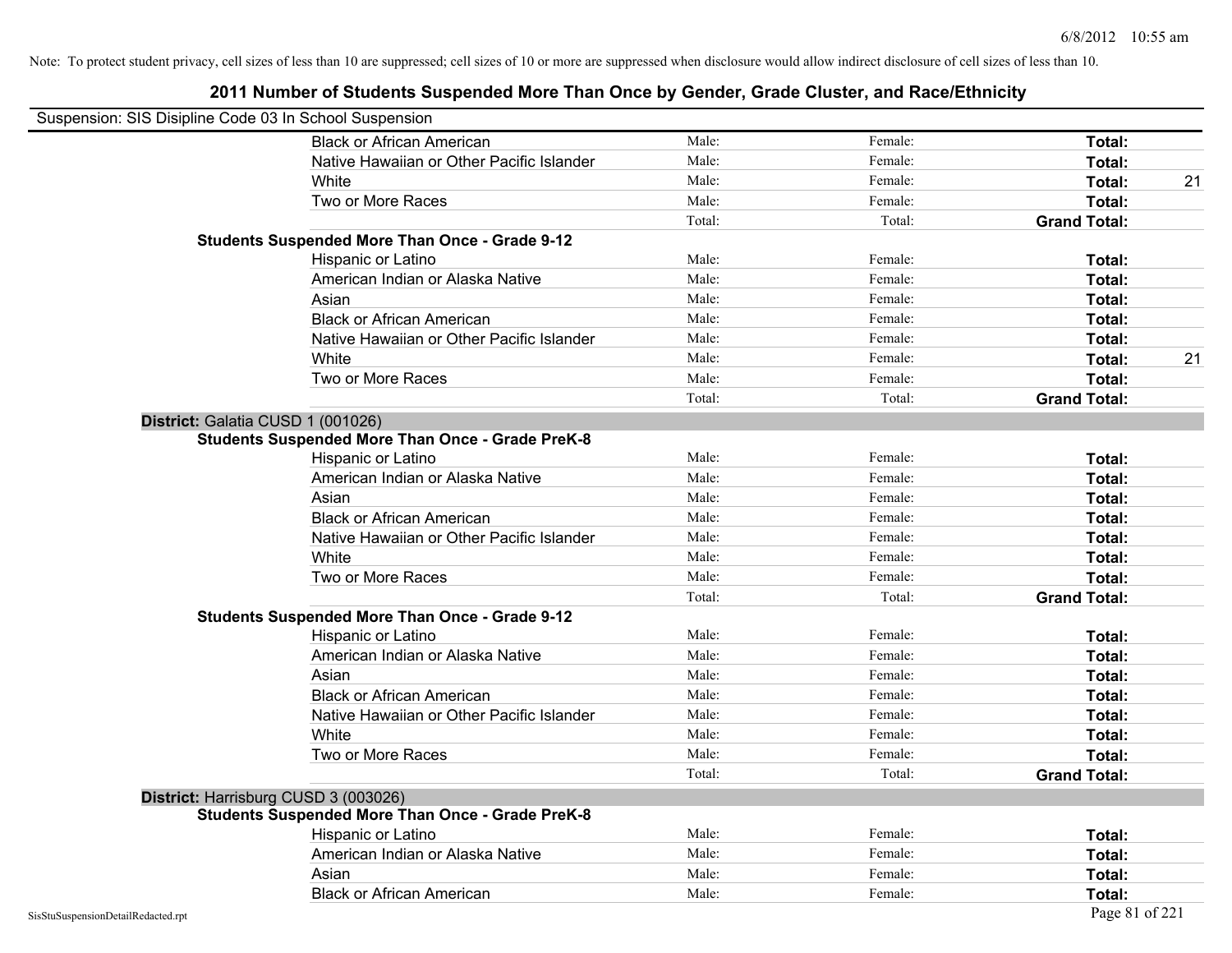| Suspension: SIS Disipline Code 03 In School Suspension |                                                         |        |    |         |    |                     |     |
|--------------------------------------------------------|---------------------------------------------------------|--------|----|---------|----|---------------------|-----|
|                                                        | Native Hawaiian or Other Pacific Islander               | Male:  |    | Female: |    | Total:              |     |
|                                                        | White                                                   | Male:  |    | Female: |    | Total:              | 16  |
|                                                        | Two or More Races                                       | Male:  |    | Female: |    | Total:              |     |
|                                                        |                                                         | Total: |    | Total:  |    | <b>Grand Total:</b> |     |
| County: Wabash (093)                                   |                                                         |        |    |         |    |                     |     |
| District: Wabash CUSD 348 (348026)                     |                                                         |        |    |         |    |                     |     |
|                                                        | <b>Students Suspended More Than Once - Grade PreK-8</b> |        |    |         |    |                     |     |
|                                                        | Hispanic or Latino                                      | Male:  |    | Female: |    | Total:              |     |
|                                                        | American Indian or Alaska Native                        | Male:  |    | Female: |    | Total:              |     |
|                                                        | Asian                                                   | Male:  |    | Female: |    | Total:              |     |
|                                                        | <b>Black or African American</b>                        | Male:  |    | Female: |    | Total:              |     |
|                                                        | Native Hawaiian or Other Pacific Islander               | Male:  |    | Female: |    | Total:              |     |
|                                                        | White                                                   | Male:  | 54 | Female: | 19 | Total:              | 73  |
|                                                        | Two or More Races                                       | Male:  |    | Female: |    | Total:              |     |
|                                                        |                                                         | Total: |    | Total:  |    | <b>Grand Total:</b> |     |
|                                                        | <b>Students Suspended More Than Once - Grade 9-12</b>   |        |    |         |    |                     |     |
|                                                        | Hispanic or Latino                                      | Male:  |    | Female: |    | Total:              |     |
|                                                        | American Indian or Alaska Native                        | Male:  |    | Female: |    | Total:              |     |
|                                                        | Asian                                                   | Male:  |    | Female: |    | Total:              |     |
|                                                        | <b>Black or African American</b>                        | Male:  |    | Female: |    | Total:              |     |
|                                                        | Native Hawaiian or Other Pacific Islander               | Male:  |    | Female: |    | Total:              |     |
|                                                        | White                                                   | Male:  | 85 | Female: | 44 | Total:              | 129 |
|                                                        | Two or More Races                                       | Male:  |    | Female: |    | Total:              |     |
|                                                        |                                                         | Total: |    | Total:  |    | <b>Grand Total:</b> |     |
| County: Wayne (096)                                    |                                                         |        |    |         |    |                     |     |
| District: Fairfield PSD 112 (112004)                   |                                                         |        |    |         |    |                     |     |
|                                                        | <b>Students Suspended More Than Once - Grade PreK-8</b> |        |    |         |    |                     |     |
|                                                        | <b>Hispanic or Latino</b>                               | Male:  |    | Female: |    | Total:              |     |
|                                                        | American Indian or Alaska Native                        | Male:  |    | Female: |    | Total:              |     |
|                                                        | Asian                                                   | Male:  |    | Female: |    | Total:              |     |
|                                                        | <b>Black or African American</b>                        | Male:  |    | Female: |    | Total:              |     |
|                                                        | Native Hawaiian or Other Pacific Islander               | Male:  |    | Female: |    | Total:              |     |
|                                                        | White                                                   | Male:  | 41 | Female: | 11 | Total:              | 52  |
|                                                        | Two or More Races                                       | Male:  |    | Female: |    | Total:              |     |
|                                                        |                                                         | Total: |    | Total:  |    | <b>Grand Total:</b> |     |
| District: New Hope CCSD 6 (006004)                     |                                                         |        |    |         |    |                     |     |
|                                                        | <b>Students Suspended More Than Once - Grade PreK-8</b> |        |    |         |    |                     |     |
|                                                        | Hispanic or Latino                                      | Male:  |    | Female: |    | Total:              |     |
|                                                        | American Indian or Alaska Native                        | Male:  |    | Female: |    | Total:              |     |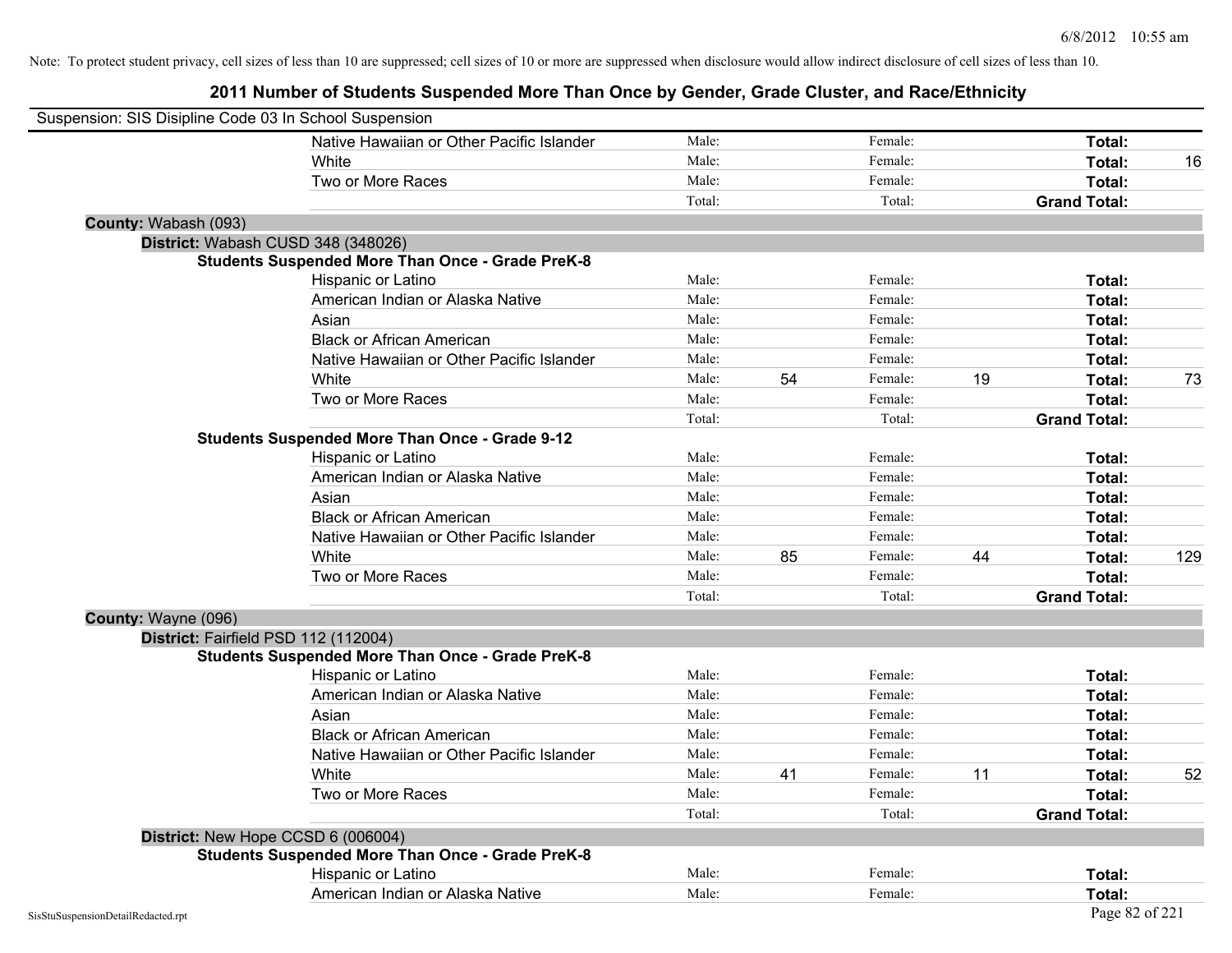## **2011 Number of Students Suspended More Than Once by Gender, Grade Cluster, and Race/Ethnicity**

| Suspension: SIS Disipline Code 03 In School Suspension  |        |         |                     |
|---------------------------------------------------------|--------|---------|---------------------|
| Asian                                                   | Male:  | Female: | Total:              |
| <b>Black or African American</b>                        | Male:  | Female: | Total:              |
| Native Hawaiian or Other Pacific Islander               | Male:  | Female: | Total:              |
| White                                                   | Male:  | Female: | Total:              |
| Two or More Races                                       | Male:  | Female: | Total:              |
|                                                         | Total: | Total:  | <b>Grand Total:</b> |
| District: North Wayne CUSD 200 (200026)                 |        |         |                     |
| <b>Students Suspended More Than Once - Grade PreK-8</b> |        |         |                     |
| Hispanic or Latino                                      | Male:  | Female: | Total:              |
| American Indian or Alaska Native                        | Male:  | Female: | Total:              |
| Asian                                                   | Male:  | Female: | Total:              |
| <b>Black or African American</b>                        | Male:  | Female: | Total:              |
| Native Hawaiian or Other Pacific Islander               | Male:  | Female: | Total:              |
| White                                                   | Male:  | Female: | Total:              |
| Two or More Races                                       | Male:  | Female: | Total:              |
|                                                         | Total: | Total:  | <b>Grand Total:</b> |
| <b>Students Suspended More Than Once - Grade 9-12</b>   |        |         |                     |
| Hispanic or Latino                                      | Male:  | Female: | Total:              |
| American Indian or Alaska Native                        | Male:  | Female: | Total:              |
| Asian                                                   | Male:  | Female: | Total:              |
| <b>Black or African American</b>                        | Male:  | Female: | Total:              |
| Native Hawaiian or Other Pacific Islander               | Male:  | Female: | Total:              |
| White                                                   | Male:  | Female: | Total:              |
| Two or More Races                                       | Male:  | Female: | Total:              |
|                                                         | Total: | Total:  | <b>Grand Total:</b> |
| District: Wayne City CUSD 100 (100026)                  |        |         |                     |
| <b>Students Suspended More Than Once - Grade PreK-8</b> |        |         |                     |
| Hispanic or Latino                                      | Male:  | Female: | Total:              |
| American Indian or Alaska Native                        | Male:  | Female: | Total:              |
| Asian                                                   | Male:  | Female: | Total:              |
| <b>Black or African American</b>                        | Male:  | Female: | Total:              |
| Native Hawaiian or Other Pacific Islander               | Male:  | Female: | Total:              |
| White                                                   | Male:  | Female: | Total:              |
| Two or More Races                                       | Male:  | Female: | Total:              |
|                                                         | Total: | Total:  | <b>Grand Total:</b> |
|                                                         |        |         |                     |

**District:** Carmi-White County CUSD 5 (005026) **Students Suspended More Than Once - Grade 9-12**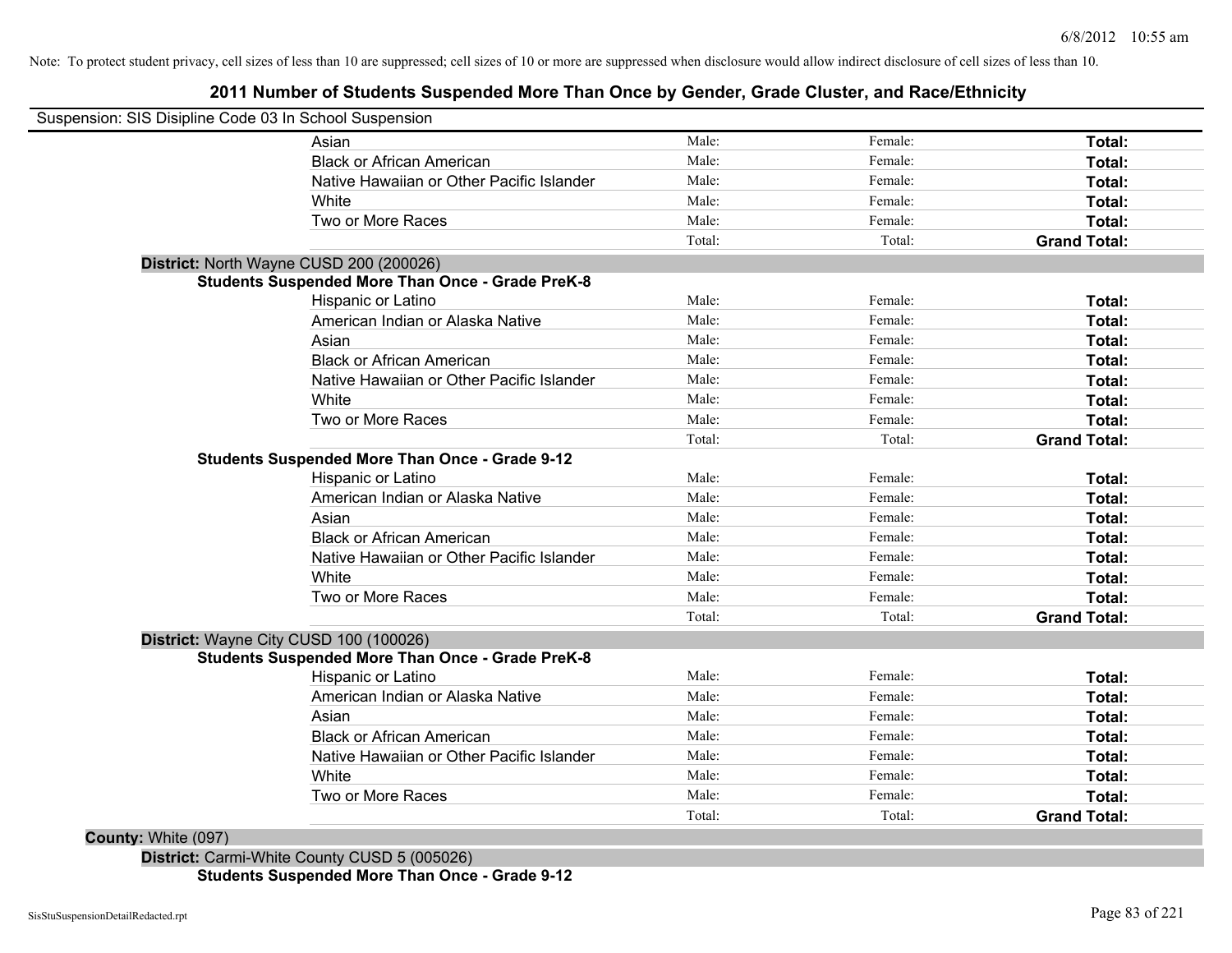| Suspension: SIS Disipline Code 03 In School Suspension |                                                         |        |    |         |    |                     |    |
|--------------------------------------------------------|---------------------------------------------------------|--------|----|---------|----|---------------------|----|
|                                                        | Hispanic or Latino                                      | Male:  |    | Female: |    | Total:              |    |
|                                                        | American Indian or Alaska Native                        | Male:  |    | Female: |    | Total:              |    |
|                                                        | Asian                                                   | Male:  |    | Female: |    | Total:              |    |
|                                                        | <b>Black or African American</b>                        | Male:  |    | Female: |    | Total:              |    |
|                                                        | Native Hawaiian or Other Pacific Islander               | Male:  |    | Female: |    | Total:              |    |
|                                                        | White                                                   | Male:  | 20 | Female: | 14 | Total:              | 34 |
|                                                        | Two or More Races                                       | Male:  |    | Female: |    | Total:              |    |
|                                                        |                                                         | Total: |    | Total:  |    | <b>Grand Total:</b> |    |
| District: Grayville CUSD 1 (001026)                    |                                                         |        |    |         |    |                     |    |
|                                                        | <b>Students Suspended More Than Once - Grade PreK-8</b> |        |    |         |    |                     |    |
|                                                        | Hispanic or Latino                                      | Male:  |    | Female: |    | Total:              |    |
|                                                        | American Indian or Alaska Native                        | Male:  |    | Female: |    | Total:              |    |
|                                                        | Asian                                                   | Male:  |    | Female: |    | Total:              |    |
|                                                        | <b>Black or African American</b>                        | Male:  |    | Female: |    | Total:              |    |
|                                                        | Native Hawaiian or Other Pacific Islander               | Male:  |    | Female: |    | Total:              |    |
|                                                        | White                                                   | Male:  |    | Female: |    | Total:              |    |
|                                                        | Two or More Races                                       | Male:  |    | Female: |    | Total:              |    |
|                                                        |                                                         | Total: |    | Total:  |    | <b>Grand Total:</b> |    |
|                                                        | <b>Students Suspended More Than Once - Grade 9-12</b>   |        |    |         |    |                     |    |
|                                                        | <b>Hispanic or Latino</b>                               | Male:  |    | Female: |    | Total:              |    |
|                                                        | American Indian or Alaska Native                        | Male:  |    | Female: |    | Total:              |    |
|                                                        | Asian                                                   | Male:  |    | Female: |    | Total:              |    |
|                                                        | <b>Black or African American</b>                        | Male:  |    | Female: |    | Total:              |    |
|                                                        | Native Hawaiian or Other Pacific Islander               | Male:  |    | Female: |    | Total:              |    |
|                                                        | White                                                   | Male:  |    | Female: |    | Total:              |    |
|                                                        | Two or More Races                                       | Male:  |    | Female: |    | Total:              |    |
|                                                        |                                                         | Total: |    | Total:  |    | <b>Grand Total:</b> |    |
|                                                        | District: Norris City-Omaha-Enfield CUSD 3 (003026)     |        |    |         |    |                     |    |
|                                                        | <b>Students Suspended More Than Once - Grade PreK-8</b> |        |    |         |    |                     |    |
|                                                        | Hispanic or Latino                                      | Male:  |    | Female: |    | Total:              |    |
|                                                        | American Indian or Alaska Native                        | Male:  |    | Female: |    | Total:              |    |
|                                                        | Asian                                                   | Male:  |    | Female: |    | Total:              |    |
|                                                        | <b>Black or African American</b>                        | Male:  |    | Female: |    | Total:              |    |
|                                                        | Native Hawaiian or Other Pacific Islander               | Male:  |    | Female: |    | Total:              |    |
|                                                        | White                                                   | Male:  |    | Female: |    | Total:              |    |
|                                                        | Two or More Races                                       | Male:  |    | Female: |    | Total:              |    |
|                                                        |                                                         | Total: |    | Total:  |    | <b>Grand Total:</b> |    |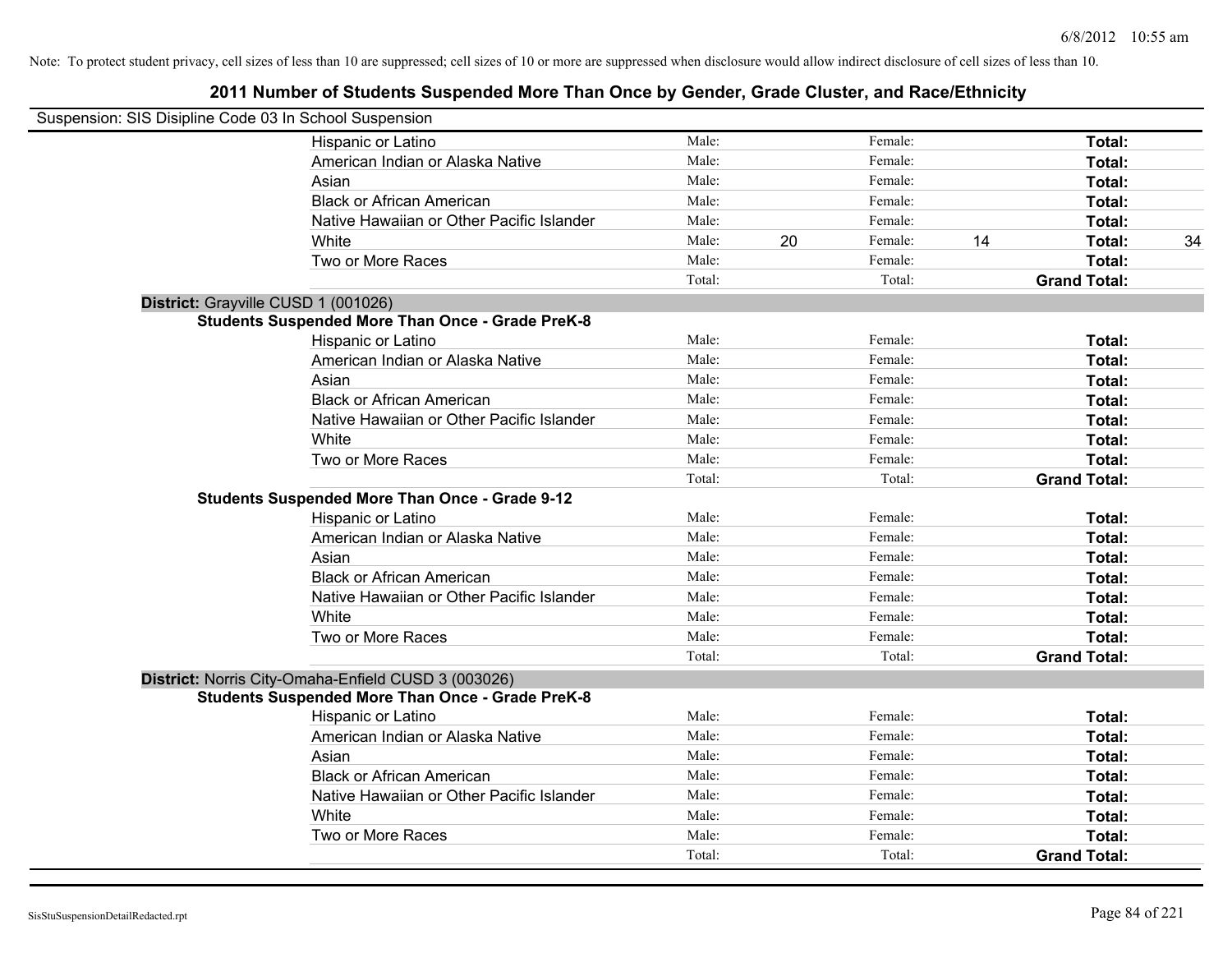| Suspension: SIS Disipline Code 03 In School Suspension |
|--------------------------------------------------------|
|--------------------------------------------------------|

| Region: Franklin/Williamson ROE (21)                    |        |    |         |    |                     |    |
|---------------------------------------------------------|--------|----|---------|----|---------------------|----|
| County: Franklin (028)                                  |        |    |         |    |                     |    |
| District: Akin CCSD 91 (091004)                         |        |    |         |    |                     |    |
| <b>Students Suspended More Than Once - Grade PreK-8</b> |        |    |         |    |                     |    |
| Hispanic or Latino                                      | Male:  |    | Female: |    | Total:              |    |
| American Indian or Alaska Native                        | Male:  |    | Female: |    | Total:              |    |
| Asian                                                   | Male:  |    | Female: |    | Total:              |    |
| <b>Black or African American</b>                        | Male:  |    | Female: |    | Total:              |    |
| Native Hawaiian or Other Pacific Islander               | Male:  |    | Female: |    | Total:              |    |
| White                                                   | Male:  |    | Female: |    | Total:              |    |
| Two or More Races                                       | Male:  |    | Female: |    | Total:              |    |
|                                                         | Total: |    | Total:  |    | <b>Grand Total:</b> |    |
| District: Benton CCSD 47 (047004)                       |        |    |         |    |                     |    |
| <b>Students Suspended More Than Once - Grade PreK-8</b> |        |    |         |    |                     |    |
| Hispanic or Latino                                      | Male:  |    | Female: |    | Total:              |    |
| American Indian or Alaska Native                        | Male:  |    | Female: |    | Total:              |    |
| Asian                                                   | Male:  |    | Female: |    | Total:              |    |
| <b>Black or African American</b>                        | Male:  |    | Female: |    | Total:              |    |
| Native Hawaiian or Other Pacific Islander               | Male:  |    | Female: |    | Total:              |    |
| White                                                   | Male:  |    | Female: |    | Total:              |    |
| Two or More Races                                       | Male:  |    | Female: |    | Total:              |    |
|                                                         | Total: |    | Total:  |    | <b>Grand Total:</b> |    |
| District: Benton Cons HSD 103 (103013)                  |        |    |         |    |                     |    |
| <b>Students Suspended More Than Once - Grade 9-12</b>   |        |    |         |    |                     |    |
| Hispanic or Latino                                      | Male:  |    | Female: |    | Total:              |    |
| American Indian or Alaska Native                        | Male:  |    | Female: |    | Total:              |    |
| Asian                                                   | Male:  |    | Female: |    | Total:              |    |
| <b>Black or African American</b>                        | Male:  |    | Female: |    | Total:              |    |
| Native Hawaiian or Other Pacific Islander               | Male:  |    | Female: |    | Total:              |    |
| White                                                   | Male:  | 23 | Female: | 10 | Total:              | 33 |
| Two or More Races                                       | Male:  |    | Female: |    | Total:              |    |
|                                                         | Total: |    | Total:  |    | <b>Grand Total:</b> |    |
| District: Christopher USD 99 (099026)                   |        |    |         |    |                     |    |
| <b>Students Suspended More Than Once - Grade PreK-8</b> |        |    |         |    |                     |    |
| Hispanic or Latino                                      | Male:  |    | Female: |    | Total:              |    |
| American Indian or Alaska Native                        | Male:  |    | Female: |    | Total:              |    |
| Asian                                                   | Male:  |    | Female: |    | Total:              |    |
| <b>Black or African American</b>                        | Male:  |    | Female: |    | Total:              |    |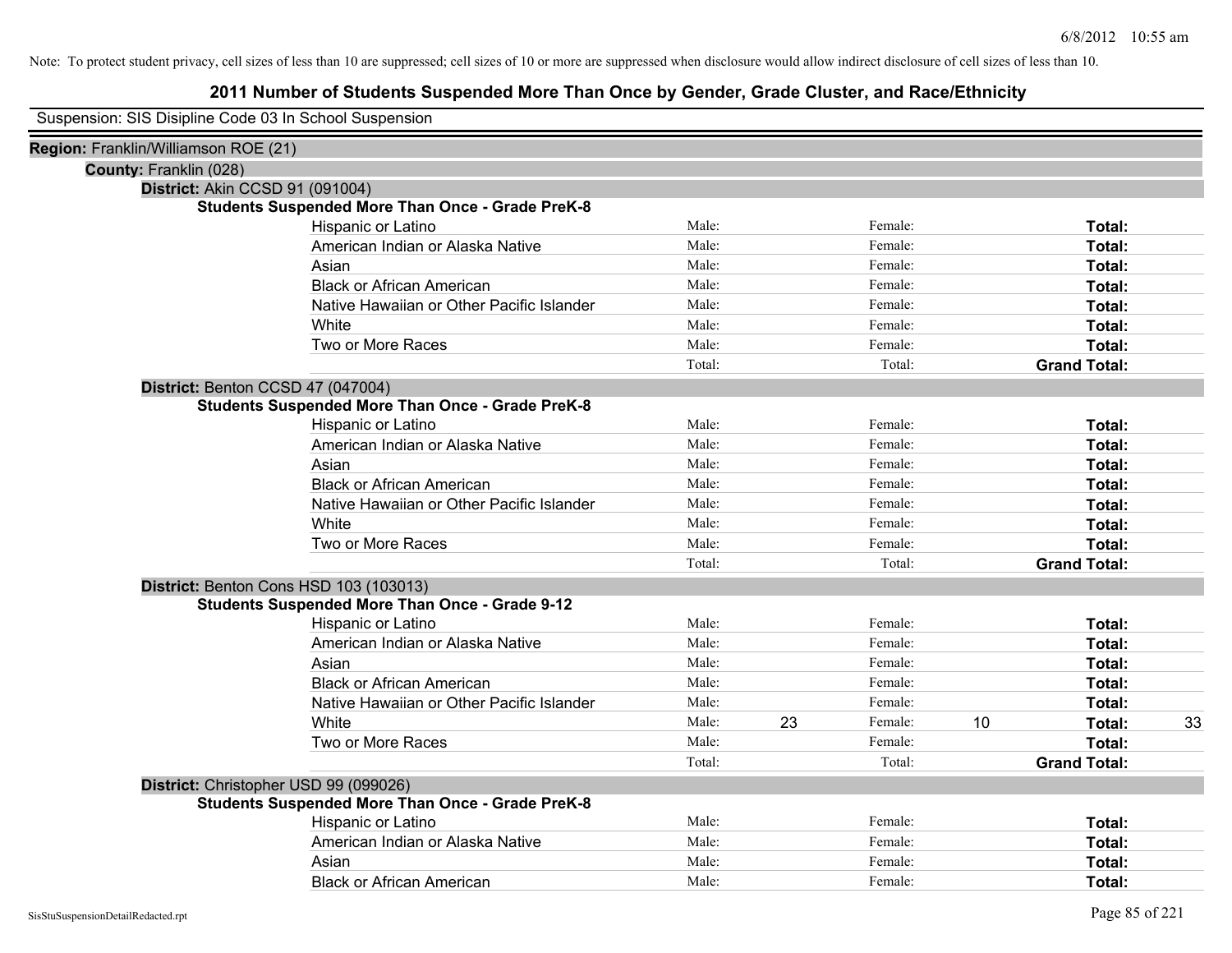|                          | Suspension: SIS Disipline Code 03 In School Suspension  |        |         |                     |    |
|--------------------------|---------------------------------------------------------|--------|---------|---------------------|----|
|                          | Native Hawaiian or Other Pacific Islander               | Male:  | Female: | Total:              |    |
|                          | White                                                   | Male:  | Female: | Total:              |    |
|                          | Two or More Races                                       | Male:  | Female: | Total:              |    |
|                          |                                                         | Total: | Total:  | <b>Grand Total:</b> |    |
|                          | <b>Students Suspended More Than Once - Grade 9-12</b>   |        |         |                     |    |
|                          | Hispanic or Latino                                      | Male:  | Female: | Total:              |    |
|                          | American Indian or Alaska Native                        | Male:  | Female: | Total:              |    |
|                          | Asian                                                   | Male:  | Female: | Total:              |    |
|                          | <b>Black or African American</b>                        | Male:  | Female: | Total:              |    |
|                          | Native Hawaiian or Other Pacific Islander               | Male:  | Female: | Total:              |    |
|                          | White                                                   | Male:  | Female: | Total:              | 12 |
|                          | Two or More Races                                       | Male:  | Female: | Total:              |    |
|                          |                                                         | Total: | Total:  | <b>Grand Total:</b> |    |
|                          | District: Thompsonville CUSD 174 (174026)               |        |         |                     |    |
|                          | <b>Students Suspended More Than Once - Grade 9-12</b>   |        |         |                     |    |
|                          | Hispanic or Latino                                      | Male:  | Female: | Total:              |    |
|                          | American Indian or Alaska Native                        | Male:  | Female: | Total:              |    |
|                          | Asian                                                   | Male:  | Female: | Total:              |    |
|                          | <b>Black or African American</b>                        | Male:  | Female: | Total:              |    |
|                          | Native Hawaiian or Other Pacific Islander               | Male:  | Female: | Total:              |    |
|                          | White                                                   | Male:  | Female: | Total:              |    |
|                          | Two or More Races                                       | Male:  | Female: | Total:              |    |
|                          |                                                         | Total: | Total:  | <b>Grand Total:</b> |    |
| County: Williamson (100) |                                                         |        |         |                     |    |
|                          | District: Carterville CUSD 5 (005026)                   |        |         |                     |    |
|                          | <b>Students Suspended More Than Once - Grade PreK-8</b> |        |         |                     |    |
|                          | Hispanic or Latino                                      | Male:  | Female: | Total:              |    |
|                          | American Indian or Alaska Native                        | Male:  | Female: | Total:              |    |
|                          | Asian                                                   | Male:  | Female: | Total:              |    |
|                          | <b>Black or African American</b>                        | Male:  | Female: | Total:              |    |
|                          | Native Hawaiian or Other Pacific Islander               | Male:  | Female: | Total:              |    |
|                          | <b>White</b>                                            | Male:  | Female: | Total:              | 40 |
|                          | Two or More Races                                       | Male:  | Female: | Total:              |    |
|                          |                                                         | Total: | Total:  | <b>Grand Total:</b> |    |
|                          | <b>Students Suspended More Than Once - Grade 9-12</b>   |        |         |                     |    |
|                          | Hispanic or Latino                                      | Male:  | Female: | Total:              |    |
|                          | American Indian or Alaska Native                        | Male:  | Female: | Total:              |    |
|                          | Asian                                                   | Male:  | Female: | <b>Total:</b>       |    |
|                          | <b>Black or African American</b>                        | Male:  | Female: | Total:              |    |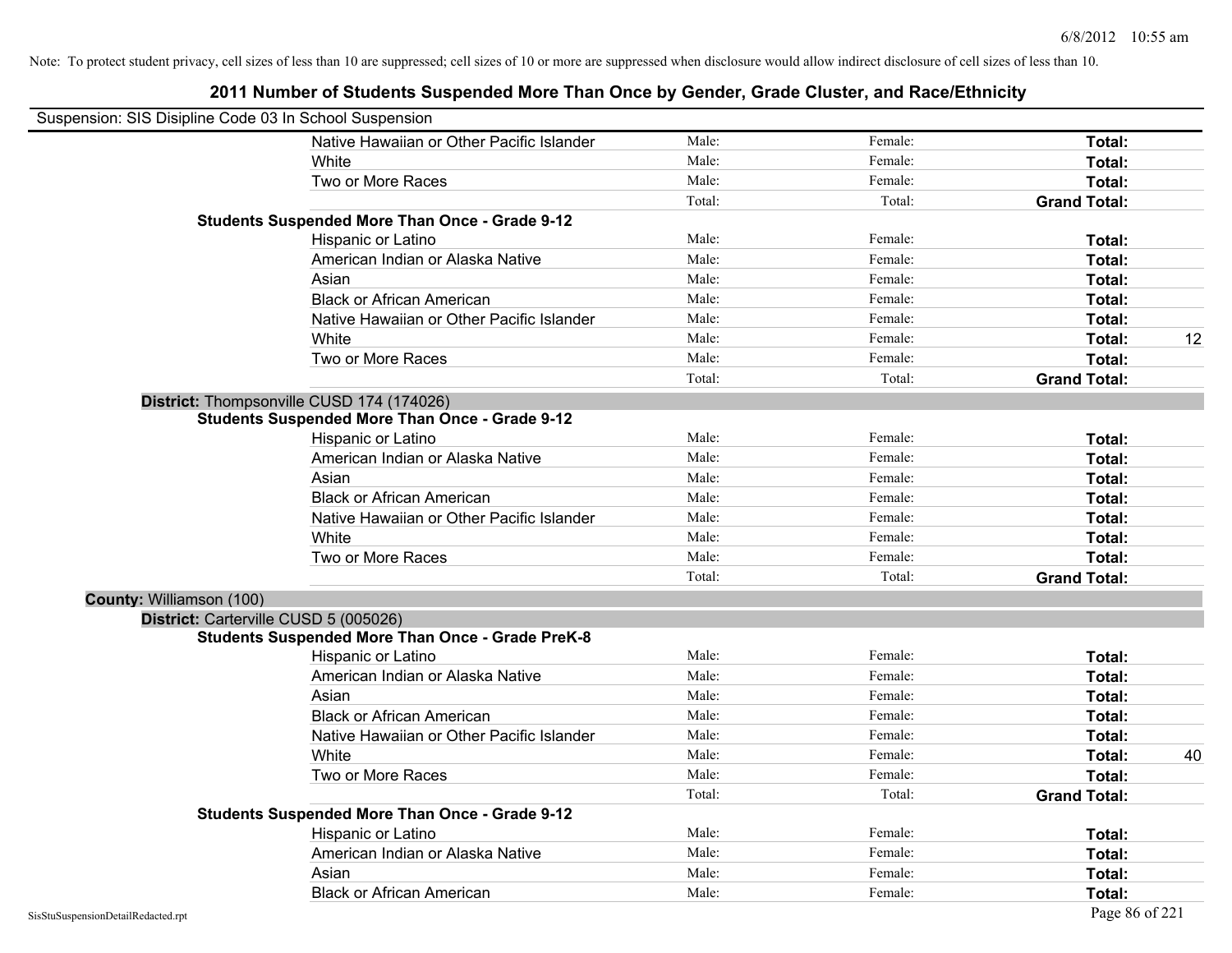| Suspension: SIS Disipline Code 03 In School Suspension |                                                         |        |         |                     |    |
|--------------------------------------------------------|---------------------------------------------------------|--------|---------|---------------------|----|
|                                                        | Native Hawaiian or Other Pacific Islander               | Male:  | Female: | Total:              |    |
|                                                        | White                                                   | Male:  | Female: | Total:              | 17 |
|                                                        | Two or More Races                                       | Male:  | Female: | Total:              |    |
|                                                        |                                                         | Total: | Total:  | <b>Grand Total:</b> |    |
| District: Crab Orchard CUSD 3 (003026)                 |                                                         |        |         |                     |    |
|                                                        | <b>Students Suspended More Than Once - Grade PreK-8</b> |        |         |                     |    |
|                                                        | Hispanic or Latino                                      | Male:  | Female: | Total:              |    |
|                                                        | American Indian or Alaska Native                        | Male:  | Female: | Total:              |    |
|                                                        | Asian                                                   | Male:  | Female: | Total:              |    |
|                                                        | <b>Black or African American</b>                        | Male:  | Female: | Total:              |    |
|                                                        | Native Hawaiian or Other Pacific Islander               | Male:  | Female: | Total:              |    |
|                                                        | White                                                   | Male:  | Female: | Total:              |    |
|                                                        | Two or More Races                                       | Male:  | Female: | Total:              |    |
|                                                        |                                                         | Total: | Total:  | <b>Grand Total:</b> |    |
|                                                        | <b>Students Suspended More Than Once - Grade 9-12</b>   |        |         |                     |    |
|                                                        | Hispanic or Latino                                      | Male:  | Female: | Total:              |    |
|                                                        | American Indian or Alaska Native                        | Male:  | Female: | Total:              |    |
|                                                        | Asian                                                   | Male:  | Female: | Total:              |    |
|                                                        | <b>Black or African American</b>                        | Male:  | Female: | Total:              |    |
|                                                        | Native Hawaiian or Other Pacific Islander               | Male:  | Female: | Total:              |    |
|                                                        | White                                                   | Male:  | Female: | Total:              |    |
|                                                        | Two or More Races                                       | Male:  | Female: | Total:              |    |
|                                                        |                                                         | Total: | Total:  | <b>Grand Total:</b> |    |
| District: Johnston City CUSD 1 (001026)                |                                                         |        |         |                     |    |
|                                                        | <b>Students Suspended More Than Once - Grade PreK-8</b> |        |         |                     |    |
|                                                        | Hispanic or Latino                                      | Male:  | Female: | Total:              |    |
|                                                        | American Indian or Alaska Native                        | Male:  | Female: | Total:              |    |
|                                                        | Asian                                                   | Male:  | Female: | Total:              |    |
|                                                        | <b>Black or African American</b>                        | Male:  | Female: | Total:              |    |
|                                                        | Native Hawaiian or Other Pacific Islander               | Male:  | Female: | Total:              |    |
|                                                        | White                                                   | Male:  | Female: | Total:              | 13 |
|                                                        | Two or More Races                                       | Male:  | Female: | Total:              |    |
|                                                        |                                                         | Total: | Total:  | <b>Grand Total:</b> |    |
|                                                        | <b>Students Suspended More Than Once - Grade 9-12</b>   |        |         |                     |    |
|                                                        | Hispanic or Latino                                      | Male:  | Female: | Total:              |    |
|                                                        | American Indian or Alaska Native                        | Male:  | Female: | Total:              |    |
|                                                        | Asian                                                   | Male:  | Female: | Total:              |    |
|                                                        | <b>Black or African American</b>                        | Male:  | Female: | Total:              |    |
|                                                        | Native Hawaiian or Other Pacific Islander               | Male:  | Female: | Total:              |    |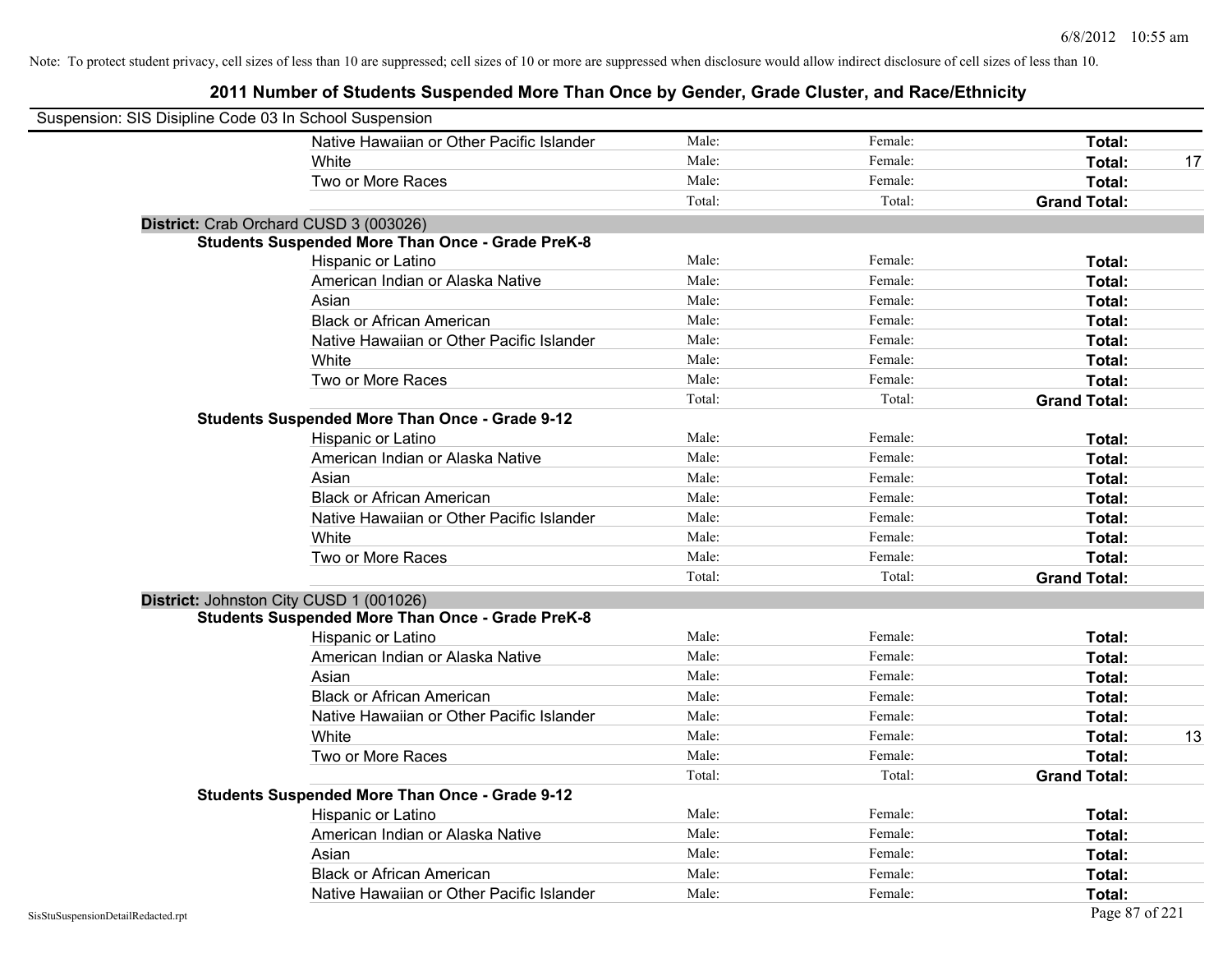| Suspension: SIS Disipline Code 03 In School Suspension  |        |         |                     |    |
|---------------------------------------------------------|--------|---------|---------------------|----|
| White                                                   | Male:  | Female: | Total:              | 11 |
| Two or More Races                                       | Male:  | Female: | Total:              |    |
|                                                         | Total: | Total:  | <b>Grand Total:</b> |    |
| District: Marion CUSD 2 (002026)                        |        |         |                     |    |
| <b>Students Suspended More Than Once - Grade PreK-8</b> |        |         |                     |    |
| Hispanic or Latino                                      | Male:  | Female: | Total:              |    |
| American Indian or Alaska Native                        | Male:  | Female: | Total:              |    |
| Asian                                                   | Male:  | Female: | Total:              |    |
| <b>Black or African American</b>                        | Male:  | Female: | Total:              |    |
| Native Hawaiian or Other Pacific Islander               | Male:  | Female: | Total:              |    |
| White                                                   | Male:  | Female: | Total:              |    |
| Two or More Races                                       | Male:  | Female: | Total:              |    |
|                                                         | Total: | Total:  | <b>Grand Total:</b> |    |
|                                                         |        |         |                     |    |
| Region: Fulton/Schuyler ROE (22)                        |        |         |                     |    |
| County: Fulton (029)                                    |        |         |                     |    |
| District: Astoria CUSD 1 (001026)                       |        |         |                     |    |
| <b>Students Suspended More Than Once - Grade 9-12</b>   |        |         |                     |    |
| Hispanic or Latino                                      | Male:  | Female: | Total:              |    |
| American Indian or Alaska Native                        | Male:  | Female: | Total:              |    |
| Asian                                                   | Male:  | Female: | Total:              |    |
| <b>Black or African American</b>                        | Male:  | Female: | Total:              |    |
| Native Hawaiian or Other Pacific Islander               | Male:  | Female: | Total:              |    |
| White                                                   | Male:  | Female: | Total:              |    |
| Two or More Races                                       | Male:  | Female: | Total:              |    |
|                                                         | Total: | Total:  | <b>Grand Total:</b> |    |
| District: Avon CUSD 176 (176026)                        |        |         |                     |    |
| <b>Students Suspended More Than Once - Grade PreK-8</b> |        |         |                     |    |
| Hispanic or Latino                                      | Male:  | Female: | Total:              |    |
| American Indian or Alaska Native                        | Male:  | Female: | Total:              |    |
| Asian                                                   | Male:  | Female: | Total:              |    |
| <b>Black or African American</b>                        | Male:  | Female: | Total:              |    |
| Native Hawaiian or Other Pacific Islander               | Male:  | Female: | Total:              |    |
| White                                                   | Male:  | Female: | Total:              | 12 |
| Two or More Races                                       | Male:  | Female: | Total:              |    |
|                                                         | Total: | Total:  | <b>Grand Total:</b> |    |
| <b>Students Suspended More Than Once - Grade 9-12</b>   |        |         |                     |    |
| <b>Hispanic or Latino</b>                               | Male:  | Female: | Total:              |    |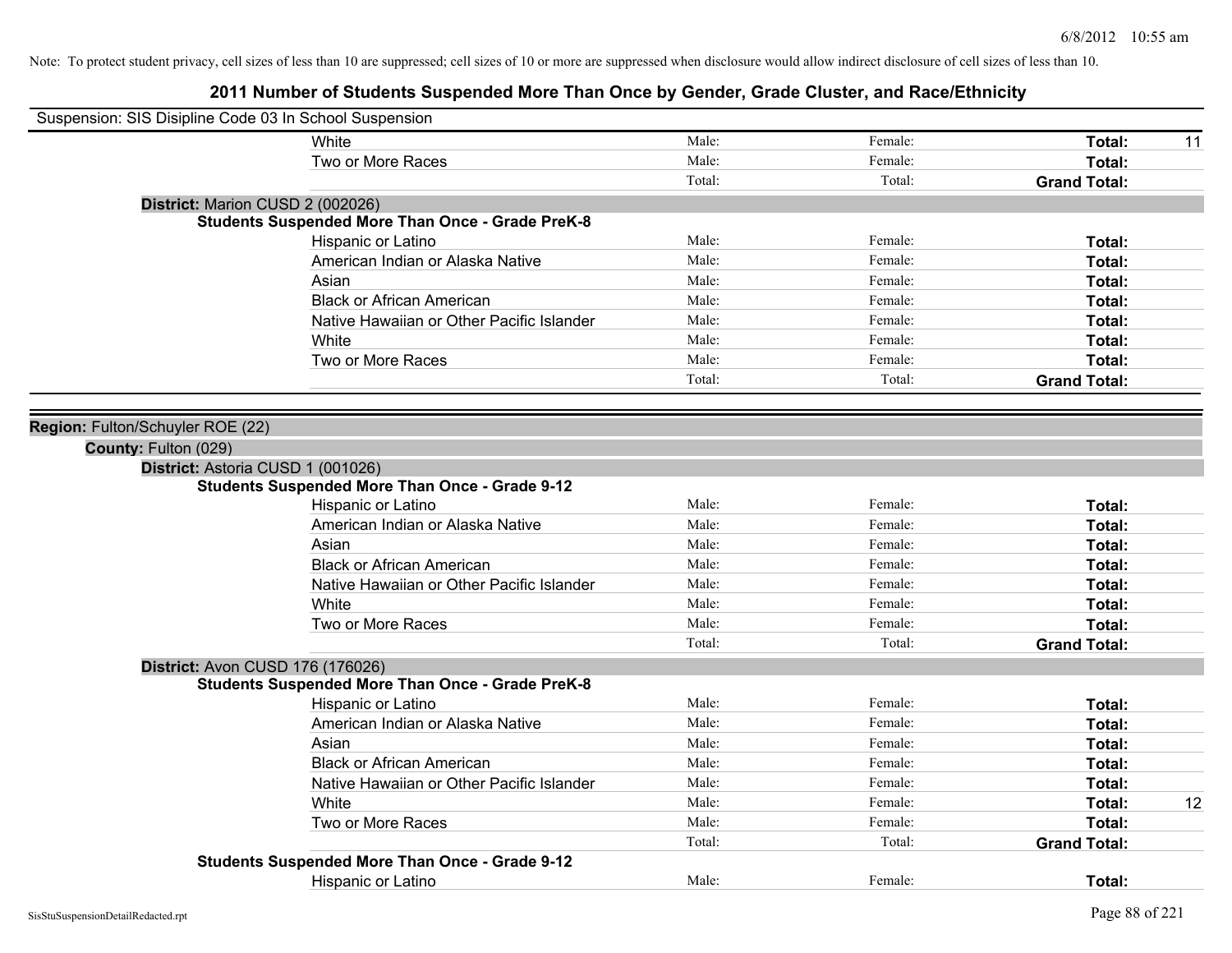| Suspension: SIS Disipline Code 03 In School Suspension |                                                         |        |    |         |    |                     |    |
|--------------------------------------------------------|---------------------------------------------------------|--------|----|---------|----|---------------------|----|
|                                                        | American Indian or Alaska Native                        | Male:  |    | Female: |    | Total:              |    |
|                                                        | Asian                                                   | Male:  |    | Female: |    | Total:              |    |
|                                                        | <b>Black or African American</b>                        | Male:  |    | Female: |    | Total:              |    |
|                                                        | Native Hawaiian or Other Pacific Islander               | Male:  |    | Female: |    | Total:              |    |
|                                                        | White                                                   | Male:  |    | Female: |    | Total:              |    |
|                                                        | Two or More Races                                       | Male:  |    | Female: |    | Total:              |    |
|                                                        |                                                         | Total: |    | Total:  |    | <b>Grand Total:</b> |    |
|                                                        | District: Canton Union SD 66 (066025)                   |        |    |         |    |                     |    |
|                                                        | <b>Students Suspended More Than Once - Grade PreK-8</b> |        |    |         |    |                     |    |
|                                                        | Hispanic or Latino                                      | Male:  |    | Female: |    | Total:              |    |
|                                                        | American Indian or Alaska Native                        | Male:  |    | Female: |    | Total:              |    |
|                                                        | Asian                                                   | Male:  |    | Female: |    | Total:              |    |
|                                                        | <b>Black or African American</b>                        | Male:  |    | Female: |    | Total:              |    |
|                                                        | Native Hawaiian or Other Pacific Islander               | Male:  |    | Female: |    | Total:              |    |
|                                                        | White                                                   | Male:  | 32 | Female: | 15 | Total:              | 47 |
|                                                        | Two or More Races                                       | Male:  |    | Female: |    | Total:              |    |
|                                                        |                                                         | Total: |    | Total:  |    | <b>Grand Total:</b> |    |
|                                                        | <b>Students Suspended More Than Once - Grade 9-12</b>   |        |    |         |    |                     |    |
|                                                        | Hispanic or Latino                                      | Male:  |    | Female: |    | Total:              |    |
|                                                        | American Indian or Alaska Native                        | Male:  |    | Female: |    | Total:              |    |
|                                                        | Asian                                                   | Male:  |    | Female: |    | Total:              |    |
|                                                        | <b>Black or African American</b>                        | Male:  |    | Female: |    | Total:              |    |
|                                                        | Native Hawaiian or Other Pacific Islander               | Male:  |    | Female: |    | Total:              |    |
|                                                        | White                                                   | Male:  | 16 | Female: | 10 | Total:              | 26 |
|                                                        | Two or More Races                                       | Male:  |    | Female: |    | Total:              |    |
|                                                        |                                                         | Total: |    | Total:  |    | <b>Grand Total:</b> |    |
|                                                        | District: CUSD 3 Fulton County (003026)                 |        |    |         |    |                     |    |
|                                                        | <b>Students Suspended More Than Once - Grade PreK-8</b> |        |    |         |    |                     |    |
|                                                        | Hispanic or Latino                                      | Male:  |    | Female: |    | Total:              |    |
|                                                        | American Indian or Alaska Native                        | Male:  |    | Female: |    | Total:              |    |
|                                                        | Asian                                                   | Male:  |    | Female: |    | Total:              |    |
|                                                        | <b>Black or African American</b>                        | Male:  |    | Female: |    | Total:              |    |
|                                                        | Native Hawaiian or Other Pacific Islander               | Male:  |    | Female: |    | Total:              |    |
|                                                        | White                                                   | Male:  |    | Female: |    | Total:              |    |
|                                                        | Two or More Races                                       | Male:  |    | Female: |    | Total:              |    |
|                                                        |                                                         | Total: |    | Total:  |    | <b>Grand Total:</b> |    |
|                                                        | <b>Students Suspended More Than Once - Grade 9-12</b>   |        |    |         |    |                     |    |
|                                                        | Hispanic or Latino                                      | Male:  |    | Female: |    | Total:              |    |
|                                                        | American Indian or Alaska Native                        | Male:  |    | Female: |    | Total:              |    |
| SisStuSuspensionDetailRedacted.rpt                     |                                                         |        |    |         |    | Page 89 of 221      |    |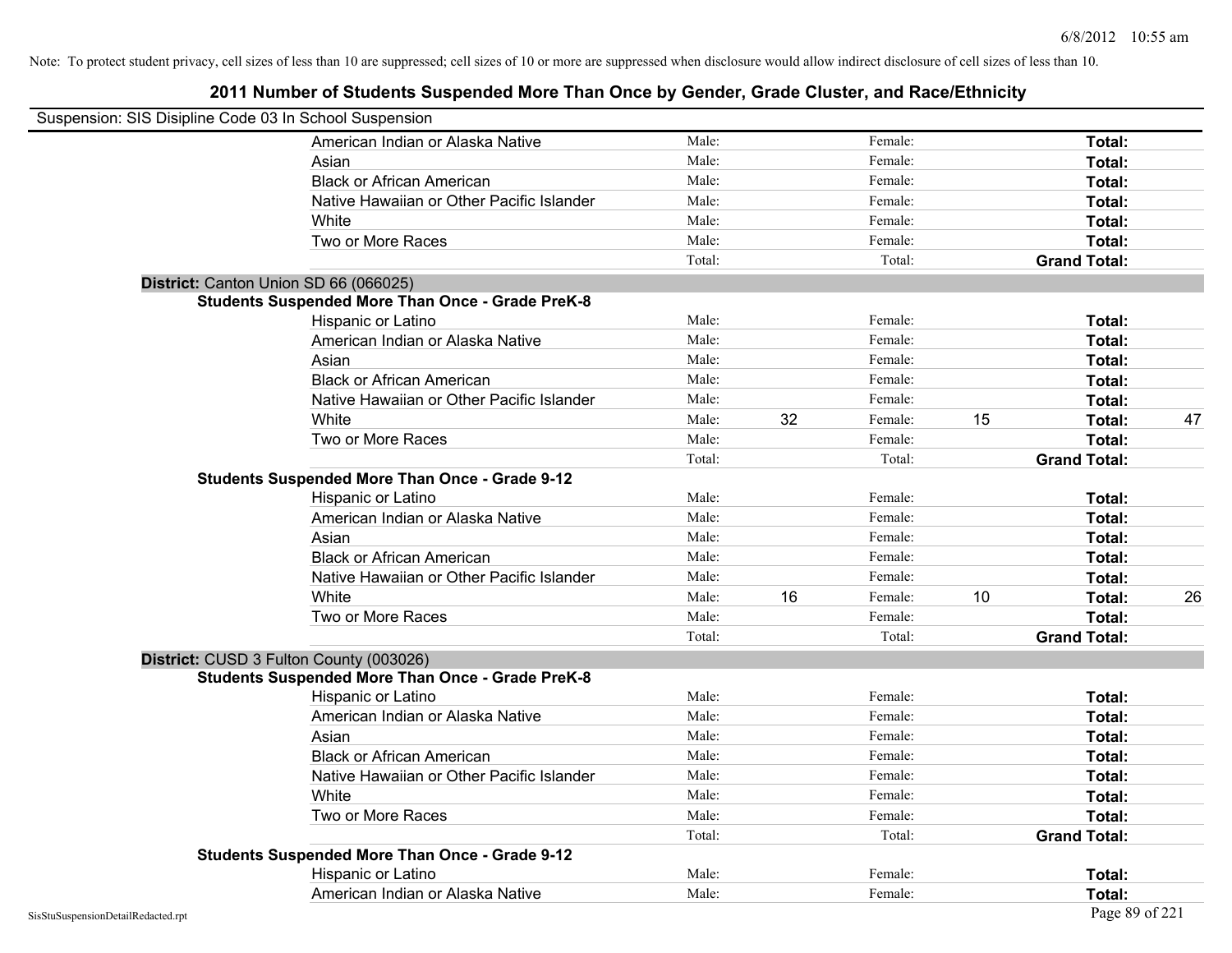# **2011 Number of Students Suspended More Than Once by Gender, Grade Cluster, and Race/Ethnicity**

| Suspension: SIS Disipline Code 03 In School Suspension |                                                         |        |         |                     |
|--------------------------------------------------------|---------------------------------------------------------|--------|---------|---------------------|
|                                                        | Asian                                                   | Male:  | Female: | Total:              |
|                                                        | <b>Black or African American</b>                        | Male:  | Female: | Total:              |
|                                                        | Native Hawaiian or Other Pacific Islander               | Male:  | Female: | Total:              |
|                                                        | White                                                   | Male:  | Female: | Total:              |
|                                                        | Two or More Races                                       | Male:  | Female: | Total:              |
|                                                        |                                                         | Total: | Total:  | <b>Grand Total:</b> |
|                                                        | District: Spoon River Valley CUSD 4 (004026)            |        |         |                     |
|                                                        | <b>Students Suspended More Than Once - Grade PreK-8</b> |        |         |                     |
|                                                        | Hispanic or Latino                                      | Male:  | Female: | Total:              |
|                                                        | American Indian or Alaska Native                        | Male:  | Female: | Total:              |
|                                                        | Asian                                                   | Male:  | Female: | Total:              |
|                                                        | <b>Black or African American</b>                        | Male:  | Female: | Total:              |
|                                                        | Native Hawaiian or Other Pacific Islander               | Male:  | Female: | Total:              |
|                                                        | White                                                   | Male:  | Female: | Total:              |
|                                                        | Two or More Races                                       | Male:  | Female: | Total:              |
|                                                        |                                                         | Total: | Total:  | <b>Grand Total:</b> |
|                                                        | <b>Students Suspended More Than Once - Grade 9-12</b>   |        |         |                     |
|                                                        | Hispanic or Latino                                      | Male:  | Female: | Total:              |
|                                                        | American Indian or Alaska Native                        | Male:  | Female: | Total:              |
|                                                        | Asian                                                   | Male:  | Female: | Total:              |
|                                                        | <b>Black or African American</b>                        | Male:  | Female: | Total:              |
|                                                        | Native Hawaiian or Other Pacific Islander               | Male:  | Female: | Total:              |
|                                                        | White                                                   | Male:  | Female: | Total:              |
|                                                        | Two or More Races                                       | Male:  | Female: | Total:              |
|                                                        |                                                         | Total: | Total:  | <b>Grand Total:</b> |
| <b>District: VIT CUSD 2 (002026)</b>                   |                                                         |        |         |                     |
|                                                        | <b>Students Suspended More Than Once - Grade PreK-8</b> |        |         |                     |
|                                                        | Hispanic or Latino                                      | Male:  | Female: | Total:              |
|                                                        | American Indian or Alaska Native                        | Male:  | Female: | Total:              |
|                                                        | Asian                                                   | Male:  | Female: | Total:              |
|                                                        | <b>Black or African American</b>                        | Male:  | Female: | Total:              |
|                                                        | Native Hawaiian or Other Pacific Islander               | Male:  | Female: | Total:              |
|                                                        | White                                                   | Male:  | Female: | Total:              |
|                                                        | Two or More Races                                       | Male:  | Female: | Total:              |
|                                                        |                                                         | Total: | Total:  | <b>Grand Total:</b> |
|                                                        |                                                         |        |         |                     |

**County:** Grundy (032)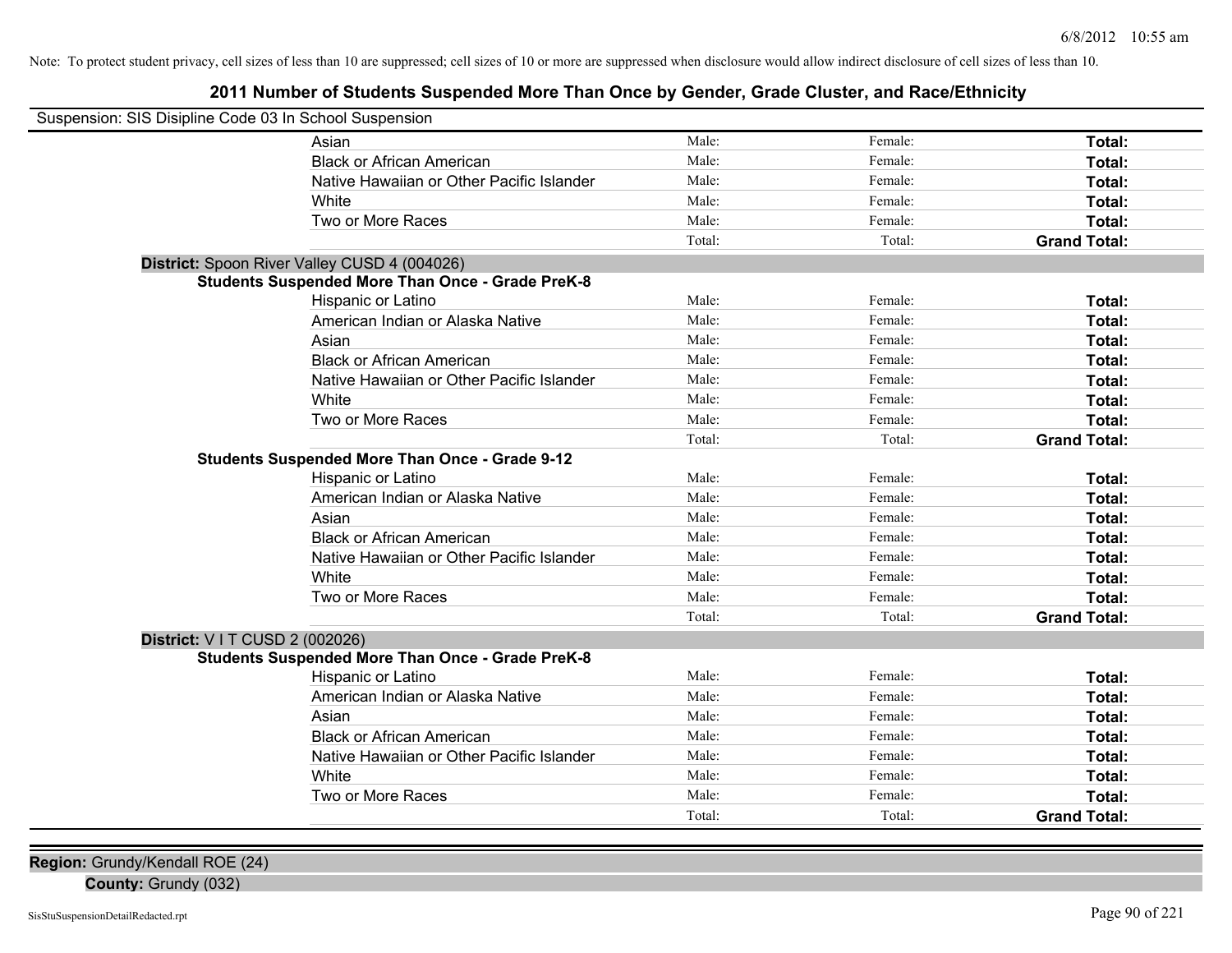| Suspension: SIS Disipline Code 03 In School Suspension |                                                         |        |         |                     |
|--------------------------------------------------------|---------------------------------------------------------|--------|---------|---------------------|
| District: Coal City CUSD 1 (001026)                    |                                                         |        |         |                     |
|                                                        | <b>Students Suspended More Than Once - Grade PreK-8</b> |        |         |                     |
|                                                        | Hispanic or Latino                                      | Male:  | Female: | Total:              |
|                                                        | American Indian or Alaska Native                        | Male:  | Female: | Total:              |
|                                                        | Asian                                                   | Male:  | Female: | Total:              |
|                                                        | <b>Black or African American</b>                        | Male:  | Female: | Total:              |
|                                                        | Native Hawaiian or Other Pacific Islander               | Male:  | Female: | Total:              |
|                                                        | White                                                   | Male:  | Female: | Total:              |
|                                                        | Two or More Races                                       | Male:  | Female: | Total:              |
|                                                        |                                                         | Total: | Total:  | <b>Grand Total:</b> |
|                                                        | District: Gardner CCSD 72C (072C04)                     |        |         |                     |
|                                                        | <b>Students Suspended More Than Once - Grade PreK-8</b> |        |         |                     |
|                                                        | Hispanic or Latino                                      | Male:  | Female: | Total:              |
|                                                        | American Indian or Alaska Native                        | Male:  | Female: | Total:              |
|                                                        | Asian                                                   | Male:  | Female: | Total:              |
|                                                        | <b>Black or African American</b>                        | Male:  | Female: | Total:              |
|                                                        | Native Hawaiian or Other Pacific Islander               | Male:  | Female: | Total:              |
|                                                        | White                                                   | Male:  | Female: | Total:              |
|                                                        | Two or More Races                                       | Male:  | Female: | Total:              |
|                                                        |                                                         | Total: | Total:  | <b>Grand Total:</b> |
|                                                        | District: Gardner S Wilmington Twp HSD 73 (073017)      |        |         |                     |
|                                                        | <b>Students Suspended More Than Once - Grade 9-12</b>   |        |         |                     |
|                                                        | Hispanic or Latino                                      | Male:  | Female: | Total:              |
|                                                        | American Indian or Alaska Native                        | Male:  | Female: | Total:              |
|                                                        | Asian                                                   | Male:  | Female: | Total:              |
|                                                        | <b>Black or African American</b>                        | Male:  | Female: | Total:              |
|                                                        | Native Hawaiian or Other Pacific Islander               | Male:  | Female: | Total:              |
|                                                        | White                                                   | Male:  | Female: | 17<br>Total:        |
|                                                        | Two or More Races                                       | Male:  | Female: | Total:              |
|                                                        |                                                         | Total: | Total:  | <b>Grand Total:</b> |
|                                                        | District: Minooka CCSD 201 (201004)                     |        |         |                     |
|                                                        | <b>Students Suspended More Than Once - Grade PreK-8</b> |        |         |                     |
|                                                        | Hispanic or Latino                                      | Male:  | Female: | Total:              |
|                                                        | American Indian or Alaska Native                        | Male:  | Female: | Total:              |
|                                                        | Asian                                                   | Male:  | Female: | Total:              |
|                                                        | <b>Black or African American</b>                        | Male:  | Female: | Total:<br>10        |
|                                                        | Native Hawaiian or Other Pacific Islander               | Male:  | Female: | Total:              |
|                                                        | White                                                   | Male:  | Female: | Total:              |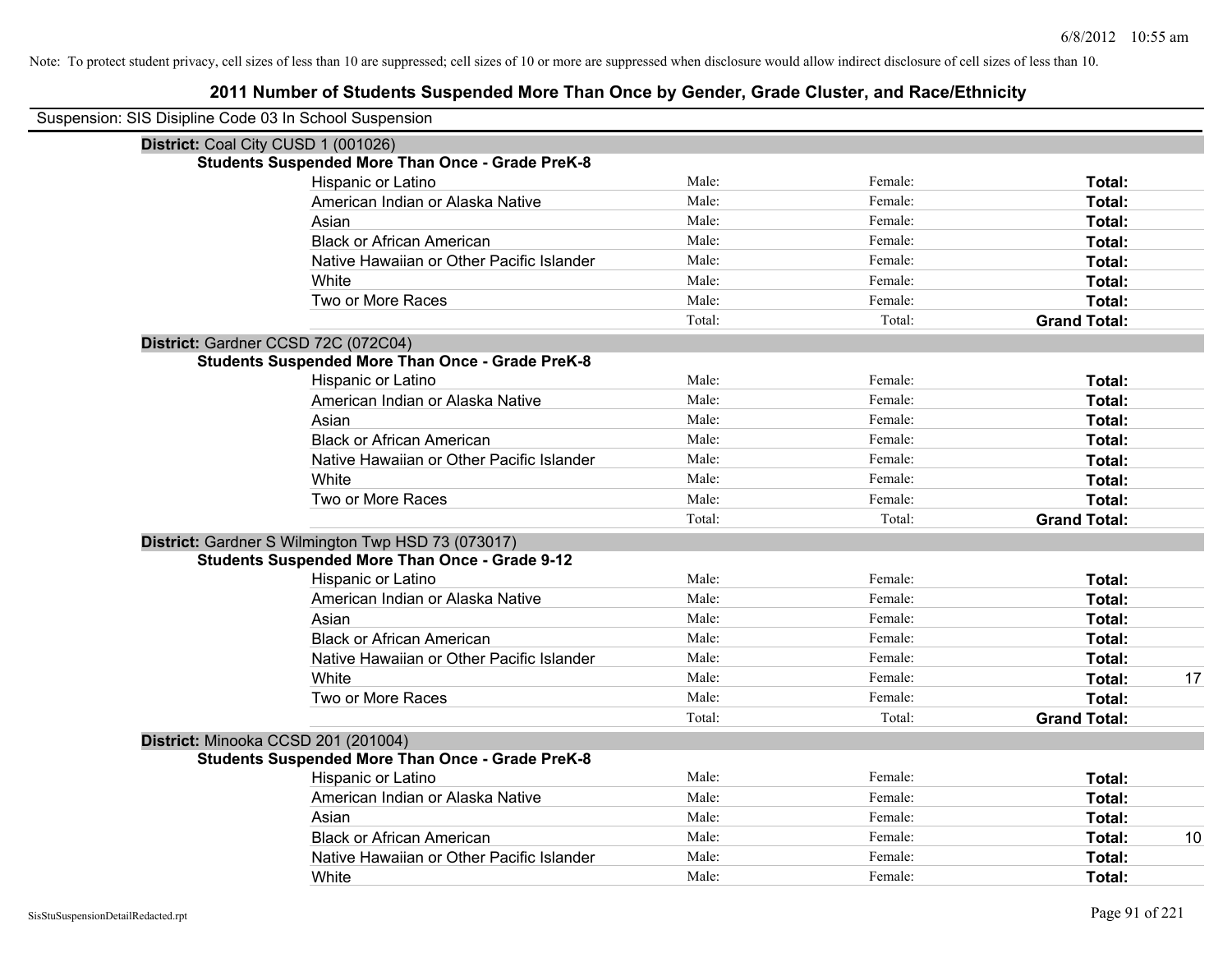| Suspension: SIS Disipline Code 03 In School Suspension |                                                         |        |     |         |    |                     |     |
|--------------------------------------------------------|---------------------------------------------------------|--------|-----|---------|----|---------------------|-----|
|                                                        | Two or More Races                                       | Male:  |     | Female: |    | Total:              |     |
|                                                        |                                                         | Total: |     | Total:  |    | <b>Grand Total:</b> | 25  |
| District: Minooka CHSD 111 (111016)                    |                                                         |        |     |         |    |                     |     |
|                                                        | <b>Students Suspended More Than Once - Grade 9-12</b>   |        |     |         |    |                     |     |
|                                                        | Hispanic or Latino                                      | Male:  | 41  | Female: | 32 | Total:              | 73  |
|                                                        | American Indian or Alaska Native                        | Male:  |     | Female: |    | Total:              |     |
|                                                        | Asian                                                   | Male:  |     | Female: |    | Total:              |     |
|                                                        | <b>Black or African American</b>                        | Male:  | 23  | Female: | 10 | Total:              | 33  |
|                                                        | Native Hawaiian or Other Pacific Islander               | Male:  |     | Female: |    | Total:              |     |
|                                                        | White                                                   | Male:  | 208 | Female: | 92 | Total:              | 300 |
|                                                        | Two or More Races                                       | Male:  |     | Female: |    | Total:              |     |
|                                                        |                                                         | Total: |     | Total:  |    | <b>Grand Total:</b> |     |
| <b>District: Morris SD 54 (054002)</b>                 |                                                         |        |     |         |    |                     |     |
|                                                        | <b>Students Suspended More Than Once - Grade PreK-8</b> |        |     |         |    |                     |     |
|                                                        | Hispanic or Latino                                      | Male:  |     | Female: |    | Total:              |     |
|                                                        | American Indian or Alaska Native                        | Male:  |     | Female: |    | Total:              |     |
|                                                        | Asian                                                   | Male:  |     | Female: |    | Total:              |     |
|                                                        | <b>Black or African American</b>                        | Male:  |     | Female: |    | Total:              |     |
|                                                        | Native Hawaiian or Other Pacific Islander               | Male:  |     | Female: |    | Total:              |     |
|                                                        | White                                                   | Male:  |     | Female: |    | Total:              | 18  |
|                                                        | Two or More Races                                       | Male:  |     | Female: |    | Total:              |     |
|                                                        |                                                         | Total: |     | Total:  |    | <b>Grand Total:</b> |     |
|                                                        | District: Saratoga CCSD 60C (060C04)                    |        |     |         |    |                     |     |
|                                                        | <b>Students Suspended More Than Once - Grade PreK-8</b> |        |     |         |    |                     |     |
|                                                        | Hispanic or Latino                                      | Male:  |     | Female: |    | Total:              |     |
|                                                        | American Indian or Alaska Native                        | Male:  |     | Female: |    | Total:              |     |
|                                                        | Asian                                                   | Male:  |     | Female: |    | Total:              |     |
|                                                        | <b>Black or African American</b>                        | Male:  |     | Female: |    | Total:              |     |
|                                                        | Native Hawaiian or Other Pacific Islander               | Male:  |     | Female: |    | Total:              |     |
|                                                        | White                                                   | Male:  |     | Female: |    | Total:              |     |
|                                                        | Two or More Races                                       | Male:  |     | Female: |    | Total:              |     |
|                                                        |                                                         | Total: |     | Total:  |    | <b>Grand Total:</b> |     |
|                                                        | District: South Wilmington CCSD 74 (074003)             |        |     |         |    |                     |     |
|                                                        | <b>Students Suspended More Than Once - Grade PreK-8</b> |        |     |         |    |                     |     |
|                                                        | Hispanic or Latino                                      | Male:  |     | Female: |    | Total:              |     |
|                                                        | American Indian or Alaska Native                        | Male:  |     | Female: |    | Total:              |     |
|                                                        | Asian                                                   | Male:  |     | Female: |    | Total:              |     |
|                                                        | <b>Black or African American</b>                        | Male:  |     | Female: |    | Total:              |     |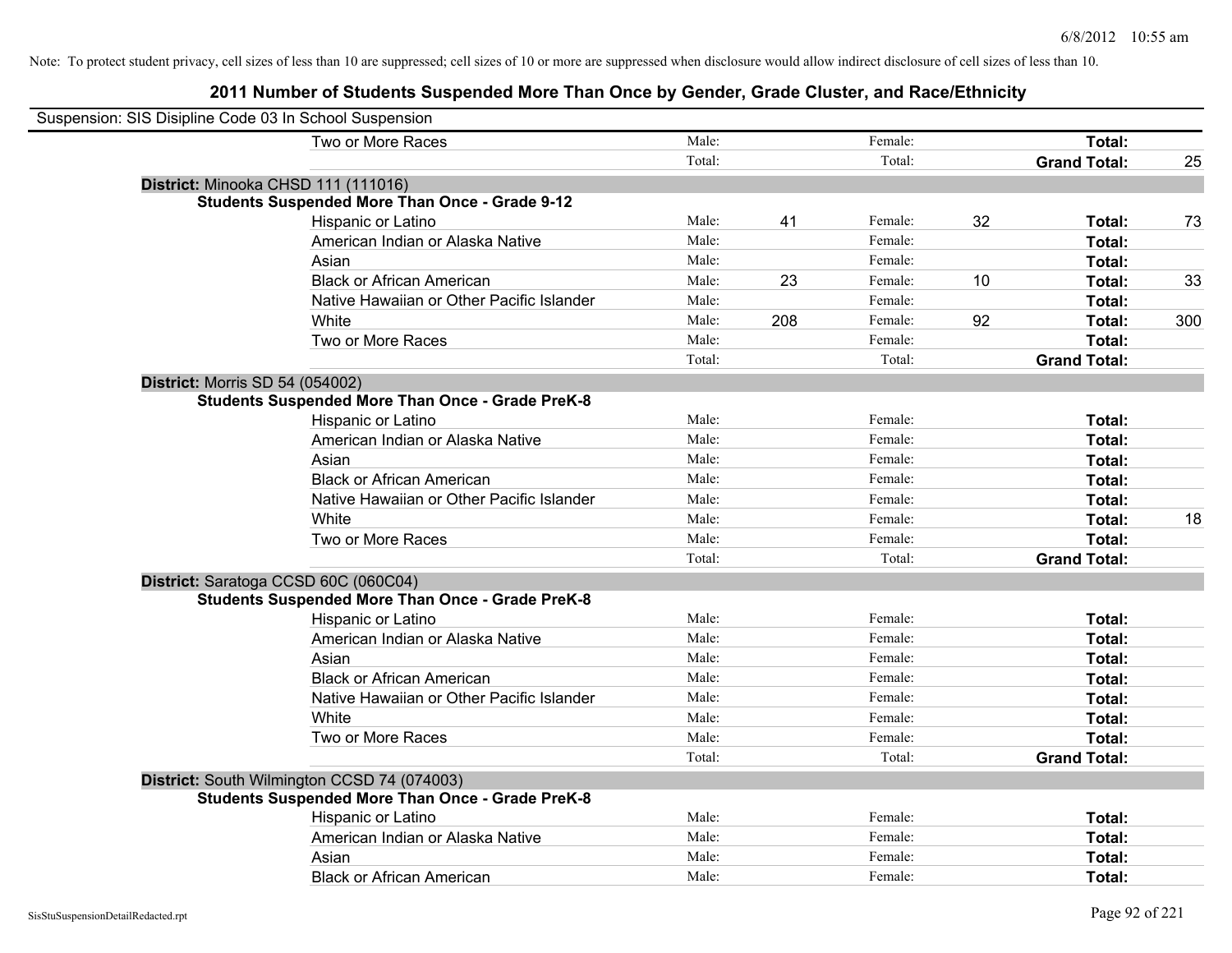| Suspension: SIS Disipline Code 03 In School Suspension |                                                         |        |    |         |    |                     |    |
|--------------------------------------------------------|---------------------------------------------------------|--------|----|---------|----|---------------------|----|
|                                                        | Native Hawaiian or Other Pacific Islander               | Male:  |    | Female: |    | Total:              |    |
|                                                        | White                                                   | Male:  |    | Female: |    | Total:              |    |
|                                                        | Two or More Races                                       | Male:  |    | Female: |    | Total:              |    |
|                                                        |                                                         | Total: |    | Total:  |    | <b>Grand Total:</b> |    |
| County: Kendall (047)                                  |                                                         |        |    |         |    |                     |    |
|                                                        | District: Kendall Co Spec Educ Coop (000061)            |        |    |         |    |                     |    |
|                                                        | <b>Students Suspended More Than Once - Grade PreK-8</b> |        |    |         |    |                     |    |
|                                                        | Hispanic or Latino                                      | Male:  |    | Female: |    | Total:              |    |
|                                                        | American Indian or Alaska Native                        | Male:  |    | Female: |    | Total:              |    |
|                                                        | Asian                                                   | Male:  |    | Female: |    | Total:              |    |
|                                                        | <b>Black or African American</b>                        | Male:  |    | Female: |    | Total:              |    |
|                                                        | Native Hawaiian or Other Pacific Islander               | Male:  |    | Female: |    | Total:              |    |
|                                                        | White                                                   | Male:  |    | Female: |    | Total:              |    |
|                                                        | Two or More Races                                       | Male:  |    | Female: |    | Total:              |    |
|                                                        |                                                         | Total: |    | Total:  |    | <b>Grand Total:</b> |    |
|                                                        | <b>Students Suspended More Than Once - Grade 9-12</b>   |        |    |         |    |                     |    |
|                                                        | Hispanic or Latino                                      | Male:  |    | Female: |    | Total:              |    |
|                                                        | American Indian or Alaska Native                        | Male:  |    | Female: |    | Total:              |    |
|                                                        | Asian                                                   | Male:  |    | Female: |    | Total:              |    |
|                                                        | <b>Black or African American</b>                        | Male:  |    | Female: |    | Total:              |    |
|                                                        | Native Hawaiian or Other Pacific Islander               | Male:  |    | Female: |    | Total:              |    |
|                                                        | White                                                   | Male:  |    | Female: |    | Total:              |    |
|                                                        | Two or More Races                                       | Male:  |    | Female: |    | Total:              |    |
|                                                        |                                                         | Total: |    | Total:  |    | <b>Grand Total:</b> |    |
|                                                        | District: Oswego CUSD 308 (308026)                      |        |    |         |    |                     |    |
|                                                        | <b>Students Suspended More Than Once - Grade PreK-8</b> |        |    |         |    |                     |    |
|                                                        | Hispanic or Latino                                      | Male:  |    | Female: |    | Total:              | 24 |
|                                                        | American Indian or Alaska Native                        | Male:  |    | Female: |    | Total:              |    |
|                                                        | Asian                                                   | Male:  |    | Female: |    | Total:              |    |
|                                                        | <b>Black or African American</b>                        | Male:  |    | Female: |    | Total:              | 19 |
|                                                        | Native Hawaiian or Other Pacific Islander               | Male:  |    | Female: |    | Total:              |    |
|                                                        | White                                                   | Male:  |    | Female: |    | Total:              | 49 |
|                                                        | Two or More Races                                       | Male:  |    | Female: |    | Total:              | 12 |
|                                                        |                                                         | Total: |    | Total:  |    | <b>Grand Total:</b> |    |
|                                                        | <b>Students Suspended More Than Once - Grade 9-12</b>   |        |    |         |    |                     |    |
|                                                        | Hispanic or Latino                                      | Male:  | 47 | Female: | 21 | Total:              | 68 |
|                                                        | American Indian or Alaska Native                        | Male:  |    | Female: |    | Total:              |    |
|                                                        | Asian                                                   | Male:  |    | Female: |    | Total:              |    |
|                                                        | <b>Black or African American</b>                        | Male:  | 24 | Female: | 15 | Total:              | 39 |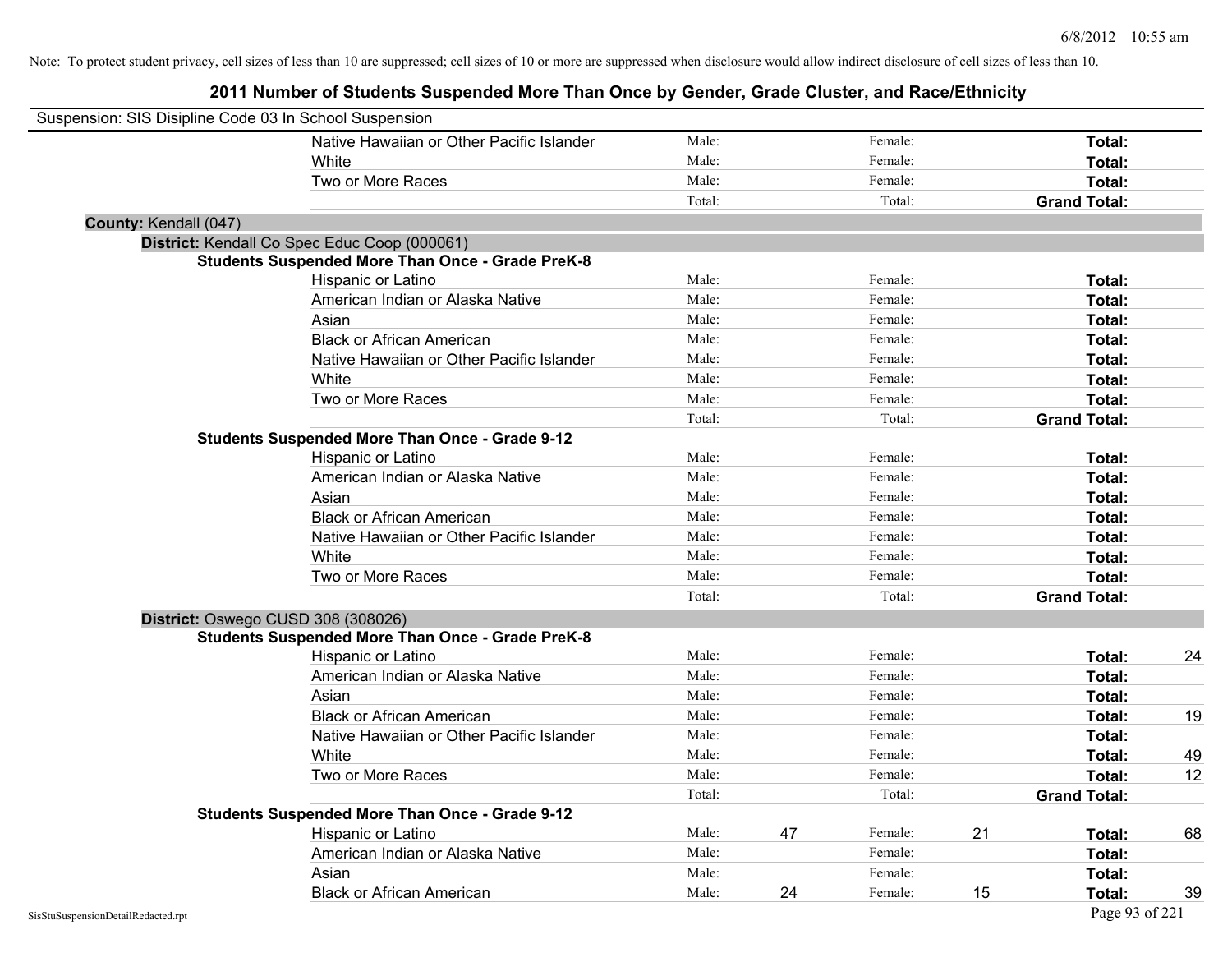| Suspension: SIS Disipline Code 03 In School Suspension |                                                         |        |    |         |    |                     |    |
|--------------------------------------------------------|---------------------------------------------------------|--------|----|---------|----|---------------------|----|
|                                                        | Native Hawaiian or Other Pacific Islander               | Male:  |    | Female: |    | Total:              |    |
|                                                        | White                                                   | Male:  | 69 | Female: | 30 | Total:              | 99 |
|                                                        | Two or More Races                                       | Male:  |    | Female: |    | Total:              |    |
|                                                        |                                                         | Total: |    | Total:  |    | <b>Grand Total:</b> |    |
| District: Plano CUSD 88 (088026)                       |                                                         |        |    |         |    |                     |    |
|                                                        | <b>Students Suspended More Than Once - Grade PreK-8</b> |        |    |         |    |                     |    |
|                                                        | Hispanic or Latino                                      | Male:  |    | Female: |    | Total:              |    |
|                                                        | American Indian or Alaska Native                        | Male:  |    | Female: |    | Total:              |    |
|                                                        | Asian                                                   | Male:  |    | Female: |    | Total:              |    |
|                                                        | <b>Black or African American</b>                        | Male:  |    | Female: |    | Total:              |    |
|                                                        | Native Hawaiian or Other Pacific Islander               | Male:  |    | Female: |    | Total:              |    |
|                                                        | White                                                   | Male:  |    | Female: |    | Total:              |    |
|                                                        | Two or More Races                                       | Male:  |    | Female: |    | Total:              |    |
|                                                        |                                                         | Total: |    | Total:  |    | <b>Grand Total:</b> | 15 |
|                                                        | <b>Students Suspended More Than Once - Grade 9-12</b>   |        |    |         |    |                     |    |
|                                                        | Hispanic or Latino                                      | Male:  |    | Female: |    | Total:              | 21 |
|                                                        | American Indian or Alaska Native                        | Male:  |    | Female: |    | Total:              |    |
|                                                        | Asian                                                   | Male:  |    | Female: |    | Total:              |    |
|                                                        | <b>Black or African American</b>                        | Male:  |    | Female: |    | Total:              | 15 |
|                                                        | Native Hawaiian or Other Pacific Islander               | Male:  |    | Female: |    | Total:              |    |
|                                                        | White                                                   | Male:  |    | Female: |    | Total:              | 10 |
|                                                        | Two or More Races                                       | Male:  |    | Female: |    | Total:              |    |
|                                                        |                                                         | Total: |    | Total:  |    | <b>Grand Total:</b> |    |
|                                                        | District: Yorkville CUSD 115 (115026)                   |        |    |         |    |                     |    |
|                                                        | <b>Students Suspended More Than Once - Grade PreK-8</b> |        |    |         |    |                     |    |
|                                                        | Hispanic or Latino                                      | Male:  |    | Female: |    | Total:              |    |
|                                                        | American Indian or Alaska Native                        | Male:  |    | Female: |    | Total:              |    |
|                                                        | Asian                                                   | Male:  |    | Female: |    | Total:              |    |
|                                                        | <b>Black or African American</b>                        | Male:  |    | Female: |    | Total:              |    |
|                                                        | Native Hawaiian or Other Pacific Islander               | Male:  |    | Female: |    | Total:              |    |
|                                                        | White                                                   | Male:  |    | Female: |    | Total:              |    |
|                                                        | Two or More Races                                       | Male:  |    | Female: |    | Total:              |    |
|                                                        |                                                         | Total: |    | Total:  |    | <b>Grand Total:</b> | 17 |
|                                                        | <b>Students Suspended More Than Once - Grade 9-12</b>   |        |    |         |    |                     |    |
|                                                        | Hispanic or Latino                                      | Male:  |    | Female: |    | Total:              |    |
|                                                        | American Indian or Alaska Native                        | Male:  |    | Female: |    | Total:              |    |
|                                                        | Asian                                                   | Male:  |    | Female: |    | Total:              |    |
|                                                        | <b>Black or African American</b>                        | Male:  |    | Female: |    | Total:              |    |
|                                                        | Native Hawaiian or Other Pacific Islander               | Male:  |    | Female: |    | Total:              |    |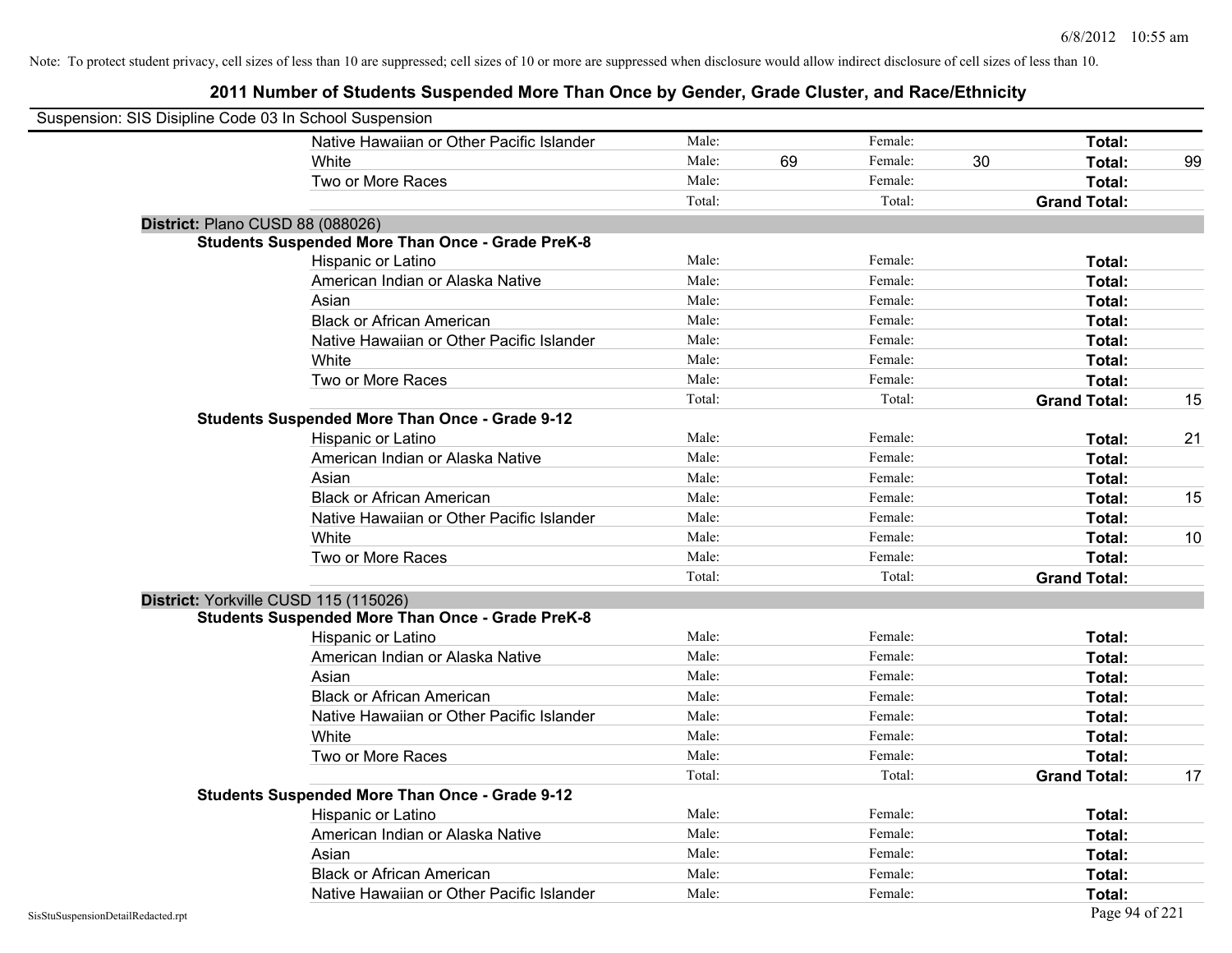**2011 Number of Students Suspended More Than Once by Gender, Grade Cluster, and Race/Ethnicity**

| Suspension: SIS Disipline Code 03 In School Suspension |                                                         |        |         |                     |    |
|--------------------------------------------------------|---------------------------------------------------------|--------|---------|---------------------|----|
|                                                        | White                                                   | Male:  | Female: | Total:              |    |
|                                                        | Two or More Races                                       | Male:  | Female: | Total:              |    |
|                                                        |                                                         | Total: | Total:  | <b>Grand Total:</b> |    |
| Region: Hamilton/Jefferson ROE (25)                    |                                                         |        |         |                     |    |
| County: Hamilton (033)                                 |                                                         |        |         |                     |    |
|                                                        | District: Hamilton Co CUSD 10 (010026)                  |        |         |                     |    |
|                                                        | <b>Students Suspended More Than Once - Grade 9-12</b>   |        |         |                     |    |
|                                                        | Hispanic or Latino                                      | Male:  | Female: | Total:              |    |
|                                                        | American Indian or Alaska Native                        | Male:  | Female: | Total:              |    |
|                                                        | Asian                                                   | Male:  | Female: | Total:              |    |
|                                                        | <b>Black or African American</b>                        | Male:  | Female: | Total:              |    |
|                                                        | Native Hawaiian or Other Pacific Islander               | Male:  | Female: | Total:              |    |
|                                                        | White                                                   | Male:  | Female: | Total:              | 30 |
|                                                        | Two or More Races                                       | Male:  | Female: | Total:              |    |
|                                                        |                                                         | Total: | Total:  | <b>Grand Total:</b> |    |
| County: Jefferson (041)                                |                                                         |        |         |                     |    |
| District: Bethel SD 82 (082002)                        |                                                         |        |         |                     |    |
|                                                        | <b>Students Suspended More Than Once - Grade PreK-8</b> |        |         |                     |    |
|                                                        | Hispanic or Latino                                      | Male:  | Female: | Total:              |    |
|                                                        | American Indian or Alaska Native                        | Male:  | Female: | Total:              |    |
|                                                        | Asian                                                   | Male:  | Female: | Total:              |    |
|                                                        | <b>Black or African American</b>                        | Male:  | Female: | Total:              |    |
|                                                        | Native Hawaiian or Other Pacific Islander               | Male:  | Female: | Total:              |    |
|                                                        | White                                                   | Male:  | Female: | Total:              |    |
|                                                        | Two or More Races                                       | Male:  | Female: | Total:              |    |
|                                                        |                                                         | Total: | Total:  | <b>Grand Total:</b> |    |
|                                                        | District: Bluford CCSD 114 (114004)                     |        |         |                     |    |
|                                                        | <b>Students Suspended More Than Once - Grade PreK-8</b> |        |         |                     |    |
|                                                        | Hispanic or Latino                                      | Male:  | Female: | Total:              |    |
|                                                        | American Indian or Alaska Native                        | Male:  | Female: | Total:              |    |
|                                                        | Asian                                                   | Male:  | Female: | Total:              |    |
|                                                        | <b>Black or African American</b>                        | Male:  | Female: | Total:              |    |
|                                                        | Native Hawaiian or Other Pacific Islander               | Male:  | Female: | Total:              |    |
|                                                        | White                                                   | Male:  | Female: | Total:              |    |
|                                                        | Two or More Races                                       | Male:  | Female: | Total:              |    |
|                                                        |                                                         | Total: | Total:  | <b>Grand Total:</b> |    |

**District:** Franklin-Jefferson Co Sp Ed Dist (801060)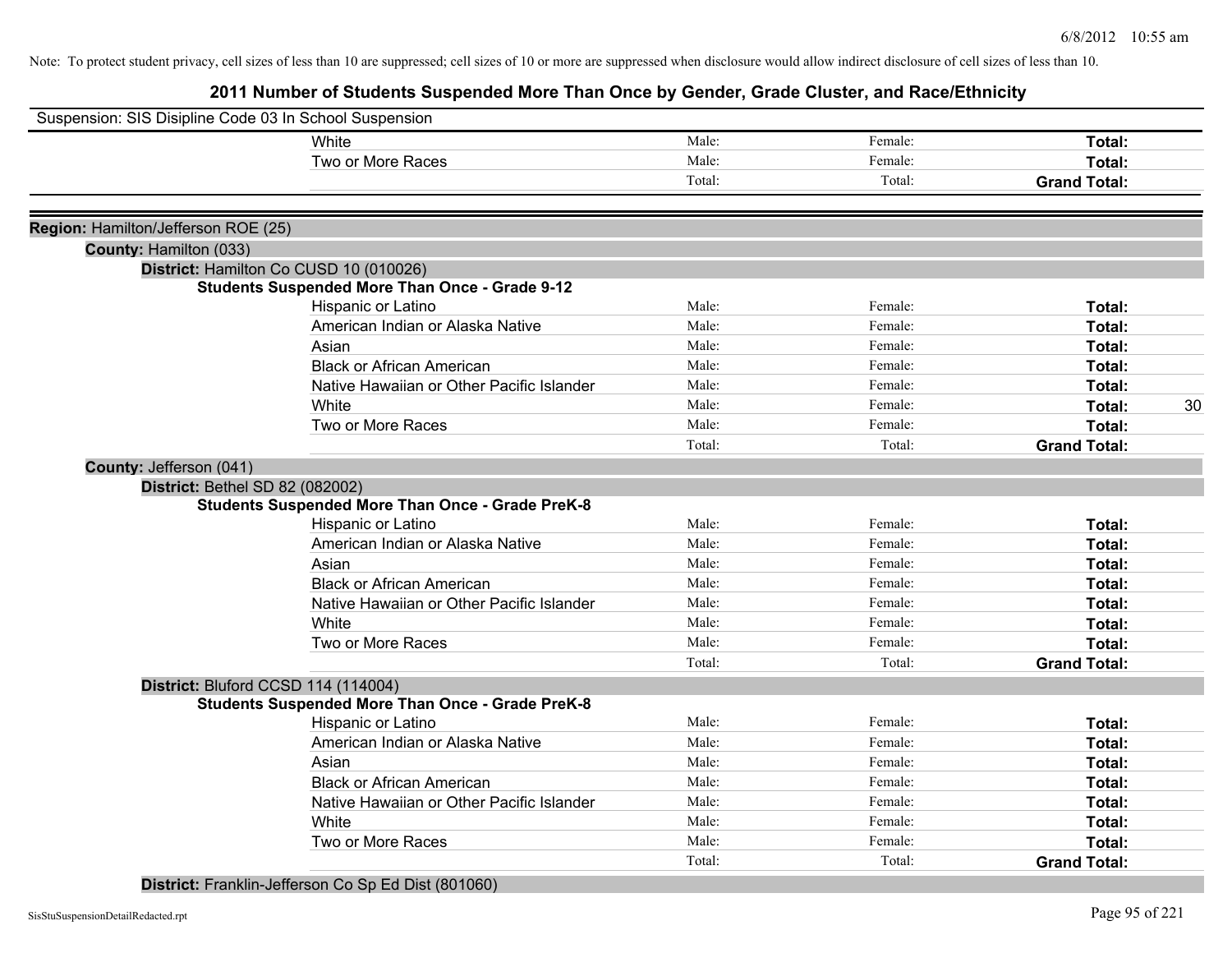| Suspension: SIS Disipline Code 03 In School Suspension |                                                         |        |    |         |    |                     |     |
|--------------------------------------------------------|---------------------------------------------------------|--------|----|---------|----|---------------------|-----|
|                                                        | <b>Students Suspended More Than Once - Grade PreK-8</b> |        |    |         |    |                     |     |
|                                                        | Hispanic or Latino                                      | Male:  |    | Female: |    | Total:              |     |
|                                                        | American Indian or Alaska Native                        | Male:  |    | Female: |    | Total:              |     |
|                                                        | Asian                                                   | Male:  |    | Female: |    | Total:              |     |
|                                                        | <b>Black or African American</b>                        | Male:  |    | Female: |    | Total:              |     |
|                                                        | Native Hawaiian or Other Pacific Islander               | Male:  |    | Female: |    | Total:              |     |
|                                                        | White                                                   | Male:  |    | Female: |    | Total:              |     |
|                                                        | Two or More Races                                       | Male:  |    | Female: |    | Total:              |     |
|                                                        |                                                         | Total: |    | Total:  |    | <b>Grand Total:</b> |     |
|                                                        | District: Mount Vernon SD 80 (080002)                   |        |    |         |    |                     |     |
|                                                        | <b>Students Suspended More Than Once - Grade PreK-8</b> |        |    |         |    |                     |     |
|                                                        | Hispanic or Latino                                      | Male:  |    | Female: |    | Total:              |     |
|                                                        | American Indian or Alaska Native                        | Male:  |    | Female: |    | Total:              |     |
|                                                        | Asian                                                   | Male:  |    | Female: |    | Total:              |     |
|                                                        | <b>Black or African American</b>                        | Male:  | 26 | Female: | 11 | Total:              | 37  |
|                                                        | Native Hawaiian or Other Pacific Islander               | Male:  |    | Female: |    | Total:              |     |
|                                                        | White                                                   | Male:  | 30 | Female: | 10 | Total:              | 40  |
|                                                        | Two or More Races                                       | Male:  |    | Female: |    | Total:              |     |
|                                                        |                                                         | Total: |    | Total:  |    | <b>Grand Total:</b> | 89  |
|                                                        | District: Mt Vernon Twp HSD 201 (201017)                |        |    |         |    |                     |     |
|                                                        | <b>Students Suspended More Than Once - Grade 9-12</b>   |        |    |         |    |                     |     |
|                                                        | Hispanic or Latino                                      | Male:  |    | Female: |    | Total:              | 11  |
|                                                        | American Indian or Alaska Native                        | Male:  |    | Female: |    | Total:              |     |
|                                                        | Asian                                                   | Male:  |    | Female: |    | Total:              |     |
|                                                        | <b>Black or African American</b>                        | Male:  | 24 | Female: | 29 | Total:              | 53  |
|                                                        | Native Hawaiian or Other Pacific Islander               | Male:  |    | Female: |    | Total:              |     |
|                                                        | White                                                   | Male:  | 72 | Female: | 47 | Total:              | 119 |
|                                                        | Two or More Races                                       | Male:  |    | Female: |    | Total:              |     |
|                                                        |                                                         | Total: |    | Total:  |    | <b>Grand Total:</b> |     |
|                                                        | District: Summersville SD 79 (079002)                   |        |    |         |    |                     |     |
|                                                        | <b>Students Suspended More Than Once - Grade PreK-8</b> |        |    |         |    |                     |     |
|                                                        | Hispanic or Latino                                      | Male:  |    | Female: |    | Total:              |     |
|                                                        | American Indian or Alaska Native                        | Male:  |    | Female: |    | Total:              |     |
|                                                        | Asian                                                   | Male:  |    | Female: |    | Total:              |     |
|                                                        | <b>Black or African American</b>                        | Male:  |    | Female: |    | Total:              |     |
|                                                        | Native Hawaiian or Other Pacific Islander               | Male:  |    | Female: |    | Total:              |     |
|                                                        | White                                                   | Male:  |    | Female: |    | Total:              | 10  |
|                                                        | Two or More Races                                       | Male:  |    | Female: |    | Total:              |     |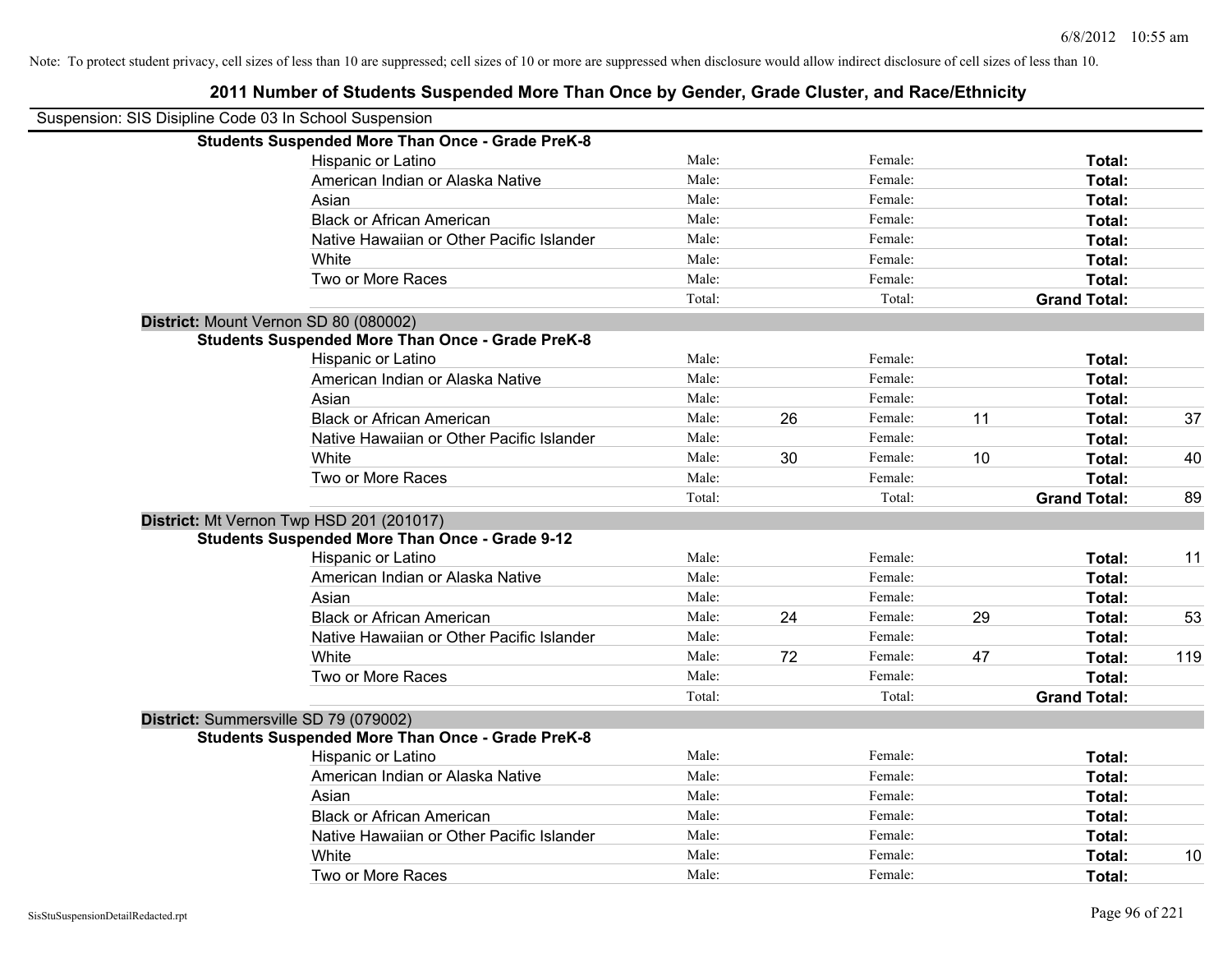| Suspension: SIS Disipline Code 03 In School Suspension |                                                         |        |         |                     |
|--------------------------------------------------------|---------------------------------------------------------|--------|---------|---------------------|
|                                                        |                                                         | Total: | Total:  | <b>Grand Total:</b> |
|                                                        | District: Waltonville CUSD 1 (001026)                   |        |         |                     |
|                                                        | <b>Students Suspended More Than Once - Grade 9-12</b>   |        |         |                     |
|                                                        | Hispanic or Latino                                      | Male:  | Female: | Total:              |
|                                                        | American Indian or Alaska Native                        | Male:  | Female: | Total:              |
|                                                        | Asian                                                   | Male:  | Female: | Total:              |
|                                                        | <b>Black or African American</b>                        | Male:  | Female: | Total:              |
|                                                        | Native Hawaiian or Other Pacific Islander               | Male:  | Female: | Total:              |
|                                                        | White                                                   | Male:  | Female: | Total:              |
|                                                        | Two or More Races                                       | Male:  | Female: | Total:              |
|                                                        |                                                         | Total: | Total:  | <b>Grand Total:</b> |
|                                                        |                                                         |        |         |                     |
| Region: Hancock/McDonough ROE (26)                     |                                                         |        |         |                     |
| County: Hancock (034)                                  |                                                         |        |         |                     |
|                                                        | District: Carthage ESD 317 (317004)                     |        |         |                     |
|                                                        | <b>Students Suspended More Than Once - Grade PreK-8</b> |        |         |                     |
|                                                        | Hispanic or Latino                                      | Male:  | Female: | Total:              |
|                                                        | American Indian or Alaska Native                        | Male:  | Female: | Total:              |
|                                                        | Asian                                                   | Male:  | Female: | Total:              |
|                                                        | <b>Black or African American</b>                        | Male:  | Female: | Total:              |
|                                                        | Native Hawaiian or Other Pacific Islander               | Male:  | Female: | Total:              |
|                                                        | White                                                   | Male:  | Female: | Total:              |
|                                                        | Two or More Races                                       | Male:  | Female: | Total:              |
|                                                        |                                                         | Total: | Total:  | <b>Grand Total:</b> |
|                                                        | District: Dallas ESD 327 (327004)                       |        |         |                     |
|                                                        | <b>Students Suspended More Than Once - Grade PreK-8</b> |        |         |                     |
|                                                        | Hispanic or Latino                                      | Male:  | Female: | Total:              |
|                                                        | American Indian or Alaska Native                        | Male:  | Female: | Total:              |
|                                                        | Asian                                                   | Male:  | Female: | Total:              |
|                                                        | <b>Black or African American</b>                        | Male:  | Female: | Total:              |
|                                                        | Native Hawaiian or Other Pacific Islander               | Male:  | Female: | Total:              |
|                                                        | <b>White</b>                                            | Male:  | Female: | Total:              |
|                                                        | Two or More Races                                       | Male:  | Female: | Total:              |
|                                                        |                                                         | Total: | Total:  | <b>Grand Total:</b> |
|                                                        | District: Hamilton CCSD 328 (328024)                    |        |         |                     |
|                                                        | <b>Students Suspended More Than Once - Grade PreK-8</b> |        |         |                     |
|                                                        | Hispanic or Latino                                      | Male:  | Female: | Total:              |
|                                                        | American Indian or Alaska Native                        | Male:  | Female: | Total:              |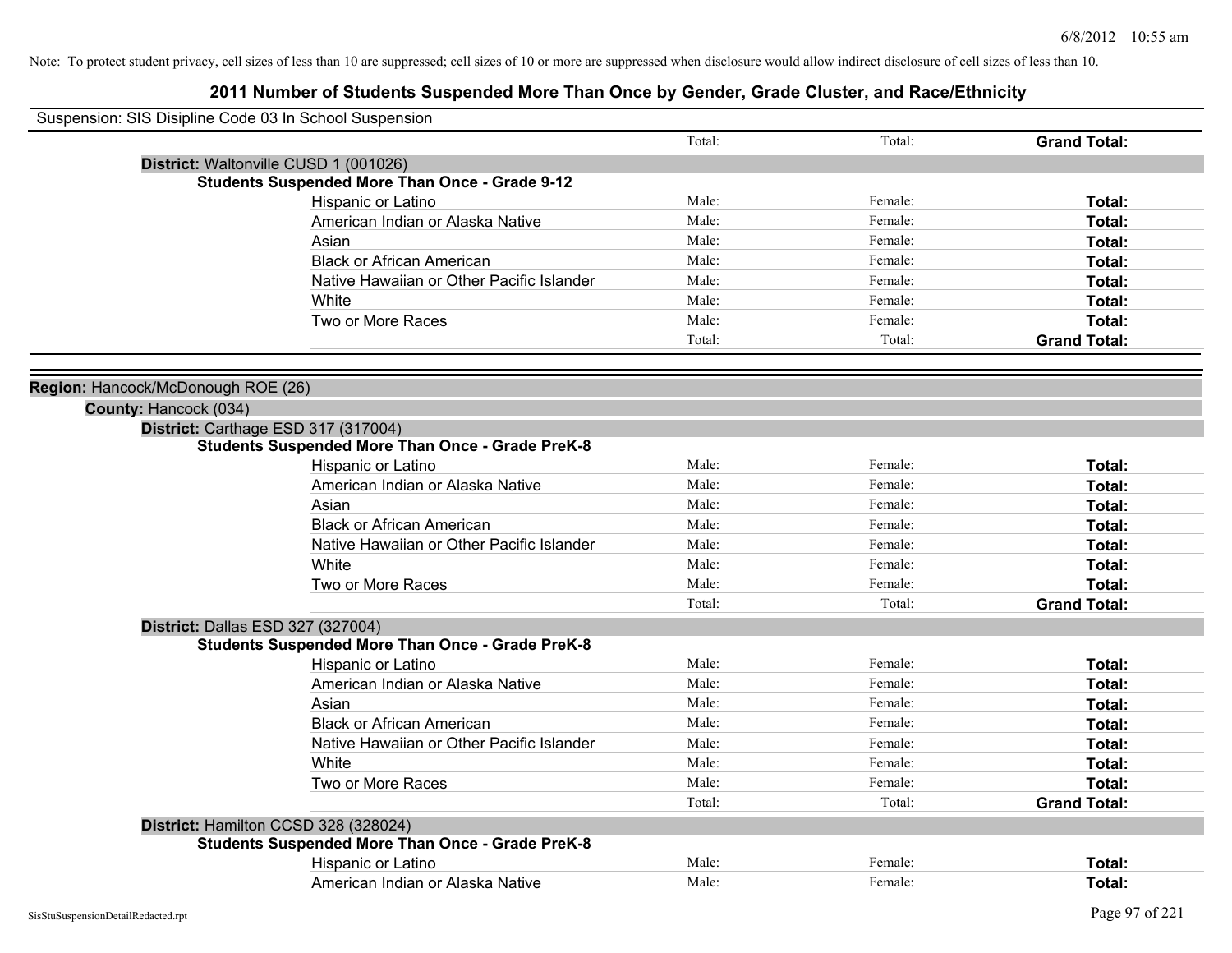| Suspension: SIS Disipline Code 03 In School Suspension  |        |         |                     |    |
|---------------------------------------------------------|--------|---------|---------------------|----|
| Asian                                                   | Male:  | Female: | Total:              |    |
| <b>Black or African American</b>                        | Male:  | Female: | Total:              |    |
| Native Hawaiian or Other Pacific Islander               | Male:  | Female: | Total:              |    |
| White                                                   | Male:  | Female: | Total:              |    |
| Two or More Races                                       | Male:  | Female: | Total:              |    |
|                                                         | Total: | Total:  | <b>Grand Total:</b> |    |
| <b>Students Suspended More Than Once - Grade 9-12</b>   |        |         |                     |    |
| Hispanic or Latino                                      | Male:  | Female: | Total:              |    |
| American Indian or Alaska Native                        | Male:  | Female: | Total:              |    |
| Asian                                                   | Male:  | Female: | Total:              |    |
| <b>Black or African American</b>                        | Male:  | Female: | Total:              |    |
| Native Hawaiian or Other Pacific Islander               | Male:  | Female: | Total:              |    |
| White                                                   | Male:  | Female: | Total:              | 15 |
| Two or More Races                                       | Male:  | Female: | Total:              |    |
|                                                         | Total: | Total:  | <b>Grand Total:</b> |    |
| District: Illini West H S Dist 307 (307016)             |        |         |                     |    |
| <b>Students Suspended More Than Once - Grade 9-12</b>   |        |         |                     |    |
| Hispanic or Latino                                      | Male:  | Female: | Total:              |    |
| American Indian or Alaska Native                        | Male:  | Female: | Total:              |    |
| Asian                                                   | Male:  | Female: | Total:              |    |
| <b>Black or African American</b>                        | Male:  | Female: | Total:              |    |
| Native Hawaiian or Other Pacific Islander               | Male:  | Female: | Total:              |    |
| White                                                   | Male:  | Female: | Total:              |    |
| Two or More Races                                       | Male:  | Female: | Total:              |    |
|                                                         | Total: | Total:  | <b>Grand Total:</b> |    |
| District: La Harpe CSD 347 (347004)                     |        |         |                     |    |
| <b>Students Suspended More Than Once - Grade PreK-8</b> |        |         |                     |    |
| Hispanic or Latino                                      | Male:  | Female: | Total:              |    |
| American Indian or Alaska Native                        | Male:  | Female: | Total:              |    |
| Asian                                                   | Male:  | Female: | Total:              |    |
| <b>Black or African American</b>                        | Male:  | Female: | Total:              |    |
| Native Hawaiian or Other Pacific Islander               | Male:  | Female: | Total:              |    |
| White                                                   | Male:  | Female: | Total:              |    |
| Two or More Races                                       | Male:  | Female: | Total:              |    |
|                                                         | Total: | Total:  | <b>Grand Total:</b> |    |
| District: Nauvoo-Colusa CUSD 325 (325026)               |        |         |                     |    |
| <b>Students Suspended More Than Once - Grade PreK-8</b> |        |         |                     |    |
| <b>Hispanic or Latino</b>                               | Male:  | Female: | Total:              |    |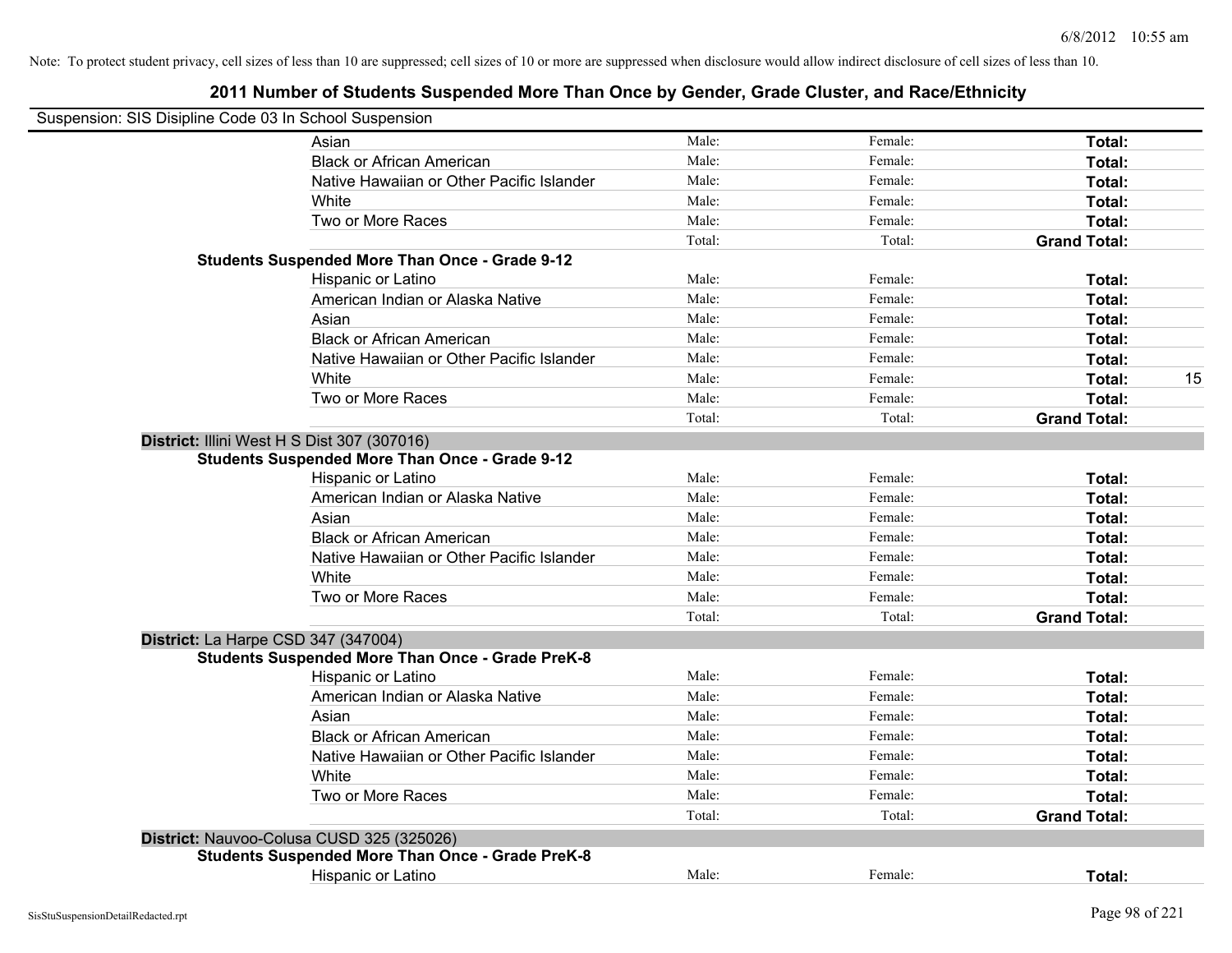| Suspension: SIS Disipline Code 03 In School Suspension |                                                         |        |         |                     |    |
|--------------------------------------------------------|---------------------------------------------------------|--------|---------|---------------------|----|
|                                                        | American Indian or Alaska Native                        | Male:  | Female: | Total:              |    |
|                                                        | Asian                                                   | Male:  | Female: | Total:              |    |
|                                                        | <b>Black or African American</b>                        | Male:  | Female: | Total:              |    |
|                                                        | Native Hawaiian or Other Pacific Islander               | Male:  | Female: | Total:              |    |
|                                                        | White                                                   | Male:  | Female: | Total:              |    |
|                                                        | Two or More Races                                       | Male:  | Female: | Total:              |    |
|                                                        |                                                         | Total: | Total:  | <b>Grand Total:</b> |    |
|                                                        | District: Southeastern CUSD 337 (337026)                |        |         |                     |    |
|                                                        | <b>Students Suspended More Than Once - Grade PreK-8</b> |        |         |                     |    |
|                                                        | Hispanic or Latino                                      | Male:  | Female: | Total:              |    |
|                                                        | American Indian or Alaska Native                        | Male:  | Female: | Total:              |    |
|                                                        | Asian                                                   | Male:  | Female: | Total:              |    |
|                                                        | <b>Black or African American</b>                        | Male:  | Female: | Total:              |    |
|                                                        | Native Hawaiian or Other Pacific Islander               | Male:  | Female: | Total:              |    |
|                                                        | White                                                   | Male:  | Female: | Total:              | 11 |
|                                                        | Two or More Races                                       | Male:  | Female: | Total:              |    |
|                                                        |                                                         | Total: | Total:  | <b>Grand Total:</b> |    |
|                                                        | <b>Students Suspended More Than Once - Grade 9-12</b>   |        |         |                     |    |
|                                                        | Hispanic or Latino                                      | Male:  | Female: | Total:              |    |
|                                                        | American Indian or Alaska Native                        | Male:  | Female: | Total:              |    |
|                                                        | Asian                                                   | Male:  | Female: | Total:              |    |
|                                                        | <b>Black or African American</b>                        | Male:  | Female: | Total:              |    |
|                                                        | Native Hawaiian or Other Pacific Islander               | Male:  | Female: | Total:              |    |
|                                                        | White                                                   | Male:  | Female: | Total:              |    |
|                                                        | Two or More Races                                       | Male:  | Female: | Total:              |    |
|                                                        |                                                         | Total: | Total:  | <b>Grand Total:</b> |    |
|                                                        | District: Warsaw CUSD 316 (316026)                      |        |         |                     |    |
|                                                        | <b>Students Suspended More Than Once - Grade PreK-8</b> |        |         |                     |    |
|                                                        | Hispanic or Latino                                      | Male:  | Female: | Total:              |    |
|                                                        | American Indian or Alaska Native                        | Male:  | Female: | Total:              |    |
|                                                        | Asian                                                   | Male:  | Female: | Total:              |    |
|                                                        | <b>Black or African American</b>                        | Male:  | Female: | Total:              |    |
|                                                        | Native Hawaiian or Other Pacific Islander               | Male:  | Female: | Total:              |    |
|                                                        | White                                                   | Male:  | Female: | Total:              |    |
|                                                        | Two or More Races                                       | Male:  | Female: | Total:              |    |
|                                                        |                                                         | Total: | Total:  | <b>Grand Total:</b> |    |
|                                                        | <b>Students Suspended More Than Once - Grade 9-12</b>   |        |         |                     |    |
|                                                        | Hispanic or Latino                                      | Male:  | Female: | Total:              |    |
|                                                        | American Indian or Alaska Native                        | Male:  | Female: | Total:              |    |
| SisStuSuspensionDetailRedacted.rpt                     |                                                         |        |         | Page 99 of 221      |    |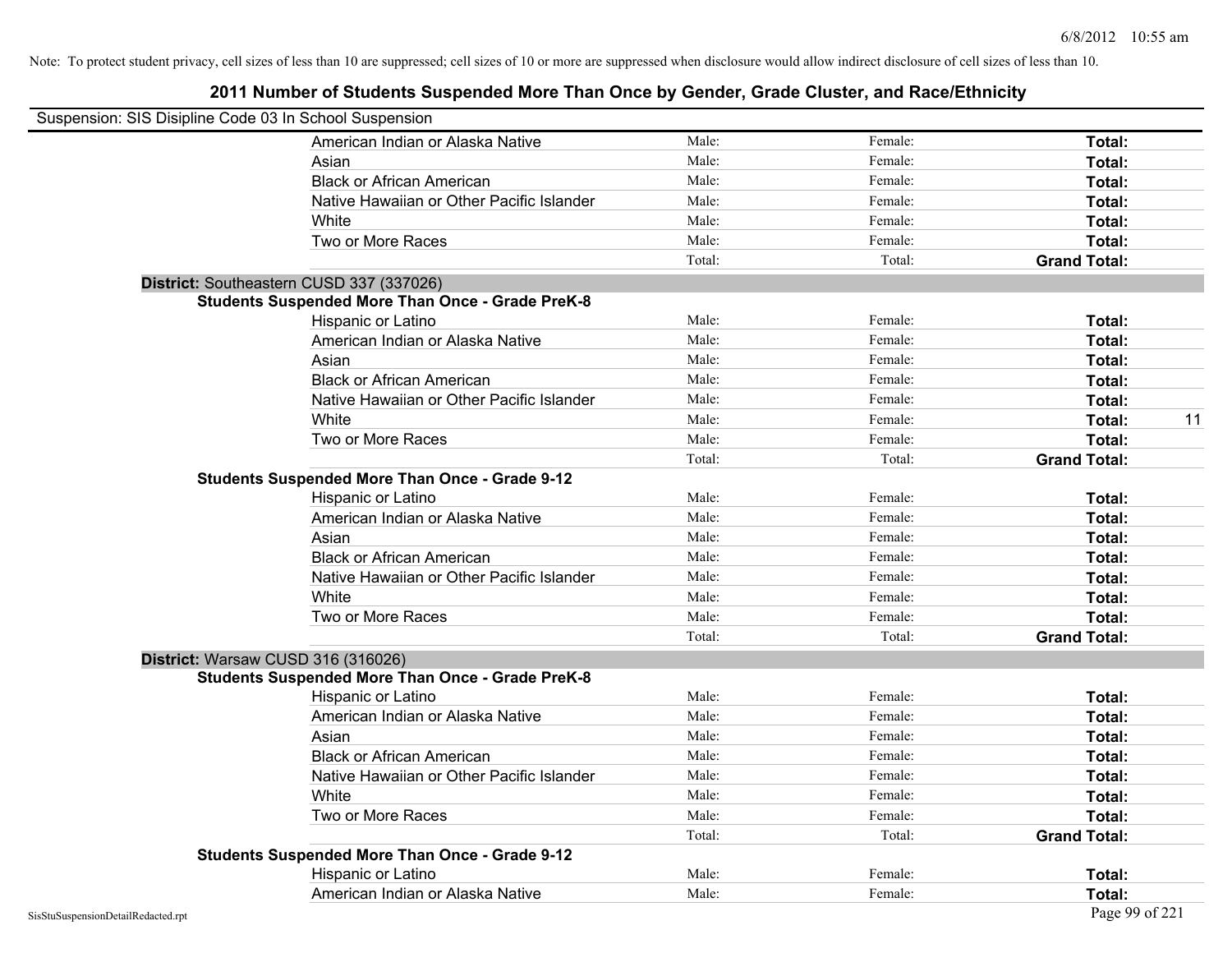# **2011 Number of Students Suspended More Than Once by Gender, Grade Cluster, and Race/Ethnicity**

| Suspension: SIS Disipline Code 03 In School Suspension  |        |         |                     |    |
|---------------------------------------------------------|--------|---------|---------------------|----|
| Asian                                                   | Male:  | Female: | Total:              |    |
| <b>Black or African American</b>                        | Male:  | Female: | Total:              |    |
| Native Hawaiian or Other Pacific Islander               | Male:  | Female: | Total:              |    |
| White                                                   | Male:  | Female: | Total:              | 15 |
| Two or More Races                                       | Male:  | Female: | Total:              |    |
|                                                         | Total: | Total:  | <b>Grand Total:</b> |    |
| County: Mcdonough (062)                                 |        |         |                     |    |
| District: Bushnell Prairie City CUSD 170 (170026)       |        |         |                     |    |
| <b>Students Suspended More Than Once - Grade 9-12</b>   |        |         |                     |    |
| Hispanic or Latino                                      | Male:  | Female: | Total:              |    |
| American Indian or Alaska Native                        | Male:  | Female: | Total:              |    |
| Asian                                                   | Male:  | Female: | Total:              |    |
| <b>Black or African American</b>                        | Male:  | Female: | Total:              |    |
| Native Hawaiian or Other Pacific Islander               | Male:  | Female: | Total:              |    |
| White                                                   | Male:  | Female: | Total:              |    |
| Two or More Races                                       | Male:  | Female: | Total:              |    |
|                                                         | Total: | Total:  | <b>Grand Total:</b> |    |
| District: Macomb CUSD 185 (185026)                      |        |         |                     |    |
| <b>Students Suspended More Than Once - Grade PreK-8</b> |        |         |                     |    |
| Hispanic or Latino                                      | Male:  | Female: | Total:              |    |
| American Indian or Alaska Native                        | Male:  | Female: | Total:              |    |
| Asian                                                   | Male:  | Female: | Total:              |    |
| <b>Black or African American</b>                        | Male:  | Female: | Total:              |    |
| Native Hawaiian or Other Pacific Islander               | Male:  | Female: | Total:              |    |
| White                                                   | Male:  | Female: | Total:              | 13 |
| Two or More Races                                       | Male:  | Female: | Total:              |    |
|                                                         | Total: | Total:  | <b>Grand Total:</b> |    |
| <b>Students Suspended More Than Once - Grade 9-12</b>   |        |         |                     |    |
| Hispanic or Latino                                      | Male:  | Female: | Total:              |    |
| American Indian or Alaska Native                        | Male:  | Female: | Total:              |    |
| Asian                                                   | Male:  | Female: | Total:              |    |
| <b>Black or African American</b>                        | Male:  | Female: | Total:              |    |
| Native Hawaiian or Other Pacific Islander               | Male:  | Female: | Total:              |    |
| White                                                   | Male:  | Female: | Total:              |    |
| Two or More Races                                       | Male:  | Female: | Total:              |    |
| District: West Central II, Spee Educ Cean (000061)      | Total: | Total:  | <b>Grand Total:</b> | 10 |

**District:** West Central IL Spec Educ Coop (000061) **Students Suspended More Than Once - Grade 9-12**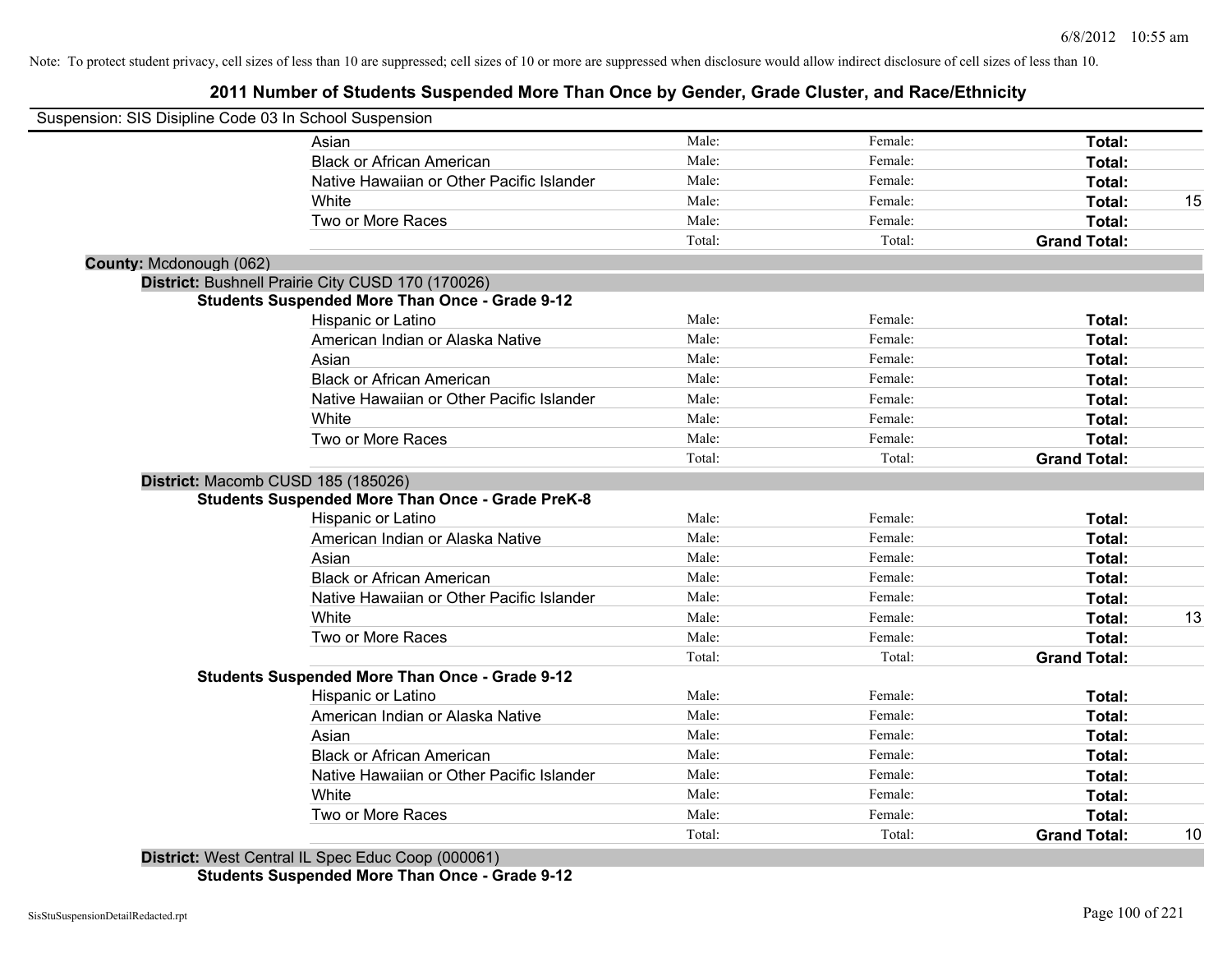| Suspension: SIS Disipline Code 03 In School Suspension |                                                         |        |         |                     |    |
|--------------------------------------------------------|---------------------------------------------------------|--------|---------|---------------------|----|
|                                                        | Hispanic or Latino                                      | Male:  | Female: | Total:              |    |
|                                                        | American Indian or Alaska Native                        | Male:  | Female: | Total:              |    |
|                                                        | Asian                                                   | Male:  | Female: | Total:              |    |
|                                                        | <b>Black or African American</b>                        | Male:  | Female: | Total:              |    |
|                                                        | Native Hawaiian or Other Pacific Islander               | Male:  | Female: | Total:              |    |
|                                                        | White                                                   | Male:  | Female: | Total:              |    |
|                                                        | Two or More Races                                       | Male:  | Female: | Total:              |    |
|                                                        |                                                         | Total: | Total:  | <b>Grand Total:</b> |    |
|                                                        | District: West Prairie CUSD 103 (103026)                |        |         |                     |    |
|                                                        | <b>Students Suspended More Than Once - Grade PreK-8</b> |        |         |                     |    |
|                                                        | Hispanic or Latino                                      | Male:  | Female: | Total:              |    |
|                                                        | American Indian or Alaska Native                        | Male:  | Female: | Total:              |    |
|                                                        | Asian                                                   | Male:  | Female: | Total:              |    |
|                                                        | <b>Black or African American</b>                        | Male:  | Female: | Total:              |    |
|                                                        | Native Hawaiian or Other Pacific Islander               | Male:  | Female: | Total:              |    |
|                                                        | White                                                   | Male:  | Female: | Total:              | 12 |
|                                                        | Two or More Races                                       | Male:  | Female: | <b>Total:</b>       |    |
|                                                        |                                                         | Total: | Total:  | <b>Grand Total:</b> |    |
| Region: Henderson/Mercer/Warren ROE (27)               |                                                         |        |         |                     |    |
| County: Henderson (036)                                |                                                         |        |         |                     |    |
|                                                        | District: West Central CUSD 235 (235026)                |        |         |                     |    |
|                                                        | <b>Students Suspended More Than Once - Grade PreK-8</b> |        |         |                     |    |
|                                                        | Hispanic or Latino                                      | Male:  | Female: | Total:              |    |
|                                                        | American Indian or Alaska Native                        | Male:  | Female: | Total:              |    |
|                                                        | Asian                                                   | Male:  | Female: | Total:              |    |
|                                                        | <b>Black or African American</b>                        | Male:  | Female: | Total:              |    |
|                                                        | Native Hawaiian or Other Pacific Islander               | Male:  | Female: | Total:              |    |
|                                                        | White                                                   | Male:  | Female: | Total:              | 19 |
|                                                        | Two or More Races                                       | Male:  | Female: | Total:              |    |
|                                                        |                                                         | Total: | Total:  | <b>Grand Total:</b> |    |
|                                                        | <b>Students Suspended More Than Once - Grade 9-12</b>   |        |         |                     |    |
|                                                        | Hispanic or Latino                                      | Male:  | Female: | Total:              |    |
|                                                        | American Indian or Alaska Native                        | Male:  | Female: | Total:              |    |
|                                                        | Asian                                                   | Male:  | Female: | Total:              |    |
|                                                        | <b>Black or African American</b>                        | Male:  | Female: | Total:              |    |
|                                                        | Native Hawaiian or Other Pacific Islander               | Male:  | Female: | <b>Total:</b>       |    |
|                                                        | White                                                   | Male:  | Female: | Total:              | 29 |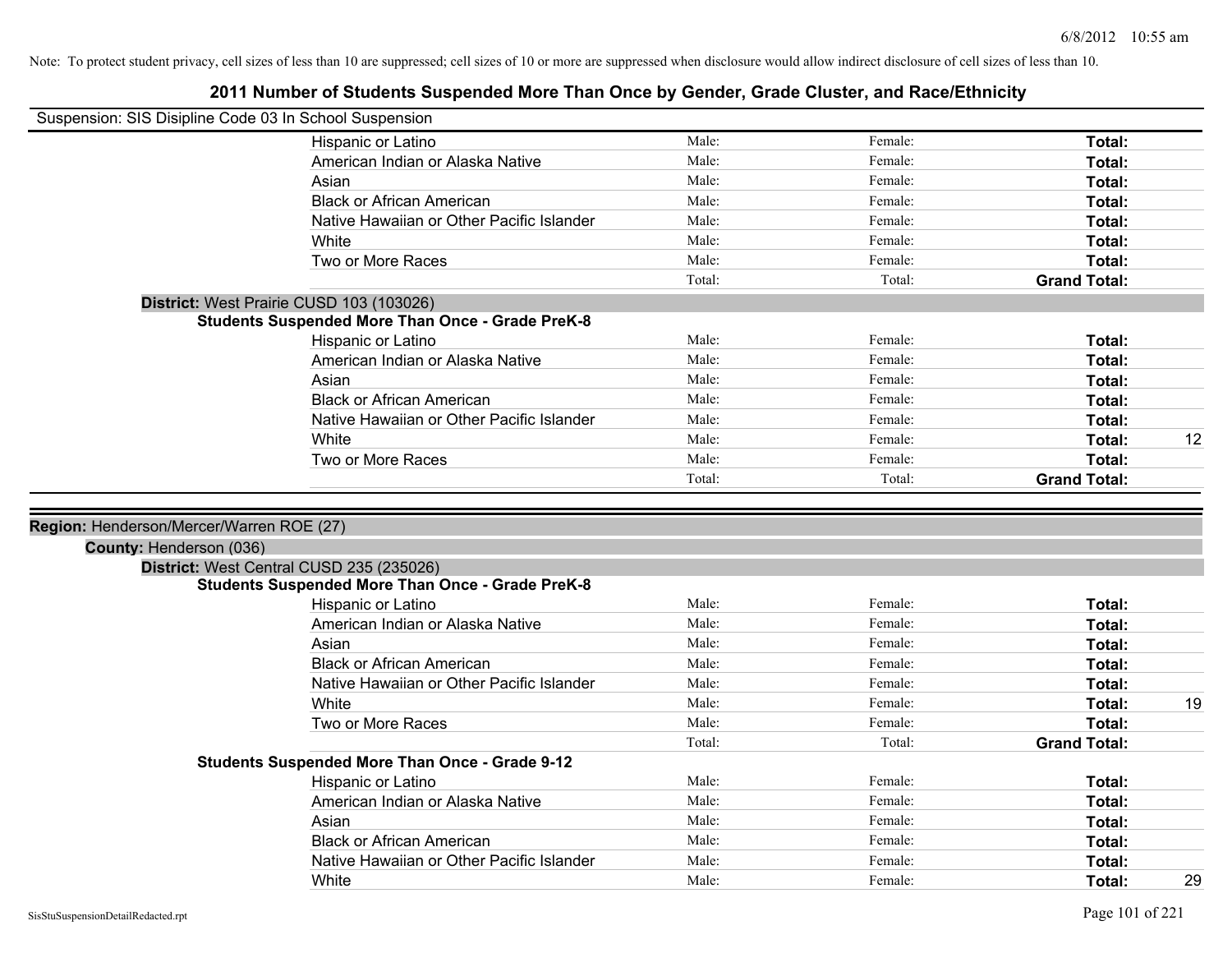| Suspension: SIS Disipline Code 03 In School Suspension |                                                         |        |         |                     |    |
|--------------------------------------------------------|---------------------------------------------------------|--------|---------|---------------------|----|
|                                                        | Two or More Races                                       | Male:  | Female: | Total:              |    |
|                                                        |                                                         | Total: | Total:  | <b>Grand Total:</b> |    |
| County: Mercer (066)                                   |                                                         |        |         |                     |    |
|                                                        | District: Mercer County School District 404 (404026)    |        |         |                     |    |
|                                                        | <b>Students Suspended More Than Once - Grade PreK-8</b> |        |         |                     |    |
|                                                        | Hispanic or Latino                                      | Male:  | Female: | Total:              |    |
|                                                        | American Indian or Alaska Native                        | Male:  | Female: | Total:              |    |
|                                                        | Asian                                                   | Male:  | Female: | Total:              |    |
|                                                        | <b>Black or African American</b>                        | Male:  | Female: | Total:              |    |
|                                                        | Native Hawaiian or Other Pacific Islander               | Male:  | Female: | Total:              |    |
|                                                        | White                                                   | Male:  | Female: | Total:              | 13 |
|                                                        | Two or More Races                                       | Male:  | Female: | Total:              |    |
|                                                        |                                                         | Total: | Total:  | <b>Grand Total:</b> |    |
|                                                        | <b>Students Suspended More Than Once - Grade 9-12</b>   |        |         |                     |    |
|                                                        | Hispanic or Latino                                      | Male:  | Female: | Total:              |    |
|                                                        | American Indian or Alaska Native                        | Male:  | Female: | Total:              |    |
|                                                        | Asian                                                   | Male:  | Female: | Total:              |    |
|                                                        | <b>Black or African American</b>                        | Male:  | Female: | Total:              |    |
|                                                        | Native Hawaiian or Other Pacific Islander               | Male:  | Female: | Total:              |    |
|                                                        | White                                                   | Male:  | Female: | Total:              |    |
|                                                        | Two or More Races                                       | Male:  | Female: | Total:              |    |
|                                                        |                                                         | Total: | Total:  | <b>Grand Total:</b> |    |
| County: Warren (094)                                   |                                                         |        |         |                     |    |
|                                                        | District: Monmouth-Roseville CUSD 238 (238026)          |        |         |                     |    |
|                                                        | <b>Students Suspended More Than Once - Grade PreK-8</b> |        |         |                     |    |
|                                                        | Hispanic or Latino                                      | Male:  | Female: | Total:              |    |
|                                                        | American Indian or Alaska Native                        | Male:  | Female: | Total:              |    |
|                                                        | Asian                                                   | Male:  | Female: | Total:              |    |
|                                                        | <b>Black or African American</b>                        | Male:  | Female: | Total:              |    |
|                                                        | Native Hawaiian or Other Pacific Islander               | Male:  | Female: | Total:              |    |
|                                                        | White                                                   | Male:  | Female: | Total:              | 11 |
|                                                        | Two or More Races                                       | Male:  | Female: | Total:              |    |
|                                                        |                                                         | Total: | Total:  | <b>Grand Total:</b> |    |
|                                                        | District: United CUSD 304 (304026)                      |        |         |                     |    |
|                                                        | <b>Students Suspended More Than Once - Grade PreK-8</b> |        |         |                     |    |
|                                                        | Hispanic or Latino                                      | Male:  | Female: | Total:              |    |
|                                                        | American Indian or Alaska Native                        | Male:  | Female: | Total:              |    |
|                                                        | Asian                                                   | Male:  | Female: | Total:              |    |
|                                                        | <b>Black or African American</b>                        | Male:  | Female: | Total:              |    |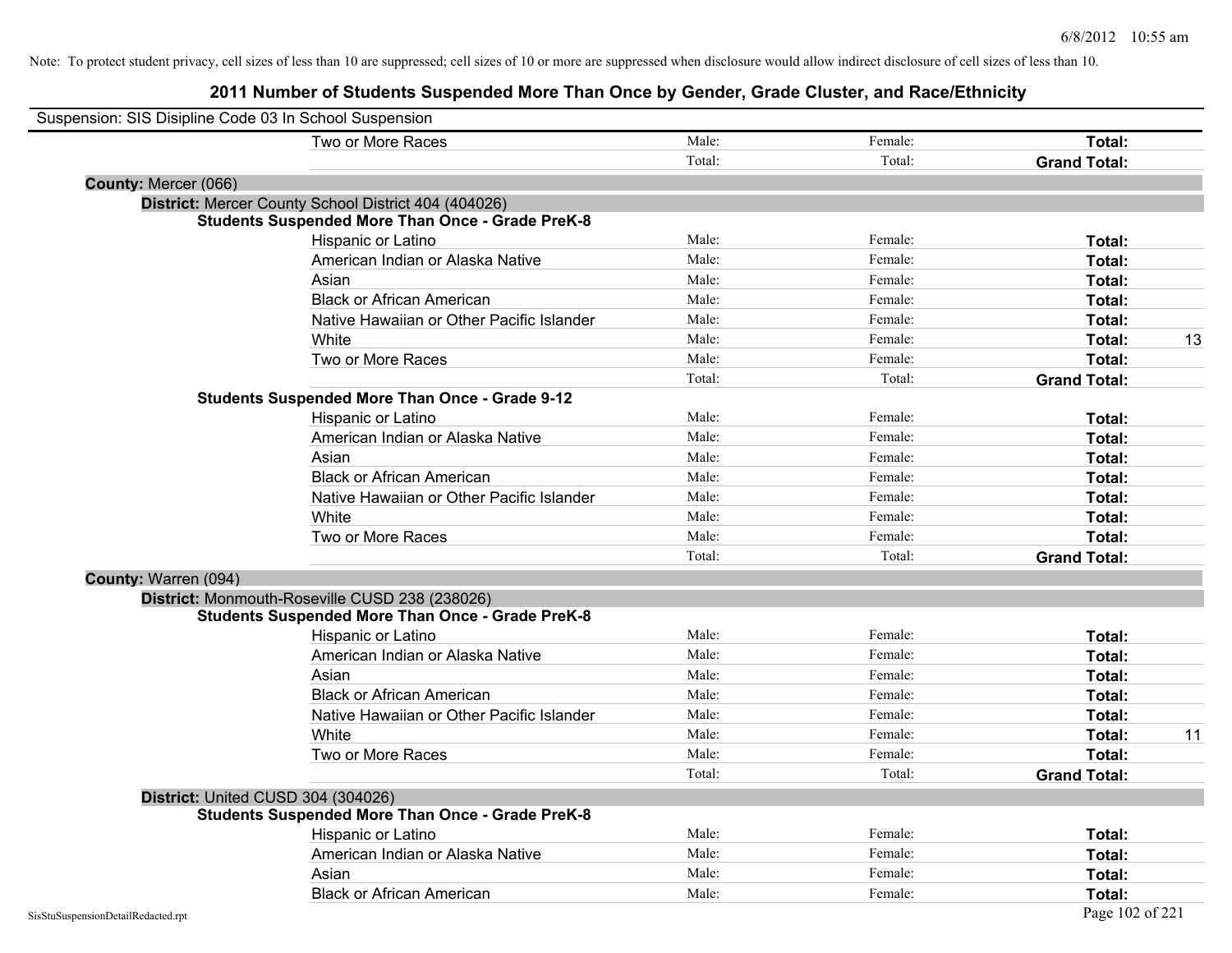**2011 Number of Students Suspended More Than Once by Gender, Grade Cluster, and Race/Ethnicity**

| Suspension: SIS Disipline Code 03 In School Suspension |                                                         |        |         |                     |    |
|--------------------------------------------------------|---------------------------------------------------------|--------|---------|---------------------|----|
|                                                        | Native Hawaiian or Other Pacific Islander               | Male:  | Female: | Total:              |    |
|                                                        | White                                                   | Male:  | Female: | Total:              |    |
|                                                        | Two or More Races                                       | Male:  | Female: | Total:              |    |
|                                                        |                                                         | Total: | Total:  | <b>Grand Total:</b> |    |
|                                                        |                                                         |        |         |                     |    |
| Region: Iroquois/Kankakee ROE (32)                     |                                                         |        |         |                     |    |
| County: Iroquois (038)                                 |                                                         |        |         |                     |    |
|                                                        | District: Central CUSD 4 (004026)                       |        |         |                     |    |
|                                                        | <b>Students Suspended More Than Once - Grade PreK-8</b> |        |         |                     |    |
|                                                        | Hispanic or Latino                                      | Male:  | Female: | Total:              |    |
|                                                        | American Indian or Alaska Native                        | Male:  | Female: | Total:              |    |
|                                                        | Asian                                                   | Male:  | Female: | Total:              |    |
|                                                        | <b>Black or African American</b>                        | Male:  | Female: | Total:              |    |
|                                                        | Native Hawaiian or Other Pacific Islander               | Male:  | Female: | Total:              |    |
|                                                        | White                                                   | Male:  | Female: | Total:              | 14 |
|                                                        | Two or More Races                                       | Male:  | Female: | Total:              |    |
|                                                        |                                                         | Total: | Total:  | <b>Grand Total:</b> |    |
|                                                        | <b>Students Suspended More Than Once - Grade 9-12</b>   |        |         |                     |    |
|                                                        | Hispanic or Latino                                      | Male:  | Female: | Total:              |    |
|                                                        | American Indian or Alaska Native                        | Male:  | Female: | Total:              |    |
|                                                        | Asian                                                   | Male:  | Female: | Total:              |    |
|                                                        | <b>Black or African American</b>                        | Male:  | Female: | Total:              |    |
|                                                        | Native Hawaiian or Other Pacific Islander               | Male:  | Female: | Total:              |    |
|                                                        | White                                                   | Male:  | Female: | Total:              | 16 |
|                                                        | Two or More Races                                       | Male:  | Female: | Total:              |    |
|                                                        |                                                         | Total: | Total:  | <b>Grand Total:</b> |    |
|                                                        | District: Donovan CUSD 3 (003026)                       |        |         |                     |    |
|                                                        | <b>Students Suspended More Than Once - Grade PreK-8</b> |        |         |                     |    |
|                                                        | Hispanic or Latino                                      | Male:  | Female: | Total:              |    |
|                                                        | American Indian or Alaska Native                        | Male:  | Female: | Total:              |    |
|                                                        | Asian                                                   | Male:  | Female: | Total:              |    |
|                                                        | <b>Black or African American</b>                        | Male:  | Female: | Total:              |    |
|                                                        | Native Hawaiian or Other Pacific Islander               | Male:  | Female: | Total:              |    |
|                                                        | White                                                   | Male:  | Female: | Total:              |    |
|                                                        | Two or More Races                                       | Male:  | Female: | Total:              |    |
|                                                        |                                                         | Total: | Total:  | <b>Grand Total:</b> |    |
|                                                        |                                                         |        |         |                     |    |

**District:** Iroquois County CUSD 9 (009026) **Students Suspended More Than Once - Grade PreK-8**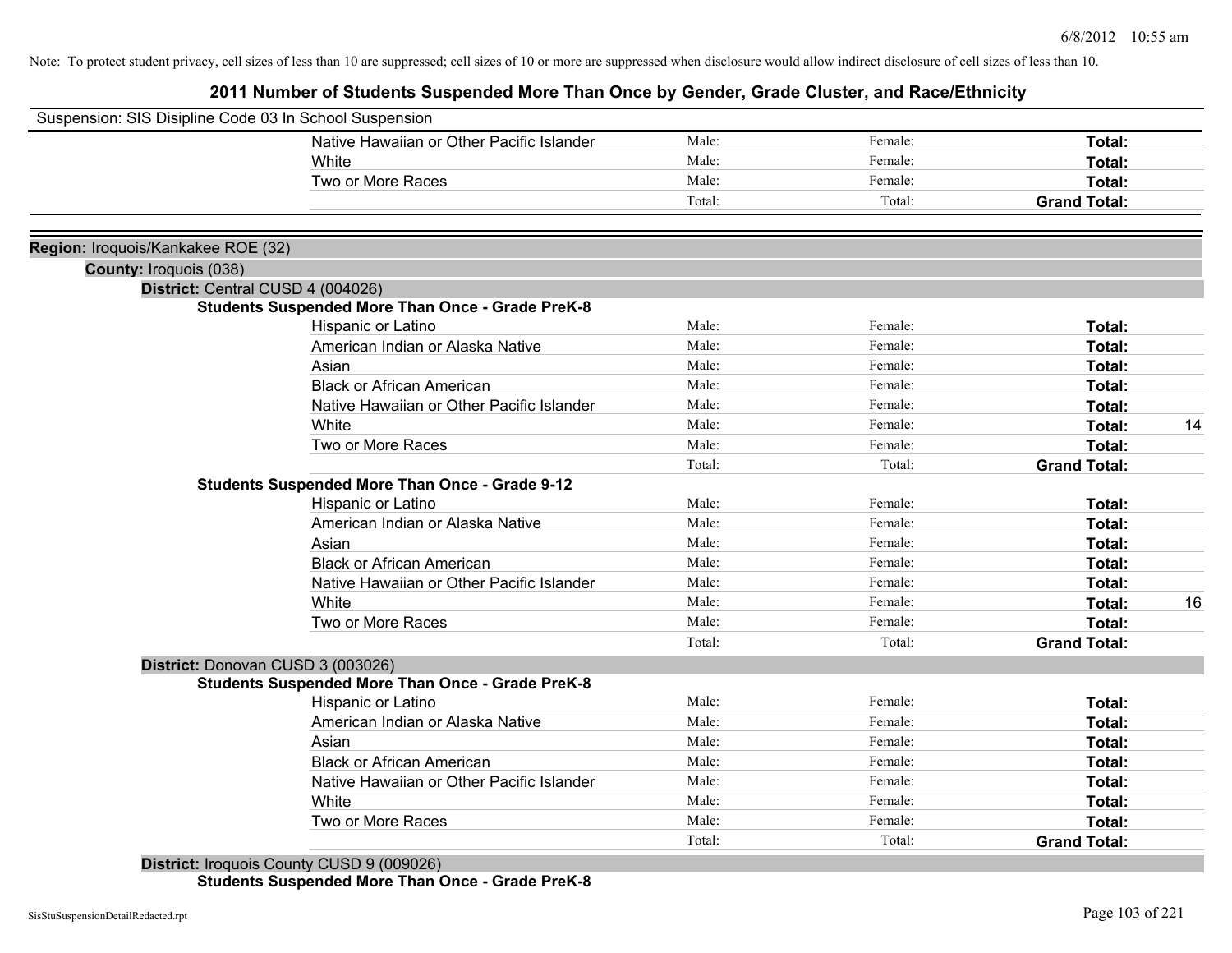# **2011 Number of Students Suspended More Than Once by Gender, Grade Cluster, and Race/Ethnicity**

| Suspension: SIS Disipline Code 03 In School Suspension  |        |         |                     |
|---------------------------------------------------------|--------|---------|---------------------|
| Hispanic or Latino                                      | Male:  | Female: | Total:              |
| American Indian or Alaska Native                        | Male:  | Female: | Total:              |
| Asian                                                   | Male:  | Female: | Total:              |
| <b>Black or African American</b>                        | Male:  | Female: | Total:              |
| Native Hawaiian or Other Pacific Islander               | Male:  | Female: | Total:              |
| White                                                   | Male:  | Female: | Total:              |
| Two or More Races                                       | Male:  | Female: | Total:              |
|                                                         | Total: | Total:  | <b>Grand Total:</b> |
| District: Iroquois West CUSD 10 (010026)                |        |         |                     |
| <b>Students Suspended More Than Once - Grade PreK-8</b> |        |         |                     |
| Hispanic or Latino                                      | Male:  | Female: | Total:              |
| American Indian or Alaska Native                        | Male:  | Female: | Total:              |
| Asian                                                   | Male:  | Female: | Total:              |
| <b>Black or African American</b>                        | Male:  | Female: | Total:              |
| Native Hawaiian or Other Pacific Islander               | Male:  | Female: | Total:              |
| White                                                   | Male:  | Female: | Total:              |
| Two or More Races                                       | Male:  | Female: | Total:              |
|                                                         | Total: | Total:  | <b>Grand Total:</b> |
| <b>Students Suspended More Than Once - Grade 9-12</b>   |        |         |                     |
| Hispanic or Latino                                      | Male:  | Female: | Total:              |
| American Indian or Alaska Native                        | Male:  | Female: | Total:              |
| Asian                                                   | Male:  | Female: | Total:              |
| <b>Black or African American</b>                        | Male:  | Female: | Total:              |
| Native Hawaiian or Other Pacific Islander               | Male:  | Female: | Total:              |
| White                                                   | Male:  | Female: | Total:              |
| Two or More Races                                       | Male:  | Female: | Total:              |
|                                                         | Total: | Total:  | <b>Grand Total:</b> |
| District: Milford CCSD 280 (280004)                     |        |         |                     |
| <b>Students Suspended More Than Once - Grade PreK-8</b> |        |         |                     |
| Hispanic or Latino                                      | Male:  | Female: | Total:              |
| American Indian or Alaska Native                        | Male:  | Female: | Total:              |
| Asian                                                   | Male:  | Female: | Total:              |
| <b>Black or African American</b>                        | Male:  | Female: | Total:              |
| Native Hawaiian or Other Pacific Islander               | Male:  | Female: | Total:              |
| White                                                   | Male:  | Female: | Total:              |
| Two or More Races                                       | Male:  | Female: | Total:              |
|                                                         | Total: | Total:  | <b>Grand Total:</b> |
|                                                         |        |         |                     |

**District:** Milford Twp HSD 233 (233017)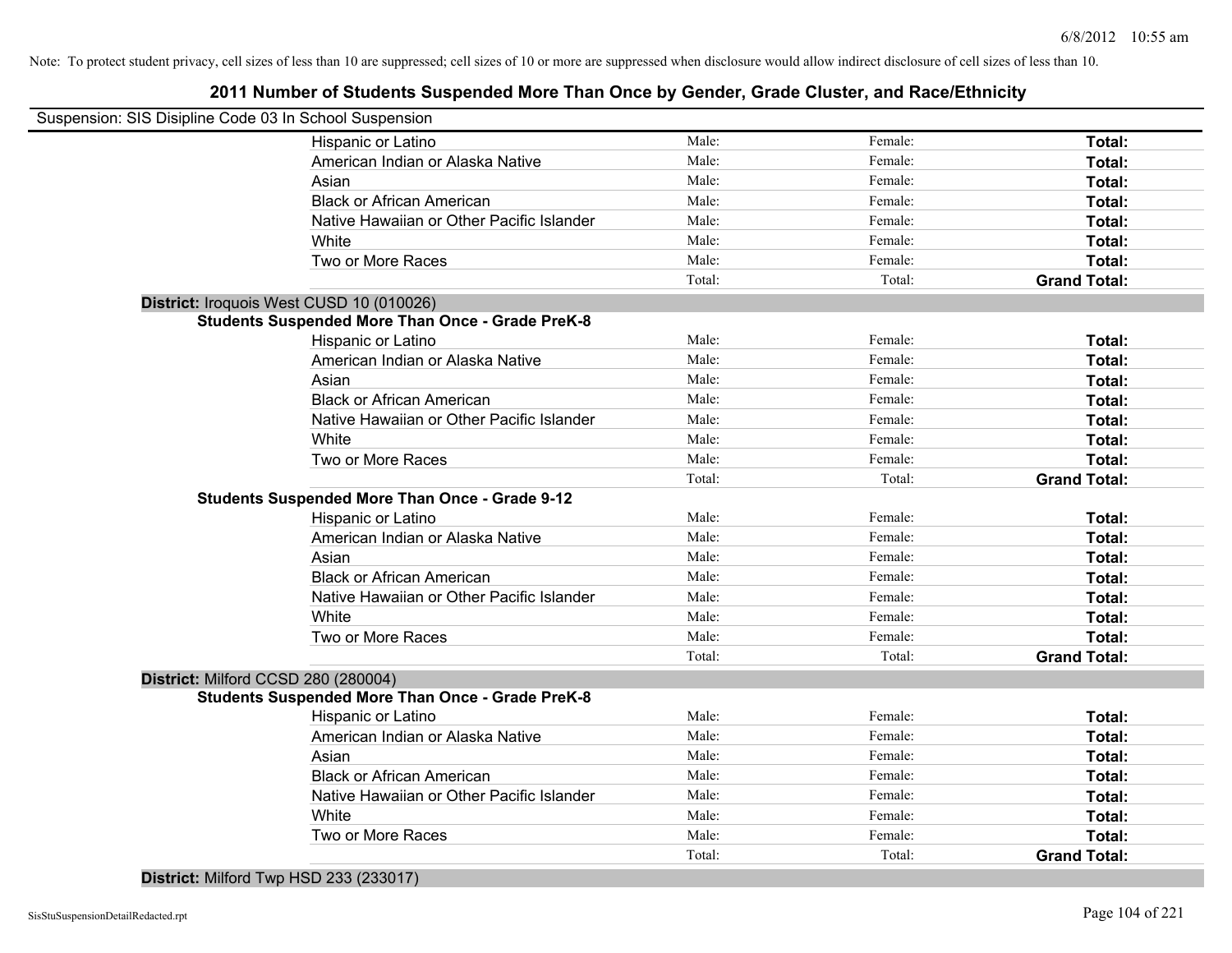|                        | Suspension: SIS Disipline Code 03 In School Suspension  |        |    |         |    |                     |     |
|------------------------|---------------------------------------------------------|--------|----|---------|----|---------------------|-----|
|                        | <b>Students Suspended More Than Once - Grade 9-12</b>   |        |    |         |    |                     |     |
|                        | Hispanic or Latino                                      | Male:  |    | Female: |    | Total:              |     |
|                        | American Indian or Alaska Native                        | Male:  |    | Female: |    | <b>Total:</b>       |     |
|                        | Asian                                                   | Male:  |    | Female: |    | <b>Total:</b>       |     |
|                        | <b>Black or African American</b>                        | Male:  |    | Female: |    | Total:              |     |
|                        | Native Hawaiian or Other Pacific Islander               | Male:  |    | Female: |    | <b>Total:</b>       |     |
|                        | White                                                   | Male:  |    | Female: |    | Total:              | 17  |
|                        | Two or More Races                                       | Male:  |    | Female: |    | Total:              |     |
|                        |                                                         | Total: |    | Total:  |    | <b>Grand Total:</b> |     |
| County: Kankakee (046) |                                                         |        |    |         |    |                     |     |
|                        | District: Bourbonnais SD 53 (053002)                    |        |    |         |    |                     |     |
|                        | <b>Students Suspended More Than Once - Grade PreK-8</b> |        |    |         |    |                     |     |
|                        | Hispanic or Latino                                      | Male:  |    | Female: |    | Total:              |     |
|                        | American Indian or Alaska Native                        | Male:  |    | Female: |    | Total:              |     |
|                        | Asian                                                   | Male:  |    | Female: |    | Total:              |     |
|                        | <b>Black or African American</b>                        | Male:  |    | Female: |    | Total:              |     |
|                        | Native Hawaiian or Other Pacific Islander               | Male:  |    | Female: |    | Total:              |     |
|                        | White                                                   | Male:  |    | Female: |    | Total:              | 20  |
|                        | Two or More Races                                       | Male:  |    | Female: |    | Total:              |     |
|                        |                                                         | Total: |    | Total:  |    | <b>Grand Total:</b> | 33  |
|                        | District: Bradley Bourbonnais CHSD 307 (307016)         |        |    |         |    |                     |     |
|                        | <b>Students Suspended More Than Once - Grade 9-12</b>   |        |    |         |    |                     |     |
|                        | Hispanic or Latino                                      | Male:  |    | Female: |    | Total:              | 10  |
|                        | American Indian or Alaska Native                        | Male:  |    | Female: |    | Total:              |     |
|                        | Asian                                                   | Male:  |    | Female: |    | Total:              |     |
|                        | <b>Black or African American</b>                        | Male:  | 20 | Female: | 18 | Total:              | 38  |
|                        | Native Hawaiian or Other Pacific Islander               | Male:  |    | Female: |    | Total:              |     |
|                        | White                                                   | Male:  | 71 | Female: | 37 | Total:              | 108 |
|                        | Two or More Races                                       | Male:  |    | Female: |    | Total:              |     |
|                        |                                                         | Total: |    | Total:  |    | <b>Grand Total:</b> |     |
|                        | District: Bradley SD 61 (061002)                        |        |    |         |    |                     |     |
|                        | <b>Students Suspended More Than Once - Grade PreK-8</b> |        |    |         |    |                     |     |
|                        | Hispanic or Latino                                      | Male:  |    | Female: |    | Total:              |     |
|                        | American Indian or Alaska Native                        | Male:  |    | Female: |    | Total:              |     |
|                        | Asian                                                   | Male:  |    | Female: |    | Total:              |     |
|                        | <b>Black or African American</b>                        | Male:  |    | Female: |    | Total:              | 18  |
|                        | Native Hawaiian or Other Pacific Islander               | Male:  |    | Female: |    | Total:              |     |
|                        | White                                                   | Male:  | 20 | Female: | 11 | Total:              | 31  |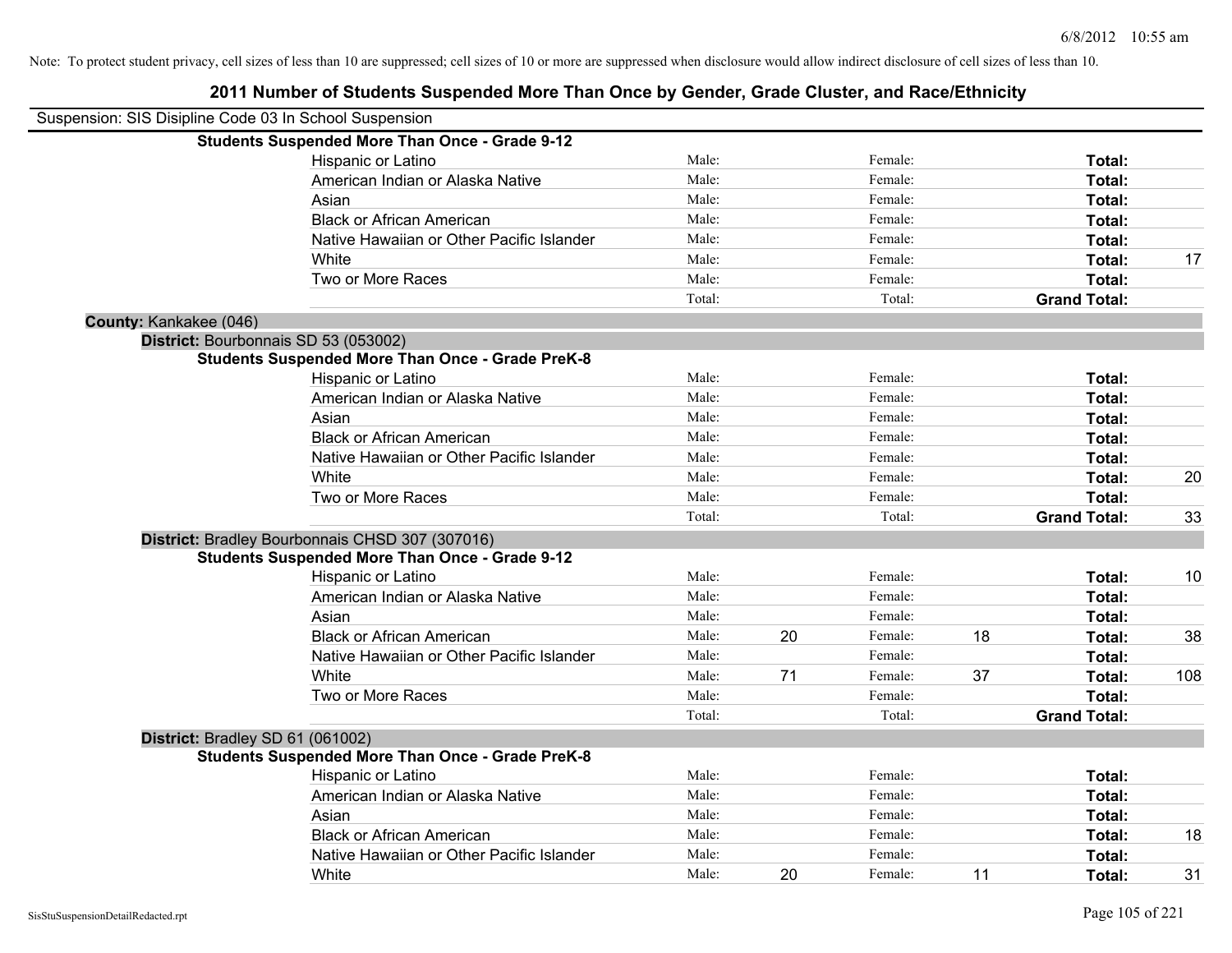| Suspension: SIS Disipline Code 03 In School Suspension |                                                         |        |     |         |     |                     |     |
|--------------------------------------------------------|---------------------------------------------------------|--------|-----|---------|-----|---------------------|-----|
|                                                        | Two or More Races                                       | Male:  |     | Female: |     | Total:              |     |
|                                                        |                                                         | Total: |     | Total:  |     | <b>Grand Total:</b> |     |
| District: Grant Park CUSD 6 (006026)                   |                                                         |        |     |         |     |                     |     |
|                                                        | <b>Students Suspended More Than Once - Grade PreK-8</b> |        |     |         |     |                     |     |
|                                                        | Hispanic or Latino                                      | Male:  |     | Female: |     | Total:              |     |
|                                                        | American Indian or Alaska Native                        | Male:  |     | Female: |     | Total:              |     |
|                                                        | Asian                                                   | Male:  |     | Female: |     | Total:              |     |
|                                                        | <b>Black or African American</b>                        | Male:  |     | Female: |     | Total:              |     |
|                                                        | Native Hawaiian or Other Pacific Islander               | Male:  |     | Female: |     | Total:              |     |
|                                                        | White                                                   | Male:  |     | Female: |     | Total:              |     |
|                                                        | Two or More Races                                       | Male:  |     | Female: |     | Total:              |     |
|                                                        |                                                         | Total: |     | Total:  |     | <b>Grand Total:</b> |     |
| District: Herscher CUSD 2 (002026)                     |                                                         |        |     |         |     |                     |     |
|                                                        | <b>Students Suspended More Than Once - Grade PreK-8</b> |        |     |         |     |                     |     |
|                                                        | Hispanic or Latino                                      | Male:  |     | Female: |     | Total:              |     |
|                                                        | American Indian or Alaska Native                        | Male:  |     | Female: |     | Total:              |     |
|                                                        | Asian                                                   | Male:  |     | Female: |     | Total:              |     |
|                                                        | <b>Black or African American</b>                        | Male:  |     | Female: |     | Total:              |     |
|                                                        | Native Hawaiian or Other Pacific Islander               | Male:  |     | Female: |     | Total:              |     |
|                                                        | White                                                   | Male:  |     | Female: |     | Total:              | 10  |
|                                                        | Two or More Races                                       | Male:  |     | Female: |     | Total:              |     |
|                                                        |                                                         | Total: |     | Total:  |     | <b>Grand Total:</b> |     |
| District: Kankakee SD 111 (111025)                     |                                                         |        |     |         |     |                     |     |
|                                                        | <b>Students Suspended More Than Once - Grade PreK-8</b> |        |     |         |     |                     |     |
|                                                        | Hispanic or Latino                                      | Male:  | 20  | Female: | 10  | Total:              | 30  |
|                                                        | American Indian or Alaska Native                        | Male:  |     | Female: |     | Total:              |     |
|                                                        | Asian                                                   | Male:  |     | Female: |     | Total:              |     |
|                                                        | <b>Black or African American</b>                        | Male:  | 169 | Female: | 69  | Total:              | 238 |
|                                                        | Native Hawaiian or Other Pacific Islander               | Male:  |     | Female: |     | Total:              |     |
|                                                        | White                                                   | Male:  |     | Female: |     | Total:              | 31  |
|                                                        | Two or More Races                                       | Male:  |     | Female: |     | Total:              |     |
|                                                        |                                                         | Total: |     | Total:  |     | <b>Grand Total:</b> |     |
|                                                        | <b>Students Suspended More Than Once - Grade 9-12</b>   |        |     |         |     |                     |     |
|                                                        | Hispanic or Latino                                      | Male:  | 19  | Female: | 10  | Total:              | 29  |
|                                                        | American Indian or Alaska Native                        | Male:  |     | Female: |     | Total:              |     |
|                                                        | Asian                                                   | Male:  |     | Female: |     | Total:              |     |
|                                                        | <b>Black or African American</b>                        | Male:  | 122 | Female: | 107 | Total:              | 229 |
|                                                        | Native Hawaiian or Other Pacific Islander               | Male:  |     | Female: |     | Total:              |     |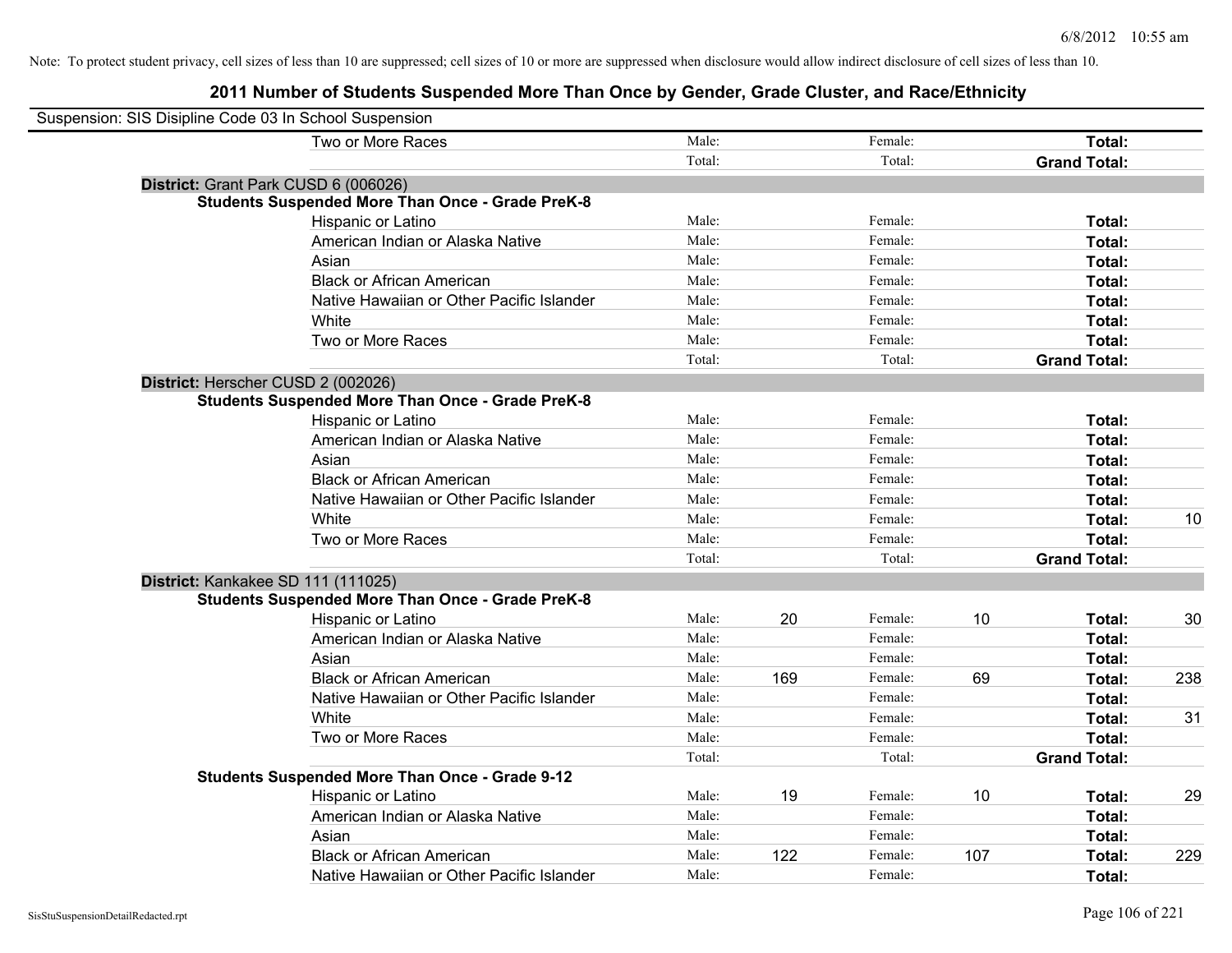| Suspension: SIS Disipline Code 03 In School Suspension  |        |    |         |    |                     |    |
|---------------------------------------------------------|--------|----|---------|----|---------------------|----|
| <b>White</b>                                            | Male:  | 14 | Female: | 10 | Total:              | 24 |
| Two or More Races                                       | Male:  |    | Female: |    | Total:              |    |
|                                                         | Total: |    | Total:  |    | <b>Grand Total:</b> |    |
| District: Manteno CUSD 5 (005026)                       |        |    |         |    |                     |    |
| <b>Students Suspended More Than Once - Grade PreK-8</b> |        |    |         |    |                     |    |
| Hispanic or Latino                                      | Male:  |    | Female: |    | Total:              |    |
| American Indian or Alaska Native                        | Male:  |    | Female: |    | Total:              |    |
| Asian                                                   | Male:  |    | Female: |    | Total:              |    |
| <b>Black or African American</b>                        | Male:  |    | Female: |    | Total:              |    |
| Native Hawaiian or Other Pacific Islander               | Male:  |    | Female: |    | Total:              |    |
| White                                                   | Male:  |    | Female: |    | Total:              |    |
| Two or More Races                                       | Male:  |    | Female: |    | Total:              |    |
|                                                         | Total: |    | Total:  |    | <b>Grand Total:</b> |    |
| <b>Students Suspended More Than Once - Grade 9-12</b>   |        |    |         |    |                     |    |
| Hispanic or Latino                                      | Male:  |    | Female: |    | Total:              |    |
| American Indian or Alaska Native                        | Male:  |    | Female: |    | Total:              |    |
| Asian                                                   | Male:  |    | Female: |    | Total:              |    |
| <b>Black or African American</b>                        | Male:  |    | Female: |    | Total:              |    |
| Native Hawaiian or Other Pacific Islander               | Male:  |    | Female: |    | Total:              |    |
| White                                                   | Male:  |    | Female: |    | Total:              | 36 |
| Two or More Races                                       | Male:  |    | Female: |    | Total:              |    |
|                                                         | Total: |    | Total:  |    | <b>Grand Total:</b> | 46 |
| District: Momence CUSD 1 (001026)                       |        |    |         |    |                     |    |
| <b>Students Suspended More Than Once - Grade PreK-8</b> |        |    |         |    |                     |    |
| Hispanic or Latino                                      | Male:  |    | Female: |    | Total:              |    |
| American Indian or Alaska Native                        | Male:  |    | Female: |    | Total:              |    |
| Asian                                                   | Male:  |    | Female: |    | Total:              |    |
| <b>Black or African American</b>                        | Male:  |    | Female: |    | Total:              | 22 |
| Native Hawaiian or Other Pacific Islander               | Male:  |    | Female: |    | Total:              |    |
| White                                                   | Male:  |    | Female: |    | Total:              | 20 |
| Two or More Races                                       | Male:  |    | Female: |    | Total:              |    |
|                                                         | Total: | 38 | Total:  | 15 | <b>Grand Total:</b> | 53 |
| District: Pembroke CCSD 259 (259004)                    |        |    |         |    |                     |    |
| <b>Students Suspended More Than Once - Grade PreK-8</b> |        |    |         |    |                     |    |
| Hispanic or Latino                                      | Male:  |    | Female: |    | Total:              |    |
| American Indian or Alaska Native                        | Male:  |    | Female: |    | Total:              |    |
| Asian                                                   | Male:  |    | Female: |    | Total:              |    |
| <b>Black or African American</b>                        | Male:  |    | Female: |    | Total:              | 15 |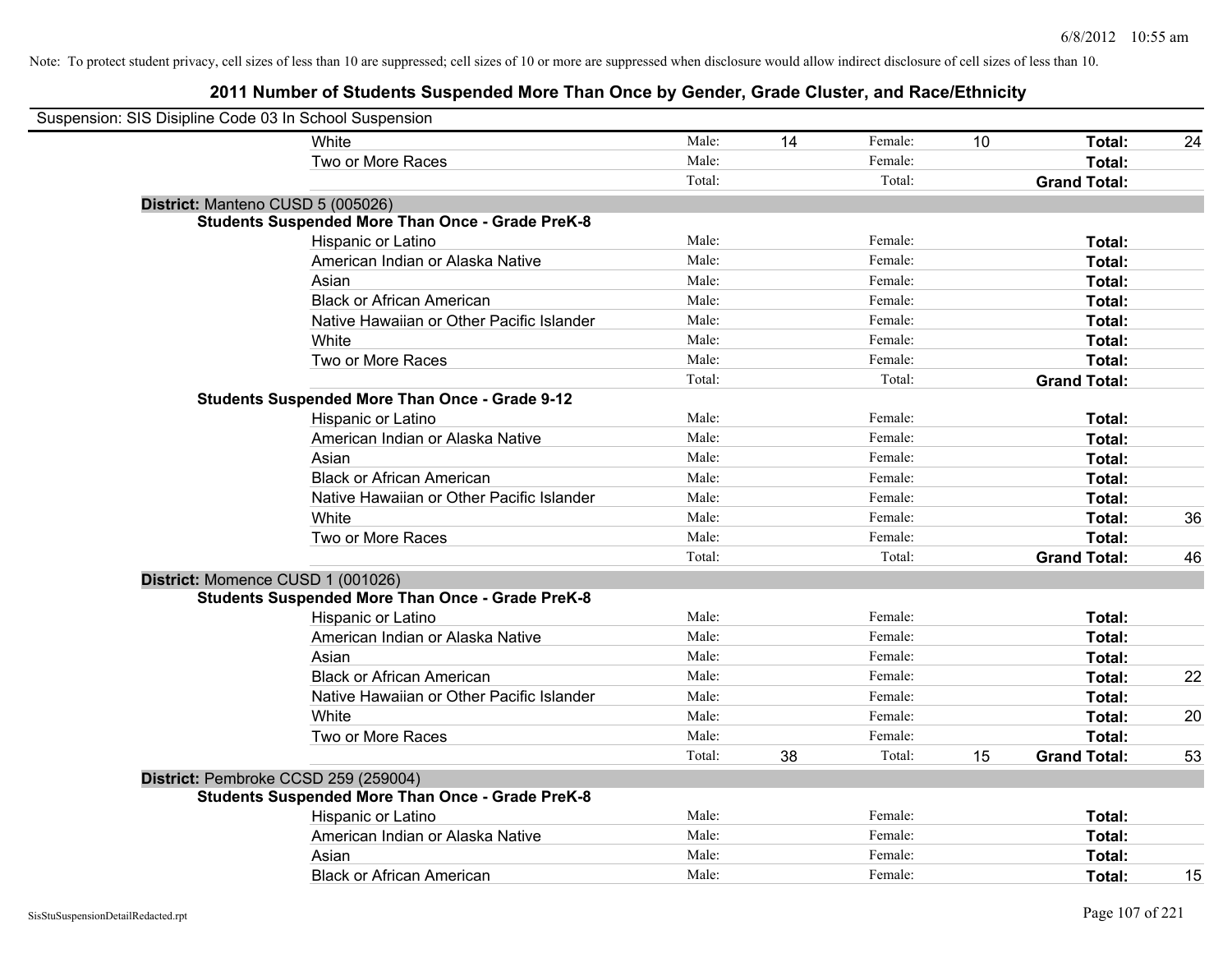**2011 Number of Students Suspended More Than Once by Gender, Grade Cluster, and Race/Ethnicity**

| Suspension: SIS Disipline Code 03 In School Suspension  |                                           |        |         |                     |
|---------------------------------------------------------|-------------------------------------------|--------|---------|---------------------|
|                                                         | Native Hawaiian or Other Pacific Islander | Male:  | Female: | Total:              |
| <b>White</b>                                            |                                           | Male:  | Female: | Total:              |
|                                                         | Two or More Races                         | Male:  | Female: | Total:              |
|                                                         |                                           | Total: | Total:  | <b>Grand Total:</b> |
| District: St Anne CHSD 302 (302016)                     |                                           |        |         |                     |
| <b>Students Suspended More Than Once - Grade 9-12</b>   |                                           |        |         |                     |
|                                                         | Hispanic or Latino                        | Male:  | Female: | Total:              |
|                                                         | American Indian or Alaska Native          | Male:  | Female: | Total:              |
| Asian                                                   |                                           | Male:  | Female: | Total:              |
|                                                         | <b>Black or African American</b>          | Male:  | Female: | Total:              |
|                                                         | Native Hawaiian or Other Pacific Islander | Male:  | Female: | Total:              |
| White                                                   |                                           | Male:  | Female: | Total:              |
|                                                         | Two or More Races                         | Male:  | Female: | Total:              |
|                                                         |                                           | Total: | Total:  | <b>Grand Total:</b> |
| District: St George CCSD 258 (258004)                   |                                           |        |         |                     |
| <b>Students Suspended More Than Once - Grade PreK-8</b> |                                           |        |         |                     |
|                                                         | Hispanic or Latino                        | Male:  | Female: | Total:              |
|                                                         | American Indian or Alaska Native          | Male:  | Female: | Total:              |
| Asian                                                   |                                           | Male:  | Female: | Total:              |
|                                                         | <b>Black or African American</b>          | Male:  | Female: | Total:              |
|                                                         | Native Hawaiian or Other Pacific Islander | Male:  | Female: | Total:              |
| White                                                   |                                           | Male:  | Female: | Total:              |
|                                                         | Two or More Races                         | Male:  | Female: | Total:              |
|                                                         |                                           | Total: | Total:  | <b>Grand Total:</b> |
| County: Non-Public School (000)                         |                                           |        |         |                     |
| District: Iroquois/Kankakee ROE (000000)                |                                           |        |         |                     |
| <b>Students Suspended More Than Once - Grade 9-12</b>   |                                           |        |         |                     |
|                                                         | Hispanic or Latino                        | Male:  | Female: | Total:              |
|                                                         | American Indian or Alaska Native          | Male:  | Female: | Total:              |
| Asian                                                   |                                           | Male:  | Female: | Total:              |
|                                                         | <b>Black or African American</b>          | Male:  | Female: | Total:              |
|                                                         | Native Hawaiian or Other Pacific Islander | Male:  | Female: | Total:              |
| White                                                   |                                           | Male:  | Female: | Total:              |
|                                                         | Two or More Races                         | Male:  | Female: | Total:              |
|                                                         |                                           | Total: | Total:  | <b>Grand Total:</b> |

**County:** Jackson (039)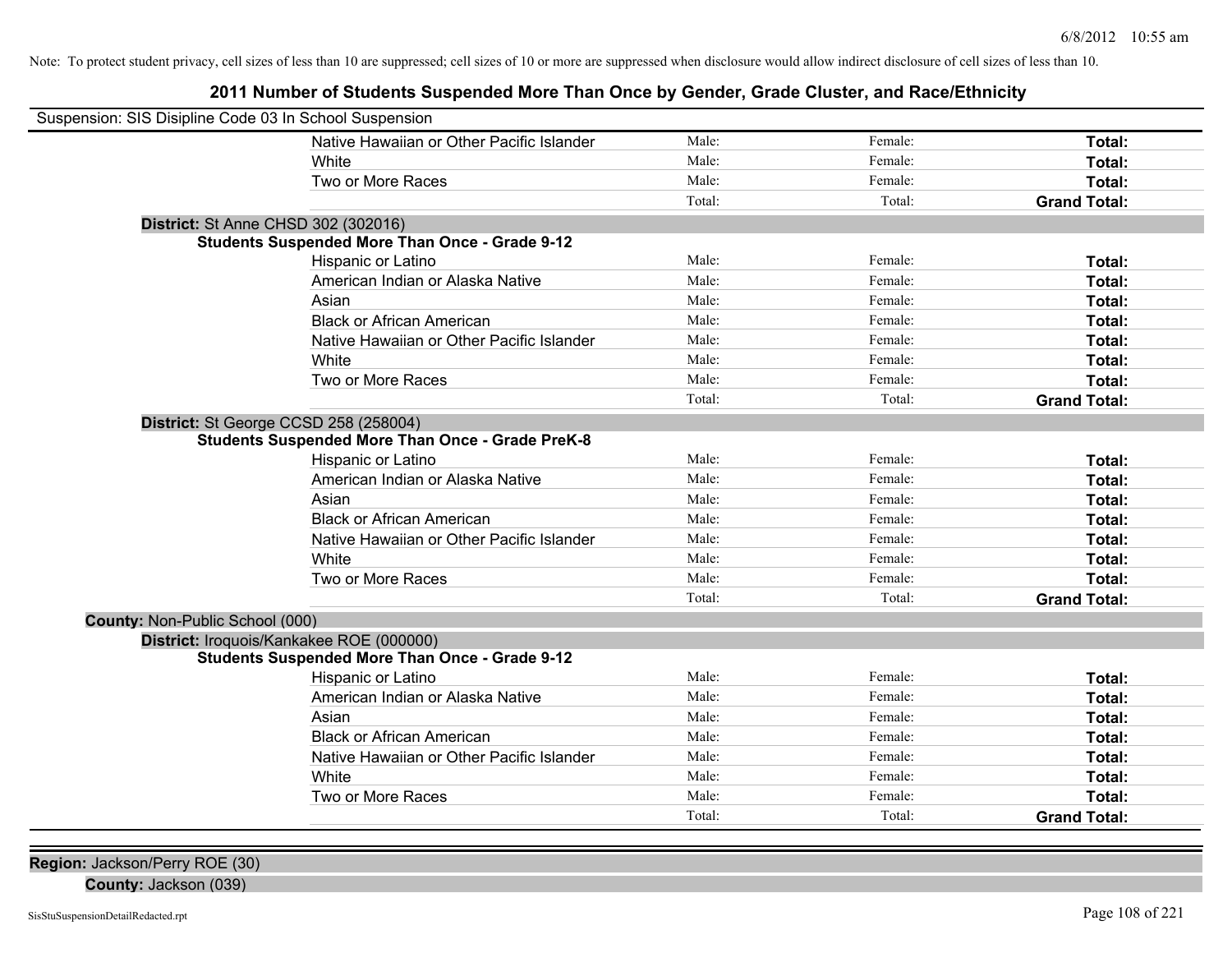| Suspension: SIS Disipline Code 03 In School Suspension |                                                         |        |    |         |    |                     |    |
|--------------------------------------------------------|---------------------------------------------------------|--------|----|---------|----|---------------------|----|
|                                                        | District: Carbondale CHSD 165 (165016)                  |        |    |         |    |                     |    |
|                                                        | <b>Students Suspended More Than Once - Grade 9-12</b>   |        |    |         |    |                     |    |
|                                                        | Hispanic or Latino                                      | Male:  |    | Female: |    | Total:              |    |
|                                                        | American Indian or Alaska Native                        | Male:  |    | Female: |    | Total:              |    |
|                                                        | Asian                                                   | Male:  |    | Female: |    | Total:              |    |
|                                                        | <b>Black or African American</b>                        | Male:  | 56 | Female: | 29 | Total:              | 85 |
|                                                        | Native Hawaiian or Other Pacific Islander               | Male:  |    | Female: |    | Total:              |    |
|                                                        | White                                                   | Male:  |    | Female: |    | Total:              | 20 |
|                                                        | Two or More Races                                       | Male:  |    | Female: |    | Total:              | 10 |
|                                                        |                                                         | Total: |    | Total:  |    | <b>Grand Total:</b> |    |
|                                                        | District: Carbondale ESD 95 (095002)                    |        |    |         |    |                     |    |
|                                                        | <b>Students Suspended More Than Once - Grade PreK-8</b> |        |    |         |    |                     |    |
|                                                        | Hispanic or Latino                                      | Male:  |    | Female: |    | Total:              |    |
|                                                        | American Indian or Alaska Native                        | Male:  |    | Female: |    | Total:              |    |
|                                                        | Asian                                                   | Male:  |    | Female: |    | Total:              |    |
|                                                        | <b>Black or African American</b>                        | Male:  | 37 | Female: | 14 | Total:              | 51 |
|                                                        | Native Hawaiian or Other Pacific Islander               | Male:  |    | Female: |    | Total:              |    |
|                                                        | White                                                   | Male:  |    | Female: |    | Total:              |    |
|                                                        | Two or More Races                                       | Male:  |    | Female: |    | Total:              |    |
|                                                        |                                                         | Total: |    | Total:  |    | <b>Grand Total:</b> | 68 |
|                                                        | District: Elverado CUSD 196 (196026)                    |        |    |         |    |                     |    |
|                                                        | <b>Students Suspended More Than Once - Grade PreK-8</b> |        |    |         |    |                     |    |
|                                                        | Hispanic or Latino                                      | Male:  |    | Female: |    | Total:              |    |
|                                                        | American Indian or Alaska Native                        | Male:  |    | Female: |    | Total:              |    |
|                                                        | Asian                                                   | Male:  |    | Female: |    | <b>Total:</b>       |    |
|                                                        | <b>Black or African American</b>                        | Male:  |    | Female: |    | Total:              |    |
|                                                        | Native Hawaiian or Other Pacific Islander               | Male:  |    | Female: |    | <b>Total:</b>       |    |
|                                                        | White                                                   | Male:  |    | Female: |    | Total:              |    |
|                                                        | Two or More Races                                       | Male:  |    | Female: |    | Total:              |    |
|                                                        |                                                         | Total: |    | Total:  |    | <b>Grand Total:</b> |    |
|                                                        | <b>Students Suspended More Than Once - Grade 9-12</b>   |        |    |         |    |                     |    |
|                                                        | Hispanic or Latino                                      | Male:  |    | Female: |    | Total:              |    |
|                                                        | American Indian or Alaska Native                        | Male:  |    | Female: |    | Total:              |    |
|                                                        | Asian                                                   | Male:  |    | Female: |    | Total:              |    |
|                                                        | <b>Black or African American</b>                        | Male:  |    | Female: |    | Total:              |    |
|                                                        | Native Hawaiian or Other Pacific Islander               | Male:  |    | Female: |    | Total:              |    |
|                                                        | White                                                   | Male:  |    | Female: |    | Total:              |    |
|                                                        | Two or More Races                                       | Male:  |    | Female: |    | Total:              |    |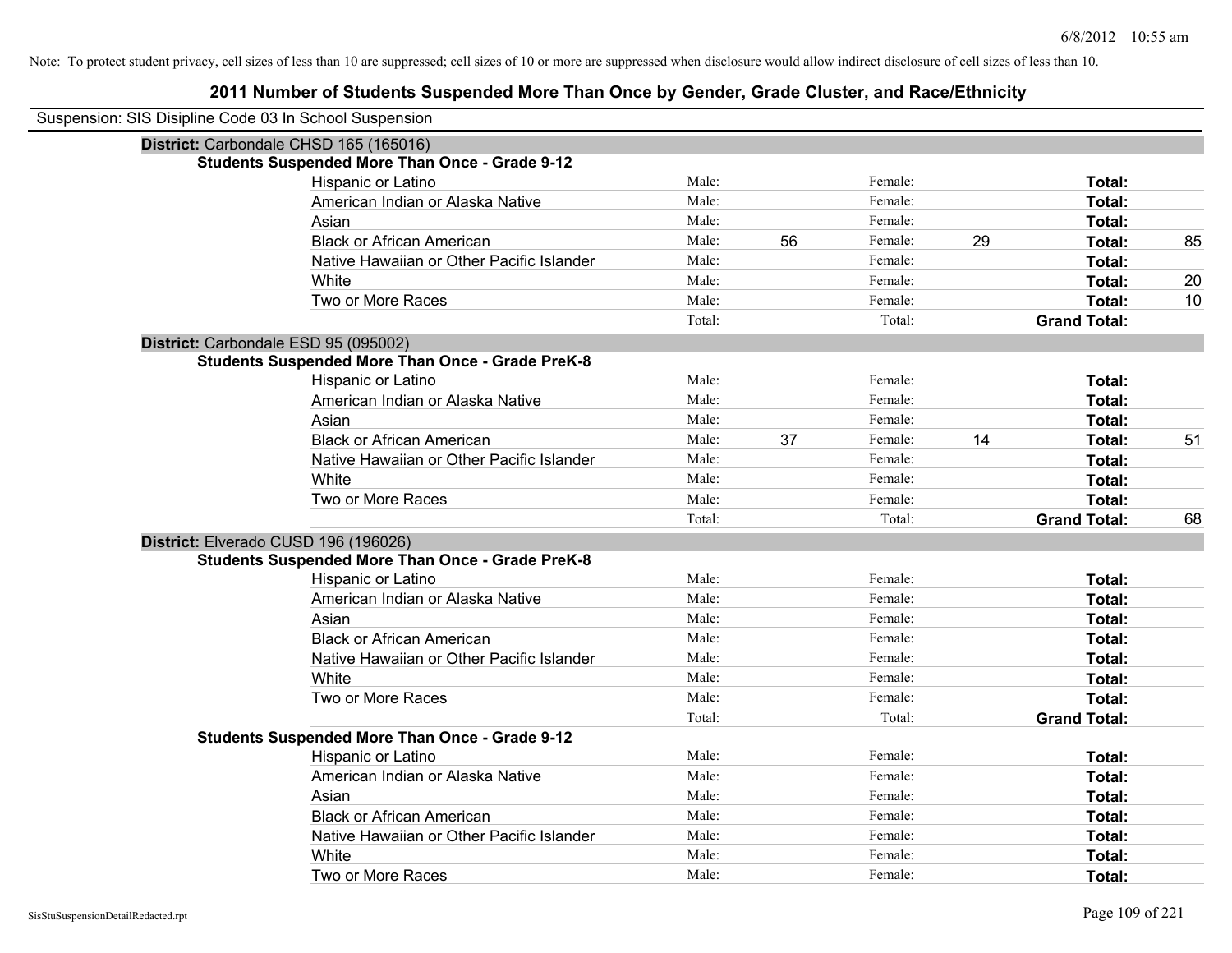| Suspension: SIS Disipline Code 03 In School Suspension |                                                         |        |    |         |    |                     |    |
|--------------------------------------------------------|---------------------------------------------------------|--------|----|---------|----|---------------------|----|
|                                                        |                                                         | Total: |    | Total:  |    | <b>Grand Total:</b> | 10 |
|                                                        | District: Giant City CCSD 130 (130004)                  |        |    |         |    |                     |    |
|                                                        | <b>Students Suspended More Than Once - Grade PreK-8</b> |        |    |         |    |                     |    |
|                                                        | Hispanic or Latino                                      | Male:  |    | Female: |    | Total:              |    |
|                                                        | American Indian or Alaska Native                        | Male:  |    | Female: |    | Total:              |    |
|                                                        | Asian                                                   | Male:  |    | Female: |    | Total:              |    |
|                                                        | <b>Black or African American</b>                        | Male:  |    | Female: |    | Total:              |    |
|                                                        | Native Hawaiian or Other Pacific Islander               | Male:  |    | Female: |    | Total:              |    |
|                                                        | White                                                   | Male:  |    | Female: |    | Total:              |    |
|                                                        | Two or More Races                                       | Male:  |    | Female: |    | Total:              |    |
|                                                        |                                                         | Total: |    | Total:  |    | <b>Grand Total:</b> |    |
|                                                        | District: Murphysboro CUSD 186 (186026)                 |        |    |         |    |                     |    |
|                                                        | <b>Students Suspended More Than Once - Grade PreK-8</b> |        |    |         |    |                     |    |
|                                                        | Hispanic or Latino                                      | Male:  |    | Female: |    | Total:              |    |
|                                                        | American Indian or Alaska Native                        | Male:  |    | Female: |    | Total:              |    |
|                                                        | Asian                                                   | Male:  |    | Female: |    | Total:              |    |
|                                                        | <b>Black or African American</b>                        | Male:  |    | Female: |    | Total:              | 25 |
|                                                        | Native Hawaiian or Other Pacific Islander               | Male:  |    | Female: |    | Total:              |    |
|                                                        | White                                                   | Male:  |    | Female: |    | Total:              | 21 |
|                                                        | Two or More Races                                       | Male:  |    | Female: |    | Total:              |    |
|                                                        |                                                         | Total: |    | Total:  |    | <b>Grand Total:</b> |    |
|                                                        | Students Suspended More Than Once - Grade 9-12          |        |    |         |    |                     |    |
|                                                        | Hispanic or Latino                                      | Male:  |    | Female: |    | Total:              |    |
|                                                        | American Indian or Alaska Native                        | Male:  |    | Female: |    | Total:              |    |
|                                                        | Asian                                                   | Male:  |    | Female: |    | Total:              |    |
|                                                        | <b>Black or African American</b>                        | Male:  | 30 | Female: | 14 | Total:              | 44 |
|                                                        | Native Hawaiian or Other Pacific Islander               | Male:  |    | Female: |    | Total:              |    |
|                                                        | White                                                   | Male:  | 35 | Female: | 27 | Total:              | 62 |
|                                                        | Two or More Races                                       | Male:  |    | Female: |    | Total:              |    |
|                                                        |                                                         | Total: |    | Total:  |    | <b>Grand Total:</b> |    |
| District: Trico CUSD 176 (176026)                      |                                                         |        |    |         |    |                     |    |
|                                                        | <b>Students Suspended More Than Once - Grade PreK-8</b> |        |    |         |    |                     |    |
|                                                        | Hispanic or Latino                                      | Male:  |    | Female: |    | Total:              |    |
|                                                        | American Indian or Alaska Native                        | Male:  |    | Female: |    | Total:              |    |
|                                                        | Asian                                                   | Male:  |    | Female: |    | Total:              |    |
|                                                        | <b>Black or African American</b>                        | Male:  |    | Female: |    | Total:              |    |
|                                                        | Native Hawaiian or Other Pacific Islander               | Male:  |    | Female: |    | Total:              |    |
|                                                        | White                                                   | Male:  |    | Female: |    | Total:              |    |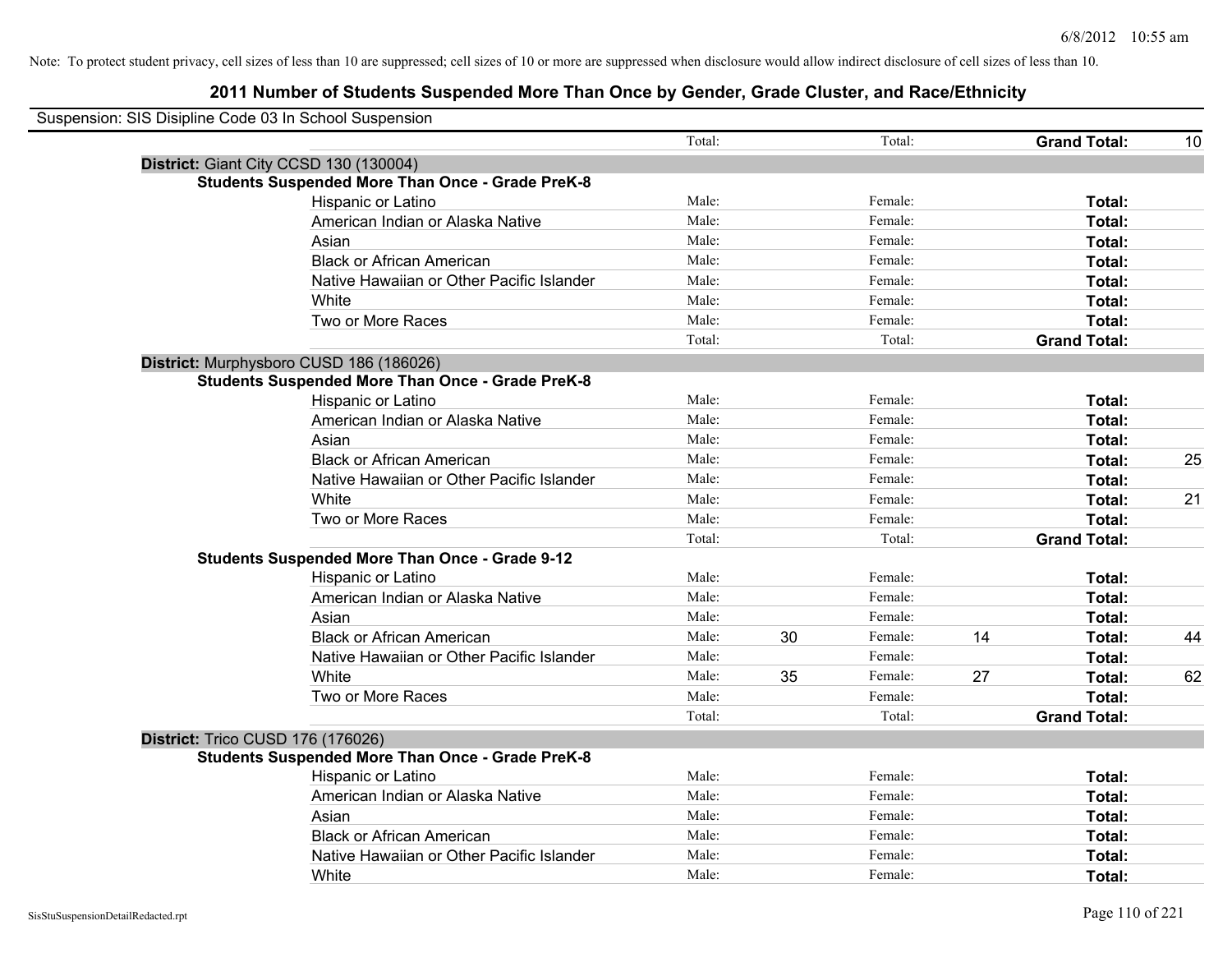| Suspension: SIS Disipline Code 03 In School Suspension |                                                         |        |    |         |    |                     |    |
|--------------------------------------------------------|---------------------------------------------------------|--------|----|---------|----|---------------------|----|
|                                                        | Two or More Races                                       | Male:  |    | Female: |    | Total:              |    |
|                                                        |                                                         | Total: |    | Total:  |    | <b>Grand Total:</b> |    |
|                                                        | <b>Students Suspended More Than Once - Grade 9-12</b>   |        |    |         |    |                     |    |
|                                                        | Hispanic or Latino                                      | Male:  |    | Female: |    | Total:              |    |
|                                                        | American Indian or Alaska Native                        | Male:  |    | Female: |    | Total:              |    |
|                                                        | Asian                                                   | Male:  |    | Female: |    | Total:              |    |
|                                                        | <b>Black or African American</b>                        | Male:  |    | Female: |    | Total:              |    |
|                                                        | Native Hawaiian or Other Pacific Islander               | Male:  |    | Female: |    | Total:              |    |
|                                                        | White                                                   | Male:  |    | Female: |    | Total:              |    |
|                                                        | Two or More Races                                       | Male:  |    | Female: |    | Total:              |    |
|                                                        |                                                         | Total: |    | Total:  |    | <b>Grand Total:</b> |    |
| County: Perry (073)                                    |                                                         |        |    |         |    |                     |    |
|                                                        | District: Duquoin CUSD 300 (300026)                     |        |    |         |    |                     |    |
|                                                        | <b>Students Suspended More Than Once - Grade PreK-8</b> |        |    |         |    |                     |    |
|                                                        | Hispanic or Latino                                      | Male:  |    | Female: |    | Total:              |    |
|                                                        | American Indian or Alaska Native                        | Male:  |    | Female: |    | Total:              |    |
|                                                        | Asian                                                   | Male:  |    | Female: |    | Total:              |    |
|                                                        | <b>Black or African American</b>                        | Male:  |    | Female: |    | Total:              | 10 |
|                                                        | Native Hawaiian or Other Pacific Islander               | Male:  |    | Female: |    | Total:              |    |
|                                                        | White                                                   | Male:  | 45 | Female: | 11 | Total:              | 56 |
|                                                        | Two or More Races                                       | Male:  |    | Female: |    | Total:              |    |
|                                                        |                                                         | Total: |    | Total:  |    | <b>Grand Total:</b> |    |
|                                                        | <b>Students Suspended More Than Once - Grade 9-12</b>   |        |    |         |    |                     |    |
|                                                        | Hispanic or Latino                                      | Male:  |    | Female: |    | Total:              |    |
|                                                        | American Indian or Alaska Native                        | Male:  |    | Female: |    | Total:              |    |
|                                                        | Asian                                                   | Male:  |    | Female: |    | Total:              |    |
|                                                        | <b>Black or African American</b>                        | Male:  |    | Female: |    | Total:              |    |
|                                                        | Native Hawaiian or Other Pacific Islander               | Male:  |    | Female: |    | Total:              |    |
|                                                        | White                                                   | Male:  |    | Female: |    | Total:              | 11 |
|                                                        | Two or More Races                                       | Male:  |    | Female: |    | Total:              |    |
|                                                        |                                                         | Total: |    | Total:  |    | <b>Grand Total:</b> |    |
|                                                        | District: Pinckneyville CHSD 101 (101016)               |        |    |         |    |                     |    |
|                                                        | <b>Students Suspended More Than Once - Grade 9-12</b>   |        |    |         |    |                     |    |
|                                                        | Hispanic or Latino                                      | Male:  |    | Female: |    | Total:              |    |
|                                                        | American Indian or Alaska Native                        | Male:  |    | Female: |    | Total:              |    |
|                                                        | Asian                                                   | Male:  |    | Female: |    | Total:              |    |
|                                                        | <b>Black or African American</b>                        | Male:  |    | Female: |    | Total:              |    |
|                                                        | Native Hawaiian or Other Pacific Islander               | Male:  |    | Female: |    | Total:              |    |
|                                                        | White                                                   | Male:  | 14 | Female: | 10 | Total:              | 24 |
| SisStuSuspensionDetailRedacted.rpt                     |                                                         |        |    |         |    | Page 111 of 221     |    |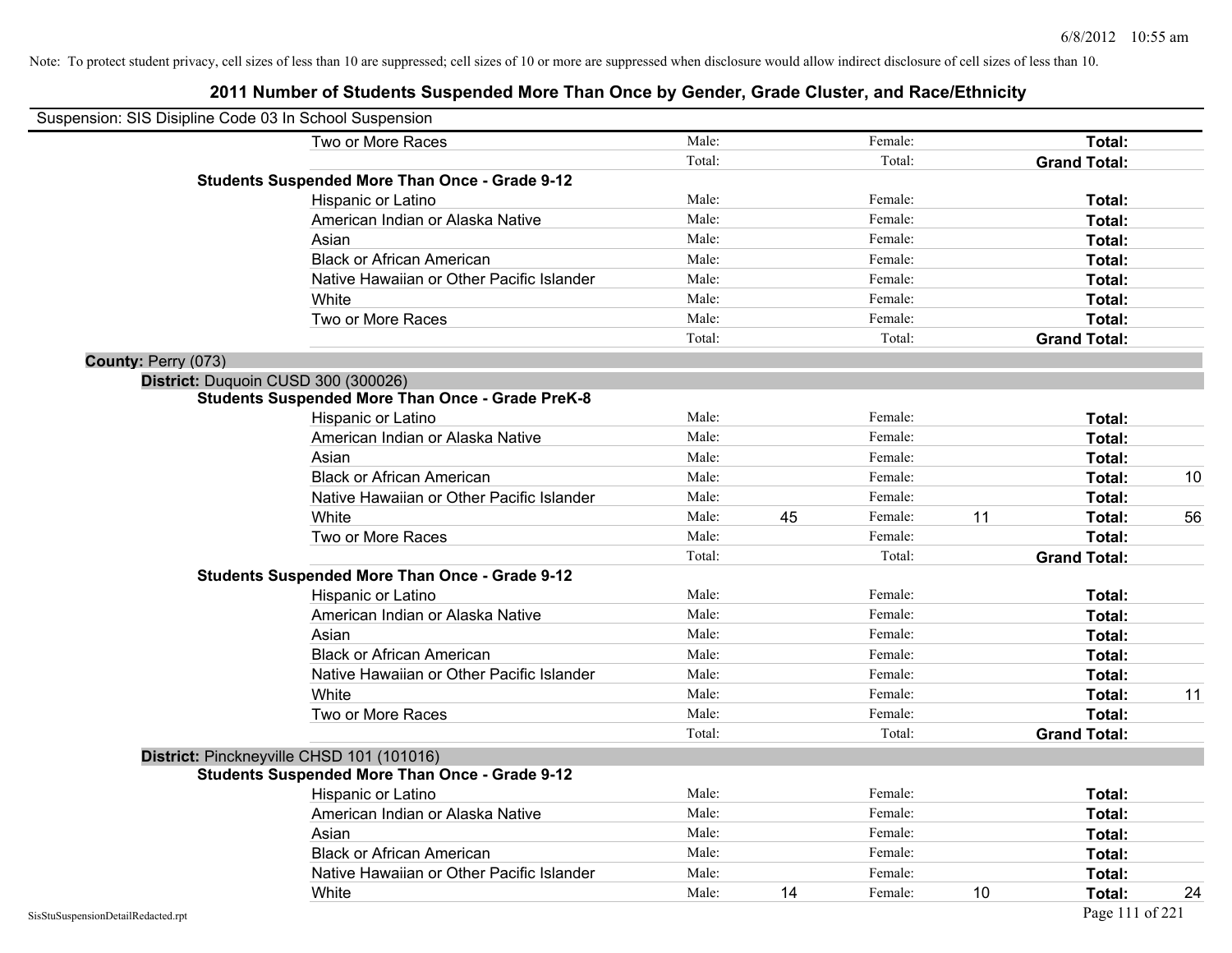|                       | Suspension: SIS Disipline Code 03 In School Suspension  |        |     |         |     |                     |     |
|-----------------------|---------------------------------------------------------|--------|-----|---------|-----|---------------------|-----|
|                       | Two or More Races                                       | Male:  |     | Female: |     | Total:              |     |
|                       |                                                         | Total: |     | Total:  |     | <b>Grand Total:</b> |     |
| Region: Kane ROE (31) |                                                         |        |     |         |     |                     |     |
| County: Kane (045)    |                                                         |        |     |         |     |                     |     |
|                       | District: Aurora East USD 131 (131022)                  |        |     |         |     |                     |     |
|                       | <b>Students Suspended More Than Once - Grade 9-12</b>   |        |     |         |     |                     |     |
|                       | Hispanic or Latino                                      | Male:  | 521 | Female: | 473 | Total:              | 994 |
|                       | American Indian or Alaska Native                        | Male:  |     | Female: |     | <b>Total:</b>       |     |
|                       | Asian                                                   | Male:  |     | Female: |     | Total:              |     |
|                       | <b>Black or African American</b>                        | Male:  | 116 | Female: | 89  | Total:              | 205 |
|                       | Native Hawaiian or Other Pacific Islander               | Male:  |     | Female: |     | Total:              |     |
|                       | White                                                   | Male:  | 32  | Female: | 18  | <b>Total:</b>       | 50  |
|                       | Two or More Races                                       | Male:  |     | Female: |     | <b>Total:</b>       | 10  |
|                       |                                                         | Total: |     | Total:  |     | <b>Grand Total:</b> |     |
|                       | District: Batavia USD 101 (101022)                      |        |     |         |     |                     |     |
|                       | <b>Students Suspended More Than Once - Grade PreK-8</b> |        |     |         |     |                     |     |
|                       | Hispanic or Latino                                      | Male:  |     | Female: |     | <b>Total:</b>       |     |
|                       | American Indian or Alaska Native                        | Male:  |     | Female: |     | <b>Total:</b>       |     |
|                       | Asian                                                   | Male:  |     | Female: |     | Total:              |     |
|                       | <b>Black or African American</b>                        | Male:  |     | Female: |     | Total:              |     |
|                       | Native Hawaiian or Other Pacific Islander               | Male:  |     | Female: |     | Total:              |     |
|                       | White                                                   | Male:  |     | Female: |     | <b>Total:</b>       | 20  |
|                       | Two or More Races                                       | Male:  |     | Female: |     | Total:              |     |
|                       |                                                         | Total: |     | Total:  |     | <b>Grand Total:</b> |     |
|                       | <b>Students Suspended More Than Once - Grade 9-12</b>   |        |     |         |     |                     |     |
|                       | Hispanic or Latino                                      | Male:  | 31  | Female: | 18  | Total:              | 49  |
|                       | American Indian or Alaska Native                        | Male:  |     | Female: |     | Total:              |     |
|                       | Asian                                                   | Male:  |     | Female: |     | Total:              |     |
|                       | <b>Black or African American</b>                        | Male:  |     | Female: |     | Total:              |     |
|                       | Native Hawaiian or Other Pacific Islander               | Male:  |     | Female: |     | Total:              |     |
|                       | White                                                   | Male:  | 91  | Female: | 55  | <b>Total:</b>       | 146 |
|                       | Two or More Races                                       | Male:  |     | Female: |     | Total:              |     |
|                       |                                                         | Total: |     | Total:  |     | <b>Grand Total:</b> | 208 |
|                       | District: CUSD 300 (300026)                             |        |     |         |     |                     |     |
|                       | <b>Students Suspended More Than Once - Grade PreK-8</b> |        |     |         |     |                     |     |
|                       | Hispanic or Latino                                      | Male:  |     | Female: |     | Total:              | 13  |
|                       | American Indian or Alaska Native                        | Male:  |     | Female: |     | Total:              |     |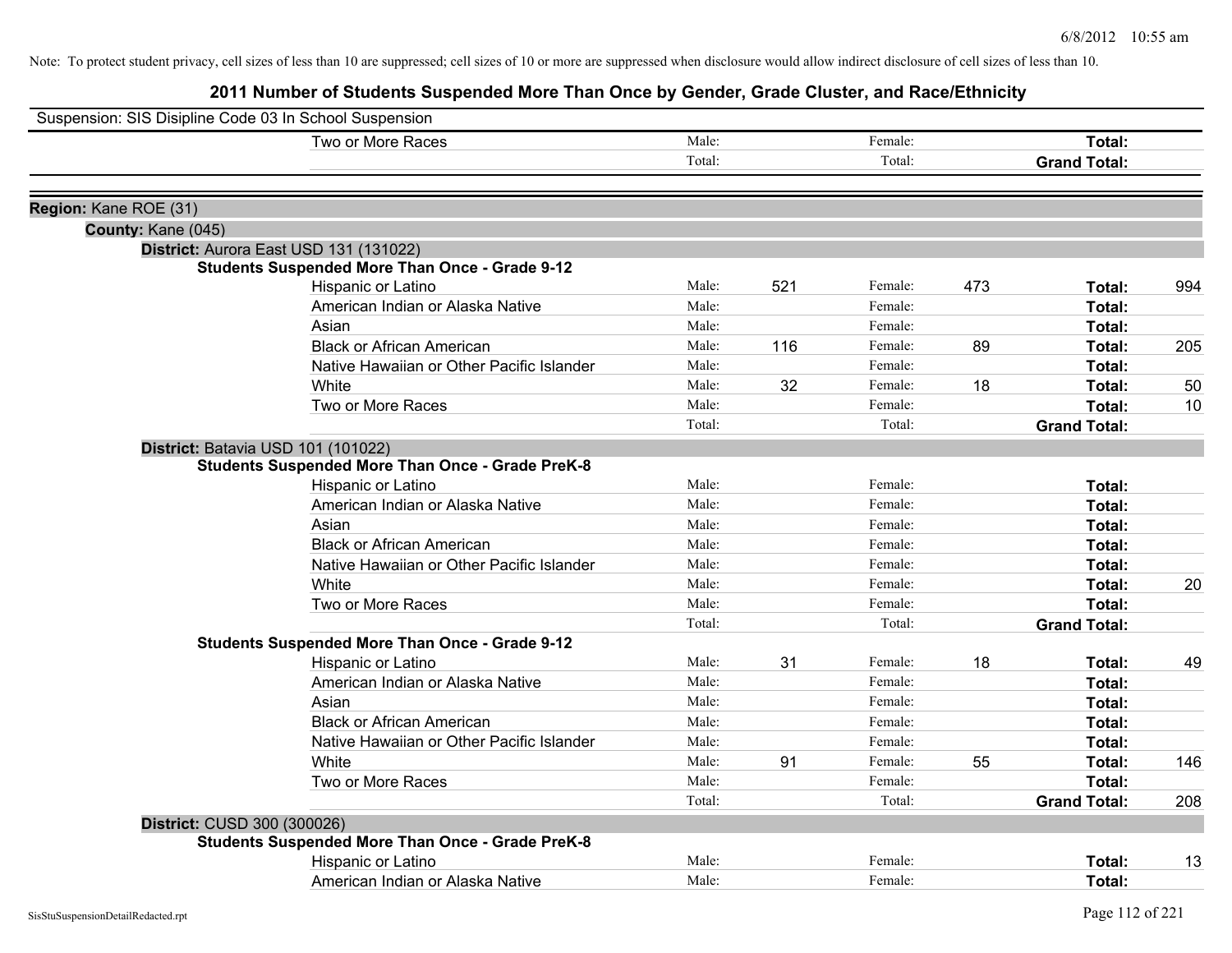|                                    | Suspension: SIS Disipline Code 03 In School Suspension  |        |     |         |    |                     |     |
|------------------------------------|---------------------------------------------------------|--------|-----|---------|----|---------------------|-----|
|                                    | Asian                                                   | Male:  |     | Female: |    | Total:              |     |
|                                    | <b>Black or African American</b>                        | Male:  |     | Female: |    | Total:              | 16  |
|                                    | Native Hawaiian or Other Pacific Islander               | Male:  |     | Female: |    | Total:              |     |
|                                    | White                                                   | Male:  |     | Female: |    | Total:              | 22  |
|                                    | Two or More Races                                       | Male:  |     | Female: |    | Total:              |     |
|                                    |                                                         | Total: |     | Total:  |    | <b>Grand Total:</b> |     |
|                                    | <b>Students Suspended More Than Once - Grade 9-12</b>   |        |     |         |    |                     |     |
|                                    | Hispanic or Latino                                      | Male:  | 114 | Female: | 75 | Total:              | 189 |
|                                    | American Indian or Alaska Native                        | Male:  |     | Female: |    | Total:              |     |
|                                    | Asian                                                   | Male:  |     | Female: |    | Total:              |     |
|                                    | <b>Black or African American</b>                        | Male:  | 37  | Female: | 22 | Total:              | 59  |
|                                    | Native Hawaiian or Other Pacific Islander               | Male:  |     | Female: |    | Total:              |     |
|                                    | White                                                   | Male:  | 133 | Female: | 47 | Total:              | 180 |
|                                    | Two or More Races                                       | Male:  |     | Female: |    | Total:              | 12  |
|                                    |                                                         | Total: |     | Total:  |    | <b>Grand Total:</b> |     |
|                                    | District: Geneva CUSD 304 (304026)                      |        |     |         |    |                     |     |
|                                    | <b>Students Suspended More Than Once - Grade PreK-8</b> |        |     |         |    |                     |     |
|                                    | Hispanic or Latino                                      | Male:  |     | Female: |    | Total:              |     |
|                                    | American Indian or Alaska Native                        | Male:  |     | Female: |    | Total:              |     |
|                                    | Asian                                                   | Male:  |     | Female: |    | Total:              |     |
|                                    | <b>Black or African American</b>                        | Male:  |     | Female: |    | Total:              |     |
|                                    | Native Hawaiian or Other Pacific Islander               | Male:  |     | Female: |    | Total:              |     |
|                                    | White                                                   | Male:  |     | Female: |    | Total:              | 10  |
|                                    | Two or More Races                                       | Male:  |     | Female: |    | Total:              |     |
|                                    |                                                         | Total: |     | Total:  |    | <b>Grand Total:</b> |     |
|                                    | <b>Students Suspended More Than Once - Grade 9-12</b>   |        |     |         |    |                     |     |
|                                    | Hispanic or Latino                                      | Male:  |     | Female: |    | Total:              |     |
|                                    | American Indian or Alaska Native                        | Male:  |     | Female: |    | Total:              |     |
|                                    | Asian                                                   | Male:  |     | Female: |    | Total:              |     |
|                                    | <b>Black or African American</b>                        | Male:  |     | Female: |    | Total:              |     |
|                                    | Native Hawaiian or Other Pacific Islander               | Male:  |     | Female: |    | Total:              |     |
|                                    | White                                                   | Male:  | 21  | Female: | 14 | Total:              | 35  |
|                                    | Two or More Races                                       | Male:  |     | Female: |    | Total:              |     |
|                                    |                                                         | Total: |     | Total:  |    | <b>Grand Total:</b> |     |
|                                    | District: Kaneland CUSD 302 (302026)                    |        |     |         |    |                     |     |
|                                    | <b>Students Suspended More Than Once - Grade PreK-8</b> |        |     |         |    |                     |     |
|                                    | Hispanic or Latino                                      | Male:  |     | Female: |    | Total:              |     |
|                                    | American Indian or Alaska Native                        | Male:  |     | Female: |    | Total:              |     |
|                                    | Asian                                                   | Male:  |     | Female: |    | Total:              |     |
| SisStuSuspensionDetailRedacted.rpt |                                                         |        |     |         |    | Page 113 of 221     |     |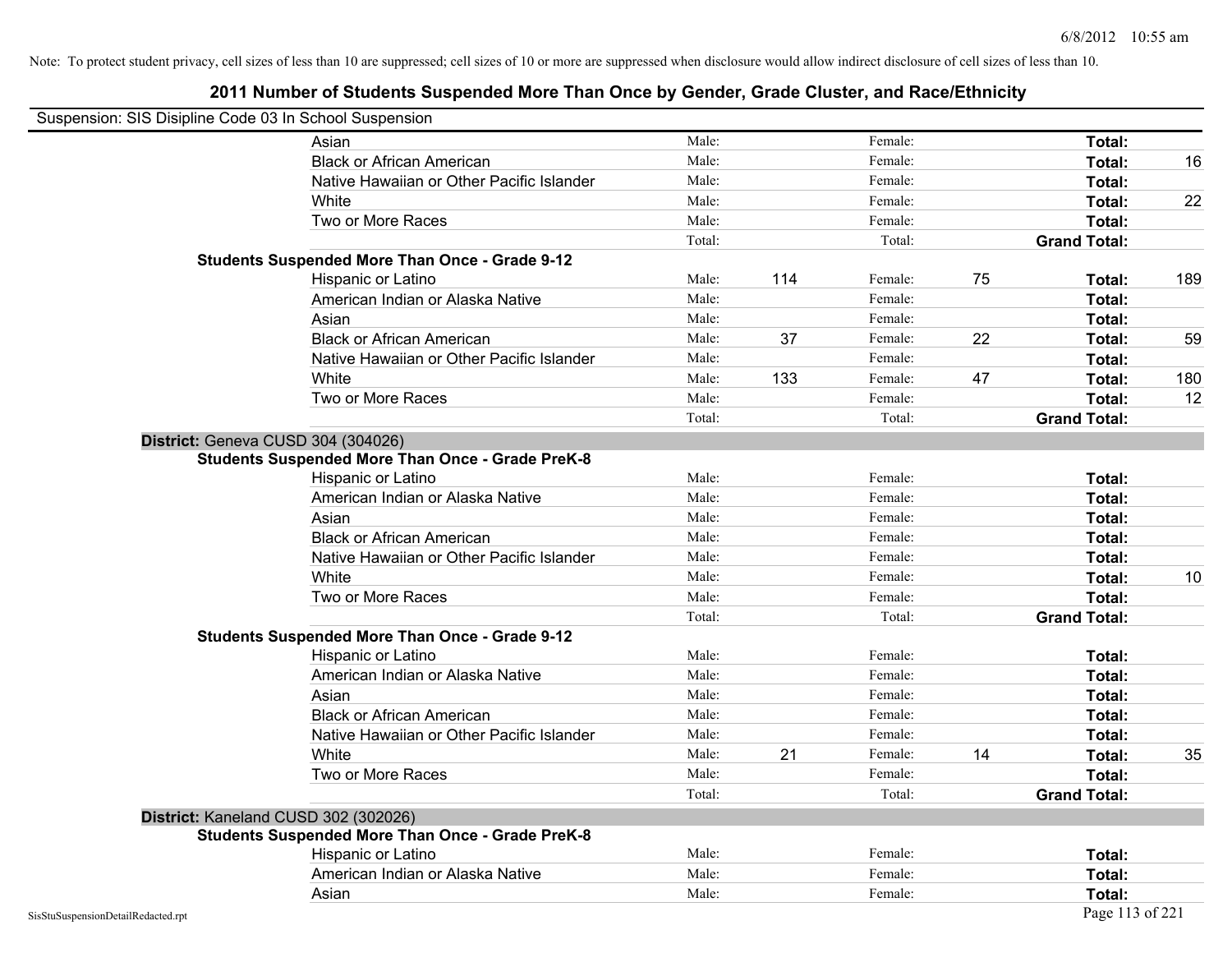|                                    | Suspension: SIS Disipline Code 03 In School Suspension  |        |     |         |     |                     |     |
|------------------------------------|---------------------------------------------------------|--------|-----|---------|-----|---------------------|-----|
|                                    | <b>Black or African American</b>                        | Male:  |     | Female: |     | Total:              |     |
|                                    | Native Hawaiian or Other Pacific Islander               | Male:  |     | Female: |     | Total:              |     |
|                                    | White                                                   | Male:  |     | Female: |     | Total:              |     |
|                                    | Two or More Races                                       | Male:  |     | Female: |     | Total:              |     |
|                                    |                                                         | Total: |     | Total:  |     | <b>Grand Total:</b> |     |
|                                    | <b>Students Suspended More Than Once - Grade 9-12</b>   |        |     |         |     |                     |     |
|                                    | Hispanic or Latino                                      | Male:  |     | Female: |     | Total:              |     |
|                                    | American Indian or Alaska Native                        | Male:  |     | Female: |     | Total:              |     |
|                                    | Asian                                                   | Male:  |     | Female: |     | Total:              |     |
|                                    | <b>Black or African American</b>                        | Male:  |     | Female: |     | Total:              |     |
|                                    | Native Hawaiian or Other Pacific Islander               | Male:  |     | Female: |     | Total:              |     |
|                                    | White                                                   | Male:  |     | Female: |     | Total:              |     |
|                                    | Two or More Races                                       | Male:  |     | Female: |     | Total:              |     |
|                                    |                                                         | Total: |     | Total:  |     | <b>Grand Total:</b> |     |
|                                    | District: SD U-46 (046022)                              |        |     |         |     |                     |     |
|                                    | <b>Students Suspended More Than Once - Grade PreK-8</b> |        |     |         |     |                     |     |
|                                    | Hispanic or Latino                                      | Male:  | 284 | Female: | 137 | Total:              | 421 |
|                                    | American Indian or Alaska Native                        | Male:  |     | Female: |     | Total:              |     |
|                                    | Asian                                                   | Male:  |     | Female: |     | Total:              |     |
|                                    | <b>Black or African American</b>                        | Male:  | 80  | Female: | 38  | Total:              | 118 |
|                                    | Native Hawaiian or Other Pacific Islander               | Male:  |     | Female: |     | Total:              |     |
|                                    | White                                                   | Male:  | 111 | Female: | 31  | Total:              | 142 |
|                                    | Two or More Races                                       | Male:  |     | Female: |     | Total:              | 24  |
|                                    |                                                         | Total: | 499 | Total:  | 217 | <b>Grand Total:</b> | 716 |
|                                    | <b>Students Suspended More Than Once - Grade 9-12</b>   |        |     |         |     |                     |     |
|                                    | Hispanic or Latino                                      | Male:  | 498 | Female: | 258 | Total:              | 756 |
|                                    | American Indian or Alaska Native                        | Male:  |     | Female: |     | Total:              |     |
|                                    | Asian                                                   | Male:  |     | Female: |     | Total:              | 19  |
|                                    | <b>Black or African American</b>                        | Male:  | 126 | Female: | 72  | Total:              | 198 |
|                                    | Native Hawaiian or Other Pacific Islander               | Male:  |     | Female: |     | Total:              |     |
|                                    | White                                                   | Male:  | 178 | Female: | 74  | Total:              | 252 |
|                                    | Two or More Races                                       | Male:  | 21  | Female: | 10  | Total:              | 31  |
|                                    |                                                         | Total: |     | Total:  |     | <b>Grand Total:</b> |     |
|                                    | District: Special Education Services (020200)           |        |     |         |     |                     |     |
|                                    | <b>Students Suspended More Than Once - Grade 9-12</b>   |        |     |         |     |                     |     |
|                                    | Hispanic or Latino                                      | Male:  |     | Female: |     | Total:              |     |
|                                    | American Indian or Alaska Native                        | Male:  |     | Female: |     | Total:              |     |
|                                    | Asian                                                   | Male:  |     | Female: |     | Total:              |     |
|                                    | <b>Black or African American</b>                        | Male:  |     | Female: |     | Total:              |     |
| SisStuSuspensionDetailRedacted.rpt |                                                         |        |     |         |     | Page 114 of 221     |     |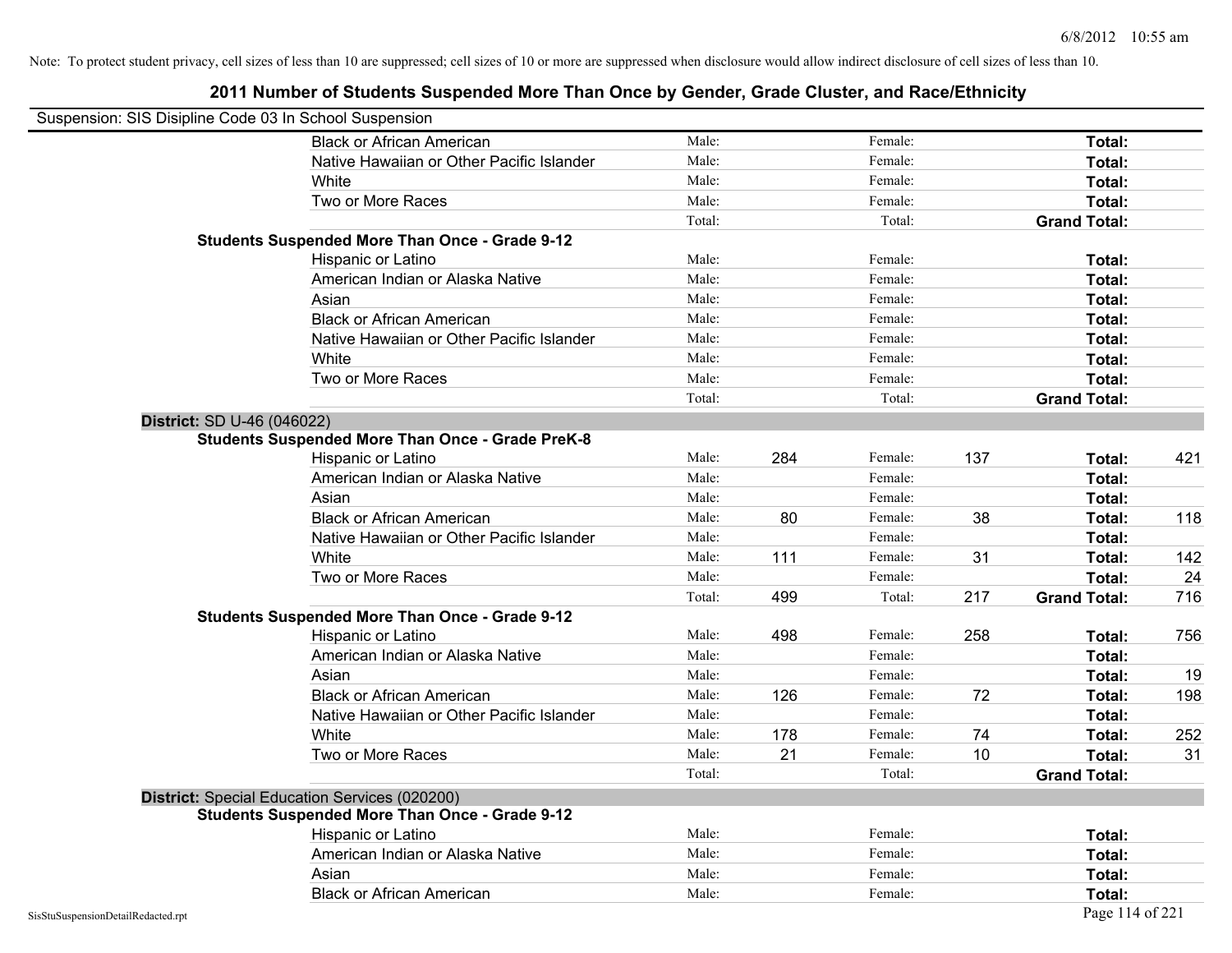| Suspension: SIS Disipline Code 03 In School Suspension |                                                         |        |         |                     |
|--------------------------------------------------------|---------------------------------------------------------|--------|---------|---------------------|
|                                                        | Native Hawaiian or Other Pacific Islander               | Male:  | Female: | Total:              |
|                                                        | White                                                   | Male:  | Female: | Total:              |
|                                                        | Two or More Races                                       | Male:  | Female: | Total:              |
|                                                        |                                                         | Total: | Total:  | <b>Grand Total:</b> |
|                                                        | District: St Charles CUSD 303 (303026)                  |        |         |                     |
|                                                        | <b>Students Suspended More Than Once - Grade PreK-8</b> |        |         |                     |
|                                                        | Hispanic or Latino                                      | Male:  | Female: | Total:              |
|                                                        | American Indian or Alaska Native                        | Male:  | Female: | Total:              |
|                                                        | Asian                                                   | Male:  | Female: | Total:              |
|                                                        | <b>Black or African American</b>                        | Male:  | Female: | Total:              |
|                                                        | Native Hawaiian or Other Pacific Islander               | Male:  | Female: | Total:              |
|                                                        | White                                                   | Male:  | Female: | Total:              |
|                                                        | Two or More Races                                       | Male:  | Female: | Total:              |
|                                                        |                                                         | Total: | Total:  | <b>Grand Total:</b> |
|                                                        | <b>Students Suspended More Than Once - Grade 9-12</b>   |        |         |                     |
|                                                        | Hispanic or Latino                                      | Male:  | Female: | Total:              |
|                                                        | American Indian or Alaska Native                        | Male:  | Female: | Total:              |
|                                                        | Asian                                                   | Male:  | Female: | Total:              |
|                                                        | <b>Black or African American</b>                        | Male:  | Female: | Total:              |
|                                                        | Native Hawaiian or Other Pacific Islander               | Male:  | Female: | Total:              |
|                                                        | White                                                   | Male:  | Female: | Total:              |
|                                                        | Two or More Races                                       | Male:  | Female: | Total:              |
|                                                        |                                                         | Total: | Total:  | <b>Grand Total:</b> |
|                                                        |                                                         |        |         |                     |
| Region: Knox ROE (33)                                  |                                                         |        |         |                     |
| County: Knox (048)                                     |                                                         |        |         |                     |
|                                                        | District: Abingdon CUSD 217 (217026)                    |        |         |                     |
|                                                        | <b>Students Suspended More Than Once - Grade PreK-8</b> |        |         |                     |
|                                                        | Hispanic or Latino                                      | Male:  | Female: | Total:              |
|                                                        | American Indian or Alaska Native                        | Male:  | Female: | Total:              |
|                                                        | Asian                                                   | Male:  | Female: | Total:              |
|                                                        | <b>Black or African American</b>                        | Male:  | Female: | Total:              |
|                                                        | Native Hawaiian or Other Pacific Islander               | Male:  | Female: | Total:              |
|                                                        | White                                                   | Male:  | Female: | 11<br>Total:        |
|                                                        | Two or More Races                                       | Male:  | Female: | Total:              |
|                                                        |                                                         | Total: | Total:  | <b>Grand Total:</b> |
|                                                        | <b>Students Suspended More Than Once - Grade 9-12</b>   |        |         |                     |
|                                                        | Hispanic or Latino                                      | Male:  | Female: | Total:              |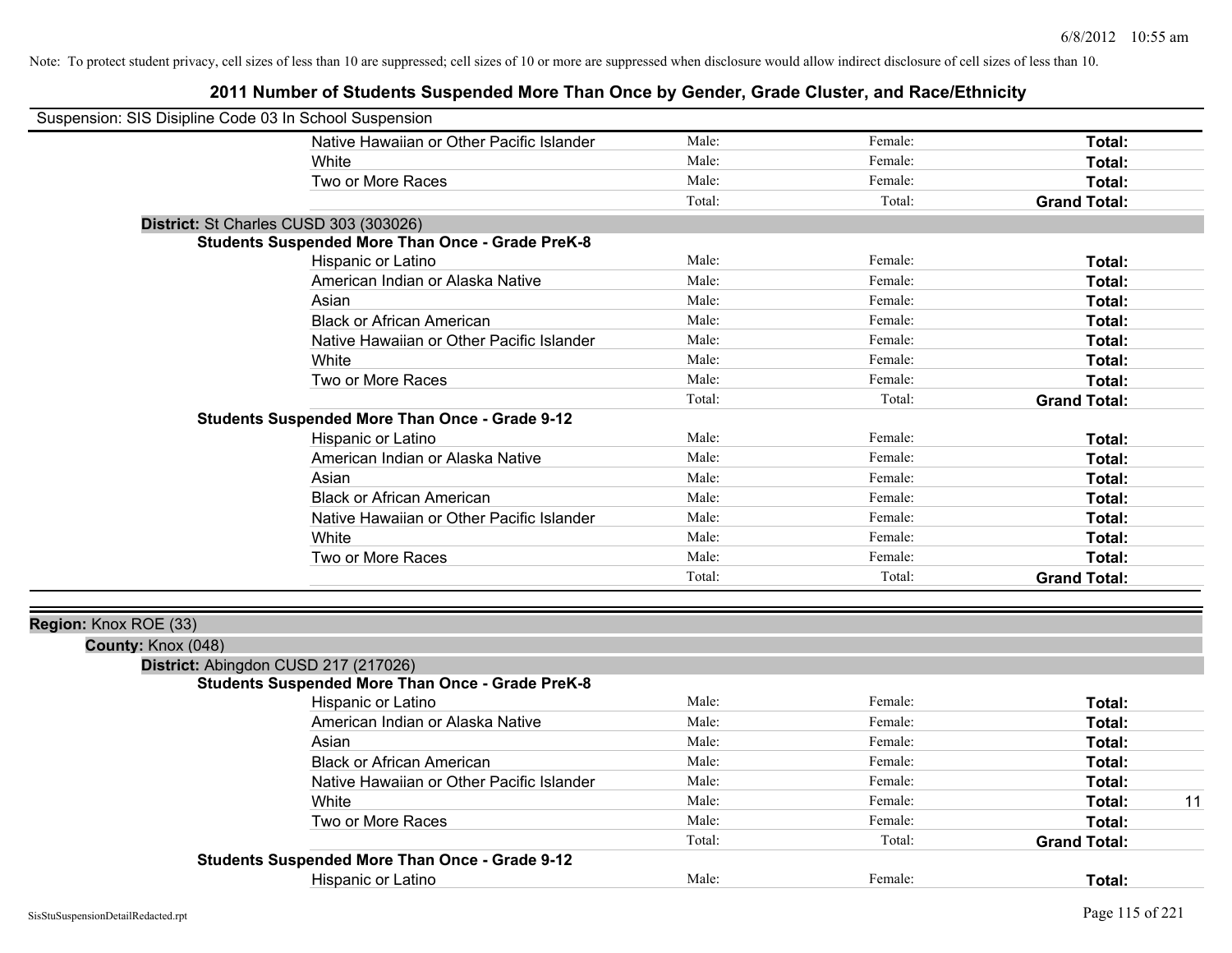# **2011 Number of Students Suspended More Than Once by Gender, Grade Cluster, and Race/Ethnicity**

| Suspension: SIS Disipline Code 03 In School Suspension                                                                                                                                                                                                                              |        |    |         |    |                     |     |
|-------------------------------------------------------------------------------------------------------------------------------------------------------------------------------------------------------------------------------------------------------------------------------------|--------|----|---------|----|---------------------|-----|
| American Indian or Alaska Native                                                                                                                                                                                                                                                    | Male:  |    | Female: |    | Total:              |     |
| Asian                                                                                                                                                                                                                                                                               | Male:  |    | Female: |    | Total:              |     |
| <b>Black or African American</b>                                                                                                                                                                                                                                                    | Male:  |    | Female: |    | Total:              |     |
| Native Hawaiian or Other Pacific Islander                                                                                                                                                                                                                                           | Male:  |    | Female: |    | Total:              |     |
| White                                                                                                                                                                                                                                                                               | Male:  |    | Female: |    | Total:              |     |
| Two or More Races                                                                                                                                                                                                                                                                   | Male:  |    | Female: |    | Total:              |     |
|                                                                                                                                                                                                                                                                                     | Total: |    | Total:  |    | <b>Grand Total:</b> |     |
| District: Galesburg CUSD 205 (205026)                                                                                                                                                                                                                                               |        |    |         |    |                     |     |
| <b>Students Suspended More Than Once - Grade PreK-8</b>                                                                                                                                                                                                                             |        |    |         |    |                     |     |
| Hispanic or Latino                                                                                                                                                                                                                                                                  | Male:  |    | Female: |    | Total:              | 22  |
| American Indian or Alaska Native                                                                                                                                                                                                                                                    | Male:  |    | Female: |    | Total:              |     |
| Asian                                                                                                                                                                                                                                                                               | Male:  |    | Female: |    | Total:              |     |
| <b>Black or African American</b>                                                                                                                                                                                                                                                    | Male:  | 23 | Female: | 15 | Total:              | 38  |
| Native Hawaiian or Other Pacific Islander                                                                                                                                                                                                                                           | Male:  |    | Female: |    | Total:              |     |
| White                                                                                                                                                                                                                                                                               | Male:  | 80 | Female: | 24 | Total:              | 104 |
| Two or More Races                                                                                                                                                                                                                                                                   | Male:  |    | Female: |    | <b>Total:</b>       | 21  |
|                                                                                                                                                                                                                                                                                     | Total: |    | Total:  |    | <b>Grand Total:</b> |     |
| <b>Students Suspended More Than Once - Grade 9-12</b>                                                                                                                                                                                                                               |        |    |         |    |                     |     |
| Hispanic or Latino                                                                                                                                                                                                                                                                  | Male:  |    | Female: |    | Total:              | 13  |
| American Indian or Alaska Native                                                                                                                                                                                                                                                    | Male:  |    | Female: |    | Total:              |     |
| Asian                                                                                                                                                                                                                                                                               | Male:  |    | Female: |    | Total:              |     |
| <b>Black or African American</b>                                                                                                                                                                                                                                                    | Male:  | 15 | Female: | 13 | Total:              | 28  |
| Native Hawaiian or Other Pacific Islander                                                                                                                                                                                                                                           | Male:  |    | Female: |    | Total:              |     |
| White                                                                                                                                                                                                                                                                               | Male:  | 40 | Female: | 17 | Total:              | 57  |
| Two or More Races                                                                                                                                                                                                                                                                   | Male:  |    | Female: |    | Total:              | 15  |
|                                                                                                                                                                                                                                                                                     | Total: |    | Total:  |    | <b>Grand Total:</b> |     |
| District: Knoxville CUSD 202 (202026)                                                                                                                                                                                                                                               |        |    |         |    |                     |     |
| <b>Students Suspended More Than Once - Grade 9-12</b>                                                                                                                                                                                                                               |        |    |         |    |                     |     |
| Hispanic or Latino                                                                                                                                                                                                                                                                  | Male:  |    | Female: |    | Total:              |     |
| American Indian or Alaska Native                                                                                                                                                                                                                                                    | Male:  |    | Female: |    | Total:              |     |
| Asian                                                                                                                                                                                                                                                                               | Male:  |    | Female: |    | Total:              |     |
| <b>Black or African American</b>                                                                                                                                                                                                                                                    | Male:  |    | Female: |    | Total:              |     |
| Native Hawaiian or Other Pacific Islander                                                                                                                                                                                                                                           | Male:  |    | Female: |    | Total:              |     |
| White                                                                                                                                                                                                                                                                               | Male:  |    | Female: |    | Total:              |     |
| Two or More Races                                                                                                                                                                                                                                                                   | Male:  |    | Female: |    | Total:              |     |
|                                                                                                                                                                                                                                                                                     | Total: |    | Total:  |    | <b>Grand Total:</b> |     |
| $D_{i}$ , $L_{i}$ , $L_{i}$ , $D_{i}$ , $M_{i}$ , $l$ , $A_{i}$ , $C_{i}$ , $D_{i}$ , $D_{i}$ , $D_{i}$ , $D_{i}$ , $D_{i}$ , $D_{i}$ , $D_{i}$ , $D_{i}$ , $D_{i}$ , $D_{i}$ , $D_{i}$ , $D_{i}$ , $D_{i}$ , $D_{i}$ , $D_{i}$ , $D_{i}$ , $D_{i}$ , $D_{i}$ , $D_{i}$ , $D_{i}$ , |        |    |         |    |                     |     |

**District:** R O W V A CUSD 208 (208026) **Students Suspended More Than Once - Grade PreK-8**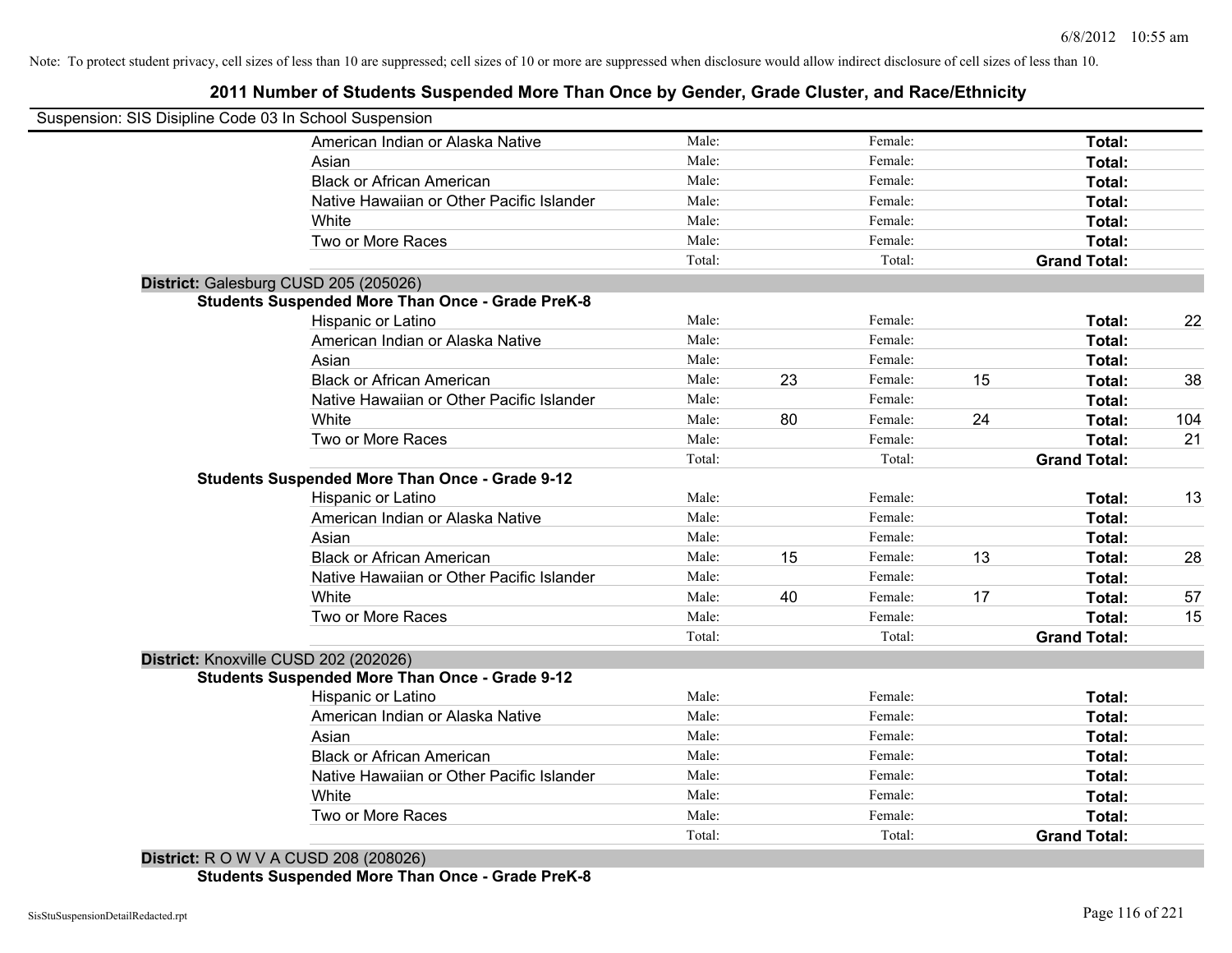| Suspension: SIS Disipline Code 03 In School Suspension |                                                         |        |         |                     |
|--------------------------------------------------------|---------------------------------------------------------|--------|---------|---------------------|
|                                                        | Hispanic or Latino                                      | Male:  | Female: | Total:              |
|                                                        | American Indian or Alaska Native                        | Male:  | Female: | Total:              |
|                                                        | Asian                                                   | Male:  | Female: | Total:              |
|                                                        | <b>Black or African American</b>                        | Male:  | Female: | Total:              |
|                                                        | Native Hawaiian or Other Pacific Islander               | Male:  | Female: | Total:              |
|                                                        | White                                                   | Male:  | Female: | Total:              |
|                                                        | Two or More Races                                       | Male:  | Female: | Total:              |
|                                                        |                                                         | Total: | Total:  | <b>Grand Total:</b> |
| Region: La Salle ROE (35)                              |                                                         |        |         |                     |
| County: Lasalle (050)                                  |                                                         |        |         |                     |
|                                                        | District: Earlville CUSD 9 (009026)                     |        |         |                     |
|                                                        | <b>Students Suspended More Than Once - Grade PreK-8</b> |        |         |                     |
|                                                        | Hispanic or Latino                                      | Male:  | Female: | Total:              |
|                                                        | American Indian or Alaska Native                        | Male:  | Female: | Total:              |
|                                                        | Asian                                                   | Male:  | Female: | Total:              |
|                                                        | <b>Black or African American</b>                        | Male:  | Female: | Total:              |
|                                                        | Native Hawaiian or Other Pacific Islander               | Male:  | Female: | Total:              |
|                                                        | White                                                   | Male:  | Female: | Total:              |
|                                                        | Two or More Races                                       | Male:  | Female: | Total:              |
|                                                        |                                                         | Total: | Total:  | <b>Grand Total:</b> |
|                                                        | <b>Students Suspended More Than Once - Grade 9-12</b>   |        |         |                     |
|                                                        | Hispanic or Latino                                      | Male:  | Female: | Total:              |
|                                                        | American Indian or Alaska Native                        | Male:  | Female: | Total:              |
|                                                        | Asian                                                   | Male:  | Female: | Total:              |
|                                                        | <b>Black or African American</b>                        | Male:  | Female: | Total:              |
|                                                        | Native Hawaiian or Other Pacific Islander               | Male:  | Female: | Total:              |
|                                                        | White                                                   | Male:  | Female: | Total:              |
|                                                        | Two or More Races                                       | Male:  | Female: | Total:              |
|                                                        |                                                         | Total: | Total:  | <b>Grand Total:</b> |
|                                                        | <b>District: La Salle ESD 122 (122002)</b>              |        |         |                     |
|                                                        | <b>Students Suspended More Than Once - Grade PreK-8</b> |        |         |                     |
|                                                        | Hispanic or Latino                                      | Male:  | Female: | Total:              |
|                                                        | American Indian or Alaska Native                        | Male:  | Female: | Total:              |
|                                                        | Asian                                                   | Male:  | Female: | Total:              |
|                                                        | <b>Black or African American</b>                        | Male:  | Female: | Total:              |
|                                                        | Native Hawaiian or Other Pacific Islander               | Male:  | Female: | Total:              |
|                                                        | White                                                   | Male:  | Female: | Total:              |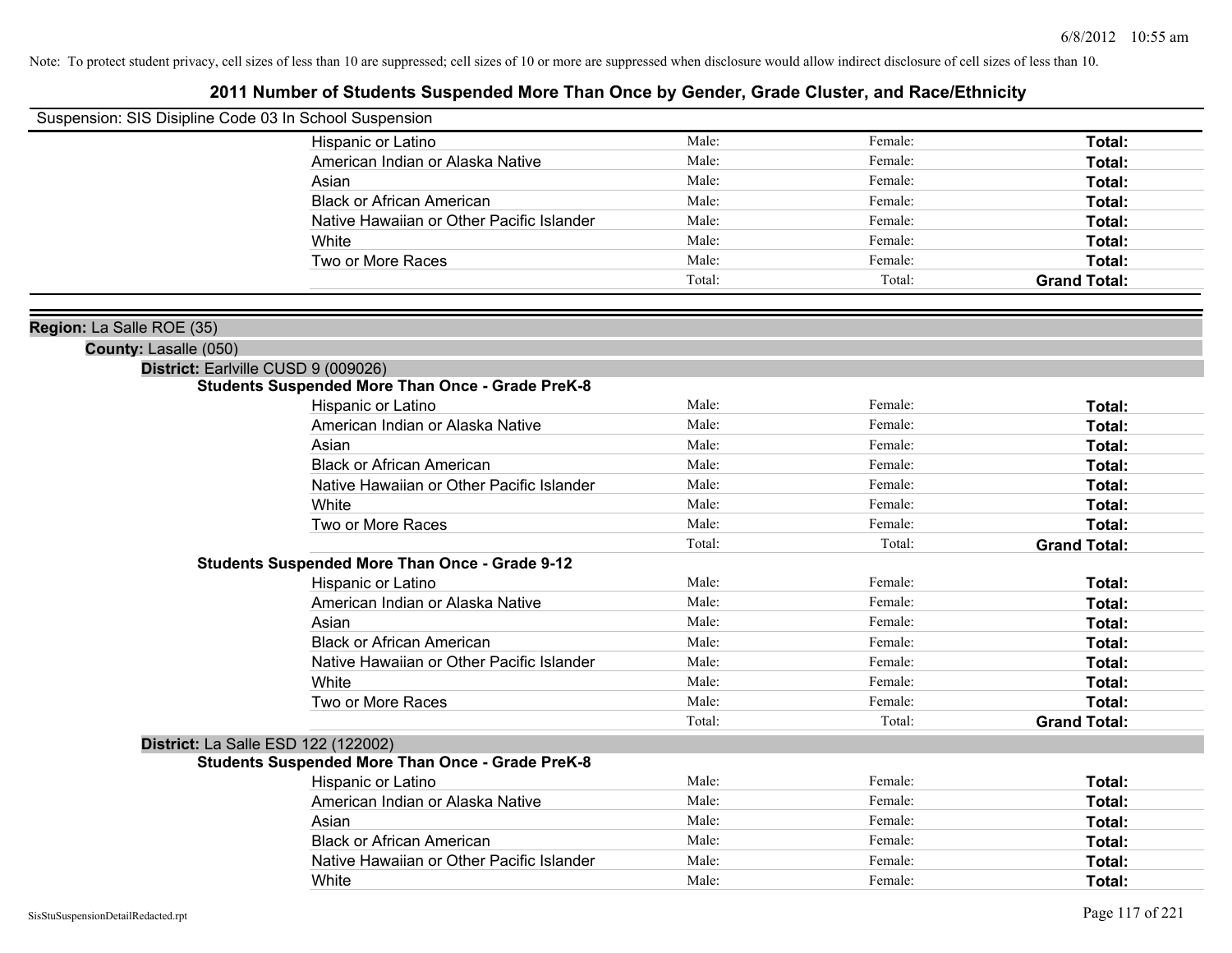| Suspension: SIS Disipline Code 03 In School Suspension  |        |    |         |    |                     |     |
|---------------------------------------------------------|--------|----|---------|----|---------------------|-----|
| Two or More Races                                       | Male:  |    | Female: |    | Total:              |     |
|                                                         | Total: |    | Total:  |    | <b>Grand Total:</b> |     |
| District: La Salle-Peru Twp HSD 120 (120017)            |        |    |         |    |                     |     |
| <b>Students Suspended More Than Once - Grade 9-12</b>   |        |    |         |    |                     |     |
| Hispanic or Latino                                      | Male:  | 12 | Female: | 17 | Total:              | 29  |
| American Indian or Alaska Native                        | Male:  |    | Female: |    | Total:              |     |
| Asian                                                   | Male:  |    | Female: |    | Total:              |     |
| <b>Black or African American</b>                        | Male:  |    | Female: |    | Total:              |     |
| Native Hawaiian or Other Pacific Islander               | Male:  |    | Female: |    | Total:              |     |
| White                                                   | Male:  | 62 | Female: | 41 | Total:              | 103 |
| Two or More Races                                       | Male:  |    | Female: |    | Total:              |     |
|                                                         | Total: |    | Total:  |    | <b>Grand Total:</b> |     |
| District: Marseilles ESD 150 (150002)                   |        |    |         |    |                     |     |
| <b>Students Suspended More Than Once - Grade PreK-8</b> |        |    |         |    |                     |     |
| Hispanic or Latino                                      | Male:  |    | Female: |    | Total:              |     |
| American Indian or Alaska Native                        | Male:  |    | Female: |    | Total:              |     |
| Asian                                                   | Male:  |    | Female: |    | Total:              |     |
| <b>Black or African American</b>                        | Male:  |    | Female: |    | Total:              |     |
| Native Hawaiian or Other Pacific Islander               | Male:  |    | Female: |    | Total:              |     |
| White                                                   | Male:  |    | Female: |    | Total:              | 15  |
| Two or More Races                                       | Male:  |    | Female: |    | Total:              |     |
|                                                         | Total: |    | Total:  |    | <b>Grand Total:</b> |     |
| District: Ottawa ESD 141 (141002)                       |        |    |         |    |                     |     |
| <b>Students Suspended More Than Once - Grade PreK-8</b> |        |    |         |    |                     |     |
| Hispanic or Latino                                      | Male:  |    | Female: |    | Total:              |     |
| American Indian or Alaska Native                        | Male:  |    | Female: |    | Total:              |     |
| Asian                                                   | Male:  |    | Female: |    | Total:              |     |
| <b>Black or African American</b>                        | Male:  |    | Female: |    | Total:              |     |
| Native Hawaiian or Other Pacific Islander               | Male:  |    | Female: |    | Total:              |     |
| White                                                   | Male:  |    | Female: |    | Total:              | 27  |
| Two or More Races                                       | Male:  |    | Female: |    | Total:              |     |
|                                                         | Total: | 28 | Total:  | 10 | <b>Grand Total:</b> | 38  |
| <b>District: Peru ESD 124 (124002)</b>                  |        |    |         |    |                     |     |
| <b>Students Suspended More Than Once - Grade PreK-8</b> |        |    |         |    |                     |     |
| Hispanic or Latino                                      | Male:  |    | Female: |    | Total:              |     |
| American Indian or Alaska Native                        | Male:  |    | Female: |    | Total:              |     |
| Asian                                                   | Male:  |    | Female: |    | Total:              |     |
| <b>Black or African American</b>                        | Male:  |    | Female: |    | Total:              |     |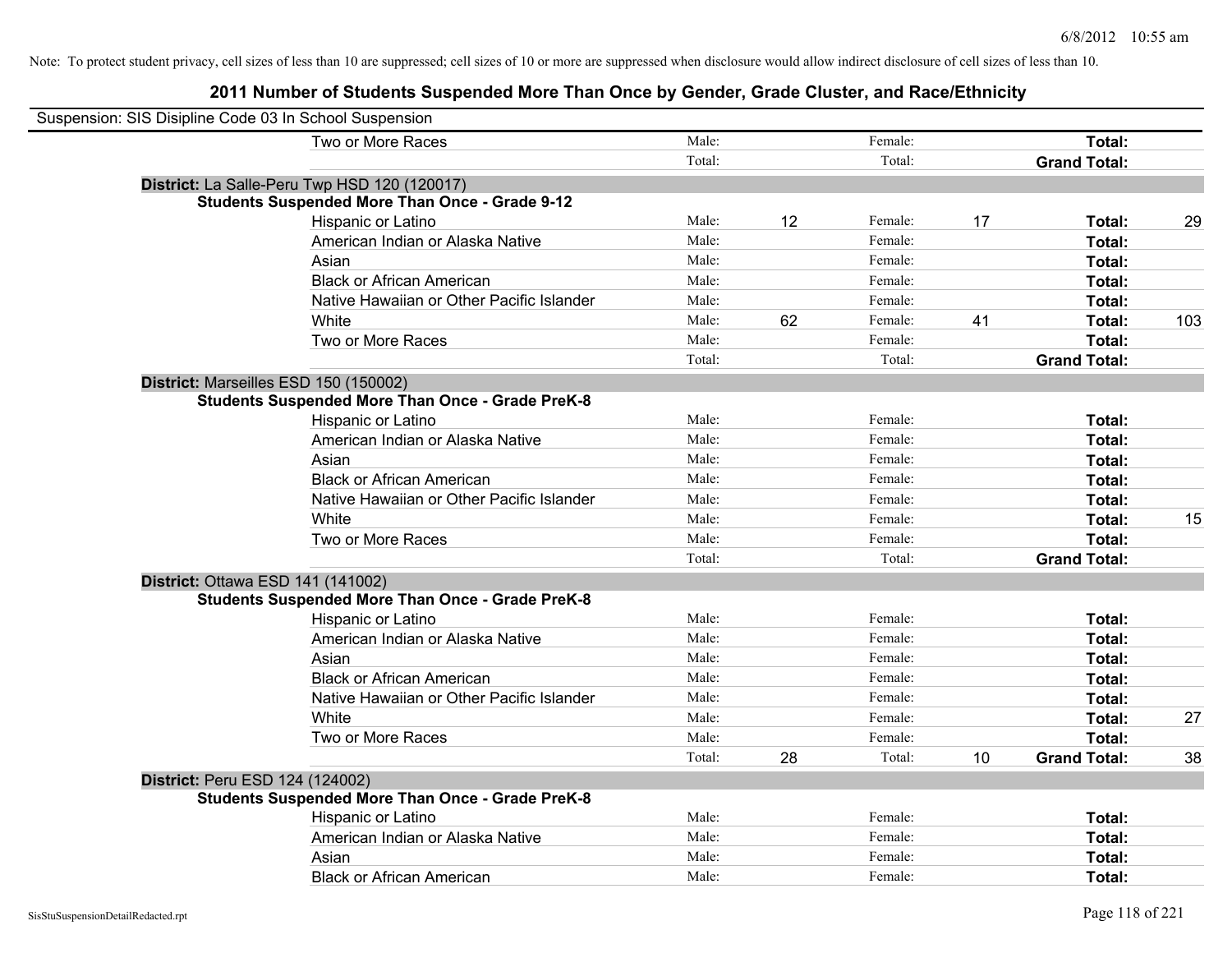| Suspension: SIS Disipline Code 03 In School Suspension |                                                         |        |         |                     |    |
|--------------------------------------------------------|---------------------------------------------------------|--------|---------|---------------------|----|
|                                                        | Native Hawaiian or Other Pacific Islander               | Male:  | Female: | Total:              |    |
|                                                        | White                                                   | Male:  | Female: | Total:              | 11 |
|                                                        | Two or More Races                                       | Male:  | Female: | Total:              |    |
|                                                        |                                                         | Total: | Total:  | <b>Grand Total:</b> |    |
| District: Seneca CCSD 170 (170004)                     |                                                         |        |         |                     |    |
|                                                        | <b>Students Suspended More Than Once - Grade PreK-8</b> |        |         |                     |    |
|                                                        | Hispanic or Latino                                      | Male:  | Female: | Total:              |    |
|                                                        | American Indian or Alaska Native                        | Male:  | Female: | Total:              |    |
|                                                        | Asian                                                   | Male:  | Female: | Total:              |    |
|                                                        | <b>Black or African American</b>                        | Male:  | Female: | Total:              |    |
|                                                        | Native Hawaiian or Other Pacific Islander               | Male:  | Female: | Total:              |    |
|                                                        | White                                                   | Male:  | Female: | Total:              |    |
|                                                        | Two or More Races                                       | Male:  | Female: | Total:              |    |
|                                                        |                                                         | Total: | Total:  | <b>Grand Total:</b> |    |
|                                                        | District: Seneca Twp HSD 160 (160017)                   |        |         |                     |    |
|                                                        | <b>Students Suspended More Than Once - Grade 9-12</b>   |        |         |                     |    |
|                                                        | Hispanic or Latino                                      | Male:  | Female: | Total:              |    |
|                                                        | American Indian or Alaska Native                        | Male:  | Female: | Total:              |    |
|                                                        | Asian                                                   | Male:  | Female: | Total:              |    |
|                                                        | <b>Black or African American</b>                        | Male:  | Female: | Total:              |    |
|                                                        | Native Hawaiian or Other Pacific Islander               | Male:  | Female: | Total:              |    |
|                                                        | White                                                   | Male:  | Female: | Total:              |    |
|                                                        | Two or More Races                                       | Male:  | Female: | Total:              |    |
|                                                        |                                                         | Total: | Total:  | <b>Grand Total:</b> |    |
| District: Serena CUSD 2 (002026)                       |                                                         |        |         |                     |    |
|                                                        | <b>Students Suspended More Than Once - Grade PreK-8</b> |        |         |                     |    |
|                                                        | Hispanic or Latino                                      | Male:  | Female: | Total:              |    |
|                                                        | American Indian or Alaska Native                        | Male:  | Female: | Total:              |    |
|                                                        | Asian                                                   | Male:  | Female: | Total:              |    |
|                                                        | <b>Black or African American</b>                        | Male:  | Female: | Total:              |    |
|                                                        | Native Hawaiian or Other Pacific Islander               | Male:  | Female: | Total:              |    |
|                                                        | White                                                   | Male:  | Female: | Total:              |    |
|                                                        | Two or More Races                                       | Male:  | Female: | Total:              |    |
|                                                        |                                                         | Total: | Total:  | <b>Grand Total:</b> |    |
|                                                        | <b>Students Suspended More Than Once - Grade 9-12</b>   |        |         |                     |    |
|                                                        | Hispanic or Latino                                      | Male:  | Female: | Total:              |    |
|                                                        | American Indian or Alaska Native                        | Male:  | Female: | Total:              |    |
|                                                        | Asian                                                   | Male:  | Female: | Total:              |    |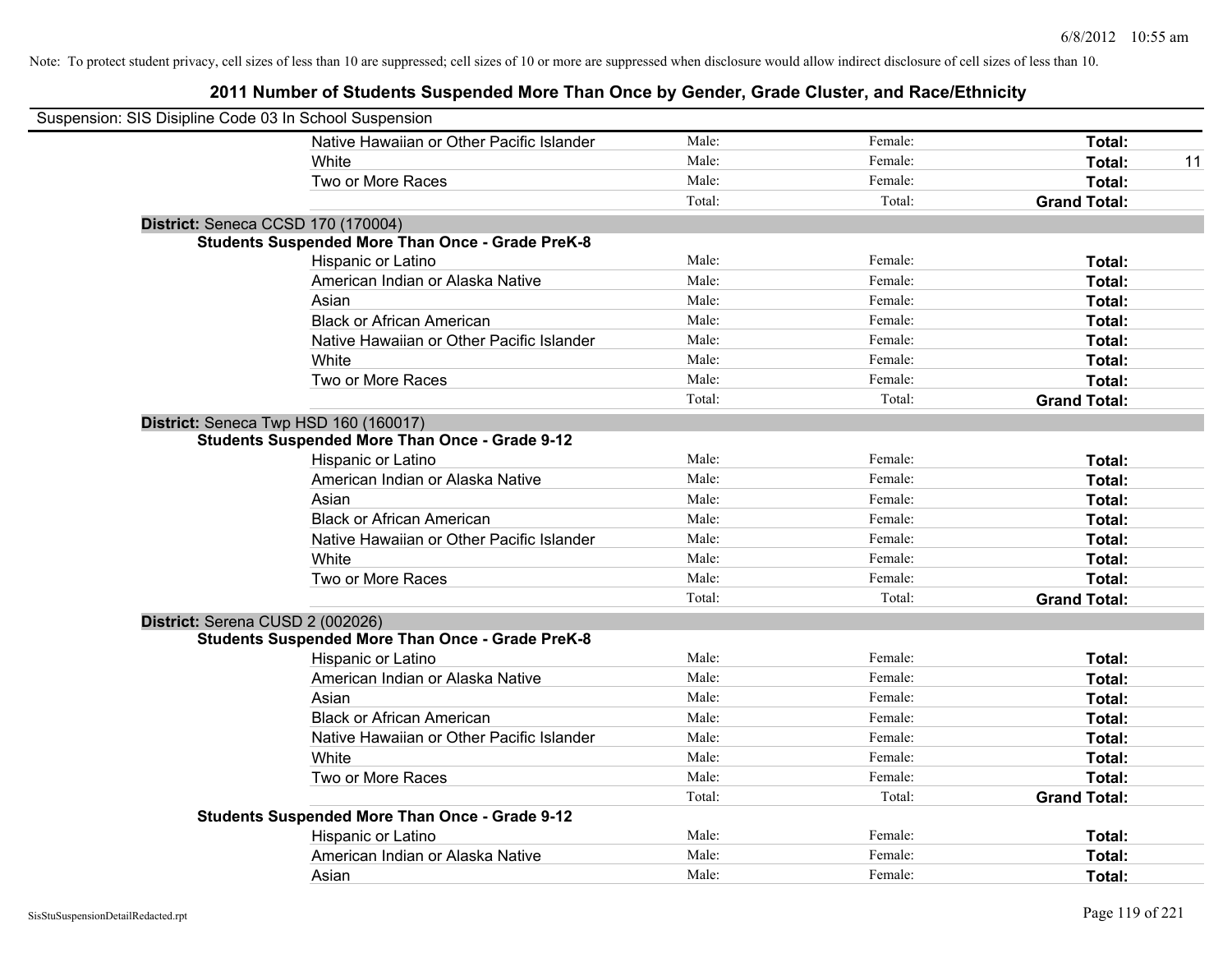| Suspension: SIS Disipline Code 03 In School Suspension |                                                         |        |    |         |    |                     |     |
|--------------------------------------------------------|---------------------------------------------------------|--------|----|---------|----|---------------------|-----|
|                                                        | <b>Black or African American</b>                        | Male:  |    | Female: |    | Total:              |     |
|                                                        | Native Hawaiian or Other Pacific Islander               | Male:  |    | Female: |    | Total:              |     |
|                                                        | White                                                   | Male:  |    | Female: |    | Total:              |     |
|                                                        | Two or More Races                                       | Male:  |    | Female: |    | Total:              |     |
|                                                        |                                                         | Total: |    | Total:  |    | <b>Grand Total:</b> |     |
|                                                        | District: Streator ESD 44 (044002)                      |        |    |         |    |                     |     |
|                                                        | <b>Students Suspended More Than Once - Grade PreK-8</b> |        |    |         |    |                     |     |
|                                                        | Hispanic or Latino                                      | Male:  |    | Female: |    | Total:              | 23  |
|                                                        | American Indian or Alaska Native                        | Male:  |    | Female: |    | Total:              |     |
|                                                        | Asian                                                   | Male:  |    | Female: |    | Total:              |     |
|                                                        | <b>Black or African American</b>                        | Male:  |    | Female: |    | Total:              |     |
|                                                        | Native Hawaiian or Other Pacific Islander               | Male:  |    | Female: |    | Total:              |     |
|                                                        | White                                                   | Male:  | 35 | Female: | 27 | Total:              | 62  |
|                                                        | Two or More Races                                       | Male:  |    | Female: |    | <b>Total:</b>       |     |
|                                                        |                                                         | Total: | 66 | Total:  | 37 | <b>Grand Total:</b> | 103 |
|                                                        | District: Streator Twp HSD 40 (040017)                  |        |    |         |    |                     |     |
|                                                        | <b>Students Suspended More Than Once - Grade 9-12</b>   |        |    |         |    |                     |     |
|                                                        | Hispanic or Latino                                      | Male:  |    | Female: |    | Total:              | 22  |
|                                                        | American Indian or Alaska Native                        | Male:  |    | Female: |    | Total:              |     |
|                                                        | Asian                                                   | Male:  |    | Female: |    | Total:              |     |
|                                                        | <b>Black or African American</b>                        | Male:  |    | Female: |    | Total:              | 19  |
|                                                        | Native Hawaiian or Other Pacific Islander               | Male:  |    | Female: |    | Total:              |     |
|                                                        | White                                                   | Male:  | 61 | Female: | 54 | Total:              | 115 |
|                                                        | Two or More Races                                       | Male:  |    | Female: |    | Total:              | 12  |
|                                                        |                                                         | Total: |    | Total:  |    | <b>Grand Total:</b> |     |
|                                                        | District: Tonica CCSD 79 (079004)                       |        |    |         |    |                     |     |
|                                                        | <b>Students Suspended More Than Once - Grade PreK-8</b> |        |    |         |    |                     |     |
|                                                        | Hispanic or Latino                                      | Male:  |    | Female: |    | Total:              |     |
|                                                        | American Indian or Alaska Native                        | Male:  |    | Female: |    | Total:              |     |
|                                                        | Asian                                                   | Male:  |    | Female: |    | Total:              |     |
|                                                        | <b>Black or African American</b>                        | Male:  |    | Female: |    | Total:              |     |
|                                                        | Native Hawaiian or Other Pacific Islander               | Male:  |    | Female: |    | Total:              |     |
|                                                        | White                                                   | Male:  |    | Female: |    | Total:              |     |
|                                                        | Two or More Races                                       | Male:  |    | Female: |    | Total:              |     |
|                                                        |                                                         | Total: |    | Total:  |    | <b>Grand Total:</b> |     |
|                                                        | District: Waltham CCSD 185 (185004)                     |        |    |         |    |                     |     |
|                                                        | <b>Students Suspended More Than Once - Grade PreK-8</b> |        |    |         |    |                     |     |
|                                                        | <b>Hispanic or Latino</b>                               | Male:  |    | Female: |    | Total:              |     |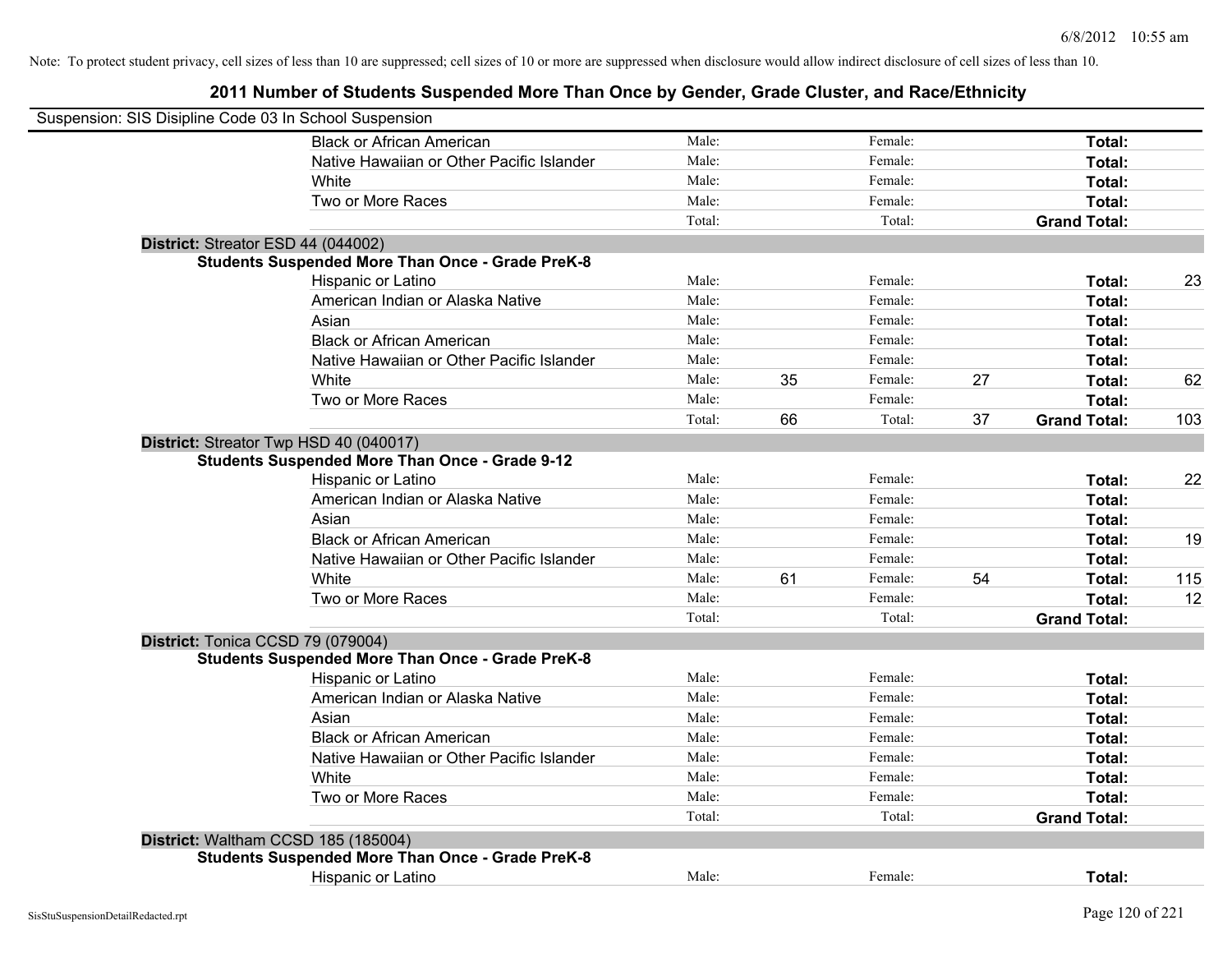| Suspension: SIS Disipline Code 03 In School Suspension |                                                         |        |    |         |    |                     |    |
|--------------------------------------------------------|---------------------------------------------------------|--------|----|---------|----|---------------------|----|
|                                                        | American Indian or Alaska Native                        | Male:  |    | Female: |    | Total:              |    |
|                                                        | Asian                                                   | Male:  |    | Female: |    | Total:              |    |
|                                                        | <b>Black or African American</b>                        | Male:  |    | Female: |    | Total:              |    |
|                                                        | Native Hawaiian or Other Pacific Islander               | Male:  |    | Female: |    | <b>Total:</b>       |    |
|                                                        | White                                                   | Male:  |    | Female: |    | Total:              |    |
|                                                        | Two or More Races                                       | Male:  |    | Female: |    | Total:              |    |
|                                                        |                                                         | Total: |    | Total:  |    | <b>Grand Total:</b> |    |
|                                                        |                                                         |        |    |         |    |                     |    |
| Region: Lake ROE (34)                                  |                                                         |        |    |         |    |                     |    |
| County: Lake (049)                                     |                                                         |        |    |         |    |                     |    |
|                                                        | District: Adlai E Stevenson HSD 125 (125013)            |        |    |         |    |                     |    |
|                                                        | <b>Students Suspended More Than Once - Grade 9-12</b>   |        |    |         |    |                     |    |
|                                                        | Hispanic or Latino                                      | Male:  |    | Female: |    | Total:              | 15 |
|                                                        | American Indian or Alaska Native                        | Male:  |    | Female: |    | Total:              |    |
|                                                        | Asian                                                   | Male:  |    | Female: |    | Total:              |    |
|                                                        | <b>Black or African American</b>                        | Male:  |    | Female: |    | Total:              |    |
|                                                        | Native Hawaiian or Other Pacific Islander               | Male:  |    | Female: |    | Total:              |    |
|                                                        | White                                                   | Male:  | 48 | Female: | 16 | Total:              | 64 |
|                                                        | Two or More Races                                       | Male:  |    | Female: |    | Total:              |    |
|                                                        |                                                         | Total: | 68 | Total:  | 27 | <b>Grand Total:</b> | 95 |
|                                                        | District: Antioch CCSD 34 (034004)                      |        |    |         |    |                     |    |
|                                                        | <b>Students Suspended More Than Once - Grade PreK-8</b> |        |    |         |    |                     |    |
|                                                        | Hispanic or Latino                                      | Male:  |    | Female: |    | Total:              |    |
|                                                        | American Indian or Alaska Native                        | Male:  |    | Female: |    | Total:              |    |
|                                                        | Asian                                                   | Male:  |    | Female: |    | Total:              |    |
|                                                        | <b>Black or African American</b>                        | Male:  |    | Female: |    | Total:              |    |
|                                                        | Native Hawaiian or Other Pacific Islander               | Male:  |    | Female: |    | Total:              |    |
|                                                        | White                                                   | Male:  |    | Female: |    | Total:              | 53 |
|                                                        | Two or More Races                                       | Male:  |    | Female: |    | Total:              |    |
|                                                        |                                                         | Total: |    | Total:  |    | <b>Grand Total:</b> | 67 |
|                                                        | District: Aptakisic-Tripp CCSD 102 (102004)             |        |    |         |    |                     |    |
|                                                        | <b>Students Suspended More Than Once - Grade PreK-8</b> |        |    |         |    |                     |    |
|                                                        | Hispanic or Latino                                      | Male:  |    | Female: |    | Total:              |    |
|                                                        | American Indian or Alaska Native                        | Male:  |    | Female: |    | Total:              |    |
|                                                        | Asian                                                   | Male:  |    | Female: |    | Total:              |    |
|                                                        | <b>Black or African American</b>                        | Male:  |    | Female: |    | Total:              |    |
|                                                        | Native Hawaiian or Other Pacific Islander               | Male:  |    | Female: |    | <b>Total:</b>       |    |
|                                                        | White                                                   | Male:  |    | Female: |    | Total:              |    |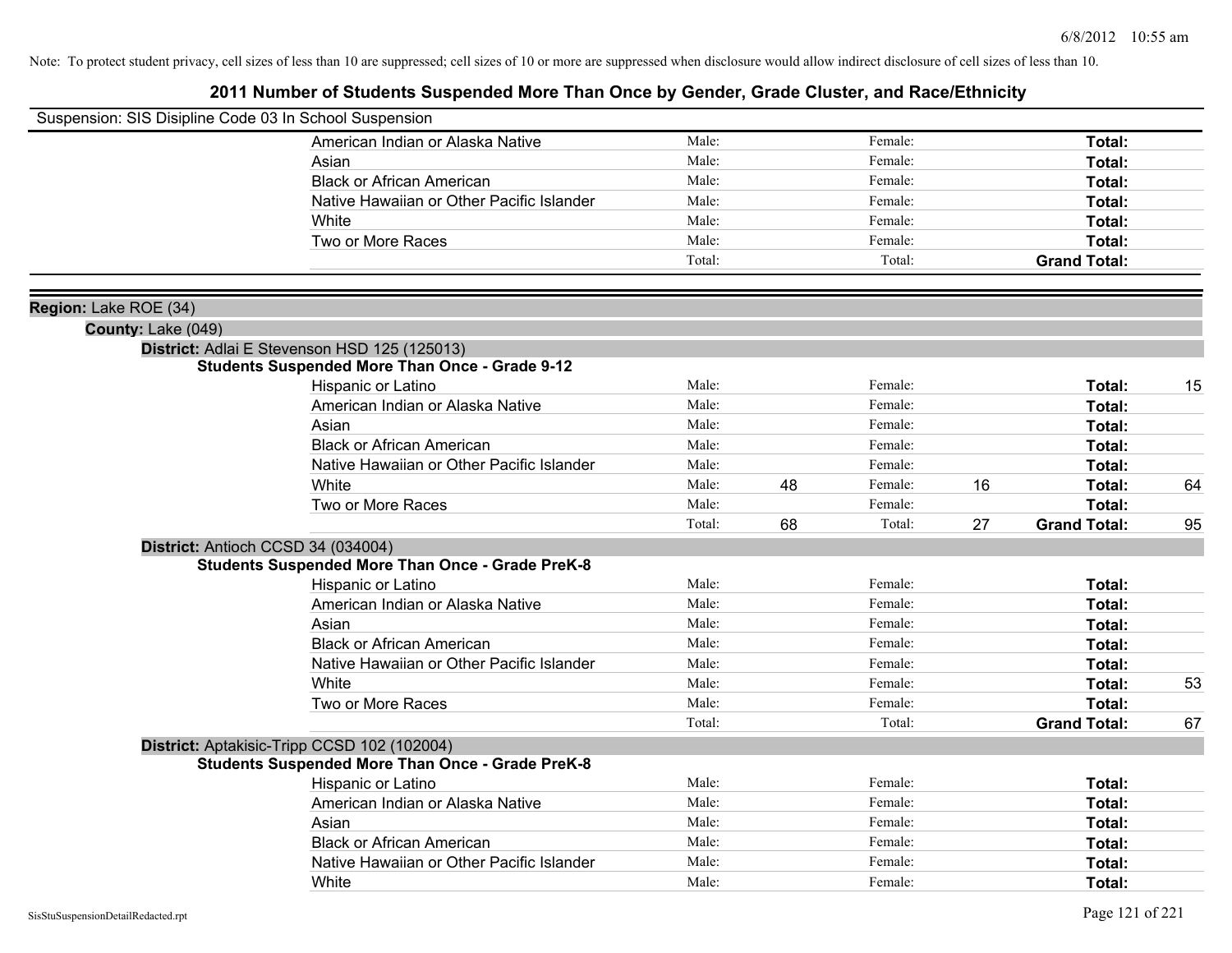| Suspension: SIS Disipline Code 03 In School Suspension  |        |    |         |    |                     |    |
|---------------------------------------------------------|--------|----|---------|----|---------------------|----|
| Two or More Races                                       | Male:  |    | Female: |    | Total:              |    |
|                                                         | Total: |    | Total:  |    | <b>Grand Total:</b> |    |
| District: Barrington CUSD 220 (220026)                  |        |    |         |    |                     |    |
| <b>Students Suspended More Than Once - Grade 9-12</b>   |        |    |         |    |                     |    |
| Hispanic or Latino                                      | Male:  |    | Female: |    | Total:              | 11 |
| American Indian or Alaska Native                        | Male:  |    | Female: |    | Total:              |    |
| Asian                                                   | Male:  |    | Female: |    | Total:              |    |
| <b>Black or African American</b>                        | Male:  |    | Female: |    | Total:              |    |
| Native Hawaiian or Other Pacific Islander               | Male:  |    | Female: |    | Total:              |    |
| White                                                   | Male:  |    | Female: |    | Total:              |    |
| Two or More Races                                       | Male:  |    | Female: |    | Total:              |    |
|                                                         | Total: | 16 | Total:  | 10 | <b>Grand Total:</b> | 26 |
| District: Beach Park CCSD 3 (003004)                    |        |    |         |    |                     |    |
| <b>Students Suspended More Than Once - Grade PreK-8</b> |        |    |         |    |                     |    |
| Hispanic or Latino                                      | Male:  |    | Female: |    | Total:              |    |
| American Indian or Alaska Native                        | Male:  |    | Female: |    | Total:              |    |
| Asian                                                   | Male:  |    | Female: |    | Total:              |    |
| <b>Black or African American</b>                        | Male:  |    | Female: |    | Total:              |    |
| Native Hawaiian or Other Pacific Islander               | Male:  |    | Female: |    | Total:              |    |
| White                                                   | Male:  |    | Female: |    | Total:              |    |
| Two or More Races                                       | Male:  |    | Female: |    | Total:              |    |
|                                                         | Total: |    | Total:  |    | <b>Grand Total:</b> | 18 |
| District: Big Hollow SD 38 (038002)                     |        |    |         |    |                     |    |
| <b>Students Suspended More Than Once - Grade PreK-8</b> |        |    |         |    |                     |    |
| Hispanic or Latino                                      | Male:  |    | Female: |    | Total:              |    |
| American Indian or Alaska Native                        | Male:  |    | Female: |    | Total:              |    |
| Asian                                                   | Male:  |    | Female: |    | Total:              |    |
| <b>Black or African American</b>                        | Male:  |    | Female: |    | Total:              |    |
| Native Hawaiian or Other Pacific Islander               | Male:  |    | Female: |    | Total:              |    |
| White                                                   | Male:  |    | Female: |    | Total:              | 10 |
| Two or More Races                                       | Male:  |    | Female: |    | Total:              |    |
|                                                         | Total: |    | Total:  |    | <b>Grand Total:</b> |    |
| District: CHSD 117 (117016)                             |        |    |         |    |                     |    |
| <b>Students Suspended More Than Once - Grade 9-12</b>   |        |    |         |    |                     |    |
| Hispanic or Latino                                      | Male:  |    | Female: |    | Total:              |    |
| American Indian or Alaska Native                        | Male:  |    | Female: |    | Total:              |    |
| Asian                                                   | Male:  |    | Female: |    | Total:              |    |
| <b>Black or African American</b>                        | Male:  |    | Female: |    | Total:              |    |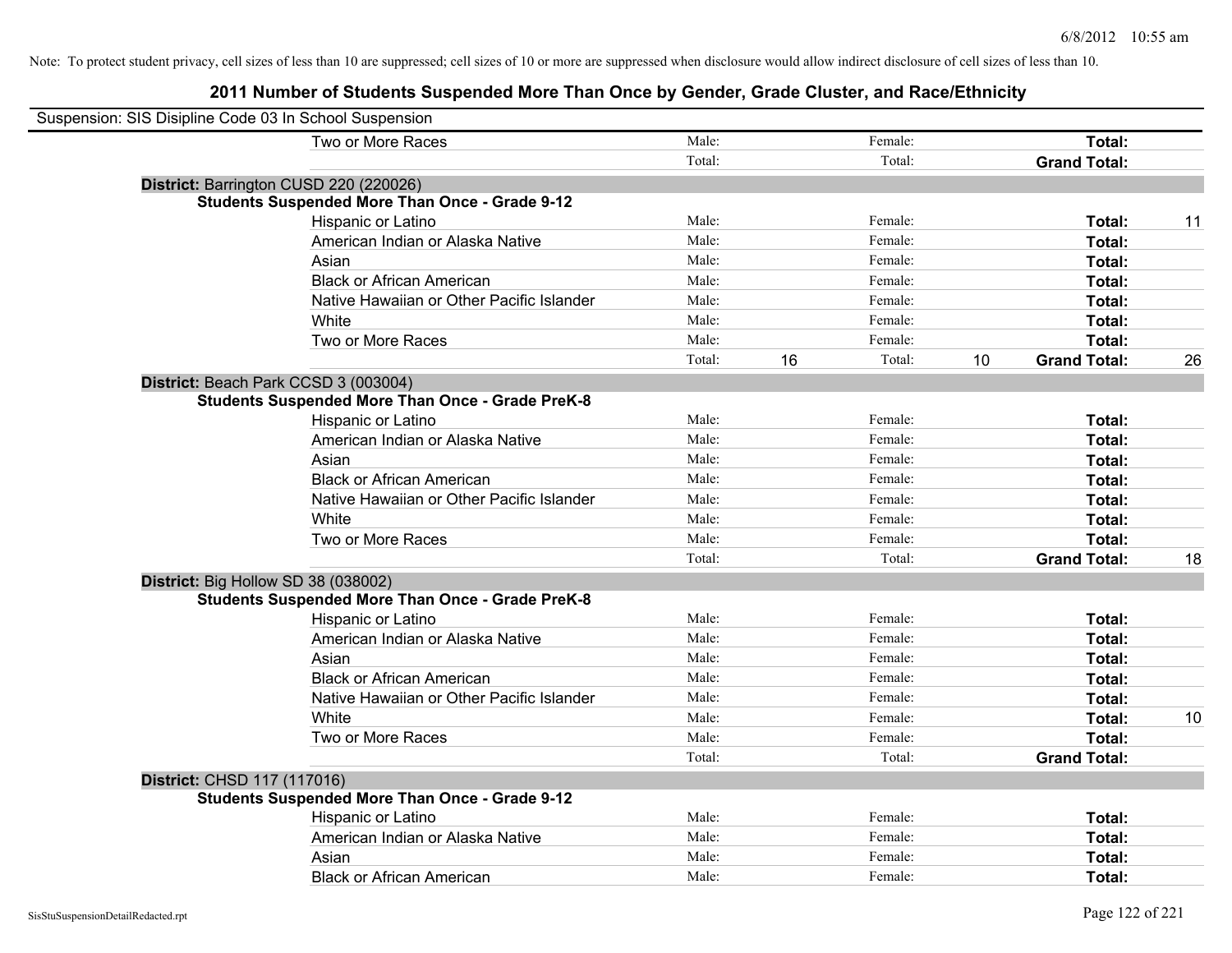| Suspension: SIS Disipline Code 03 In School Suspension  |        |    |         |    |                     |    |
|---------------------------------------------------------|--------|----|---------|----|---------------------|----|
| Native Hawaiian or Other Pacific Islander               | Male:  |    | Female: |    | Total:              |    |
| White                                                   | Male:  | 28 | Female: | 10 | Total:              | 38 |
| Two or More Races                                       | Male:  |    | Female: |    | Total:              |    |
|                                                         | Total: |    | Total:  |    | <b>Grand Total:</b> | 50 |
| District: Deerfield SD 109 (109002)                     |        |    |         |    |                     |    |
| <b>Students Suspended More Than Once - Grade PreK-8</b> |        |    |         |    |                     |    |
| Hispanic or Latino                                      | Male:  |    | Female: |    | Total:              |    |
| American Indian or Alaska Native                        | Male:  |    | Female: |    | Total:              |    |
| Asian                                                   | Male:  |    | Female: |    | Total:              |    |
| <b>Black or African American</b>                        | Male:  |    | Female: |    | Total:              |    |
| Native Hawaiian or Other Pacific Islander               | Male:  |    | Female: |    | Total:              |    |
| White                                                   | Male:  |    | Female: |    | Total:              |    |
| Two or More Races                                       | Male:  |    | Female: |    | Total:              |    |
|                                                         | Total: |    | Total:  |    | <b>Grand Total:</b> |    |
| District: Diamond Lake SD 76 (076002)                   |        |    |         |    |                     |    |
| <b>Students Suspended More Than Once - Grade PreK-8</b> |        |    |         |    |                     |    |
| Hispanic or Latino                                      | Male:  |    | Female: |    | Total:              |    |
| American Indian or Alaska Native                        | Male:  |    | Female: |    | Total:              |    |
| Asian                                                   | Male:  |    | Female: |    | Total:              |    |
| <b>Black or African American</b>                        | Male:  |    | Female: |    | Total:              |    |
| Native Hawaiian or Other Pacific Islander               | Male:  |    | Female: |    | Total:              |    |
| White                                                   | Male:  |    | Female: |    | Total:              |    |
| Two or More Races                                       | Male:  |    | Female: |    | Total:              |    |
|                                                         | Total: |    | Total:  |    | <b>Grand Total:</b> |    |
| <b>District:</b> Fox Lake GSD 114 (114002)              |        |    |         |    |                     |    |
| <b>Students Suspended More Than Once - Grade PreK-8</b> |        |    |         |    |                     |    |
| Hispanic or Latino                                      | Male:  |    | Female: |    | Total:              |    |
| American Indian or Alaska Native                        | Male:  |    | Female: |    | Total:              |    |
| Asian                                                   | Male:  |    | Female: |    | Total:              |    |
| <b>Black or African American</b>                        | Male:  |    | Female: |    | Total:              |    |
| Native Hawaiian or Other Pacific Islander               | Male:  |    | Female: |    | Total:              |    |
| White                                                   | Male:  |    | Female: |    | Total:              |    |
| Two or More Races                                       | Male:  |    | Female: |    | Total:              |    |
|                                                         | Total: |    | Total:  |    | <b>Grand Total:</b> |    |
| District: Fremont SD 79 (079002)                        |        |    |         |    |                     |    |
| <b>Students Suspended More Than Once - Grade PreK-8</b> |        |    |         |    |                     |    |
| Hispanic or Latino                                      | Male:  |    | Female: |    | Total:              |    |
| American Indian or Alaska Native                        | Male:  |    | Female: |    | Total:              |    |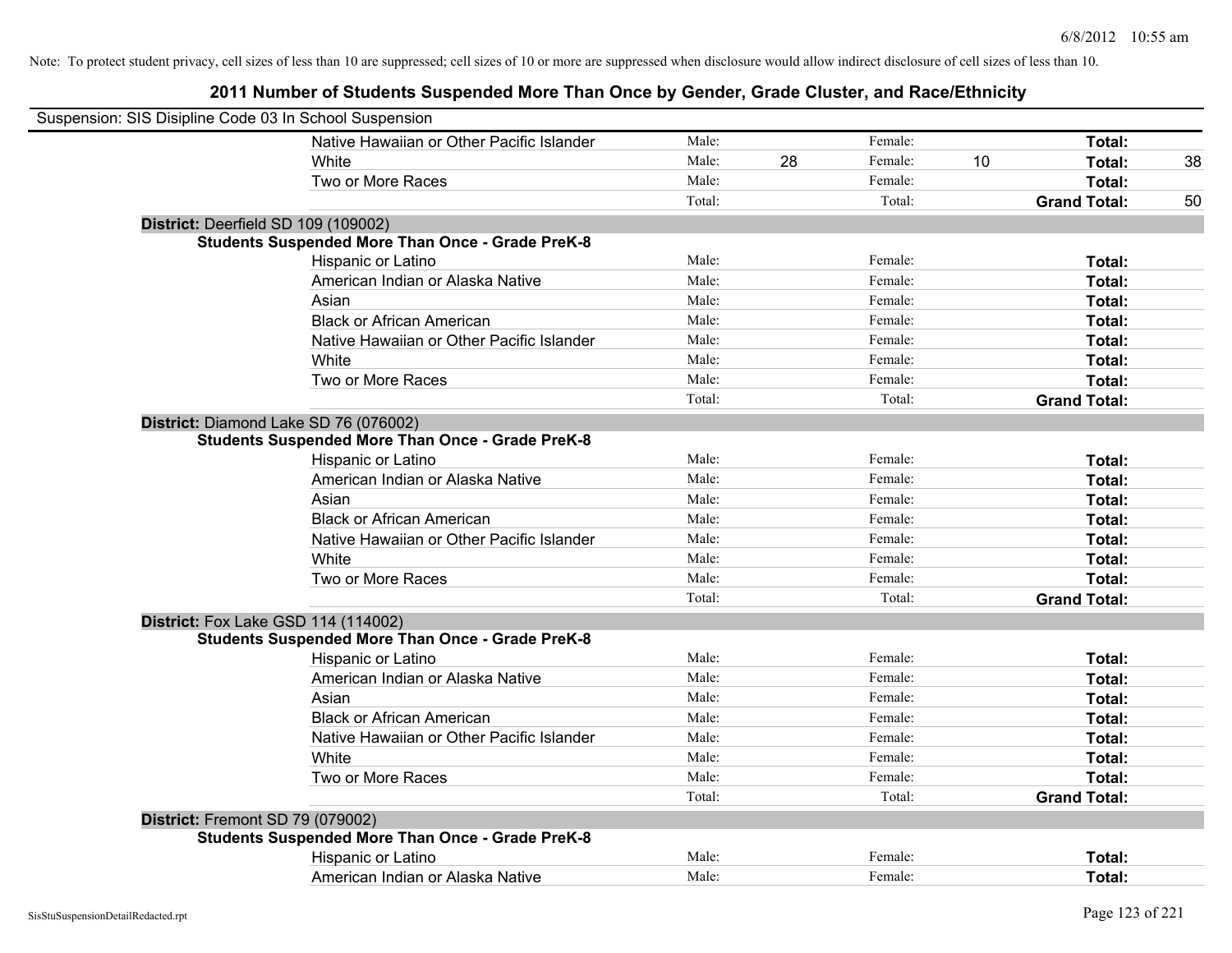**2011 Number of Students Suspended More Than Once by Gender, Grade Cluster, and Race/Ethnicity**

|                                      | Suspension: SIS Disipline Code 03 In School Suspension  |                 |    |                   |    |                               |    |
|--------------------------------------|---------------------------------------------------------|-----------------|----|-------------------|----|-------------------------------|----|
|                                      | Asian                                                   | Male:           |    | Female:           |    | Total:                        |    |
|                                      | <b>Black or African American</b>                        | Male:           |    | Female:           |    | Total:                        |    |
|                                      | Native Hawaiian or Other Pacific Islander               | Male:           |    | Female:           |    | Total:                        |    |
|                                      | White                                                   | Male:           |    | Female:           |    | Total:                        |    |
|                                      | Two or More Races                                       | Male:           |    | Female:           |    | Total:                        |    |
|                                      |                                                         | Total:          |    | Total:            |    | <b>Grand Total:</b>           |    |
| District: Gavin SD 37 (037002)       |                                                         |                 |    |                   |    |                               |    |
|                                      | <b>Students Suspended More Than Once - Grade PreK-8</b> |                 |    |                   |    |                               |    |
|                                      | Hispanic or Latino                                      | Male:           |    | Female:           |    | Total:                        |    |
|                                      | American Indian or Alaska Native                        | Male:           |    | Female:           |    | Total:                        |    |
|                                      | Asian                                                   | Male:           |    | Female:           |    | Total:                        |    |
|                                      | <b>Black or African American</b>                        | Male:           |    | Female:           |    | Total:                        |    |
|                                      | Native Hawaiian or Other Pacific Islander               | Male:           |    | Female:           |    | Total:                        |    |
|                                      | White                                                   | Male:           |    | Female:           |    | Total:                        |    |
|                                      | Two or More Races                                       | Male:           |    | Female:           |    | Total:                        |    |
|                                      |                                                         | Total:          |    | Total:            |    | <b>Grand Total:</b>           |    |
| District: Grant CHSD 124 (124016)    |                                                         |                 |    |                   |    |                               |    |
|                                      | <b>Students Suspended More Than Once - Grade 9-12</b>   |                 |    |                   |    |                               |    |
|                                      | Hispanic or Latino                                      | Male:           | 16 | Female:           | 14 | Total:                        | 30 |
|                                      | American Indian or Alaska Native                        | Male:           |    | Female:           |    | Total:                        |    |
|                                      | Asian                                                   | Male:           |    | Female:           |    | Total:                        |    |
|                                      | <b>Black or African American</b>                        | Male:           |    | Female:           |    | Total:                        | 13 |
|                                      | Native Hawaiian or Other Pacific Islander               | Male:           |    | Female:           |    | Total:                        |    |
|                                      | White                                                   | Male:           | 72 | Female:           | 16 | Total:                        | 88 |
|                                      | Two or More Races                                       | Male:           |    | Female:           |    | Total:                        |    |
|                                      |                                                         | Total:          |    | Total:            |    | <b>Grand Total:</b>           |    |
| District: Grayslake CCSD 46 (046004) |                                                         |                 |    |                   |    |                               |    |
|                                      | <b>Students Suspended More Than Once - Grade PreK-8</b> |                 |    |                   |    |                               |    |
|                                      | Hispanic or Latino                                      | Male:           |    | Female:           |    | Total:                        | 16 |
|                                      | American Indian or Alaska Native                        | Male:           |    | Female:           |    | Total:                        |    |
|                                      | Asian                                                   | Male:           |    | Female:           |    | Total:                        |    |
|                                      | <b>Black or African American</b>                        | Male:           |    | Female:           |    | Total:                        |    |
|                                      | Native Hawaiian or Other Pacific Islander               | Male:           |    | Female:           |    | Total:                        |    |
|                                      | White                                                   | Male:           |    | Female:           |    | Total:                        | 18 |
|                                      |                                                         |                 |    |                   |    |                               |    |
|                                      | Two or More Races                                       | Male:<br>Total: |    | Female:<br>Total: |    | Total:<br><b>Grand Total:</b> | 47 |

**District:** Grayslake CHSD 127 (127016) **Students Suspended More Than Once - Grade 9-12**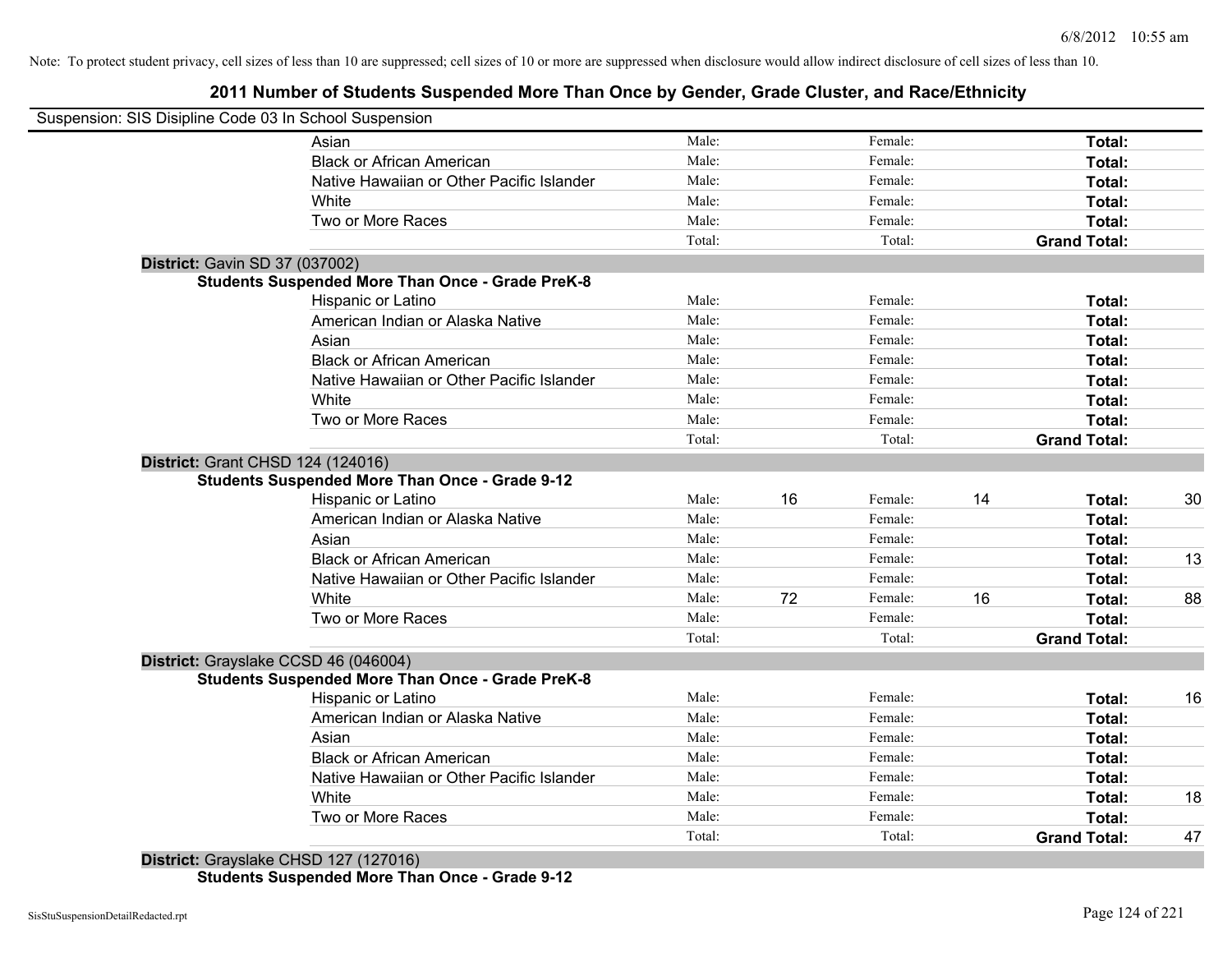| Suspension: SIS Disipline Code 03 In School Suspension |                                                         |        |     |         |    |                     |     |
|--------------------------------------------------------|---------------------------------------------------------|--------|-----|---------|----|---------------------|-----|
|                                                        | Hispanic or Latino                                      | Male:  | 41  | Female: | 17 | Total:              | 58  |
|                                                        | American Indian or Alaska Native                        | Male:  |     | Female: |    | Total:              |     |
|                                                        | Asian                                                   | Male:  |     | Female: |    | Total:              |     |
|                                                        | <b>Black or African American</b>                        | Male:  |     | Female: |    | Total:              | 13  |
|                                                        | Native Hawaiian or Other Pacific Islander               | Male:  |     | Female: |    | Total:              |     |
|                                                        | White                                                   | Male:  | 70  | Female: | 31 | Total:              | 101 |
|                                                        | Two or More Races                                       | Male:  |     | Female: |    | Total:              |     |
|                                                        |                                                         | Total: | 125 | Total:  | 60 | <b>Grand Total:</b> | 185 |
|                                                        | <b>District: Gurnee SD 56 (056002)</b>                  |        |     |         |    |                     |     |
|                                                        | <b>Students Suspended More Than Once - Grade PreK-8</b> |        |     |         |    |                     |     |
|                                                        | Hispanic or Latino                                      | Male:  |     | Female: |    | Total:              |     |
|                                                        | American Indian or Alaska Native                        | Male:  |     | Female: |    | Total:              |     |
|                                                        | Asian                                                   | Male:  |     | Female: |    | Total:              |     |
|                                                        | <b>Black or African American</b>                        | Male:  |     | Female: |    | Total:              | 10  |
|                                                        | Native Hawaiian or Other Pacific Islander               | Male:  |     | Female: |    | Total:              |     |
|                                                        | White                                                   | Male:  |     | Female: |    | Total:              |     |
|                                                        | Two or More Races                                       | Male:  |     | Female: |    | Total:              |     |
|                                                        |                                                         | Total: |     | Total:  |    | <b>Grand Total:</b> |     |
|                                                        | District: Hawthorn CCSD 73 (073004)                     |        |     |         |    |                     |     |
|                                                        | <b>Students Suspended More Than Once - Grade PreK-8</b> |        |     |         |    |                     |     |
|                                                        | Hispanic or Latino                                      | Male:  |     | Female: |    | Total:              |     |
|                                                        | American Indian or Alaska Native                        | Male:  |     | Female: |    | Total:              |     |
|                                                        | Asian                                                   | Male:  |     | Female: |    | Total:              |     |
|                                                        | <b>Black or African American</b>                        | Male:  |     | Female: |    | Total:              |     |
|                                                        | Native Hawaiian or Other Pacific Islander               | Male:  |     | Female: |    | Total:              |     |
|                                                        | White                                                   | Male:  |     | Female: |    | Total:              |     |
|                                                        | Two or More Races                                       | Male:  |     | Female: |    | Total:              |     |
|                                                        |                                                         | Total: |     | Total:  |    | <b>Grand Total:</b> | 15  |
|                                                        | District: Kildeer Countryside CCSD 96 (096004)          |        |     |         |    |                     |     |
|                                                        | <b>Students Suspended More Than Once - Grade PreK-8</b> |        |     |         |    |                     |     |
|                                                        | Hispanic or Latino                                      | Male:  |     | Female: |    | Total:              |     |
|                                                        | American Indian or Alaska Native                        | Male:  |     | Female: |    | Total:              |     |
|                                                        | Asian                                                   | Male:  |     | Female: |    | Total:              |     |
|                                                        | <b>Black or African American</b>                        | Male:  |     | Female: |    | Total:              |     |
|                                                        | Native Hawaiian or Other Pacific Islander               | Male:  |     | Female: |    | Total:              |     |
|                                                        | White                                                   | Male:  |     | Female: |    | Total:              |     |
|                                                        | Two or More Races                                       | Male:  |     | Female: |    | <b>Total:</b>       |     |
|                                                        |                                                         | Total: |     | Total:  |    | <b>Grand Total:</b> |     |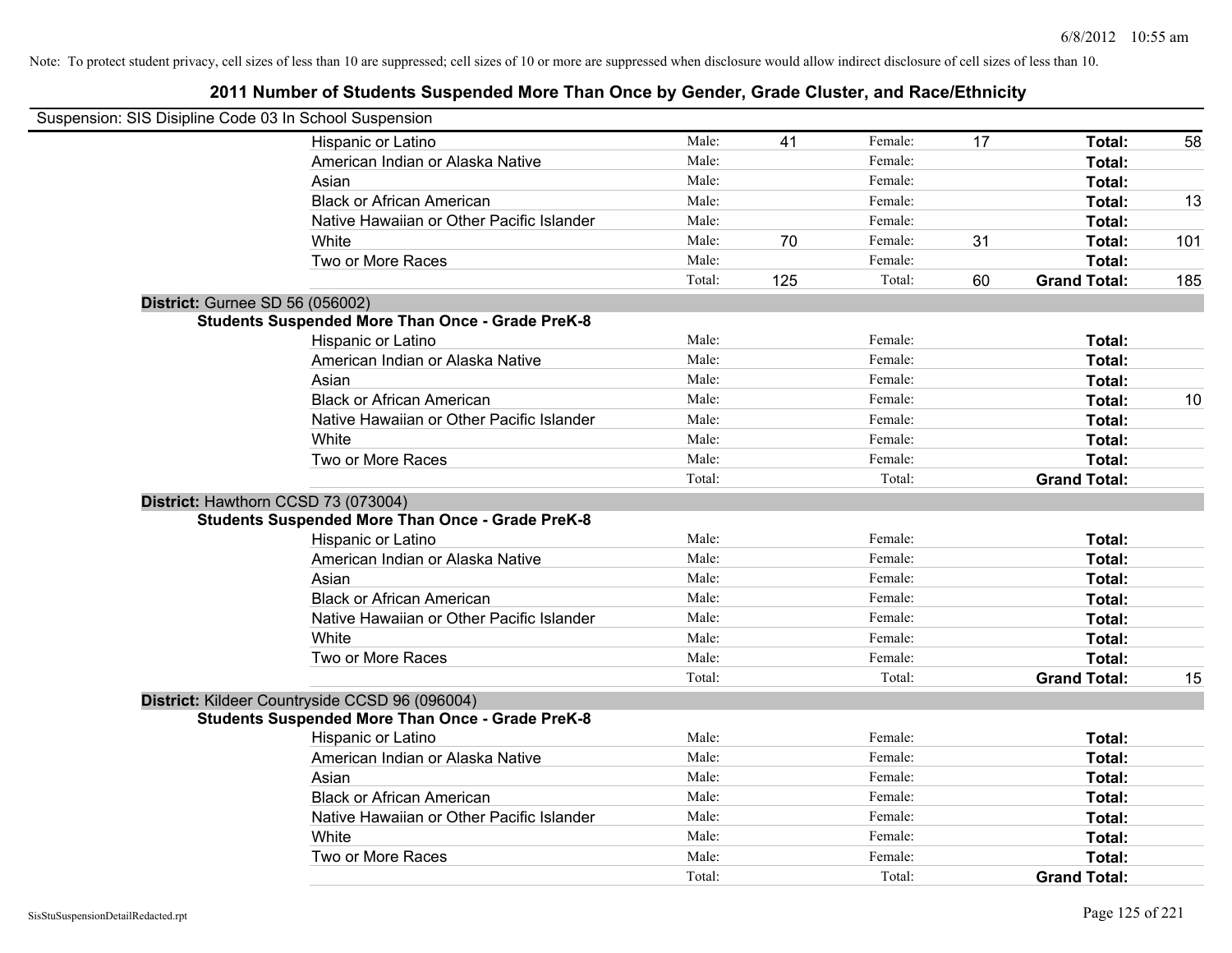| Suspension: SIS Disipline Code 03 In School Suspension |                                                         |        |         |                     |    |
|--------------------------------------------------------|---------------------------------------------------------|--------|---------|---------------------|----|
|                                                        | District: Lake Forest CHSD 115 (115016)                 |        |         |                     |    |
|                                                        | <b>Students Suspended More Than Once - Grade 9-12</b>   |        |         |                     |    |
|                                                        | Hispanic or Latino                                      | Male:  | Female: | Total:              |    |
|                                                        | American Indian or Alaska Native                        | Male:  | Female: | Total:              |    |
|                                                        | Asian                                                   | Male:  | Female: | Total:              |    |
|                                                        | <b>Black or African American</b>                        | Male:  | Female: | Total:              |    |
|                                                        | Native Hawaiian or Other Pacific Islander               | Male:  | Female: | Total:              |    |
|                                                        | White                                                   | Male:  | Female: | Total:              | 18 |
|                                                        | Two or More Races                                       | Male:  | Female: | Total:              |    |
|                                                        |                                                         | Total: | Total:  | <b>Grand Total:</b> |    |
|                                                        | District: Lake Forest SD 67 (067005)                    |        |         |                     |    |
|                                                        | <b>Students Suspended More Than Once - Grade PreK-8</b> |        |         |                     |    |
|                                                        | Hispanic or Latino                                      | Male:  | Female: | Total:              |    |
|                                                        | American Indian or Alaska Native                        | Male:  | Female: | Total:              |    |
|                                                        | Asian                                                   | Male:  | Female: | Total:              |    |
|                                                        | <b>Black or African American</b>                        | Male:  | Female: | Total:              |    |
|                                                        | Native Hawaiian or Other Pacific Islander               | Male:  | Female: | Total:              |    |
|                                                        | White                                                   | Male:  | Female: | Total:              | 11 |
|                                                        | Two or More Races                                       | Male:  | Female: | Total:              |    |
|                                                        |                                                         | Total: | Total:  | <b>Grand Total:</b> |    |
|                                                        | District: Lake Villa CCSD 41 (041004)                   |        |         |                     |    |
|                                                        | <b>Students Suspended More Than Once - Grade PreK-8</b> |        |         |                     |    |
|                                                        | Hispanic or Latino                                      | Male:  | Female: | Total:              |    |
|                                                        | American Indian or Alaska Native                        | Male:  | Female: | Total:              |    |
|                                                        | Asian                                                   | Male:  | Female: | Total:              |    |
|                                                        | <b>Black or African American</b>                        | Male:  | Female: | Total:              |    |
|                                                        | Native Hawaiian or Other Pacific Islander               | Male:  | Female: | Total:              |    |
|                                                        | White                                                   | Male:  | Female: | Total:              |    |
|                                                        | Two or More Races                                       | Male:  | Female: | Total:              |    |
|                                                        |                                                         | Total: | Total:  | <b>Grand Total:</b> |    |
|                                                        | District: Lake Zurich CUSD 95 (095026)                  |        |         |                     |    |
|                                                        | <b>Students Suspended More Than Once - Grade PreK-8</b> |        |         |                     |    |
|                                                        | Hispanic or Latino                                      | Male:  | Female: | Total:              |    |
|                                                        | American Indian or Alaska Native                        | Male:  | Female: | Total:              |    |
|                                                        | Asian                                                   | Male:  | Female: | Total:              |    |
|                                                        | <b>Black or African American</b>                        | Male:  | Female: | Total:              |    |
|                                                        | Native Hawaiian or Other Pacific Islander               | Male:  | Female: | Total:              |    |
|                                                        | White                                                   | Male:  | Female: | Total:              |    |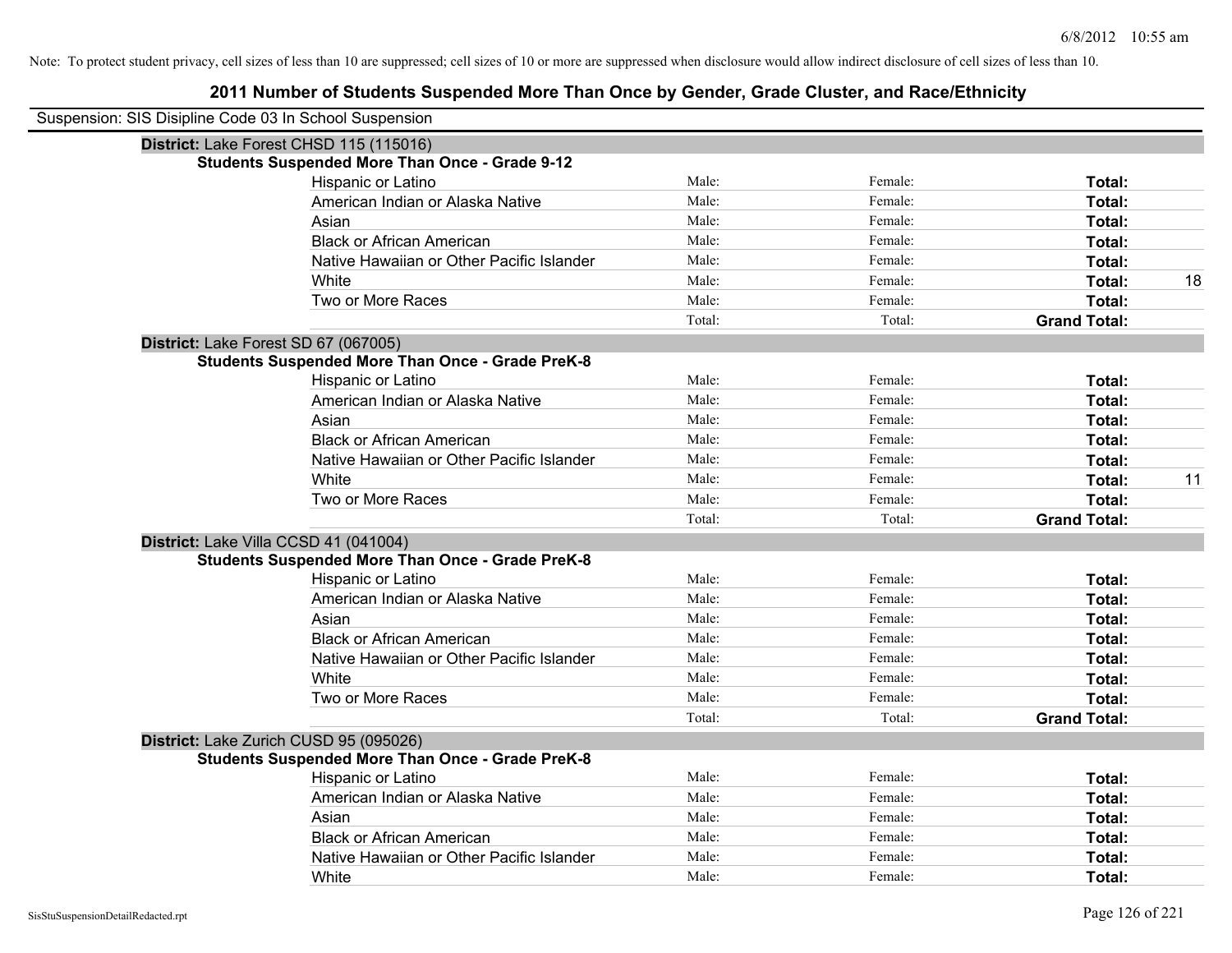| Suspension: SIS Disipline Code 03 In School Suspension  |        |    |         |    |                     |    |
|---------------------------------------------------------|--------|----|---------|----|---------------------|----|
| Two or More Races                                       | Male:  |    | Female: |    | Total:              |    |
|                                                         | Total: |    | Total:  |    | <b>Grand Total:</b> |    |
| District: Libertyville SD 70 (070002)                   |        |    |         |    |                     |    |
| <b>Students Suspended More Than Once - Grade PreK-8</b> |        |    |         |    |                     |    |
| Hispanic or Latino                                      | Male:  |    | Female: |    | Total:              |    |
| American Indian or Alaska Native                        | Male:  |    | Female: |    | Total:              |    |
| Asian                                                   | Male:  |    | Female: |    | Total:              |    |
| <b>Black or African American</b>                        | Male:  |    | Female: |    | Total:              |    |
| Native Hawaiian or Other Pacific Islander               | Male:  |    | Female: |    | Total:              |    |
| White                                                   | Male:  |    | Female: |    | Total:              |    |
| Two or More Races                                       | Male:  |    | Female: |    | Total:              |    |
|                                                         | Total: |    | Total:  |    | <b>Grand Total:</b> |    |
| District: Millburn CCSD 24 (024004)                     |        |    |         |    |                     |    |
| <b>Students Suspended More Than Once - Grade PreK-8</b> |        |    |         |    |                     |    |
| Hispanic or Latino                                      | Male:  |    | Female: |    | Total:              |    |
| American Indian or Alaska Native                        | Male:  |    | Female: |    | Total:              |    |
| Asian                                                   | Male:  |    | Female: |    | Total:              |    |
| <b>Black or African American</b>                        | Male:  |    | Female: |    | Total:              |    |
| Native Hawaiian or Other Pacific Islander               | Male:  |    | Female: |    | Total:              |    |
| White                                                   | Male:  |    | Female: |    | Total:              |    |
| Two or More Races                                       | Male:  |    | Female: |    | Total:              |    |
|                                                         | Total: |    | Total:  |    | <b>Grand Total:</b> |    |
| District: Mundelein Cons HSD 120 (120013)               |        |    |         |    |                     |    |
| <b>Students Suspended More Than Once - Grade 9-12</b>   |        |    |         |    |                     |    |
| Hispanic or Latino                                      | Male:  | 30 | Female: | 18 | Total:              | 48 |
| American Indian or Alaska Native                        | Male:  |    | Female: |    | Total:              |    |
| Asian                                                   | Male:  |    | Female: |    | Total:              |    |
| <b>Black or African American</b>                        | Male:  |    | Female: |    | Total:              |    |
| Native Hawaiian or Other Pacific Islander               | Male:  |    | Female: |    | Total:              |    |
| White                                                   | Male:  |    | Female: |    | Total:              | 17 |
| Two or More Races                                       | Male:  |    | Female: |    | Total:              |    |
|                                                         | Total: |    | Total:  |    | <b>Grand Total:</b> |    |
| District: Mundelein ESD 75 (075002)                     |        |    |         |    |                     |    |
| <b>Students Suspended More Than Once - Grade PreK-8</b> |        |    |         |    |                     |    |
| Hispanic or Latino                                      | Male:  |    | Female: |    | Total:              | 21 |
| American Indian or Alaska Native                        | Male:  |    | Female: |    | Total:              |    |
| Asian                                                   | Male:  |    | Female: |    | Total:              |    |
| <b>Black or African American</b>                        | Male:  |    | Female: |    | Total:              |    |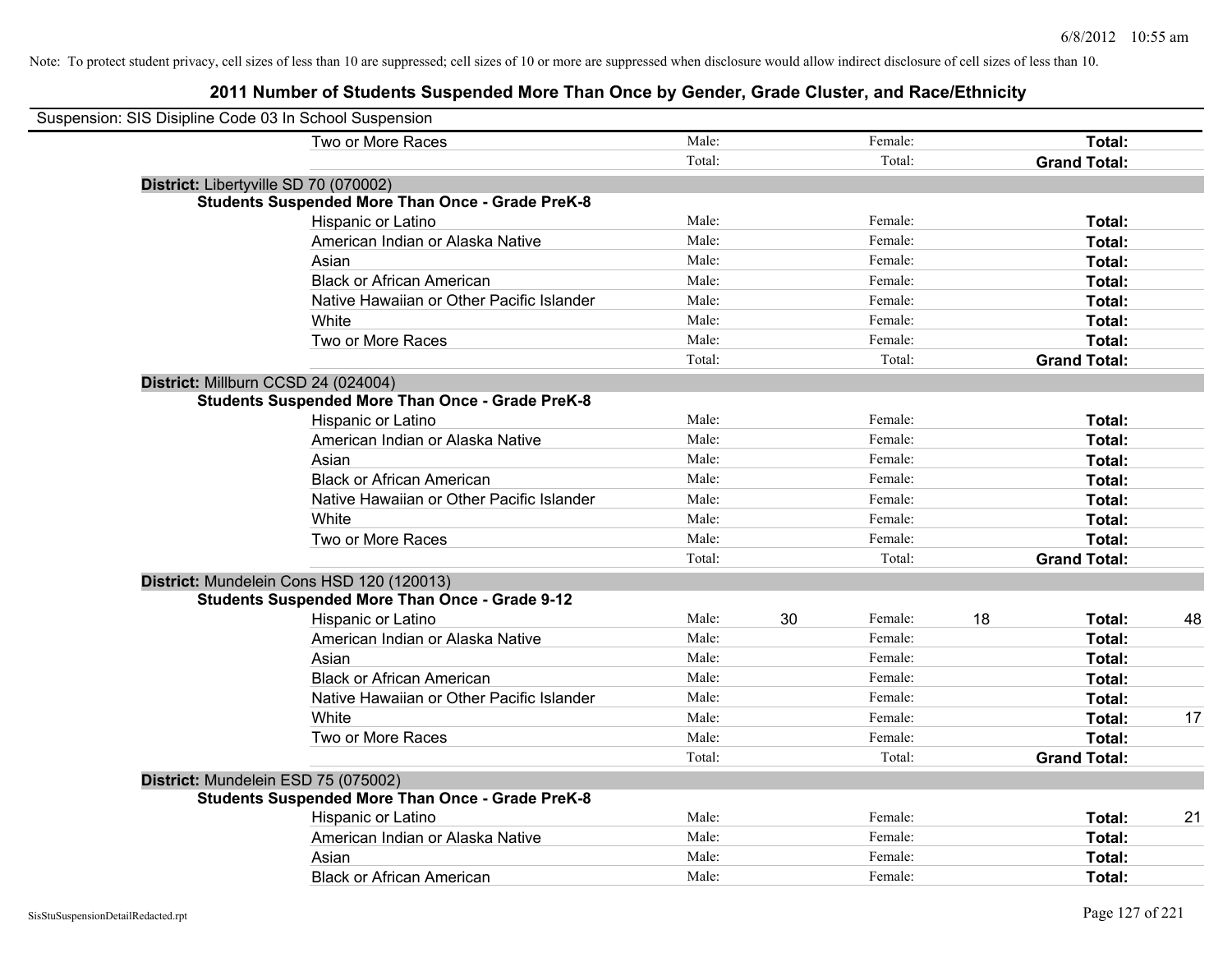| Suspension: SIS Disipline Code 03 In School Suspension |                                                         |        |         |                     |    |
|--------------------------------------------------------|---------------------------------------------------------|--------|---------|---------------------|----|
|                                                        | Native Hawaiian or Other Pacific Islander               | Male:  | Female: | Total:              |    |
|                                                        | White                                                   | Male:  | Female: | Total:              | 23 |
|                                                        | Two or More Races                                       | Male:  | Female: | Total:              |    |
|                                                        |                                                         | Total: | Total:  | <b>Grand Total:</b> |    |
| District: Non-Public School (044Z)                     |                                                         |        |         |                     |    |
|                                                        | <b>Students Suspended More Than Once - Grade 9-12</b>   |        |         |                     |    |
|                                                        | Hispanic or Latino                                      | Male:  | Female: | Total:              |    |
|                                                        | American Indian or Alaska Native                        | Male:  | Female: | Total:              |    |
|                                                        | Asian                                                   | Male:  | Female: | Total:              |    |
|                                                        | <b>Black or African American</b>                        | Male:  | Female: | Total:              |    |
|                                                        | Native Hawaiian or Other Pacific Islander               | Male:  | Female: | Total:              |    |
|                                                        | White                                                   | Male:  | Female: | Total:              |    |
|                                                        | Two or More Races                                       | Male:  | Female: | Total:              |    |
|                                                        |                                                         | Total: | Total:  | <b>Grand Total:</b> |    |
|                                                        | District: North Chicago SD 187 (187026)                 |        |         |                     |    |
|                                                        | <b>Students Suspended More Than Once - Grade PreK-8</b> |        |         |                     |    |
|                                                        | Hispanic or Latino                                      | Male:  | Female: | Total:              |    |
|                                                        | American Indian or Alaska Native                        | Male:  | Female: | Total:              |    |
|                                                        | Asian                                                   | Male:  | Female: | Total:              |    |
|                                                        | <b>Black or African American</b>                        | Male:  | Female: | Total:              | 18 |
|                                                        | Native Hawaiian or Other Pacific Islander               | Male:  | Female: | Total:              |    |
|                                                        | White                                                   | Male:  | Female: | Total:              |    |
|                                                        | Two or More Races                                       | Male:  | Female: | Total:              |    |
|                                                        |                                                         | Total: | Total:  | <b>Grand Total:</b> | 29 |
|                                                        | <b>Students Suspended More Than Once - Grade 9-12</b>   |        |         |                     |    |
|                                                        | Hispanic or Latino                                      | Male:  | Female: | Total:              |    |
|                                                        | American Indian or Alaska Native                        | Male:  | Female: | Total:              |    |
|                                                        | Asian                                                   | Male:  | Female: | Total:              |    |
|                                                        | <b>Black or African American</b>                        | Male:  | Female: | Total:              |    |
|                                                        | Native Hawaiian or Other Pacific Islander               | Male:  | Female: | Total:              |    |
|                                                        | White                                                   | Male:  | Female: | Total:              |    |
|                                                        | Two or More Races                                       | Male:  | Female: | Total:              |    |
|                                                        |                                                         | Total: | Total:  | <b>Grand Total:</b> |    |
|                                                        | District: North Shore SD 112 (112002)                   |        |         |                     |    |
|                                                        | <b>Students Suspended More Than Once - Grade PreK-8</b> |        |         |                     |    |
|                                                        | Hispanic or Latino                                      | Male:  | Female: | Total:              |    |
|                                                        | American Indian or Alaska Native                        | Male:  | Female: | Total:              |    |
|                                                        | Asian                                                   | Male:  | Female: | Total:              |    |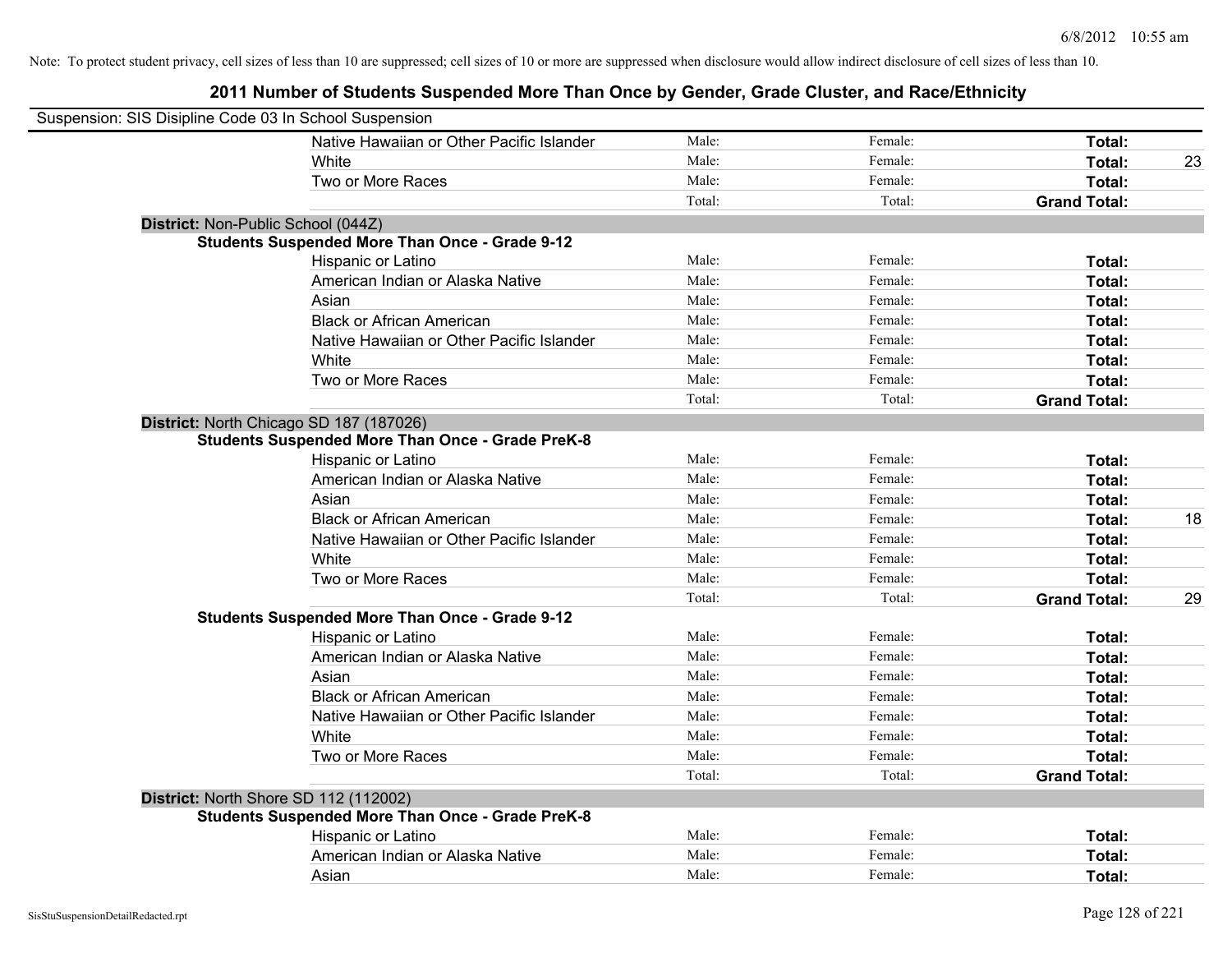| Suspension: SIS Disipline Code 03 In School Suspension                                            |        |    |         |    |                     |    |
|---------------------------------------------------------------------------------------------------|--------|----|---------|----|---------------------|----|
| <b>Black or African American</b>                                                                  | Male:  |    | Female: |    | Total:              |    |
| Native Hawaiian or Other Pacific Islander                                                         | Male:  |    | Female: |    | Total:              |    |
| White                                                                                             | Male:  |    | Female: |    | Total:              |    |
| Two or More Races                                                                                 | Male:  |    | Female: |    | Total:              |    |
|                                                                                                   | Total: |    | Total:  |    | <b>Grand Total:</b> |    |
| District: Northern Suburban Spec Ed Dist (804060)                                                 |        |    |         |    |                     |    |
| <b>Students Suspended More Than Once - Grade 9-12</b>                                             |        |    |         |    |                     |    |
| Hispanic or Latino                                                                                | Male:  |    | Female: |    | Total:              |    |
| American Indian or Alaska Native                                                                  | Male:  |    | Female: |    | Total:              |    |
| Asian                                                                                             | Male:  |    | Female: |    | Total:              |    |
| <b>Black or African American</b>                                                                  | Male:  |    | Female: |    | Total:              |    |
| Native Hawaiian or Other Pacific Islander                                                         | Male:  |    | Female: |    | Total:              |    |
| White                                                                                             | Male:  |    | Female: |    | Total:              |    |
| Two or More Races                                                                                 | Male:  |    | Female: |    | Total:              |    |
|                                                                                                   | Total: |    | Total:  |    | <b>Grand Total:</b> |    |
| District: Round Lake CUSD 116 (116026)<br><b>Students Suspended More Than Once - Grade PreK-8</b> |        |    |         |    |                     |    |
| Hispanic or Latino                                                                                | Male:  | 58 | Female: | 24 | Total:              | 82 |
| American Indian or Alaska Native                                                                  | Male:  |    | Female: |    | Total:              |    |
| Asian                                                                                             | Male:  |    | Female: |    | Total:              |    |
| <b>Black or African American</b>                                                                  | Male:  | 21 | Female: | 19 | Total:              | 40 |
| Native Hawaiian or Other Pacific Islander                                                         | Male:  |    | Female: |    | Total:              |    |
| White                                                                                             | Male:  |    | Female: |    | Total:              | 23 |
| Two or More Races                                                                                 | Male:  |    | Female: |    | Total:              |    |
|                                                                                                   | Total: |    | Total:  |    | <b>Grand Total:</b> |    |
| District: Spec Educ Dist Lake County/Sedol (825060)                                               |        |    |         |    |                     |    |
| <b>Students Suspended More Than Once - Grade PreK-8</b>                                           |        |    |         |    |                     |    |
| Hispanic or Latino                                                                                | Male:  |    | Female: |    | Total:              |    |
| American Indian or Alaska Native                                                                  | Male:  |    | Female: |    | Total:              |    |
| Asian                                                                                             | Male:  |    | Female: |    | Total:              |    |
| <b>Black or African American</b>                                                                  | Male:  |    | Female: |    | Total:              |    |
| Native Hawaiian or Other Pacific Islander                                                         | Male:  |    | Female: |    | Total:              |    |
| White                                                                                             | Male:  |    | Female: |    | Total:              |    |
| Two or More Races                                                                                 | Male:  |    | Female: |    | Total:              |    |
|                                                                                                   | Total: |    | Total:  |    | <b>Grand Total:</b> |    |
| District: Wauconda CUSD 118 (118026)                                                              |        |    |         |    |                     |    |
| <b>Students Suspended More Than Once - Grade PreK-8</b>                                           |        |    |         |    |                     |    |
| <b>Hispanic or Latino</b>                                                                         | Male:  |    | Female: |    | Total:              |    |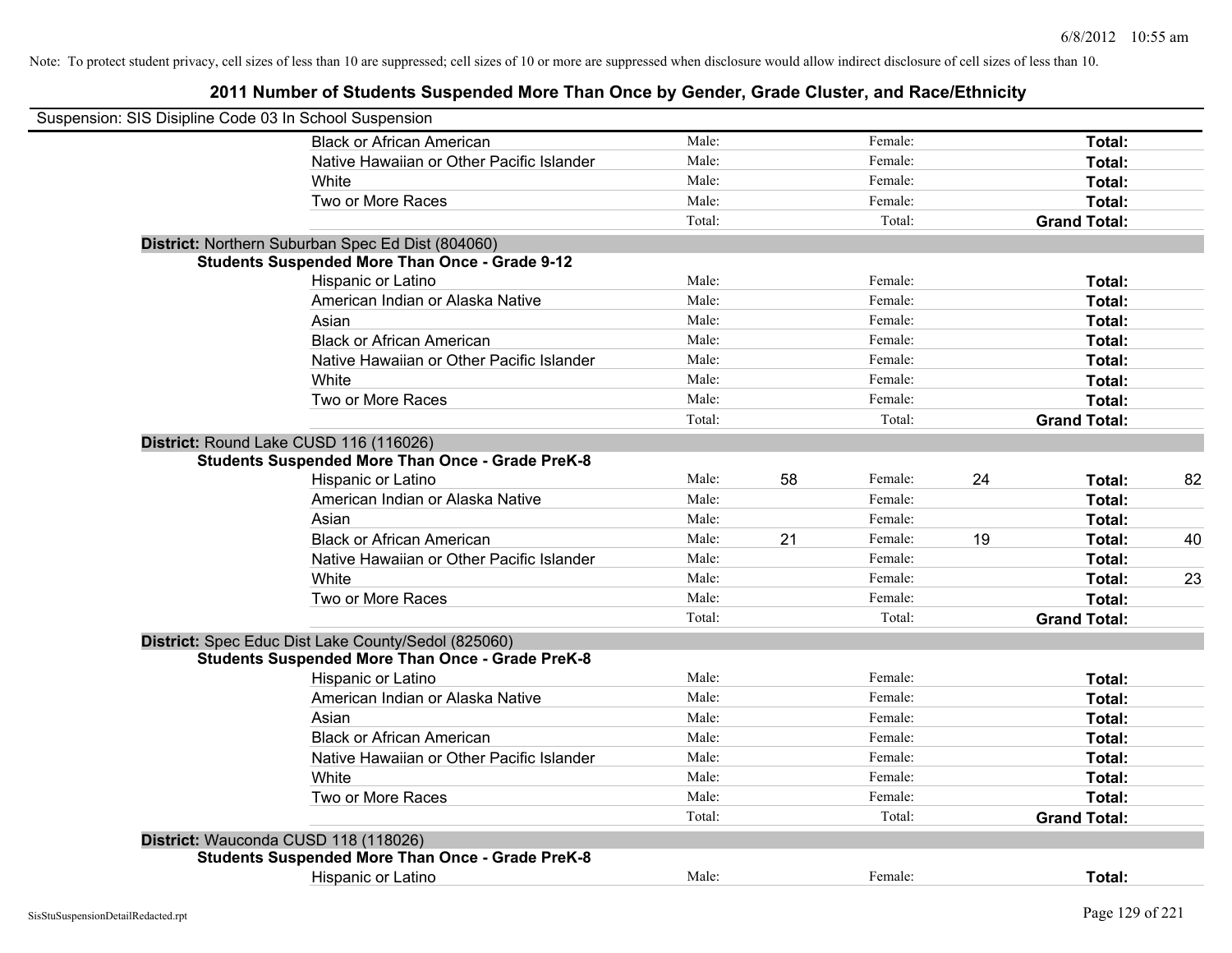| Suspension: SIS Disipline Code 03 In School Suspension |                                                         |        |    |         |    |                     |     |
|--------------------------------------------------------|---------------------------------------------------------|--------|----|---------|----|---------------------|-----|
|                                                        | American Indian or Alaska Native                        | Male:  |    | Female: |    | Total:              |     |
|                                                        | Asian                                                   | Male:  |    | Female: |    | Total:              |     |
|                                                        | <b>Black or African American</b>                        | Male:  |    | Female: |    | Total:              |     |
|                                                        | Native Hawaiian or Other Pacific Islander               | Male:  |    | Female: |    | Total:              |     |
|                                                        | White                                                   | Male:  |    | Female: |    | Total:              |     |
|                                                        | Two or More Races                                       | Male:  |    | Female: |    | Total:              |     |
|                                                        |                                                         | Total: |    | Total:  |    | <b>Grand Total:</b> | 14  |
|                                                        | <b>Students Suspended More Than Once - Grade 9-12</b>   |        |    |         |    |                     |     |
|                                                        | Hispanic or Latino                                      | Male:  |    | Female: |    | Total:              | 25  |
|                                                        | American Indian or Alaska Native                        | Male:  |    | Female: |    | Total:              |     |
|                                                        | Asian                                                   | Male:  |    | Female: |    | Total:              |     |
|                                                        | <b>Black or African American</b>                        | Male:  |    | Female: |    | Total:              |     |
|                                                        | Native Hawaiian or Other Pacific Islander               | Male:  |    | Female: |    | Total:              |     |
|                                                        | White                                                   | Male:  | 31 | Female: | 13 | Total:              | 44  |
|                                                        | Two or More Races                                       | Male:  |    | Female: |    | Total:              |     |
|                                                        |                                                         | Total: |    | Total:  |    | <b>Grand Total:</b> |     |
|                                                        | District: Waukegan CUSD 60 (060026)                     |        |    |         |    |                     |     |
|                                                        | <b>Students Suspended More Than Once - Grade PreK-8</b> |        |    |         |    |                     |     |
|                                                        | Hispanic or Latino                                      | Male:  |    | Female: |    | Total:              | 35  |
|                                                        | American Indian or Alaska Native                        | Male:  |    | Female: |    | Total:              |     |
|                                                        | Asian                                                   | Male:  |    | Female: |    | Total:              |     |
|                                                        | <b>Black or African American</b>                        | Male:  |    | Female: |    | Total:              | 12  |
|                                                        | Native Hawaiian or Other Pacific Islander               | Male:  |    | Female: |    | Total:              |     |
|                                                        | White                                                   | Male:  |    | Female: |    | Total:              |     |
|                                                        | Two or More Races                                       | Male:  |    | Female: |    | Total:              |     |
|                                                        |                                                         | Total: |    | Total:  |    | <b>Grand Total:</b> |     |
|                                                        | <b>Students Suspended More Than Once - Grade 9-12</b>   |        |    |         |    |                     |     |
|                                                        | Hispanic or Latino                                      | Male:  | 71 | Female: | 33 | Total:              | 104 |
|                                                        | American Indian or Alaska Native                        | Male:  |    | Female: |    | Total:              |     |
|                                                        | Asian                                                   | Male:  |    | Female: |    | Total:              |     |
|                                                        | <b>Black or African American</b>                        | Male:  | 49 | Female: | 21 | Total:              | 70  |
|                                                        | Native Hawaiian or Other Pacific Islander               | Male:  |    | Female: |    | Total:              |     |
|                                                        | White                                                   | Male:  |    | Female: |    | Total:              |     |
|                                                        | Two or More Races                                       | Male:  |    | Female: |    | Total:              |     |
|                                                        |                                                         | Total: |    | Total:  |    | <b>Grand Total:</b> |     |
|                                                        | District: Winthrop Harbor SD 1 (001002)                 |        |    |         |    |                     |     |
|                                                        | <b>Students Suspended More Than Once - Grade PreK-8</b> |        |    |         |    |                     |     |
|                                                        | Hispanic or Latino                                      | Male:  |    | Female: |    | Total:              |     |
|                                                        | American Indian or Alaska Native                        | Male:  |    | Female: |    | Total:              |     |
| SisStuSuspensionDetailRedacted.rpt                     |                                                         |        |    |         |    | Page 130 of 221     |     |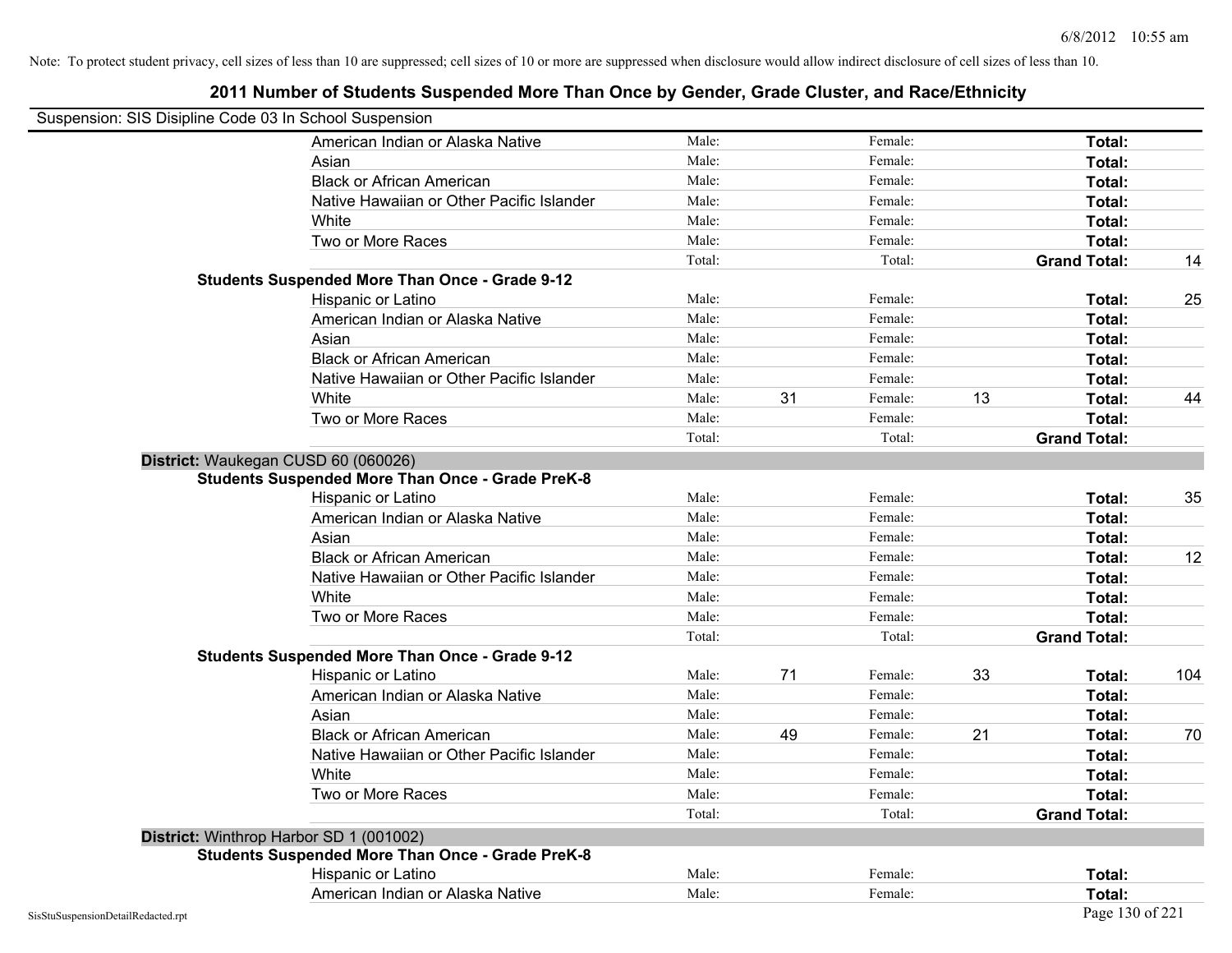| Suspension: SIS Disipline Code 03 In School Suspension |                                                         |        |               |                     |    |
|--------------------------------------------------------|---------------------------------------------------------|--------|---------------|---------------------|----|
|                                                        | Asian                                                   | Male:  | Female:       | Total:              |    |
|                                                        | <b>Black or African American</b>                        | Male:  | Female:       | Total:              |    |
|                                                        | Native Hawaiian or Other Pacific Islander               | Male:  | Female:       | Total:              |    |
|                                                        | White                                                   | Male:  | Female:       | Total:              |    |
|                                                        | Two or More Races                                       | Male:  | Female:       | Total:              |    |
|                                                        |                                                         | Total: | Total:        | <b>Grand Total:</b> |    |
| District: Woodland CCSD 50 (050004)                    |                                                         |        |               |                     |    |
|                                                        | <b>Students Suspended More Than Once - Grade PreK-8</b> |        |               |                     |    |
|                                                        | Hispanic or Latino                                      | Male:  | Female:       | Total:              | 14 |
|                                                        | American Indian or Alaska Native                        | Male:  | Female:       | Total:              |    |
|                                                        | Asian                                                   | Male:  | Female:       | Total:              |    |
|                                                        | <b>Black or African American</b>                        | Male:  | Female:       | Total:              | 11 |
|                                                        | Native Hawaiian or Other Pacific Islander               | Male:  | Female:       | Total:              |    |
|                                                        | White                                                   | Male:  | Female:       | Total:              | 14 |
|                                                        | Two or More Races                                       | Male:  | Female:       | Total:              |    |
|                                                        |                                                         | Total: | Total:        | <b>Grand Total:</b> |    |
| District: Zion ESD 6 (006002)                          | <b>Students Suspended More Than Once - Grade PreK-8</b> |        |               |                     |    |
|                                                        | Hispanic or Latino                                      | Male:  | Female:       | Total:              | 13 |
|                                                        | American Indian or Alaska Native                        | Male:  | Female:       | Total:              |    |
|                                                        | Asian                                                   | Male:  | Female:       | Total:              |    |
|                                                        | <b>Black or African American</b>                        | Male:  | 39<br>Female: | 16<br>Total:        | 55 |
|                                                        | Native Hawaiian or Other Pacific Islander               | Male:  | Female:       | Total:              |    |
|                                                        | White                                                   | Male:  | Female:       | Total:              |    |
|                                                        | Two or More Races                                       | Male:  | Female:       | Total:              |    |
|                                                        |                                                         | Total: | Total:        | <b>Grand Total:</b> |    |
| District: Zion-Benton Twp HSD 126 (126017)             |                                                         |        |               |                     |    |
|                                                        | <b>Students Suspended More Than Once - Grade 9-12</b>   |        |               |                     |    |
|                                                        | Hispanic or Latino                                      | Male:  | Female:       | Total:              |    |
|                                                        | American Indian or Alaska Native                        | Male:  | Female:       | Total:              |    |
|                                                        | Asian                                                   | Male:  | Female:       | Total:              |    |
|                                                        | <b>Black or African American</b>                        | Male:  | Female:       | Total:              | 13 |
|                                                        | Native Hawaiian or Other Pacific Islander               | Male:  | Female:       | Total:              |    |
|                                                        | White                                                   | Male:  | Female:       | Total:              |    |
|                                                        | Two or More Races                                       | Male:  | Female:       | Total:              |    |
|                                                        |                                                         | Total: | Total:        | <b>Grand Total:</b> |    |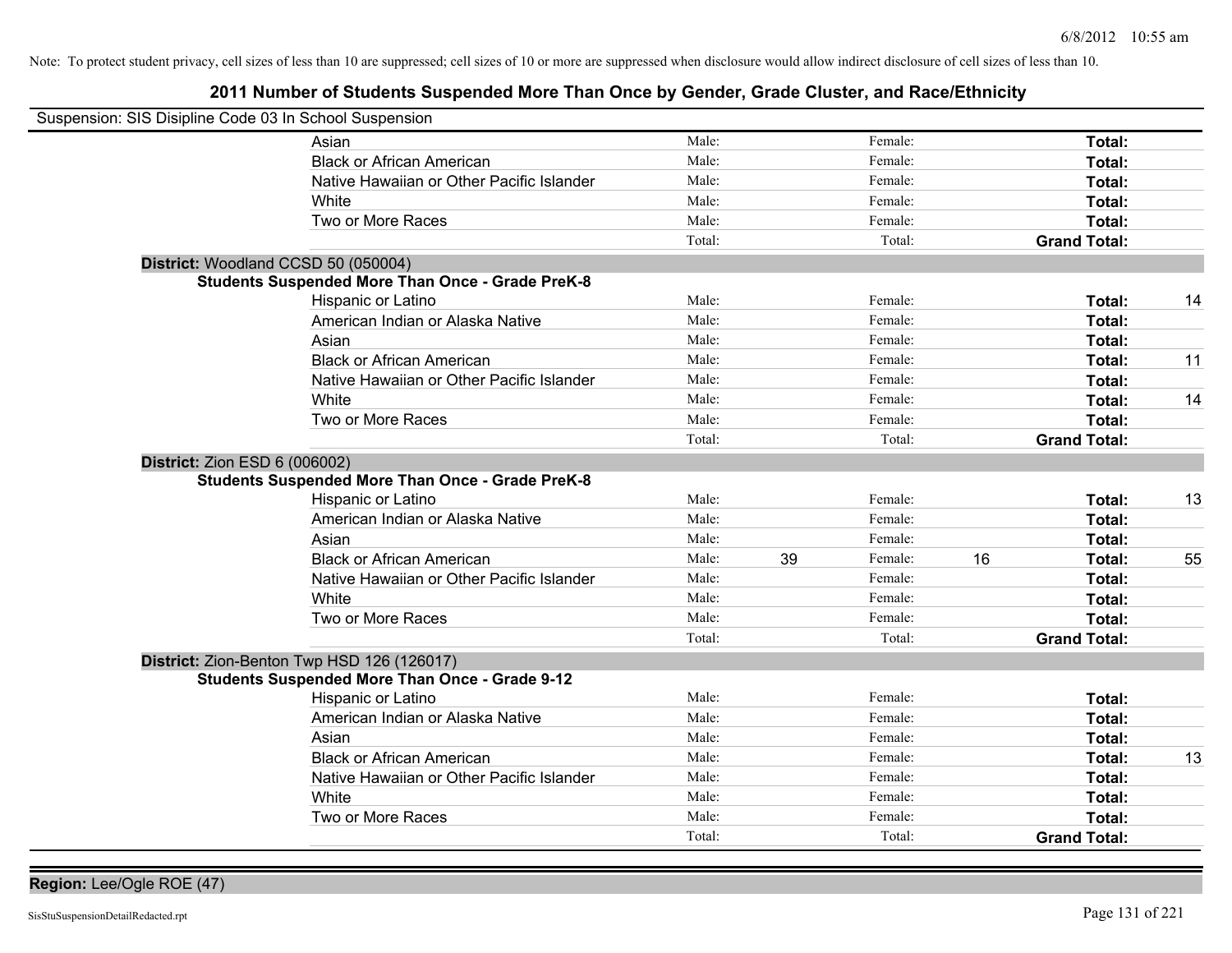|                          | Suspension: SIS Disipline Code 03 In School Suspension  |        |         |                     |    |
|--------------------------|---------------------------------------------------------|--------|---------|---------------------|----|
| <b>County: Lee (052)</b> |                                                         |        |         |                     |    |
|                          | District: Amboy CUSD 272 (272026)                       |        |         |                     |    |
|                          | <b>Students Suspended More Than Once - Grade PreK-8</b> |        |         |                     |    |
|                          | Hispanic or Latino                                      | Male:  | Female: | Total:              |    |
|                          | American Indian or Alaska Native                        | Male:  | Female: | Total:              |    |
|                          | Asian                                                   | Male:  | Female: | Total:              |    |
|                          | <b>Black or African American</b>                        | Male:  | Female: | Total:              |    |
|                          | Native Hawaiian or Other Pacific Islander               | Male:  | Female: | Total:              |    |
|                          | White                                                   | Male:  | Female: | Total:              | 14 |
|                          | Two or More Races                                       | Male:  | Female: | Total:              |    |
|                          |                                                         | Total: | Total:  | <b>Grand Total:</b> |    |
|                          | <b>Students Suspended More Than Once - Grade 9-12</b>   |        |         |                     |    |
|                          | Hispanic or Latino                                      | Male:  | Female: | Total:              |    |
|                          | American Indian or Alaska Native                        | Male:  | Female: | Total:              |    |
|                          | Asian                                                   | Male:  | Female: | Total:              |    |
|                          | <b>Black or African American</b>                        | Male:  | Female: | Total:              |    |
|                          | Native Hawaiian or Other Pacific Islander               | Male:  | Female: | Total:              |    |
|                          | White                                                   | Male:  | Female: | Total:              | 17 |
|                          | Two or More Races                                       | Male:  | Female: | Total:              |    |
|                          |                                                         | Total: | Total:  | <b>Grand Total:</b> |    |
|                          | District: Ashton-Franklin Center CUSD 275 (275026)      |        |         |                     |    |
|                          | <b>Students Suspended More Than Once - Grade 9-12</b>   |        |         |                     |    |
|                          | Hispanic or Latino                                      | Male:  | Female: | Total:              |    |
|                          | American Indian or Alaska Native                        | Male:  | Female: | Total:              |    |
|                          | Asian                                                   | Male:  | Female: | Total:              |    |
|                          | <b>Black or African American</b>                        | Male:  | Female: | Total:              |    |
|                          | Native Hawaiian or Other Pacific Islander               | Male:  | Female: | Total:              |    |
|                          | White                                                   | Male:  | Female: | Total:              |    |
|                          | Two or More Races                                       | Male:  | Female: | Total:              |    |
|                          |                                                         | Total: | Total:  | <b>Grand Total:</b> |    |
|                          | District: Dixon USD 170 (170022)                        |        |         |                     |    |
|                          | <b>Students Suspended More Than Once - Grade PreK-8</b> |        |         |                     |    |
|                          | Hispanic or Latino                                      | Male:  | Female: | Total:              |    |
|                          | American Indian or Alaska Native                        | Male:  | Female: | Total:              |    |
|                          | Asian                                                   | Male:  | Female: | Total:              |    |
|                          | <b>Black or African American</b>                        | Male:  | Female: | <b>Total:</b>       |    |
|                          | Native Hawaiian or Other Pacific Islander               | Male:  | Female: | Total:              |    |
|                          | White                                                   | Male:  | Female: | Total:              | 39 |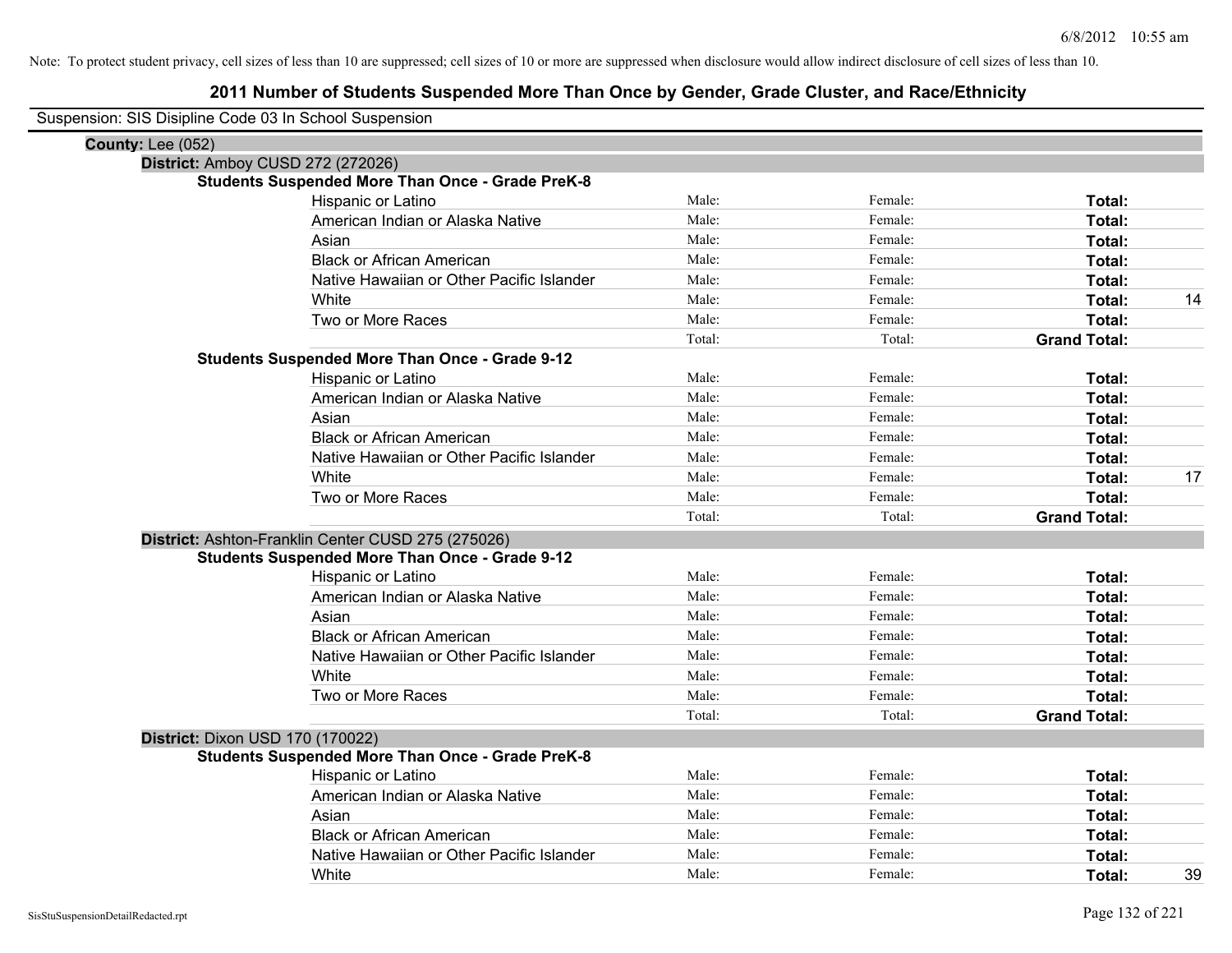| Suspension: SIS Disipline Code 03 In School Suspension |                                                         |        |    |         |    |                     |     |
|--------------------------------------------------------|---------------------------------------------------------|--------|----|---------|----|---------------------|-----|
|                                                        | Two or More Races                                       | Male:  |    | Female: |    | Total:              |     |
|                                                        |                                                         | Total: | 44 | Total:  | 18 | <b>Grand Total:</b> | 62  |
|                                                        | <b>Students Suspended More Than Once - Grade 9-12</b>   |        |    |         |    |                     |     |
|                                                        | <b>Hispanic or Latino</b>                               | Male:  |    | Female: |    | Total:              |     |
|                                                        | American Indian or Alaska Native                        | Male:  |    | Female: |    | Total:              |     |
|                                                        | Asian                                                   | Male:  |    | Female: |    | Total:              |     |
|                                                        | <b>Black or African American</b>                        | Male:  |    | Female: |    | Total:              |     |
|                                                        | Native Hawaiian or Other Pacific Islander               | Male:  |    | Female: |    | Total:              |     |
|                                                        | White                                                   | Male:  | 55 | Female: | 43 | Total:              | 98  |
|                                                        | Two or More Races                                       | Male:  |    | Female: |    | Total:              |     |
|                                                        |                                                         | Total: |    | Total:  |    | <b>Grand Total:</b> | 118 |
| County: Non-Public School (000)                        |                                                         |        |    |         |    |                     |     |
| District: Lee/Ogle ROE (000000)                        |                                                         |        |    |         |    |                     |     |
|                                                        | <b>Students Suspended More Than Once - Grade 9-12</b>   |        |    |         |    |                     |     |
|                                                        | Hispanic or Latino                                      | Male:  |    | Female: |    | Total:              |     |
|                                                        | American Indian or Alaska Native                        | Male:  |    | Female: |    | Total:              |     |
|                                                        | Asian                                                   | Male:  |    | Female: |    | Total:              |     |
|                                                        | <b>Black or African American</b>                        | Male:  |    | Female: |    | Total:              |     |
|                                                        | Native Hawaiian or Other Pacific Islander               | Male:  |    | Female: |    | Total:              |     |
|                                                        | White                                                   | Male:  |    | Female: |    | Total:              |     |
|                                                        | Two or More Races                                       | Male:  |    | Female: |    | Total:              |     |
|                                                        |                                                         | Total: |    | Total:  |    | <b>Grand Total:</b> |     |
| County: Ogle (071)                                     |                                                         |        |    |         |    |                     |     |
|                                                        | District: Byron CUSD 226 (226026)                       |        |    |         |    |                     |     |
|                                                        | <b>Students Suspended More Than Once - Grade PreK-8</b> |        |    |         |    |                     |     |
|                                                        | Hispanic or Latino                                      | Male:  |    | Female: |    | Total:              |     |
|                                                        | American Indian or Alaska Native                        | Male:  |    | Female: |    | Total:              |     |
|                                                        | Asian                                                   | Male:  |    | Female: |    | Total:              |     |
|                                                        | <b>Black or African American</b>                        | Male:  |    | Female: |    | Total:              |     |
|                                                        | Native Hawaiian or Other Pacific Islander               | Male:  |    | Female: |    | Total:              |     |
|                                                        | White                                                   | Male:  |    | Female: |    | Total:              | 11  |
|                                                        | Two or More Races                                       | Male:  |    | Female: |    | Total:              |     |
|                                                        |                                                         | Total: |    | Total:  |    | <b>Grand Total:</b> |     |
|                                                        | <b>Students Suspended More Than Once - Grade 9-12</b>   |        |    |         |    |                     |     |
|                                                        | Hispanic or Latino                                      | Male:  |    | Female: |    | Total:              |     |
|                                                        | American Indian or Alaska Native                        | Male:  |    | Female: |    | Total:              |     |
|                                                        | Asian                                                   | Male:  |    | Female: |    | Total:              |     |
|                                                        | <b>Black or African American</b>                        | Male:  |    | Female: |    | Total:              |     |
|                                                        | Native Hawaiian or Other Pacific Islander               | Male:  |    | Female: |    | Total:              |     |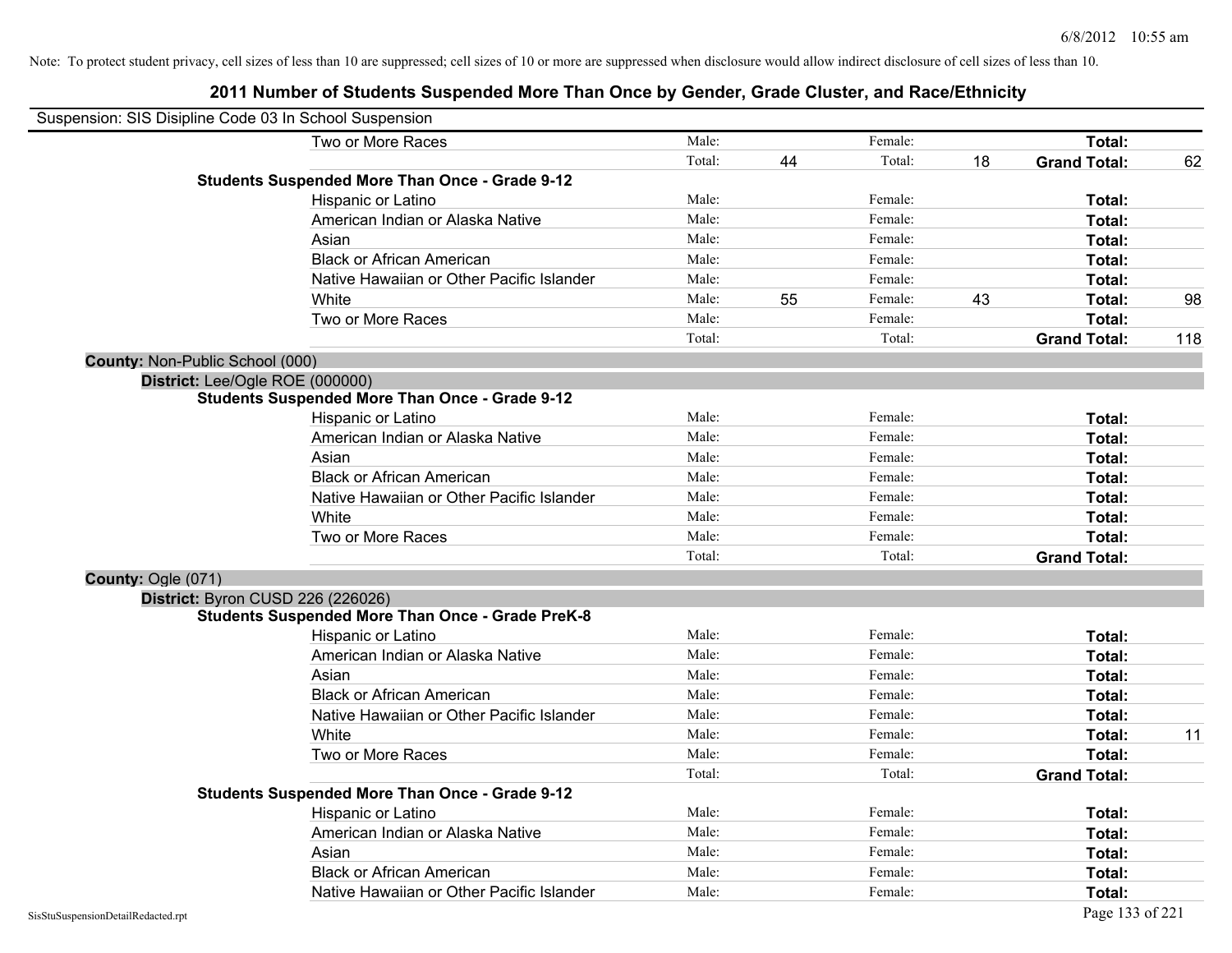| Suspension: SIS Disipline Code 03 In School Suspension  |        |    |         |    |                     |    |
|---------------------------------------------------------|--------|----|---------|----|---------------------|----|
| White                                                   | Male:  | 18 | Female: | 10 | Total:              | 28 |
| Two or More Races                                       | Male:  |    | Female: |    | Total:              |    |
|                                                         | Total: |    | Total:  |    | <b>Grand Total:</b> |    |
| District: Forrestville Valley CUSD 221 (221026)         |        |    |         |    |                     |    |
| <b>Students Suspended More Than Once - Grade PreK-8</b> |        |    |         |    |                     |    |
| Hispanic or Latino                                      | Male:  |    | Female: |    | Total:              |    |
| American Indian or Alaska Native                        | Male:  |    | Female: |    | Total:              |    |
| Asian                                                   | Male:  |    | Female: |    | Total:              |    |
| <b>Black or African American</b>                        | Male:  |    | Female: |    | Total:              |    |
| Native Hawaiian or Other Pacific Islander               | Male:  |    | Female: |    | Total:              |    |
| White                                                   | Male:  |    | Female: |    | Total:              | 17 |
| Two or More Races                                       | Male:  |    | Female: |    | Total:              |    |
|                                                         | Total: |    | Total:  |    | <b>Grand Total:</b> |    |
| <b>Students Suspended More Than Once - Grade 9-12</b>   |        |    |         |    |                     |    |
| Hispanic or Latino                                      | Male:  |    | Female: |    | Total:              |    |
| American Indian or Alaska Native                        | Male:  |    | Female: |    | Total:              |    |
| Asian                                                   | Male:  |    | Female: |    | Total:              |    |
| <b>Black or African American</b>                        | Male:  |    | Female: |    | Total:              |    |
| Native Hawaiian or Other Pacific Islander               | Male:  |    | Female: |    | Total:              |    |
| White                                                   | Male:  |    | Female: |    | Total:              | 14 |
| Two or More Races                                       | Male:  |    | Female: |    | Total:              |    |
|                                                         | Total: |    | Total:  |    | <b>Grand Total:</b> |    |
| District: Kings Cons SD 144 (144003)                    |        |    |         |    |                     |    |
| <b>Students Suspended More Than Once - Grade PreK-8</b> |        |    |         |    |                     |    |
| Hispanic or Latino                                      | Male:  |    | Female: |    | Total:              |    |
| American Indian or Alaska Native                        | Male:  |    | Female: |    | Total:              |    |
| Asian                                                   | Male:  |    | Female: |    | Total:              |    |
| <b>Black or African American</b>                        | Male:  |    | Female: |    | Total:              |    |
| Native Hawaiian or Other Pacific Islander               | Male:  |    | Female: |    | Total:              |    |
| White                                                   | Male:  |    | Female: |    | Total:              |    |
| Two or More Races                                       | Male:  |    | Female: |    | Total:              |    |
|                                                         | Total: |    | Total:  |    | <b>Grand Total:</b> |    |
| District: Meridian CUSD 223 (223026)                    |        |    |         |    |                     |    |
| <b>Students Suspended More Than Once - Grade PreK-8</b> |        |    |         |    |                     |    |
| Hispanic or Latino                                      | Male:  |    | Female: |    | Total:              |    |
| American Indian or Alaska Native                        | Male:  |    | Female: |    | Total:              |    |
| Asian                                                   | Male:  |    | Female: |    | Total:              |    |
| <b>Black or African American</b>                        | Male:  |    | Female: |    | Total:              |    |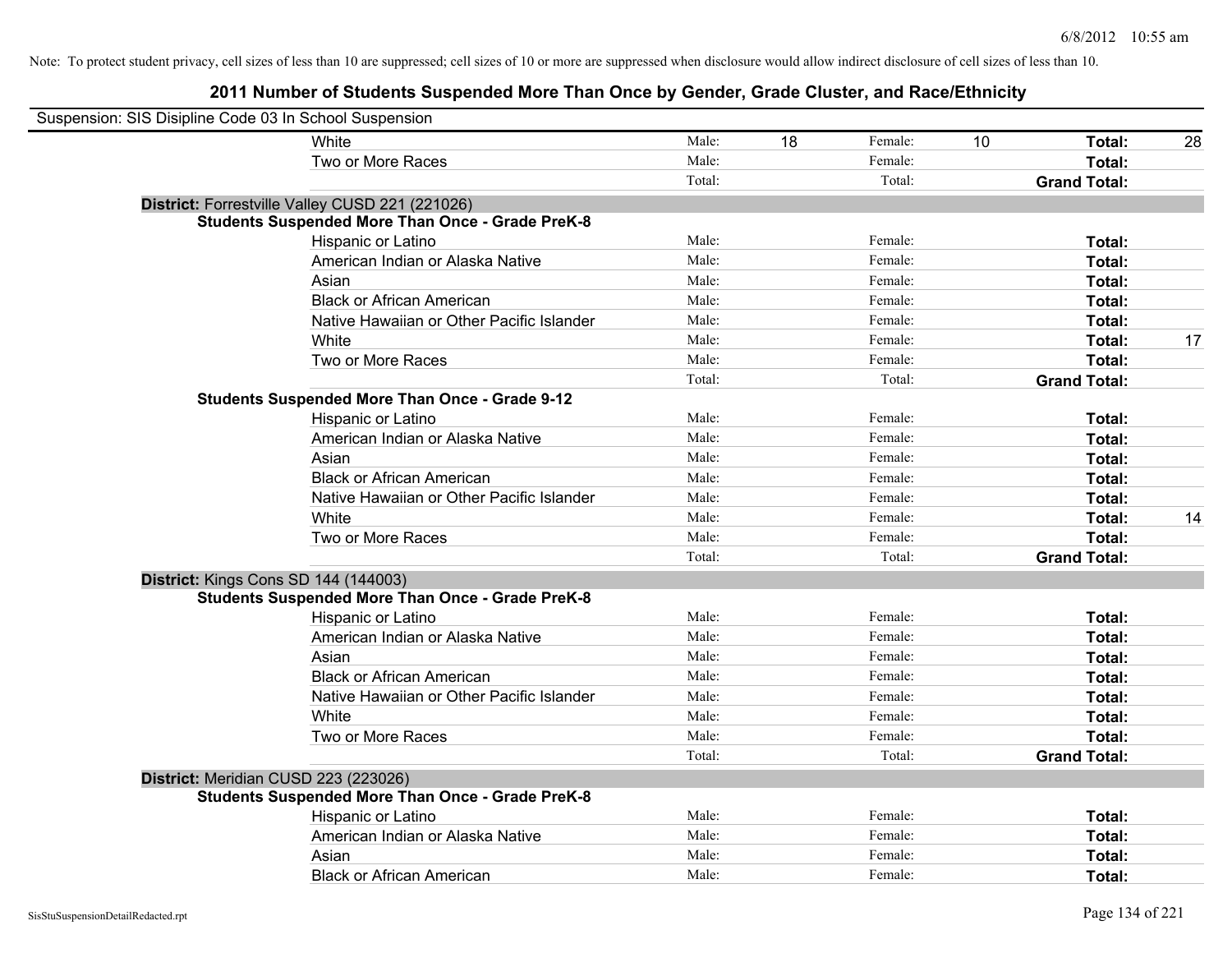| Suspension: SIS Disipline Code 03 In School Suspension |                                                         |        |    |         |    |                     |    |
|--------------------------------------------------------|---------------------------------------------------------|--------|----|---------|----|---------------------|----|
|                                                        | Native Hawaiian or Other Pacific Islander               | Male:  |    | Female: |    | Total:              |    |
|                                                        | White                                                   | Male:  |    | Female: |    | Total:              |    |
|                                                        | Two or More Races                                       | Male:  |    | Female: |    | Total:              |    |
|                                                        |                                                         | Total: |    | Total:  |    | <b>Grand Total:</b> |    |
|                                                        | <b>Students Suspended More Than Once - Grade 9-12</b>   |        |    |         |    |                     |    |
|                                                        | Hispanic or Latino                                      | Male:  |    | Female: |    | Total:              |    |
|                                                        | American Indian or Alaska Native                        | Male:  |    | Female: |    | Total:              |    |
|                                                        | Asian                                                   | Male:  |    | Female: |    | Total:              |    |
|                                                        | <b>Black or African American</b>                        | Male:  |    | Female: |    | Total:              |    |
|                                                        | Native Hawaiian or Other Pacific Islander               | Male:  |    | Female: |    | Total:              |    |
|                                                        | White                                                   | Male:  | 17 | Female: | 15 | Total:              | 32 |
|                                                        | Two or More Races                                       | Male:  |    | Female: |    | Total:              |    |
|                                                        |                                                         | Total: |    | Total:  |    | <b>Grand Total:</b> |    |
|                                                        | District: Oregon CUSD 220 (220026)                      |        |    |         |    |                     |    |
|                                                        | <b>Students Suspended More Than Once - Grade PreK-8</b> |        |    |         |    |                     |    |
|                                                        | Hispanic or Latino                                      | Male:  |    | Female: |    | Total:              |    |
|                                                        | American Indian or Alaska Native                        | Male:  |    | Female: |    | Total:              |    |
|                                                        | Asian                                                   | Male:  |    | Female: |    | Total:              |    |
|                                                        | <b>Black or African American</b>                        | Male:  |    | Female: |    | Total:              |    |
|                                                        | Native Hawaiian or Other Pacific Islander               | Male:  |    | Female: |    | Total:              |    |
|                                                        | White                                                   | Male:  | 45 | Female: | 12 | Total:              | 57 |
|                                                        | Two or More Races                                       | Male:  |    | Female: |    | Total:              |    |
|                                                        |                                                         | Total: |    | Total:  |    | <b>Grand Total:</b> |    |
|                                                        | <b>Students Suspended More Than Once - Grade 9-12</b>   |        |    |         |    |                     |    |
|                                                        | Hispanic or Latino                                      | Male:  |    | Female: |    | Total:              |    |
|                                                        | American Indian or Alaska Native                        | Male:  |    | Female: |    | Total:              |    |
|                                                        | Asian                                                   | Male:  |    | Female: |    | Total:              |    |
|                                                        | <b>Black or African American</b>                        | Male:  |    | Female: |    | Total:              |    |
|                                                        | Native Hawaiian or Other Pacific Islander               | Male:  |    | Female: |    | Total:              |    |
|                                                        | White                                                   | Male:  | 32 | Female: | 19 | Total:              | 51 |
|                                                        | Two or More Races                                       | Male:  |    | Female: |    | Total:              |    |
|                                                        |                                                         | Total: |    | Total:  |    | <b>Grand Total:</b> |    |
|                                                        | District: Polo CUSD 222 (222026)                        |        |    |         |    |                     |    |
|                                                        | <b>Students Suspended More Than Once - Grade PreK-8</b> |        |    |         |    |                     |    |
|                                                        | Hispanic or Latino                                      | Male:  |    | Female: |    | Total:              |    |
|                                                        | American Indian or Alaska Native                        | Male:  |    | Female: |    | Total:              |    |
|                                                        | Asian                                                   | Male:  |    | Female: |    | Total:              |    |
|                                                        | <b>Black or African American</b>                        | Male:  |    | Female: |    | Total:              |    |
|                                                        | Native Hawaiian or Other Pacific Islander               | Male:  |    | Female: |    | Total:              |    |
| SisStuSuspensionDetailRedacted.rpt                     |                                                         |        |    |         |    | Page 135 of 221     |    |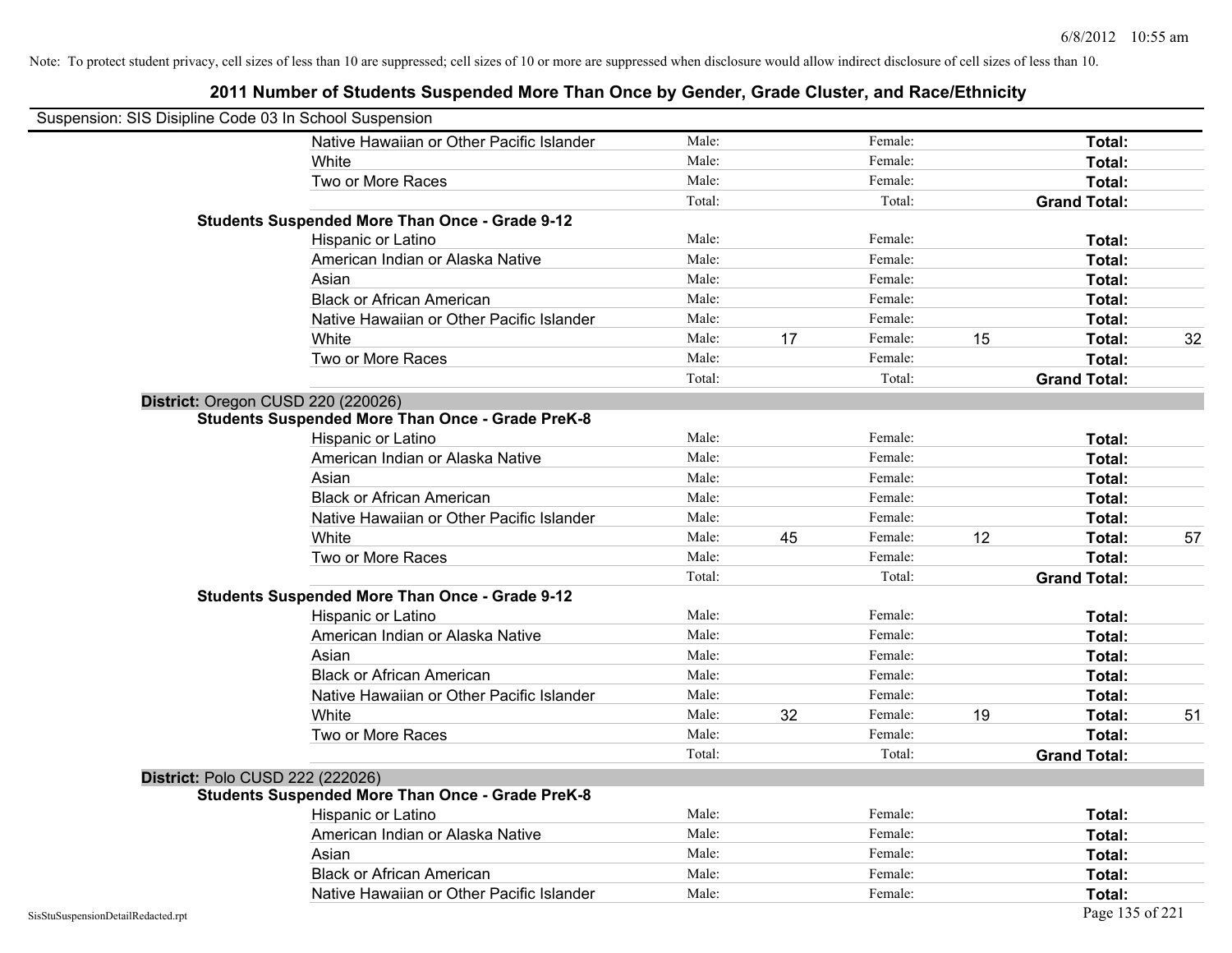| Suspension: SIS Disipline Code 03 In School Suspension |                                                         |        |         |                     |
|--------------------------------------------------------|---------------------------------------------------------|--------|---------|---------------------|
| White                                                  |                                                         | Male:  | Female: | Total:              |
|                                                        | Two or More Races                                       | Male:  | Female: | Total:              |
|                                                        |                                                         | Total: | Total:  | <b>Grand Total:</b> |
|                                                        | <b>Students Suspended More Than Once - Grade 9-12</b>   |        |         |                     |
|                                                        | Hispanic or Latino                                      | Male:  | Female: | Total:              |
|                                                        | American Indian or Alaska Native                        | Male:  | Female: | Total:              |
| Asian                                                  |                                                         | Male:  | Female: | Total:              |
|                                                        | <b>Black or African American</b>                        | Male:  | Female: | Total:              |
|                                                        | Native Hawaiian or Other Pacific Islander               | Male:  | Female: | Total:              |
| White                                                  |                                                         | Male:  | Female: | Total:              |
|                                                        | Two or More Races                                       | Male:  | Female: | Total:              |
|                                                        |                                                         | Total: | Total:  | <b>Grand Total:</b> |
| District: Rochelle CCSD 231 (231004)                   |                                                         |        |         |                     |
|                                                        | <b>Students Suspended More Than Once - Grade PreK-8</b> |        |         |                     |
|                                                        | Hispanic or Latino                                      | Male:  | Female: | Total:              |
|                                                        | American Indian or Alaska Native                        | Male:  | Female: | Total:              |
| Asian                                                  |                                                         | Male:  | Female: | Total:              |
|                                                        | <b>Black or African American</b>                        | Male:  | Female: | Total:              |
|                                                        | Native Hawaiian or Other Pacific Islander               | Male:  | Female: | Total:              |
| White                                                  |                                                         | Male:  | Female: | Total:              |
|                                                        | Two or More Races                                       | Male:  | Female: | Total:              |
|                                                        |                                                         | Total: | Total:  | <b>Grand Total:</b> |
| District: Rochelle Twp HSD 212 (212017)                |                                                         |        |         |                     |
|                                                        | <b>Students Suspended More Than Once - Grade 9-12</b>   |        |         |                     |
|                                                        | Hispanic or Latino                                      | Male:  | Female: | Total:              |
|                                                        | American Indian or Alaska Native                        | Male:  | Female: | Total:              |
| Asian                                                  |                                                         | Male:  | Female: | Total:              |
|                                                        | <b>Black or African American</b>                        | Male:  | Female: | Total:              |
|                                                        | Native Hawaiian or Other Pacific Islander               | Male:  | Female: | Total:              |
| White                                                  |                                                         | Male:  | Female: | Total:              |
|                                                        | Two or More Races                                       | Male:  | Female: | Total:              |
|                                                        |                                                         | Total: | Total:  | <b>Grand Total:</b> |
|                                                        |                                                         |        |         |                     |
| Region: Logan/Mason/Menard ROE (38)                    |                                                         |        |         |                     |
| County: Logan (054)                                    |                                                         |        |         |                     |
| District: Lincoln ESD 27 (027002)                      |                                                         |        |         |                     |
|                                                        | <b>Students Suspended More Than Once - Grade PreK-8</b> |        |         |                     |
|                                                        | Hispanic or Latino                                      | Male:  | Female: | Total:              |
| SisStuSuspensionDetailRedacted.rpt                     |                                                         |        |         | Page 136 of 221     |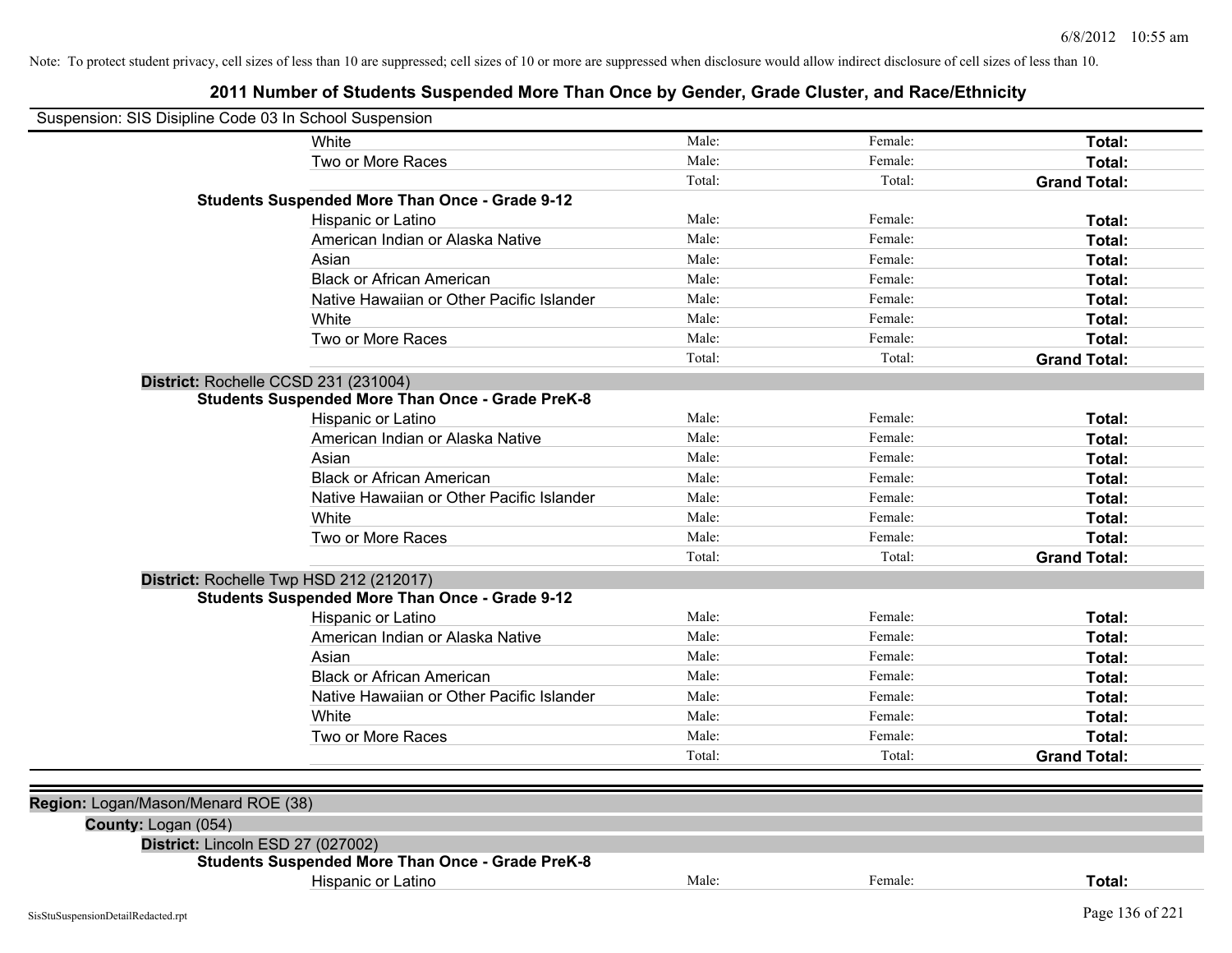| Suspension: SIS Disipline Code 03 In School Suspension |                                                         |        |    |         |    |                     |    |
|--------------------------------------------------------|---------------------------------------------------------|--------|----|---------|----|---------------------|----|
|                                                        | American Indian or Alaska Native                        | Male:  |    | Female: |    | Total:              |    |
|                                                        | Asian                                                   | Male:  |    | Female: |    | Total:              |    |
|                                                        | <b>Black or African American</b>                        | Male:  |    | Female: |    | Total:              |    |
|                                                        | Native Hawaiian or Other Pacific Islander               | Male:  |    | Female: |    | Total:              |    |
|                                                        | White                                                   | Male:  | 25 | Female: | 12 | Total:              | 37 |
|                                                        | Two or More Races                                       | Male:  |    | Female: |    | Total:              |    |
|                                                        |                                                         | Total: |    | Total:  |    | <b>Grand Total:</b> |    |
|                                                        | District: Mt Pulaski CUSD 23 (023026)                   |        |    |         |    |                     |    |
|                                                        | <b>Students Suspended More Than Once - Grade 9-12</b>   |        |    |         |    |                     |    |
|                                                        | Hispanic or Latino                                      | Male:  |    | Female: |    | Total:              |    |
|                                                        | American Indian or Alaska Native                        | Male:  |    | Female: |    | Total:              |    |
|                                                        | Asian                                                   | Male:  |    | Female: |    | Total:              |    |
|                                                        | <b>Black or African American</b>                        | Male:  |    | Female: |    | Total:              |    |
|                                                        | Native Hawaiian or Other Pacific Islander               | Male:  |    | Female: |    | Total:              |    |
|                                                        | White                                                   | Male:  |    | Female: |    | Total:              |    |
|                                                        | Two or More Races                                       | Male:  |    | Female: |    | Total:              |    |
|                                                        |                                                         | Total: |    | Total:  |    | <b>Grand Total:</b> |    |
| County: Mason (060)                                    |                                                         |        |    |         |    |                     |    |
|                                                        | District: Havana CUSD 126 (126026)                      |        |    |         |    |                     |    |
|                                                        | <b>Students Suspended More Than Once - Grade 9-12</b>   |        |    |         |    |                     |    |
|                                                        | Hispanic or Latino                                      | Male:  |    | Female: |    | Total:              |    |
|                                                        | American Indian or Alaska Native                        | Male:  |    | Female: |    | Total:              |    |
|                                                        | Asian                                                   | Male:  |    | Female: |    | Total:              |    |
|                                                        | <b>Black or African American</b>                        | Male:  |    | Female: |    | Total:              |    |
|                                                        | Native Hawaiian or Other Pacific Islander               | Male:  |    | Female: |    | Total:              |    |
|                                                        | White                                                   | Male:  |    | Female: |    | Total:              |    |
|                                                        | Two or More Races                                       | Male:  |    | Female: |    | Total:              |    |
|                                                        |                                                         | Total: |    | Total:  |    | <b>Grand Total:</b> |    |
|                                                        | District: Illini Central CUSD 189 (189026)              |        |    |         |    |                     |    |
|                                                        | <b>Students Suspended More Than Once - Grade PreK-8</b> |        |    |         |    |                     |    |
|                                                        | Hispanic or Latino                                      | Male:  |    | Female: |    | Total:              |    |
|                                                        | American Indian or Alaska Native                        | Male:  |    | Female: |    | Total:              |    |
|                                                        | Asian                                                   | Male:  |    | Female: |    | Total:              |    |
|                                                        | <b>Black or African American</b>                        | Male:  |    | Female: |    | Total:              |    |
|                                                        | Native Hawaiian or Other Pacific Islander               | Male:  |    | Female: |    | Total:              |    |
|                                                        | White                                                   | Male:  |    | Female: |    | Total:              | 15 |
|                                                        | Two or More Races                                       | Male:  |    | Female: |    | Total:              |    |
|                                                        |                                                         | Total: |    | Total:  |    | <b>Grand Total:</b> |    |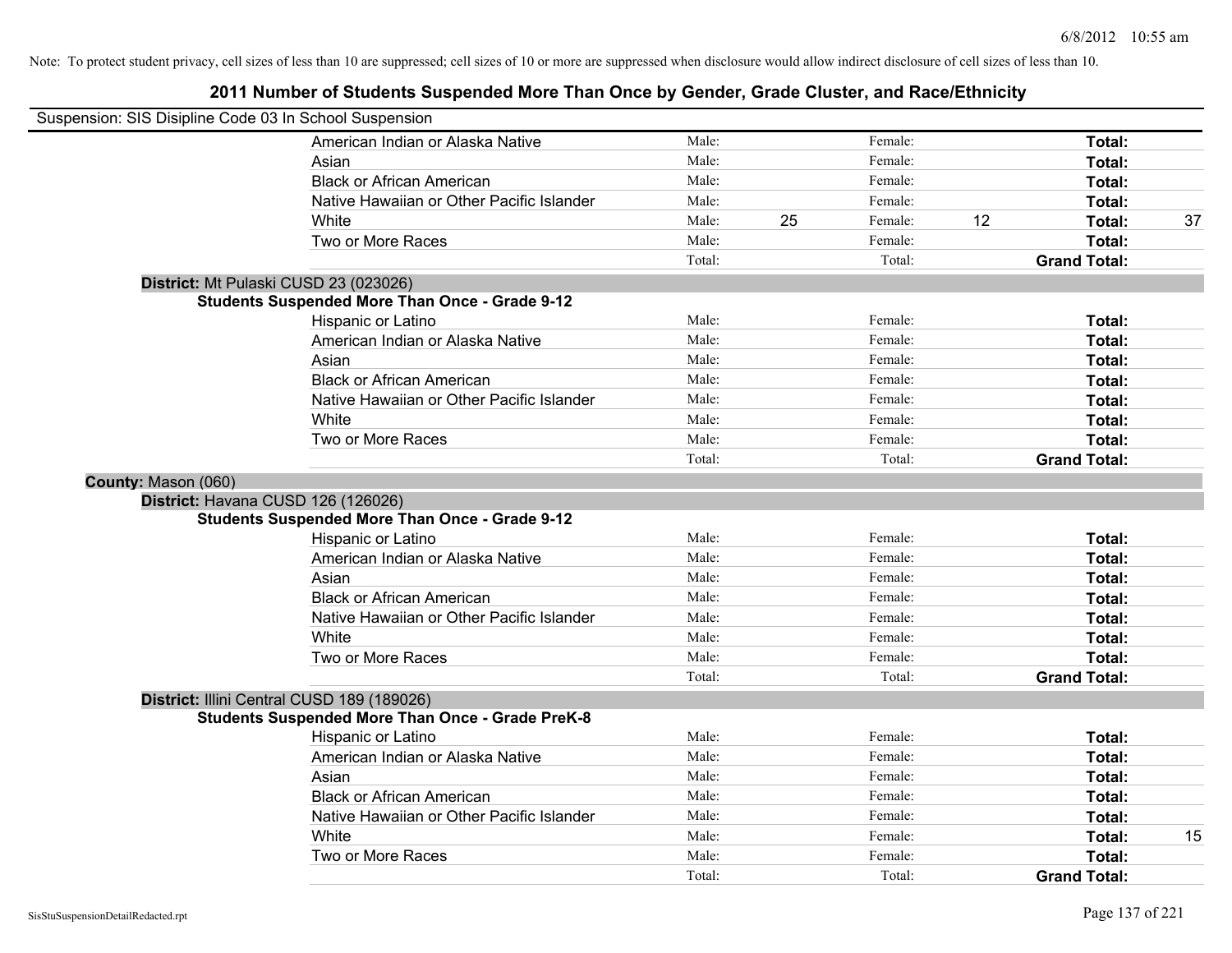| Suspension: SIS Disipline Code 03 In School Suspension |                                                         |        |         |                     |    |
|--------------------------------------------------------|---------------------------------------------------------|--------|---------|---------------------|----|
|                                                        | <b>Students Suspended More Than Once - Grade 9-12</b>   |        |         |                     |    |
|                                                        | Hispanic or Latino                                      | Male:  | Female: | Total:              |    |
|                                                        | American Indian or Alaska Native                        | Male:  | Female: | Total:              |    |
|                                                        | Asian                                                   | Male:  | Female: | Total:              |    |
|                                                        | <b>Black or African American</b>                        | Male:  | Female: | Total:              |    |
|                                                        | Native Hawaiian or Other Pacific Islander               | Male:  | Female: | Total:              |    |
|                                                        | White                                                   | Male:  | Female: | Total:              | 23 |
|                                                        | Two or More Races                                       | Male:  | Female: | Total:              |    |
|                                                        |                                                         | Total: | Total:  | <b>Grand Total:</b> |    |
|                                                        | District: Midwest Central CUSD 191 (191026)             |        |         |                     |    |
|                                                        | <b>Students Suspended More Than Once - Grade PreK-8</b> |        |         |                     |    |
|                                                        | Hispanic or Latino                                      | Male:  | Female: | Total:              |    |
|                                                        | American Indian or Alaska Native                        | Male:  | Female: | Total:              |    |
|                                                        | Asian                                                   | Male:  | Female: | Total:              |    |
|                                                        | <b>Black or African American</b>                        | Male:  | Female: | Total:              |    |
|                                                        | Native Hawaiian or Other Pacific Islander               | Male:  | Female: | Total:              |    |
|                                                        | White                                                   | Male:  | Female: | Total:              | 15 |
|                                                        | Two or More Races                                       | Male:  | Female: | Total:              |    |
|                                                        |                                                         | Total: | Total:  | <b>Grand Total:</b> |    |
|                                                        | <b>Students Suspended More Than Once - Grade 9-12</b>   |        |         |                     |    |
|                                                        | Hispanic or Latino                                      | Male:  | Female: | Total:              |    |
|                                                        | American Indian or Alaska Native                        | Male:  | Female: | <b>Total:</b>       |    |
|                                                        | Asian                                                   | Male:  | Female: | Total:              |    |
|                                                        | <b>Black or African American</b>                        | Male:  | Female: | Total:              |    |
|                                                        | Native Hawaiian or Other Pacific Islander               | Male:  | Female: | Total:              |    |
|                                                        | White                                                   | Male:  | Female: | Total:              | 22 |
|                                                        | Two or More Races                                       | Male:  | Female: | Total:              |    |
|                                                        |                                                         | Total: | Total:  | <b>Grand Total:</b> |    |
| Region: Macon/Piatt ROE (39)                           |                                                         |        |         |                     |    |
| County: Macon (055)                                    |                                                         |        |         |                     |    |
|                                                        | District: Argenta-Oreana CUSD 1 (001026)                |        |         |                     |    |
|                                                        | <b>Students Suspended More Than Once - Grade PreK-8</b> |        |         |                     |    |
|                                                        | Hispanic or Latino                                      | Male:  | Female: | Total:              |    |
|                                                        | American Indian or Alaska Native                        | Male:  | Female: | Total:              |    |
|                                                        | Asian                                                   | Male:  | Female: | Total:              |    |
|                                                        | <b>Black or African American</b>                        | Male:  | Female: | Total:              |    |
|                                                        | Native Hawaiian or Other Pacific Islander               | Male:  | Female: | Total:              |    |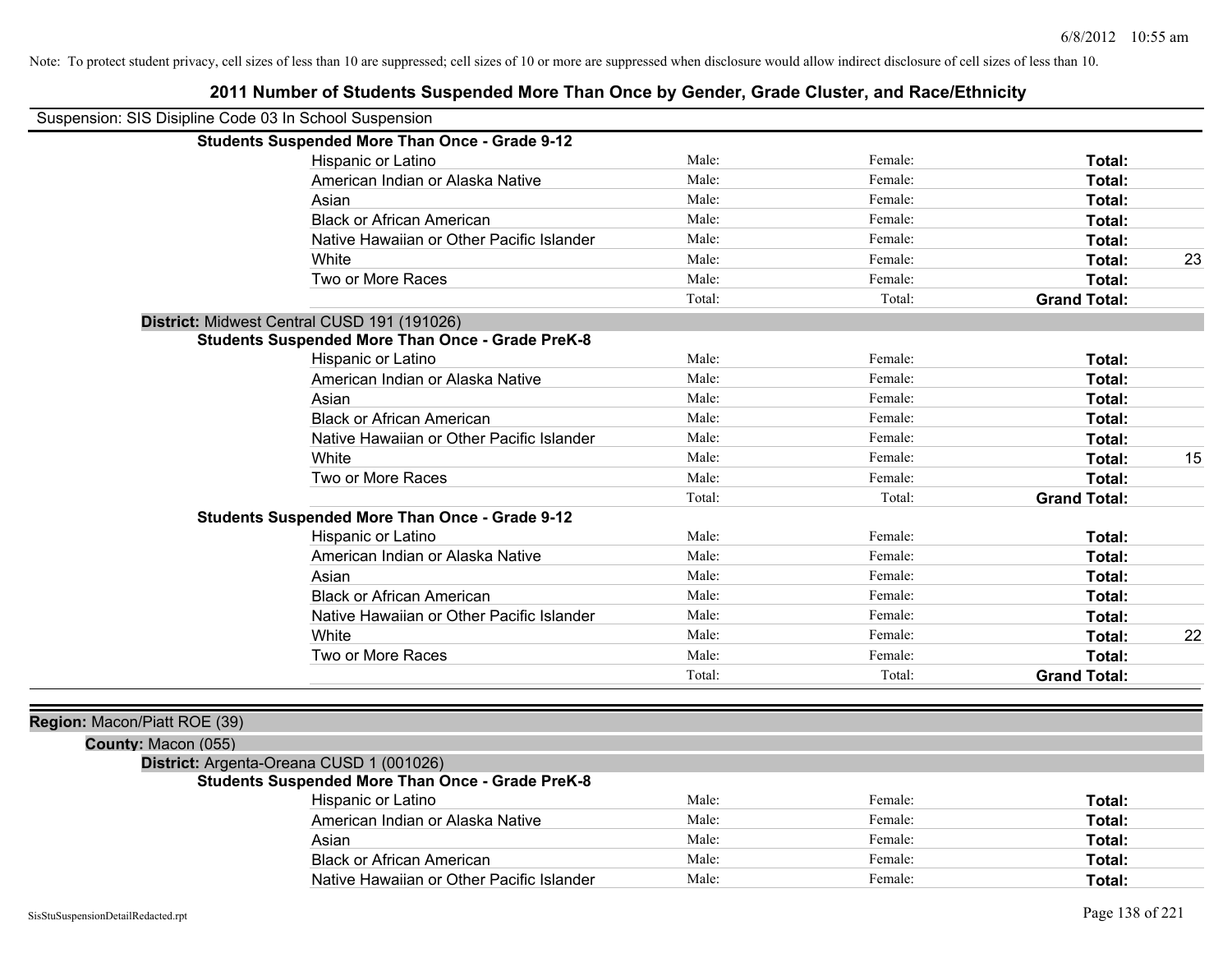| Suspension: SIS Disipline Code 03 In School Suspension |                                                         |        |    |         |    |                     |    |
|--------------------------------------------------------|---------------------------------------------------------|--------|----|---------|----|---------------------|----|
|                                                        | White                                                   | Male:  |    | Female: |    | Total:              | 15 |
|                                                        | Two or More Races                                       | Male:  |    | Female: |    | Total:              |    |
|                                                        |                                                         | Total: |    | Total:  |    | <b>Grand Total:</b> |    |
|                                                        | Students Suspended More Than Once - Grade 9-12          |        |    |         |    |                     |    |
|                                                        | Hispanic or Latino                                      | Male:  |    | Female: |    | Total:              |    |
|                                                        | American Indian or Alaska Native                        | Male:  |    | Female: |    | Total:              |    |
|                                                        | Asian                                                   | Male:  |    | Female: |    | Total:              |    |
|                                                        | <b>Black or African American</b>                        | Male:  |    | Female: |    | Total:              |    |
|                                                        | Native Hawaiian or Other Pacific Islander               | Male:  |    | Female: |    | Total:              |    |
|                                                        | White                                                   | Male:  | 13 | Female: | 17 | Total:              | 30 |
|                                                        | Two or More Races                                       | Male:  |    | Female: |    | Total:              |    |
|                                                        |                                                         | Total: |    | Total:  |    | <b>Grand Total:</b> |    |
| District: Decatur SD 61 (061025)                       |                                                         |        |    |         |    |                     |    |
|                                                        | <b>Students Suspended More Than Once - Grade PreK-8</b> |        |    |         |    |                     |    |
|                                                        | Hispanic or Latino                                      | Male:  |    | Female: |    | Total:              |    |
|                                                        | American Indian or Alaska Native                        | Male:  |    | Female: |    | Total:              |    |
|                                                        | Asian                                                   | Male:  |    | Female: |    | Total:              |    |
|                                                        | <b>Black or African American</b>                        | Male:  |    | Female: |    | Total:              | 25 |
|                                                        | Native Hawaiian or Other Pacific Islander               | Male:  |    | Female: |    | Total:              |    |
|                                                        | White                                                   | Male:  |    | Female: |    | Total:              |    |
|                                                        | Two or More Races                                       | Male:  |    | Female: |    | Total:              |    |
|                                                        |                                                         | Total: |    | Total:  |    | <b>Grand Total:</b> |    |
|                                                        | <b>Students Suspended More Than Once - Grade 9-12</b>   |        |    |         |    |                     |    |
|                                                        | Hispanic or Latino                                      | Male:  |    | Female: |    | Total:              |    |
|                                                        | American Indian or Alaska Native                        | Male:  |    | Female: |    | Total:              |    |
|                                                        | Asian                                                   | Male:  |    | Female: |    | Total:              |    |
|                                                        | <b>Black or African American</b>                        | Male:  |    | Female: |    | Total:              |    |
|                                                        | Native Hawaiian or Other Pacific Islander               | Male:  |    | Female: |    | Total:              |    |
|                                                        | White                                                   | Male:  |    | Female: |    | Total:              |    |
|                                                        | Two or More Races                                       | Male:  |    | Female: |    | Total:              |    |
|                                                        |                                                         | Total: |    | Total:  |    | <b>Grand Total:</b> |    |
| District: Maroa Forsyth CUSD 2 (002026)                |                                                         |        |    |         |    |                     |    |
|                                                        | <b>Students Suspended More Than Once - Grade PreK-8</b> |        |    |         |    |                     |    |
|                                                        | Hispanic or Latino                                      | Male:  |    | Female: |    | Total:              |    |
|                                                        | American Indian or Alaska Native                        | Male:  |    | Female: |    | Total:              |    |
|                                                        | Asian                                                   | Male:  |    | Female: |    | Total:              |    |
|                                                        | <b>Black or African American</b>                        | Male:  |    | Female: |    | Total:              |    |
|                                                        | Native Hawaiian or Other Pacific Islander               | Male:  |    | Female: |    | Total:              |    |
|                                                        | White                                                   | Male:  |    | Female: |    | Total:              |    |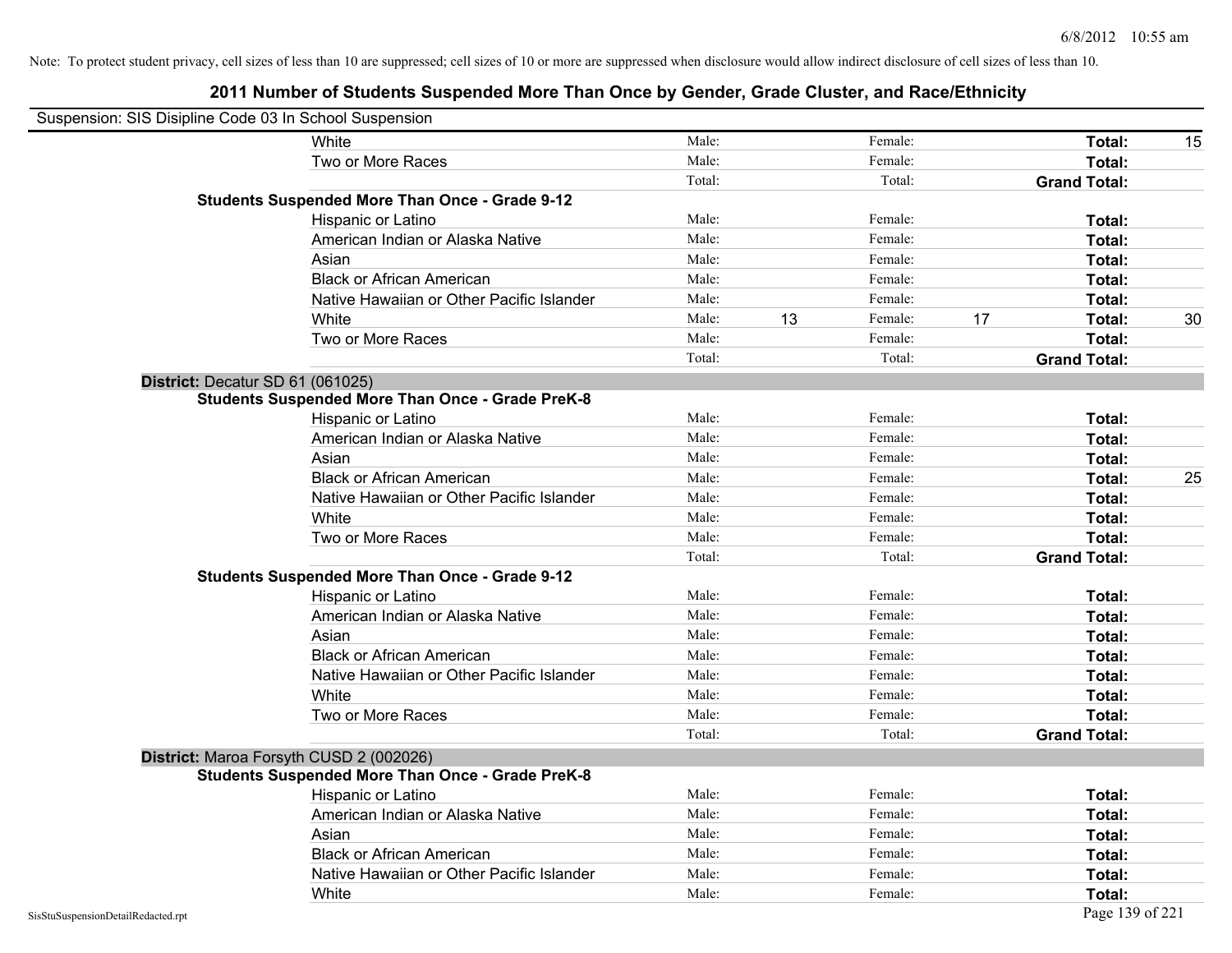| Suspension: SIS Disipline Code 03 In School Suspension |                                                         |        |         |                     |    |
|--------------------------------------------------------|---------------------------------------------------------|--------|---------|---------------------|----|
|                                                        | Two or More Races                                       | Male:  | Female: | Total:              |    |
|                                                        |                                                         | Total: | Total:  | <b>Grand Total:</b> |    |
|                                                        | <b>Students Suspended More Than Once - Grade 9-12</b>   |        |         |                     |    |
|                                                        | Hispanic or Latino                                      | Male:  | Female: | Total:              |    |
|                                                        | American Indian or Alaska Native                        | Male:  | Female: | Total:              |    |
|                                                        | Asian                                                   | Male:  | Female: | Total:              |    |
|                                                        | <b>Black or African American</b>                        | Male:  | Female: | Total:              |    |
|                                                        | Native Hawaiian or Other Pacific Islander               | Male:  | Female: | Total:              |    |
|                                                        | White                                                   | Male:  | Female: | Total:              |    |
|                                                        | Two or More Races                                       | Male:  | Female: | Total:              |    |
|                                                        |                                                         | Total: | Total:  | <b>Grand Total:</b> | 10 |
|                                                        | District: Meridian CUSD 15 (015026)                     |        |         |                     |    |
|                                                        | <b>Students Suspended More Than Once - Grade PreK-8</b> |        |         |                     |    |
|                                                        | Hispanic or Latino                                      | Male:  | Female: | Total:              |    |
|                                                        | American Indian or Alaska Native                        | Male:  | Female: | Total:              |    |
|                                                        | Asian                                                   | Male:  | Female: | Total:              |    |
|                                                        | <b>Black or African American</b>                        | Male:  | Female: | Total:              |    |
|                                                        | Native Hawaiian or Other Pacific Islander               | Male:  | Female: | Total:              |    |
|                                                        | White                                                   | Male:  | Female: | Total:              | 11 |
|                                                        | Two or More Races                                       | Male:  | Female: | Total:              |    |
|                                                        |                                                         | Total: | Total:  | <b>Grand Total:</b> |    |
|                                                        | District: Mt Zion CUSD 3 (003026)                       |        |         |                     |    |
|                                                        | <b>Students Suspended More Than Once - Grade PreK-8</b> |        |         |                     |    |
|                                                        | Hispanic or Latino                                      | Male:  | Female: | Total:              |    |
|                                                        | American Indian or Alaska Native                        | Male:  | Female: | Total:              |    |
|                                                        | Asian                                                   | Male:  | Female: | Total:              |    |
|                                                        | <b>Black or African American</b>                        | Male:  | Female: | Total:              |    |
|                                                        | Native Hawaiian or Other Pacific Islander               | Male:  | Female: | Total:              |    |
|                                                        | White                                                   | Male:  | Female: | Total:              | 19 |
|                                                        | Two or More Races                                       | Male:  | Female: | Total:              |    |
|                                                        |                                                         | Total: | Total:  | <b>Grand Total:</b> |    |
|                                                        | <b>Students Suspended More Than Once - Grade 9-12</b>   |        |         |                     |    |
|                                                        | Hispanic or Latino                                      | Male:  | Female: | Total:              |    |
|                                                        | American Indian or Alaska Native                        | Male:  | Female: | Total:              |    |
|                                                        | Asian                                                   | Male:  | Female: | Total:              |    |
|                                                        | <b>Black or African American</b>                        | Male:  | Female: | Total:              |    |
|                                                        | Native Hawaiian or Other Pacific Islander               | Male:  | Female: | Total:              |    |
|                                                        | White                                                   | Male:  | Female: | Total:              | 30 |
|                                                        | Two or More Races                                       | Male:  | Female: | Total:              |    |
| SisStuSuspensionDetailRedacted.rpt                     |                                                         |        |         | Page 140 of 221     |    |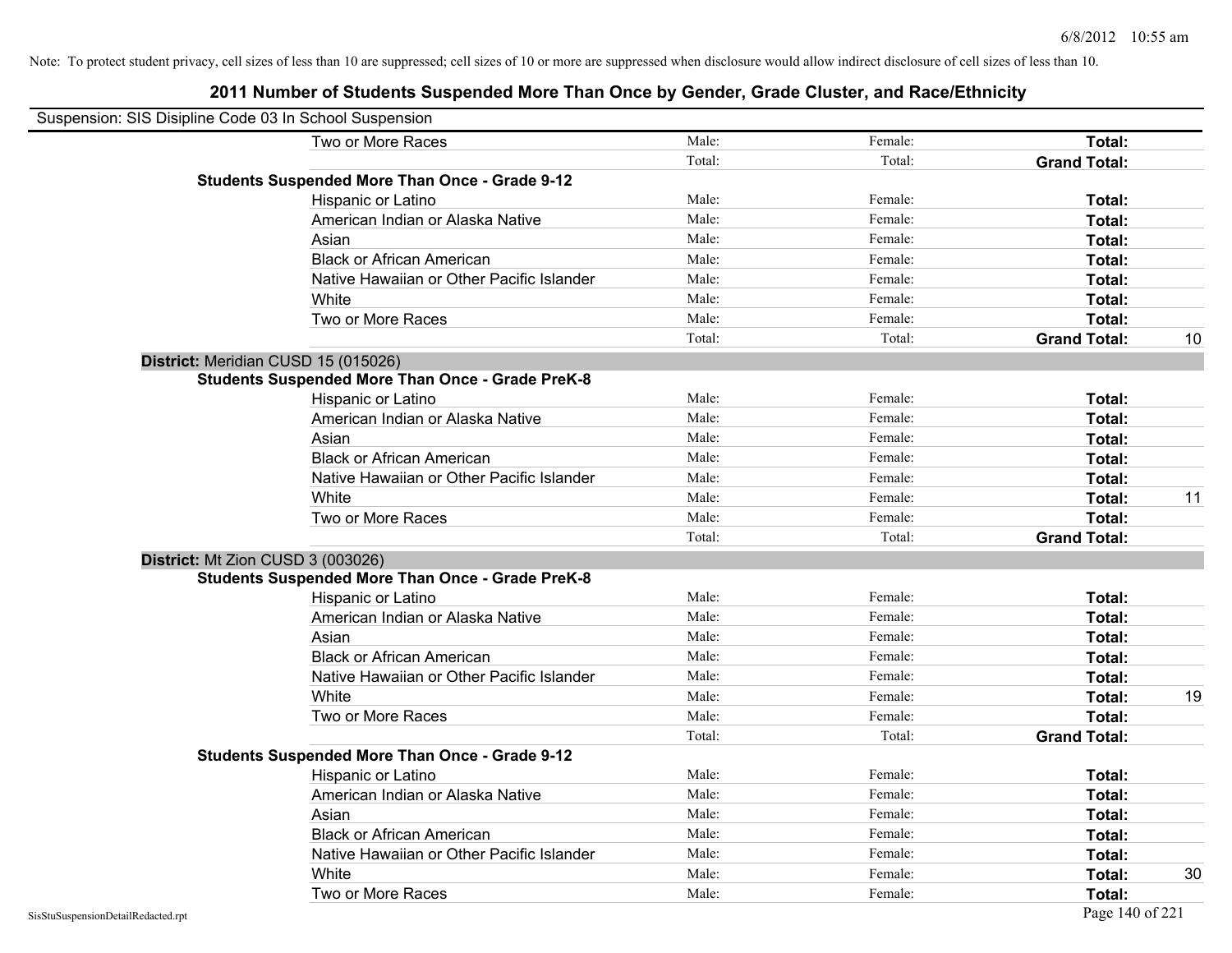| Suspension: SIS Disipline Code 03 In School Suspension |                                                         |        |         |                     |    |
|--------------------------------------------------------|---------------------------------------------------------|--------|---------|---------------------|----|
|                                                        |                                                         | Total: | Total:  | <b>Grand Total:</b> |    |
|                                                        | District: Sangamon Valley CUSD 9 (009026)               |        |         |                     |    |
|                                                        | <b>Students Suspended More Than Once - Grade PreK-8</b> |        |         |                     |    |
|                                                        | Hispanic or Latino                                      | Male:  | Female: | Total:              |    |
|                                                        | American Indian or Alaska Native                        | Male:  | Female: | Total:              |    |
|                                                        | Asian                                                   | Male:  | Female: | Total:              |    |
|                                                        | <b>Black or African American</b>                        | Male:  | Female: | Total:              |    |
|                                                        | Native Hawaiian or Other Pacific Islander               | Male:  | Female: | Total:              |    |
|                                                        | White                                                   | Male:  | Female: | Total:              | 25 |
|                                                        | Two or More Races                                       | Male:  | Female: | Total:              |    |
|                                                        |                                                         | Total: | Total:  | <b>Grand Total:</b> |    |
|                                                        | <b>Students Suspended More Than Once - Grade 9-12</b>   |        |         |                     |    |
|                                                        | Hispanic or Latino                                      | Male:  | Female: | Total:              |    |
|                                                        | American Indian or Alaska Native                        | Male:  | Female: | Total:              |    |
|                                                        | Asian                                                   | Male:  | Female: | Total:              |    |
|                                                        | <b>Black or African American</b>                        | Male:  | Female: | Total:              |    |
|                                                        | Native Hawaiian or Other Pacific Islander               | Male:  | Female: | Total:              |    |
|                                                        | White                                                   | Male:  | Female: | Total:              | 14 |
|                                                        | Two or More Races                                       | Male:  | Female: | Total:              |    |
|                                                        |                                                         | Total: | Total:  | <b>Grand Total:</b> |    |
|                                                        | District: Warrensburg-Latham CUSD 11 (011026)           |        |         |                     |    |
|                                                        | <b>Students Suspended More Than Once - Grade 9-12</b>   |        |         |                     |    |
|                                                        | Hispanic or Latino                                      | Male:  | Female: | Total:              |    |
|                                                        | American Indian or Alaska Native                        | Male:  | Female: | Total:              |    |
|                                                        | Asian                                                   | Male:  | Female: | Total:              |    |
|                                                        | <b>Black or African American</b>                        | Male:  | Female: | Total:              |    |
|                                                        | Native Hawaiian or Other Pacific Islander               | Male:  | Female: | Total:              |    |
|                                                        | White                                                   | Male:  | Female: | Total:              |    |
|                                                        | Two or More Races                                       | Male:  | Female: | Total:              |    |
|                                                        |                                                         | Total: | Total:  | <b>Grand Total:</b> |    |
| County: Piatt (074)                                    |                                                         |        |         |                     |    |
|                                                        | District: Atwood Hammond CUSD 39 (039026)               |        |         |                     |    |
|                                                        | <b>Students Suspended More Than Once - Grade PreK-8</b> |        |         |                     |    |
|                                                        | Hispanic or Latino                                      | Male:  | Female: | Total:              |    |
|                                                        | American Indian or Alaska Native                        | Male:  | Female: | Total:              |    |
|                                                        | Asian                                                   | Male:  | Female: | Total:              |    |
|                                                        | <b>Black or African American</b>                        | Male:  | Female: | Total:              |    |
|                                                        | Native Hawaiian or Other Pacific Islander               | Male:  | Female: | Total:              |    |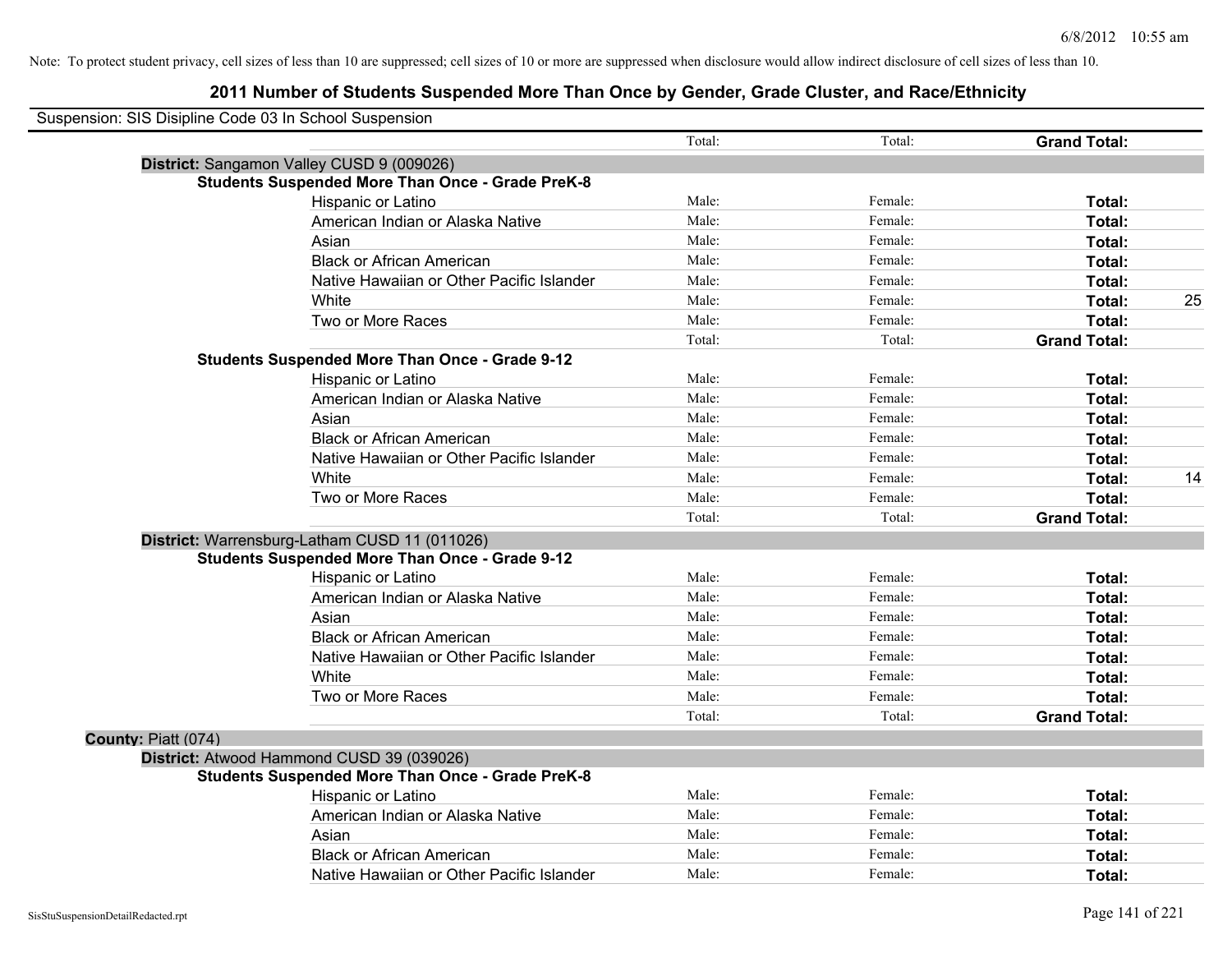| Suspension: SIS Disipline Code 03 In School Suspension |                                                                                             |        |         |                     |
|--------------------------------------------------------|---------------------------------------------------------------------------------------------|--------|---------|---------------------|
|                                                        | White                                                                                       | Male:  | Female: | Total:              |
|                                                        | Two or More Races                                                                           | Male:  | Female: | Total:              |
|                                                        |                                                                                             | Total: | Total:  | <b>Grand Total:</b> |
|                                                        | District: Cerro Gordo CUSD 100 (100026)                                                     |        |         |                     |
|                                                        | <b>Students Suspended More Than Once - Grade PreK-8</b>                                     |        |         |                     |
|                                                        | Hispanic or Latino                                                                          | Male:  | Female: | Total:              |
|                                                        | American Indian or Alaska Native                                                            | Male:  | Female: | Total:              |
|                                                        | Asian                                                                                       | Male:  | Female: | Total:              |
|                                                        | <b>Black or African American</b>                                                            | Male:  | Female: | Total:              |
|                                                        | Native Hawaiian or Other Pacific Islander                                                   | Male:  | Female: | Total:              |
|                                                        | White                                                                                       | Male:  | Female: | Total:              |
|                                                        | Two or More Races                                                                           | Male:  | Female: | Total:              |
|                                                        |                                                                                             | Total: | Total:  | <b>Grand Total:</b> |
|                                                        | District: Monticello CUSD 25 (025026)                                                       |        |         |                     |
|                                                        | <b>Students Suspended More Than Once - Grade PreK-8</b>                                     |        |         |                     |
|                                                        | Hispanic or Latino                                                                          | Male:  | Female: | Total:              |
|                                                        | American Indian or Alaska Native                                                            | Male:  | Female: | Total:              |
|                                                        | Asian                                                                                       | Male:  | Female: | Total:              |
|                                                        | <b>Black or African American</b>                                                            | Male:  | Female: | Total:              |
|                                                        | Native Hawaiian or Other Pacific Islander                                                   | Male:  | Female: | Total:              |
|                                                        | White                                                                                       | Male:  | Female: | Total:              |
|                                                        | Two or More Races                                                                           | Male:  | Female: | Total:              |
|                                                        |                                                                                             | Total: | Total:  | <b>Grand Total:</b> |
|                                                        | <b>Students Suspended More Than Once - Grade 9-12</b>                                       |        |         |                     |
|                                                        | Hispanic or Latino                                                                          | Male:  | Female: | Total:              |
|                                                        | American Indian or Alaska Native                                                            | Male:  | Female: | Total:              |
|                                                        | Asian                                                                                       | Male:  | Female: | Total:              |
|                                                        | <b>Black or African American</b>                                                            | Male:  | Female: | Total:              |
|                                                        | Native Hawaiian or Other Pacific Islander                                                   | Male:  | Female: | Total:              |
|                                                        | White                                                                                       | Male:  | Female: | Total:              |
|                                                        | Two or More Races                                                                           | Male:  | Female: | Total:              |
|                                                        |                                                                                             | Total: | Total:  | <b>Grand Total:</b> |
|                                                        |                                                                                             |        |         |                     |
| Region: Madison ROE (41)                               |                                                                                             |        |         |                     |
|                                                        |                                                                                             |        |         |                     |
| County: Madison (057)                                  |                                                                                             |        |         |                     |
|                                                        | District: Alton CUSD 11 (011026)<br><b>Students Suspended More Than Once - Grade PreK-8</b> |        |         |                     |
|                                                        | Hispanic or Latino                                                                          | Male:  | Female: | Total:              |
|                                                        |                                                                                             |        |         |                     |
| SisStuSuspensionDetailRedacted.rpt                     |                                                                                             |        |         | Page 142 of 221     |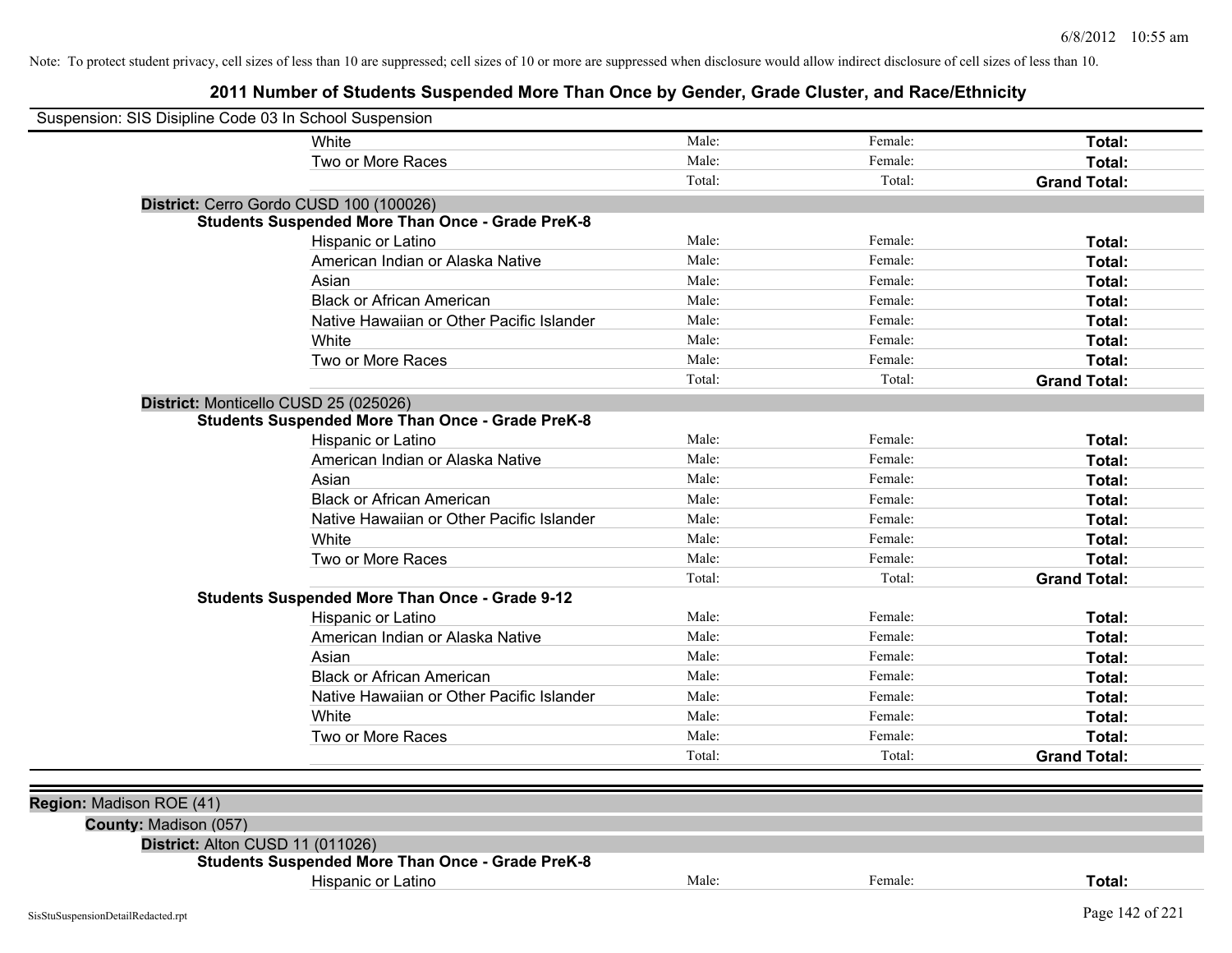| Suspension: SIS Disipline Code 03 In School Suspension |                                                         |        |    |         |    |                     |     |
|--------------------------------------------------------|---------------------------------------------------------|--------|----|---------|----|---------------------|-----|
|                                                        | American Indian or Alaska Native                        | Male:  |    | Female: |    | Total:              |     |
|                                                        | Asian                                                   | Male:  |    | Female: |    | Total:              |     |
|                                                        | <b>Black or African American</b>                        | Male:  | 33 | Female: | 18 | Total:              | 51  |
|                                                        | Native Hawaiian or Other Pacific Islander               | Male:  |    | Female: |    | Total:              |     |
|                                                        | White                                                   | Male:  |    | Female: |    | Total:              | 33  |
|                                                        | Two or More Races                                       | Male:  |    | Female: |    | Total:              | 21  |
|                                                        |                                                         | Total: |    | Total:  |    | <b>Grand Total:</b> |     |
|                                                        | <b>Students Suspended More Than Once - Grade 9-12</b>   |        |    |         |    |                     |     |
|                                                        | Hispanic or Latino                                      | Male:  |    | Female: |    | Total:              |     |
|                                                        | American Indian or Alaska Native                        | Male:  |    | Female: |    | Total:              |     |
|                                                        | Asian                                                   | Male:  |    | Female: |    | Total:              |     |
|                                                        | <b>Black or African American</b>                        | Male:  |    | Female: |    | Total:              | 10  |
|                                                        | Native Hawaiian or Other Pacific Islander               | Male:  |    | Female: |    | Total:              |     |
|                                                        | White                                                   | Male:  |    | Female: |    | Total:              |     |
|                                                        | Two or More Races                                       | Male:  |    | Female: |    | Total:              |     |
|                                                        |                                                         | Total: |    | Total:  |    | <b>Grand Total:</b> |     |
|                                                        | District: Bethalto CUSD 8 (008026)                      |        |    |         |    |                     |     |
|                                                        | <b>Students Suspended More Than Once - Grade PreK-8</b> |        |    |         |    |                     |     |
|                                                        | Hispanic or Latino                                      | Male:  |    | Female: |    | Total:              |     |
|                                                        | American Indian or Alaska Native                        | Male:  |    | Female: |    | Total:              |     |
|                                                        | Asian                                                   | Male:  |    | Female: |    | Total:              |     |
|                                                        | <b>Black or African American</b>                        | Male:  |    | Female: |    | Total:              |     |
|                                                        | Native Hawaiian or Other Pacific Islander               | Male:  |    | Female: |    | Total:              |     |
|                                                        | White                                                   | Male:  |    | Female: |    | Total:              | 52  |
|                                                        | Two or More Races                                       | Male:  |    | Female: |    | Total:              |     |
|                                                        |                                                         | Total: |    | Total:  |    | <b>Grand Total:</b> |     |
|                                                        | <b>Students Suspended More Than Once - Grade 9-12</b>   |        |    |         |    |                     |     |
|                                                        | Hispanic or Latino                                      | Male:  |    | Female: |    | Total:              |     |
|                                                        | American Indian or Alaska Native                        | Male:  |    | Female: |    | Total:              |     |
|                                                        | Asian                                                   | Male:  |    | Female: |    | Total:              |     |
|                                                        | <b>Black or African American</b>                        | Male:  |    | Female: |    | Total:              |     |
|                                                        | Native Hawaiian or Other Pacific Islander               | Male:  |    | Female: |    | Total:              |     |
|                                                        | White                                                   | Male:  | 68 | Female: | 33 | Total:              | 101 |
|                                                        | Two or More Races                                       | Male:  |    | Female: |    | Total:              |     |
|                                                        |                                                         | Total: |    | Total:  |    | <b>Grand Total:</b> | 116 |
|                                                        | District: Collinsville CUSD 10 (010026)                 |        |    |         |    |                     |     |
|                                                        | <b>Students Suspended More Than Once - Grade PreK-8</b> |        |    |         |    |                     |     |
|                                                        | Hispanic or Latino                                      | Male:  |    | Female: |    | Total:              | 24  |
|                                                        | American Indian or Alaska Native                        | Male:  |    | Female: |    | Total:              |     |
| SisStuSuspensionDetailRedacted.rpt                     |                                                         |        |    |         |    | Page 143 of 221     |     |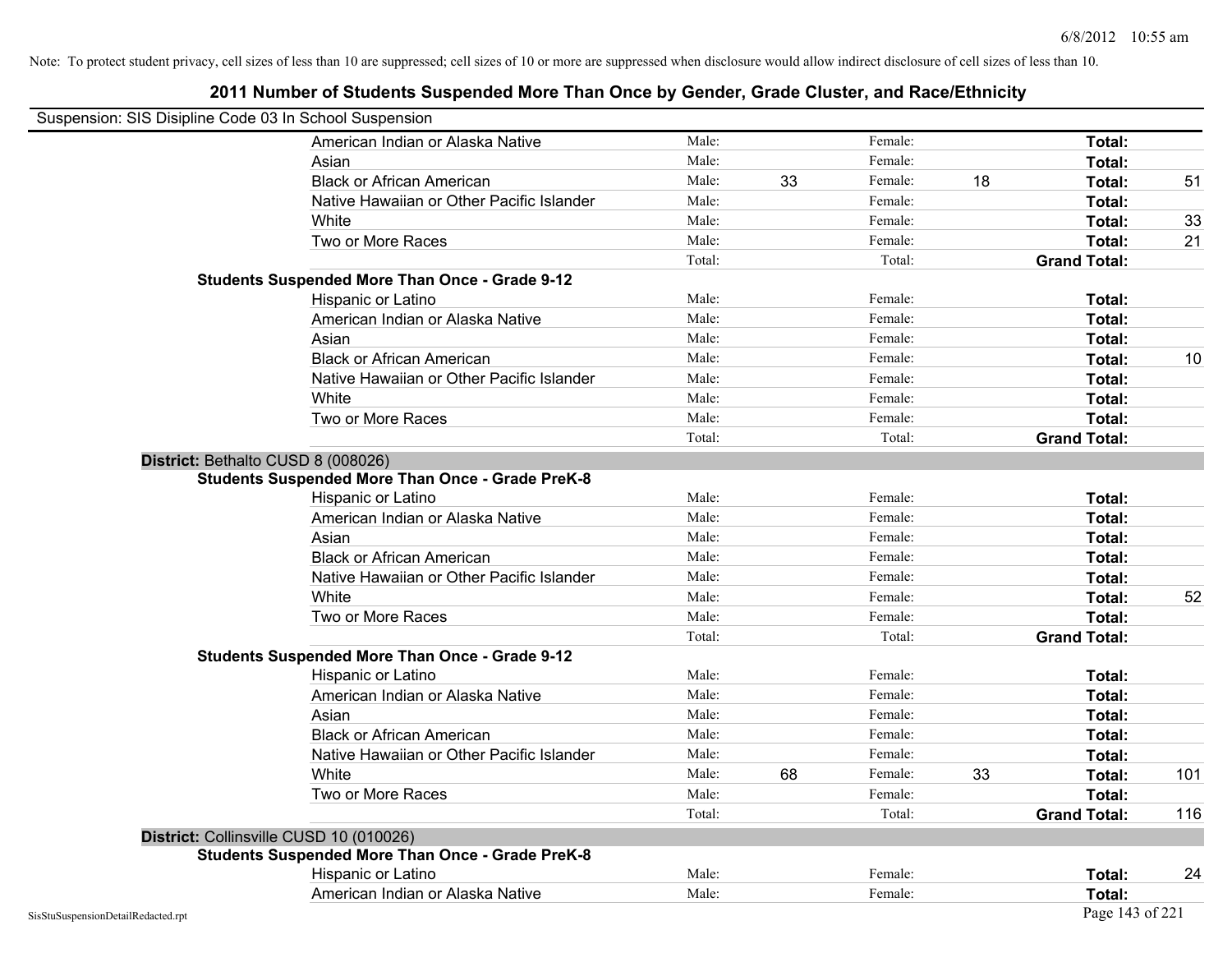| Suspension: SIS Disipline Code 03 In School Suspension  |        |     |         |     |                     |     |
|---------------------------------------------------------|--------|-----|---------|-----|---------------------|-----|
| Asian                                                   | Male:  |     | Female: |     | Total:              |     |
| <b>Black or African American</b>                        | Male:  | 24  | Female: | 13  | Total:              | 37  |
| Native Hawaiian or Other Pacific Islander               | Male:  |     | Female: |     | Total:              |     |
| White                                                   | Male:  | 108 | Female: | 38  | Total:              | 146 |
| Two or More Races                                       | Male:  |     | Female: |     | Total:              | 13  |
|                                                         | Total: |     | Total:  |     | <b>Grand Total:</b> |     |
| <b>Students Suspended More Than Once - Grade 9-12</b>   |        |     |         |     |                     |     |
| Hispanic or Latino                                      | Male:  | 39  | Female: | 33  | Total:              | 72  |
| American Indian or Alaska Native                        | Male:  |     | Female: |     | Total:              |     |
| Asian                                                   | Male:  |     | Female: |     | Total:              |     |
| <b>Black or African American</b>                        | Male:  | 61  | Female: | 38  | Total:              | 99  |
| Native Hawaiian or Other Pacific Islander               | Male:  |     | Female: |     | Total:              |     |
| White                                                   | Male:  | 162 | Female: | 100 | Total:              | 262 |
| Two or More Races                                       | Male:  |     | Female: |     | Total:              | 20  |
|                                                         | Total: |     | Total:  |     | <b>Grand Total:</b> |     |
| District: East Alton SD 13 (013002)                     |        |     |         |     |                     |     |
| <b>Students Suspended More Than Once - Grade PreK-8</b> |        |     |         |     |                     |     |
| Hispanic or Latino                                      | Male:  |     | Female: |     | Total:              |     |
| American Indian or Alaska Native                        | Male:  |     | Female: |     | Total:              |     |
| Asian                                                   | Male:  |     | Female: |     | Total:              |     |
| <b>Black or African American</b>                        | Male:  |     | Female: |     | Total:              |     |
| Native Hawaiian or Other Pacific Islander               | Male:  |     | Female: |     | Total:              |     |
| White                                                   | Male:  |     | Female: |     | Total:              | 37  |
| Two or More Races                                       | Male:  |     | Female: |     | Total:              |     |
|                                                         | Total: |     | Total:  |     | <b>Grand Total:</b> |     |
| District: East Alton-Wood River CHSD 14 (014016)        |        |     |         |     |                     |     |
| <b>Students Suspended More Than Once - Grade 9-12</b>   |        |     |         |     |                     |     |
| Hispanic or Latino                                      | Male:  |     | Female: |     | Total:              |     |
| American Indian or Alaska Native                        | Male:  |     | Female: |     | Total:              |     |
| Asian                                                   | Male:  |     | Female: |     | Total:              |     |
| <b>Black or African American</b>                        | Male:  |     | Female: |     | Total:              | 12  |
| Native Hawaiian or Other Pacific Islander               | Male:  |     | Female: |     | Total:              |     |
| White                                                   | Male:  | 85  | Female: | 41  | Total:              | 126 |
| Two or More Races                                       | Male:  |     | Female: |     | Total:              |     |
|                                                         | Total: |     | Total:  |     | <b>Grand Total:</b> |     |
| District: Edwardsville CUSD 7 (007026)                  |        |     |         |     |                     |     |
| <b>Students Suspended More Than Once - Grade PreK-8</b> |        |     |         |     |                     |     |
| <b>Hispanic or Latino</b>                               | Male:  |     | Female: |     | Total:              |     |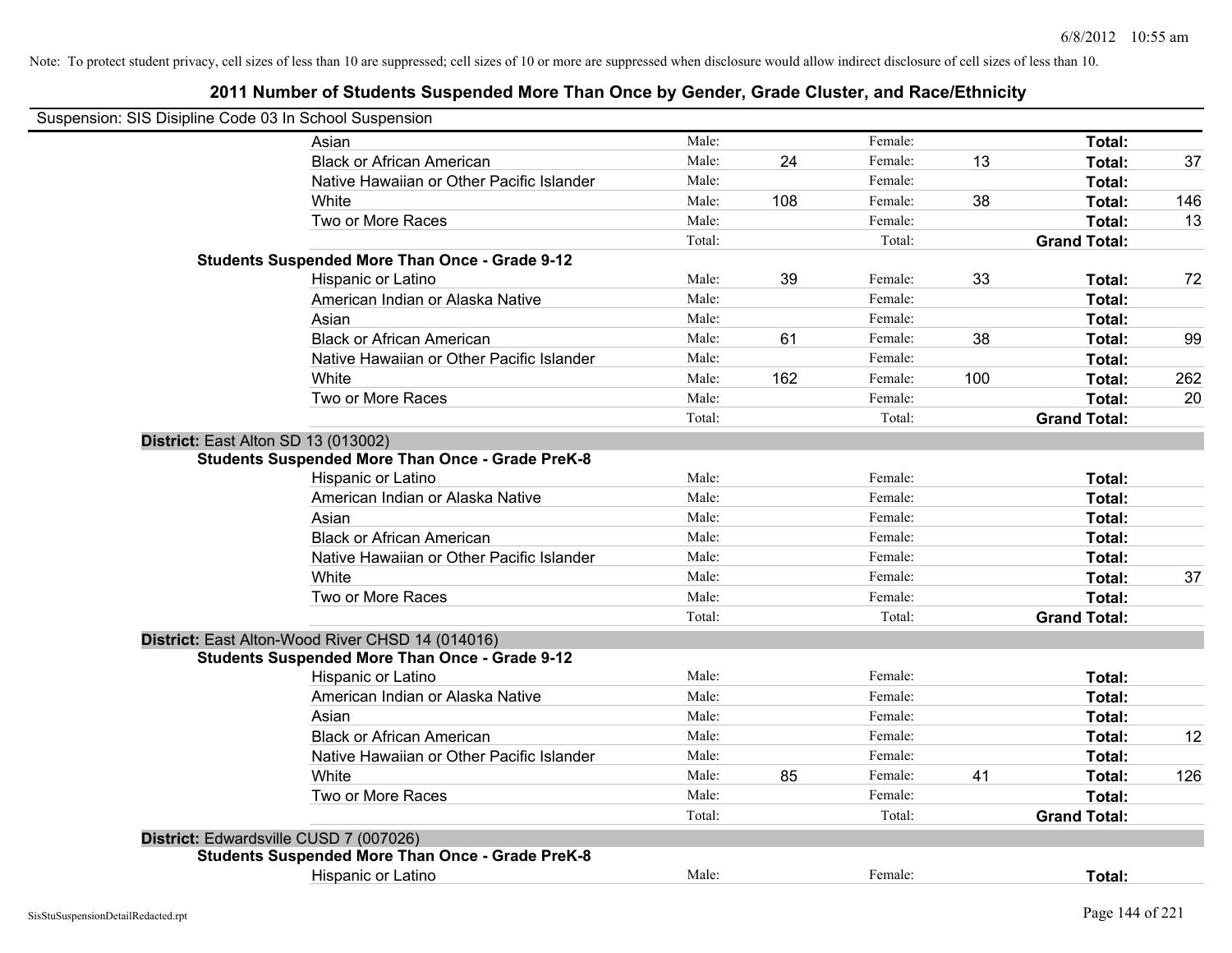| Suspension: SIS Disipline Code 03 In School Suspension |                                                         |        |     |         |    |                     |     |
|--------------------------------------------------------|---------------------------------------------------------|--------|-----|---------|----|---------------------|-----|
|                                                        | American Indian or Alaska Native                        | Male:  |     | Female: |    | Total:              |     |
|                                                        | Asian                                                   | Male:  |     | Female: |    | Total:              |     |
|                                                        | <b>Black or African American</b>                        | Male:  |     | Female: |    | Total:              | 13  |
|                                                        | Native Hawaiian or Other Pacific Islander               | Male:  |     | Female: |    | Total:              |     |
|                                                        | White                                                   | Male:  |     | Female: |    | Total:              | 70  |
|                                                        | Two or More Races                                       | Male:  |     | Female: |    | Total:              |     |
|                                                        |                                                         | Total: | 85  | Total:  | 11 | <b>Grand Total:</b> | 96  |
|                                                        | <b>Students Suspended More Than Once - Grade 9-12</b>   |        |     |         |    |                     |     |
|                                                        | Hispanic or Latino                                      | Male:  |     | Female: |    | Total:              |     |
|                                                        | American Indian or Alaska Native                        | Male:  |     | Female: |    | Total:              |     |
|                                                        | Asian                                                   | Male:  |     | Female: |    | Total:              |     |
|                                                        | <b>Black or African American</b>                        | Male:  |     | Female: |    | Total:              | 24  |
|                                                        | Native Hawaiian or Other Pacific Islander               | Male:  |     | Female: |    | Total:              |     |
|                                                        | White                                                   | Male:  | 75  | Female: | 34 | Total:              | 109 |
|                                                        | Two or More Races                                       | Male:  |     | Female: |    | Total:              |     |
|                                                        |                                                         | Total: | 100 | Total:  | 44 | <b>Grand Total:</b> | 144 |
|                                                        | District: Granite City CUSD 9 (009026)                  |        |     |         |    |                     |     |
|                                                        | <b>Students Suspended More Than Once - Grade PreK-8</b> |        |     |         |    |                     |     |
|                                                        | Hispanic or Latino                                      | Male:  |     | Female: |    | Total:              |     |
|                                                        | American Indian or Alaska Native                        | Male:  |     | Female: |    | Total:              |     |
|                                                        | Asian                                                   | Male:  |     | Female: |    | Total:              |     |
|                                                        | <b>Black or African American</b>                        | Male:  |     | Female: |    | Total:              | 23  |
|                                                        | Native Hawaiian or Other Pacific Islander               | Male:  |     | Female: |    | Total:              |     |
|                                                        | White                                                   | Male:  | 59  | Female: | 15 | Total:              | 74  |
|                                                        | Two or More Races                                       | Male:  |     | Female: |    | Total:              |     |
|                                                        |                                                         | Total: | 84  | Total:  | 28 | <b>Grand Total:</b> | 112 |
|                                                        | <b>Students Suspended More Than Once - Grade 9-12</b>   |        |     |         |    |                     |     |
|                                                        | Hispanic or Latino                                      | Male:  |     | Female: |    | Total:              | 10  |
|                                                        | American Indian or Alaska Native                        | Male:  |     | Female: |    | Total:              |     |
|                                                        | Asian                                                   | Male:  |     | Female: |    | Total:              |     |
|                                                        | <b>Black or African American</b>                        | Male:  | 28  | Female: | 28 | Total:              | 56  |
|                                                        | Native Hawaiian or Other Pacific Islander               | Male:  |     | Female: |    | Total:              |     |
|                                                        | White                                                   | Male:  | 56  | Female: | 35 | Total:              | 91  |
|                                                        | Two or More Races                                       | Male:  |     | Female: |    | Total:              |     |
|                                                        |                                                         | Total: |     | Total:  |    | <b>Grand Total:</b> |     |
|                                                        | District: Highland CUSD 5 (005026)                      |        |     |         |    |                     |     |
|                                                        | <b>Students Suspended More Than Once - Grade PreK-8</b> |        |     |         |    |                     |     |
|                                                        | Hispanic or Latino                                      | Male:  |     | Female: |    | Total:              |     |
|                                                        | American Indian or Alaska Native                        | Male:  |     | Female: |    | Total:              |     |
| SisStuSuspensionDetailRedacted.rpt                     |                                                         |        |     |         |    | Page 145 of 221     |     |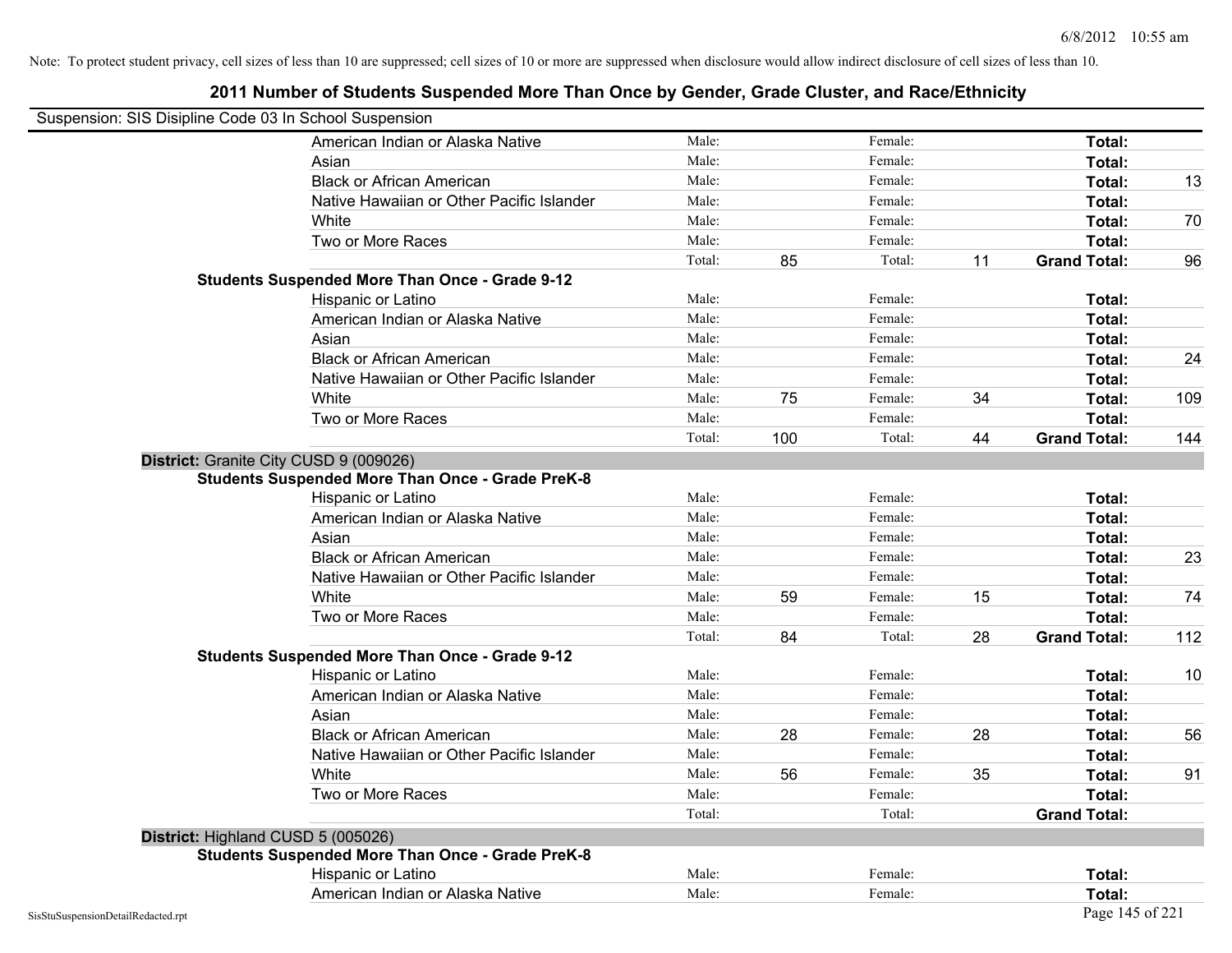| Suspension: SIS Disipline Code 03 In School Suspension |                                                         |        |    |         |    |                     |     |
|--------------------------------------------------------|---------------------------------------------------------|--------|----|---------|----|---------------------|-----|
|                                                        | Asian                                                   | Male:  |    | Female: |    | Total:              |     |
|                                                        | <b>Black or African American</b>                        | Male:  |    | Female: |    | Total:              |     |
|                                                        | Native Hawaiian or Other Pacific Islander               | Male:  |    | Female: |    | Total:              |     |
|                                                        | White                                                   | Male:  |    | Female: |    | Total:              | 18  |
|                                                        | Two or More Races                                       | Male:  |    | Female: |    | Total:              |     |
|                                                        |                                                         | Total: |    | Total:  |    | <b>Grand Total:</b> |     |
|                                                        | <b>Students Suspended More Than Once - Grade 9-12</b>   |        |    |         |    |                     |     |
|                                                        | Hispanic or Latino                                      | Male:  |    | Female: |    | Total:              |     |
|                                                        | American Indian or Alaska Native                        | Male:  |    | Female: |    | Total:              |     |
|                                                        | Asian                                                   | Male:  |    | Female: |    | Total:              |     |
|                                                        | <b>Black or African American</b>                        | Male:  |    | Female: |    | Total:              |     |
|                                                        | Native Hawaiian or Other Pacific Islander               | Male:  |    | Female: |    | Total:              |     |
|                                                        | White                                                   | Male:  | 24 | Female: | 13 | Total:              | 37  |
|                                                        | Two or More Races                                       | Male:  |    | Female: |    | Total:              |     |
|                                                        |                                                         | Total: |    | Total:  |    | <b>Grand Total:</b> |     |
| District: Roxana CUSD 1 (001026)                       |                                                         |        |    |         |    |                     |     |
|                                                        | <b>Students Suspended More Than Once - Grade PreK-8</b> |        |    |         |    |                     |     |
|                                                        | Hispanic or Latino                                      | Male:  |    | Female: |    | Total:              |     |
|                                                        | American Indian or Alaska Native                        | Male:  |    | Female: |    | Total:              |     |
|                                                        | Asian                                                   | Male:  |    | Female: |    | Total:              |     |
|                                                        | <b>Black or African American</b>                        | Male:  |    | Female: |    | Total:              |     |
|                                                        | Native Hawaiian or Other Pacific Islander               | Male:  |    | Female: |    | Total:              |     |
|                                                        | White                                                   | Male:  | 35 | Female: | 14 | Total:              | 49  |
|                                                        | Two or More Races                                       | Male:  |    | Female: |    | Total:              |     |
|                                                        |                                                         | Total: |    | Total:  |    | <b>Grand Total:</b> | 62  |
|                                                        | <b>Students Suspended More Than Once - Grade 9-12</b>   |        |    |         |    |                     |     |
|                                                        | Hispanic or Latino                                      | Male:  |    | Female: |    | Total:              |     |
|                                                        | American Indian or Alaska Native                        | Male:  |    | Female: |    | Total:              |     |
|                                                        | Asian                                                   | Male:  |    | Female: |    | Total:              |     |
|                                                        | <b>Black or African American</b>                        | Male:  |    | Female: |    | Total:              |     |
|                                                        | Native Hawaiian or Other Pacific Islander               | Male:  |    | Female: |    | Total:              |     |
|                                                        | White                                                   | Male:  | 68 | Female: | 23 | Total:              | 91  |
|                                                        | Two or More Races                                       | Male:  |    | Female: |    | Total:              |     |
|                                                        |                                                         | Total: |    | Total:  |    | <b>Grand Total:</b> | 105 |
| District: Triad CUSD 2 (002026)                        |                                                         |        |    |         |    |                     |     |
|                                                        | <b>Students Suspended More Than Once - Grade PreK-8</b> |        |    |         |    |                     |     |
|                                                        | Hispanic or Latino                                      | Male:  |    | Female: |    | Total:              |     |
|                                                        | American Indian or Alaska Native                        | Male:  |    | Female: |    | Total:              |     |
|                                                        | Asian                                                   | Male:  |    | Female: |    | Total:              |     |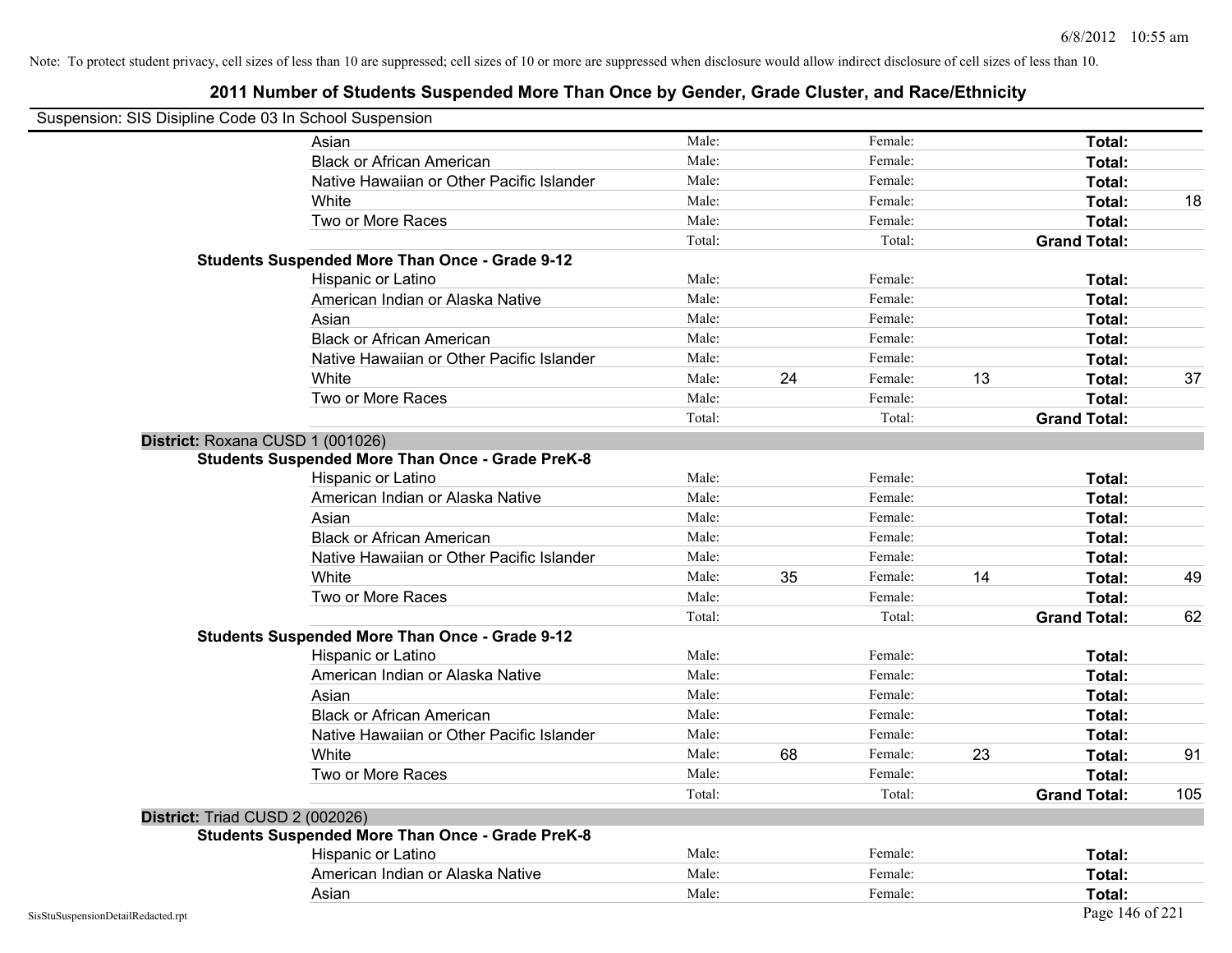# **2011 Number of Students Suspended More Than Once by Gender, Grade Cluster, and Race/Ethnicity**

| Suspension: SIS Disipline Code 03 In School Suspension |                                                                                                          |        |    |         |    |                         |    |
|--------------------------------------------------------|----------------------------------------------------------------------------------------------------------|--------|----|---------|----|-------------------------|----|
|                                                        | <b>Black or African American</b>                                                                         | Male:  |    | Female: |    | <b>Total:</b>           |    |
|                                                        | Native Hawaiian or Other Pacific Islander                                                                | Male:  |    | Female: |    | Total:                  |    |
|                                                        | White                                                                                                    | Male:  |    | Female: |    | Total:                  | 18 |
|                                                        | Two or More Races                                                                                        | Male:  |    | Female: |    | Total:                  |    |
|                                                        |                                                                                                          | Total: |    | Total:  |    | <b>Grand Total:</b>     |    |
|                                                        | <b>Students Suspended More Than Once - Grade 9-12</b>                                                    |        |    |         |    |                         |    |
|                                                        | Hispanic or Latino                                                                                       | Male:  |    | Female: |    | Total:                  |    |
|                                                        | American Indian or Alaska Native                                                                         | Male:  |    | Female: |    | Total:                  |    |
|                                                        | Asian                                                                                                    | Male:  |    | Female: |    | Total:                  |    |
|                                                        | <b>Black or African American</b>                                                                         | Male:  |    | Female: |    | Total:                  |    |
|                                                        | Native Hawaiian or Other Pacific Islander                                                                | Male:  |    | Female: |    | Total:                  |    |
|                                                        | White                                                                                                    | Male:  | 49 | Female: | 33 | Total:                  | 82 |
|                                                        | Two or More Races                                                                                        | Male:  |    | Female: |    | Total:                  |    |
|                                                        |                                                                                                          | Total: |    | Total:  |    | <b>Grand Total:</b>     |    |
| District: Venice CUSD 3 (003026)                       |                                                                                                          |        |    |         |    |                         |    |
|                                                        | <b>Students Suspended More Than Once - Grade PreK-8</b>                                                  | Male:  |    | Female: |    |                         |    |
|                                                        | Hispanic or Latino<br>American Indian or Alaska Native                                                   | Male:  |    | Female: |    | Total:<br><b>Total:</b> |    |
|                                                        | Asian                                                                                                    | Male:  |    | Female: |    |                         |    |
|                                                        | <b>Black or African American</b>                                                                         | Male:  |    | Female: |    | Total:                  |    |
|                                                        | Native Hawaiian or Other Pacific Islander                                                                | Male:  |    | Female: |    | Total:                  | 23 |
|                                                        | White                                                                                                    | Male:  |    | Female: |    | Total:                  |    |
|                                                        | Two or More Races                                                                                        | Male:  |    | Female: |    | Total:<br>Total:        |    |
|                                                        |                                                                                                          | Total: |    | Total:  |    | <b>Grand Total:</b>     |    |
|                                                        |                                                                                                          |        |    |         |    |                         |    |
|                                                        | District: Wood River-Hartford ESD 15 (015003)<br><b>Students Suspended More Than Once - Grade PreK-8</b> |        |    |         |    |                         |    |
|                                                        | Hispanic or Latino                                                                                       | Male:  |    | Female: |    | Total:                  |    |
|                                                        | American Indian or Alaska Native                                                                         | Male:  |    | Female: |    | Total:                  |    |
|                                                        | Asian                                                                                                    | Male:  |    | Female: |    | <b>Total:</b>           |    |
|                                                        | <b>Black or African American</b>                                                                         | Male:  |    | Female: |    | Total:                  |    |
|                                                        | Native Hawaiian or Other Pacific Islander                                                                | Male:  |    | Female: |    | Total:                  |    |
|                                                        | White                                                                                                    | Male:  | 43 | Female: | 14 | Total:                  | 57 |
|                                                        | Two or More Races                                                                                        | Male:  |    | Female: |    | Total:                  |    |
|                                                        |                                                                                                          | Total: |    | Total:  |    | <b>Grand Total:</b>     |    |
|                                                        |                                                                                                          |        |    |         |    |                         |    |

**Region:** Marshall/Putnam/Woodford ROE (43)

**County:** Marshall (059)

**District:** Henry-Senachwine CUSD 5 (005026)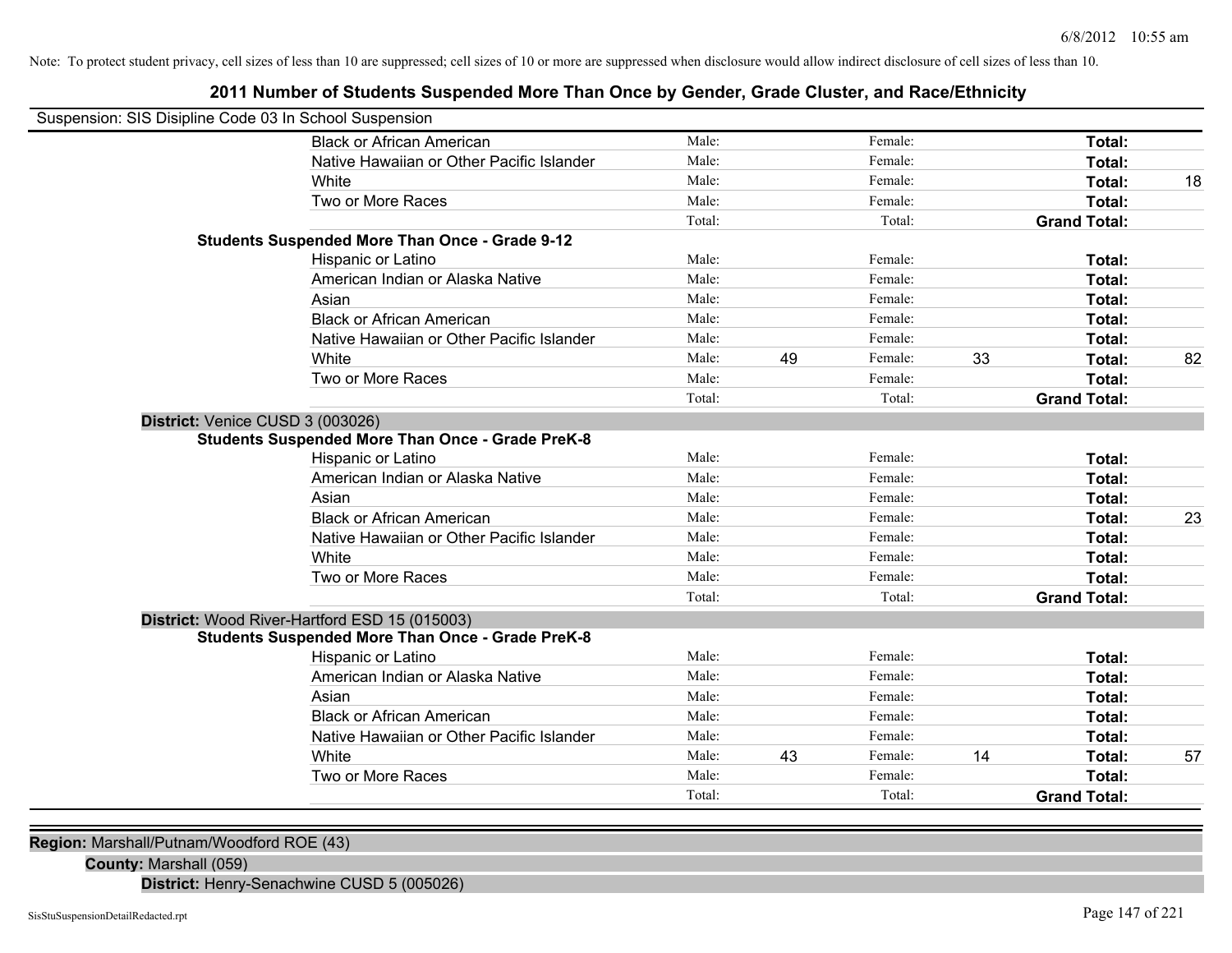| Suspension: SIS Disipline Code 03 In School Suspension  |        |         |                     |
|---------------------------------------------------------|--------|---------|---------------------|
| <b>Students Suspended More Than Once - Grade PreK-8</b> |        |         |                     |
| Hispanic or Latino                                      | Male:  | Female: | Total:              |
| American Indian or Alaska Native                        | Male:  | Female: | Total:              |
| Asian                                                   | Male:  | Female: | Total:              |
| <b>Black or African American</b>                        | Male:  | Female: | Total:              |
| Native Hawaiian or Other Pacific Islander               | Male:  | Female: | Total:              |
| White                                                   | Male:  | Female: | 11<br>Total:        |
| Two or More Races                                       | Male:  | Female: | Total:              |
|                                                         | Total: | Total:  | <b>Grand Total:</b> |
| <b>Students Suspended More Than Once - Grade 9-12</b>   |        |         |                     |
| Hispanic or Latino                                      | Male:  | Female: | Total:              |
| American Indian or Alaska Native                        | Male:  | Female: | Total:              |
| Asian                                                   | Male:  | Female: | Total:              |
| <b>Black or African American</b>                        | Male:  | Female: | Total:              |
| Native Hawaiian or Other Pacific Islander               | Male:  | Female: | Total:              |
| White                                                   | Male:  | Female: | Total:              |
| Two or More Races                                       | Male:  | Female: | Total:              |
|                                                         | Total: | Total:  | <b>Grand Total:</b> |
| District: Midland CUSD 7 (007026)                       |        |         |                     |
| <b>Students Suspended More Than Once - Grade PreK-8</b> |        |         |                     |
| Hispanic or Latino                                      | Male:  | Female: | Total:              |
| American Indian or Alaska Native                        | Male:  | Female: | Total:              |
| Asian                                                   | Male:  | Female: | Total:              |
| <b>Black or African American</b>                        | Male:  | Female: | Total:              |
| Native Hawaiian or Other Pacific Islander               | Male:  | Female: | Total:              |
| White                                                   | Male:  | Female: | Total:              |
| Two or More Races                                       | Male:  | Female: | Total:              |
|                                                         | Total: | Total:  | <b>Grand Total:</b> |
| County: Non-Public School (000)                         |        |         |                     |
| District: Marshall/Putnam/Woodford ROE (000000)         |        |         |                     |
| <b>Students Suspended More Than Once - Grade 9-12</b>   |        |         |                     |
| Hispanic or Latino                                      | Male:  | Female: | Total:              |
| American Indian or Alaska Native                        | Male:  | Female: | Total:              |
| Asian                                                   | Male:  | Female: | Total:              |
| <b>Black or African American</b>                        | Male:  | Female: | Total:              |
| Native Hawaiian or Other Pacific Islander               | Male:  | Female: | Total:              |
| White                                                   | Male:  | Female: | Total:              |
| Two or More Races                                       | Male:  | Female: | Total:              |
|                                                         | Total: | Total:  | <b>Grand Total:</b> |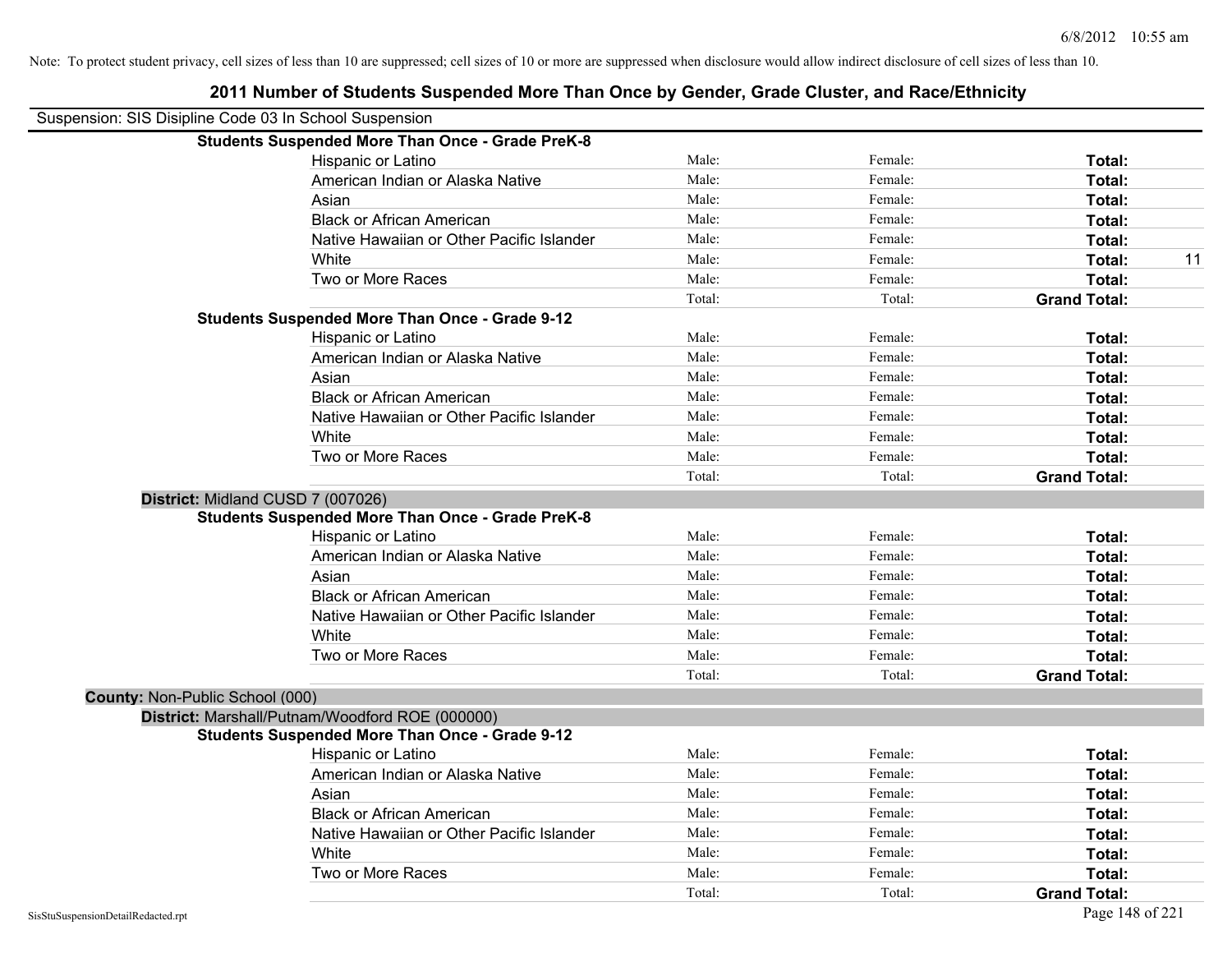| Suspension: SIS Disipline Code 03 In School Suspension |                                                         |        |         |                     |    |
|--------------------------------------------------------|---------------------------------------------------------|--------|---------|---------------------|----|
| County: Putnam (078)                                   |                                                         |        |         |                     |    |
|                                                        | District: Putnam County CUSD 535 (535026)               |        |         |                     |    |
|                                                        | <b>Students Suspended More Than Once - Grade PreK-8</b> |        |         |                     |    |
|                                                        | Hispanic or Latino                                      | Male:  | Female: | Total:              |    |
|                                                        | American Indian or Alaska Native                        | Male:  | Female: | Total:              |    |
|                                                        | Asian                                                   | Male:  | Female: | Total:              |    |
|                                                        | <b>Black or African American</b>                        | Male:  | Female: | Total:              |    |
|                                                        | Native Hawaiian or Other Pacific Islander               | Male:  | Female: | Total:              |    |
|                                                        | White                                                   | Male:  | Female: | Total:              |    |
|                                                        | Two or More Races                                       | Male:  | Female: | Total:              |    |
|                                                        |                                                         | Total: | Total:  | <b>Grand Total:</b> |    |
| County: Woodford (102)                                 |                                                         |        |         |                     |    |
|                                                        | District: County of Woodford School (122017)            |        |         |                     |    |
|                                                        | <b>Students Suspended More Than Once - Grade 9-12</b>   |        |         |                     |    |
|                                                        | Hispanic or Latino                                      | Male:  | Female: | Total:              |    |
|                                                        | American Indian or Alaska Native                        | Male:  | Female: | Total:              |    |
|                                                        | Asian                                                   | Male:  | Female: | Total:              |    |
|                                                        | <b>Black or African American</b>                        | Male:  | Female: | Total:              |    |
|                                                        | Native Hawaiian or Other Pacific Islander               | Male:  | Female: | Total:              |    |
|                                                        | White                                                   | Male:  | Female: | Total:              |    |
|                                                        | Two or More Races                                       | Male:  | Female: | Total:              |    |
|                                                        |                                                         | Total: | Total:  | <b>Grand Total:</b> |    |
|                                                        | District: El Paso-Gridley CUSD 11 (011026)              |        |         |                     |    |
|                                                        | <b>Students Suspended More Than Once - Grade PreK-8</b> |        |         |                     |    |
|                                                        | Hispanic or Latino                                      | Male:  | Female: | Total:              |    |
|                                                        | American Indian or Alaska Native                        | Male:  | Female: | Total:              |    |
|                                                        | Asian                                                   | Male:  | Female: | Total:              |    |
|                                                        | <b>Black or African American</b>                        | Male:  | Female: | Total:              |    |
|                                                        | Native Hawaiian or Other Pacific Islander               | Male:  | Female: | Total:              |    |
|                                                        | White                                                   | Male:  | Female: | Total:              | 10 |
|                                                        | Two or More Races                                       | Male:  | Female: | Total:              |    |
|                                                        |                                                         | Total: | Total:  | <b>Grand Total:</b> |    |
|                                                        | <b>Students Suspended More Than Once - Grade 9-12</b>   |        |         |                     |    |
|                                                        | Hispanic or Latino                                      | Male:  | Female: | Total:              |    |
|                                                        | American Indian or Alaska Native                        | Male:  | Female: | Total:              |    |
|                                                        | Asian                                                   | Male:  | Female: | Total:              |    |
|                                                        | <b>Black or African American</b>                        | Male:  | Female: | Total:              |    |
|                                                        | Native Hawaiian or Other Pacific Islander               | Male:  | Female: | Total:              |    |
|                                                        | White                                                   | Male:  | Female: | Total:              | 19 |
| SisStuSuspensionDetailRedacted.rpt                     |                                                         |        |         | Page 149 of 221     |    |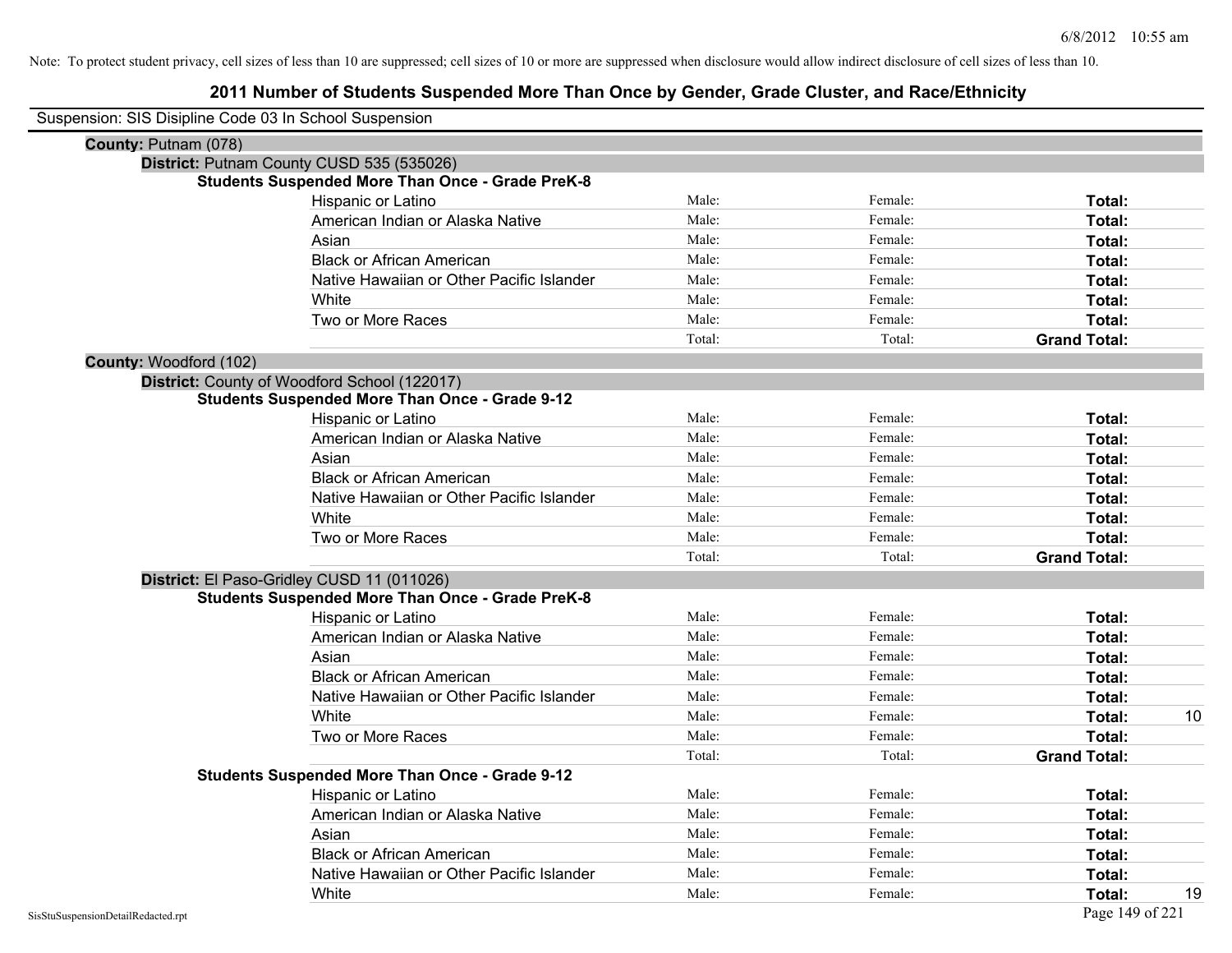| Suspension: SIS Disipline Code 03 In School Suspension |                                                         |        |    |         |                     |    |
|--------------------------------------------------------|---------------------------------------------------------|--------|----|---------|---------------------|----|
|                                                        | Two or More Races                                       | Male:  |    | Female: | Total:              |    |
|                                                        |                                                         | Total: |    | Total:  | <b>Grand Total:</b> |    |
| District: Eureka CUD 140 (140026)                      |                                                         |        |    |         |                     |    |
|                                                        | <b>Students Suspended More Than Once - Grade PreK-8</b> |        |    |         |                     |    |
|                                                        | Hispanic or Latino                                      | Male:  |    | Female: | Total:              |    |
|                                                        | American Indian or Alaska Native                        | Male:  |    | Female: | Total:              |    |
|                                                        | Asian                                                   | Male:  |    | Female: | Total:              |    |
|                                                        | <b>Black or African American</b>                        | Male:  |    | Female: | Total:              |    |
|                                                        | Native Hawaiian or Other Pacific Islander               | Male:  |    | Female: | Total:              |    |
|                                                        | White                                                   | Male:  |    | Female: | Total:              |    |
|                                                        | Two or More Races                                       | Male:  |    | Female: | Total:              |    |
|                                                        |                                                         | Total: |    | Total:  | <b>Grand Total:</b> |    |
|                                                        | <b>Students Suspended More Than Once - Grade 9-12</b>   |        |    |         |                     |    |
|                                                        | Hispanic or Latino                                      | Male:  |    | Female: | Total:              |    |
|                                                        | American Indian or Alaska Native                        | Male:  |    | Female: | Total:              |    |
|                                                        | Asian                                                   | Male:  |    | Female: | Total:              |    |
|                                                        | <b>Black or African American</b>                        | Male:  |    | Female: | Total:              |    |
|                                                        | Native Hawaiian or Other Pacific Islander               | Male:  |    | Female: | Total:              |    |
|                                                        | White                                                   | Male:  |    | Female: | Total:              | 11 |
|                                                        | Two or More Races                                       | Male:  |    | Female: | Total:              |    |
|                                                        |                                                         | Total: |    | Total:  | <b>Grand Total:</b> |    |
| District: Fieldcrest CUSD 6 (006026)                   |                                                         |        |    |         |                     |    |
|                                                        | <b>Students Suspended More Than Once - Grade PreK-8</b> |        |    |         |                     |    |
|                                                        | Hispanic or Latino                                      | Male:  |    | Female: | Total:              |    |
|                                                        | American Indian or Alaska Native                        | Male:  |    | Female: | Total:              |    |
|                                                        | Asian                                                   | Male:  |    | Female: | Total:              |    |
|                                                        | <b>Black or African American</b>                        | Male:  |    | Female: | Total:              |    |
|                                                        | Native Hawaiian or Other Pacific Islander               | Male:  |    | Female: | Total:              |    |
|                                                        | White                                                   | Male:  |    | Female: | Total:              | 12 |
|                                                        | Two or More Races                                       | Male:  |    | Female: | Total:              |    |
|                                                        |                                                         | Total: |    | Total:  | <b>Grand Total:</b> |    |
|                                                        | <b>Students Suspended More Than Once - Grade 9-12</b>   |        |    |         |                     |    |
|                                                        | Hispanic or Latino                                      | Male:  |    | Female: | Total:              |    |
|                                                        | American Indian or Alaska Native                        | Male:  |    | Female: | Total:              |    |
|                                                        | Asian                                                   | Male:  |    | Female: | Total:              |    |
|                                                        | <b>Black or African American</b>                        | Male:  |    | Female: | Total:              |    |
|                                                        | Native Hawaiian or Other Pacific Islander               | Male:  |    | Female: | Total:              |    |
|                                                        | White                                                   | Male:  | 22 | Female: | 15<br><b>Total:</b> | 37 |
|                                                        | Two or More Races                                       | Male:  |    | Female: | Total:              |    |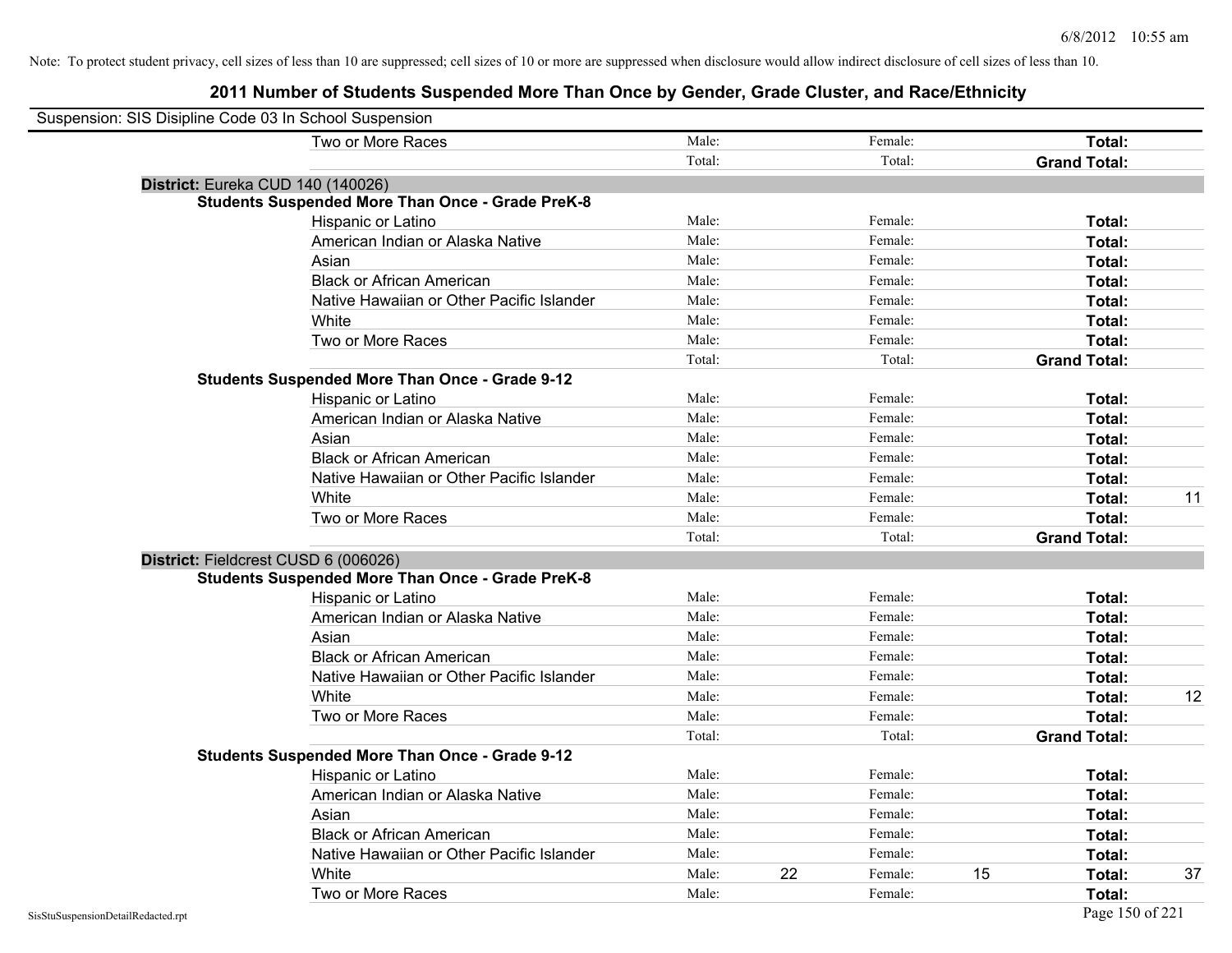| Suspension: SIS Disipline Code 03 In School Suspension |                                                         |        |         |                     |
|--------------------------------------------------------|---------------------------------------------------------|--------|---------|---------------------|
|                                                        |                                                         | Total: | Total:  | <b>Grand Total:</b> |
|                                                        | District: Lowpoint-Washburn CUSD 21 (021026)            |        |         |                     |
|                                                        | <b>Students Suspended More Than Once - Grade PreK-8</b> |        |         |                     |
|                                                        | Hispanic or Latino                                      | Male:  | Female: | Total:              |
|                                                        | American Indian or Alaska Native                        | Male:  | Female: | Total:              |
|                                                        | Asian                                                   | Male:  | Female: | Total:              |
|                                                        | <b>Black or African American</b>                        | Male:  | Female: | Total:              |
|                                                        | Native Hawaiian or Other Pacific Islander               | Male:  | Female: | Total:              |
|                                                        | White                                                   | Male:  | Female: | Total:              |
|                                                        | Two or More Races                                       | Male:  | Female: | Total:              |
|                                                        |                                                         | Total: | Total:  | <b>Grand Total:</b> |
|                                                        | <b>Students Suspended More Than Once - Grade 9-12</b>   |        |         |                     |
|                                                        | Hispanic or Latino                                      | Male:  | Female: | Total:              |
|                                                        | American Indian or Alaska Native                        | Male:  | Female: | Total:              |
|                                                        | Asian                                                   | Male:  | Female: | Total:              |
|                                                        | <b>Black or African American</b>                        | Male:  | Female: | Total:              |
|                                                        | Native Hawaiian or Other Pacific Islander               | Male:  | Female: | Total:              |
|                                                        | White                                                   | Male:  | Female: | Total:              |
|                                                        | Two or More Races                                       | Male:  | Female: | Total:              |
|                                                        |                                                         | Total: | Total:  | <b>Grand Total:</b> |
| District: Metamora CCSD 1 (001004)                     |                                                         |        |         |                     |
|                                                        | <b>Students Suspended More Than Once - Grade PreK-8</b> |        |         |                     |
|                                                        | Hispanic or Latino                                      | Male:  | Female: | Total:              |
|                                                        | American Indian or Alaska Native                        | Male:  | Female: | Total:              |
|                                                        | Asian                                                   | Male:  | Female: | Total:              |
|                                                        | <b>Black or African American</b>                        | Male:  | Female: | Total:              |
|                                                        | Native Hawaiian or Other Pacific Islander               | Male:  | Female: | Total:              |
|                                                        | White                                                   | Male:  | Female: | Total:              |
|                                                        | Two or More Races                                       | Male:  | Female: | Total:              |
|                                                        |                                                         | Total: | Total:  | <b>Grand Total:</b> |
| District: Riverview CCSD 2 (002004)                    |                                                         |        |         |                     |
|                                                        | <b>Students Suspended More Than Once - Grade PreK-8</b> |        |         |                     |
|                                                        | <b>Hispanic or Latino</b>                               | Male:  | Female: | Total:              |
|                                                        | American Indian or Alaska Native                        | Male:  | Female: | Total:              |
|                                                        | Asian                                                   | Male:  | Female: | Total:              |
|                                                        | <b>Black or African American</b>                        | Male:  | Female: | Total:              |
|                                                        | Native Hawaiian or Other Pacific Islander               | Male:  | Female: | Total:              |
|                                                        | White                                                   | Male:  | Female: | 11<br>Total:        |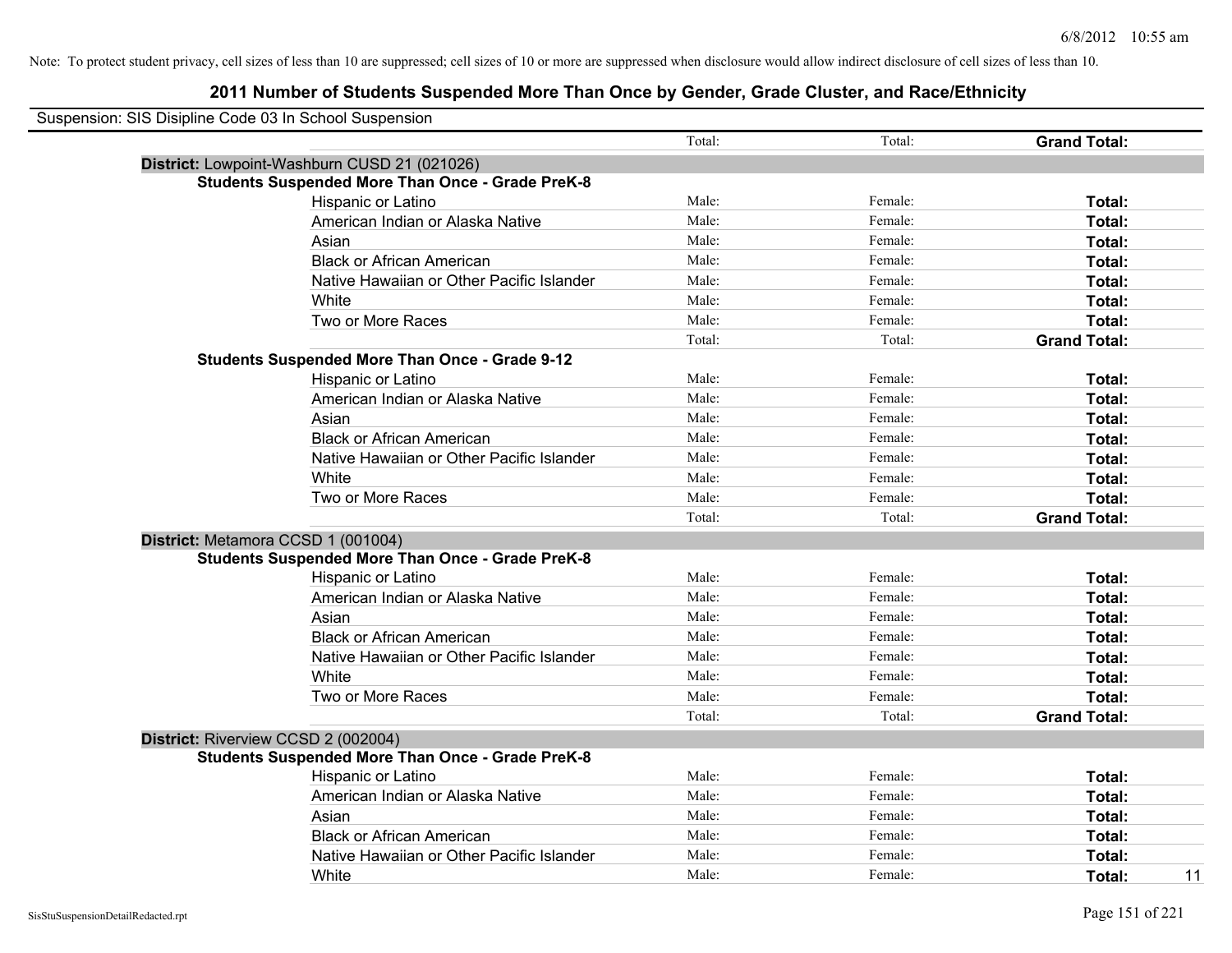| Suspension: SIS Disipline Code 03 In School Suspension |                                                         |        |    |         |    |                     |     |
|--------------------------------------------------------|---------------------------------------------------------|--------|----|---------|----|---------------------|-----|
|                                                        | Two or More Races                                       | Male:  |    | Female: |    | Total:              |     |
|                                                        |                                                         | Total: |    | Total:  |    | <b>Grand Total:</b> |     |
|                                                        | District: Roanoke Benson CUSD 60 (060026)               |        |    |         |    |                     |     |
|                                                        | <b>Students Suspended More Than Once - Grade 9-12</b>   |        |    |         |    |                     |     |
|                                                        | Hispanic or Latino                                      | Male:  |    | Female: |    | Total:              |     |
|                                                        | American Indian or Alaska Native                        | Male:  |    | Female: |    | Total:              |     |
|                                                        | Asian                                                   | Male:  |    | Female: |    | Total:              |     |
|                                                        | <b>Black or African American</b>                        | Male:  |    | Female: |    | Total:              |     |
|                                                        | Native Hawaiian or Other Pacific Islander               | Male:  |    | Female: |    | Total:              |     |
|                                                        | White                                                   | Male:  |    | Female: |    | Total:              |     |
|                                                        | Two or More Races                                       | Male:  |    | Female: |    | Total:              |     |
|                                                        |                                                         | Total: |    | Total:  |    | <b>Grand Total:</b> |     |
|                                                        |                                                         |        |    |         |    |                     |     |
| Region: McHenry ROE (44)                               |                                                         |        |    |         |    |                     |     |
| County: Mchenry (063)                                  |                                                         |        |    |         |    |                     |     |
| <b>District: Cary CCSD 26 (026004)</b>                 |                                                         |        |    |         |    |                     |     |
|                                                        | <b>Students Suspended More Than Once - Grade PreK-8</b> |        |    |         |    |                     |     |
|                                                        | Hispanic or Latino                                      | Male:  |    | Female: |    | Total:              |     |
|                                                        | American Indian or Alaska Native                        | Male:  |    | Female: |    | Total:              |     |
|                                                        | Asian                                                   | Male:  |    | Female: |    | Total:              |     |
|                                                        | <b>Black or African American</b>                        | Male:  |    | Female: |    | Total:              |     |
|                                                        | Native Hawaiian or Other Pacific Islander               | Male:  |    | Female: |    | Total:              |     |
|                                                        | White                                                   | Male:  |    | Female: |    | Total:              |     |
|                                                        | Two or More Races                                       | Male:  |    | Female: |    | <b>Total:</b>       |     |
|                                                        |                                                         | Total: |    | Total:  |    | <b>Grand Total:</b> | 12  |
| District: CHSD 155 (155016)                            |                                                         |        |    |         |    |                     |     |
|                                                        | <b>Students Suspended More Than Once - Grade 9-12</b>   |        |    |         |    |                     |     |
|                                                        | Hispanic or Latino                                      | Male:  | 24 | Female: | 18 | Total:              | 42  |
|                                                        | American Indian or Alaska Native                        | Male:  |    | Female: |    | Total:              |     |
|                                                        | Asian                                                   | Male:  |    | Female: |    | Total:              |     |
|                                                        | <b>Black or African American</b>                        | Male:  |    | Female: |    | Total:              |     |
|                                                        | Native Hawaiian or Other Pacific Islander               | Male:  |    | Female: |    | Total:              |     |
|                                                        | White                                                   | Male:  | 84 | Female: | 32 | Total:              | 116 |
|                                                        | Two or More Races                                       | Male:  |    | Female: |    | Total:              |     |
|                                                        |                                                         | Total: |    | Total:  |    | <b>Grand Total:</b> | 170 |
| <b>District: Cons SD 158 (158022)</b>                  |                                                         |        |    |         |    |                     |     |
|                                                        | <b>Students Suspended More Than Once - Grade PreK-8</b> |        |    |         |    |                     |     |
|                                                        | Hispanic or Latino                                      | Male:  |    | Female: |    | Total:              |     |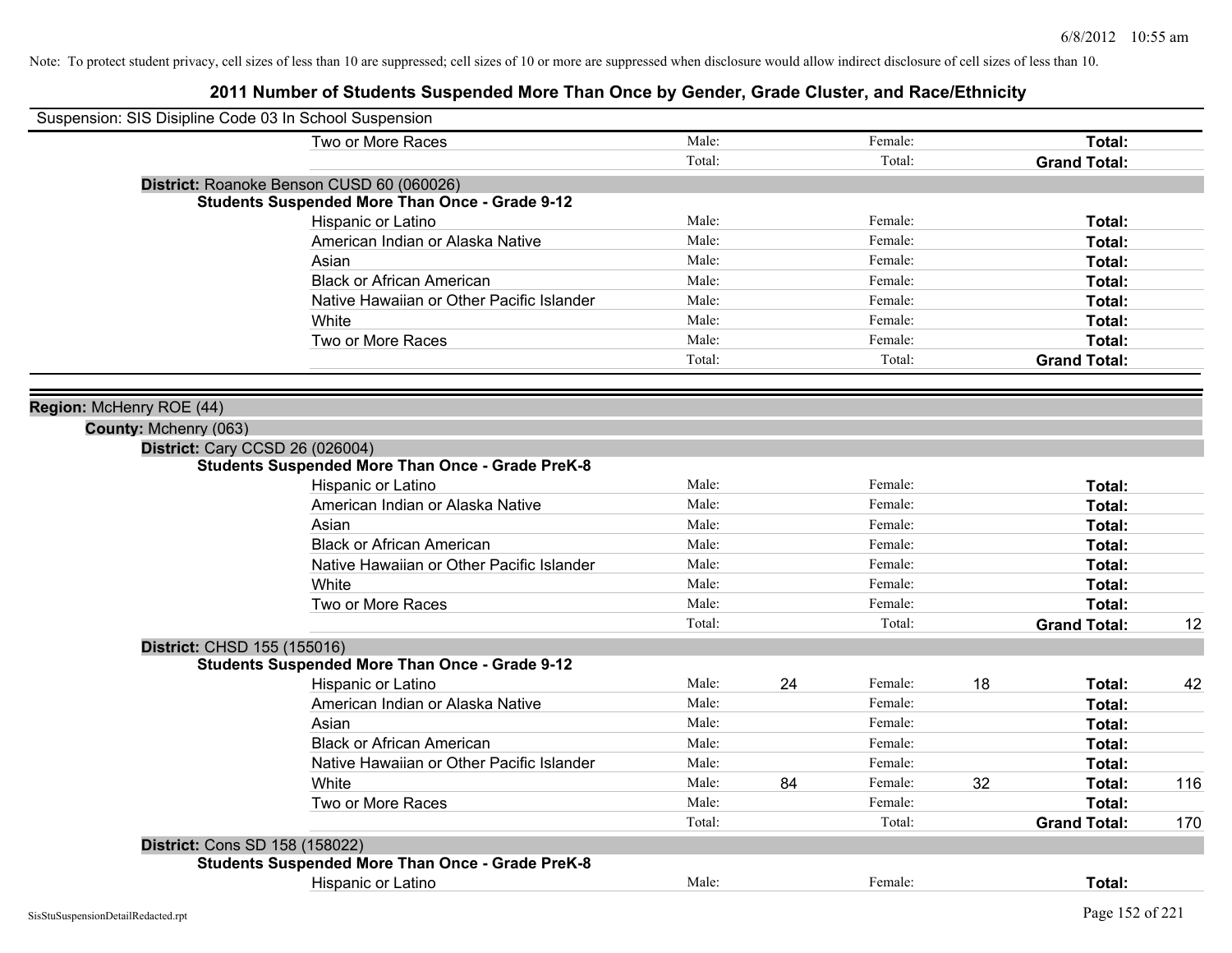| Suspension: SIS Disipline Code 03 In School Suspension  |        |         |                     |    |
|---------------------------------------------------------|--------|---------|---------------------|----|
| American Indian or Alaska Native                        | Male:  | Female: | Total:              |    |
| Asian                                                   | Male:  | Female: | Total:              |    |
| <b>Black or African American</b>                        | Male:  | Female: | Total:              |    |
| Native Hawaiian or Other Pacific Islander               | Male:  | Female: | Total:              |    |
| White                                                   | Male:  | Female: | Total:              |    |
| Two or More Races                                       | Male:  | Female: | Total:              |    |
|                                                         | Total: | Total:  | <b>Grand Total:</b> | 17 |
| District: Crystal Lake CCSD 47 (047004)                 |        |         |                     |    |
| <b>Students Suspended More Than Once - Grade PreK-8</b> |        |         |                     |    |
| Hispanic or Latino                                      | Male:  | Female: | Total:              |    |
| American Indian or Alaska Native                        | Male:  | Female: | Total:              |    |
| Asian                                                   | Male:  | Female: | Total:              |    |
| <b>Black or African American</b>                        | Male:  | Female: | Total:              |    |
| Native Hawaiian or Other Pacific Islander               | Male:  | Female: | Total:              |    |
| White                                                   | Male:  | Female: | Total:              | 13 |
| Two or More Races                                       | Male:  | Female: | Total:              |    |
|                                                         | Total: | Total:  | <b>Grand Total:</b> |    |
| District: Fox River Grove Cons SD 3 (003003)            |        |         |                     |    |
| <b>Students Suspended More Than Once - Grade PreK-8</b> |        |         |                     |    |
| Hispanic or Latino                                      | Male:  | Female: | Total:              |    |
| American Indian or Alaska Native                        | Male:  | Female: | Total:              |    |
| Asian                                                   | Male:  | Female: | Total:              |    |
| <b>Black or African American</b>                        | Male:  | Female: | Total:              |    |
| Native Hawaiian or Other Pacific Islander               | Male:  | Female: | Total:              |    |
| White                                                   | Male:  | Female: | Total:              |    |
| Two or More Races                                       | Male:  | Female: | Total:              |    |
|                                                         | Total: | Total:  | <b>Grand Total:</b> |    |
| District: Harrison SD 36 (036002)                       |        |         |                     |    |
| <b>Students Suspended More Than Once - Grade PreK-8</b> |        |         |                     |    |
| Hispanic or Latino                                      | Male:  | Female: | Total:              |    |
| American Indian or Alaska Native                        | Male:  | Female: | Total:              |    |
| Asian                                                   | Male:  | Female: | Total:              |    |
| <b>Black or African American</b>                        | Male:  | Female: | Total:              |    |
| Native Hawaiian or Other Pacific Islander               | Male:  | Female: | Total:              |    |
| White                                                   | Male:  | Female: | Total:              | 10 |
| Two or More Races                                       | Male:  | Female: | Total:              |    |
|                                                         | Total: | Total:  | <b>Grand Total:</b> |    |
|                                                         |        |         |                     |    |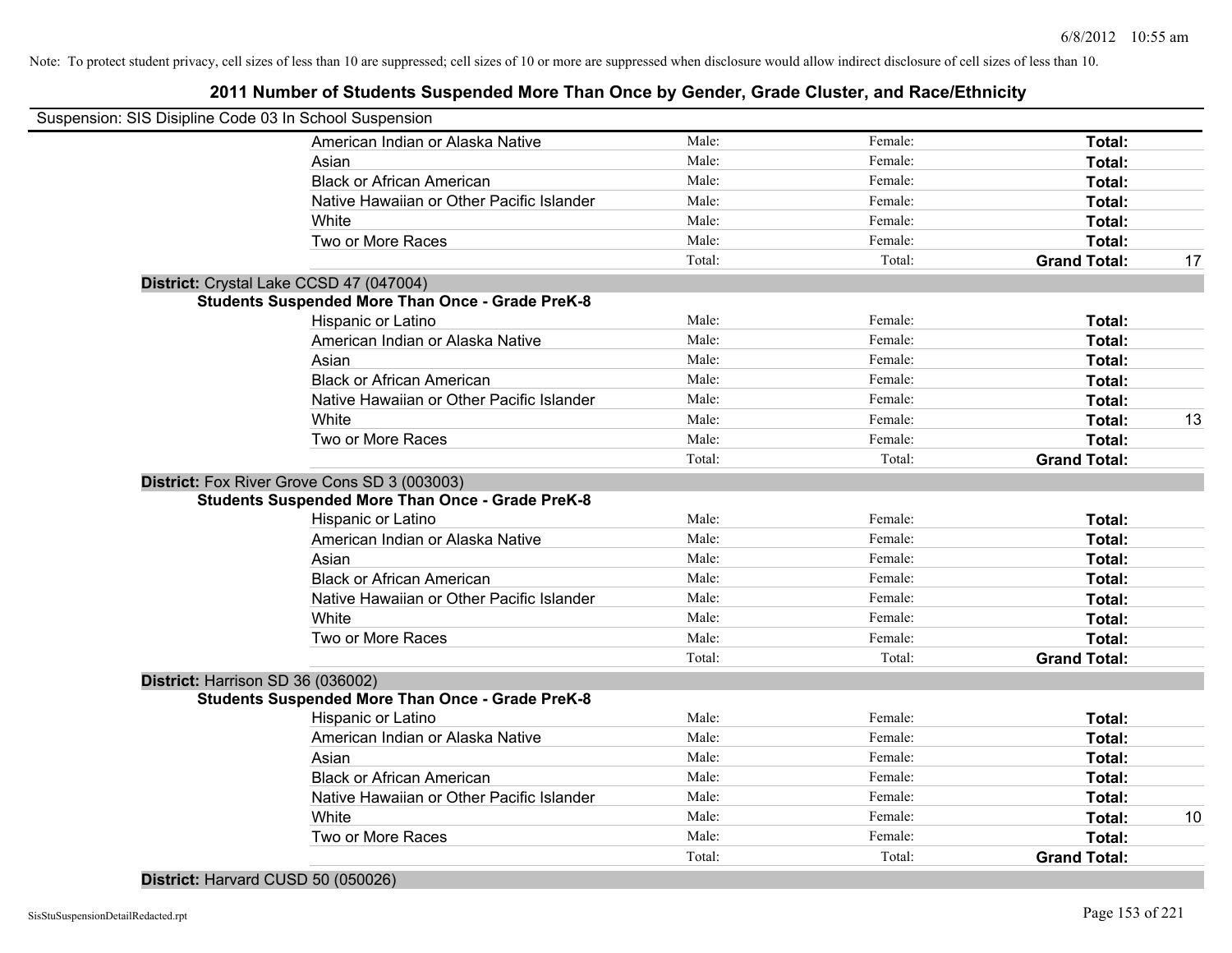| Suspension: SIS Disipline Code 03 In School Suspension |                                                         |        |    |         |    |                     |    |
|--------------------------------------------------------|---------------------------------------------------------|--------|----|---------|----|---------------------|----|
|                                                        | <b>Students Suspended More Than Once - Grade PreK-8</b> |        |    |         |    |                     |    |
|                                                        | Hispanic or Latino                                      | Male:  |    | Female: |    | Total:              |    |
|                                                        | American Indian or Alaska Native                        | Male:  |    | Female: |    | Total:              |    |
|                                                        | Asian                                                   | Male:  |    | Female: |    | Total:              |    |
|                                                        | <b>Black or African American</b>                        | Male:  |    | Female: |    | Total:              |    |
|                                                        | Native Hawaiian or Other Pacific Islander               | Male:  |    | Female: |    | Total:              |    |
|                                                        | White                                                   | Male:  |    | Female: |    | Total:              |    |
|                                                        | Two or More Races                                       | Male:  |    | Female: |    | Total:              |    |
|                                                        |                                                         | Total: |    | Total:  |    | <b>Grand Total:</b> | 12 |
|                                                        | District: Johnsburg CUSD 12 (012026)                    |        |    |         |    |                     |    |
|                                                        | <b>Students Suspended More Than Once - Grade PreK-8</b> |        |    |         |    |                     |    |
|                                                        | Hispanic or Latino                                      | Male:  |    | Female: |    | Total:              |    |
|                                                        | American Indian or Alaska Native                        | Male:  |    | Female: |    | Total:              |    |
|                                                        | Asian                                                   | Male:  |    | Female: |    | Total:              |    |
|                                                        | <b>Black or African American</b>                        | Male:  |    | Female: |    | Total:              |    |
|                                                        | Native Hawaiian or Other Pacific Islander               | Male:  |    | Female: |    | Total:              |    |
|                                                        | White                                                   | Male:  |    | Female: |    | Total:              |    |
|                                                        | Two or More Races                                       | Male:  |    | Female: |    | Total:              |    |
|                                                        |                                                         | Total: |    | Total:  |    | <b>Grand Total:</b> |    |
|                                                        | <b>Students Suspended More Than Once - Grade 9-12</b>   |        |    |         |    |                     |    |
|                                                        | Hispanic or Latino                                      | Male:  |    | Female: |    | Total:              |    |
|                                                        | American Indian or Alaska Native                        | Male:  |    | Female: |    | Total:              |    |
|                                                        | Asian                                                   | Male:  |    | Female: |    | Total:              |    |
|                                                        | <b>Black or African American</b>                        | Male:  |    | Female: |    | Total:              |    |
|                                                        | Native Hawaiian or Other Pacific Islander               | Male:  |    | Female: |    | Total:              |    |
|                                                        | White                                                   | Male:  | 34 | Female: | 13 | Total:              | 47 |
|                                                        | Two or More Races                                       | Male:  |    | Female: |    | Total:              |    |
|                                                        |                                                         | Total: |    | Total:  |    | <b>Grand Total:</b> |    |
|                                                        | District: Marengo-Union E Cons D 165 (165003)           |        |    |         |    |                     |    |
|                                                        | <b>Students Suspended More Than Once - Grade PreK-8</b> |        |    |         |    |                     |    |
|                                                        | Hispanic or Latino                                      | Male:  |    | Female: |    | Total:              |    |
|                                                        | American Indian or Alaska Native                        | Male:  |    | Female: |    | Total:              |    |
|                                                        | Asian                                                   | Male:  |    | Female: |    | Total:              |    |
|                                                        | <b>Black or African American</b>                        | Male:  |    | Female: |    | Total:              |    |
|                                                        | Native Hawaiian or Other Pacific Islander               | Male:  |    | Female: |    | Total:              |    |
|                                                        | White                                                   | Male:  |    | Female: |    | Total:              |    |
|                                                        | Two or More Races                                       | Male:  |    | Female: |    | Total:              |    |
|                                                        |                                                         | Total: |    | Total:  |    | <b>Grand Total:</b> | 10 |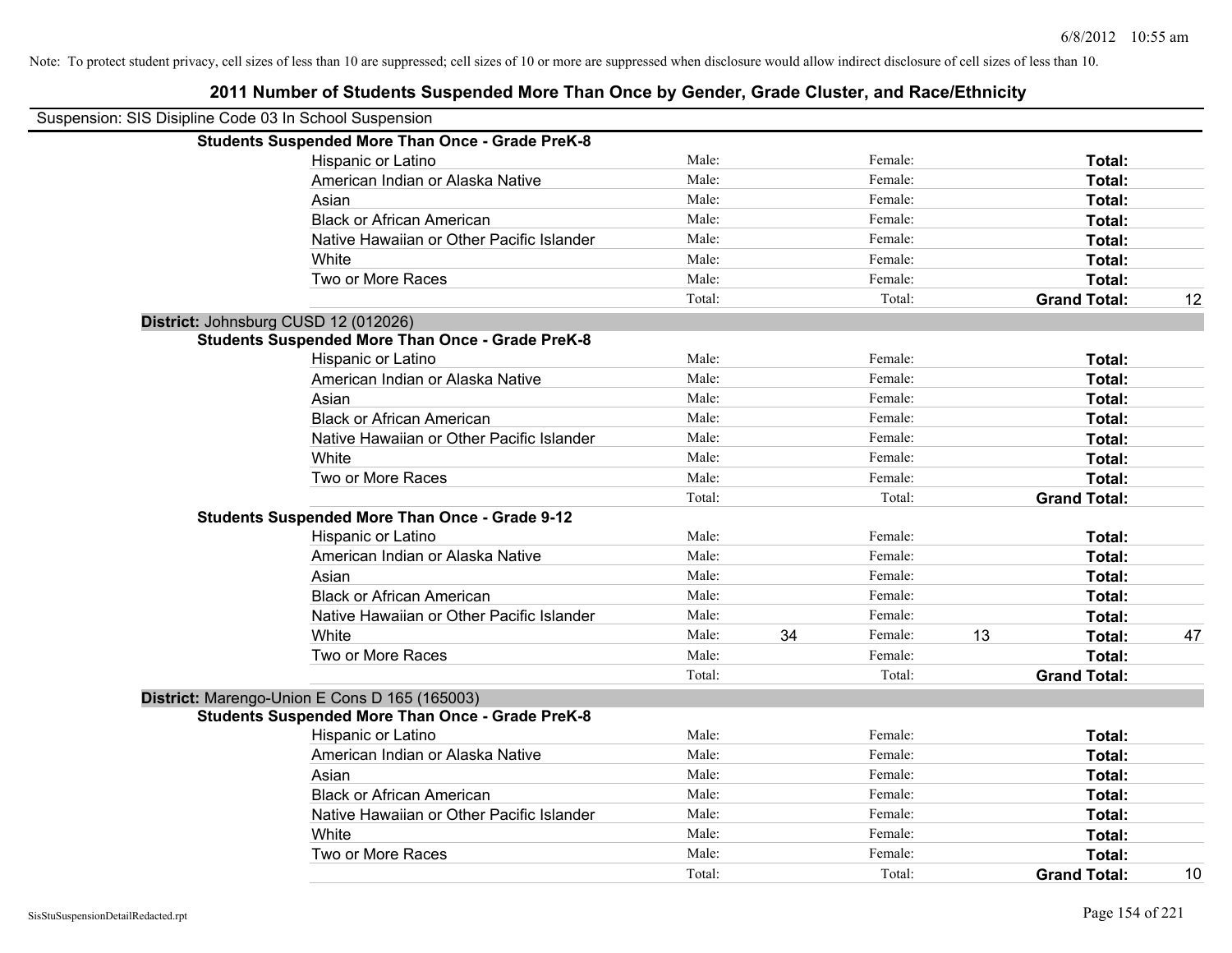| Suspension: SIS Disipline Code 03 In School Suspension |                                                         |        |         |                     |    |
|--------------------------------------------------------|---------------------------------------------------------|--------|---------|---------------------|----|
|                                                        | District: McHenry CCSD 15 (015004)                      |        |         |                     |    |
|                                                        | <b>Students Suspended More Than Once - Grade PreK-8</b> |        |         |                     |    |
|                                                        | Hispanic or Latino                                      | Male:  | Female: | Total:              |    |
|                                                        | American Indian or Alaska Native                        | Male:  | Female: | <b>Total:</b>       |    |
|                                                        | Asian                                                   | Male:  | Female: | Total:              |    |
|                                                        | <b>Black or African American</b>                        | Male:  | Female: | Total:              |    |
|                                                        | Native Hawaiian or Other Pacific Islander               | Male:  | Female: | Total:              |    |
|                                                        | White                                                   | Male:  | Female: | Total:              | 23 |
|                                                        | Two or More Races                                       | Male:  | Female: | Total:              |    |
|                                                        |                                                         | Total: | Total:  | <b>Grand Total:</b> |    |
|                                                        | District: McHenry CHSD 156 (156016)                     |        |         |                     |    |
|                                                        | <b>Students Suspended More Than Once - Grade 9-12</b>   |        |         |                     |    |
|                                                        | Hispanic or Latino                                      | Male:  | Female: | Total:              |    |
|                                                        | American Indian or Alaska Native                        | Male:  | Female: | Total:              |    |
|                                                        | Asian                                                   | Male:  | Female: | Total:              |    |
|                                                        | <b>Black or African American</b>                        | Male:  | Female: | Total:              |    |
|                                                        | Native Hawaiian or Other Pacific Islander               | Male:  | Female: | Total:              |    |
|                                                        | White                                                   | Male:  | Female: | Total:              | 15 |
|                                                        | Two or More Races                                       | Male:  | Female: | Total:              |    |
|                                                        |                                                         | Total: | Total:  | <b>Grand Total:</b> |    |
|                                                        | District: Richmond-Burton CHSD 157 (157016)             |        |         |                     |    |
|                                                        | <b>Students Suspended More Than Once - Grade 9-12</b>   |        |         |                     |    |
|                                                        | Hispanic or Latino                                      | Male:  | Female: | Total:              |    |
|                                                        | American Indian or Alaska Native                        | Male:  | Female: | Total:              |    |
|                                                        | Asian                                                   | Male:  | Female: | Total:              |    |
|                                                        | <b>Black or African American</b>                        | Male:  | Female: | Total:              |    |
|                                                        | Native Hawaiian or Other Pacific Islander               | Male:  | Female: | Total:              |    |
|                                                        | White                                                   | Male:  | Female: | Total:              | 31 |
|                                                        | Two or More Races                                       | Male:  | Female: | Total:              |    |
|                                                        |                                                         | Total: | Total:  | <b>Grand Total:</b> |    |
|                                                        | District: Riley CCSD 18 (018004)                        |        |         |                     |    |
|                                                        | <b>Students Suspended More Than Once - Grade PreK-8</b> |        |         |                     |    |
|                                                        | Hispanic or Latino                                      | Male:  | Female: | Total:              |    |
|                                                        | American Indian or Alaska Native                        | Male:  | Female: | Total:              |    |
|                                                        | Asian                                                   | Male:  | Female: | Total:              |    |
|                                                        | <b>Black or African American</b>                        | Male:  | Female: | Total:              |    |
|                                                        | Native Hawaiian or Other Pacific Islander               | Male:  | Female: | Total:              |    |
|                                                        | White                                                   | Male:  | Female: | Total:              |    |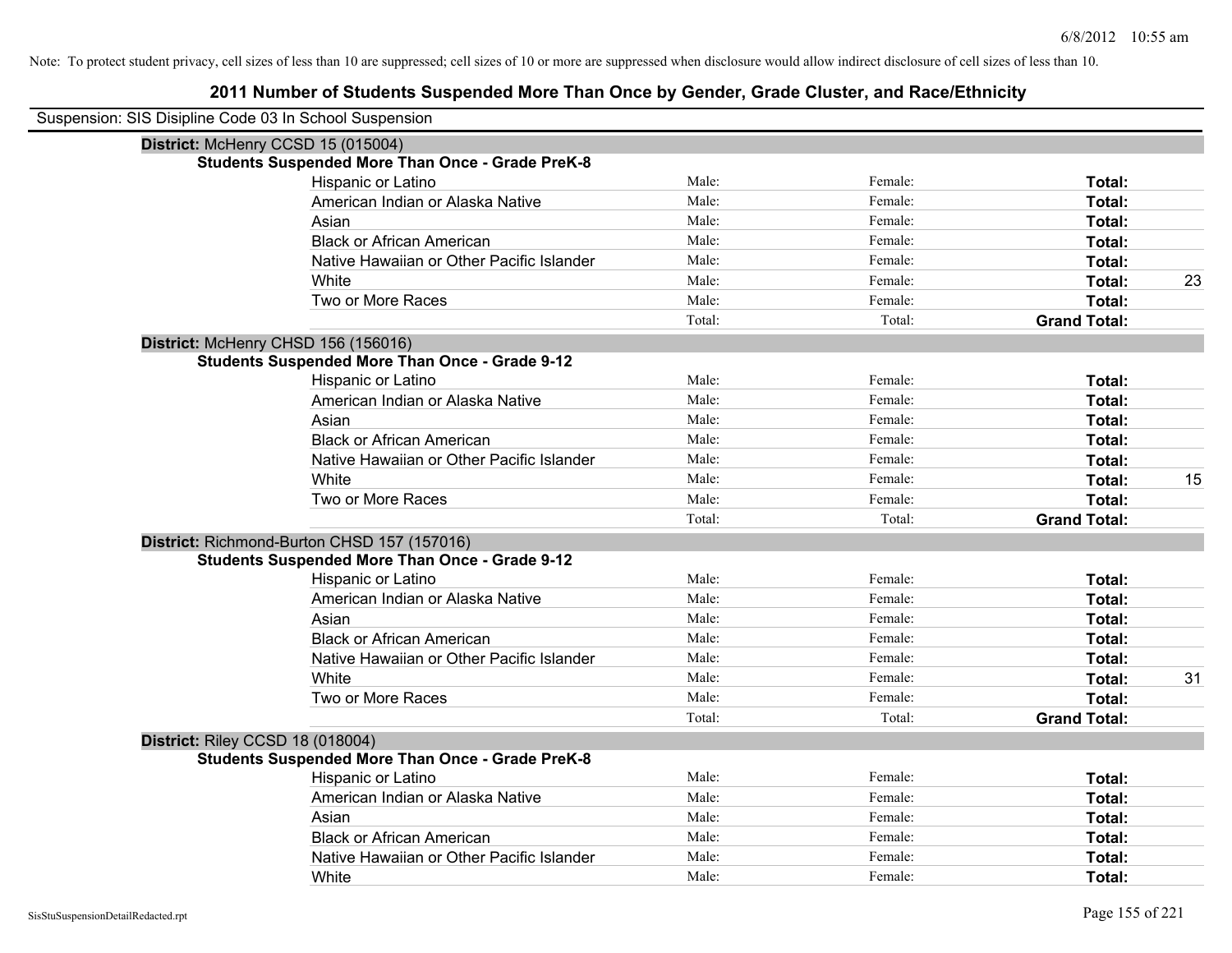| Suspension: SIS Disipline Code 03 In School Suspension |                                                         |        |    |         |    |                     |    |
|--------------------------------------------------------|---------------------------------------------------------|--------|----|---------|----|---------------------|----|
|                                                        | Two or More Races                                       | Male:  |    | Female: |    | Total:              |    |
|                                                        |                                                         | Total: |    | Total:  |    | <b>Grand Total:</b> |    |
| District: Woodstock CUSD 200 (200026)                  |                                                         |        |    |         |    |                     |    |
|                                                        | <b>Students Suspended More Than Once - Grade PreK-8</b> |        |    |         |    |                     |    |
|                                                        | Hispanic or Latino                                      | Male:  |    | Female: |    | Total:              | 14 |
|                                                        | American Indian or Alaska Native                        | Male:  |    | Female: |    | Total:              |    |
|                                                        | Asian                                                   | Male:  |    | Female: |    | Total:              |    |
|                                                        | <b>Black or African American</b>                        | Male:  |    | Female: |    | Total:              |    |
|                                                        | Native Hawaiian or Other Pacific Islander               | Male:  |    | Female: |    | Total:              |    |
|                                                        | White                                                   | Male:  |    | Female: |    | Total:              | 19 |
|                                                        | Two or More Races                                       | Male:  |    | Female: |    | Total:              |    |
|                                                        |                                                         | Total: |    | Total:  |    | <b>Grand Total:</b> |    |
|                                                        | <b>Students Suspended More Than Once - Grade 9-12</b>   |        |    |         |    |                     |    |
|                                                        | Hispanic or Latino                                      | Male:  | 33 | Female: | 31 | Total:              | 64 |
|                                                        | American Indian or Alaska Native                        | Male:  |    | Female: |    | Total:              |    |
|                                                        | Asian                                                   | Male:  |    | Female: |    | Total:              |    |
|                                                        | <b>Black or African American</b>                        | Male:  |    | Female: |    | Total:              |    |
|                                                        | Native Hawaiian or Other Pacific Islander               | Male:  |    | Female: |    | Total:              |    |
|                                                        | White                                                   | Male:  | 46 | Female: | 21 | Total:              | 67 |
|                                                        | Two or More Races                                       | Male:  |    | Female: |    | Total:              |    |
|                                                        |                                                         | Total: |    | Total:  |    | <b>Grand Total:</b> |    |
| County: Non-Public School (000)                        |                                                         |        |    |         |    |                     |    |
| District: McHenry ROE (000000)                         |                                                         |        |    |         |    |                     |    |
|                                                        | <b>Students Suspended More Than Once - Grade 9-12</b>   |        |    |         |    |                     |    |
|                                                        | Hispanic or Latino                                      | Male:  |    | Female: |    | Total:              |    |
|                                                        | American Indian or Alaska Native                        | Male:  |    | Female: |    | Total:              |    |
|                                                        | Asian                                                   | Male:  |    | Female: |    | Total:              |    |
|                                                        | <b>Black or African American</b>                        | Male:  |    | Female: |    | Total:              |    |
|                                                        | Native Hawaiian or Other Pacific Islander               | Male:  |    | Female: |    | Total:              |    |
|                                                        | White                                                   | Male:  |    | Female: |    | Total:              |    |
|                                                        | Two or More Races                                       | Male:  |    | Female: |    | Total:              |    |
|                                                        |                                                         | Total: |    | Total:  |    | <b>Grand Total:</b> |    |
| Region: Monroe/Randolph ROE (45)                       |                                                         |        |    |         |    |                     |    |
| County: Monroe (067)                                   |                                                         |        |    |         |    |                     |    |
| District: Columbia CUSD 4 (004026)                     |                                                         |        |    |         |    |                     |    |
|                                                        | <b>Students Suspended More Than Once - Grade PreK-8</b> |        |    |         |    |                     |    |
|                                                        | Hispanic or Latino                                      | Male:  |    | Female: |    | Total:              |    |
|                                                        |                                                         |        |    |         |    |                     |    |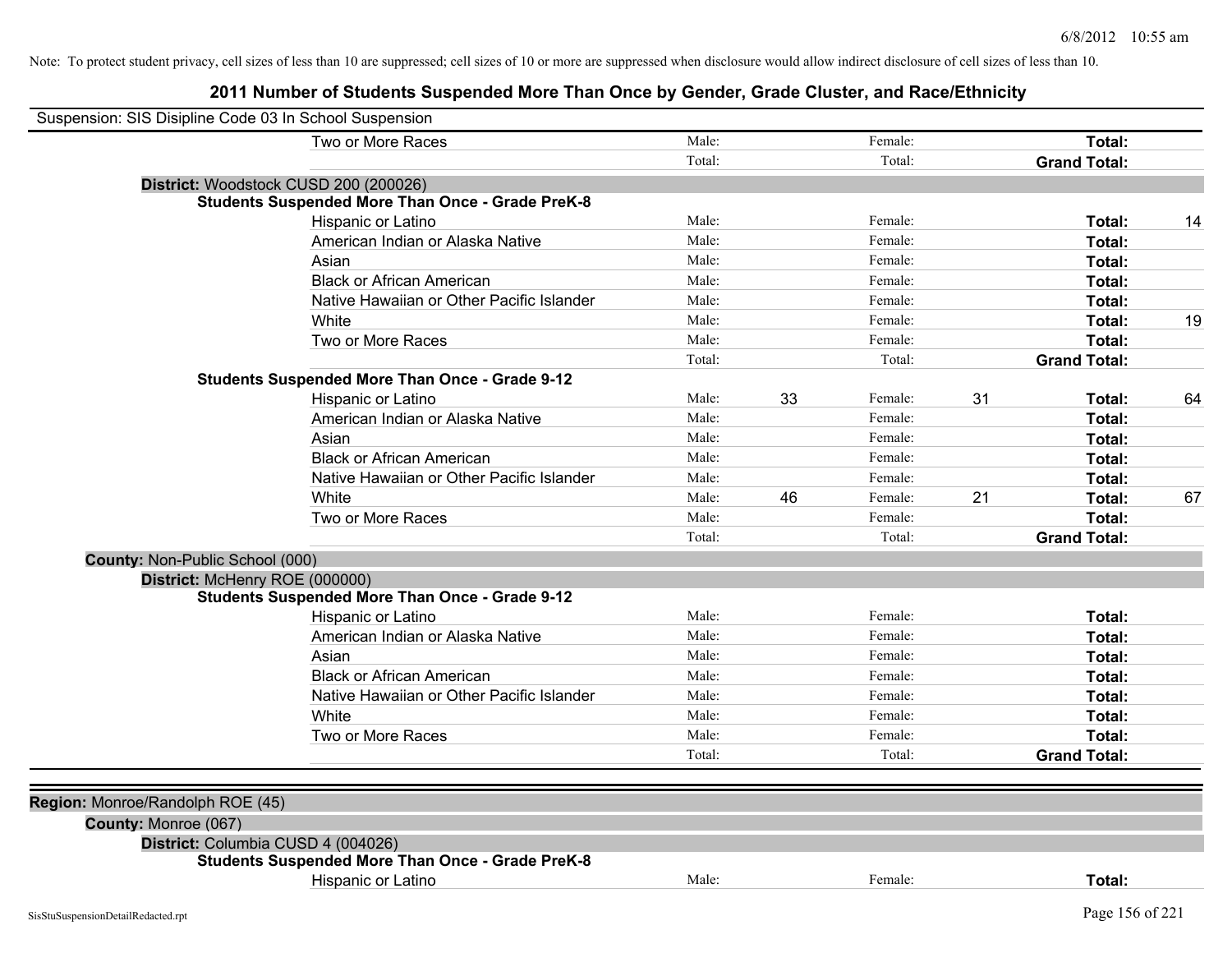**2011 Number of Students Suspended More Than Once by Gender, Grade Cluster, and Race/Ethnicity**

| Suspension: SIS Disipline Code 03 In School Suspension |                                                         |        |    |         |    |                     |    |
|--------------------------------------------------------|---------------------------------------------------------|--------|----|---------|----|---------------------|----|
|                                                        | American Indian or Alaska Native                        | Male:  |    | Female: |    | Total:              |    |
|                                                        | Asian                                                   | Male:  |    | Female: |    | Total:              |    |
|                                                        | <b>Black or African American</b>                        | Male:  |    | Female: |    | Total:              |    |
|                                                        | Native Hawaiian or Other Pacific Islander               | Male:  |    | Female: |    | Total:              |    |
|                                                        | White                                                   | Male:  |    | Female: |    | Total:              | 11 |
|                                                        | Two or More Races                                       | Male:  |    | Female: |    | Total:              |    |
|                                                        |                                                         | Total: |    | Total:  |    | <b>Grand Total:</b> |    |
|                                                        | District: Valmeyer CUSD 3 (003026)                      |        |    |         |    |                     |    |
|                                                        | <b>Students Suspended More Than Once - Grade PreK-8</b> |        |    |         |    |                     |    |
|                                                        | Hispanic or Latino                                      | Male:  |    | Female: |    | Total:              |    |
|                                                        | American Indian or Alaska Native                        | Male:  |    | Female: |    | Total:              |    |
|                                                        | Asian                                                   | Male:  |    | Female: |    | Total:              |    |
|                                                        | <b>Black or African American</b>                        | Male:  |    | Female: |    | Total:              |    |
|                                                        | Native Hawaiian or Other Pacific Islander               | Male:  |    | Female: |    | Total:              |    |
|                                                        | White                                                   | Male:  |    | Female: |    | Total:              |    |
|                                                        | Two or More Races                                       | Male:  |    | Female: |    | Total:              |    |
|                                                        |                                                         | Total: |    | Total:  |    | <b>Grand Total:</b> |    |
| District: Waterloo CUSD 5 (005026)                     |                                                         |        |    |         |    |                     |    |
|                                                        | <b>Students Suspended More Than Once - Grade PreK-8</b> |        |    |         |    |                     |    |
|                                                        | Hispanic or Latino                                      | Male:  |    | Female: |    | Total:              |    |
|                                                        | American Indian or Alaska Native                        | Male:  |    | Female: |    | Total:              |    |
|                                                        | Asian                                                   | Male:  |    | Female: |    | Total:              |    |
|                                                        | <b>Black or African American</b>                        | Male:  |    | Female: |    | Total:              |    |
|                                                        | Native Hawaiian or Other Pacific Islander               | Male:  |    | Female: |    | Total:              |    |
|                                                        | White                                                   | Male:  |    | Female: |    | Total:              | 22 |
|                                                        | Two or More Races                                       | Male:  |    | Female: |    | Total:              |    |
|                                                        |                                                         | Total: |    | Total:  |    | <b>Grand Total:</b> |    |
|                                                        | <b>Students Suspended More Than Once - Grade 9-12</b>   |        |    |         |    |                     |    |
|                                                        | Hispanic or Latino                                      | Male:  |    | Female: |    | Total:              |    |
|                                                        | American Indian or Alaska Native                        | Male:  |    | Female: |    | Total:              |    |
|                                                        | Asian                                                   | Male:  |    | Female: |    | Total:              |    |
|                                                        | <b>Black or African American</b>                        | Male:  |    | Female: |    | Total:              |    |
|                                                        | Native Hawaiian or Other Pacific Islander               | Male:  |    | Female: |    | Total:              |    |
|                                                        | White                                                   | Male:  | 59 | Female: | 25 | Total:              | 84 |
|                                                        | Two or More Races                                       | Male:  |    | Female: |    | Total:              |    |
|                                                        |                                                         | Total: |    |         |    |                     |    |
| County: Non-Public School (000)                        |                                                         |        |    | Total:  |    | <b>Grand Total:</b> |    |

**District:** Monroe/Randolph ROE (000000)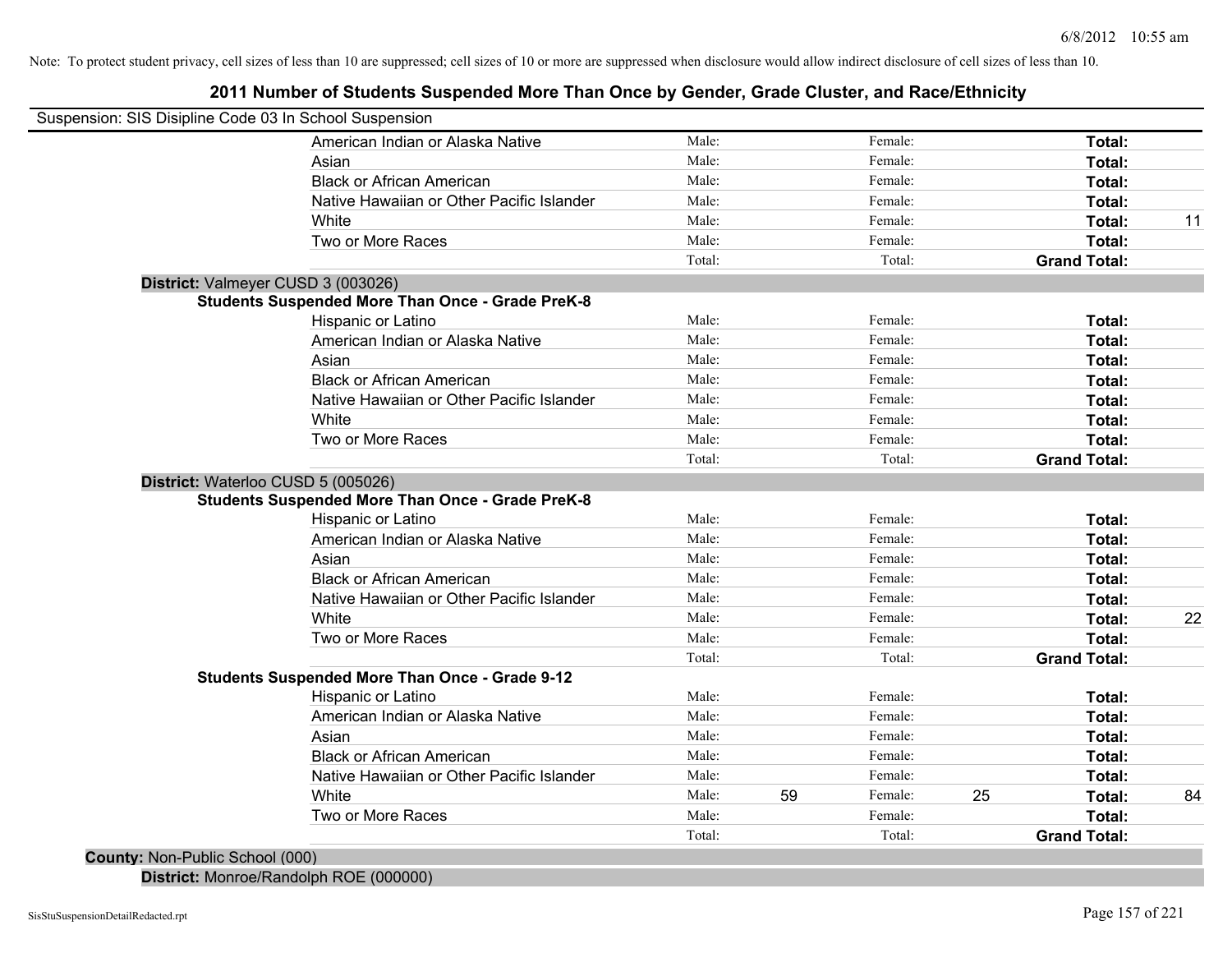| Suspension: SIS Disipline Code 03 In School Suspension |                                                         |        |         |                     |    |
|--------------------------------------------------------|---------------------------------------------------------|--------|---------|---------------------|----|
|                                                        | <b>Students Suspended More Than Once - Grade 9-12</b>   |        |         |                     |    |
|                                                        | Hispanic or Latino                                      | Male:  | Female: | Total:              |    |
|                                                        | American Indian or Alaska Native                        | Male:  | Female: | Total:              |    |
|                                                        | Asian                                                   | Male:  | Female: | Total:              |    |
|                                                        | <b>Black or African American</b>                        | Male:  | Female: | Total:              |    |
|                                                        | Native Hawaiian or Other Pacific Islander               | Male:  | Female: | Total:              |    |
|                                                        | White                                                   | Male:  | Female: | Total:              |    |
|                                                        | Two or More Races                                       | Male:  | Female: | Total:              |    |
|                                                        |                                                         | Total: | Total:  | <b>Grand Total:</b> |    |
| County: Randolph (079)                                 |                                                         |        |         |                     |    |
|                                                        | District: Chester CUSD 139 (139026)                     |        |         |                     |    |
|                                                        | <b>Students Suspended More Than Once - Grade PreK-8</b> |        |         |                     |    |
|                                                        | Hispanic or Latino                                      | Male:  | Female: | Total:              |    |
|                                                        | American Indian or Alaska Native                        | Male:  | Female: | Total:              |    |
|                                                        | Asian                                                   | Male:  | Female: | Total:              |    |
|                                                        | <b>Black or African American</b>                        | Male:  | Female: | Total:              |    |
|                                                        | Native Hawaiian or Other Pacific Islander               | Male:  | Female: | Total:              |    |
|                                                        | White                                                   | Male:  | Female: | <b>Total:</b>       | 17 |
|                                                        | Two or More Races                                       | Male:  | Female: | Total:              |    |
|                                                        |                                                         | Total: | Total:  | <b>Grand Total:</b> |    |
|                                                        | <b>District: Red Bud CUSD 132 (132026)</b>              |        |         |                     |    |
|                                                        | <b>Students Suspended More Than Once - Grade PreK-8</b> |        |         |                     |    |
|                                                        | Hispanic or Latino                                      | Male:  | Female: | Total:              |    |
|                                                        | American Indian or Alaska Native                        | Male:  | Female: | Total:              |    |
|                                                        | Asian                                                   | Male:  | Female: | Total:              |    |
|                                                        | <b>Black or African American</b>                        | Male:  | Female: | Total:              |    |
|                                                        | Native Hawaiian or Other Pacific Islander               | Male:  | Female: | Total:              |    |
|                                                        | White                                                   | Male:  | Female: | Total:              |    |
|                                                        | Two or More Races                                       | Male:  | Female: | Total:              |    |
|                                                        |                                                         | Total: | Total:  | <b>Grand Total:</b> |    |
|                                                        | <b>Students Suspended More Than Once - Grade 9-12</b>   |        |         |                     |    |
|                                                        | Hispanic or Latino                                      | Male:  | Female: | Total:              |    |
|                                                        | American Indian or Alaska Native                        | Male:  | Female: | Total:              |    |
|                                                        | Asian                                                   | Male:  | Female: | Total:              |    |
|                                                        | <b>Black or African American</b>                        | Male:  | Female: | Total:              |    |
|                                                        | Native Hawaiian or Other Pacific Islander               | Male:  | Female: | Total:              |    |
|                                                        | White                                                   | Male:  | Female: | Total:              |    |
|                                                        | Two or More Races                                       | Male:  | Female: | Total:              |    |
|                                                        |                                                         | Total: | Total:  | <b>Grand Total:</b> |    |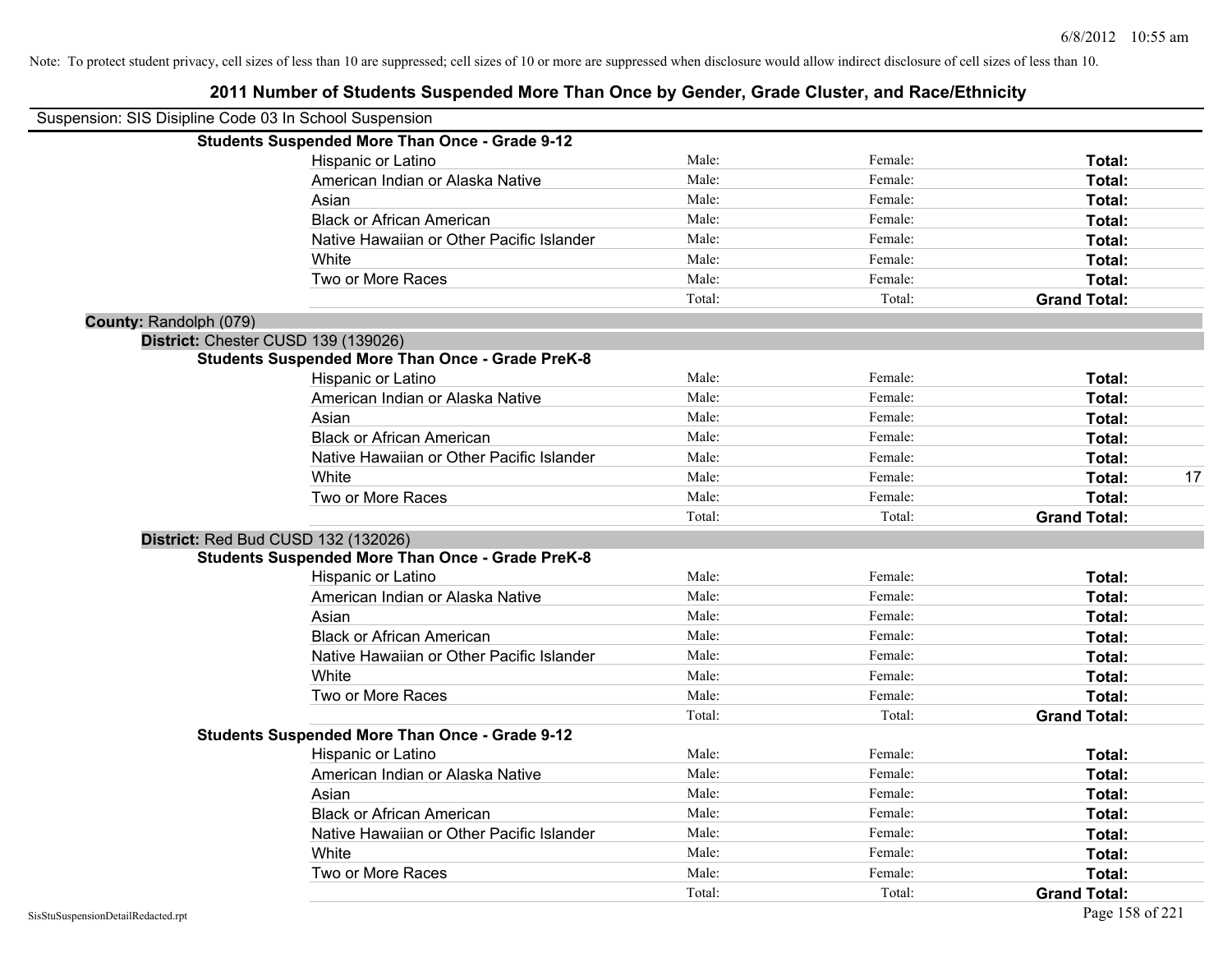| Suspension: SIS Disipline Code 03 In School Suspension  |        |    |         |    |                     |    |
|---------------------------------------------------------|--------|----|---------|----|---------------------|----|
| District: Sparta CUSD 140 (140026)                      |        |    |         |    |                     |    |
| <b>Students Suspended More Than Once - Grade PreK-8</b> |        |    |         |    |                     |    |
| Hispanic or Latino                                      | Male:  |    | Female: |    | Total:              |    |
| American Indian or Alaska Native                        | Male:  |    | Female: |    | Total:              |    |
| Asian                                                   | Male:  |    | Female: |    | Total:              |    |
| <b>Black or African American</b>                        | Male:  |    | Female: |    | Total:              |    |
| Native Hawaiian or Other Pacific Islander               | Male:  |    | Female: |    | Total:              |    |
| White                                                   | Male:  |    | Female: |    | Total:              | 26 |
| Two or More Races                                       | Male:  |    | Female: |    | Total:              |    |
|                                                         | Total: | 28 | Total:  | 13 | <b>Grand Total:</b> | 41 |
| <b>Students Suspended More Than Once - Grade 9-12</b>   |        |    |         |    |                     |    |
| Hispanic or Latino                                      | Male:  |    | Female: |    | Total:              |    |
| American Indian or Alaska Native                        | Male:  |    | Female: |    | Total:              |    |
| Asian                                                   | Male:  |    | Female: |    | Total:              |    |
| <b>Black or African American</b>                        | Male:  | 13 | Female: | 14 | Total:              | 27 |
| Native Hawaiian or Other Pacific Islander               | Male:  |    | Female: |    | Total:              |    |
| White                                                   | Male:  | 20 | Female: | 13 | Total:              | 33 |
| Two or More Races                                       | Male:  |    | Female: |    | Total:              |    |
|                                                         | Total: |    | Total:  |    | <b>Grand Total:</b> |    |
| District: Steeleville CUSD 138 (138026)                 |        |    |         |    |                     |    |
| <b>Students Suspended More Than Once - Grade PreK-8</b> |        |    |         |    |                     |    |
| Hispanic or Latino                                      | Male:  |    | Female: |    | Total:              |    |
| American Indian or Alaska Native                        | Male:  |    | Female: |    | Total:              |    |
| Asian                                                   | Male:  |    | Female: |    | Total:              |    |
| <b>Black or African American</b>                        | Male:  |    | Female: |    | Total:              |    |
| Native Hawaiian or Other Pacific Islander               | Male:  |    | Female: |    | Total:              |    |
| White                                                   | Male:  |    | Female: |    | Total:              |    |
| Two or More Races                                       | Male:  |    | Female: |    | Total:              |    |
|                                                         | Total: |    | Total:  |    | <b>Grand Total:</b> |    |
| Students Suspended More Than Once - Grade 9-12          |        |    |         |    |                     |    |
| Hispanic or Latino                                      | Male:  |    | Female: |    | Total:              |    |
| American Indian or Alaska Native                        | Male:  |    | Female: |    | Total:              |    |
| Asian                                                   | Male:  |    | Female: |    | Total:              |    |
| <b>Black or African American</b>                        | Male:  |    | Female: |    | Total:              |    |
| Native Hawaiian or Other Pacific Islander               | Male:  |    | Female: |    | Total:              |    |
| White                                                   | Male:  |    | Female: |    | Total:              |    |
| Two or More Races                                       | Male:  |    | Female: |    | Total:              |    |
|                                                         | Total: |    | Total:  |    | <b>Grand Total:</b> |    |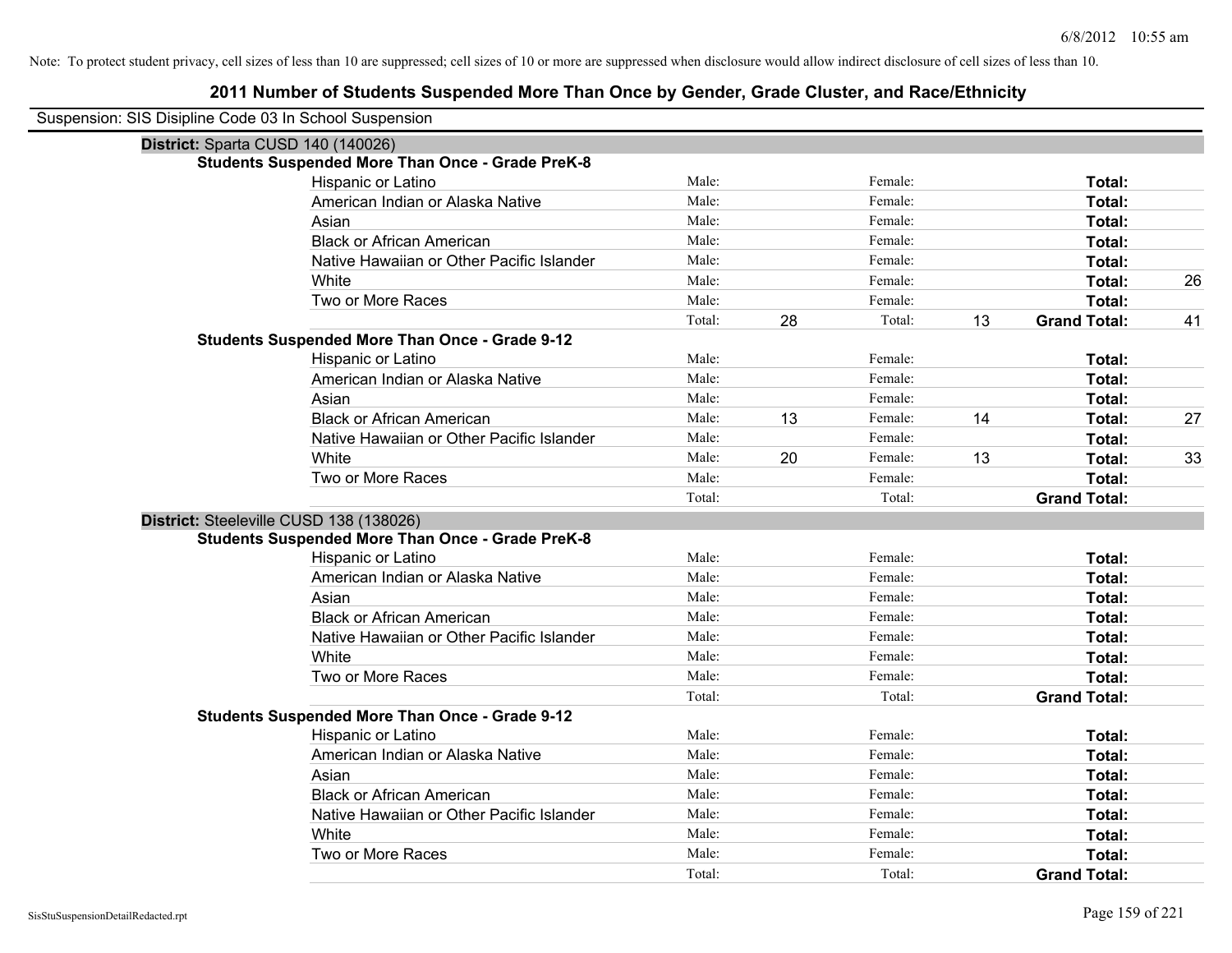# **2011 Number of Students Suspended More Than Once by Gender, Grade Cluster, and Race/Ethnicity**

Suspension: SIS Disipline Code 03 In School Suspension

| Region: Peoria ROE (48) |                                                                                               |        |         |                     |
|-------------------------|-----------------------------------------------------------------------------------------------|--------|---------|---------------------|
|                         | County: Non-Public School (000)                                                               |        |         |                     |
|                         | District: Peoria ROE (000000)<br><b>Students Suspended More Than Once - Grade PreK-8</b>      |        |         |                     |
|                         | Hispanic or Latino                                                                            | Male:  | Female: | Total:              |
|                         | American Indian or Alaska Native                                                              | Male:  | Female: | Total:              |
|                         | Asian                                                                                         | Male:  | Female: | Total:              |
|                         | <b>Black or African American</b>                                                              | Male:  | Female: | Total:              |
|                         | Native Hawaiian or Other Pacific Islander                                                     | Male:  | Female: | Total:              |
|                         | White                                                                                         | Male:  | Female: | Total:              |
|                         | Two or More Races                                                                             | Male:  | Female: | Total:              |
|                         |                                                                                               | Total: | Total:  | <b>Grand Total:</b> |
|                         |                                                                                               |        |         |                     |
|                         | <b>County: Peoria (072)</b><br>District: Bartonville SD 66 (066002)                           |        |         |                     |
|                         | <b>Students Suspended More Than Once - Grade PreK-8</b>                                       |        |         |                     |
|                         | Hispanic or Latino                                                                            | Male:  | Female: | Total:              |
|                         | American Indian or Alaska Native                                                              | Male:  | Female: | Total:              |
|                         | Asian                                                                                         | Male:  | Female: | Total:              |
|                         | <b>Black or African American</b>                                                              | Male:  | Female: | Total:              |
|                         | Native Hawaiian or Other Pacific Islander                                                     | Male:  | Female: | Total:              |
|                         | White                                                                                         | Male:  | Female: | Total:              |
|                         | Two or More Races                                                                             | Male:  | Female: | Total:              |
|                         |                                                                                               | Total: | Total:  | <b>Grand Total:</b> |
|                         |                                                                                               |        |         |                     |
|                         | District: Dunlap CUSD 323 (323026)<br><b>Students Suspended More Than Once - Grade PreK-8</b> |        |         |                     |
|                         | Hispanic or Latino                                                                            | Male:  | Female: | Total:              |
|                         | American Indian or Alaska Native                                                              | Male:  | Female: | Total:              |
|                         | Asian                                                                                         | Male:  | Female: | Total:              |
|                         | <b>Black or African American</b>                                                              | Male:  | Female: | Total:              |
|                         | Native Hawaiian or Other Pacific Islander                                                     | Male:  | Female: | Total:              |
|                         | White                                                                                         | Male:  | Female: | Total:              |
|                         | Two or More Races                                                                             | Male:  | Female: | Total:              |
|                         |                                                                                               | Total: | Total:  | <b>Grand Total:</b> |
|                         | District: Elmwood CUSD 322 (322026)                                                           |        |         |                     |
|                         | <b>Students Suspended More Than Once - Grade PreK-8</b>                                       |        |         |                     |
|                         | Hispanic or Latino                                                                            | Male:  | Female: | Total:              |
|                         | American Indian or Alaska Native                                                              | Male:  | Female: | Total:              |
|                         |                                                                                               |        |         |                     |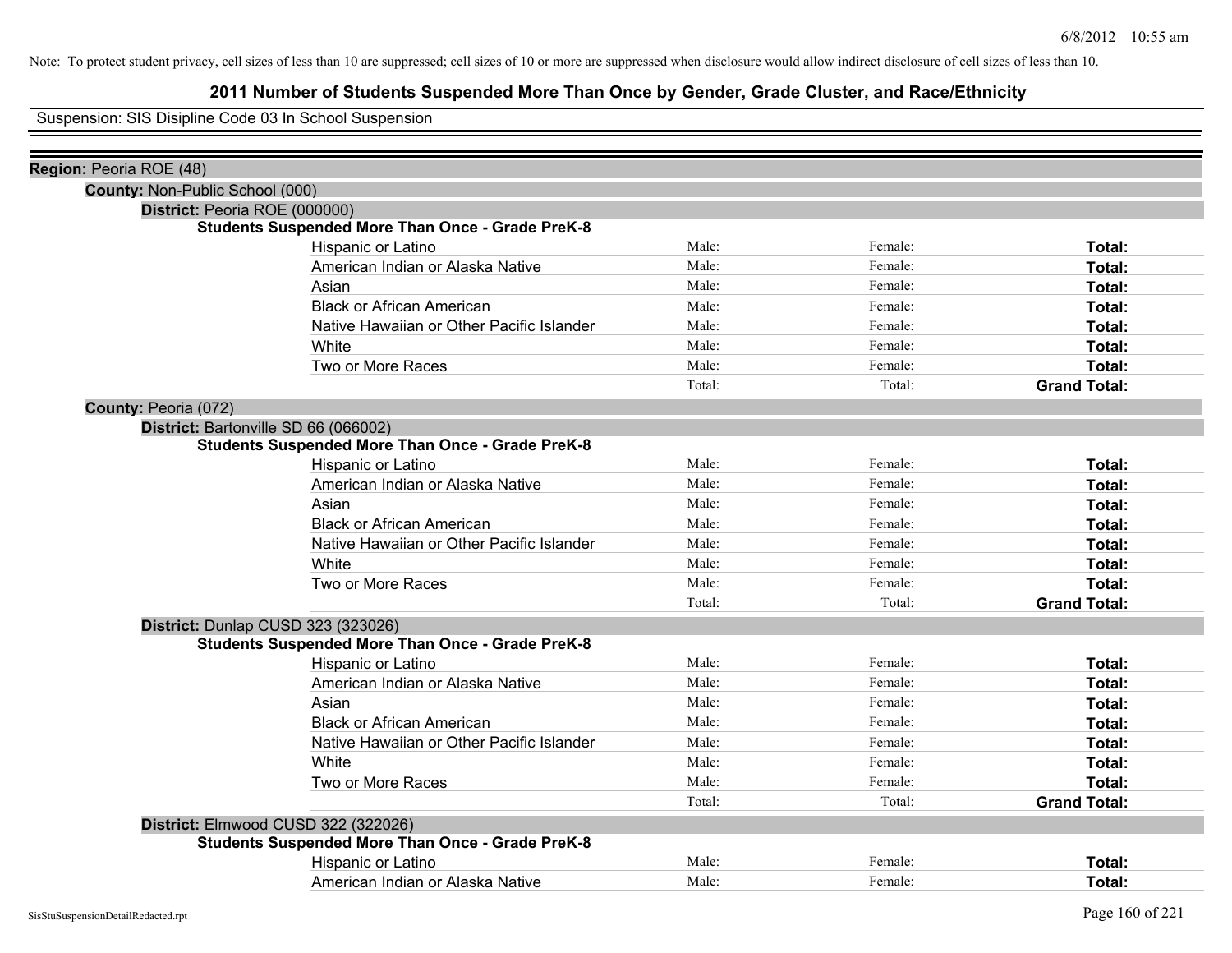| Suspension: SIS Disipline Code 03 In School Suspension |                                                         |        |         |                     |    |
|--------------------------------------------------------|---------------------------------------------------------|--------|---------|---------------------|----|
|                                                        | Asian                                                   | Male:  | Female: | Total:              |    |
|                                                        | <b>Black or African American</b>                        | Male:  | Female: | Total:              |    |
|                                                        | Native Hawaiian or Other Pacific Islander               | Male:  | Female: | Total:              |    |
|                                                        | White                                                   | Male:  | Female: | Total:              |    |
|                                                        | Two or More Races                                       | Male:  | Female: | Total:              |    |
|                                                        |                                                         | Total: | Total:  | <b>Grand Total:</b> |    |
|                                                        | District: Farmington Central CUSD 265 (265026)          |        |         |                     |    |
|                                                        | <b>Students Suspended More Than Once - Grade PreK-8</b> |        |         |                     |    |
|                                                        | Hispanic or Latino                                      | Male:  | Female: | Total:              |    |
|                                                        | American Indian or Alaska Native                        | Male:  | Female: | Total:              |    |
|                                                        | Asian                                                   | Male:  | Female: | Total:              |    |
|                                                        | <b>Black or African American</b>                        | Male:  | Female: | Total:              |    |
|                                                        | Native Hawaiian or Other Pacific Islander               | Male:  | Female: | Total:              |    |
|                                                        | White                                                   | Male:  | Female: | Total:              | 11 |
|                                                        | Two or More Races                                       | Male:  | Female: | Total:              |    |
|                                                        |                                                         | Total: | Total:  | <b>Grand Total:</b> |    |
|                                                        | <b>Students Suspended More Than Once - Grade 9-12</b>   |        |         |                     |    |
|                                                        | Hispanic or Latino                                      | Male:  | Female: | Total:              |    |
|                                                        | American Indian or Alaska Native                        | Male:  | Female: | Total:              |    |
|                                                        | Asian                                                   | Male:  | Female: | Total:              |    |
|                                                        | <b>Black or African American</b>                        | Male:  | Female: | Total:              |    |
|                                                        | Native Hawaiian or Other Pacific Islander               | Male:  | Female: | Total:              |    |
|                                                        | White                                                   | Male:  | Female: | Total:              |    |
|                                                        | Two or More Races                                       | Male:  | Female: | Total:              |    |
|                                                        |                                                         | Total: | Total:  | <b>Grand Total:</b> |    |
| District: Hollis Cons SD 328 (328003)                  |                                                         |        |         |                     |    |
|                                                        | <b>Students Suspended More Than Once - Grade PreK-8</b> |        |         |                     |    |
|                                                        | Hispanic or Latino                                      | Male:  | Female: | Total:              |    |
|                                                        | American Indian or Alaska Native                        | Male:  | Female: | Total:              |    |
|                                                        | Asian                                                   | Male:  | Female: | Total:              |    |
|                                                        | <b>Black or African American</b>                        | Male:  | Female: | Total:              |    |
|                                                        | Native Hawaiian or Other Pacific Islander               | Male:  | Female: | Total:              |    |
|                                                        | White                                                   | Male:  | Female: | Total:              |    |
|                                                        | Two or More Races                                       | Male:  | Female: | Total:              |    |
|                                                        |                                                         | Total: | Total:  | <b>Grand Total:</b> |    |
| District: Illini Bluffs CUSD 327 (327026)              |                                                         |        |         |                     |    |
|                                                        | <b>Students Suspended More Than Once - Grade PreK-8</b> |        |         |                     |    |
|                                                        | <b>Hispanic or Latino</b>                               | Male:  | Female: | Total:              |    |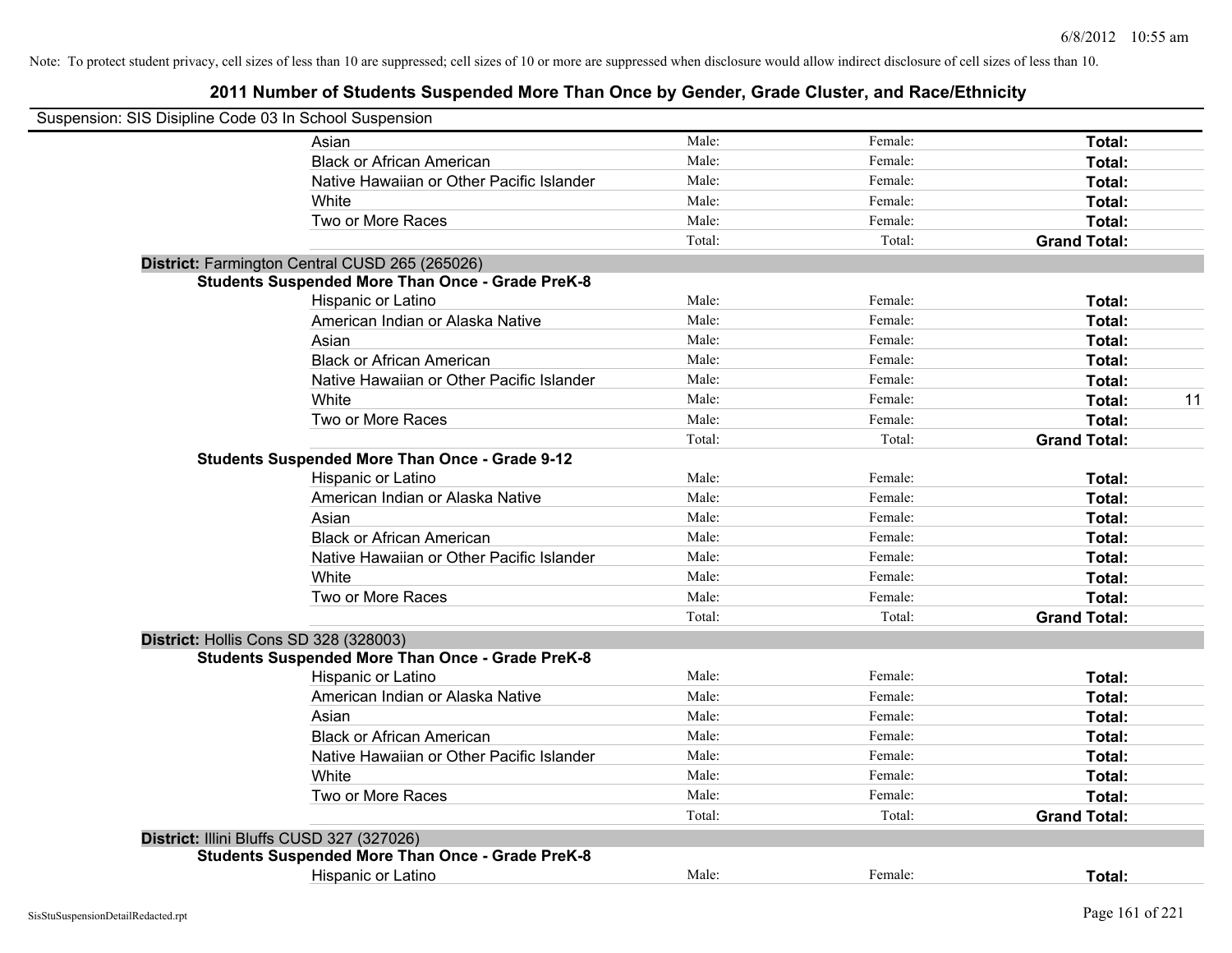# **2011 Number of Students Suspended More Than Once by Gender, Grade Cluster, and Race/Ethnicity**

| Suspension: SIS Disipline Code 03 In School Suspension |                                                         |        |    |         |    |                     |     |
|--------------------------------------------------------|---------------------------------------------------------|--------|----|---------|----|---------------------|-----|
|                                                        | American Indian or Alaska Native                        | Male:  |    | Female: |    | Total:              |     |
| Asian                                                  |                                                         | Male:  |    | Female: |    | Total:              |     |
|                                                        | <b>Black or African American</b>                        | Male:  |    | Female: |    | Total:              |     |
|                                                        | Native Hawaiian or Other Pacific Islander               | Male:  |    | Female: |    | Total:              |     |
| White                                                  |                                                         | Male:  |    | Female: |    | Total:              | 18  |
|                                                        | Two or More Races                                       | Male:  |    | Female: |    | Total:              |     |
|                                                        |                                                         | Total: |    | Total:  |    | <b>Grand Total:</b> |     |
| District: Norwood ESD 63 (063002)                      |                                                         |        |    |         |    |                     |     |
|                                                        | <b>Students Suspended More Than Once - Grade PreK-8</b> |        |    |         |    |                     |     |
|                                                        | Hispanic or Latino                                      | Male:  |    | Female: |    | Total:              |     |
|                                                        | American Indian or Alaska Native                        | Male:  |    | Female: |    | Total:              |     |
| Asian                                                  |                                                         | Male:  |    | Female: |    | Total:              |     |
|                                                        | <b>Black or African American</b>                        | Male:  |    | Female: |    | Total:              |     |
|                                                        | Native Hawaiian or Other Pacific Islander               | Male:  |    | Female: |    | Total:              |     |
| White                                                  |                                                         | Male:  |    | Female: |    | Total:              |     |
|                                                        | Two or More Races                                       | Male:  |    | Female: |    | Total:              |     |
|                                                        |                                                         | Total: |    | Total:  |    | <b>Grand Total:</b> |     |
| District: Peoria SD 150 (150025)                       |                                                         |        |    |         |    |                     |     |
|                                                        | <b>Students Suspended More Than Once - Grade PreK-8</b> |        |    |         |    |                     |     |
|                                                        | Hispanic or Latino                                      | Male:  |    | Female: |    | Total:              |     |
|                                                        | American Indian or Alaska Native                        | Male:  |    | Female: |    | Total:              |     |
| Asian                                                  |                                                         | Male:  |    | Female: |    | Total:              |     |
|                                                        | <b>Black or African American</b>                        | Male:  | 83 | Female: | 61 | Total:              | 144 |
|                                                        | Native Hawaiian or Other Pacific Islander               | Male:  |    | Female: |    | Total:              |     |
| White                                                  |                                                         | Male:  |    | Female: |    | Total:              | 11  |
|                                                        | Two or More Races                                       | Male:  |    | Female: |    | Total:              |     |
|                                                        |                                                         | Total: |    | Total:  |    | <b>Grand Total:</b> | 171 |
|                                                        | <b>Students Suspended More Than Once - Grade 9-12</b>   |        |    |         |    |                     |     |
|                                                        | Hispanic or Latino                                      | Male:  |    | Female: |    | Total:              |     |
|                                                        | American Indian or Alaska Native                        | Male:  |    | Female: |    | Total:              |     |
| Asian                                                  |                                                         | Male:  |    | Female: |    | Total:              |     |
|                                                        | <b>Black or African American</b>                        | Male:  | 31 | Female: | 34 | Total:              | 65  |
|                                                        | Native Hawaiian or Other Pacific Islander               | Male:  |    | Female: |    | Total:              |     |
| White                                                  |                                                         | Male:  |    | Female: |    | Total:              | 19  |
|                                                        | Two or More Races                                       | Male:  |    | Female: |    | Total:              |     |
| .                                                      |                                                         | Total: |    | Total:  |    | <b>Grand Total:</b> |     |

**District:** Pleasant Hill SD 69 (069002) **Students Suspended More Than Once - Grade PreK-8**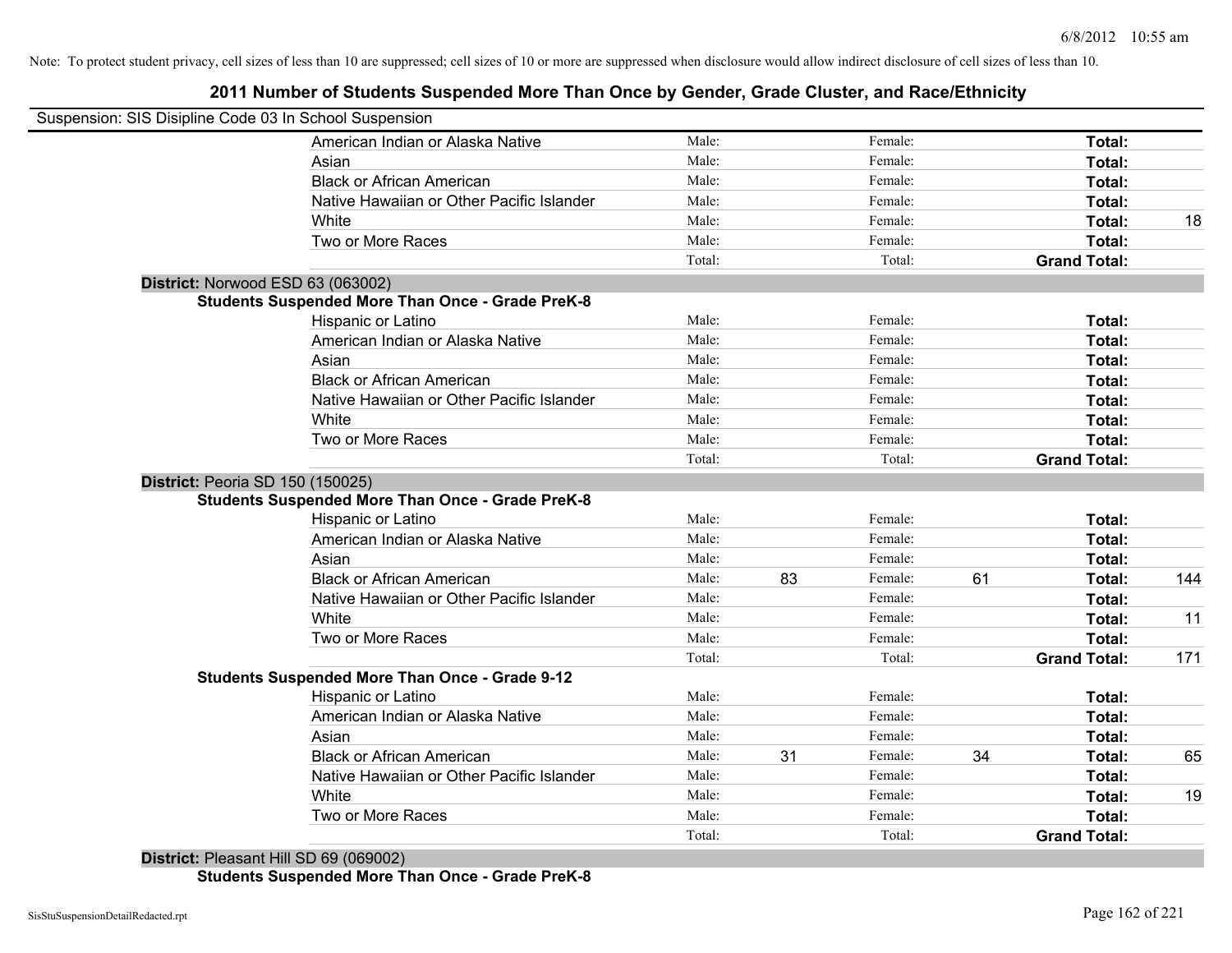| Suspension: SIS Disipline Code 03 In School Suspension                                             |                                           |        |         |                     |    |
|----------------------------------------------------------------------------------------------------|-------------------------------------------|--------|---------|---------------------|----|
| Hispanic or Latino                                                                                 |                                           | Male:  | Female: | Total:              |    |
| American Indian or Alaska Native                                                                   |                                           | Male:  | Female: | Total:              |    |
| Asian                                                                                              |                                           | Male:  | Female: | Total:              |    |
| <b>Black or African American</b>                                                                   |                                           | Male:  | Female: | Total:              |    |
|                                                                                                    | Native Hawaiian or Other Pacific Islander | Male:  | Female: | Total:              |    |
| White                                                                                              |                                           | Male:  | Female: | Total:              |    |
| Two or More Races                                                                                  |                                           | Male:  | Female: | Total:              |    |
|                                                                                                    |                                           | Total: | Total:  | <b>Grand Total:</b> | 10 |
| District: Pleasant Valley SD 62 (062002)                                                           |                                           |        |         |                     |    |
| <b>Students Suspended More Than Once - Grade PreK-8</b>                                            |                                           |        |         |                     |    |
| Hispanic or Latino                                                                                 |                                           | Male:  | Female: | Total:              |    |
| American Indian or Alaska Native                                                                   |                                           | Male:  | Female: | Total:              |    |
| Asian                                                                                              |                                           | Male:  | Female: | Total:              |    |
| <b>Black or African American</b>                                                                   |                                           | Male:  | Female: | Total:              |    |
|                                                                                                    | Native Hawaiian or Other Pacific Islander | Male:  | Female: | Total:              |    |
| White                                                                                              |                                           | Male:  | Female: | Total:              |    |
| Two or More Races                                                                                  |                                           | Male:  | Female: | Total:              |    |
|                                                                                                    |                                           | Total: | Total:  | <b>Grand Total:</b> | 13 |
| District: Princeville CUSD 326 (326026)<br><b>Students Suspended More Than Once - Grade PreK-8</b> |                                           |        |         |                     |    |
| Hispanic or Latino                                                                                 |                                           | Male:  | Female: | Total:              |    |
| American Indian or Alaska Native                                                                   |                                           | Male:  | Female: | Total:              |    |
| Asian                                                                                              |                                           | Male:  | Female: | Total:              |    |
| <b>Black or African American</b>                                                                   |                                           | Male:  | Female: | Total:              |    |
|                                                                                                    | Native Hawaiian or Other Pacific Islander | Male:  | Female: | Total:              |    |
| White                                                                                              |                                           | Male:  | Female: | Total:              |    |
| Two or More Races                                                                                  |                                           | Male:  | Female: | Total:              |    |
|                                                                                                    |                                           | Total: | Total:  | <b>Grand Total:</b> |    |
| <b>Students Suspended More Than Once - Grade 9-12</b>                                              |                                           |        |         |                     |    |
| Hispanic or Latino                                                                                 |                                           | Male:  | Female: | Total:              |    |
| American Indian or Alaska Native                                                                   |                                           | Male:  | Female: | Total:              |    |
| Asian                                                                                              |                                           | Male:  | Female: | Total:              |    |
| <b>Black or African American</b>                                                                   |                                           | Male:  | Female: | Total:              |    |
|                                                                                                    | Native Hawaiian or Other Pacific Islander | Male:  | Female: | Total:              |    |
| White                                                                                              |                                           | Male:  | Female: | Total:              |    |
| Two or More Races                                                                                  |                                           | Male:  | Female: | Total:              |    |
|                                                                                                    |                                           | Total: | Total:  | <b>Grand Total:</b> |    |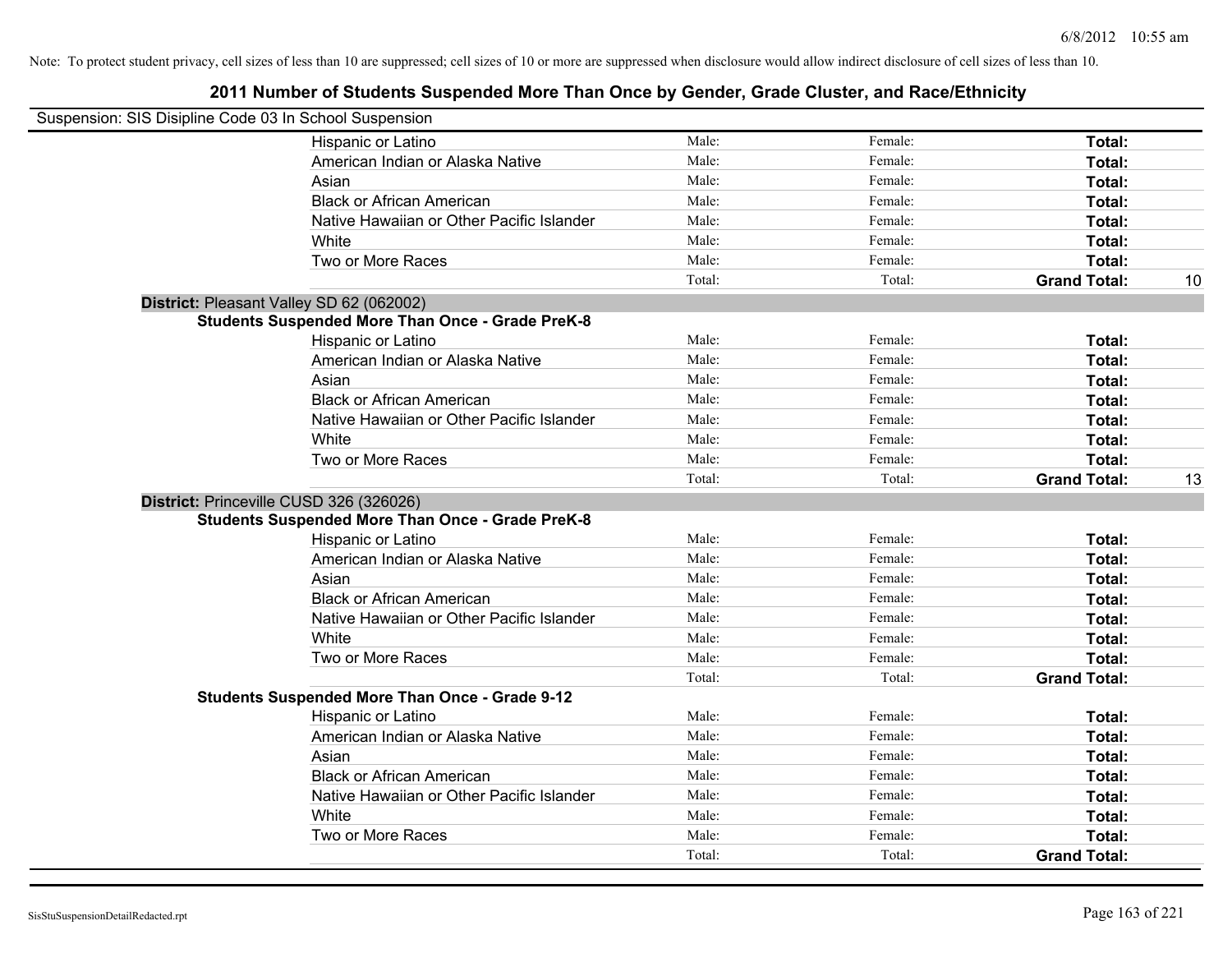| Suspension: SIS Disipline Code 03 In School Suspension |
|--------------------------------------------------------|
|--------------------------------------------------------|

| Region: Region 05 North Cook ISC 1 (05) |                                                         |        |         |                     |    |
|-----------------------------------------|---------------------------------------------------------|--------|---------|---------------------|----|
| County: Cook (016)                      |                                                         |        |         |                     |    |
|                                         | District: Arlington Heights SD 25 (025002)              |        |         |                     |    |
|                                         | <b>Students Suspended More Than Once - Grade PreK-8</b> |        |         |                     |    |
|                                         | Hispanic or Latino                                      | Male:  | Female: | Total:              |    |
|                                         | American Indian or Alaska Native                        | Male:  | Female: | Total:              |    |
|                                         | Asian                                                   | Male:  | Female: | Total:              |    |
|                                         | <b>Black or African American</b>                        | Male:  | Female: | Total:              |    |
|                                         | Native Hawaiian or Other Pacific Islander               | Male:  | Female: | Total:              |    |
|                                         | White                                                   | Male:  | Female: | Total:              |    |
|                                         | Two or More Races                                       | Male:  | Female: | Total:              |    |
|                                         |                                                         | Total: | Total:  | <b>Grand Total:</b> |    |
| District: Avoca SD 37 (037002)          |                                                         |        |         |                     |    |
|                                         | <b>Students Suspended More Than Once - Grade PreK-8</b> |        |         |                     |    |
|                                         | Hispanic or Latino                                      | Male:  | Female: | Total:              |    |
|                                         | American Indian or Alaska Native                        | Male:  | Female: | Total:              |    |
|                                         | Asian                                                   | Male:  | Female: | Total:              |    |
|                                         | <b>Black or African American</b>                        | Male:  | Female: | Total:              |    |
|                                         | Native Hawaiian or Other Pacific Islander               | Male:  | Female: | Total:              |    |
|                                         | White                                                   | Male:  | Female: | Total:              |    |
|                                         | Two or More Races                                       | Male:  | Female: | Total:              |    |
|                                         |                                                         | Total: | Total:  | <b>Grand Total:</b> |    |
| District: CCSD 62 (062004)              |                                                         |        |         |                     |    |
|                                         | <b>Students Suspended More Than Once - Grade PreK-8</b> |        |         |                     |    |
|                                         | Hispanic or Latino                                      | Male:  | Female: | Total:              | 16 |
|                                         | American Indian or Alaska Native                        | Male:  | Female: | Total:              |    |
|                                         | Asian                                                   | Male:  | Female: | Total:              |    |
|                                         | <b>Black or African American</b>                        | Male:  | Female: | Total:              |    |
|                                         | Native Hawaiian or Other Pacific Islander               | Male:  | Female: | Total:              |    |
|                                         | White                                                   | Male:  | Female: | Total:              |    |
|                                         | Two or More Races                                       | Male:  | Female: | Total:              |    |
|                                         |                                                         | Total: | Total:  | <b>Grand Total:</b> | 26 |
| District: Cove School (006300)          |                                                         |        |         |                     |    |
|                                         | <b>Students Suspended More Than Once - Grade 9-12</b>   |        |         |                     |    |
|                                         | Hispanic or Latino                                      | Male:  | Female: | Total:              |    |
|                                         | American Indian or Alaska Native                        | Male:  | Female: | Total:              |    |
|                                         | Asian                                                   | Male:  | Female: | Total:              |    |
|                                         | <b>Black or African American</b>                        | Male:  | Female: | Total:              |    |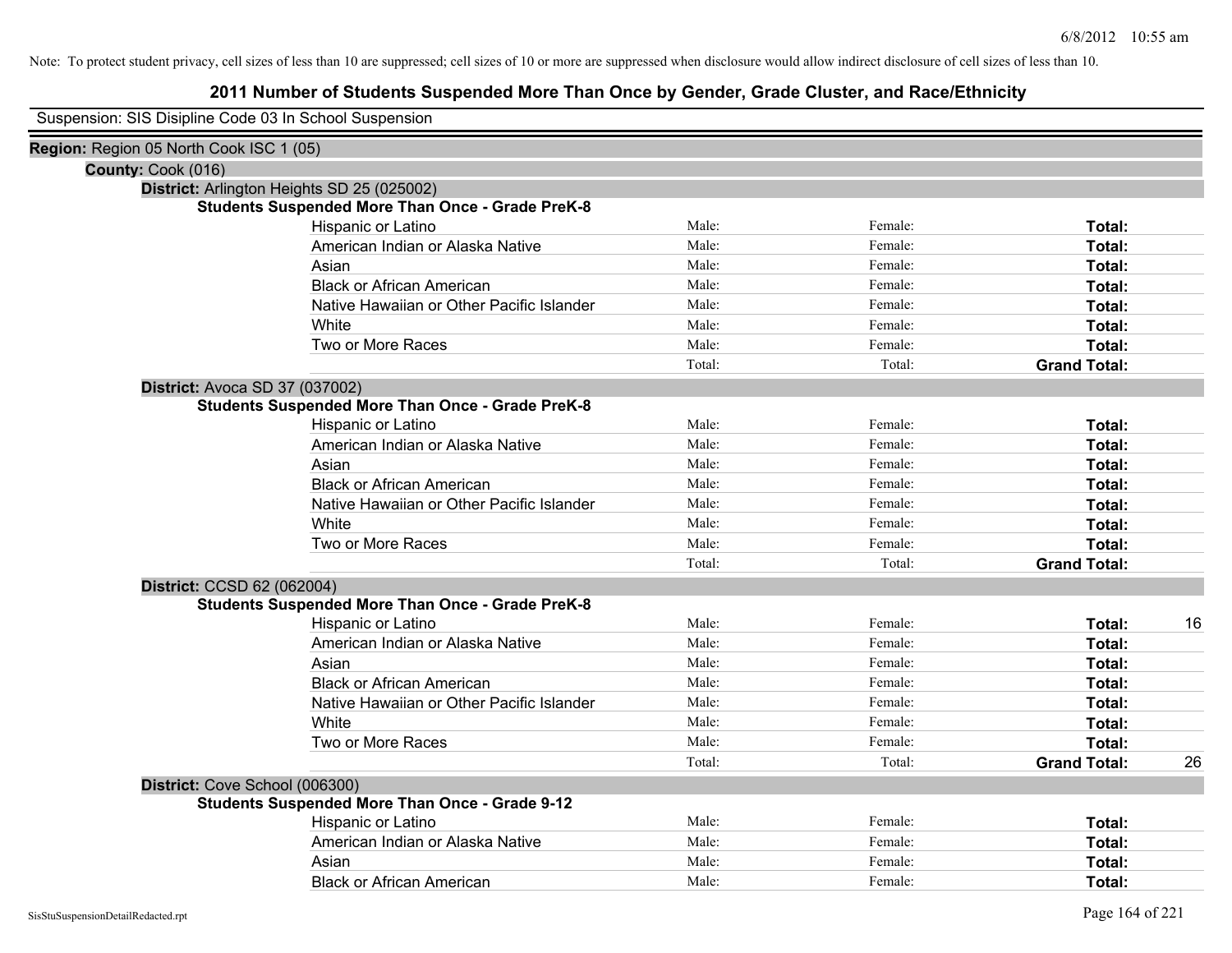| Suspension: SIS Disipline Code 03 In School Suspension |                                                         |        |     |         |    |                     |     |
|--------------------------------------------------------|---------------------------------------------------------|--------|-----|---------|----|---------------------|-----|
|                                                        | Native Hawaiian or Other Pacific Islander               | Male:  |     | Female: |    | Total:              |     |
|                                                        | White                                                   | Male:  |     | Female: |    | Total:              |     |
|                                                        | Two or More Races                                       | Male:  |     | Female: |    | Total:              |     |
|                                                        |                                                         | Total: |     | Total:  |    | <b>Grand Total:</b> |     |
|                                                        | District: East Maine SD 63 (063002)                     |        |     |         |    |                     |     |
|                                                        | <b>Students Suspended More Than Once - Grade PreK-8</b> |        |     |         |    |                     |     |
|                                                        | Hispanic or Latino                                      | Male:  |     | Female: |    | Total:              |     |
|                                                        | American Indian or Alaska Native                        | Male:  |     | Female: |    | Total:              |     |
|                                                        | Asian                                                   | Male:  |     | Female: |    | Total:              |     |
|                                                        | <b>Black or African American</b>                        | Male:  |     | Female: |    | Total:              |     |
|                                                        | Native Hawaiian or Other Pacific Islander               | Male:  |     | Female: |    | Total:              |     |
|                                                        | White                                                   | Male:  |     | Female: |    | Total:              |     |
|                                                        | Two or More Races                                       | Male:  |     | Female: |    | Total:              |     |
|                                                        |                                                         | Total: |     | Total:  |    | <b>Grand Total:</b> |     |
|                                                        | District: Evanston CCSD 65 (065004)                     |        |     |         |    |                     |     |
|                                                        | <b>Students Suspended More Than Once - Grade PreK-8</b> |        |     |         |    |                     |     |
|                                                        | Hispanic or Latino                                      | Male:  |     | Female: |    | Total:              |     |
|                                                        | American Indian or Alaska Native                        | Male:  |     | Female: |    | Total:              |     |
|                                                        | Asian                                                   | Male:  |     | Female: |    | Total:              |     |
|                                                        | <b>Black or African American</b>                        | Male:  |     | Female: |    | Total:              |     |
|                                                        | Native Hawaiian or Other Pacific Islander               | Male:  |     | Female: |    | Total:              |     |
|                                                        | White                                                   | Male:  |     | Female: |    | Total:              |     |
|                                                        | Two or More Races                                       | Male:  |     | Female: |    | Total:              |     |
|                                                        |                                                         | Total: |     | Total:  |    | <b>Grand Total:</b> |     |
|                                                        | District: Evanston Twp HSD 202 (202017)                 |        |     |         |    |                     |     |
|                                                        | <b>Students Suspended More Than Once - Grade 9-12</b>   |        |     |         |    |                     |     |
|                                                        | Hispanic or Latino                                      | Male:  |     | Female: |    | Total:              | 23  |
|                                                        | American Indian or Alaska Native                        | Male:  |     | Female: |    | Total:              |     |
|                                                        | Asian                                                   | Male:  |     | Female: |    | Total:              |     |
|                                                        | <b>Black or African American</b>                        | Male:  | 79  | Female: | 25 | Total:              | 104 |
|                                                        | Native Hawaiian or Other Pacific Islander               | Male:  |     | Female: |    | Total:              |     |
|                                                        | White                                                   | Male:  |     | Female: |    | Total:              |     |
|                                                        | Two or More Races                                       | Male:  |     | Female: |    | Total:              |     |
|                                                        |                                                         | Total: | 108 | Total:  | 37 | <b>Grand Total:</b> | 145 |
|                                                        | District: Fairview SD 72 (072002)                       |        |     |         |    |                     |     |
|                                                        | <b>Students Suspended More Than Once - Grade PreK-8</b> |        |     |         |    |                     |     |
|                                                        | Hispanic or Latino                                      | Male:  |     | Female: |    | Total:              |     |
|                                                        | American Indian or Alaska Native                        | Male:  |     | Female: |    | Total:              |     |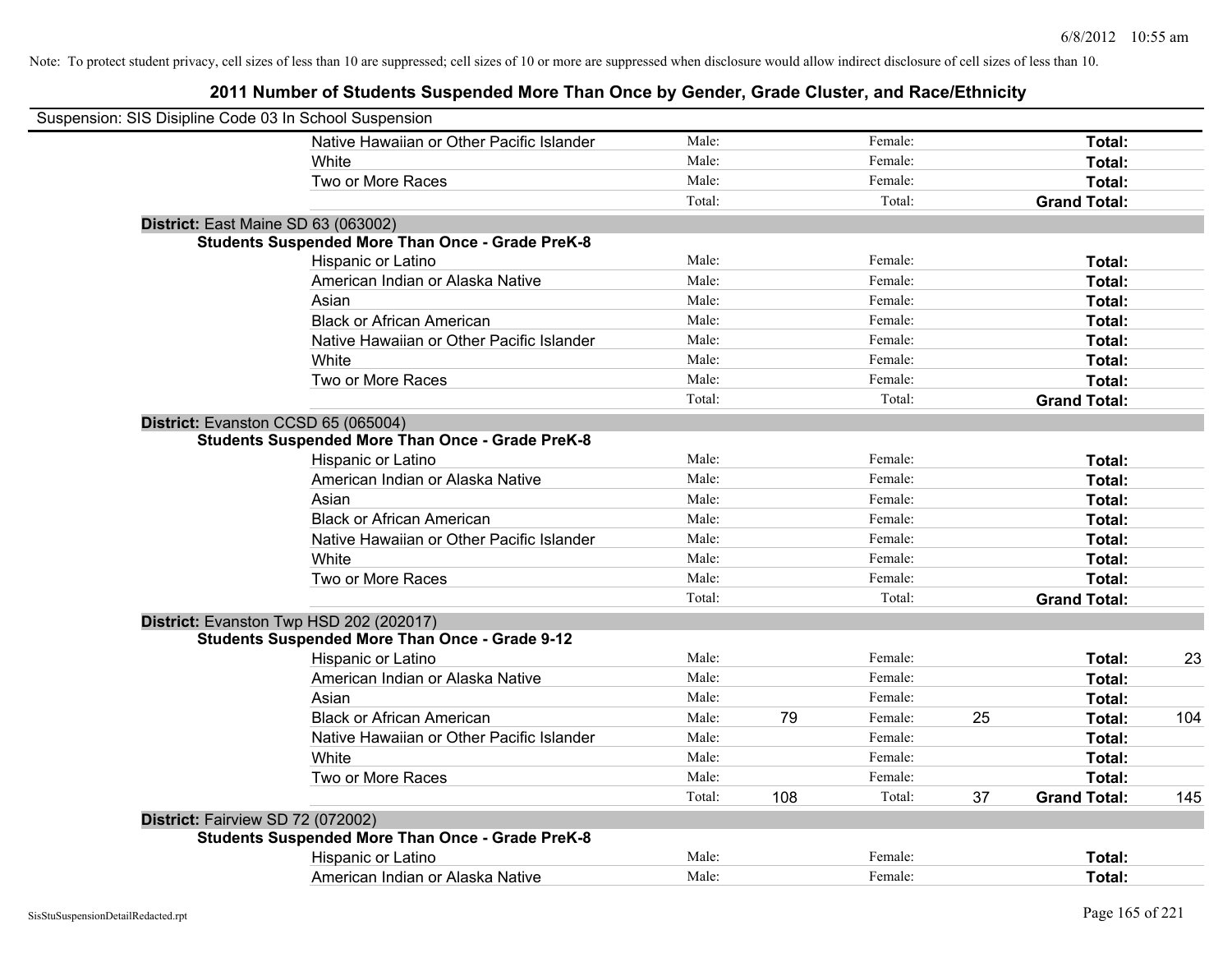# **2011 Number of Students Suspended More Than Once by Gender, Grade Cluster, and Race/Ethnicity**

| Suspension: SIS Disipline Code 03 In School Suspension                                             |        |     |         |     |                     |     |
|----------------------------------------------------------------------------------------------------|--------|-----|---------|-----|---------------------|-----|
| Asian                                                                                              | Male:  |     | Female: |     | Total:              |     |
| <b>Black or African American</b>                                                                   | Male:  |     | Female: |     | Total:              |     |
| Native Hawaiian or Other Pacific Islander                                                          | Male:  |     | Female: |     | Total:              |     |
| White                                                                                              | Male:  |     | Female: |     | Total:              |     |
| Two or More Races                                                                                  | Male:  |     | Female: |     | Total:              |     |
|                                                                                                    | Total: |     | Total:  |     | <b>Grand Total:</b> |     |
| District: Lincolnwood SD 74 (074002)                                                               |        |     |         |     |                     |     |
| <b>Students Suspended More Than Once - Grade PreK-8</b>                                            |        |     |         |     |                     |     |
| Hispanic or Latino                                                                                 | Male:  |     | Female: |     | Total:              |     |
| American Indian or Alaska Native                                                                   | Male:  |     | Female: |     | Total:              |     |
| Asian                                                                                              | Male:  |     | Female: |     | Total:              |     |
| <b>Black or African American</b>                                                                   | Male:  |     | Female: |     | Total:              |     |
| Native Hawaiian or Other Pacific Islander                                                          | Male:  |     | Female: |     | Total:              |     |
| White                                                                                              | Male:  |     | Female: |     | Total:              |     |
| Two or More Races                                                                                  | Male:  |     | Female: |     | Total:              |     |
|                                                                                                    | Total: |     | Total:  |     | <b>Grand Total:</b> |     |
| District: Maine Township HSD 207 (207017)<br><b>Students Suspended More Than Once - Grade 9-12</b> |        |     | Female: |     |                     |     |
| Hispanic or Latino                                                                                 | Male:  | 324 | Female: | 215 | Total:              | 539 |
| American Indian or Alaska Native                                                                   | Male:  |     |         |     | Total:              | 12  |
| Asian                                                                                              | Male:  | 73  | Female: | 38  | Total:              | 111 |
| <b>Black or African American</b>                                                                   | Male:  | 59  | Female: | 34  | Total:              | 93  |
| Native Hawaiian or Other Pacific Islander                                                          | Male:  |     | Female: |     | Total:              |     |
| White                                                                                              | Male:  | 562 | Female: | 268 | Total:              | 830 |
| Two or More Races                                                                                  | Male:  |     | Female: |     | Total:              |     |
|                                                                                                    | Total: |     | Total:  |     | <b>Grand Total:</b> |     |
| District: Morton Grove SD 70 (070002)                                                              |        |     |         |     |                     |     |
| <b>Students Suspended More Than Once - Grade PreK-8</b>                                            |        |     |         |     |                     |     |
| Hispanic or Latino                                                                                 | Male:  |     | Female: |     | Total:              |     |
| American Indian or Alaska Native                                                                   | Male:  |     | Female: |     | Total:              |     |
| Asian                                                                                              | Male:  |     | Female: |     | Total:              |     |
| <b>Black or African American</b>                                                                   | Male:  |     | Female: |     | Total:              |     |
| Native Hawaiian or Other Pacific Islander                                                          | Male:  |     | Female: |     | Total:              |     |
| White                                                                                              | Male:  |     | Female: |     | Total:              |     |
| Two or More Races                                                                                  | Male:  |     | Female: |     | Total:              |     |
|                                                                                                    | Total: |     | Total:  |     | <b>Grand Total:</b> |     |

**Students Suspended More Than Once - Grade PreK-8**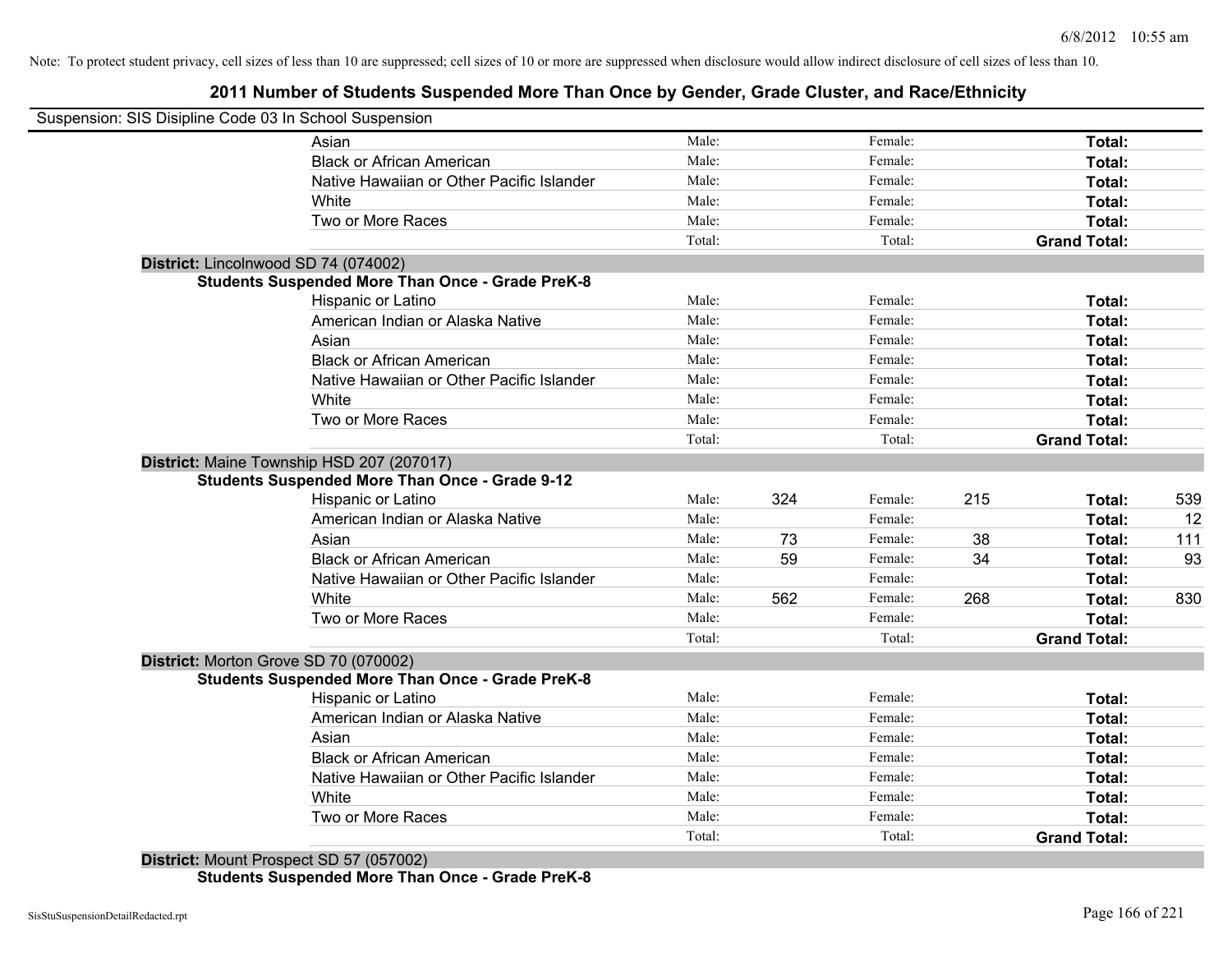| Suspension: SIS Disipline Code 03 In School Suspension |                                                         |        |    |         |    |                     |    |
|--------------------------------------------------------|---------------------------------------------------------|--------|----|---------|----|---------------------|----|
|                                                        | Hispanic or Latino                                      | Male:  |    | Female: |    | Total:              |    |
|                                                        | American Indian or Alaska Native                        | Male:  |    | Female: |    | Total:              |    |
|                                                        | Asian                                                   | Male:  |    | Female: |    | Total:              |    |
|                                                        | <b>Black or African American</b>                        | Male:  |    | Female: |    | Total:              |    |
|                                                        | Native Hawaiian or Other Pacific Islander               | Male:  |    | Female: |    | Total:              |    |
|                                                        | White                                                   | Male:  |    | Female: |    | Total:              |    |
|                                                        | Two or More Races                                       | Male:  |    | Female: |    | Total:              |    |
|                                                        |                                                         | Total: |    | Total:  |    | <b>Grand Total:</b> |    |
|                                                        | District: Niles Twp CHSD 219 (219017)                   |        |    |         |    |                     |    |
|                                                        | <b>Students Suspended More Than Once - Grade 9-12</b>   |        |    |         |    |                     |    |
|                                                        | Hispanic or Latino                                      | Male:  | 20 | Female: | 19 | Total:              | 39 |
|                                                        | American Indian or Alaska Native                        | Male:  |    | Female: |    | Total:              |    |
|                                                        | Asian                                                   | Male:  |    | Female: |    | Total:              | 19 |
|                                                        | <b>Black or African American</b>                        | Male:  | 19 | Female: | 18 | Total:              | 37 |
|                                                        | Native Hawaiian or Other Pacific Islander               | Male:  |    | Female: |    | Total:              |    |
|                                                        | White                                                   | Male:  | 48 | Female: | 28 | Total:              | 76 |
|                                                        | Two or More Races                                       | Male:  |    | Female: |    | Total:              |    |
|                                                        |                                                         | Total: |    | Total:  |    | <b>Grand Total:</b> |    |
|                                                        | District: Northbrook ESD 27 (027002)                    |        |    |         |    |                     |    |
|                                                        | <b>Students Suspended More Than Once - Grade PreK-8</b> |        |    |         |    |                     |    |
|                                                        | Hispanic or Latino                                      | Male:  |    | Female: |    | Total:              |    |
|                                                        | American Indian or Alaska Native                        | Male:  |    | Female: |    | Total:              |    |
|                                                        | Asian                                                   | Male:  |    | Female: |    | Total:              |    |
|                                                        | <b>Black or African American</b>                        | Male:  |    | Female: |    | Total:              |    |
|                                                        | Native Hawaiian or Other Pacific Islander               | Male:  |    | Female: |    | Total:              |    |
|                                                        | White                                                   | Male:  |    | Female: |    | Total:              |    |
|                                                        | Two or More Races                                       | Male:  |    | Female: |    | Total:              |    |
|                                                        |                                                         | Total: |    | Total:  |    | <b>Grand Total:</b> |    |
|                                                        | District: Northbrook SD 28 (028002)                     |        |    |         |    |                     |    |
|                                                        | <b>Students Suspended More Than Once - Grade PreK-8</b> |        |    |         |    |                     |    |
|                                                        | Hispanic or Latino                                      | Male:  |    | Female: |    | Total:              |    |
|                                                        | American Indian or Alaska Native                        | Male:  |    | Female: |    | Total:              |    |
|                                                        | Asian                                                   | Male:  |    | Female: |    | Total:              |    |
|                                                        | <b>Black or African American</b>                        | Male:  |    | Female: |    | Total:              |    |
|                                                        | Native Hawaiian or Other Pacific Islander               | Male:  |    | Female: |    | Total:              |    |
|                                                        | White                                                   | Male:  |    | Female: |    | Total:              |    |
|                                                        | Two or More Races                                       | Male:  |    | Female: |    | Total:              |    |
|                                                        |                                                         | Total: |    | Total:  |    | <b>Grand Total:</b> |    |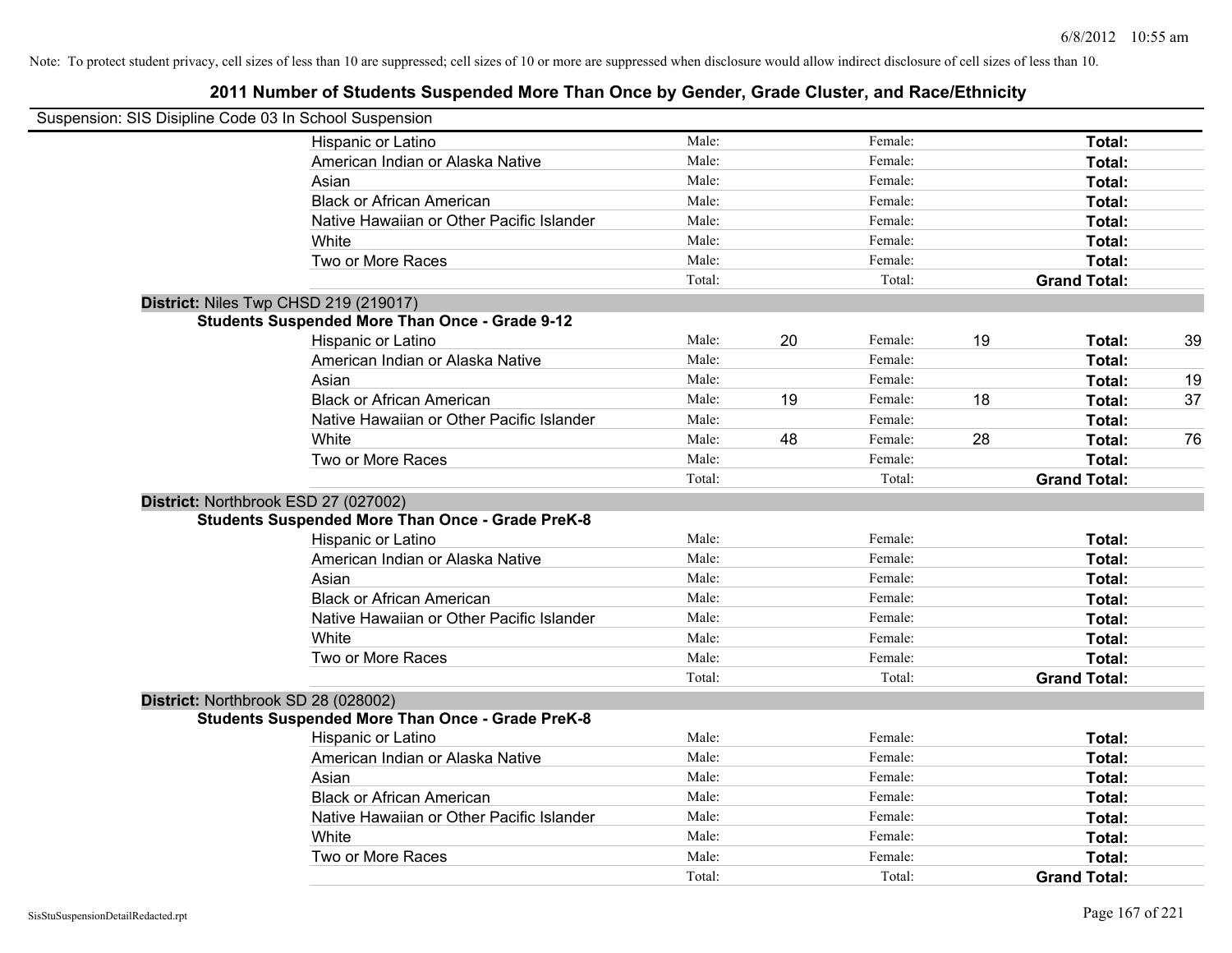| Suspension: SIS Disipline Code 03 In School Suspension |                                                         |        |         |                     |    |
|--------------------------------------------------------|---------------------------------------------------------|--------|---------|---------------------|----|
|                                                        | District: Northfield Twp HSD 225 (225017)               |        |         |                     |    |
|                                                        | <b>Students Suspended More Than Once - Grade 9-12</b>   |        |         |                     |    |
|                                                        | Hispanic or Latino                                      | Male:  | Female: | Total:              | 16 |
|                                                        | American Indian or Alaska Native                        | Male:  | Female: | Total:              |    |
|                                                        | Asian                                                   | Male:  | Female: | Total:              |    |
|                                                        | <b>Black or African American</b>                        | Male:  | Female: | Total:              |    |
|                                                        | Native Hawaiian or Other Pacific Islander               | Male:  | Female: | Total:              |    |
|                                                        | White                                                   | Male:  | Female: | Total:              | 25 |
|                                                        | Two or More Races                                       | Male:  | Female: | Total:              |    |
|                                                        |                                                         | Total: | Total:  | <b>Grand Total:</b> |    |
|                                                        | District: Palatine CCSD 15 (015004)                     |        |         |                     |    |
|                                                        | <b>Students Suspended More Than Once - Grade PreK-8</b> |        |         |                     |    |
|                                                        | Hispanic or Latino                                      | Male:  | Female: | Total:              | 23 |
|                                                        | American Indian or Alaska Native                        | Male:  | Female: | Total:              |    |
|                                                        | Asian                                                   | Male:  | Female: | Total:              |    |
|                                                        | <b>Black or African American</b>                        | Male:  | Female: | Total:              |    |
|                                                        | Native Hawaiian or Other Pacific Islander               | Male:  | Female: | Total:              |    |
|                                                        | White                                                   | Male:  | Female: | Total:              |    |
|                                                        | Two or More Races                                       | Male:  | Female: | Total:              |    |
|                                                        |                                                         | Total: | Total:  | <b>Grand Total:</b> | 39 |
|                                                        | District: River Trails SD 26 (026002)                   |        |         |                     |    |
|                                                        | <b>Students Suspended More Than Once - Grade PreK-8</b> |        |         |                     |    |
|                                                        | Hispanic or Latino                                      | Male:  | Female: | Total:              |    |
|                                                        | American Indian or Alaska Native                        | Male:  | Female: | Total:              |    |
|                                                        | Asian                                                   | Male:  | Female: | Total:              |    |
|                                                        | <b>Black or African American</b>                        | Male:  | Female: | Total:              |    |
|                                                        | Native Hawaiian or Other Pacific Islander               | Male:  | Female: | Total:              |    |
|                                                        | White                                                   | Male:  | Female: | Total:              |    |
|                                                        | Two or More Races                                       | Male:  | Female: | Total:              |    |
|                                                        |                                                         | Total: | Total:  | <b>Grand Total:</b> |    |
|                                                        | District: Schaumburg CCSD 54 (054004)                   |        |         |                     |    |
|                                                        | <b>Students Suspended More Than Once - Grade PreK-8</b> |        |         |                     |    |
|                                                        | Hispanic or Latino                                      | Male:  | Female: | Total:              | 13 |
|                                                        | American Indian or Alaska Native                        | Male:  | Female: | Total:              |    |
|                                                        | Asian                                                   | Male:  | Female: | Total:              |    |
|                                                        | <b>Black or African American</b>                        | Male:  | Female: | Total:              | 16 |
|                                                        | Native Hawaiian or Other Pacific Islander               | Male:  | Female: | Total:              |    |
|                                                        | White                                                   | Male:  | Female: | Total:              | 22 |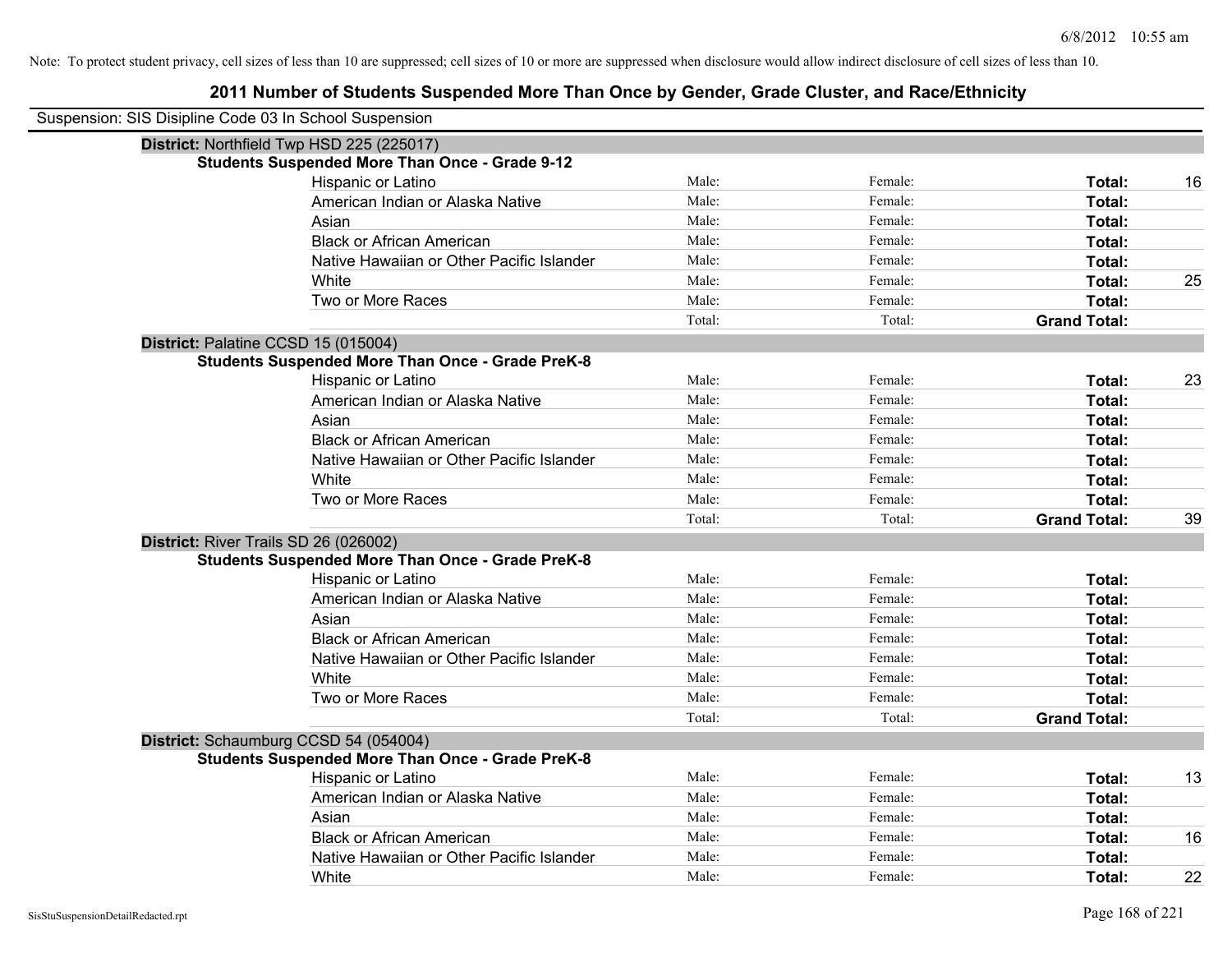| Suspension: SIS Disipline Code 03 In School Suspension  |        |         |                     |
|---------------------------------------------------------|--------|---------|---------------------|
| Two or More Races                                       | Male:  | Female: | Total:              |
|                                                         | Total: | Total:  | <b>Grand Total:</b> |
| District: Skokie SD 68 (068002)                         |        |         |                     |
| <b>Students Suspended More Than Once - Grade PreK-8</b> |        |         |                     |
| Hispanic or Latino                                      | Male:  | Female: | Total:              |
| American Indian or Alaska Native                        | Male:  | Female: | Total:              |
| Asian                                                   | Male:  | Female: | Total:              |
| <b>Black or African American</b>                        | Male:  | Female: | Total:              |
| Native Hawaiian or Other Pacific Islander               | Male:  | Female: | Total:              |
| White                                                   | Male:  | Female: | Total:              |
| Two or More Races                                       | Male:  | Female: | Total:              |
|                                                         | Total: | Total:  | <b>Grand Total:</b> |
| District: Skokie SD 69 (069002)                         |        |         |                     |
| <b>Students Suspended More Than Once - Grade PreK-8</b> |        |         |                     |
| Hispanic or Latino                                      | Male:  | Female: | Total:              |
| American Indian or Alaska Native                        | Male:  | Female: | Total:              |
| Asian                                                   | Male:  | Female: | Total:              |
| <b>Black or African American</b>                        | Male:  | Female: | Total:              |
| Native Hawaiian or Other Pacific Islander               | Male:  | Female: | Total:              |
| White                                                   | Male:  | Female: | Total:              |
| Two or More Races                                       | Male:  | Female: | Total:              |
|                                                         | Total: | Total:  | <b>Grand Total:</b> |
| District: Skokie SD 73-5 (073502)                       |        |         |                     |
| <b>Students Suspended More Than Once - Grade PreK-8</b> |        |         |                     |
| <b>Hispanic or Latino</b>                               | Male:  | Female: | Total:              |
| American Indian or Alaska Native                        | Male:  | Female: | Total:              |
| Asian                                                   | Male:  | Female: | Total:              |
| <b>Black or African American</b>                        | Male:  | Female: | Total:              |
| Native Hawaiian or Other Pacific Islander               | Male:  | Female: | Total:              |
| White                                                   | Male:  | Female: | Total:              |
| Two or More Races                                       | Male:  | Female: | Total:              |
|                                                         | Total: | Total:  | <b>Grand Total:</b> |
| District: Sunset Ridge SD 29 (029002)                   |        |         |                     |
| <b>Students Suspended More Than Once - Grade PreK-8</b> |        |         |                     |
| Hispanic or Latino                                      | Male:  | Female: | Total:              |
| American Indian or Alaska Native                        | Male:  | Female: | Total:              |
| Asian                                                   | Male:  | Female: | Total:              |
| <b>Black or African American</b>                        | Male:  | Female: | Total:              |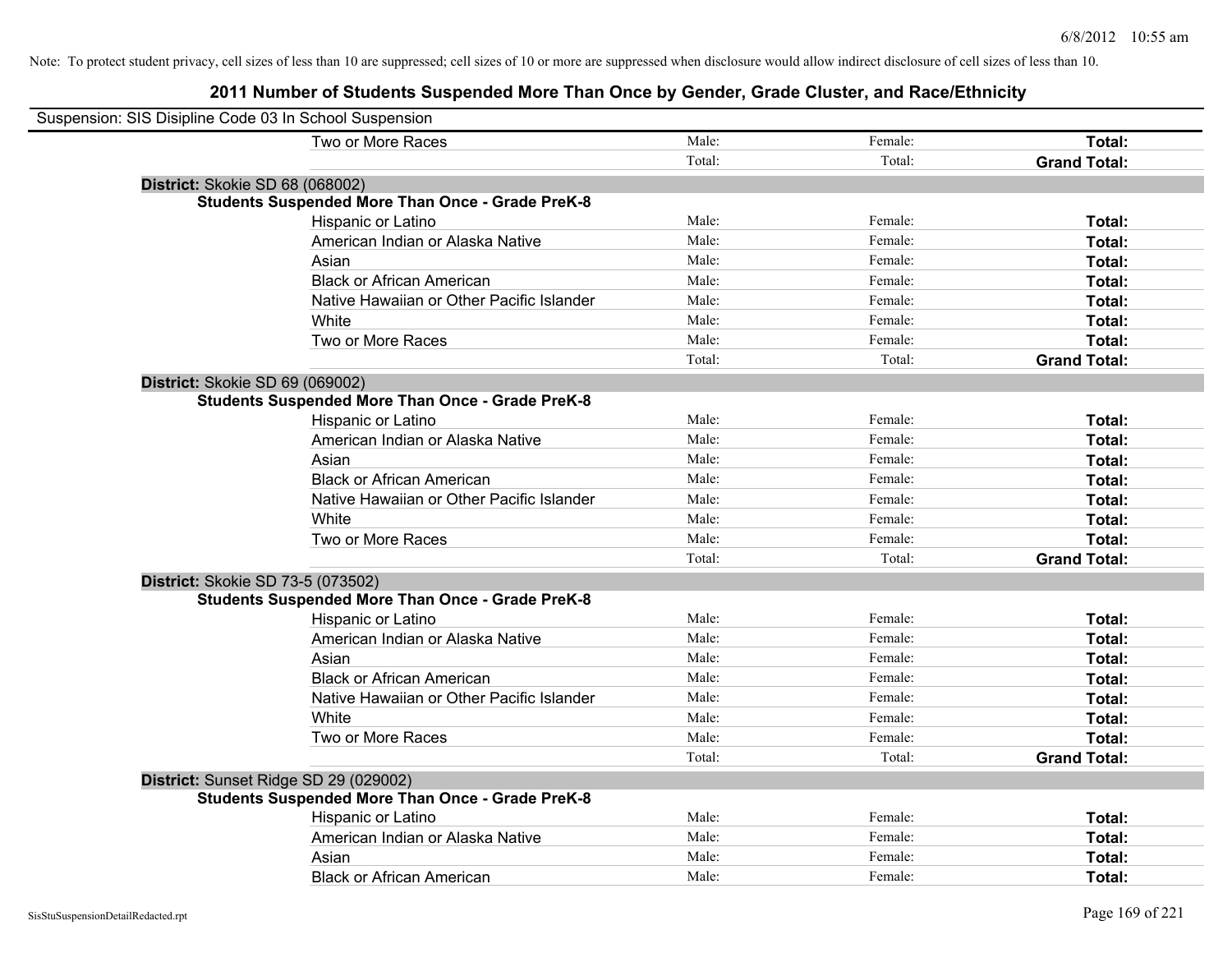**2011 Number of Students Suspended More Than Once by Gender, Grade Cluster, and Race/Ethnicity**

| Suspension: SIS Disipline Code 03 In School Suspension |                                                         |        |     |         |     |                     |     |
|--------------------------------------------------------|---------------------------------------------------------|--------|-----|---------|-----|---------------------|-----|
|                                                        | Native Hawaiian or Other Pacific Islander               | Male:  |     | Female: |     | Total:              |     |
|                                                        | White                                                   | Male:  |     | Female: |     | Total:              |     |
|                                                        | Two or More Races                                       | Male:  |     | Female: |     | Total:              |     |
|                                                        |                                                         | Total: |     | Total:  |     | <b>Grand Total:</b> |     |
| District: Township HSD 211 (211017)                    |                                                         |        |     |         |     |                     |     |
|                                                        | <b>Students Suspended More Than Once - Grade 9-12</b>   |        |     |         |     |                     |     |
|                                                        | Hispanic or Latino                                      | Male:  | 155 | Female: | 73  | Total:              | 228 |
|                                                        | American Indian or Alaska Native                        | Male:  |     | Female: |     | Total:              |     |
|                                                        | Asian                                                   | Male:  |     | Female: |     | Total:              | 16  |
|                                                        | <b>Black or African American</b>                        | Male:  | 53  | Female: | 31  | Total:              | 84  |
|                                                        | Native Hawaiian or Other Pacific Islander               | Male:  |     | Female: |     | Total:              |     |
|                                                        | White                                                   | Male:  | 102 | Female: | 50  | Total:              | 152 |
|                                                        | Two or More Races                                       | Male:  |     | Female: |     | Total:              | 20  |
|                                                        |                                                         | Total: |     | Total:  |     | <b>Grand Total:</b> |     |
| District: Township HSD 214 (214017)                    |                                                         |        |     |         |     |                     |     |
|                                                        | <b>Students Suspended More Than Once - Grade 9-12</b>   |        |     |         |     |                     |     |
|                                                        | Hispanic or Latino                                      | Male:  | 188 | Female: | 106 | Total:              | 294 |
|                                                        | American Indian or Alaska Native                        | Male:  |     | Female: |     | <b>Total:</b>       |     |
|                                                        | Asian                                                   | Male:  |     | Female: |     | Total:              | 12  |
|                                                        | <b>Black or African American</b>                        | Male:  |     | Female: |     | Total:              | 29  |
|                                                        | Native Hawaiian or Other Pacific Islander               | Male:  |     | Female: |     | Total:              |     |
|                                                        | White                                                   | Male:  | 98  | Female: | 50  | Total:              | 148 |
|                                                        | Two or More Races                                       | Male:  |     | Female: |     | Total:              |     |
|                                                        |                                                         | Total: |     | Total:  |     | <b>Grand Total:</b> |     |
| District: Wheeling CCSD 21 (021004)                    |                                                         |        |     |         |     |                     |     |
|                                                        | <b>Students Suspended More Than Once - Grade PreK-8</b> |        |     |         |     |                     |     |
|                                                        | Hispanic or Latino                                      | Male:  |     | Female: |     | Total:              | 28  |
|                                                        | American Indian or Alaska Native                        | Male:  |     | Female: |     | Total:              |     |
|                                                        | Asian                                                   | Male:  |     | Female: |     | Total:              |     |
|                                                        | <b>Black or African American</b>                        | Male:  |     | Female: |     | Total:              |     |
|                                                        | Native Hawaiian or Other Pacific Islander               | Male:  |     | Female: |     | Total:              |     |
|                                                        | White                                                   | Male:  |     | Female: |     | Total:              | 12  |
|                                                        | Two or More Races                                       | Male:  |     | Female: |     | Total:              |     |
|                                                        |                                                         | Total: |     | Total:  |     | <b>Grand Total:</b> |     |

**Region:** Region 06 West Cook ISC 2 (06)

**County:** Cook (016)

**District:** Berkeley SD 87 (087002)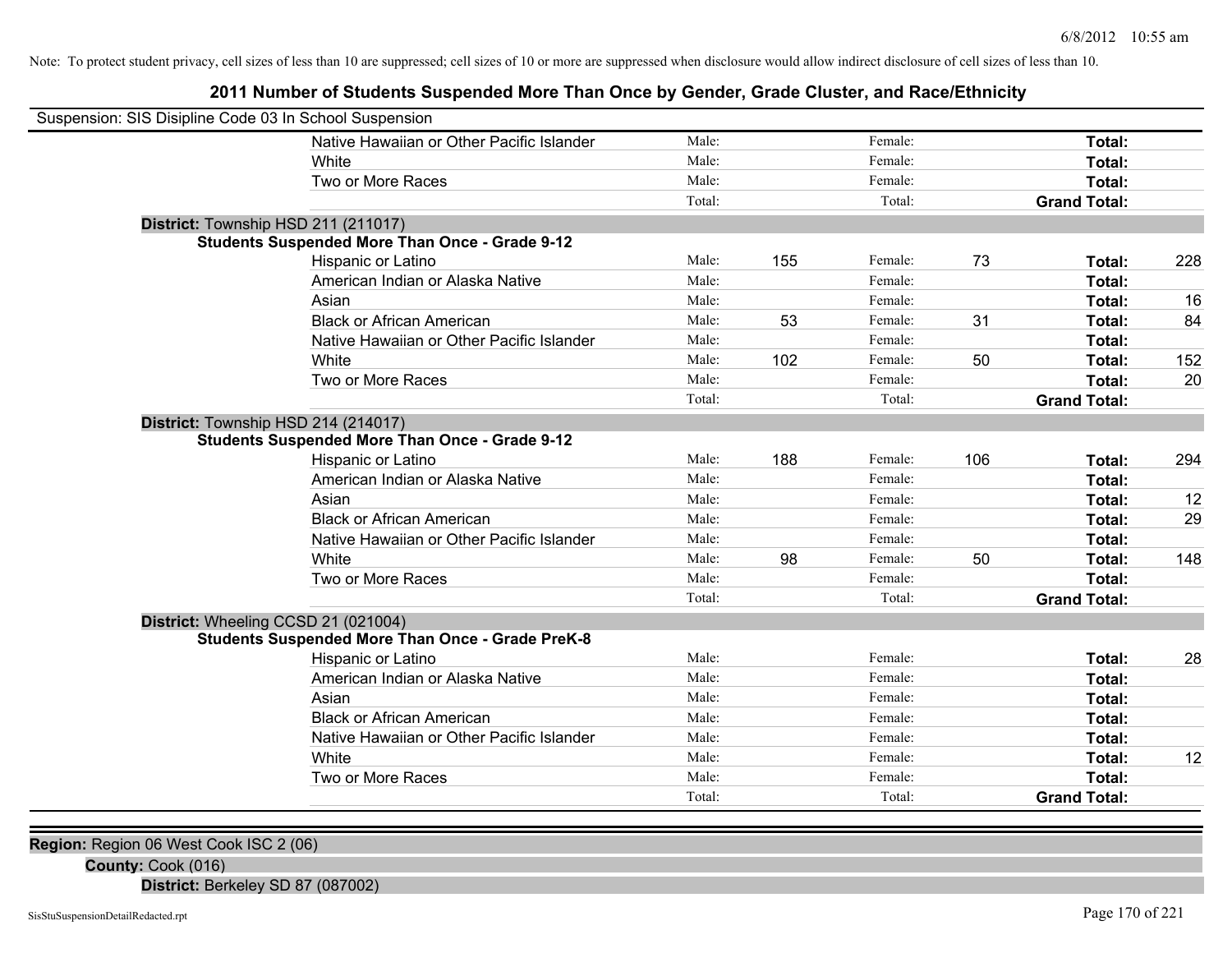| Suspension: SIS Disipline Code 03 In School Suspension |                                                         |        |         |                     |    |
|--------------------------------------------------------|---------------------------------------------------------|--------|---------|---------------------|----|
|                                                        | <b>Students Suspended More Than Once - Grade PreK-8</b> |        |         |                     |    |
|                                                        | <b>Hispanic or Latino</b>                               | Male:  | Female: | Total:              |    |
|                                                        | American Indian or Alaska Native                        | Male:  | Female: | Total:              |    |
|                                                        | Asian                                                   | Male:  | Female: | Total:              |    |
|                                                        | <b>Black or African American</b>                        | Male:  | Female: | Total:              | 25 |
|                                                        | Native Hawaiian or Other Pacific Islander               | Male:  | Female: | Total:              |    |
|                                                        | White                                                   | Male:  | Female: | Total:              |    |
|                                                        | Two or More Races                                       | Male:  | Female: | Total:              |    |
|                                                        |                                                         | Total: | Total:  | <b>Grand Total:</b> |    |
| District: Berwyn North SD 98 (098002)                  |                                                         |        |         |                     |    |
|                                                        | <b>Students Suspended More Than Once - Grade PreK-8</b> |        |         |                     |    |
|                                                        | Hispanic or Latino                                      | Male:  | Female: | Total:              | 18 |
|                                                        | American Indian or Alaska Native                        | Male:  | Female: | Total:              |    |
|                                                        | Asian                                                   | Male:  | Female: | Total:              |    |
|                                                        | <b>Black or African American</b>                        | Male:  | Female: | Total:              | 14 |
|                                                        | Native Hawaiian or Other Pacific Islander               | Male:  | Female: | Total:              |    |
|                                                        | White                                                   | Male:  | Female: | Total:              |    |
|                                                        | Two or More Races                                       | Male:  | Female: | Total:              |    |
|                                                        |                                                         | Total: | Total:  | <b>Grand Total:</b> |    |
|                                                        | District: Berwyn South SD 100 (100002)                  |        |         |                     |    |
|                                                        | <b>Students Suspended More Than Once - Grade PreK-8</b> |        |         |                     |    |
|                                                        | Hispanic or Latino                                      | Male:  | Female: | Total:              |    |
|                                                        | American Indian or Alaska Native                        | Male:  | Female: | Total:              |    |
|                                                        | Asian                                                   | Male:  | Female: | Total:              |    |
|                                                        | <b>Black or African American</b>                        | Male:  | Female: | <b>Total:</b>       |    |
|                                                        | Native Hawaiian or Other Pacific Islander               | Male:  | Female: | Total:              |    |
|                                                        | White                                                   | Male:  | Female: | Total:              |    |
|                                                        | Two or More Races                                       | Male:  | Female: | Total:              |    |
|                                                        |                                                         | Total: | Total:  | <b>Grand Total:</b> | 12 |
|                                                        | District: Brookfield Lagrange Park SD 95 (095002)       |        |         |                     |    |
|                                                        | <b>Students Suspended More Than Once - Grade PreK-8</b> |        |         |                     |    |
|                                                        | Hispanic or Latino                                      | Male:  | Female: | Total:              |    |
|                                                        | American Indian or Alaska Native                        | Male:  | Female: | Total:              |    |
|                                                        | Asian                                                   | Male:  | Female: | Total:              |    |
|                                                        | <b>Black or African American</b>                        | Male:  | Female: | Total:              |    |
|                                                        | Native Hawaiian or Other Pacific Islander               | Male:  | Female: | Total:              |    |
|                                                        | White                                                   | Male:  | Female: | Total:              |    |
|                                                        | Two or More Races                                       | Male:  | Female: | Total:              |    |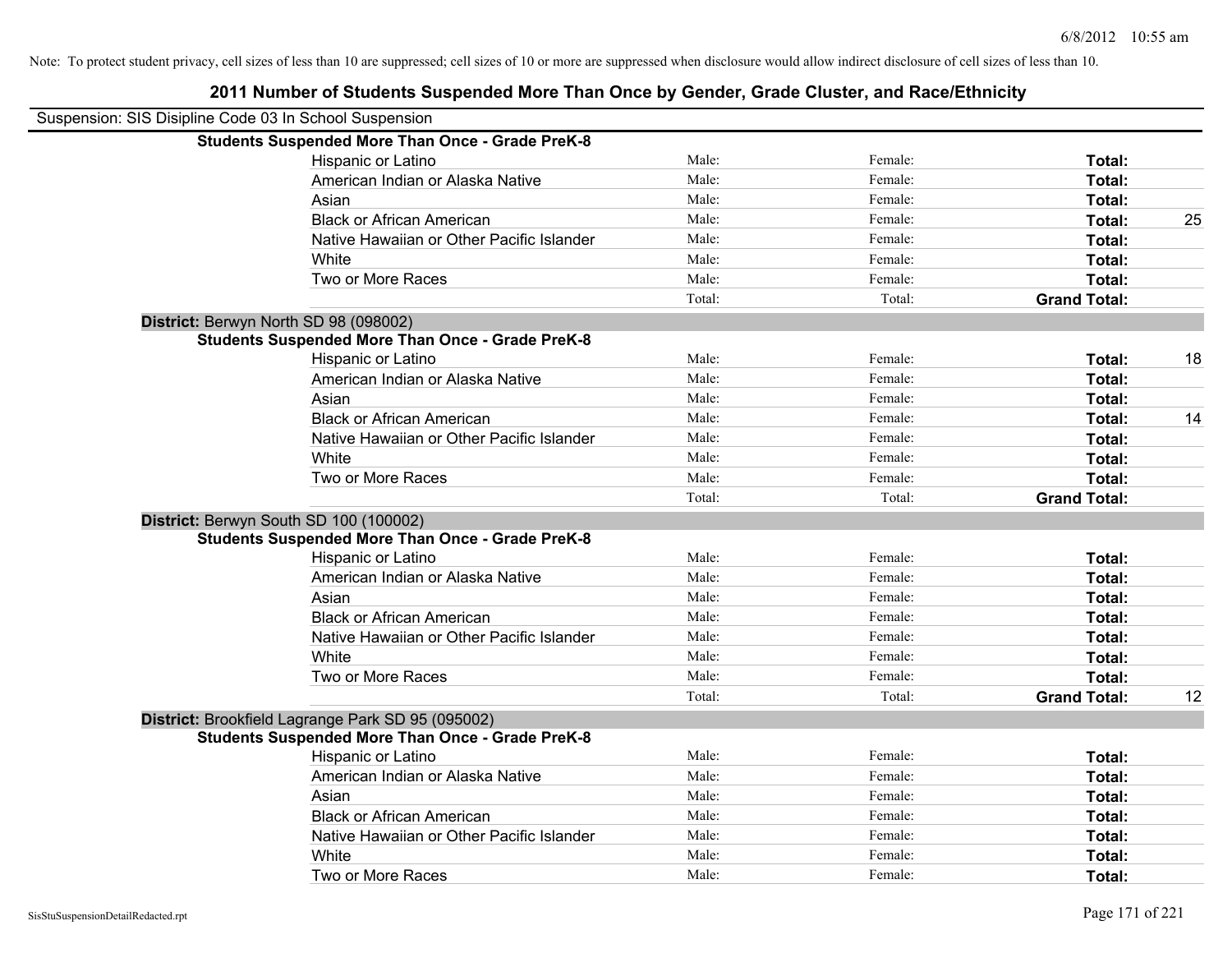| Suspension: SIS Disipline Code 03 In School Suspension |                                                         |        |     |         |    |                     |     |
|--------------------------------------------------------|---------------------------------------------------------|--------|-----|---------|----|---------------------|-----|
|                                                        |                                                         | Total: |     | Total:  |    | <b>Grand Total:</b> |     |
| District: Cicero SD 99 (099002)                        |                                                         |        |     |         |    |                     |     |
|                                                        | <b>Students Suspended More Than Once - Grade PreK-8</b> |        |     |         |    |                     |     |
|                                                        | Hispanic or Latino                                      | Male:  | 230 | Female: | 90 | Total:              | 320 |
|                                                        | American Indian or Alaska Native                        | Male:  |     | Female: |    | Total:              |     |
|                                                        | Asian                                                   | Male:  |     | Female: |    | Total:              |     |
|                                                        | <b>Black or African American</b>                        | Male:  |     | Female: |    | Total:              | 21  |
|                                                        | Native Hawaiian or Other Pacific Islander               | Male:  |     | Female: |    | Total:              |     |
|                                                        | White                                                   | Male:  |     | Female: |    | Total:              |     |
|                                                        | Two or More Races                                       | Male:  |     | Female: |    | Total:              |     |
|                                                        |                                                         | Total: |     | Total:  |    | <b>Grand Total:</b> |     |
| District: Elmwood Park CUSD 401 (401026)               |                                                         |        |     |         |    |                     |     |
|                                                        | <b>Students Suspended More Than Once - Grade PreK-8</b> |        |     |         |    |                     |     |
|                                                        | Hispanic or Latino                                      | Male:  |     | Female: |    | Total:              |     |
|                                                        | American Indian or Alaska Native                        | Male:  |     | Female: |    | Total:              |     |
|                                                        | Asian                                                   | Male:  |     | Female: |    | Total:              |     |
|                                                        | <b>Black or African American</b>                        | Male:  |     | Female: |    | Total:              |     |
|                                                        | Native Hawaiian or Other Pacific Islander               | Male:  |     | Female: |    | Total:              |     |
|                                                        | White                                                   | Male:  |     | Female: |    | Total:              |     |
|                                                        | Two or More Races                                       | Male:  |     | Female: |    | Total:              |     |
|                                                        |                                                         | Total: |     | Total:  |    | <b>Grand Total:</b> |     |
|                                                        | <b>Students Suspended More Than Once - Grade 9-12</b>   |        |     |         |    |                     |     |
|                                                        | Hispanic or Latino                                      | Male:  |     | Female: |    | Total:              | 21  |
|                                                        | American Indian or Alaska Native                        | Male:  |     | Female: |    | Total:              |     |
|                                                        | Asian                                                   | Male:  |     | Female: |    | <b>Total:</b>       |     |
|                                                        | <b>Black or African American</b>                        | Male:  |     | Female: |    | Total:              |     |
|                                                        | Native Hawaiian or Other Pacific Islander               | Male:  |     | Female: |    | Total:              |     |
|                                                        | White                                                   | Male:  | 33  | Female: | 19 | Total:              | 52  |
|                                                        | Two or More Races                                       | Male:  |     | Female: |    | Total:              |     |
|                                                        |                                                         | Total: |     | Total:  |    | <b>Grand Total:</b> | 87  |
| District: Forest Park SD 91 (091002)                   |                                                         |        |     |         |    |                     |     |
|                                                        | <b>Students Suspended More Than Once - Grade PreK-8</b> |        |     |         |    |                     |     |
|                                                        | Hispanic or Latino                                      | Male:  |     | Female: |    | Total:              |     |
|                                                        | American Indian or Alaska Native                        | Male:  |     | Female: |    | Total:              |     |
|                                                        | Asian                                                   | Male:  |     | Female: |    | Total:              |     |
|                                                        | <b>Black or African American</b>                        | Male:  |     | Female: |    | Total:              | 13  |
|                                                        | Native Hawaiian or Other Pacific Islander               | Male:  |     | Female: |    | Total:              |     |
|                                                        | White                                                   | Male:  |     | Female: |    | Total:              |     |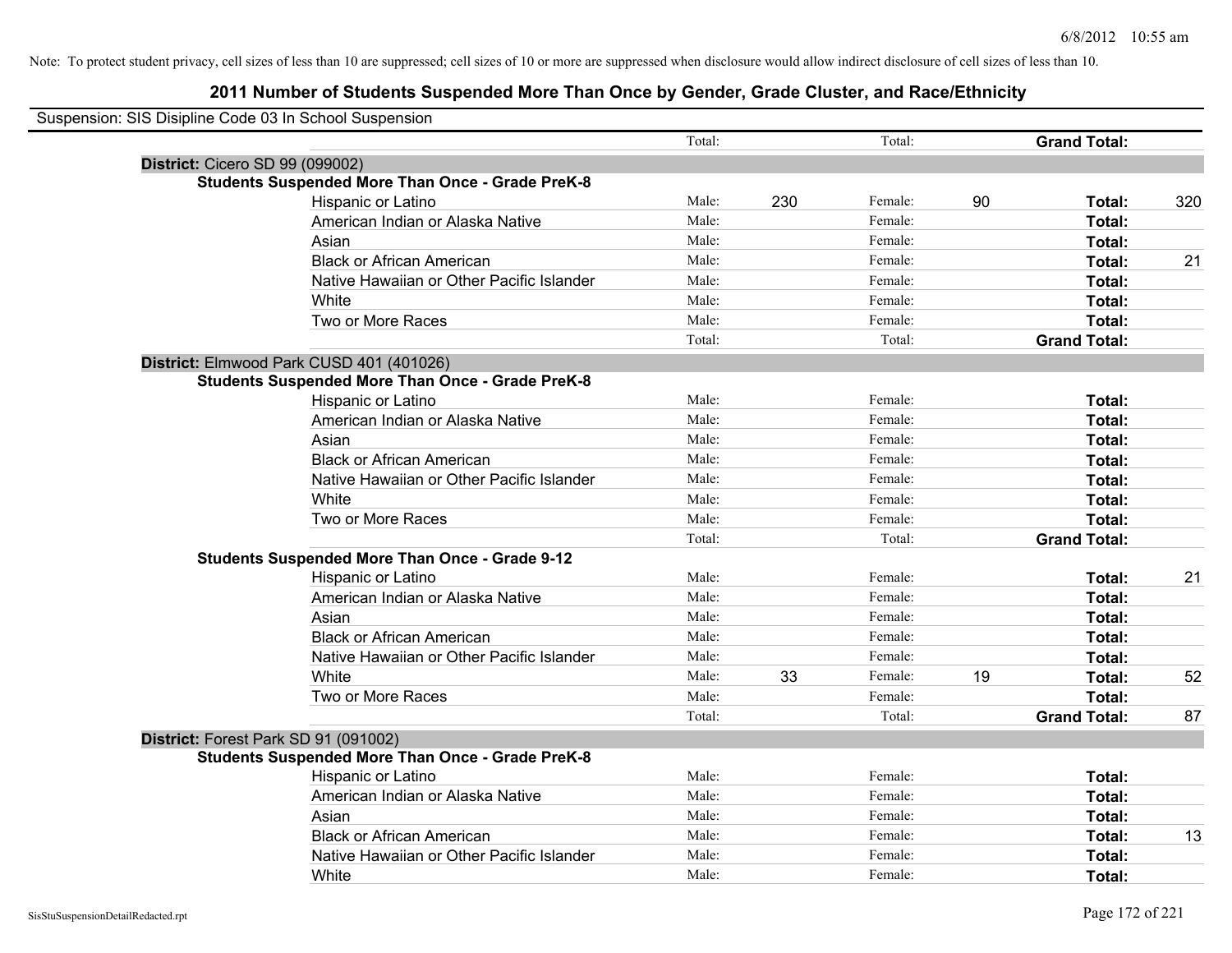| Suspension: SIS Disipline Code 03 In School Suspension  |        |     |         |     |                     |     |
|---------------------------------------------------------|--------|-----|---------|-----|---------------------|-----|
| Two or More Races                                       | Male:  |     | Female: |     | Total:              |     |
|                                                         | Total: |     | Total:  |     | <b>Grand Total:</b> |     |
| District: Hillside SD 93 (093002)                       |        |     |         |     |                     |     |
| <b>Students Suspended More Than Once - Grade PreK-8</b> |        |     |         |     |                     |     |
| Hispanic or Latino                                      | Male:  |     | Female: |     | Total:              |     |
| American Indian or Alaska Native                        | Male:  |     | Female: |     | Total:              |     |
| Asian                                                   | Male:  |     | Female: |     | Total:              |     |
| <b>Black or African American</b>                        | Male:  |     | Female: |     | Total:              | 17  |
| Native Hawaiian or Other Pacific Islander               | Male:  |     | Female: |     | Total:              |     |
| White                                                   | Male:  |     | Female: |     | Total:              |     |
| Two or More Races                                       | Male:  |     | Female: |     | Total:              |     |
|                                                         | Total: |     | Total:  |     | <b>Grand Total:</b> |     |
| <b>District: J S Morton HSD 201 (201017)</b>            |        |     |         |     |                     |     |
| <b>Students Suspended More Than Once - Grade 9-12</b>   |        |     |         |     |                     |     |
| Hispanic or Latino                                      | Male:  | 533 | Female: | 310 | Total:              | 843 |
| American Indian or Alaska Native                        | Male:  |     | Female: |     | Total:              | 10  |
| Asian                                                   | Male:  |     | Female: |     | Total:              |     |
| <b>Black or African American</b>                        | Male:  | 52  | Female: | 40  | Total:              | 92  |
| Native Hawaiian or Other Pacific Islander               | Male:  |     | Female: |     | Total:              |     |
| White                                                   | Male:  | 46  | Female: | 14  | Total:              | 60  |
| Two or More Races                                       | Male:  |     | Female: |     | Total:              |     |
|                                                         | Total: |     | Total:  |     | <b>Grand Total:</b> |     |
| District: La Grange SD 102 (102002)                     |        |     |         |     |                     |     |
| <b>Students Suspended More Than Once - Grade PreK-8</b> |        |     |         |     |                     |     |
| Hispanic or Latino                                      | Male:  |     | Female: |     | Total:              |     |
| American Indian or Alaska Native                        | Male:  |     | Female: |     | Total:              |     |
| Asian                                                   | Male:  |     | Female: |     | Total:              |     |
| <b>Black or African American</b>                        | Male:  |     | Female: |     | Total:              |     |
| Native Hawaiian or Other Pacific Islander               | Male:  |     | Female: |     | Total:              |     |
| White                                                   | Male:  |     | Female: |     | Total:              |     |
| Two or More Races                                       | Male:  |     | Female: |     | Total:              |     |
|                                                         | Total: |     | Total:  |     | <b>Grand Total:</b> |     |
| District: LaGrange Highlands SD 106 (106002)            |        |     |         |     |                     |     |
| <b>Students Suspended More Than Once - Grade PreK-8</b> |        |     |         |     |                     |     |
| Hispanic or Latino                                      | Male:  |     | Female: |     | Total:              |     |
| American Indian or Alaska Native                        | Male:  |     | Female: |     | Total:              |     |
| Asian                                                   | Male:  |     | Female: |     | Total:              |     |
| <b>Black or African American</b>                        | Male:  |     | Female: |     | Total:              |     |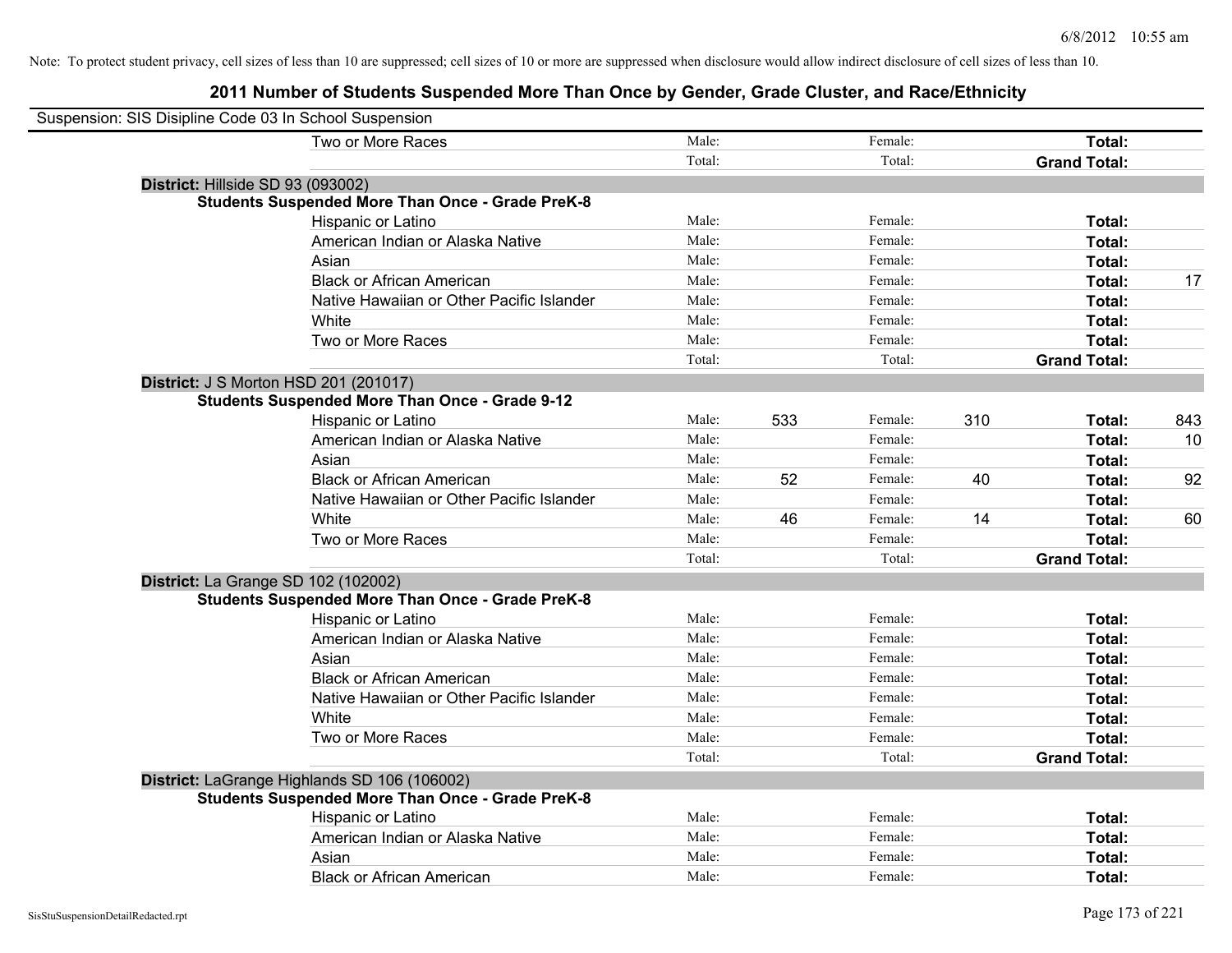| Suspension: SIS Disipline Code 03 In School Suspension |                                                         |        |    |         |    |                     |    |
|--------------------------------------------------------|---------------------------------------------------------|--------|----|---------|----|---------------------|----|
|                                                        | Native Hawaiian or Other Pacific Islander               | Male:  |    | Female: |    | Total:              |    |
|                                                        | White                                                   | Male:  |    | Female: |    | Total:              |    |
|                                                        | Two or More Races                                       | Male:  |    | Female: |    | Total:              |    |
|                                                        |                                                         | Total: |    | Total:  |    | <b>Grand Total:</b> |    |
| District: Lyons SD 103 (103002)                        |                                                         |        |    |         |    |                     |    |
|                                                        | <b>Students Suspended More Than Once - Grade PreK-8</b> |        |    |         |    |                     |    |
|                                                        | Hispanic or Latino                                      | Male:  |    | Female: |    | Total:              | 24 |
|                                                        | American Indian or Alaska Native                        | Male:  |    | Female: |    | Total:              |    |
|                                                        | Asian                                                   | Male:  |    | Female: |    | Total:              |    |
|                                                        | <b>Black or African American</b>                        | Male:  |    | Female: |    | Total:              |    |
|                                                        | Native Hawaiian or Other Pacific Islander               | Male:  |    | Female: |    | Total:              |    |
|                                                        | White                                                   | Male:  |    | Female: |    | Total:              | 23 |
|                                                        | Two or More Races                                       | Male:  |    | Female: |    | Total:              |    |
|                                                        |                                                         | Total: | 41 | Total:  | 16 | <b>Grand Total:</b> | 57 |
|                                                        | District: Lyons Twp HSD 204 (204017)                    |        |    |         |    |                     |    |
|                                                        | <b>Students Suspended More Than Once - Grade 9-12</b>   |        |    |         |    |                     |    |
|                                                        | Hispanic or Latino                                      | Male:  | 44 | Female: | 25 | Total:              | 69 |
|                                                        | American Indian or Alaska Native                        | Male:  |    | Female: |    | Total:              |    |
|                                                        | Asian                                                   | Male:  |    | Female: |    | Total:              |    |
|                                                        | <b>Black or African American</b>                        | Male:  |    | Female: |    | Total:              | 14 |
|                                                        | Native Hawaiian or Other Pacific Islander               | Male:  |    | Female: |    | Total:              |    |
|                                                        | White                                                   | Male:  | 74 | Female: | 16 | Total:              | 90 |
|                                                        | Two or More Races                                       | Male:  |    | Female: |    | Total:              |    |
|                                                        |                                                         | Total: |    | Total:  |    | <b>Grand Total:</b> |    |
|                                                        | District: Mannheim SD 83 (083002)                       |        |    |         |    |                     |    |
|                                                        | <b>Students Suspended More Than Once - Grade PreK-8</b> |        |    |         |    |                     |    |
|                                                        | Hispanic or Latino                                      | Male:  | 28 | Female: | 13 | Total:              | 41 |
|                                                        | American Indian or Alaska Native                        | Male:  |    | Female: |    | Total:              |    |
|                                                        | Asian                                                   | Male:  |    | Female: |    | Total:              |    |
|                                                        | <b>Black or African American</b>                        | Male:  |    | Female: |    | Total:              |    |
|                                                        | Native Hawaiian or Other Pacific Islander               | Male:  |    | Female: |    | Total:              |    |
|                                                        | White                                                   | Male:  |    | Female: |    | Total:              | 13 |
|                                                        | Two or More Races                                       | Male:  |    | Female: |    | Total:              |    |
|                                                        |                                                         | Total: |    | Total:  |    | <b>Grand Total:</b> |    |
|                                                        | District: Maywood-Melrose Park-Broadview 89 (089002)    |        |    |         |    |                     |    |
|                                                        | <b>Students Suspended More Than Once - Grade PreK-8</b> |        |    |         |    |                     |    |
|                                                        | Hispanic or Latino                                      | Male:  |    | Female: |    | Total:              | 24 |
|                                                        | American Indian or Alaska Native                        | Male:  |    | Female: |    | Total:              |    |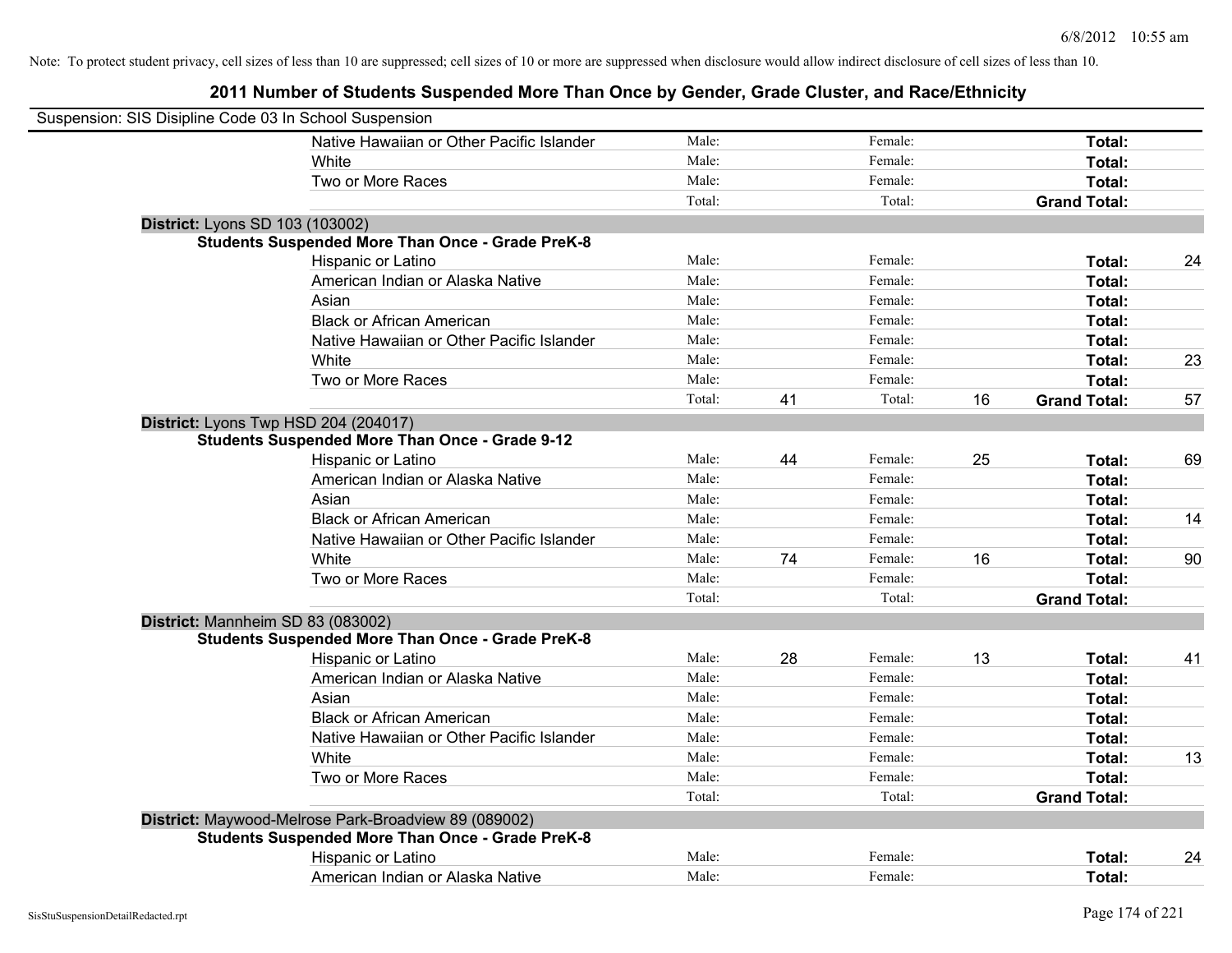**2011 Number of Students Suspended More Than Once by Gender, Grade Cluster, and Race/Ethnicity**

|                                    | Suspension: SIS Disipline Code 03 In School Suspension  |        |     |         |    |                     |     |
|------------------------------------|---------------------------------------------------------|--------|-----|---------|----|---------------------|-----|
|                                    | Asian                                                   | Male:  |     | Female: |    | Total:              |     |
|                                    | <b>Black or African American</b>                        | Male:  | 41  | Female: | 18 | Total:              | 59  |
|                                    | Native Hawaiian or Other Pacific Islander               | Male:  |     | Female: |    | Total:              |     |
|                                    | White                                                   | Male:  |     | Female: |    | Total:              |     |
|                                    | Two or More Races                                       | Male:  |     | Female: |    | Total:              |     |
|                                    |                                                         | Total: |     | Total:  |    | <b>Grand Total:</b> |     |
| District: Norridge SD 80 (080002)  |                                                         |        |     |         |    |                     |     |
|                                    | <b>Students Suspended More Than Once - Grade PreK-8</b> |        |     |         |    |                     |     |
|                                    | Hispanic or Latino                                      | Male:  |     | Female: |    | Total:              |     |
|                                    | American Indian or Alaska Native                        | Male:  |     | Female: |    | Total:              |     |
|                                    | Asian                                                   | Male:  |     | Female: |    | Total:              |     |
|                                    | <b>Black or African American</b>                        | Male:  |     | Female: |    | Total:              |     |
|                                    | Native Hawaiian or Other Pacific Islander               | Male:  |     | Female: |    | Total:              |     |
|                                    | White                                                   | Male:  |     | Female: |    | Total:              |     |
|                                    | Two or More Races                                       | Male:  |     | Female: |    | Total:              |     |
|                                    |                                                         | Total: |     | Total:  |    | <b>Grand Total:</b> |     |
|                                    | District: Oak Park - River Forest SD 200 (200013)       |        |     |         |    |                     |     |
|                                    | <b>Students Suspended More Than Once - Grade 9-12</b>   |        |     |         |    |                     |     |
|                                    | Hispanic or Latino                                      | Male:  |     | Female: |    | Total:              | 10  |
|                                    | American Indian or Alaska Native                        | Male:  |     | Female: |    | Total:              |     |
|                                    | Asian                                                   | Male:  |     | Female: |    | Total:              |     |
|                                    | <b>Black or African American</b>                        | Male:  | 103 | Female: | 53 | Total:              | 156 |
|                                    | Native Hawaiian or Other Pacific Islander               | Male:  |     | Female: |    | Total:              |     |
|                                    | White                                                   | Male:  |     | Female: |    | Total:              | 24  |
|                                    | Two or More Races                                       | Male:  |     | Female: |    | Total:              | 16  |
|                                    |                                                         | Total: |     | Total:  |    | <b>Grand Total:</b> |     |
| District: Oak Park ESD 97 (097002) |                                                         |        |     |         |    |                     |     |
|                                    | <b>Students Suspended More Than Once - Grade PreK-8</b> |        |     |         |    |                     |     |
|                                    | Hispanic or Latino                                      | Male:  |     | Female: |    | Total:              |     |
|                                    | American Indian or Alaska Native                        | Male:  |     | Female: |    | Total:              |     |
|                                    | Asian                                                   | Male:  |     | Female: |    | Total:              |     |
|                                    | <b>Black or African American</b>                        | Male:  | 34  | Female: | 16 | Total:              | 50  |
|                                    | Native Hawaiian or Other Pacific Islander               | Male:  |     | Female: |    | Total:              |     |
|                                    | White                                                   | Male:  |     | Female: |    | Total:              | 23  |
|                                    | Two or More Races                                       | Male:  |     | Female: |    | Total:              |     |
|                                    |                                                         | Total: |     | Total:  |    | <b>Grand Total:</b> | 84  |

**District:** Pleasantdale SD 107 (107002) **Students Suspended More Than Once - Grade PreK-8**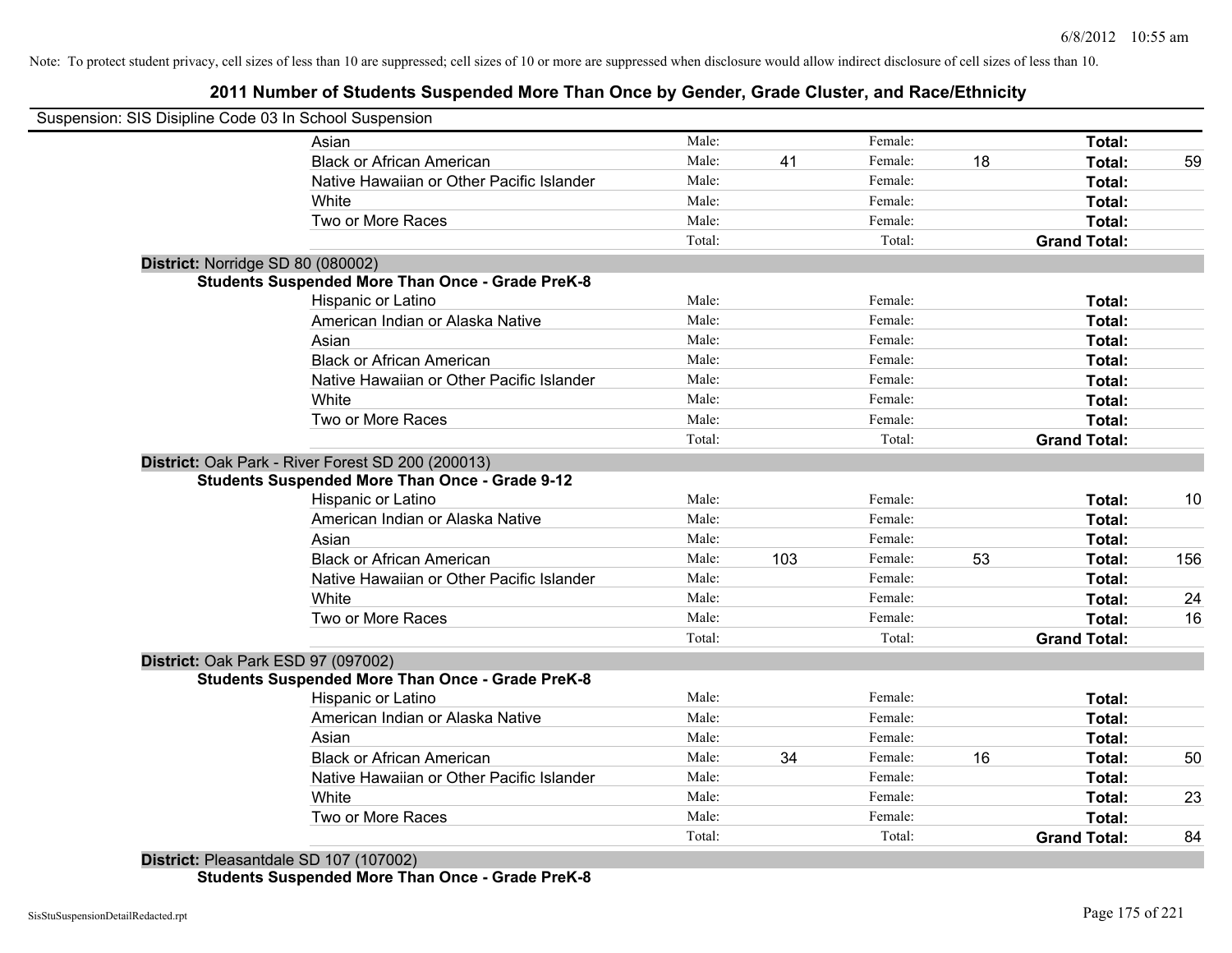| Suspension: SIS Disipline Code 03 In School Suspension |                                                         |        |         |                     |
|--------------------------------------------------------|---------------------------------------------------------|--------|---------|---------------------|
|                                                        | Hispanic or Latino                                      | Male:  | Female: | Total:              |
|                                                        | American Indian or Alaska Native                        | Male:  | Female: | Total:              |
|                                                        | Asian                                                   | Male:  | Female: | Total:              |
|                                                        | <b>Black or African American</b>                        | Male:  | Female: | Total:              |
|                                                        | Native Hawaiian or Other Pacific Islander               | Male:  | Female: | Total:              |
|                                                        | White                                                   | Male:  | Female: | Total:              |
|                                                        | Two or More Races                                       | Male:  | Female: | Total:              |
|                                                        |                                                         | Total: | Total:  | <b>Grand Total:</b> |
| District: Proviso Twp HSD 209 (209017)                 |                                                         |        |         |                     |
|                                                        | <b>Students Suspended More Than Once - Grade 9-12</b>   |        |         |                     |
|                                                        | Hispanic or Latino                                      | Male:  | Female: | Total:              |
|                                                        | American Indian or Alaska Native                        | Male:  | Female: | Total:              |
|                                                        | Asian                                                   | Male:  | Female: | Total:              |
|                                                        | <b>Black or African American</b>                        | Male:  | Female: | Total:              |
|                                                        | Native Hawaiian or Other Pacific Islander               | Male:  | Female: | Total:              |
|                                                        | White                                                   | Male:  | Female: | Total:              |
|                                                        | Two or More Races                                       | Male:  | Female: | Total:              |
|                                                        |                                                         | Total: | Total:  | <b>Grand Total:</b> |
| District: Rhodes SD 84-5 (084502)                      |                                                         |        |         |                     |
|                                                        | <b>Students Suspended More Than Once - Grade PreK-8</b> |        |         |                     |
|                                                        | Hispanic or Latino                                      | Male:  | Female: | Total:              |
|                                                        | American Indian or Alaska Native                        | Male:  | Female: | Total:              |
|                                                        | Asian                                                   | Male:  | Female: | Total:              |
|                                                        | <b>Black or African American</b>                        | Male:  | Female: | Total:              |
|                                                        | Native Hawaiian or Other Pacific Islander               | Male:  | Female: | Total:              |
|                                                        | White                                                   | Male:  | Female: | Total:              |
|                                                        | Two or More Races                                       | Male:  | Female: | Total:              |
|                                                        |                                                         | Total: | Total:  | <b>Grand Total:</b> |
| District: Ridgewood CHSD 234 (234016)                  |                                                         |        |         |                     |
|                                                        | <b>Students Suspended More Than Once - Grade 9-12</b>   |        |         |                     |
|                                                        | <b>Hispanic or Latino</b>                               | Male:  | Female: | Total:              |
|                                                        | American Indian or Alaska Native                        | Male:  | Female: | Total:              |
|                                                        | Asian                                                   | Male:  | Female: | Total:              |
|                                                        | <b>Black or African American</b>                        | Male:  | Female: | Total:              |
|                                                        | Native Hawaiian or Other Pacific Islander               | Male:  | Female: | Total:              |
|                                                        | White                                                   | Male:  | Female: | Total:              |
|                                                        | Two or More Races                                       | Male:  | Female: | <b>Total:</b>       |
|                                                        |                                                         | Total: | Total:  | <b>Grand Total:</b> |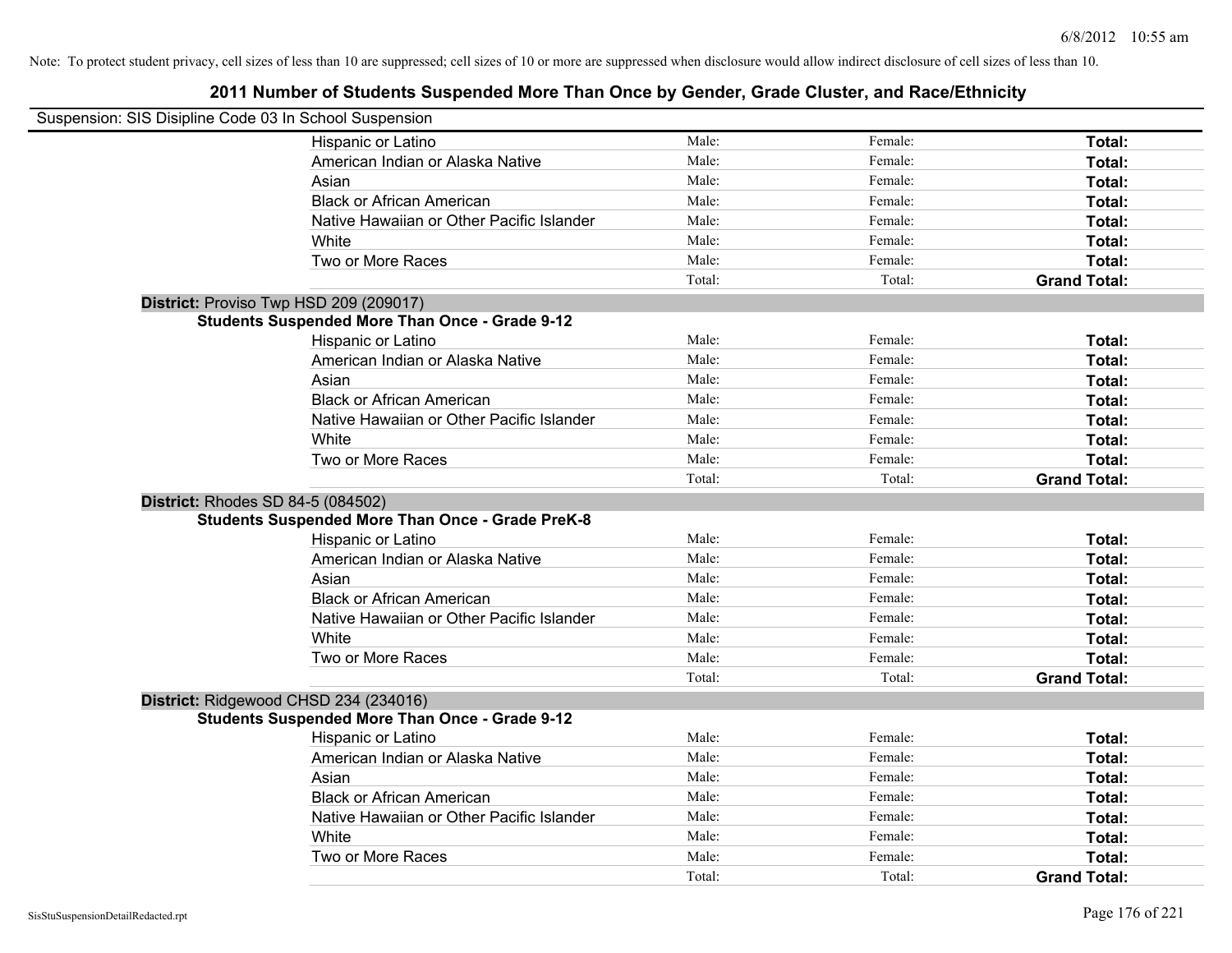| Suspension: SIS Disipline Code 03 In School Suspension |                                                         |        |         |                     |
|--------------------------------------------------------|---------------------------------------------------------|--------|---------|---------------------|
| District: River Forest SD 90 (090002)                  |                                                         |        |         |                     |
|                                                        | <b>Students Suspended More Than Once - Grade PreK-8</b> |        |         |                     |
|                                                        | Hispanic or Latino                                      | Male:  | Female: | Total:              |
|                                                        | American Indian or Alaska Native                        | Male:  | Female: | Total:              |
|                                                        | Asian                                                   | Male:  | Female: | Total:              |
|                                                        | <b>Black or African American</b>                        | Male:  | Female: | Total:              |
|                                                        | Native Hawaiian or Other Pacific Islander               | Male:  | Female: | Total:              |
|                                                        | White                                                   | Male:  | Female: | Total:              |
|                                                        | Two or More Races                                       | Male:  | Female: | Total:              |
|                                                        |                                                         | Total: | Total:  | <b>Grand Total:</b> |
| District: Riverside SD 96 (096002)                     |                                                         |        |         |                     |
|                                                        | <b>Students Suspended More Than Once - Grade PreK-8</b> |        |         |                     |
|                                                        | Hispanic or Latino                                      | Male:  | Female: | Total:              |
|                                                        | American Indian or Alaska Native                        | Male:  | Female: | Total:              |
|                                                        | Asian                                                   | Male:  | Female: | Total:              |
|                                                        | <b>Black or African American</b>                        | Male:  | Female: | Total:              |
|                                                        | Native Hawaiian or Other Pacific Islander               | Male:  | Female: | Total:              |
|                                                        | White                                                   | Male:  | Female: | Total:              |
|                                                        | Two or More Races                                       | Male:  | Female: | Total:              |
|                                                        |                                                         | Total: | Total:  | <b>Grand Total:</b> |
|                                                        | District: Schiller Park SD 81 (081002)                  |        |         |                     |
|                                                        | <b>Students Suspended More Than Once - Grade PreK-8</b> |        |         |                     |
|                                                        | Hispanic or Latino                                      | Male:  | Female: | Total:              |
|                                                        | American Indian or Alaska Native                        | Male:  | Female: | Total:              |
|                                                        | Asian                                                   | Male:  | Female: | Total:              |
|                                                        | <b>Black or African American</b>                        | Male:  | Female: | Total:              |
|                                                        | Native Hawaiian or Other Pacific Islander               | Male:  | Female: | Total:              |
|                                                        | White                                                   | Male:  | Female: | Total:              |
|                                                        | Two or More Races                                       | Male:  | Female: | Total:              |
|                                                        |                                                         | Total: | Total:  | <b>Grand Total:</b> |
|                                                        | District: Streamwood Behavioral Healthcare (021500)     |        |         |                     |
|                                                        | <b>Students Suspended More Than Once - Grade 9-12</b>   |        |         |                     |
|                                                        | Hispanic or Latino                                      | Male:  | Female: | Total:              |
|                                                        | American Indian or Alaska Native                        | Male:  | Female: | Total:              |
|                                                        | Asian                                                   | Male:  | Female: | Total:              |
|                                                        | <b>Black or African American</b>                        | Male:  | Female: | Total:              |
|                                                        | Native Hawaiian or Other Pacific Islander               | Male:  | Female: | Total:              |
|                                                        | White                                                   | Male:  | Female: | Total:              |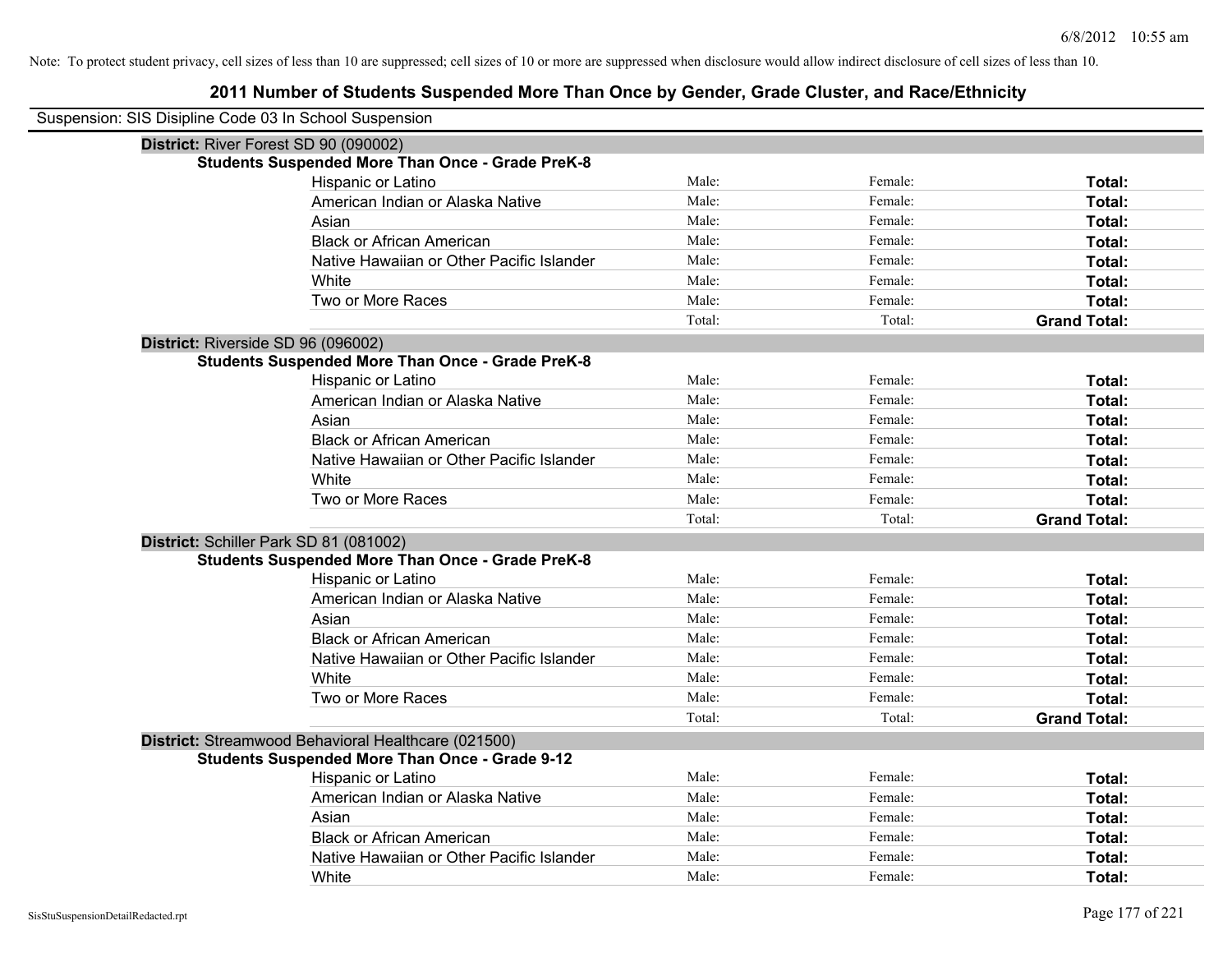| Suspension: SIS Disipline Code 03 In School Suspension |                                                         |        |         |                     |    |
|--------------------------------------------------------|---------------------------------------------------------|--------|---------|---------------------|----|
|                                                        | Two or More Races                                       | Male:  | Female: | Total:              |    |
|                                                        |                                                         | Total: | Total:  | <b>Grand Total:</b> |    |
|                                                        | District: Union Ridge SD 86 (086002)                    |        |         |                     |    |
|                                                        | <b>Students Suspended More Than Once - Grade PreK-8</b> |        |         |                     |    |
|                                                        | Hispanic or Latino                                      | Male:  | Female: | Total:              |    |
|                                                        | American Indian or Alaska Native                        | Male:  | Female: | Total:              |    |
|                                                        | Asian                                                   | Male:  | Female: | Total:              |    |
|                                                        | <b>Black or African American</b>                        | Male:  | Female: | Total:              |    |
|                                                        | Native Hawaiian or Other Pacific Islander               | Male:  | Female: | Total:              |    |
|                                                        | White                                                   | Male:  | Female: | Total:              |    |
|                                                        | Two or More Races                                       | Male:  | Female: | Total:              |    |
|                                                        |                                                         | Total: | Total:  | <b>Grand Total:</b> |    |
|                                                        | District: Western Springs SD 101 (101002)               |        |         |                     |    |
|                                                        | <b>Students Suspended More Than Once - Grade PreK-8</b> |        |         |                     |    |
|                                                        | Hispanic or Latino                                      | Male:  | Female: | <b>Total:</b>       |    |
|                                                        | American Indian or Alaska Native                        | Male:  | Female: | Total:              |    |
|                                                        | Asian                                                   | Male:  | Female: | Total:              |    |
|                                                        | <b>Black or African American</b>                        | Male:  | Female: | Total:              |    |
|                                                        | Native Hawaiian or Other Pacific Islander               | Male:  | Female: | <b>Total:</b>       |    |
|                                                        | White                                                   | Male:  | Female: | <b>Total:</b>       |    |
|                                                        | Two or More Races                                       | Male:  | Female: | Total:              |    |
|                                                        |                                                         | Total: | Total:  | <b>Grand Total:</b> |    |
|                                                        |                                                         |        |         |                     |    |
| Region: Region 07 South Cook ISC 4 (07)                |                                                         |        |         |                     |    |
| County: Cook (016)                                     |                                                         |        |         |                     |    |
|                                                        | District: Alsip-Hazlgrn-Oaklwn SD 126 (126002)          |        |         |                     |    |
|                                                        | <b>Students Suspended More Than Once - Grade PreK-8</b> |        |         |                     |    |
|                                                        | Hispanic or Latino                                      | Male:  | Female: | Total:              |    |
|                                                        | American Indian or Alaska Native                        | Male:  | Female: | Total:              |    |
|                                                        | Asian                                                   | Male:  | Female: | Total:              |    |
|                                                        | <b>Black or African American</b>                        | Male:  | Female: | Total:              |    |
|                                                        | Native Hawaiian or Other Pacific Islander               | Male:  | Female: | Total:              |    |
|                                                        | White                                                   | Male:  | Female: | Total:              |    |
|                                                        | Two or More Races                                       | Male:  | Female: | Total:              |    |
|                                                        |                                                         | Total: | Total:  | <b>Grand Total:</b> | 15 |
|                                                        | District: Arbor Park SD 145 (145002)                    |        |         |                     |    |
|                                                        | <b>Students Suspended More Than Once - Grade PreK-8</b> |        |         |                     |    |
|                                                        | Hispanic or Latino                                      | Male:  | Female: | Total:              |    |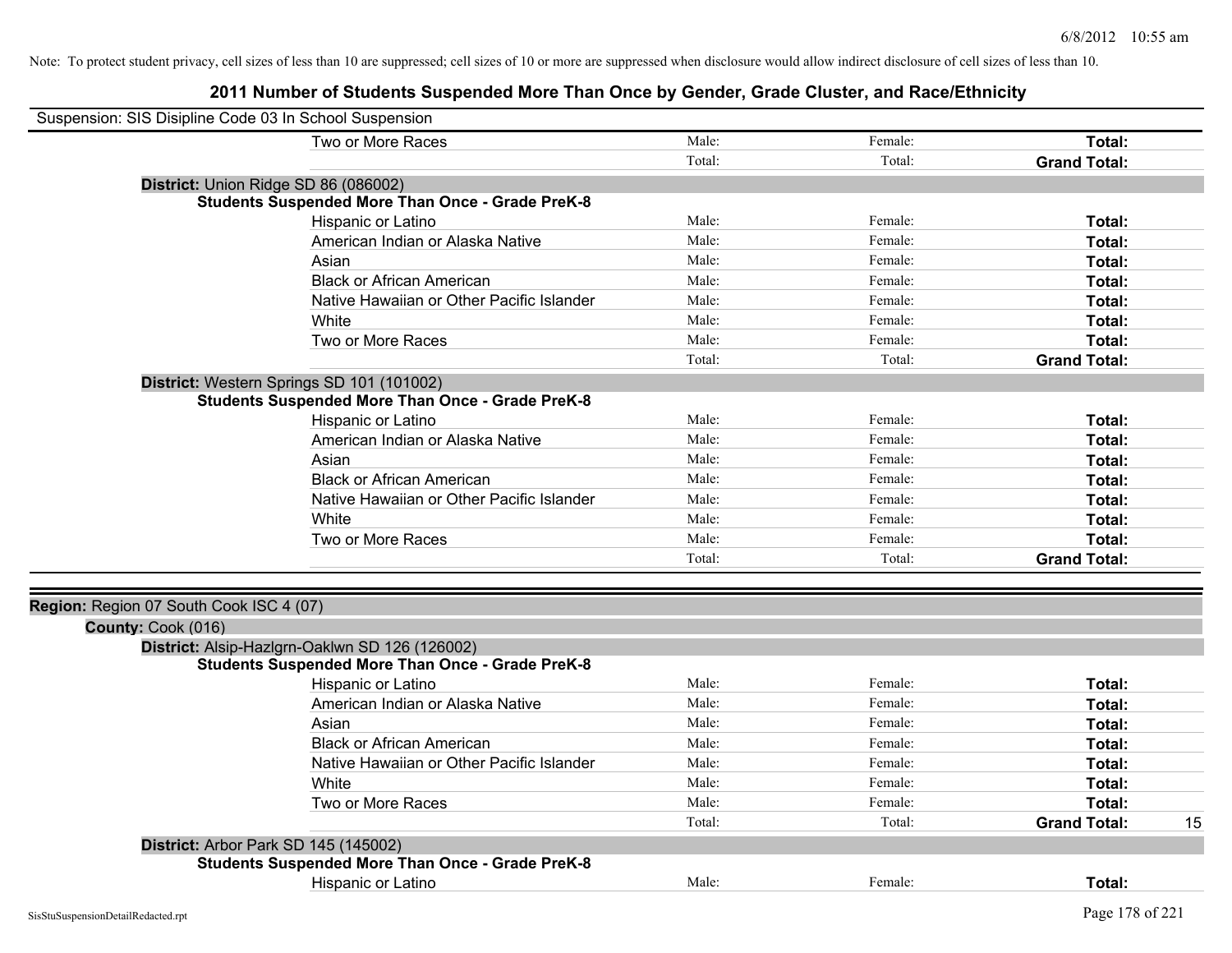# **2011 Number of Students Suspended More Than Once by Gender, Grade Cluster, and Race/Ethnicity**

| Suspension: SIS Disipline Code 03 In School Suspension |        |     |         |     |                     |     |
|--------------------------------------------------------|--------|-----|---------|-----|---------------------|-----|
| American Indian or Alaska Native                       | Male:  |     | Female: |     | Total:              |     |
| Asian                                                  | Male:  |     | Female: |     | Total:              |     |
| <b>Black or African American</b>                       | Male:  |     | Female: |     | Total:              |     |
| Native Hawaiian or Other Pacific Islander              | Male:  |     | Female: |     | Total:              |     |
| White                                                  | Male:  |     | Female: |     | Total:              |     |
| Two or More Races                                      | Male:  |     | Female: |     | Total:              |     |
|                                                        | Total: |     | Total:  |     | <b>Grand Total:</b> |     |
| District: Argo CHSD 217 (217016)                       |        |     |         |     |                     |     |
| <b>Students Suspended More Than Once - Grade 9-12</b>  |        |     |         |     |                     |     |
| Hispanic or Latino                                     | Male:  | 64  | Female: | 19  | Total:              | 83  |
| American Indian or Alaska Native                       | Male:  |     | Female: |     | Total:              |     |
| Asian                                                  | Male:  |     | Female: |     | Total:              |     |
| <b>Black or African American</b>                       | Male:  | 45  | Female: | 28  | Total:              | 73  |
| Native Hawaiian or Other Pacific Islander              | Male:  |     | Female: |     | Total:              |     |
| White                                                  | Male:  | 52  | Female: | 23  | Total:              | 75  |
| Two or More Races                                      | Male:  |     | Female: |     | Total:              |     |
|                                                        | Total: |     | Total:  |     | <b>Grand Total:</b> |     |
| District: Bloom Twp HSD 206 (206017)                   |        |     |         |     |                     |     |
| <b>Students Suspended More Than Once - Grade 9-12</b>  |        |     |         |     |                     |     |
| Hispanic or Latino                                     | Male:  | 46  | Female: | 41  | Total:              | 87  |
| American Indian or Alaska Native                       | Male:  |     | Female: |     | Total:              |     |
| Asian                                                  | Male:  |     | Female: |     | Total:              |     |
| <b>Black or African American</b>                       | Male:  | 351 | Female: | 241 | Total:              | 592 |
| Native Hawaiian or Other Pacific Islander              | Male:  |     | Female: |     | Total:              |     |
| White                                                  | Male:  | 31  | Female: | 25  | Total:              | 56  |
| Two or More Races                                      | Male:  | 24  | Female: | 12  | Total:              | 36  |
|                                                        | Total: |     | Total:  |     | <b>Grand Total:</b> |     |
| District: Bremen CHSD 228 (228016)                     |        |     |         |     |                     |     |
| <b>Students Suspended More Than Once - Grade 9-12</b>  |        |     |         |     |                     |     |
| Hispanic or Latino                                     | Male:  |     | Female: |     | Total:              | 13  |
| American Indian or Alaska Native                       | Male:  |     | Female: |     | Total:              |     |
| Asian                                                  | Male:  |     | Female: |     | Total:              |     |
| <b>Black or African American</b>                       | Male:  | 99  | Female: | 55  | Total:              | 154 |
| Native Hawaiian or Other Pacific Islander              | Male:  |     | Female: |     | Total:              |     |
| White                                                  | Male:  |     | Female: |     | Total:              |     |
| Two or More Races                                      | Male:  |     | Female: |     | Total:              |     |
|                                                        | Total: |     | Total:  |     | <b>Grand Total:</b> | 179 |
|                                                        |        |     |         |     |                     |     |

**District:** Brookwood SD 167 (167002)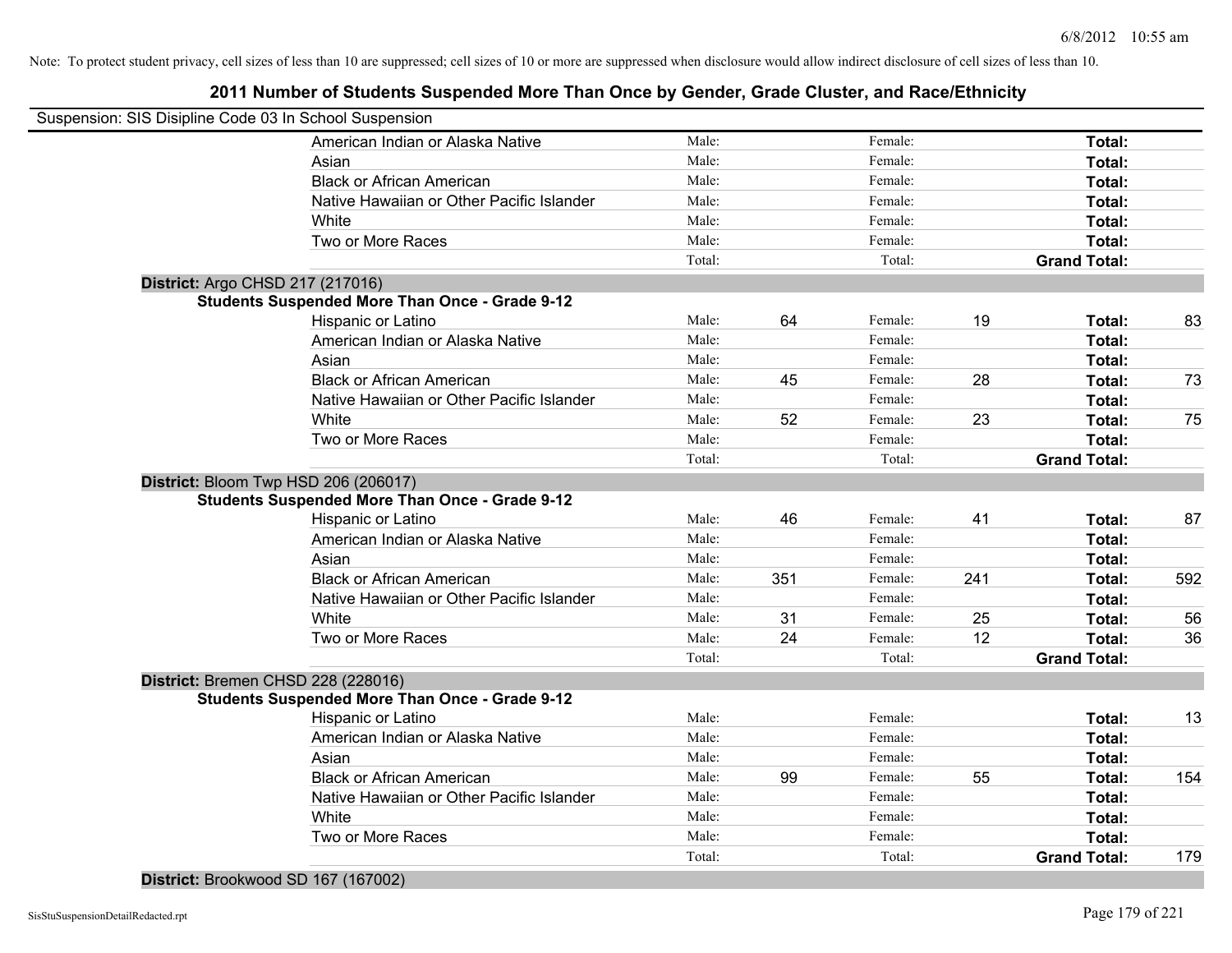| Suspension: SIS Disipline Code 03 In School Suspension |                                                         |        |    |         |    |                     |     |
|--------------------------------------------------------|---------------------------------------------------------|--------|----|---------|----|---------------------|-----|
|                                                        | <b>Students Suspended More Than Once - Grade PreK-8</b> |        |    |         |    |                     |     |
|                                                        | Hispanic or Latino                                      | Male:  |    | Female: |    | Total:              |     |
|                                                        | American Indian or Alaska Native                        | Male:  |    | Female: |    | <b>Total:</b>       |     |
|                                                        | Asian                                                   | Male:  |    | Female: |    | Total:              |     |
|                                                        | <b>Black or African American</b>                        | Male:  |    | Female: |    | Total:              | 14  |
|                                                        | Native Hawaiian or Other Pacific Islander               | Male:  |    | Female: |    | Total:              |     |
|                                                        | White                                                   | Male:  |    | Female: |    | Total:              |     |
|                                                        | Two or More Races                                       | Male:  |    | Female: |    | Total:              |     |
|                                                        |                                                         | Total: |    | Total:  |    | <b>Grand Total:</b> |     |
|                                                        | District: Burbank SD 111 (111002)                       |        |    |         |    |                     |     |
|                                                        | <b>Students Suspended More Than Once - Grade PreK-8</b> |        |    |         |    |                     |     |
|                                                        | Hispanic or Latino                                      | Male:  |    | Female: |    | Total:              |     |
|                                                        | American Indian or Alaska Native                        | Male:  |    | Female: |    | Total:              |     |
|                                                        | Asian                                                   | Male:  |    | Female: |    | <b>Total:</b>       |     |
|                                                        | <b>Black or African American</b>                        | Male:  |    | Female: |    | Total:              |     |
|                                                        | Native Hawaiian or Other Pacific Islander               | Male:  |    | Female: |    | Total:              |     |
|                                                        | White                                                   | Male:  |    | Female: |    | Total:              |     |
|                                                        | Two or More Races                                       | Male:  |    | Female: |    | Total:              |     |
|                                                        |                                                         | Total: |    | Total:  |    | <b>Grand Total:</b> |     |
|                                                        | District: Calumet City SD 155 (155002)                  |        |    |         |    |                     |     |
|                                                        | <b>Students Suspended More Than Once - Grade PreK-8</b> |        |    |         |    |                     |     |
|                                                        | Hispanic or Latino                                      | Male:  |    | Female: |    | Total:              | 19  |
|                                                        | American Indian or Alaska Native                        | Male:  |    | Female: |    | Total:              |     |
|                                                        | Asian                                                   | Male:  |    | Female: |    | Total:              |     |
|                                                        | <b>Black or African American</b>                        | Male:  | 96 | Female: | 48 | <b>Total:</b>       | 144 |
|                                                        | Native Hawaiian or Other Pacific Islander               | Male:  |    | Female: |    | <b>Total:</b>       |     |
|                                                        | White                                                   | Male:  |    | Female: |    | Total:              |     |
|                                                        | Two or More Races                                       | Male:  |    | Female: |    | Total:              |     |
|                                                        |                                                         | Total: |    | Total:  |    | <b>Grand Total:</b> |     |
|                                                        | District: Chicago Heights SD 170 (170002)               |        |    |         |    |                     |     |
|                                                        | <b>Students Suspended More Than Once - Grade PreK-8</b> |        |    |         |    |                     |     |
|                                                        | Hispanic or Latino                                      | Male:  |    | Female: |    | Total:              |     |
|                                                        | American Indian or Alaska Native                        | Male:  |    | Female: |    | Total:              |     |
|                                                        | Asian                                                   | Male:  |    | Female: |    | Total:              |     |
|                                                        | <b>Black or African American</b>                        | Male:  |    | Female: |    | Total:              | 11  |
|                                                        | Native Hawaiian or Other Pacific Islander               | Male:  |    | Female: |    | Total:              |     |
|                                                        | White                                                   | Male:  |    | Female: |    | <b>Total:</b>       |     |
|                                                        | Two or More Races                                       | Male:  |    | Female: |    | Total:              |     |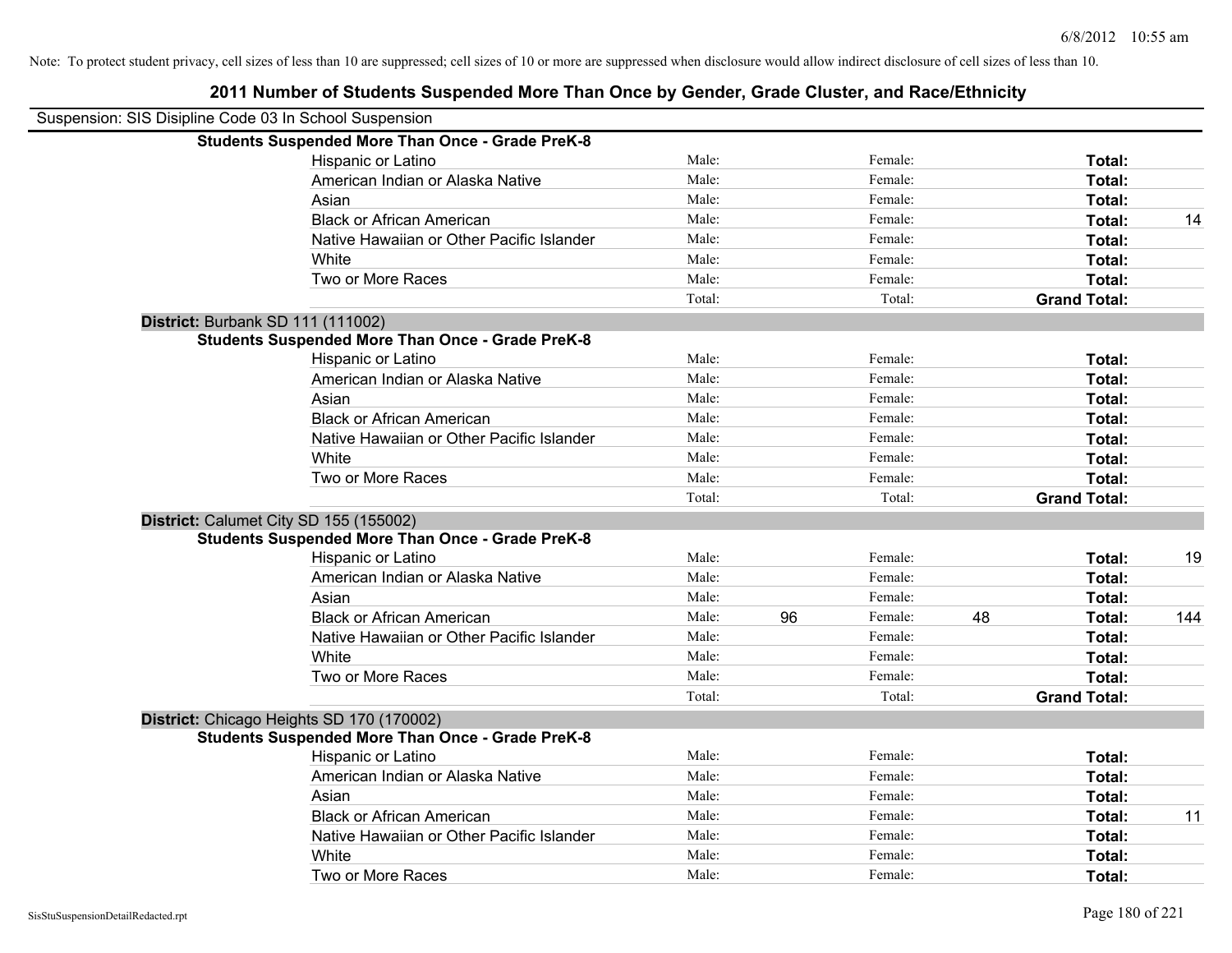| Suspension: SIS Disipline Code 03 In School Suspension |                                                         |        |     |         |    |                     |     |
|--------------------------------------------------------|---------------------------------------------------------|--------|-----|---------|----|---------------------|-----|
|                                                        |                                                         | Total: |     | Total:  |    | <b>Grand Total:</b> |     |
|                                                        | District: Chicago Ridge SD 127-5 (127502)               |        |     |         |    |                     |     |
|                                                        | <b>Students Suspended More Than Once - Grade PreK-8</b> |        |     |         |    |                     |     |
|                                                        | Hispanic or Latino                                      | Male:  |     | Female: |    | Total:              |     |
|                                                        | American Indian or Alaska Native                        | Male:  |     | Female: |    | Total:              |     |
|                                                        | Asian                                                   | Male:  |     | Female: |    | Total:              |     |
|                                                        | <b>Black or African American</b>                        | Male:  |     | Female: |    | Total:              |     |
|                                                        | Native Hawaiian or Other Pacific Islander               | Male:  |     | Female: |    | Total:              |     |
|                                                        | White                                                   | Male:  |     | Female: |    | Total:              |     |
|                                                        | Two or More Races                                       | Male:  |     | Female: |    | Total:              |     |
|                                                        |                                                         | Total: |     | Total:  |    | <b>Grand Total:</b> |     |
| District: CHSD 218 (218016)                            |                                                         |        |     |         |    |                     |     |
|                                                        | <b>Students Suspended More Than Once - Grade 9-12</b>   |        |     |         |    |                     |     |
|                                                        | Hispanic or Latino                                      | Male:  | 65  | Female: | 43 | Total:              | 108 |
|                                                        | American Indian or Alaska Native                        | Male:  |     | Female: |    | Total:              |     |
|                                                        | Asian                                                   | Male:  |     | Female: |    | Total:              | 13  |
|                                                        | <b>Black or African American</b>                        | Male:  | 153 | Female: | 90 | Total:              | 243 |
|                                                        | Native Hawaiian or Other Pacific Islander               | Male:  |     | Female: |    | Total:              |     |
|                                                        | White                                                   | Male:  | 85  | Female: | 27 | Total:              | 112 |
|                                                        | Two or More Races                                       | Male:  |     | Female: |    | Total:              |     |
|                                                        |                                                         | Total: |     | Total:  |    | <b>Grand Total:</b> |     |
| District: Cons HSD 230 (230013)                        |                                                         |        |     |         |    |                     |     |
|                                                        | <b>Students Suspended More Than Once - Grade 9-12</b>   |        |     |         |    |                     |     |
|                                                        | Hispanic or Latino                                      | Male:  |     | Female: |    | Total:              |     |
|                                                        | American Indian or Alaska Native                        | Male:  |     | Female: |    | Total:              |     |
|                                                        | Asian                                                   | Male:  |     | Female: |    | Total:              |     |
|                                                        | <b>Black or African American</b>                        | Male:  |     | Female: |    | Total:              |     |
|                                                        | Native Hawaiian or Other Pacific Islander               | Male:  |     | Female: |    | Total:              |     |
|                                                        | White                                                   | Male:  | 40  | Female: | 12 | Total:              | 52  |
|                                                        | Two or More Races                                       | Male:  |     | Female: |    | Total:              |     |
|                                                        |                                                         | Total: |     | Total:  |    | <b>Grand Total:</b> | 65  |
|                                                        | District: Cook County SD 130 (130002)                   |        |     |         |    |                     |     |
|                                                        | <b>Students Suspended More Than Once - Grade PreK-8</b> |        |     |         |    |                     |     |
|                                                        | <b>Hispanic or Latino</b>                               | Male:  |     | Female: |    | Total:              |     |
|                                                        | American Indian or Alaska Native                        | Male:  |     | Female: |    | Total:              |     |
|                                                        | Asian                                                   | Male:  |     | Female: |    | Total:              |     |
|                                                        | <b>Black or African American</b>                        | Male:  |     | Female: |    | Total:              | 14  |
|                                                        | Native Hawaiian or Other Pacific Islander               | Male:  |     | Female: |    | Total:              |     |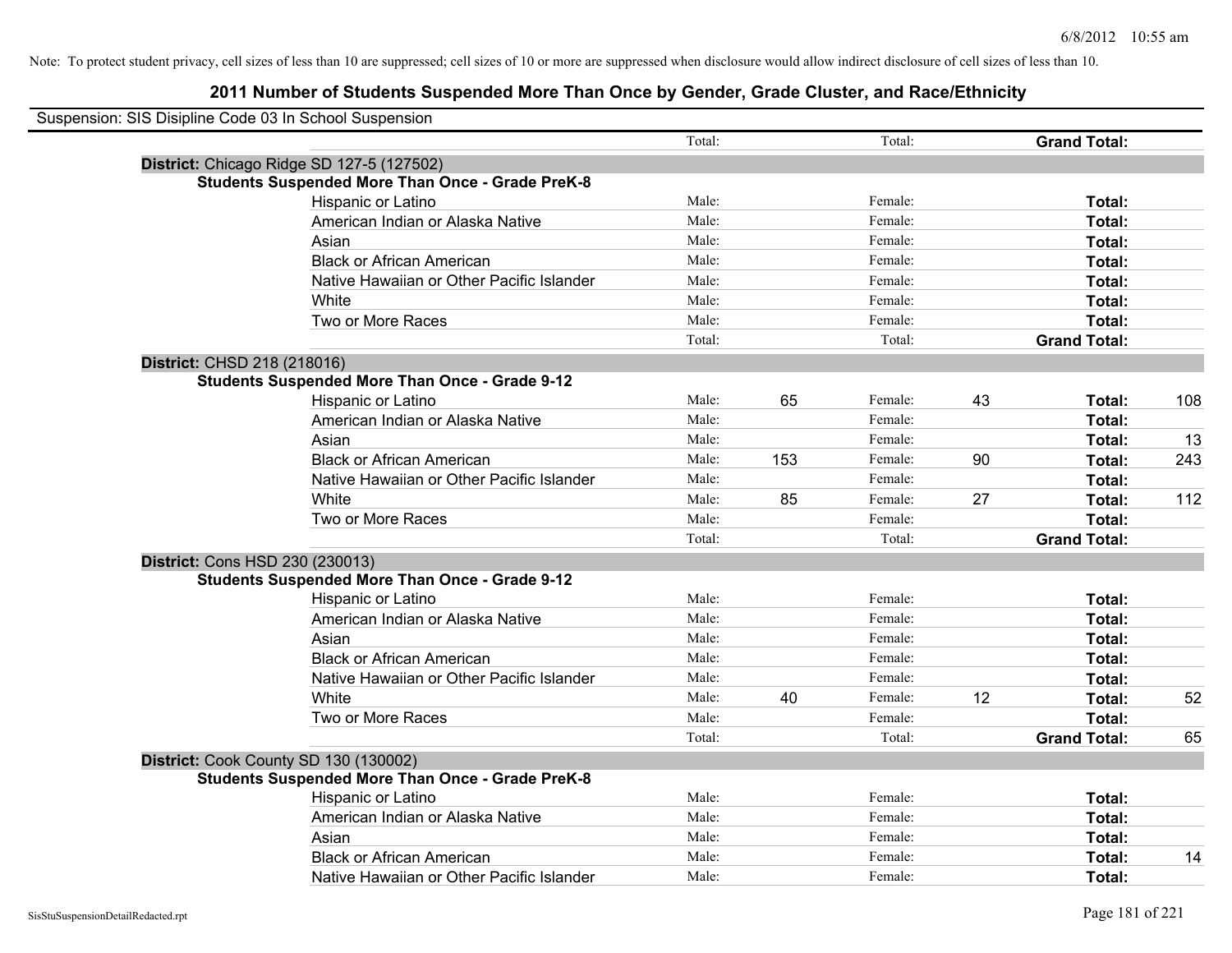| Suspension: SIS Disipline Code 03 In School Suspension |                                                         |        |    |         |    |                     |    |
|--------------------------------------------------------|---------------------------------------------------------|--------|----|---------|----|---------------------|----|
|                                                        | White                                                   | Male:  |    | Female: |    | Total:              |    |
|                                                        | Two or More Races                                       | Male:  |    | Female: |    | Total:              |    |
|                                                        |                                                         | Total: |    | Total:  |    | <b>Grand Total:</b> |    |
|                                                        | District: Country Club Hills SD 160 (160002)            |        |    |         |    |                     |    |
|                                                        | <b>Students Suspended More Than Once - Grade PreK-8</b> |        |    |         |    |                     |    |
|                                                        | Hispanic or Latino                                      | Male:  |    | Female: |    | Total:              |    |
|                                                        | American Indian or Alaska Native                        | Male:  |    | Female: |    | Total:              |    |
|                                                        | Asian                                                   | Male:  |    | Female: |    | Total:              |    |
|                                                        | <b>Black or African American</b>                        | Male:  | 63 | Female: | 23 | Total:              | 86 |
|                                                        | Native Hawaiian or Other Pacific Islander               | Male:  |    | Female: |    | Total:              |    |
|                                                        | White                                                   | Male:  |    | Female: |    | Total:              |    |
|                                                        | Two or More Races                                       | Male:  |    | Female: |    | Total:              |    |
|                                                        |                                                         | Total: |    | Total:  |    | <b>Grand Total:</b> |    |
| <b>District: Dolton SD 148 (148002)</b>                |                                                         |        |    |         |    |                     |    |
|                                                        | <b>Students Suspended More Than Once - Grade PreK-8</b> |        |    |         |    |                     |    |
|                                                        | Hispanic or Latino                                      | Male:  |    | Female: |    | Total:              |    |
|                                                        | American Indian or Alaska Native                        | Male:  |    | Female: |    | Total:              |    |
|                                                        | Asian                                                   | Male:  |    | Female: |    | Total:              |    |
|                                                        | <b>Black or African American</b>                        | Male:  | 53 | Female: | 26 | Total:              | 79 |
|                                                        | Native Hawaiian or Other Pacific Islander               | Male:  |    | Female: |    | Total:              |    |
|                                                        | White                                                   | Male:  |    | Female: |    | Total:              |    |
|                                                        | Two or More Races                                       | Male:  |    | Female: |    | Total:              |    |
|                                                        |                                                         | Total: |    | Total:  |    | <b>Grand Total:</b> |    |
|                                                        | District: Evergreen Park CHSD 231 (231016)              |        |    |         |    |                     |    |
|                                                        | <b>Students Suspended More Than Once - Grade 9-12</b>   |        |    |         |    |                     |    |
|                                                        | Hispanic or Latino                                      | Male:  |    | Female: |    | Total:              | 12 |
|                                                        | American Indian or Alaska Native                        | Male:  |    | Female: |    | Total:              |    |
|                                                        | Asian                                                   | Male:  |    | Female: |    | Total:              |    |
|                                                        | <b>Black or African American</b>                        | Male:  | 22 | Female: | 17 | Total:              | 39 |
|                                                        | Native Hawaiian or Other Pacific Islander               | Male:  |    | Female: |    | Total:              |    |
|                                                        | White                                                   | Male:  |    | Female: |    | Total:              | 27 |
|                                                        | Two or More Races                                       | Male:  |    | Female: |    | Total:              |    |
|                                                        |                                                         | Total: |    | Total:  |    | <b>Grand Total:</b> |    |
|                                                        | District: Evergreen Park ESD 124 (124002)               |        |    |         |    |                     |    |
|                                                        | <b>Students Suspended More Than Once - Grade PreK-8</b> |        |    |         |    |                     |    |
|                                                        | Hispanic or Latino                                      | Male:  |    | Female: |    | Total:              |    |
|                                                        | American Indian or Alaska Native                        | Male:  |    | Female: |    | Total:              |    |
|                                                        | Asian                                                   | Male:  |    | Female: |    | Total:              |    |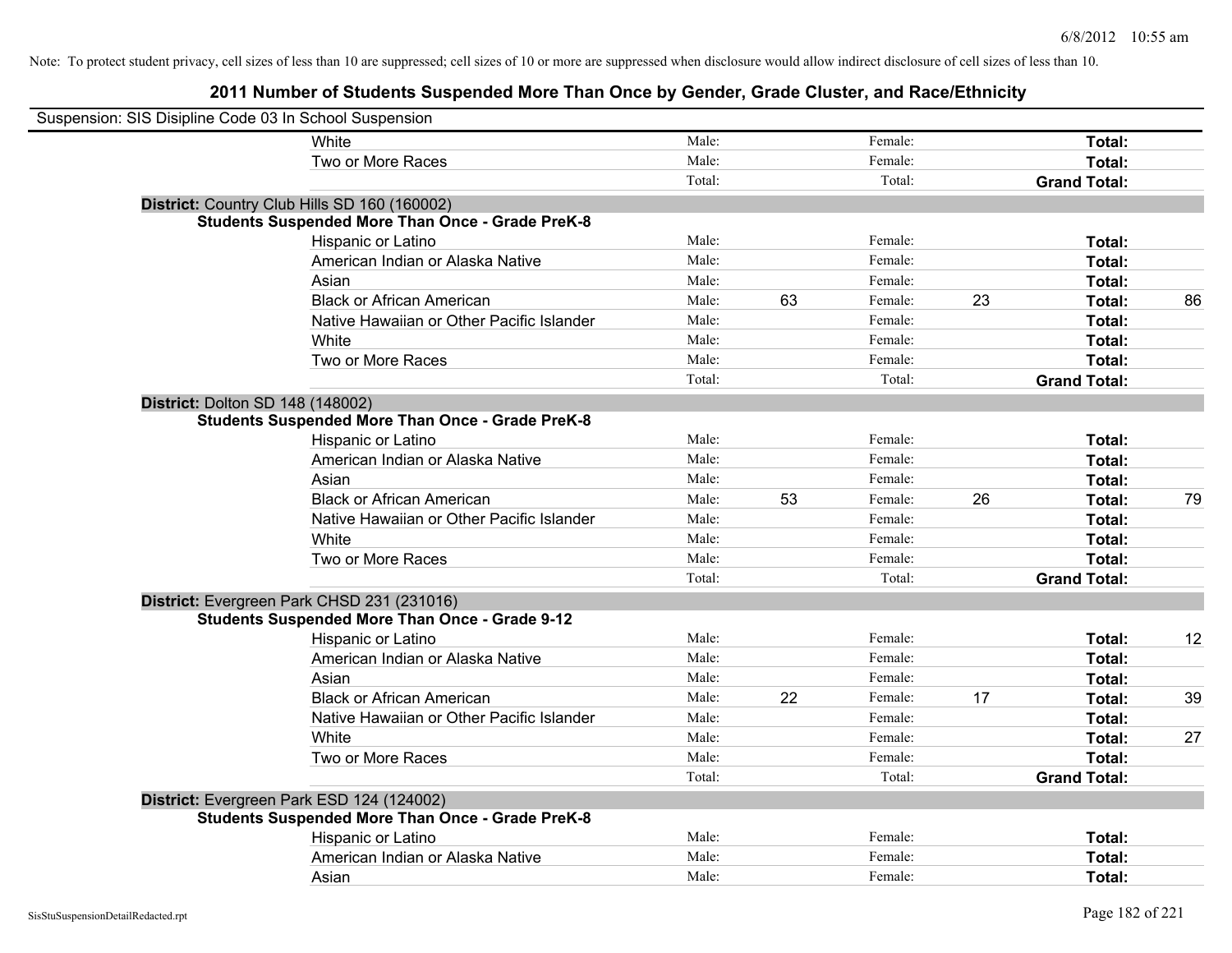| Suspension: SIS Disipline Code 03 In School Suspension |                                                         |        |     |         |    |                     |     |
|--------------------------------------------------------|---------------------------------------------------------|--------|-----|---------|----|---------------------|-----|
|                                                        | <b>Black or African American</b>                        | Male:  |     | Female: |    | Total:              | 13  |
|                                                        | Native Hawaiian or Other Pacific Islander               | Male:  |     | Female: |    | Total:              |     |
|                                                        | White                                                   | Male:  |     | Female: |    | Total:              |     |
|                                                        | Two or More Races                                       | Male:  |     | Female: |    | Total:              |     |
|                                                        |                                                         | Total: |     | Total:  |    | <b>Grand Total:</b> |     |
|                                                        | District: Gen George Patton SD 133 (133002)             |        |     |         |    |                     |     |
|                                                        | <b>Students Suspended More Than Once - Grade PreK-8</b> |        |     |         |    |                     |     |
|                                                        | Hispanic or Latino                                      | Male:  |     | Female: |    | Total:              |     |
|                                                        | American Indian or Alaska Native                        | Male:  |     | Female: |    | Total:              |     |
|                                                        | Asian                                                   | Male:  |     | Female: |    | Total:              |     |
|                                                        | <b>Black or African American</b>                        | Male:  |     | Female: |    | Total:              |     |
|                                                        | Native Hawaiian or Other Pacific Islander               | Male:  |     | Female: |    | Total:              |     |
|                                                        | White                                                   | Male:  |     | Female: |    | Total:              |     |
|                                                        | Two or More Races                                       | Male:  |     | Female: |    | Total:              |     |
|                                                        |                                                         | Total: |     | Total:  |    | <b>Grand Total:</b> |     |
|                                                        | <b>District: Harvey SD 152 (152002)</b>                 |        |     |         |    |                     |     |
|                                                        | <b>Students Suspended More Than Once - Grade PreK-8</b> |        |     |         |    |                     |     |
|                                                        | Hispanic or Latino                                      | Male:  |     | Female: |    | Total:              |     |
|                                                        | American Indian or Alaska Native                        | Male:  |     | Female: |    | Total:              |     |
|                                                        | Asian                                                   | Male:  |     | Female: |    | Total:              |     |
|                                                        | <b>Black or African American</b>                        | Male:  | 27  | Female: | 21 | Total:              | 48  |
|                                                        | Native Hawaiian or Other Pacific Islander               | Male:  |     | Female: |    | Total:              |     |
|                                                        | White                                                   | Male:  |     | Female: |    | Total:              |     |
|                                                        | Two or More Races                                       | Male:  |     | Female: |    | Total:              |     |
|                                                        |                                                         | Total: |     | Total:  |    | <b>Grand Total:</b> |     |
|                                                        | District: Homewood Flossmoor CHSD 233 (233016)          |        |     |         |    |                     |     |
|                                                        | <b>Students Suspended More Than Once - Grade 9-12</b>   |        |     |         |    |                     |     |
|                                                        | Hispanic or Latino                                      | Male:  |     | Female: |    | Total:              |     |
|                                                        | American Indian or Alaska Native                        | Male:  |     | Female: |    | Total:              |     |
|                                                        | Asian                                                   | Male:  |     | Female: |    | Total:              |     |
|                                                        | <b>Black or African American</b>                        | Male:  | 99  | Female: | 44 | Total:              | 143 |
|                                                        | Native Hawaiian or Other Pacific Islander               | Male:  |     | Female: |    | Total:              |     |
|                                                        | White                                                   | Male:  |     | Female: |    | Total:              | 23  |
|                                                        | Two or More Races                                       | Male:  |     | Female: |    | Total:              |     |
|                                                        |                                                         | Total: | 121 | Total:  | 56 | <b>Grand Total:</b> | 177 |
|                                                        | District: Homewood SD 153 (153002)                      |        |     |         |    |                     |     |
|                                                        | <b>Students Suspended More Than Once - Grade PreK-8</b> |        |     |         |    |                     |     |
|                                                        | <b>Hispanic or Latino</b>                               | Male:  |     | Female: |    | Total:              |     |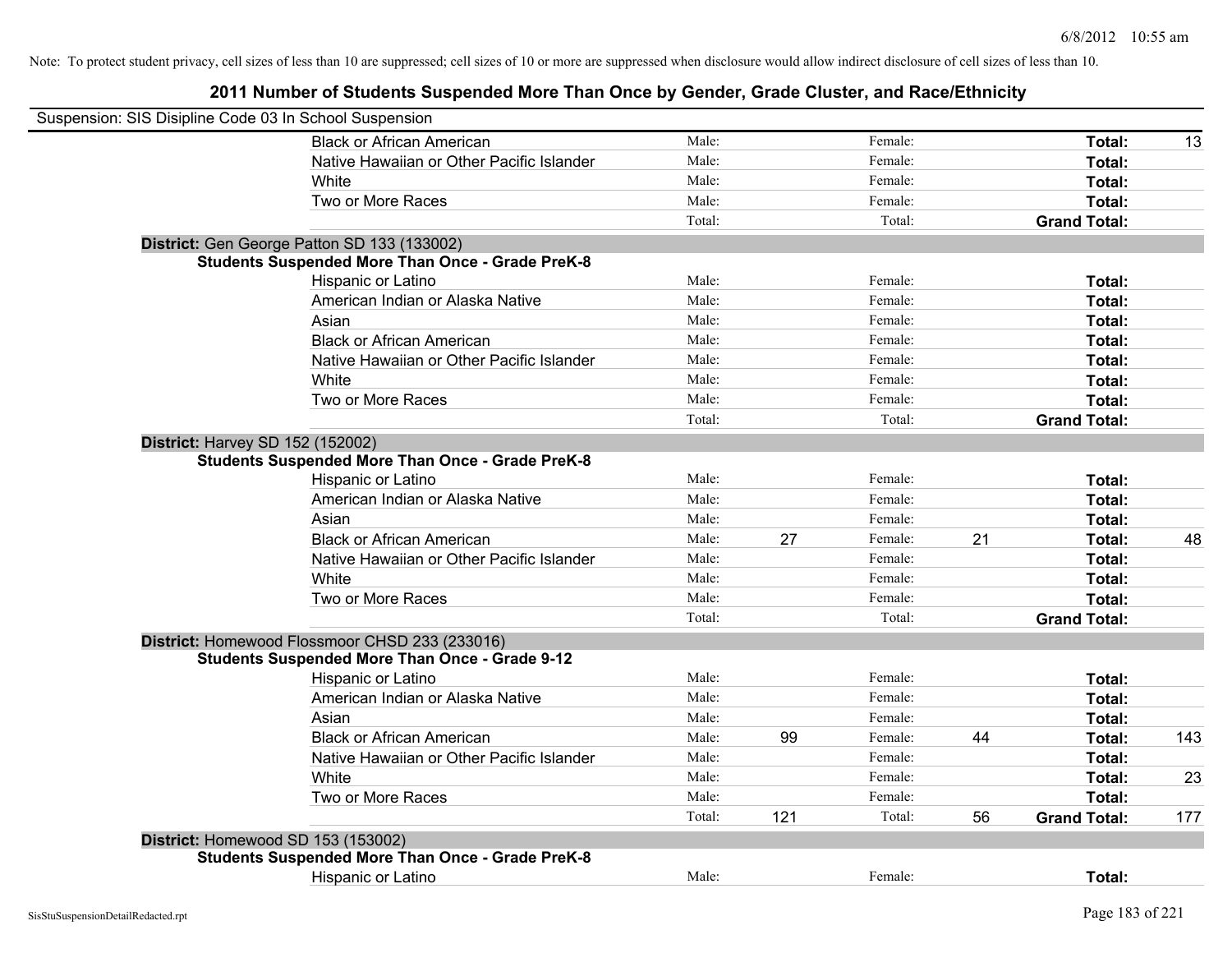# **2011 Number of Students Suspended More Than Once by Gender, Grade Cluster, and Race/Ethnicity**

|                                 | Suspension: SIS Disipline Code 03 In School Suspension  |        |         |                     |    |
|---------------------------------|---------------------------------------------------------|--------|---------|---------------------|----|
|                                 | American Indian or Alaska Native                        | Male:  | Female: | Total:              |    |
|                                 | Asian                                                   | Male:  | Female: | Total:              |    |
|                                 | <b>Black or African American</b>                        | Male:  | Female: | Total:              | 15 |
|                                 | Native Hawaiian or Other Pacific Islander               | Male:  | Female: | Total:              |    |
|                                 | White                                                   | Male:  | Female: | Total:              |    |
|                                 | Two or More Races                                       | Male:  | Female: | Total:              |    |
|                                 |                                                         | Total: | Total:  | <b>Grand Total:</b> |    |
|                                 | District: Hoover-Schrum Memorial SD 157 (157002)        |        |         |                     |    |
|                                 | <b>Students Suspended More Than Once - Grade PreK-8</b> |        |         |                     |    |
|                                 | Hispanic or Latino                                      | Male:  | Female: | Total:              |    |
|                                 | American Indian or Alaska Native                        | Male:  | Female: | Total:              |    |
|                                 | Asian                                                   | Male:  | Female: | Total:              |    |
|                                 | <b>Black or African American</b>                        | Male:  | Female: | Total:              | 14 |
|                                 | Native Hawaiian or Other Pacific Islander               | Male:  | Female: | Total:              |    |
|                                 | White                                                   | Male:  | Female: | Total:              |    |
|                                 | Two or More Races                                       | Male:  | Female: | Total:              |    |
|                                 |                                                         | Total: | Total:  | <b>Grand Total:</b> |    |
|                                 | District: Indian Springs SD 109 (109002)                |        |         |                     |    |
|                                 | <b>Students Suspended More Than Once - Grade PreK-8</b> |        |         |                     |    |
|                                 | Hispanic or Latino                                      | Male:  | Female: | Total:              |    |
|                                 | American Indian or Alaska Native                        | Male:  | Female: | Total:              |    |
|                                 | Asian                                                   | Male:  | Female: | Total:              |    |
|                                 | <b>Black or African American</b>                        | Male:  | Female: | Total:              | 11 |
|                                 | Native Hawaiian or Other Pacific Islander               | Male:  | Female: | Total:              |    |
|                                 | White                                                   | Male:  | Female: | Total:              |    |
|                                 | Two or More Races                                       | Male:  | Female: | Total:              |    |
|                                 |                                                         | Total: | Total:  | <b>Grand Total:</b> |    |
| District: Kirby SD 140 (140002) |                                                         |        |         |                     |    |
|                                 | <b>Students Suspended More Than Once - Grade PreK-8</b> |        |         |                     |    |
|                                 | Hispanic or Latino                                      | Male:  | Female: | Total:              |    |
|                                 | American Indian or Alaska Native                        | Male:  | Female: | Total:              |    |
|                                 | Asian                                                   | Male:  | Female: | Total:              |    |
|                                 | <b>Black or African American</b>                        | Male:  | Female: | Total:              |    |
|                                 | Native Hawaiian or Other Pacific Islander               | Male:  | Female: | Total:              |    |
|                                 | White                                                   | Male:  | Female: | Total:              |    |
|                                 | Two or More Races                                       | Male:  | Female: | Total:              |    |
|                                 |                                                         | Total: | Total:  | <b>Grand Total:</b> | 10 |

**District:** Lansing SD 158 (158002)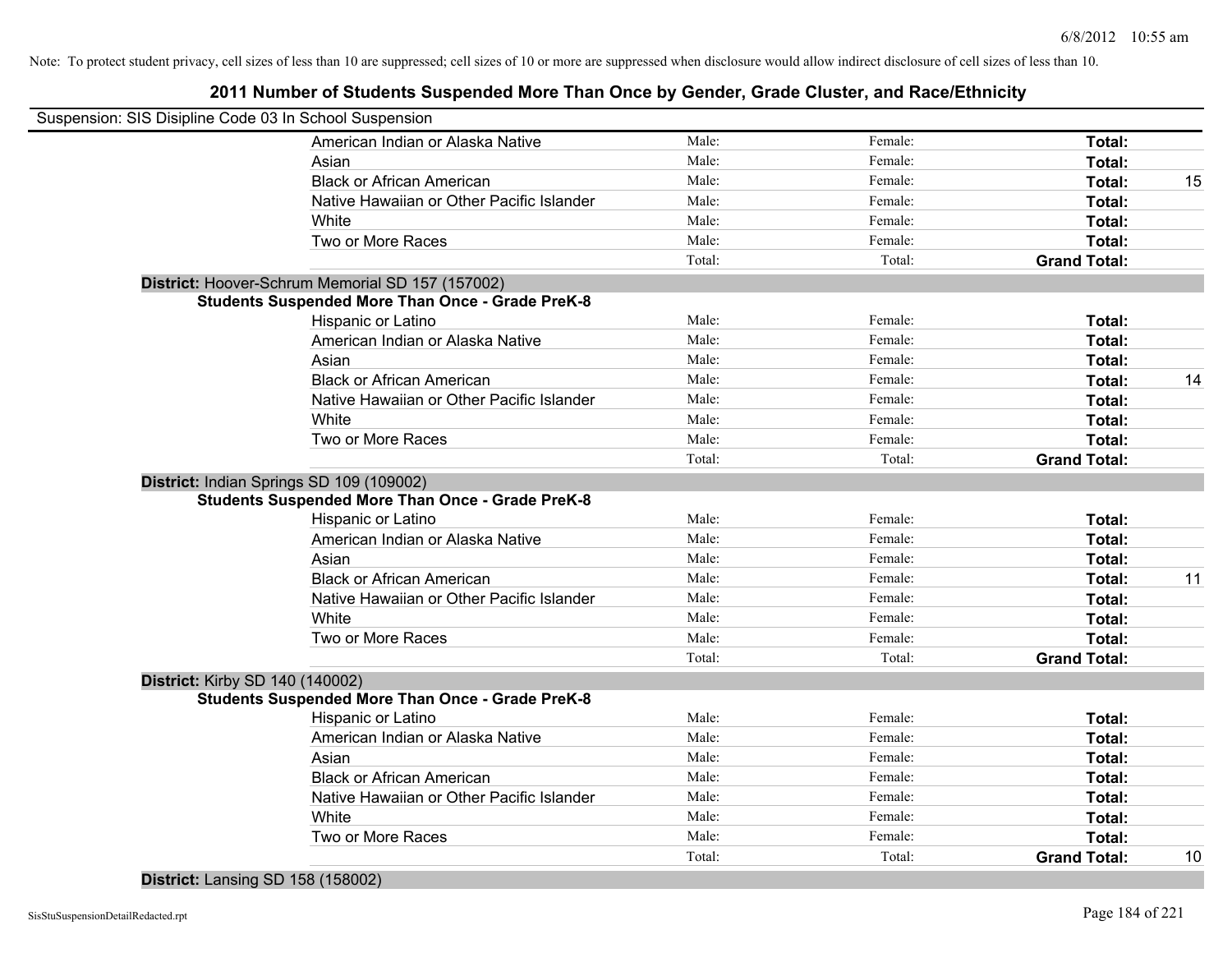| Suspension: SIS Disipline Code 03 In School Suspension |                                                         |        |         |                     |    |
|--------------------------------------------------------|---------------------------------------------------------|--------|---------|---------------------|----|
|                                                        | <b>Students Suspended More Than Once - Grade PreK-8</b> |        |         |                     |    |
|                                                        | Hispanic or Latino                                      | Male:  | Female: | Total:              |    |
|                                                        | American Indian or Alaska Native                        | Male:  | Female: | Total:              |    |
|                                                        | Asian                                                   | Male:  | Female: | Total:              |    |
|                                                        | <b>Black or African American</b>                        | Male:  | Female: | Total:              | 17 |
|                                                        | Native Hawaiian or Other Pacific Islander               | Male:  | Female: | Total:              |    |
|                                                        | White                                                   | Male:  | Female: | Total:              |    |
|                                                        | Two or More Races                                       | Male:  | Female: | Total:              |    |
|                                                        |                                                         | Total: | Total:  | <b>Grand Total:</b> |    |
|                                                        | District: Lemont-Bromberek CSD 113A (113A02)            |        |         |                     |    |
|                                                        | <b>Students Suspended More Than Once - Grade PreK-8</b> |        |         |                     |    |
|                                                        | Hispanic or Latino                                      | Male:  | Female: | Total:              |    |
|                                                        | American Indian or Alaska Native                        | Male:  | Female: | <b>Total:</b>       |    |
|                                                        | Asian                                                   | Male:  | Female: | Total:              |    |
|                                                        | <b>Black or African American</b>                        | Male:  | Female: | Total:              |    |
|                                                        | Native Hawaiian or Other Pacific Islander               | Male:  | Female: | Total:              |    |
|                                                        | White                                                   | Male:  | Female: | Total:              |    |
|                                                        | Two or More Races                                       | Male:  | Female: | Total:              |    |
|                                                        |                                                         | Total: | Total:  | <b>Grand Total:</b> |    |
| District: Lincoln ESD 156 (156002)                     |                                                         |        |         |                     |    |
|                                                        | <b>Students Suspended More Than Once - Grade PreK-8</b> |        |         |                     |    |
|                                                        | Hispanic or Latino                                      | Male:  | Female: | Total:              |    |
|                                                        | American Indian or Alaska Native                        | Male:  | Female: | Total:              |    |
|                                                        | Asian                                                   | Male:  | Female: | Total:              |    |
|                                                        | <b>Black or African American</b>                        | Male:  | Female: | Total:              | 26 |
|                                                        | Native Hawaiian or Other Pacific Islander               | Male:  | Female: | <b>Total:</b>       |    |
|                                                        | White                                                   | Male:  | Female: | Total:              |    |
|                                                        | Two or More Races                                       | Male:  | Female: | Total:              |    |
|                                                        |                                                         | Total: | Total:  | <b>Grand Total:</b> |    |
|                                                        | District: Matteson ESD 162 (162002)                     |        |         |                     |    |
|                                                        | <b>Students Suspended More Than Once - Grade PreK-8</b> |        |         |                     |    |
|                                                        | Hispanic or Latino                                      | Male:  | Female: | Total:              |    |
|                                                        | American Indian or Alaska Native                        | Male:  | Female: | Total:              |    |
|                                                        | Asian                                                   | Male:  | Female: | Total:              |    |
|                                                        | <b>Black or African American</b>                        | Male:  | Female: | Total:              | 18 |
|                                                        | Native Hawaiian or Other Pacific Islander               | Male:  | Female: | Total:              |    |
|                                                        | White                                                   | Male:  | Female: | <b>Total:</b>       |    |
|                                                        | Two or More Races                                       | Male:  | Female: | Total:              |    |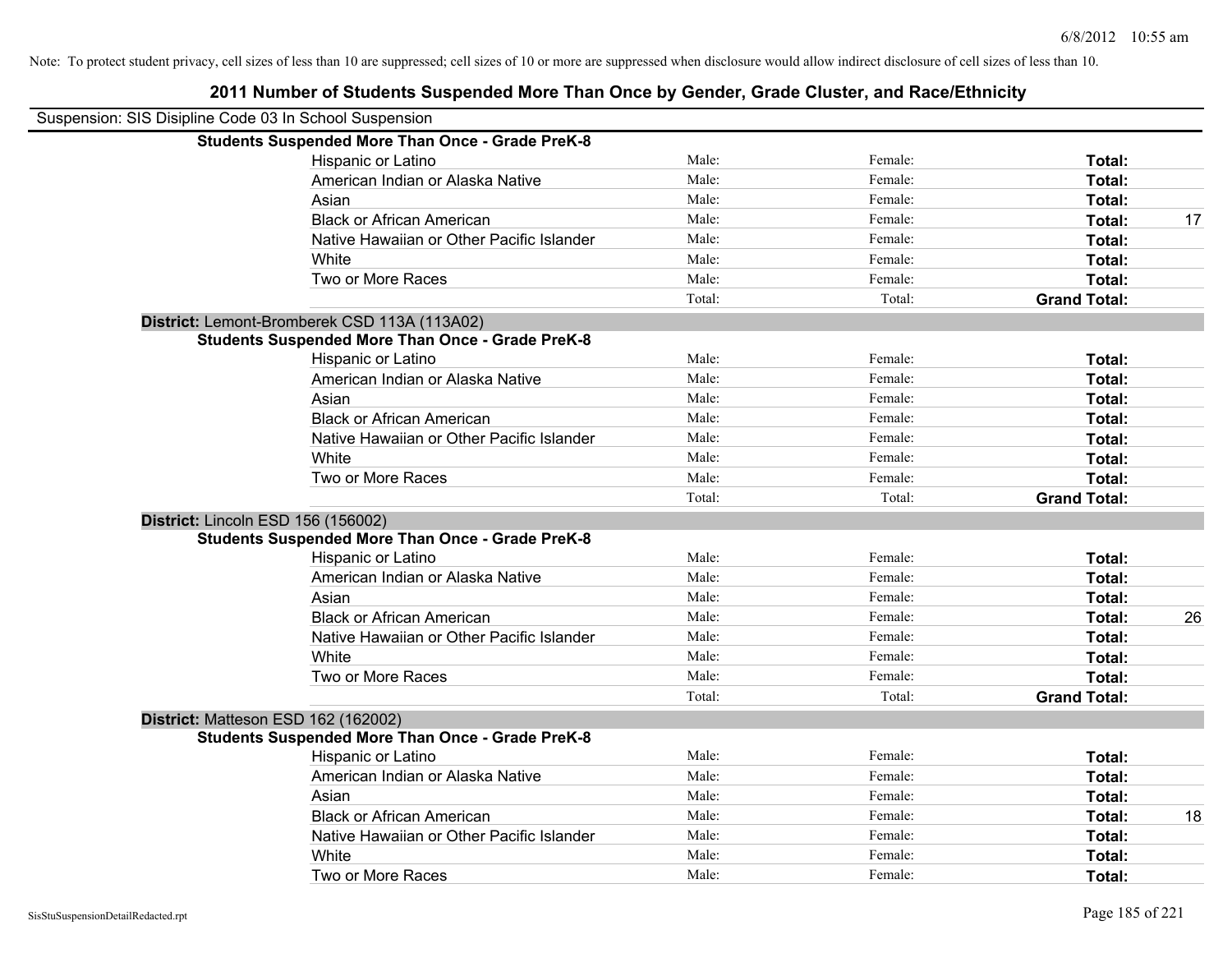| Suspension: SIS Disipline Code 03 In School Suspension |                                                         |        |    |         |    |                     |    |
|--------------------------------------------------------|---------------------------------------------------------|--------|----|---------|----|---------------------|----|
|                                                        |                                                         | Total: |    | Total:  |    | <b>Grand Total:</b> |    |
|                                                        | District: North Palos SD 117 (117002)                   |        |    |         |    |                     |    |
|                                                        | <b>Students Suspended More Than Once - Grade PreK-8</b> |        |    |         |    |                     |    |
|                                                        | Hispanic or Latino                                      | Male:  |    | Female: |    | Total:              |    |
|                                                        | American Indian or Alaska Native                        | Male:  |    | Female: |    | Total:              |    |
|                                                        | Asian                                                   | Male:  |    | Female: |    | Total:              |    |
|                                                        | <b>Black or African American</b>                        | Male:  |    | Female: |    | Total:              |    |
|                                                        | Native Hawaiian or Other Pacific Islander               | Male:  |    | Female: |    | Total:              |    |
|                                                        | White                                                   | Male:  |    | Female: |    | Total:              | 19 |
|                                                        | Two or More Races                                       | Male:  |    | Female: |    | <b>Total:</b>       |    |
|                                                        |                                                         | Total: | 23 | Total:  | 10 | <b>Grand Total:</b> | 33 |
|                                                        | District: Oak Lawn CHSD 229 (229016)                    |        |    |         |    |                     |    |
|                                                        | <b>Students Suspended More Than Once - Grade 9-12</b>   |        |    |         |    |                     |    |
|                                                        | Hispanic or Latino                                      | Male:  | 22 | Female: | 18 | Total:              | 40 |
|                                                        | American Indian or Alaska Native                        | Male:  |    | Female: |    | Total:              |    |
|                                                        | Asian                                                   | Male:  |    | Female: |    | Total:              |    |
|                                                        | <b>Black or African American</b>                        | Male:  |    | Female: |    | Total:              | 19 |
|                                                        | Native Hawaiian or Other Pacific Islander               | Male:  |    | Female: |    | Total:              |    |
|                                                        | White                                                   | Male:  | 54 | Female: | 20 | Total:              | 74 |
|                                                        | Two or More Races                                       | Male:  |    | Female: |    | Total:              |    |
|                                                        |                                                         | Total: |    | Total:  |    | <b>Grand Total:</b> |    |
|                                                        | District: Oak Lawn-Hometown SD 123 (123002)             |        |    |         |    |                     |    |
|                                                        | <b>Students Suspended More Than Once - Grade PreK-8</b> |        |    |         |    |                     |    |
|                                                        | Hispanic or Latino                                      | Male:  |    | Female: |    | Total:              |    |
|                                                        | American Indian or Alaska Native                        | Male:  |    | Female: |    | Total:              |    |
|                                                        | Asian                                                   | Male:  |    | Female: |    | Total:              |    |
|                                                        | <b>Black or African American</b>                        | Male:  |    | Female: |    | Total:              |    |
|                                                        | Native Hawaiian or Other Pacific Islander               | Male:  |    | Female: |    | Total:              |    |
|                                                        | White                                                   | Male:  |    | Female: |    | Total:              |    |
|                                                        | Two or More Races                                       | Male:  |    | Female: |    | Total:              |    |
|                                                        |                                                         | Total: |    | Total:  |    | <b>Grand Total:</b> |    |
|                                                        | District: Palos CCSD 118 (118004)                       |        |    |         |    |                     |    |
|                                                        | <b>Students Suspended More Than Once - Grade PreK-8</b> |        |    |         |    |                     |    |
|                                                        | Hispanic or Latino                                      | Male:  |    | Female: |    | Total:              |    |
|                                                        | American Indian or Alaska Native                        | Male:  |    | Female: |    | Total:              |    |
|                                                        | Asian                                                   | Male:  |    | Female: |    | Total:              |    |
|                                                        | <b>Black or African American</b>                        | Male:  |    | Female: |    | <b>Total:</b>       |    |
|                                                        | Native Hawaiian or Other Pacific Islander               | Male:  |    | Female: |    | Total:              |    |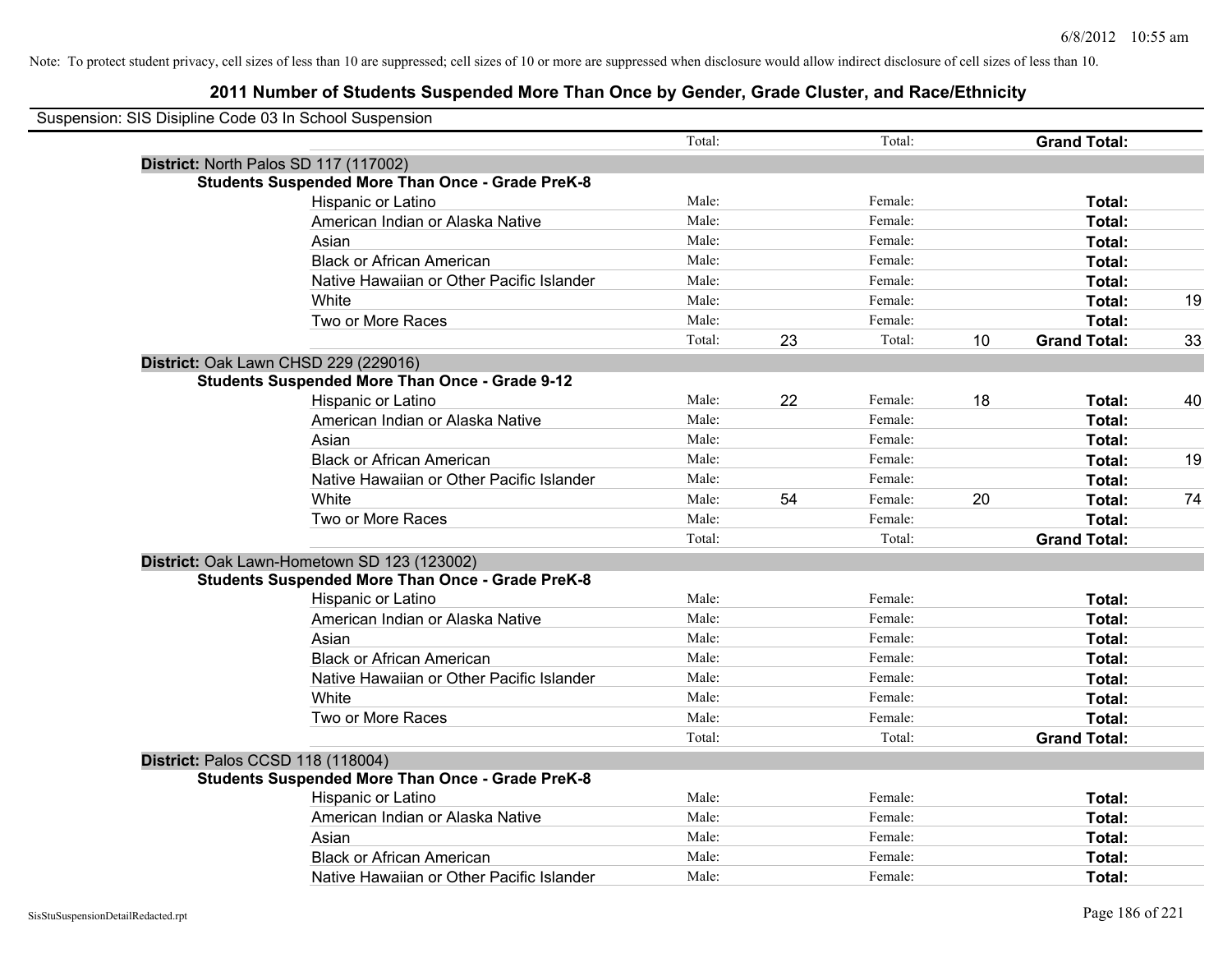| Suspension: SIS Disipline Code 03 In School Suspension |                                                         |        |    |         |    |                     |     |
|--------------------------------------------------------|---------------------------------------------------------|--------|----|---------|----|---------------------|-----|
|                                                        | White                                                   | Male:  |    | Female: |    | Total:              | 11  |
|                                                        | Two or More Races                                       | Male:  |    | Female: |    | Total:              |     |
|                                                        |                                                         | Total: |    | Total:  |    | <b>Grand Total:</b> |     |
| District: Park Forest SD 163 (163002)                  |                                                         |        |    |         |    |                     |     |
|                                                        | <b>Students Suspended More Than Once - Grade PreK-8</b> |        |    |         |    |                     |     |
|                                                        | Hispanic or Latino                                      | Male:  |    | Female: |    | Total:              |     |
|                                                        | American Indian or Alaska Native                        | Male:  |    | Female: |    | Total:              |     |
|                                                        | Asian                                                   | Male:  |    | Female: |    | Total:              |     |
|                                                        | <b>Black or African American</b>                        | Male:  | 92 | Female: | 44 | Total:              | 136 |
|                                                        | Native Hawaiian or Other Pacific Islander               | Male:  |    | Female: |    | Total:              |     |
|                                                        | White                                                   | Male:  |    | Female: |    | Total:              |     |
|                                                        | Two or More Races                                       | Male:  |    | Female: |    | Total:              |     |
|                                                        |                                                         | Total: |    | Total:  |    | <b>Grand Total:</b> |     |
| District: Reavis Twp HSD 220 (220017)                  |                                                         |        |    |         |    |                     |     |
|                                                        | <b>Students Suspended More Than Once - Grade 9-12</b>   |        |    |         |    |                     |     |
|                                                        | Hispanic or Latino                                      | Male:  | 34 | Female: | 13 | Total:              | 47  |
|                                                        | American Indian or Alaska Native                        | Male:  |    | Female: |    | Total:              |     |
|                                                        | Asian                                                   | Male:  |    | Female: |    | Total:              |     |
|                                                        | <b>Black or African American</b>                        | Male:  |    | Female: |    | Total:              |     |
|                                                        | Native Hawaiian or Other Pacific Islander               | Male:  |    | Female: |    | Total:              |     |
|                                                        | White                                                   | Male:  | 41 | Female: | 11 | Total:              | 52  |
|                                                        | Two or More Races                                       | Male:  |    | Female: |    | Total:              |     |
|                                                        |                                                         | Total: |    | Total:  |    | <b>Grand Total:</b> |     |
| District: Rich Twp HSD 227 (227017)                    |                                                         |        |    |         |    |                     |     |
|                                                        | <b>Students Suspended More Than Once - Grade 9-12</b>   |        |    |         |    |                     |     |
|                                                        | Hispanic or Latino                                      | Male:  |    | Female: |    | Total:              |     |
|                                                        | American Indian or Alaska Native                        | Male:  |    | Female: |    | Total:              |     |
|                                                        | Asian                                                   | Male:  |    | Female: |    | Total:              |     |
|                                                        | <b>Black or African American</b>                        | Male:  | 85 | Female: | 36 | Total:              | 121 |
|                                                        | Native Hawaiian or Other Pacific Islander               | Male:  |    | Female: |    | Total:              |     |
|                                                        | White                                                   | Male:  |    | Female: |    | Total:              |     |
|                                                        | Two or More Races                                       | Male:  |    | Female: |    | Total:              |     |
|                                                        |                                                         | Total: |    | Total:  |    | <b>Grand Total:</b> |     |
| District: Ridgeland SD 122 (122002)                    |                                                         |        |    |         |    |                     |     |
|                                                        | <b>Students Suspended More Than Once - Grade PreK-8</b> |        |    |         |    |                     |     |
|                                                        | Hispanic or Latino                                      | Male:  |    | Female: |    | Total:              |     |
|                                                        | American Indian or Alaska Native                        | Male:  |    | Female: |    | Total:              |     |
|                                                        | Asian                                                   | Male:  |    | Female: |    | Total:              |     |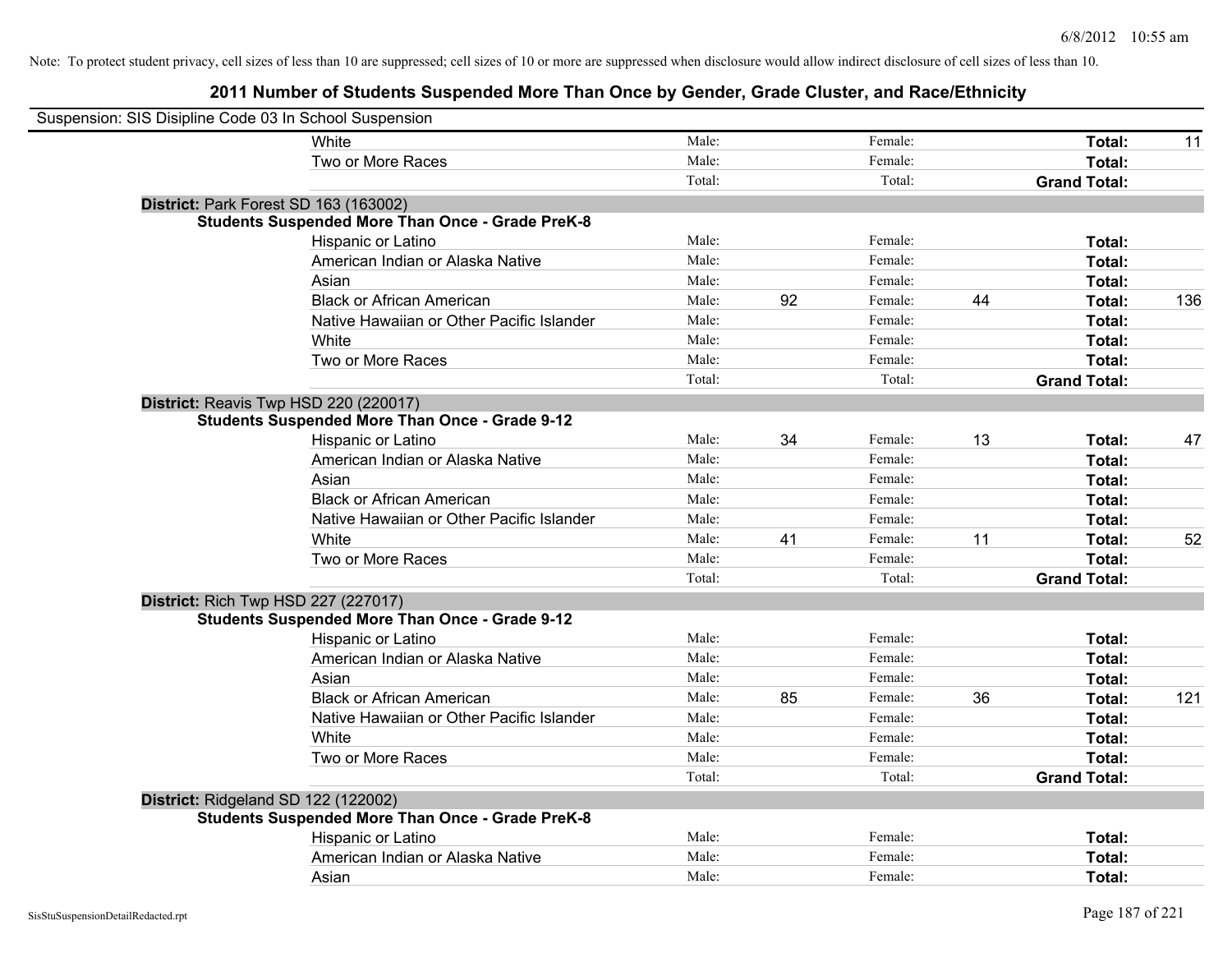| Suspension: SIS Disipline Code 03 In School Suspension |                                                                                                    |        |         |                     |    |
|--------------------------------------------------------|----------------------------------------------------------------------------------------------------|--------|---------|---------------------|----|
|                                                        | <b>Black or African American</b>                                                                   | Male:  | Female: | Total:              |    |
|                                                        | Native Hawaiian or Other Pacific Islander                                                          | Male:  | Female: | Total:              |    |
|                                                        | White                                                                                              | Male:  | Female: | Total:              | 19 |
|                                                        | Two or More Races                                                                                  | Male:  | Female: | Total:              |    |
|                                                        |                                                                                                    | Total: | Total:  | <b>Grand Total:</b> |    |
| District: Sandridge SD 172 (172002)                    |                                                                                                    |        |         |                     |    |
|                                                        | <b>Students Suspended More Than Once - Grade PreK-8</b>                                            |        |         |                     |    |
|                                                        | Hispanic or Latino                                                                                 | Male:  | Female: | Total:              |    |
|                                                        | American Indian or Alaska Native                                                                   | Male:  | Female: | Total:              |    |
|                                                        | Asian                                                                                              | Male:  | Female: | Total:              |    |
|                                                        | <b>Black or African American</b>                                                                   | Male:  | Female: | Total:              | 10 |
|                                                        | Native Hawaiian or Other Pacific Islander                                                          | Male:  | Female: | Total:              |    |
|                                                        | White                                                                                              | Male:  | Female: | Total:              |    |
|                                                        | Two or More Races                                                                                  | Male:  | Female: | Total:              |    |
|                                                        |                                                                                                    | Total: | Total:  | <b>Grand Total:</b> |    |
|                                                        | District: South Holland SD 151 (151002)<br><b>Students Suspended More Than Once - Grade PreK-8</b> |        |         |                     |    |
|                                                        | Hispanic or Latino                                                                                 | Male:  | Female: | Total:              |    |
|                                                        | American Indian or Alaska Native                                                                   | Male:  | Female: | Total:              |    |
|                                                        | Asian                                                                                              | Male:  | Female: | Total:              |    |
|                                                        | <b>Black or African American</b>                                                                   | Male:  | Female: | Total:              | 23 |
|                                                        | Native Hawaiian or Other Pacific Islander                                                          | Male:  | Female: | Total:              |    |
|                                                        | White                                                                                              | Male:  | Female: | Total:              |    |
|                                                        | Two or More Races                                                                                  | Male:  | Female: | Total:              |    |
|                                                        |                                                                                                    | Total: | Total:  | <b>Grand Total:</b> |    |
|                                                        | District: Southland College Prep (901025)                                                          |        |         |                     |    |
|                                                        | <b>Students Suspended More Than Once - Grade 9-12</b>                                              |        |         |                     |    |
|                                                        | Hispanic or Latino                                                                                 | Male:  | Female: | Total:              |    |
|                                                        | American Indian or Alaska Native                                                                   | Male:  | Female: | Total:              |    |
|                                                        | Asian                                                                                              | Male:  | Female: | Total:              |    |
|                                                        | <b>Black or African American</b>                                                                   | Male:  | Female: | Total:              | 18 |
|                                                        | Native Hawaiian or Other Pacific Islander                                                          | Male:  | Female: | Total:              |    |
|                                                        | White                                                                                              | Male:  | Female: | Total:              |    |
|                                                        | Two or More Races                                                                                  | Male:  | Female: | Total:              |    |
|                                                        |                                                                                                    | Total: | Total:  | <b>Grand Total:</b> |    |
| <b>District: Steger SD 194 (194002)</b>                |                                                                                                    |        |         |                     |    |
|                                                        | <b>Students Suspended More Than Once - Grade PreK-8</b>                                            |        |         |                     |    |
|                                                        | <b>Hispanic or Latino</b>                                                                          | Male:  | Female: | Total:              | 26 |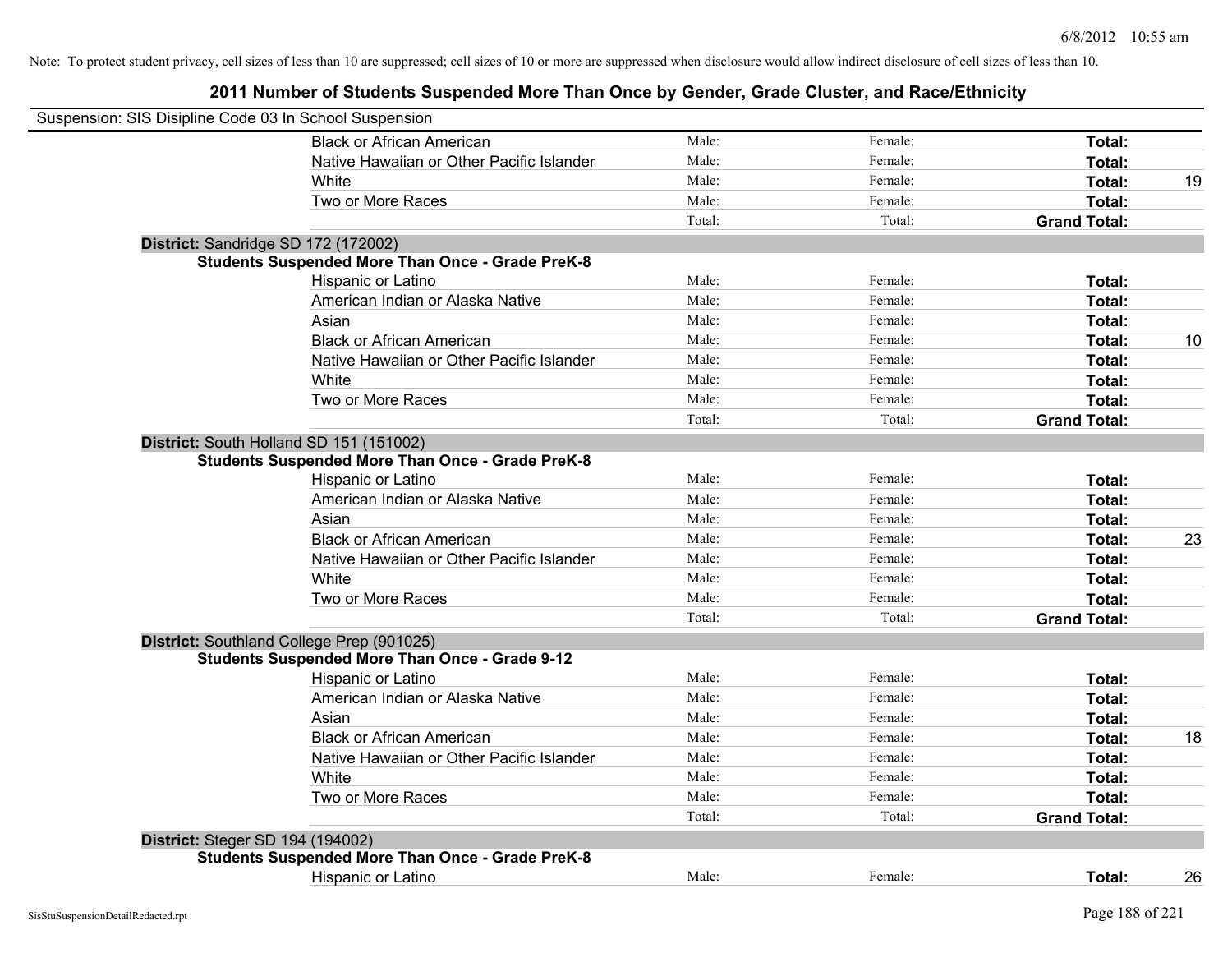**2011 Number of Students Suspended More Than Once by Gender, Grade Cluster, and Race/Ethnicity**

| Suspension: SIS Disipline Code 03 In School Suspension |                                                         |        |     |         |     |                     |     |
|--------------------------------------------------------|---------------------------------------------------------|--------|-----|---------|-----|---------------------|-----|
|                                                        |                                                         |        |     |         |     |                     |     |
|                                                        | American Indian or Alaska Native                        | Male:  |     | Female: |     | Total:              |     |
|                                                        | Asian                                                   | Male:  |     | Female: |     | Total:              |     |
|                                                        | <b>Black or African American</b>                        | Male:  | 34  | Female: | 17  | Total:              | 51  |
|                                                        | Native Hawaiian or Other Pacific Islander               | Male:  |     | Female: |     | Total:              |     |
|                                                        | White                                                   | Male:  | 33  | Female: | 22  | Total:              | 55  |
|                                                        | Two or More Races                                       | Male:  |     | Female: |     | Total:              | 15  |
|                                                        |                                                         | Total: |     | Total:  |     | <b>Grand Total:</b> |     |
| District: Summit SD 104 (104002)                       |                                                         |        |     |         |     |                     |     |
|                                                        | <b>Students Suspended More Than Once - Grade PreK-8</b> |        |     |         |     |                     |     |
|                                                        | Hispanic or Latino                                      | Male:  |     | Female: |     | Total:              |     |
|                                                        | American Indian or Alaska Native                        | Male:  |     | Female: |     | Total:              |     |
|                                                        | Asian                                                   | Male:  |     | Female: |     | Total:              |     |
|                                                        | <b>Black or African American</b>                        | Male:  |     | Female: |     | Total:              |     |
|                                                        | Native Hawaiian or Other Pacific Islander               | Male:  |     | Female: |     | Total:              |     |
|                                                        | White                                                   | Male:  |     | Female: |     | Total:              |     |
|                                                        | Two or More Races                                       | Male:  |     | Female: |     | Total:              |     |
|                                                        |                                                         | Total: |     | Total:  |     | <b>Grand Total:</b> |     |
|                                                        | District: Thornton Fractional Twp HSD 215 (215017)      |        |     |         |     |                     |     |
|                                                        | <b>Students Suspended More Than Once - Grade 9-12</b>   | Male:  |     |         |     |                     |     |
|                                                        | Hispanic or Latino                                      |        | 82  | Female: | 49  | Total:              | 131 |
|                                                        | American Indian or Alaska Native                        | Male:  |     | Female: |     | Total:              |     |
|                                                        | Asian                                                   | Male:  |     | Female: |     | Total:              |     |
|                                                        | <b>Black or African American</b>                        | Male:  | 471 | Female: | 334 | Total:              | 805 |
|                                                        | Native Hawaiian or Other Pacific Islander               | Male:  |     | Female: |     | Total:              |     |
|                                                        | White                                                   | Male:  | 51  | Female: | 28  | Total:              | 79  |
|                                                        | Two or More Races                                       | Male:  | 14  | Female: | 13  | Total:              | 27  |
|                                                        |                                                         | Total: |     | Total:  |     | <b>Grand Total:</b> |     |
|                                                        | District: Thornton SD 154 (154002)                      |        |     |         |     |                     |     |
|                                                        | <b>Students Suspended More Than Once - Grade PreK-8</b> |        |     |         |     |                     |     |
|                                                        | Hispanic or Latino                                      | Male:  |     | Female: |     | Total:              |     |
|                                                        | American Indian or Alaska Native                        | Male:  |     | Female: |     | Total:              |     |
|                                                        | Asian                                                   | Male:  |     | Female: |     | Total:              |     |
|                                                        | <b>Black or African American</b>                        | Male:  |     | Female: |     | Total:              |     |
|                                                        | Native Hawaiian or Other Pacific Islander               | Male:  |     | Female: |     | Total:              |     |
|                                                        | White                                                   | Male:  |     | Female: |     | Total:              |     |
|                                                        | Two or More Races                                       | Male:  |     | Female: |     | Total:              |     |
|                                                        |                                                         | Total: |     | Total:  |     | <b>Grand Total:</b> |     |
|                                                        |                                                         |        |     |         |     |                     |     |

**District:** Thornton Twp HSD 205 (205017)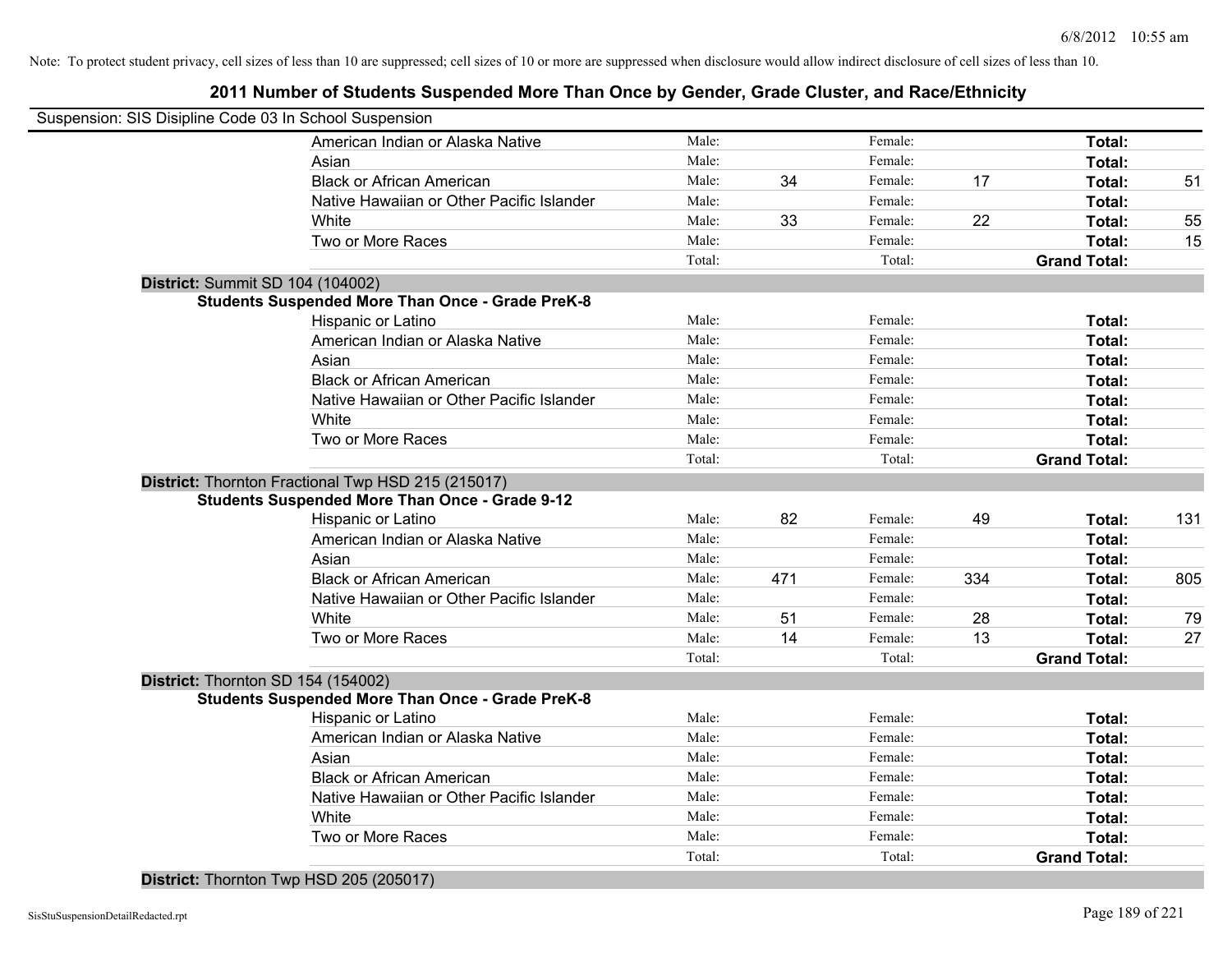| Suspension: SIS Disipline Code 03 In School Suspension |                                                         |        |     |         |     |                     |     |
|--------------------------------------------------------|---------------------------------------------------------|--------|-----|---------|-----|---------------------|-----|
|                                                        | <b>Students Suspended More Than Once - Grade 9-12</b>   |        |     |         |     |                     |     |
|                                                        | Hispanic or Latino                                      | Male:  |     | Female: |     | Total:              | 10  |
|                                                        | American Indian or Alaska Native                        | Male:  |     | Female: |     | Total:              |     |
|                                                        | Asian                                                   | Male:  |     | Female: |     | Total:              |     |
|                                                        | <b>Black or African American</b>                        | Male:  | 320 | Female: | 193 | Total:              | 513 |
|                                                        | Native Hawaiian or Other Pacific Islander               | Male:  |     | Female: |     | Total:              |     |
|                                                        | White                                                   | Male:  |     | Female: |     | Total:              |     |
|                                                        | Two or More Races                                       | Male:  |     | Female: |     | Total:              |     |
|                                                        |                                                         | Total: |     | Total:  |     | <b>Grand Total:</b> |     |
|                                                        | District: Tinley Park CCSD 146 (146004)                 |        |     |         |     |                     |     |
|                                                        | <b>Students Suspended More Than Once - Grade PreK-8</b> |        |     |         |     |                     |     |
|                                                        | Hispanic or Latino                                      | Male:  |     | Female: |     | Total:              |     |
|                                                        | American Indian or Alaska Native                        | Male:  |     | Female: |     | Total:              |     |
|                                                        | Asian                                                   | Male:  |     | Female: |     | Total:              |     |
|                                                        | <b>Black or African American</b>                        | Male:  |     | Female: |     | Total:              |     |
|                                                        | Native Hawaiian or Other Pacific Islander               | Male:  |     | Female: |     | Total:              |     |
|                                                        | White                                                   | Male:  |     | Female: |     | Total:              | 17  |
|                                                        | Two or More Races                                       | Male:  |     | Female: |     | Total:              |     |
|                                                        |                                                         | Total: |     | Total:  |     | <b>Grand Total:</b> |     |
|                                                        | District: W Harvey-Dixmoor PSD 147 (147002)             |        |     |         |     |                     |     |
|                                                        | <b>Students Suspended More Than Once - Grade PreK-8</b> |        |     |         |     |                     |     |
|                                                        | Hispanic or Latino                                      | Male:  |     | Female: |     | Total:              |     |
|                                                        | American Indian or Alaska Native                        | Male:  |     | Female: |     | Total:              |     |
|                                                        | Asian                                                   | Male:  |     | Female: |     | Total:              |     |
|                                                        | <b>Black or African American</b>                        | Male:  | 46  | Female: | 29  | Total:              | 75  |
|                                                        | Native Hawaiian or Other Pacific Islander               | Male:  |     | Female: |     | Total:              |     |
|                                                        | White                                                   | Male:  |     | Female: |     | Total:              |     |
|                                                        | Two or More Races                                       | Male:  |     | Female: |     | Total:              |     |
|                                                        |                                                         | Total: |     | Total:  |     | <b>Grand Total:</b> |     |
|                                                        | District: Willow Springs SD 108 (108002)                |        |     |         |     |                     |     |
|                                                        | <b>Students Suspended More Than Once - Grade PreK-8</b> |        |     |         |     |                     |     |
|                                                        | Hispanic or Latino                                      | Male:  |     | Female: |     | Total:              |     |
|                                                        | American Indian or Alaska Native                        | Male:  |     | Female: |     | Total:              |     |
|                                                        | Asian                                                   | Male:  |     | Female: |     | Total:              |     |
|                                                        | <b>Black or African American</b>                        | Male:  |     | Female: |     | Total:              |     |
|                                                        | Native Hawaiian or Other Pacific Islander               | Male:  |     | Female: |     | Total:              |     |
|                                                        | White                                                   | Male:  |     | Female: |     | Total:              |     |
|                                                        | Two or More Races                                       | Male:  |     | Female: |     | Total:              |     |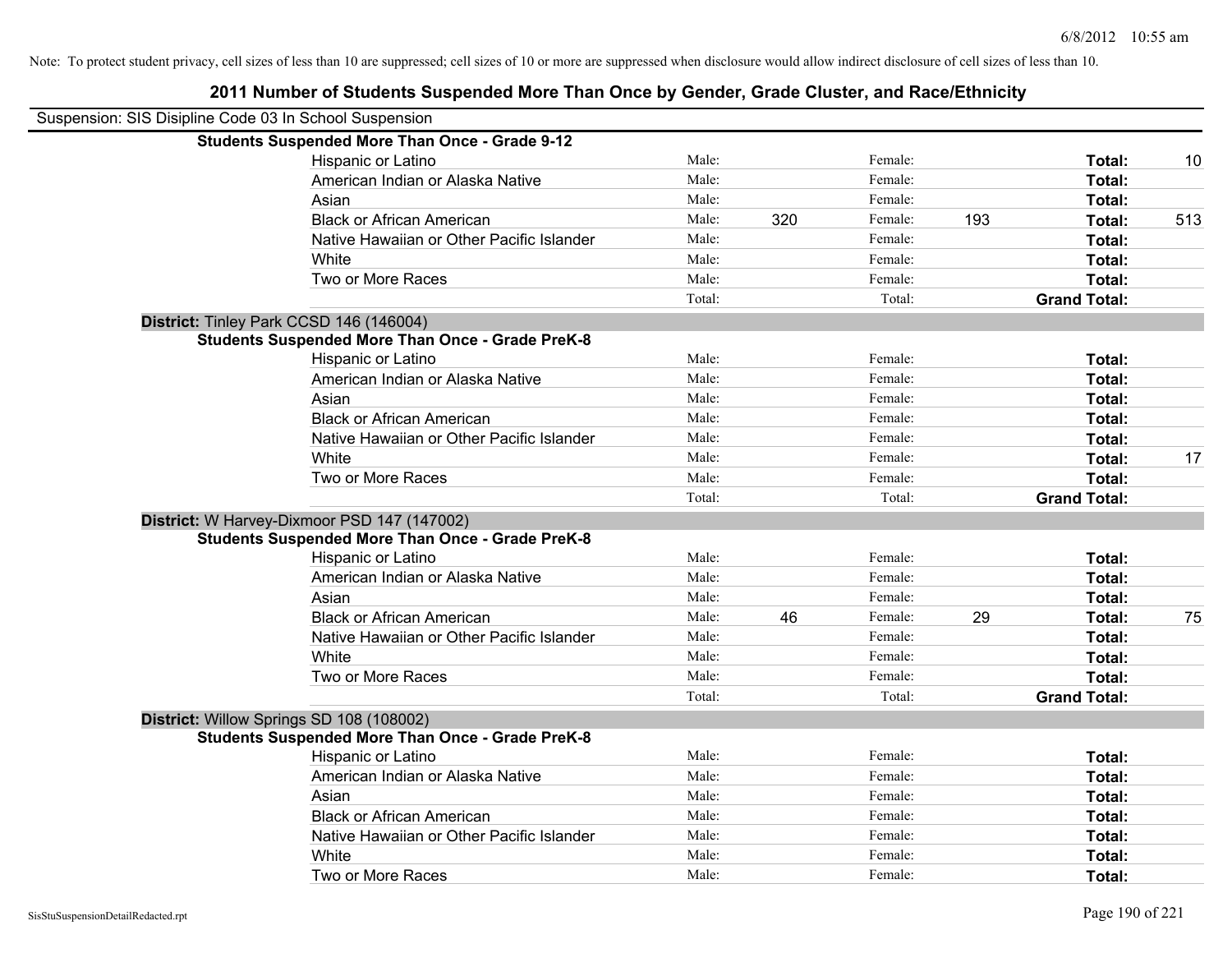| Suspension: SIS Disipline Code 03 In School Suspension |                                                         |        |    |         |    |                     |    |
|--------------------------------------------------------|---------------------------------------------------------|--------|----|---------|----|---------------------|----|
|                                                        |                                                         | Total: |    | Total:  |    | <b>Grand Total:</b> |    |
| County: Non-Public School (000)                        |                                                         |        |    |         |    |                     |    |
|                                                        | District: Region 07 South Cook ISC 4 (000000)           |        |    |         |    |                     |    |
|                                                        | <b>Students Suspended More Than Once - Grade PreK-8</b> |        |    |         |    |                     |    |
|                                                        | Hispanic or Latino                                      | Male:  |    | Female: |    | Total:              |    |
|                                                        | American Indian or Alaska Native                        | Male:  |    | Female: |    | <b>Total:</b>       |    |
|                                                        | Asian                                                   | Male:  |    | Female: |    | Total:              |    |
|                                                        | <b>Black or African American</b>                        | Male:  |    | Female: |    | Total:              |    |
|                                                        | Native Hawaiian or Other Pacific Islander               | Male:  |    | Female: |    | Total:              |    |
|                                                        | White                                                   | Male:  |    | Female: |    | Total:              |    |
|                                                        | Two or More Races                                       | Male:  |    | Female: |    | Total:              |    |
|                                                        |                                                         | Total: |    | Total:  |    | <b>Grand Total:</b> |    |
|                                                        | <b>Students Suspended More Than Once - Grade 9-12</b>   |        |    |         |    |                     |    |
|                                                        | Hispanic or Latino                                      | Male:  |    | Female: |    | Total:              |    |
|                                                        | American Indian or Alaska Native                        | Male:  |    | Female: |    | Total:              |    |
|                                                        | Asian                                                   | Male:  |    | Female: |    | Total:              |    |
|                                                        | <b>Black or African American</b>                        | Male:  |    | Female: |    | Total:              |    |
|                                                        | Native Hawaiian or Other Pacific Islander               | Male:  |    | Female: |    | Total:              |    |
|                                                        | White                                                   | Male:  |    | Female: |    | Total:              |    |
|                                                        | Two or More Races                                       | Male:  |    | Female: |    | Total:              |    |
|                                                        |                                                         | Total: |    | Total:  |    | <b>Grand Total:</b> |    |
|                                                        |                                                         |        |    |         |    |                     |    |
| Region: Rock Island ROE (49)                           |                                                         |        |    |         |    |                     |    |
| County: Rock Island (081)                              |                                                         |        |    |         |    |                     |    |
|                                                        | District: Carbon Cliff-Barstow SD 36 (036002)           |        |    |         |    |                     |    |
|                                                        | <b>Students Suspended More Than Once - Grade PreK-8</b> |        |    |         |    |                     |    |
|                                                        | Hispanic or Latino                                      | Male:  |    | Female: |    | Total:              |    |
|                                                        | American Indian or Alaska Native                        | Male:  |    | Female: |    | Total:              |    |
|                                                        | Asian                                                   | Male:  |    | Female: |    | Total:              |    |
|                                                        | <b>Black or African American</b>                        | Male:  |    | Female: |    | Total:              |    |
|                                                        | Native Hawaiian or Other Pacific Islander               | Male:  |    | Female: |    | Total:              |    |
|                                                        | White                                                   | Male:  |    | Female: |    | Total:              |    |
|                                                        | Two or More Races                                       | Male:  |    | Female: |    | Total:              |    |
|                                                        |                                                         | Total: |    | Total:  |    | <b>Grand Total:</b> | 11 |
|                                                        | District: East Moline SD 37 (037002)                    |        |    |         |    |                     |    |
|                                                        | <b>Students Suspended More Than Once - Grade PreK-8</b> |        |    |         |    |                     |    |
|                                                        | Hispanic or Latino                                      | Male:  | 25 | Female: | 14 | <b>Total:</b>       | 39 |
|                                                        | American Indian or Alaska Native                        | Male:  |    | Female: |    | Total:              |    |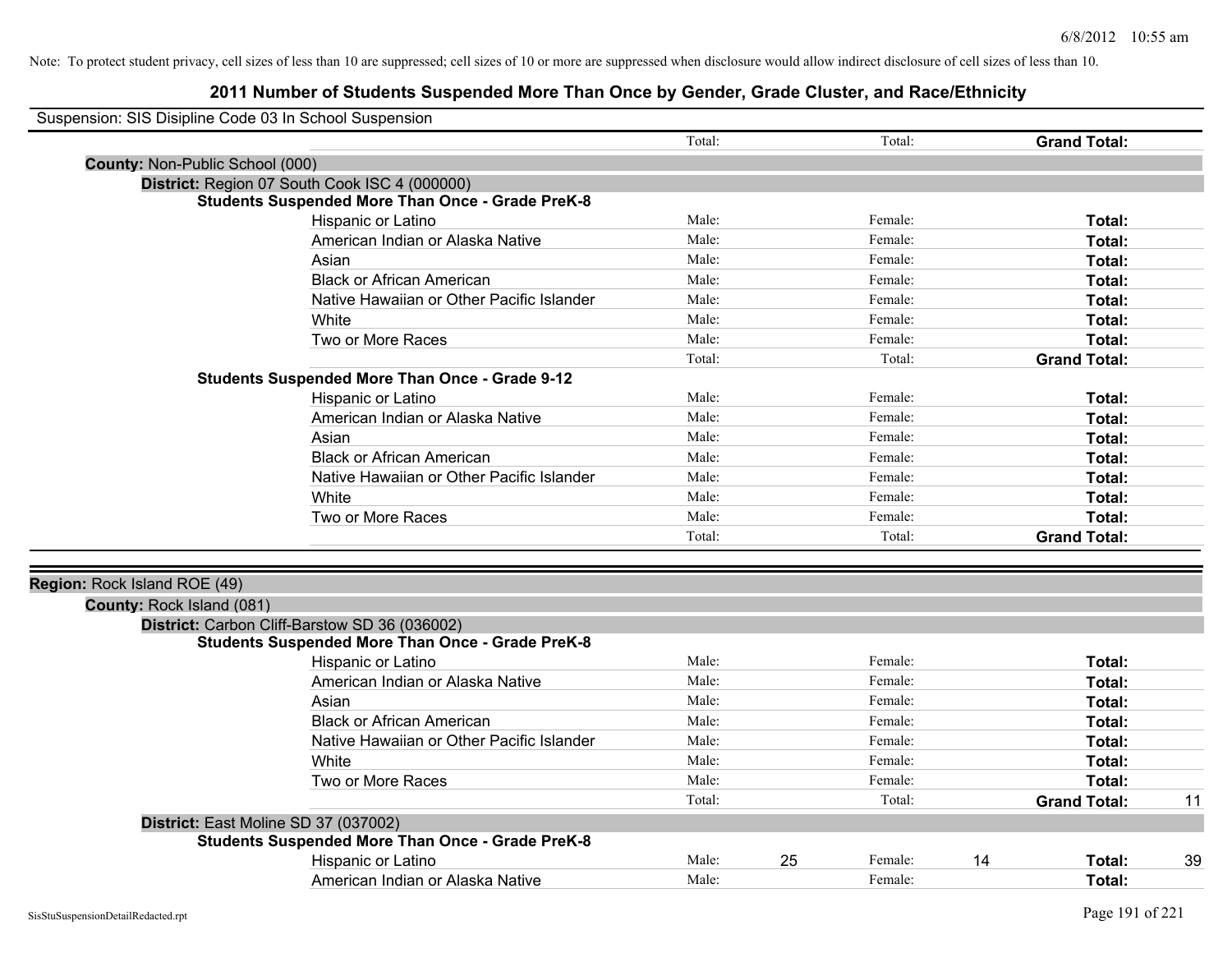| Suspension: SIS Disipline Code 03 In School Suspension |                                                         |        |    |         |    |                     |    |
|--------------------------------------------------------|---------------------------------------------------------|--------|----|---------|----|---------------------|----|
|                                                        | Asian                                                   | Male:  |    | Female: |    | Total:              |    |
|                                                        | <b>Black or African American</b>                        | Male:  | 22 | Female: | 13 | Total:              | 35 |
|                                                        | Native Hawaiian or Other Pacific Islander               | Male:  |    | Female: |    | Total:              |    |
|                                                        | White                                                   | Male:  | 35 | Female: | 19 | Total:              | 54 |
|                                                        | Two or More Races                                       | Male:  |    | Female: |    | Total:              | 17 |
|                                                        |                                                         | Total: |    | Total:  |    | <b>Grand Total:</b> |    |
|                                                        | District: Moline USD 40 (040022)                        |        |    |         |    |                     |    |
|                                                        | <b>Students Suspended More Than Once - Grade PreK-8</b> |        |    |         |    |                     |    |
|                                                        | Hispanic or Latino                                      | Male:  |    | Female: |    | Total:              | 21 |
|                                                        | American Indian or Alaska Native                        | Male:  |    | Female: |    | Total:              |    |
|                                                        | Asian                                                   | Male:  |    | Female: |    | Total:              |    |
|                                                        | <b>Black or African American</b>                        | Male:  |    | Female: |    | Total:              |    |
|                                                        | Native Hawaiian or Other Pacific Islander               | Male:  |    | Female: |    | Total:              |    |
|                                                        | White                                                   | Male:  |    | Female: |    | Total:              | 24 |
|                                                        | Two or More Races                                       | Male:  |    | Female: |    | Total:              |    |
|                                                        |                                                         | Total: |    | Total:  |    | <b>Grand Total:</b> |    |
|                                                        | <b>Students Suspended More Than Once - Grade 9-12</b>   |        |    |         |    |                     |    |
|                                                        | Hispanic or Latino                                      | Male:  |    | Female: |    | Total:              |    |
|                                                        | American Indian or Alaska Native                        | Male:  |    | Female: |    | Total:              |    |
|                                                        | Asian                                                   | Male:  |    | Female: |    | Total:              |    |
|                                                        | <b>Black or African American</b>                        | Male:  |    | Female: |    | Total:              |    |
|                                                        | Native Hawaiian or Other Pacific Islander               | Male:  |    | Female: |    | Total:              |    |
|                                                        | White                                                   | Male:  |    | Female: |    | Total:              | 14 |
|                                                        | Two or More Races                                       | Male:  |    | Female: |    | Total:              |    |
|                                                        |                                                         | Total: | 14 | Total:  | 14 | <b>Grand Total:</b> | 28 |
|                                                        | District: Riverdale CUSD 100 (100026)                   |        |    |         |    |                     |    |
|                                                        | <b>Students Suspended More Than Once - Grade PreK-8</b> |        |    |         |    |                     |    |
|                                                        | Hispanic or Latino                                      | Male:  |    | Female: |    | Total:              |    |
|                                                        | American Indian or Alaska Native                        | Male:  |    | Female: |    | Total:              |    |
|                                                        | Asian                                                   | Male:  |    | Female: |    | Total:              |    |
|                                                        | <b>Black or African American</b>                        | Male:  |    | Female: |    | Total:              |    |
|                                                        | Native Hawaiian or Other Pacific Islander               | Male:  |    | Female: |    | Total:              |    |
|                                                        | White                                                   | Male:  |    | Female: |    | Total:              |    |
|                                                        | Two or More Races                                       | Male:  |    | Female: |    | Total:              |    |
|                                                        |                                                         | Total: |    | Total:  |    | <b>Grand Total:</b> |    |
|                                                        | District: Rock Island SD 41 (041025)                    |        |    |         |    |                     |    |
|                                                        | <b>Students Suspended More Than Once - Grade PreK-8</b> |        |    |         |    |                     |    |
|                                                        | Hispanic or Latino                                      | Male:  |    | Female: |    | Total:              | 29 |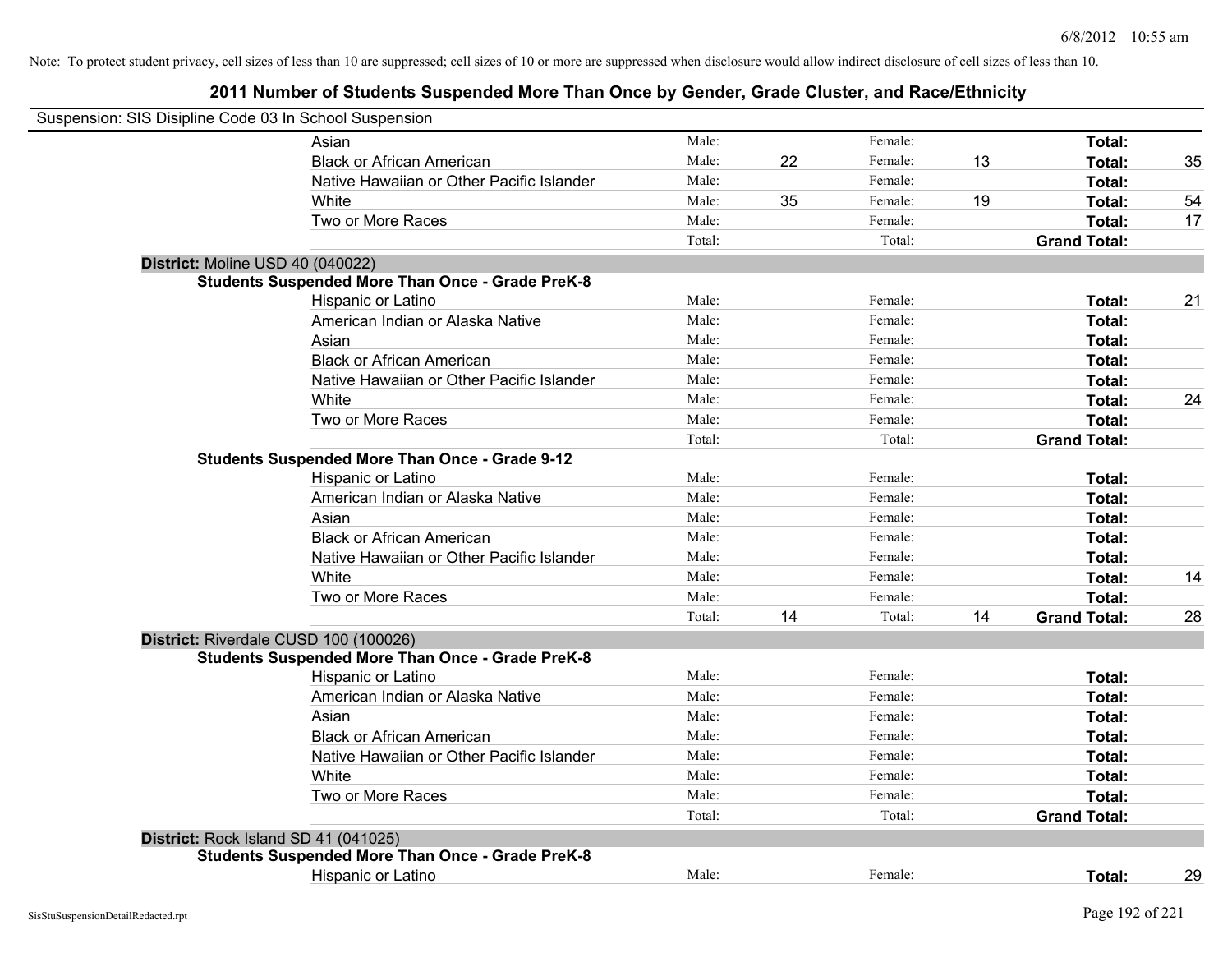| Suspension: SIS Disipline Code 03 In School Suspension |                                                         |        |     |         |     |                     |     |
|--------------------------------------------------------|---------------------------------------------------------|--------|-----|---------|-----|---------------------|-----|
|                                                        | American Indian or Alaska Native                        | Male:  |     | Female: |     | Total:              |     |
|                                                        | Asian                                                   | Male:  |     | Female: |     | Total:              |     |
|                                                        | <b>Black or African American</b>                        | Male:  | 86  | Female: | 47  | Total:              | 133 |
|                                                        | Native Hawaiian or Other Pacific Islander               | Male:  |     | Female: |     | Total:              |     |
|                                                        | White                                                   | Male:  | 62  | Female: | 14  | Total:              | 76  |
|                                                        | Two or More Races                                       | Male:  |     | Female: |     | Total:              | 17  |
|                                                        |                                                         | Total: |     | Total:  |     | <b>Grand Total:</b> |     |
|                                                        | <b>Students Suspended More Than Once - Grade 9-12</b>   |        |     |         |     |                     |     |
|                                                        | Hispanic or Latino                                      | Male:  | 34  | Female: | 38  | Total:              | 72  |
|                                                        | American Indian or Alaska Native                        | Male:  |     | Female: |     | Total:              |     |
|                                                        | Asian                                                   | Male:  |     | Female: |     | Total:              |     |
|                                                        | <b>Black or African American</b>                        | Male:  | 123 | Female: | 109 | Total:              | 232 |
|                                                        | Native Hawaiian or Other Pacific Islander               | Male:  |     | Female: |     | Total:              |     |
|                                                        | White                                                   | Male:  | 95  | Female: | 69  | Total:              | 164 |
|                                                        | Two or More Races                                       | Male:  | 22  | Female: | 16  | Total:              | 38  |
|                                                        |                                                         | Total: |     | Total:  |     | <b>Grand Total:</b> |     |
|                                                        | District: Rockridge CUSD 300 (300026)                   |        |     |         |     |                     |     |
|                                                        | <b>Students Suspended More Than Once - Grade PreK-8</b> |        |     |         |     |                     |     |
|                                                        | Hispanic or Latino                                      | Male:  |     | Female: |     | Total:              |     |
|                                                        | American Indian or Alaska Native                        | Male:  |     | Female: |     | Total:              |     |
|                                                        | Asian                                                   | Male:  |     | Female: |     | Total:              |     |
|                                                        | <b>Black or African American</b>                        | Male:  |     | Female: |     | Total:              |     |
|                                                        | Native Hawaiian or Other Pacific Islander               | Male:  |     | Female: |     | Total:              |     |
|                                                        | White                                                   | Male:  |     | Female: |     | Total:              |     |
|                                                        | Two or More Races                                       | Male:  |     | Female: |     | Total:              |     |
|                                                        |                                                         | Total: |     | Total:  |     | <b>Grand Total:</b> |     |
|                                                        | <b>Students Suspended More Than Once - Grade 9-12</b>   |        |     |         |     |                     |     |
|                                                        | Hispanic or Latino                                      | Male:  |     | Female: |     | Total:              |     |
|                                                        | American Indian or Alaska Native                        | Male:  |     | Female: |     | Total:              |     |
|                                                        | Asian                                                   | Male:  |     | Female: |     | Total:              |     |
|                                                        | <b>Black or African American</b>                        | Male:  |     | Female: |     | Total:              |     |
|                                                        | Native Hawaiian or Other Pacific Islander               | Male:  |     | Female: |     | Total:              |     |
|                                                        | White                                                   | Male:  |     | Female: |     | Total:              | 21  |
|                                                        | Two or More Races                                       | Male:  |     | Female: |     | Total:              |     |
|                                                        |                                                         | Total: |     | Total:  |     | <b>Grand Total:</b> |     |
|                                                        | District: Sherrard CUSD 200 (200026)                    |        |     |         |     |                     |     |
|                                                        | <b>Students Suspended More Than Once - Grade PreK-8</b> |        |     |         |     |                     |     |
|                                                        | Hispanic or Latino                                      | Male:  |     | Female: |     | Total:              |     |
|                                                        | American Indian or Alaska Native                        | Male:  |     | Female: |     | Total:              |     |
| SisStuSuspensionDetailRedacted.rpt                     |                                                         |        |     |         |     | Page 193 of 221     |     |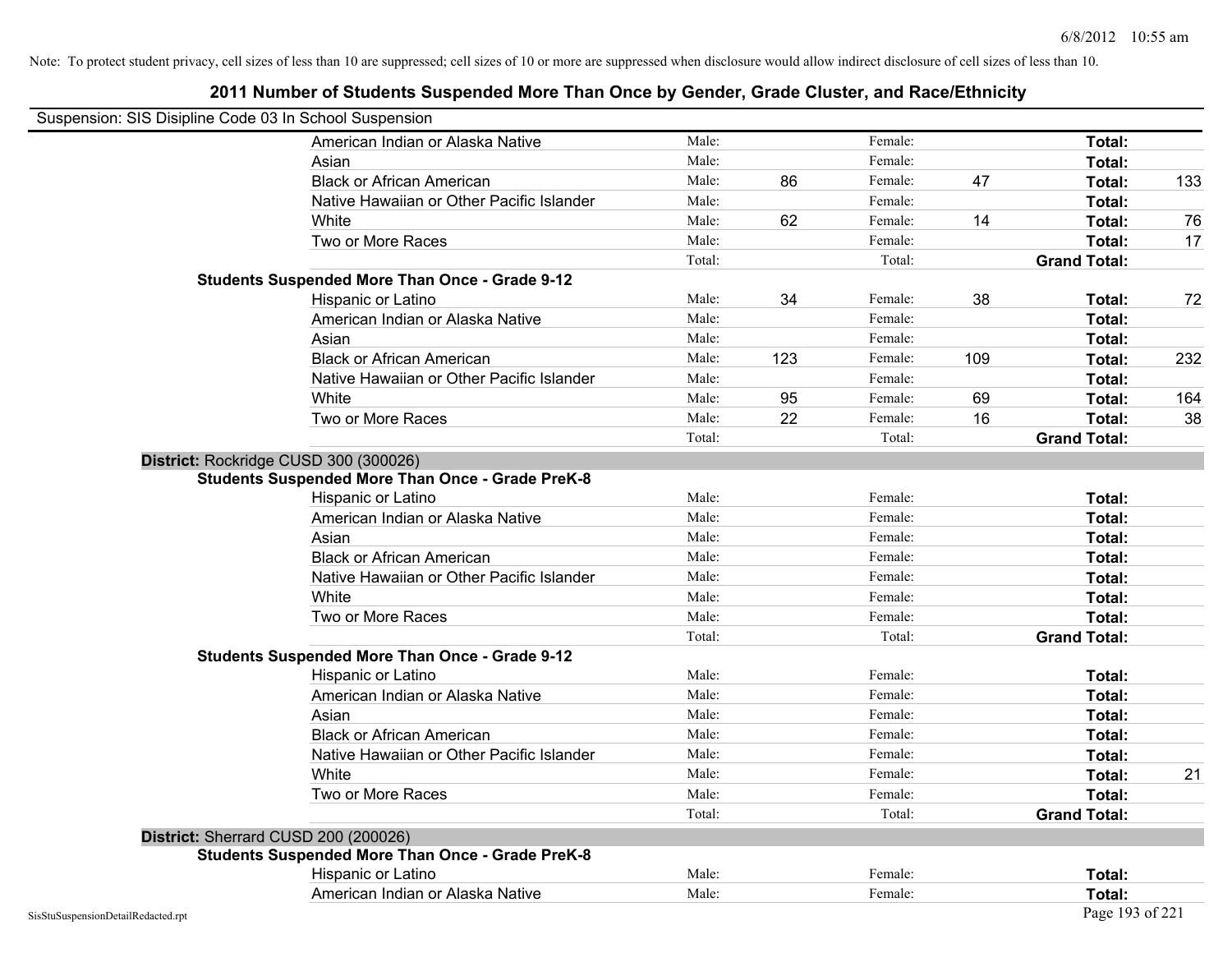# **2011 Number of Students Suspended More Than Once by Gender, Grade Cluster, and Race/Ethnicity**

| Suspension: SIS Disipline Code 03 In School Suspension |                                                         |        |     |         |     |                     |     |
|--------------------------------------------------------|---------------------------------------------------------|--------|-----|---------|-----|---------------------|-----|
|                                                        | Asian                                                   | Male:  |     | Female: |     | Total:              |     |
|                                                        | <b>Black or African American</b>                        | Male:  |     | Female: |     | Total:              |     |
|                                                        | Native Hawaiian or Other Pacific Islander               | Male:  |     | Female: |     | Total:              |     |
|                                                        | White                                                   | Male:  |     | Female: |     | Total:              | 10  |
|                                                        | Two or More Races                                       | Male:  |     | Female: |     | Total:              |     |
|                                                        |                                                         | Total: |     | Total:  |     | <b>Grand Total:</b> |     |
|                                                        | <b>Students Suspended More Than Once - Grade 9-12</b>   |        |     |         |     |                     |     |
|                                                        | Hispanic or Latino                                      | Male:  |     | Female: |     | Total:              |     |
|                                                        | American Indian or Alaska Native                        | Male:  |     | Female: |     | Total:              |     |
|                                                        | Asian                                                   | Male:  |     | Female: |     | Total:              |     |
|                                                        | <b>Black or African American</b>                        | Male:  |     | Female: |     | Total:              |     |
|                                                        | Native Hawaiian or Other Pacific Islander               | Male:  |     | Female: |     | Total:              |     |
|                                                        | White                                                   | Male:  |     | Female: |     | Total:              |     |
|                                                        | Two or More Races                                       | Male:  |     | Female: |     | Total:              |     |
|                                                        |                                                         | Total: |     | Total:  |     | <b>Grand Total:</b> |     |
| <b>District: Silvis SD 34 (034002)</b>                 |                                                         |        |     |         |     |                     |     |
|                                                        | <b>Students Suspended More Than Once - Grade PreK-8</b> |        |     |         |     |                     |     |
|                                                        | Hispanic or Latino                                      | Male:  |     | Female: |     | Total:              |     |
|                                                        | American Indian or Alaska Native                        | Male:  |     | Female: |     | Total:              |     |
|                                                        | Asian                                                   | Male:  |     | Female: |     | Total:              |     |
|                                                        | <b>Black or African American</b>                        | Male:  |     | Female: |     | Total:              |     |
|                                                        | Native Hawaiian or Other Pacific Islander               | Male:  |     | Female: |     | Total:              |     |
|                                                        | White                                                   | Male:  |     | Female: |     | Total:              | 16  |
|                                                        | Two or More Races                                       | Male:  |     | Female: |     | Total:              |     |
|                                                        |                                                         | Total: |     | Total:  |     | <b>Grand Total:</b> |     |
| District: United Twp HSD 30 (030017)                   |                                                         |        |     |         |     |                     |     |
|                                                        | <b>Students Suspended More Than Once - Grade 9-12</b>   |        |     |         |     |                     |     |
|                                                        | Hispanic or Latino                                      | Male:  | 53  | Female: | 44  | Total:              | 97  |
|                                                        | American Indian or Alaska Native                        | Male:  |     | Female: |     | Total:              |     |
|                                                        | Asian                                                   | Male:  |     | Female: |     | Total:              |     |
|                                                        | <b>Black or African American</b>                        | Male:  | 38  | Female: | 24  | Total:              | 62  |
|                                                        | Native Hawaiian or Other Pacific Islander               | Male:  |     | Female: |     | Total:              |     |
|                                                        | White                                                   | Male:  | 159 | Female: | 106 | Total:              | 265 |
|                                                        | Two or More Races                                       | Male:  |     | Female: |     | Total:              | 13  |
|                                                        |                                                         | Total: |     | Total:  |     | <b>Grand Total:</b> |     |

**County:** Sangamon (084)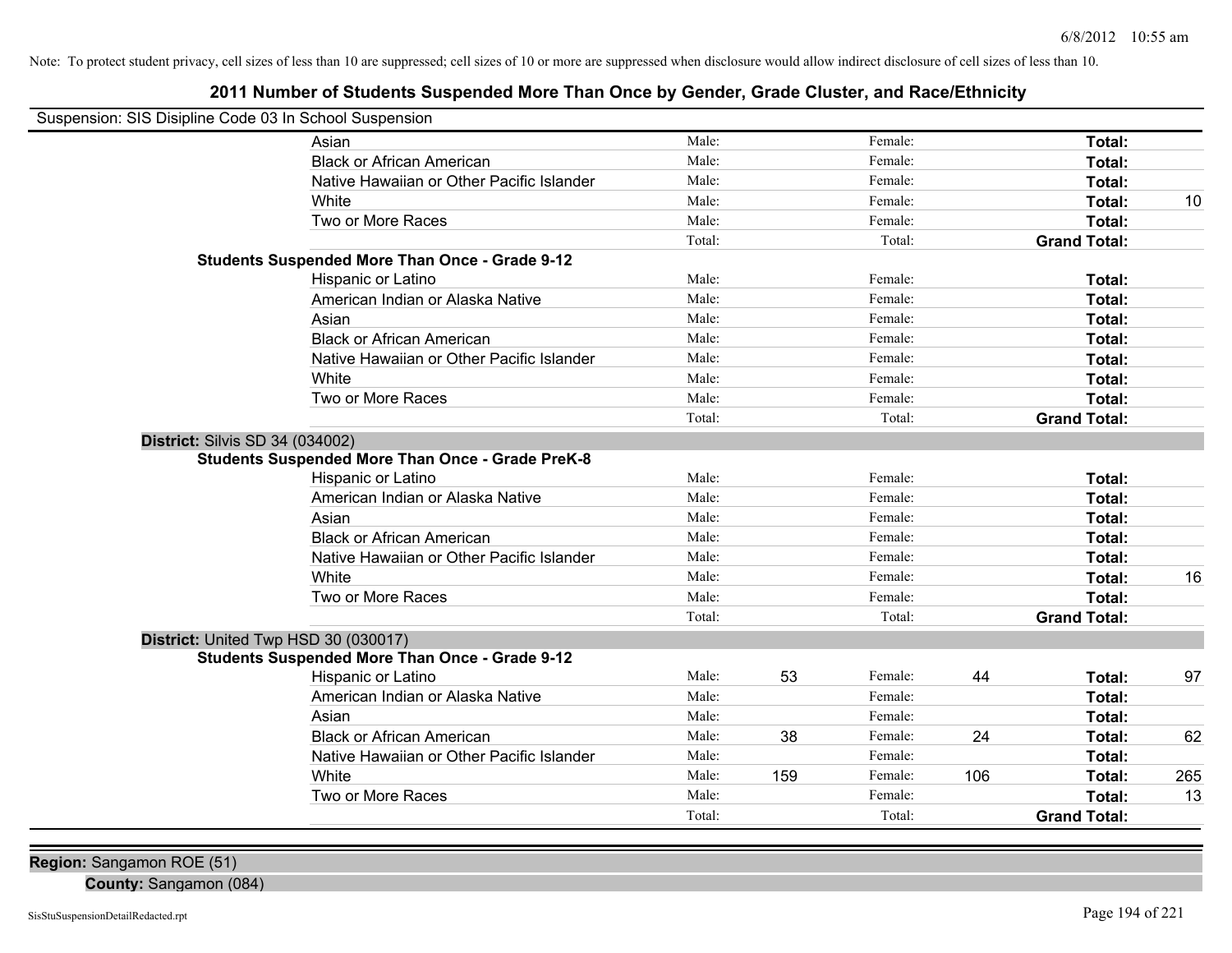| Suspension: SIS Disipline Code 03 In School Suspension  |        |         |                     |
|---------------------------------------------------------|--------|---------|---------------------|
| District: Auburn CUSD 10 (010026)                       |        |         |                     |
| <b>Students Suspended More Than Once - Grade PreK-8</b> |        |         |                     |
| Hispanic or Latino                                      | Male:  | Female: | Total:              |
| American Indian or Alaska Native                        | Male:  | Female: | Total:              |
| Asian                                                   | Male:  | Female: | Total:              |
| <b>Black or African American</b>                        | Male:  | Female: | Total:              |
| Native Hawaiian or Other Pacific Islander               | Male:  | Female: | Total:              |
| White                                                   | Male:  | Female: | Total:              |
| Two or More Races                                       | Male:  | Female: | Total:              |
|                                                         | Total: | Total:  | <b>Grand Total:</b> |
| <b>Students Suspended More Than Once - Grade 9-12</b>   |        |         |                     |
| Hispanic or Latino                                      | Male:  | Female: | Total:              |
| American Indian or Alaska Native                        | Male:  | Female: | Total:              |
| Asian                                                   | Male:  | Female: | Total:              |
| <b>Black or African American</b>                        | Male:  | Female: | Total:              |
| Native Hawaiian or Other Pacific Islander               | Male:  | Female: | Total:              |
| White                                                   | Male:  | Female: | Total:              |
| Two or More Races                                       | Male:  | Female: | Total:              |
|                                                         | Total: | Total:  | <b>Grand Total:</b> |
| District: Ball Chatham CUSD 5 (005026)                  |        |         |                     |
| <b>Students Suspended More Than Once - Grade PreK-8</b> |        |         |                     |
| Hispanic or Latino                                      | Male:  | Female: | Total:              |
| American Indian or Alaska Native                        | Male:  | Female: | Total:              |
| Asian                                                   | Male:  | Female: | Total:              |
| <b>Black or African American</b>                        | Male:  | Female: | Total:              |
| Native Hawaiian or Other Pacific Islander               | Male:  | Female: | Total:              |
| White                                                   | Male:  | Female: | Total:              |
| Two or More Races                                       | Male:  | Female: | Total:              |
|                                                         | Total: | Total:  | <b>Grand Total:</b> |
| District: New Berlin CUSD 16 (016026)                   |        |         |                     |
| <b>Students Suspended More Than Once - Grade PreK-8</b> |        |         |                     |
| Hispanic or Latino                                      | Male:  | Female: | Total:              |
| American Indian or Alaska Native                        | Male:  | Female: | Total:              |
| Asian                                                   | Male:  | Female: | Total:              |
| <b>Black or African American</b>                        | Male:  | Female: | Total:              |
| Native Hawaiian or Other Pacific Islander               | Male:  | Female: | Total:              |
| White                                                   | Male:  | Female: | <b>Total:</b>       |
| Two or More Races                                       | Male:  | Female: | Total:              |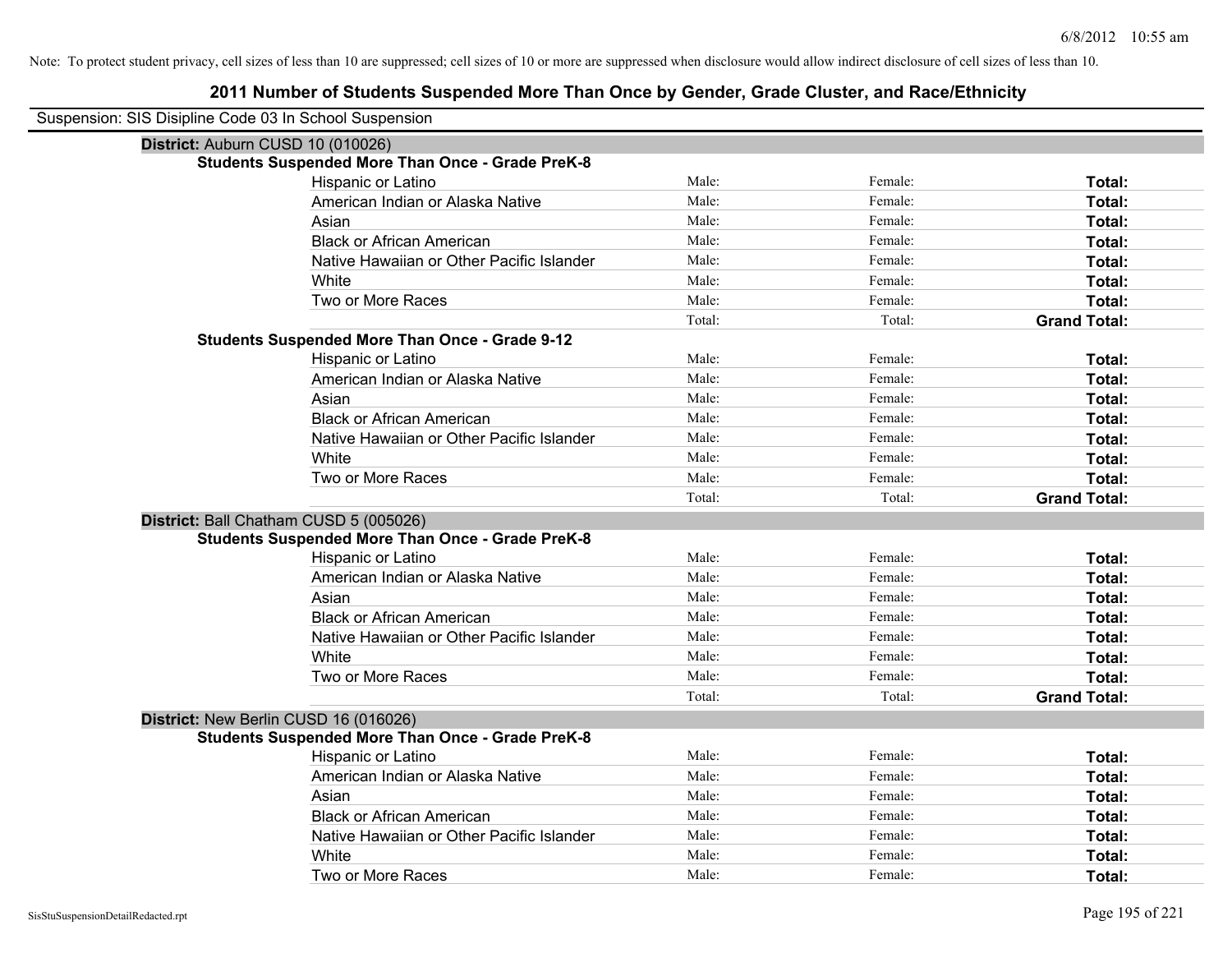| Suspension: SIS Disipline Code 03 In School Suspension |                                                         |        |         |                     |    |
|--------------------------------------------------------|---------------------------------------------------------|--------|---------|---------------------|----|
|                                                        |                                                         | Total: | Total:  | <b>Grand Total:</b> |    |
| District: Pleasant Plains CUSD 8 (008026)              |                                                         |        |         |                     |    |
|                                                        | <b>Students Suspended More Than Once - Grade PreK-8</b> |        |         |                     |    |
| Hispanic or Latino                                     |                                                         | Male:  | Female: | Total:              |    |
|                                                        | American Indian or Alaska Native                        | Male:  | Female: | Total:              |    |
| Asian                                                  |                                                         | Male:  | Female: | Total:              |    |
|                                                        | <b>Black or African American</b>                        | Male:  | Female: | Total:              |    |
|                                                        | Native Hawaiian or Other Pacific Islander               | Male:  | Female: | Total:              |    |
| White                                                  |                                                         | Male:  | Female: | Total:              | 10 |
|                                                        | Two or More Races                                       | Male:  | Female: | Total:              |    |
|                                                        |                                                         | Total: | Total:  | <b>Grand Total:</b> |    |
|                                                        | <b>Students Suspended More Than Once - Grade 9-12</b>   |        |         |                     |    |
| Hispanic or Latino                                     |                                                         | Male:  | Female: | Total:              |    |
|                                                        | American Indian or Alaska Native                        | Male:  | Female: | Total:              |    |
| Asian                                                  |                                                         | Male:  | Female: | Total:              |    |
|                                                        | <b>Black or African American</b>                        | Male:  | Female: | Total:              |    |
|                                                        | Native Hawaiian or Other Pacific Islander               | Male:  | Female: | Total:              |    |
| White                                                  |                                                         | Male:  | Female: | Total:              | 12 |
|                                                        | Two or More Races                                       | Male:  | Female: | Total:              |    |
|                                                        |                                                         | Total: | Total:  | <b>Grand Total:</b> |    |
| District: Riverton CUSD 14 (014026)                    |                                                         |        |         |                     |    |
|                                                        | <b>Students Suspended More Than Once - Grade PreK-8</b> |        |         |                     |    |
| <b>Hispanic or Latino</b>                              |                                                         | Male:  | Female: | Total:              |    |
|                                                        | American Indian or Alaska Native                        | Male:  | Female: | Total:              |    |
| Asian                                                  |                                                         | Male:  | Female: | Total:              |    |
|                                                        | <b>Black or African American</b>                        | Male:  | Female: | Total:              |    |
|                                                        | Native Hawaiian or Other Pacific Islander               | Male:  | Female: | Total:              |    |
| White                                                  |                                                         | Male:  | Female: | Total:              | 30 |
|                                                        | Two or More Races                                       | Male:  | Female: | Total:              |    |
|                                                        |                                                         | Total: | Total:  | <b>Grand Total:</b> |    |
|                                                        | <b>Students Suspended More Than Once - Grade 9-12</b>   |        |         |                     |    |
| Hispanic or Latino                                     |                                                         | Male:  | Female: | Total:              |    |
|                                                        | American Indian or Alaska Native                        | Male:  | Female: | Total:              |    |
| Asian                                                  |                                                         | Male:  | Female: | Total:              |    |
|                                                        | <b>Black or African American</b>                        | Male:  | Female: | Total:              |    |
|                                                        | Native Hawaiian or Other Pacific Islander               | Male:  | Female: | Total:              |    |
| White                                                  |                                                         | Male:  | Female: | Total:              | 16 |
|                                                        | Two or More Races                                       | Male:  | Female: | Total:              |    |
|                                                        |                                                         | Total: | Total:  | <b>Grand Total:</b> |    |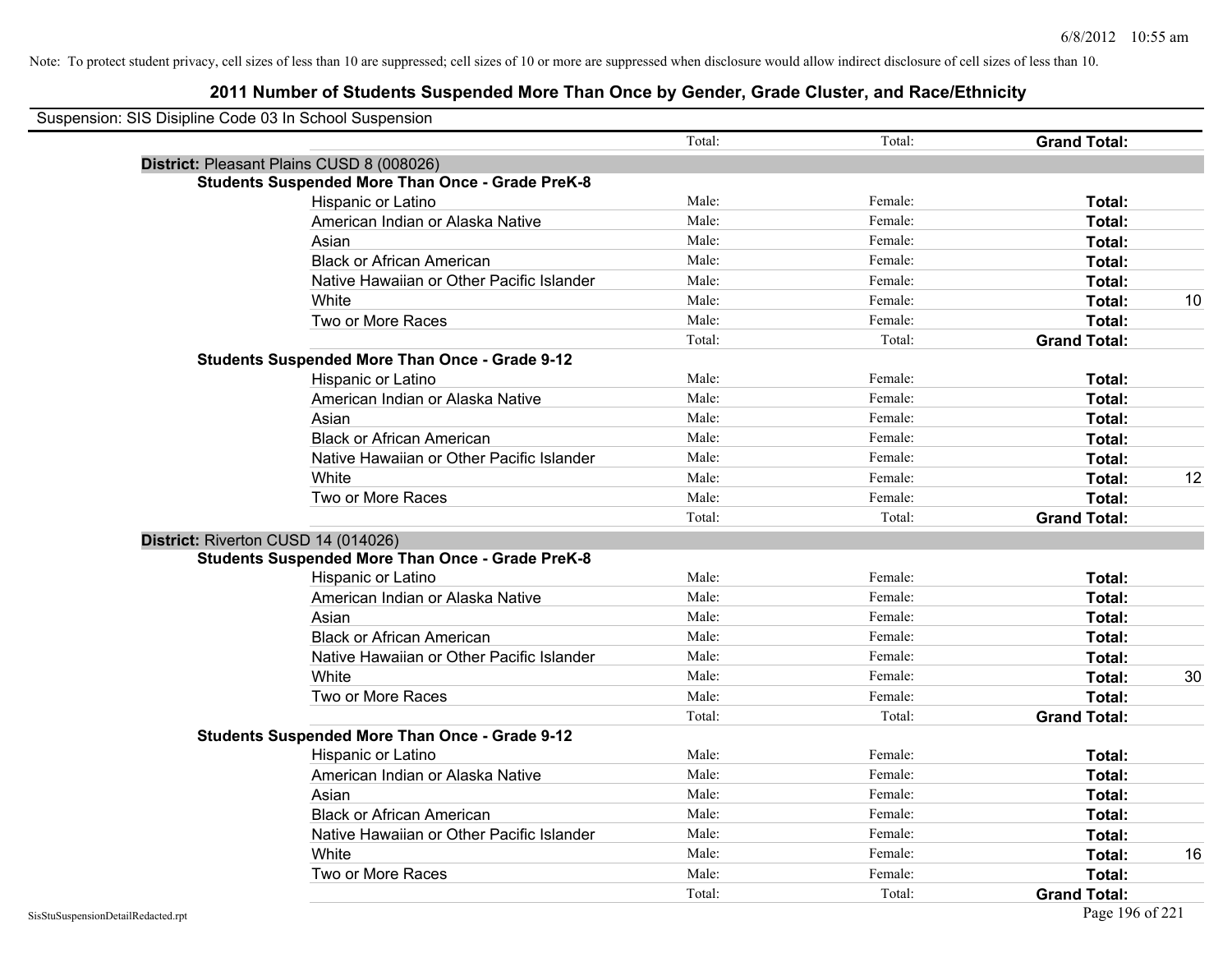| Suspension: SIS Disipline Code 03 In School Suspension |                                                         |        |     |         |     |                     |     |
|--------------------------------------------------------|---------------------------------------------------------|--------|-----|---------|-----|---------------------|-----|
| District: Springfield SD 186 (186025)                  |                                                         |        |     |         |     |                     |     |
|                                                        | <b>Students Suspended More Than Once - Grade PreK-8</b> |        |     |         |     |                     |     |
|                                                        | Hispanic or Latino                                      | Male:  |     | Female: |     | Total:              |     |
|                                                        | American Indian or Alaska Native                        | Male:  |     | Female: |     | Total:              |     |
|                                                        | Asian                                                   | Male:  |     | Female: |     | Total:              |     |
|                                                        | <b>Black or African American</b>                        | Male:  | 184 | Female: | 93  | Total:              | 277 |
|                                                        | Native Hawaiian or Other Pacific Islander               | Male:  |     | Female: |     | Total:              |     |
|                                                        | White                                                   | Male:  | 72  | Female: | 42  | Total:              | 114 |
|                                                        | Two or More Races                                       | Male:  | 25  | Female: | 11  | Total:              | 36  |
|                                                        |                                                         | Total: |     | Total:  |     | <b>Grand Total:</b> | 437 |
|                                                        | <b>Students Suspended More Than Once - Grade 9-12</b>   |        |     |         |     |                     |     |
|                                                        | Hispanic or Latino                                      | Male:  |     | Female: |     | Total:              | 20  |
|                                                        | American Indian or Alaska Native                        | Male:  |     | Female: |     | Total:              |     |
|                                                        | Asian                                                   | Male:  |     | Female: |     | Total:              |     |
|                                                        | <b>Black or African American</b>                        | Male:  | 392 | Female: | 269 | Total:              | 661 |
|                                                        | Native Hawaiian or Other Pacific Islander               | Male:  |     | Female: |     | Total:              |     |
|                                                        | White                                                   | Male:  | 234 | Female: | 168 | Total:              | 402 |
|                                                        | Two or More Races                                       | Male:  | 41  | Female: | 36  | Total:              | 77  |
|                                                        |                                                         | Total: |     | Total:  |     | <b>Grand Total:</b> |     |
| District: Tri City CUSD 1 (001026)                     |                                                         |        |     |         |     |                     |     |
|                                                        | <b>Students Suspended More Than Once - Grade PreK-8</b> |        |     |         |     |                     |     |
|                                                        | Hispanic or Latino                                      | Male:  |     | Female: |     | Total:              |     |
|                                                        | American Indian or Alaska Native                        | Male:  |     | Female: |     | Total:              |     |
|                                                        | Asian                                                   | Male:  |     | Female: |     | Total:              |     |
|                                                        | <b>Black or African American</b>                        | Male:  |     | Female: |     | Total:              |     |
|                                                        | Native Hawaiian or Other Pacific Islander               | Male:  |     | Female: |     | Total:              |     |
|                                                        | White                                                   | Male:  |     | Female: |     | Total:              |     |
|                                                        | Two or More Races                                       | Male:  |     | Female: |     | Total:              |     |
|                                                        |                                                         | Total: |     | Total:  |     | <b>Grand Total:</b> |     |
|                                                        |                                                         |        |     |         |     |                     |     |
| Region: St Clair ROE (50)                              |                                                         |        |     |         |     |                     |     |
| County: Saint clair (082)                              |                                                         |        |     |         |     |                     |     |
| District: Belleville SD 118 (118002)                   |                                                         |        |     |         |     |                     |     |
|                                                        | <b>Students Suspended More Than Once - Grade PreK-8</b> |        |     |         |     |                     |     |
|                                                        | Hispanic or Latino                                      | Male:  |     | Female: |     | Total:              |     |
|                                                        | American Indian or Alaska Native                        | Male:  |     | Female: |     | Total:              |     |
|                                                        | Asian                                                   | Male:  |     | Female: |     | Total:              |     |
|                                                        | <b>Black or African American</b>                        | Male:  | 69  | Female: | 33  | Total:              | 102 |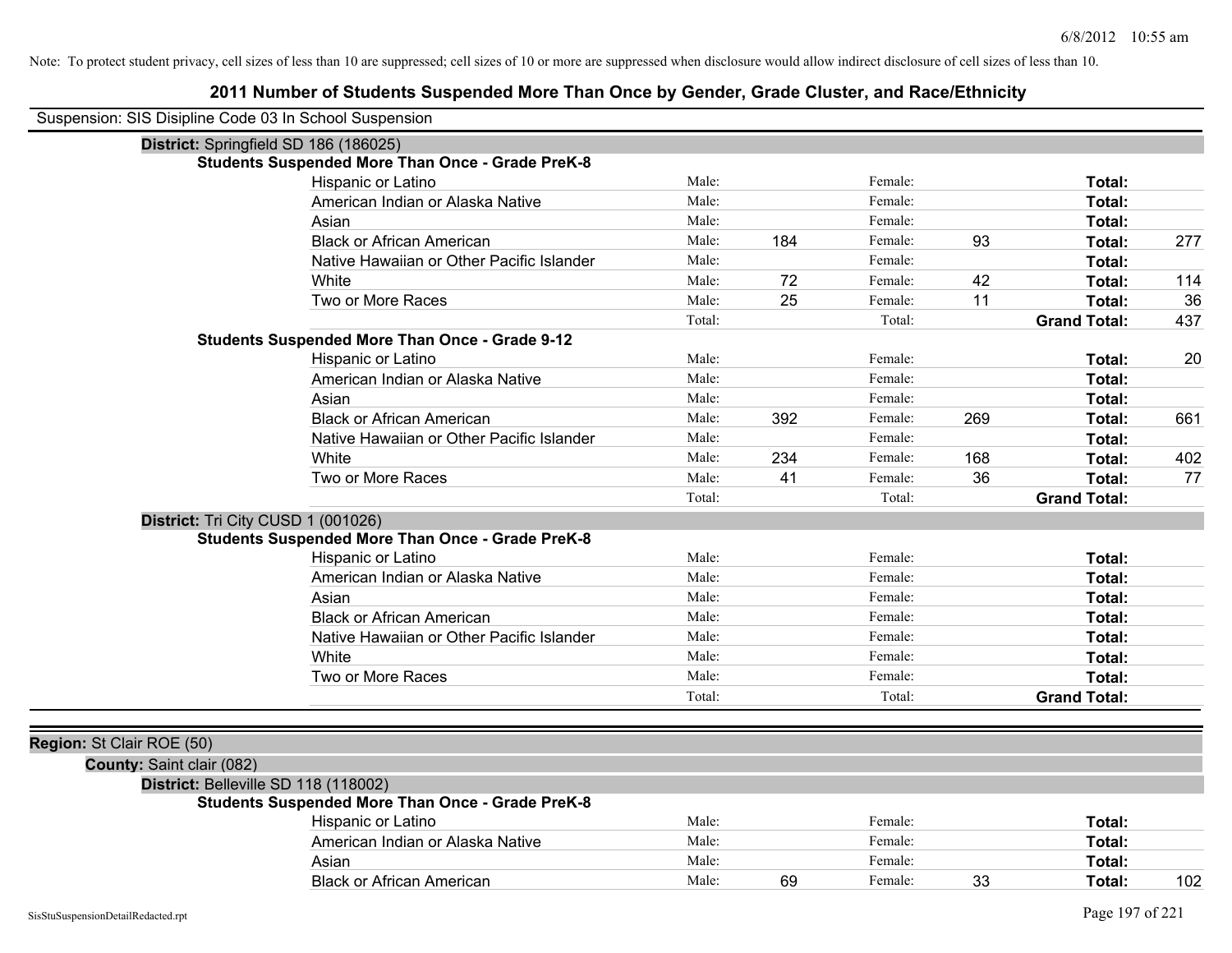| Suspension: SIS Disipline Code 03 In School Suspension |                                                         |        |     |         |     |                     |     |
|--------------------------------------------------------|---------------------------------------------------------|--------|-----|---------|-----|---------------------|-----|
|                                                        | Native Hawaiian or Other Pacific Islander               | Male:  |     | Female: |     | Total:              |     |
|                                                        | White                                                   | Male:  |     | Female: |     | Total:              | 40  |
|                                                        | Two or More Races                                       | Male:  |     | Female: |     | Total:              | 13  |
|                                                        |                                                         | Total: |     | Total:  |     | <b>Grand Total:</b> |     |
|                                                        | District: Belleville Twp HSD 201 (201017)               |        |     |         |     |                     |     |
|                                                        | <b>Students Suspended More Than Once - Grade 9-12</b>   |        |     |         |     |                     |     |
|                                                        | Hispanic or Latino                                      | Male:  |     | Female: |     | Total:              | 19  |
|                                                        | American Indian or Alaska Native                        | Male:  |     | Female: |     | Total:              |     |
|                                                        | Asian                                                   | Male:  |     | Female: |     | Total:              |     |
|                                                        | <b>Black or African American</b>                        | Male:  | 307 | Female: | 195 | Total:              | 502 |
|                                                        | Native Hawaiian or Other Pacific Islander               | Male:  |     | Female: |     | Total:              |     |
|                                                        | White                                                   | Male:  | 147 | Female: | 71  | Total:              | 218 |
|                                                        | Two or More Races                                       | Male:  | 28  | Female: | 18  | Total:              | 46  |
|                                                        |                                                         | Total: |     | Total:  |     | <b>Grand Total:</b> |     |
| District: Brooklyn UD 188 (188022)                     |                                                         |        |     |         |     |                     |     |
|                                                        | <b>Students Suspended More Than Once - Grade PreK-8</b> |        |     |         |     |                     |     |
|                                                        | Hispanic or Latino                                      | Male:  |     | Female: |     | Total:              |     |
|                                                        | American Indian or Alaska Native                        | Male:  |     | Female: |     | Total:              |     |
|                                                        | Asian                                                   | Male:  |     | Female: |     | Total:              |     |
|                                                        | <b>Black or African American</b>                        | Male:  |     | Female: |     | Total:              | 17  |
|                                                        | Native Hawaiian or Other Pacific Islander               | Male:  |     | Female: |     | Total:              |     |
|                                                        | White                                                   | Male:  |     | Female: |     | Total:              |     |
|                                                        | Two or More Races                                       | Male:  |     | Female: |     | Total:              |     |
|                                                        |                                                         | Total: |     | Total:  |     | <b>Grand Total:</b> |     |
|                                                        | <b>Students Suspended More Than Once - Grade 9-12</b>   |        |     |         |     |                     |     |
|                                                        | Hispanic or Latino                                      | Male:  |     | Female: |     | Total:              |     |
|                                                        | American Indian or Alaska Native                        | Male:  |     | Female: |     | Total:              |     |
|                                                        | Asian                                                   | Male:  |     | Female: |     | Total:              |     |
|                                                        | <b>Black or African American</b>                        | Male:  |     | Female: |     | Total:              |     |
|                                                        | Native Hawaiian or Other Pacific Islander               | Male:  |     | Female: |     | Total:              |     |
|                                                        | White                                                   | Male:  |     | Female: |     | Total:              |     |
|                                                        | Two or More Races                                       | Male:  |     | Female: |     | Total:              |     |
|                                                        |                                                         | Total: |     | Total:  |     | <b>Grand Total:</b> |     |
| District: Cahokia CUSD 187 (187026)                    |                                                         |        |     |         |     |                     |     |
|                                                        | <b>Students Suspended More Than Once - Grade 9-12</b>   |        |     |         |     |                     |     |
|                                                        | Hispanic or Latino                                      | Male:  |     | Female: |     | Total:              |     |
|                                                        | American Indian or Alaska Native                        | Male:  |     | Female: |     | Total:              |     |
|                                                        | Asian                                                   | Male:  |     | Female: |     | Total:              |     |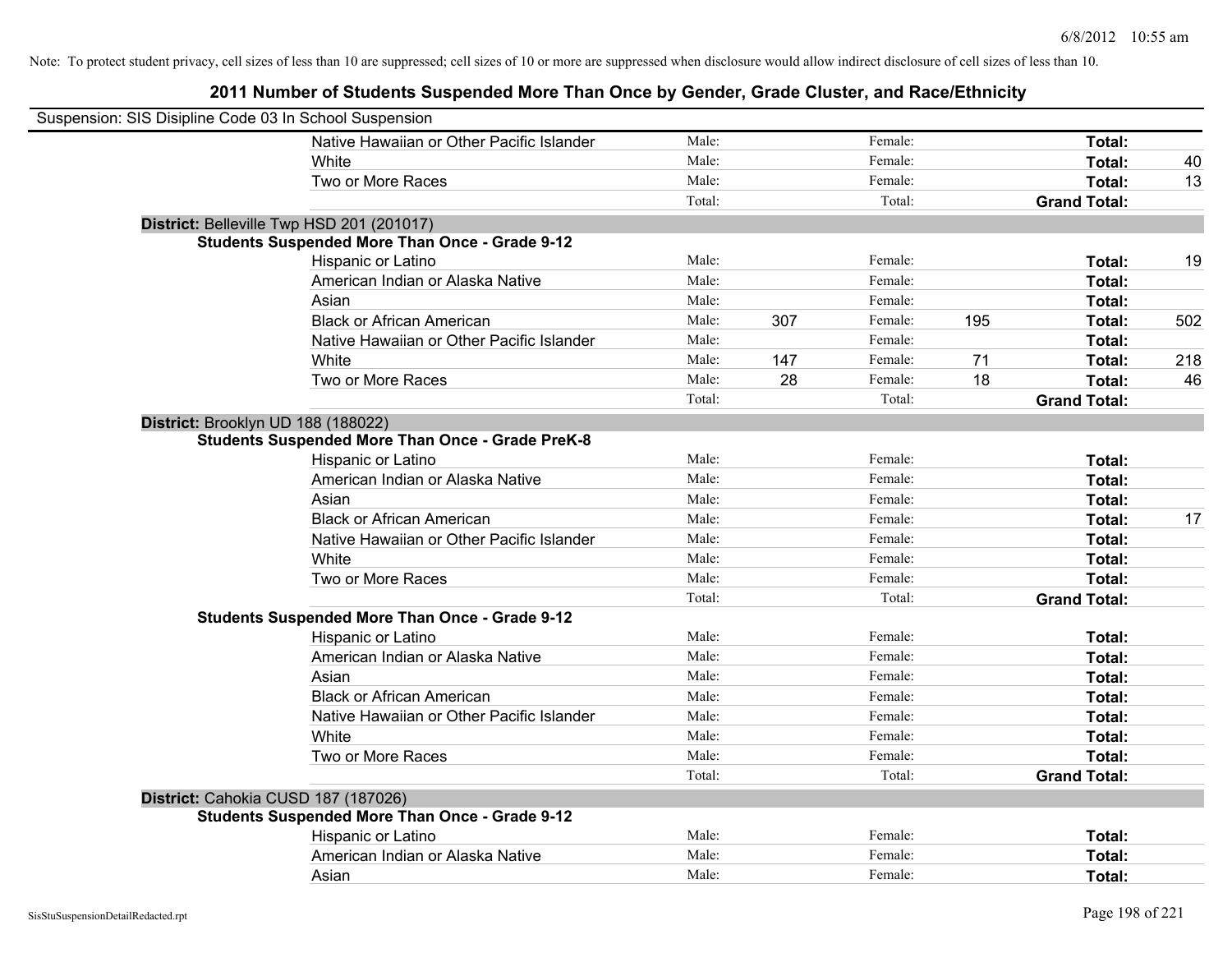| Suspension: SIS Disipline Code 03 In School Suspension |                                                         |        |     |         |     |                     |     |
|--------------------------------------------------------|---------------------------------------------------------|--------|-----|---------|-----|---------------------|-----|
|                                                        | <b>Black or African American</b>                        | Male:  |     | Female: |     | Total:              |     |
|                                                        | Native Hawaiian or Other Pacific Islander               | Male:  |     | Female: |     | Total:              |     |
|                                                        | White                                                   | Male:  |     | Female: |     | Total:              |     |
|                                                        | Two or More Races                                       | Male:  |     | Female: |     | Total:              |     |
|                                                        |                                                         | Total: |     | Total:  |     | <b>Grand Total:</b> |     |
|                                                        | District: Dupo CUSD 196 (196026)                        |        |     |         |     |                     |     |
|                                                        | <b>Students Suspended More Than Once - Grade PreK-8</b> |        |     |         |     |                     |     |
|                                                        | Hispanic or Latino                                      | Male:  |     | Female: |     | Total:              |     |
|                                                        | American Indian or Alaska Native                        | Male:  |     | Female: |     | Total:              |     |
|                                                        | Asian                                                   | Male:  |     | Female: |     | Total:              |     |
|                                                        | <b>Black or African American</b>                        | Male:  |     | Female: |     | Total:              |     |
|                                                        | Native Hawaiian or Other Pacific Islander               | Male:  |     | Female: |     | Total:              |     |
|                                                        | White                                                   | Male:  |     | Female: |     | Total:              | 27  |
|                                                        | Two or More Races                                       | Male:  |     | Female: |     | Total:              |     |
|                                                        |                                                         | Total: |     | Total:  |     | <b>Grand Total:</b> |     |
|                                                        | <b>Students Suspended More Than Once - Grade 9-12</b>   |        |     |         |     |                     |     |
|                                                        | Hispanic or Latino                                      | Male:  |     | Female: |     | Total:              |     |
|                                                        | American Indian or Alaska Native                        | Male:  |     | Female: |     | Total:              |     |
|                                                        | Asian                                                   | Male:  |     | Female: |     | Total:              |     |
|                                                        | <b>Black or African American</b>                        | Male:  |     | Female: |     | Total:              |     |
|                                                        | Native Hawaiian or Other Pacific Islander               | Male:  |     | Female: |     | Total:              |     |
|                                                        | White                                                   | Male:  | 34  | Female: | 17  | Total:              | 51  |
|                                                        | Two or More Races                                       | Male:  |     | Female: |     | Total:              | 12  |
|                                                        |                                                         | Total: |     | Total:  |     | <b>Grand Total:</b> |     |
|                                                        | District: East St Louis SD 189 (189022)                 |        |     |         |     |                     |     |
|                                                        | <b>Students Suspended More Than Once - Grade PreK-8</b> |        |     |         |     |                     |     |
|                                                        | Hispanic or Latino                                      | Male:  |     | Female: |     | Total:              |     |
|                                                        | American Indian or Alaska Native                        | Male:  |     | Female: |     | Total:              |     |
|                                                        | Asian                                                   | Male:  |     | Female: |     | Total:              |     |
|                                                        | <b>Black or African American</b>                        | Male:  | 56  | Female: | 33  | Total:              | 89  |
|                                                        | Native Hawaiian or Other Pacific Islander               | Male:  |     | Female: |     | Total:              |     |
|                                                        | White                                                   | Male:  |     | Female: |     | Total:              |     |
|                                                        | Two or More Races                                       | Male:  |     | Female: |     | Total:              |     |
|                                                        |                                                         | Total: |     | Total:  |     | <b>Grand Total:</b> |     |
|                                                        | <b>Students Suspended More Than Once - Grade 9-12</b>   |        |     |         |     |                     |     |
|                                                        | Hispanic or Latino                                      | Male:  |     | Female: |     | Total:              |     |
|                                                        | American Indian or Alaska Native                        | Male:  |     | Female: |     | Total:              |     |
|                                                        | Asian                                                   | Male:  |     | Female: |     | Total:              |     |
|                                                        | <b>Black or African American</b>                        | Male:  | 137 | Female: | 181 | Total:              | 318 |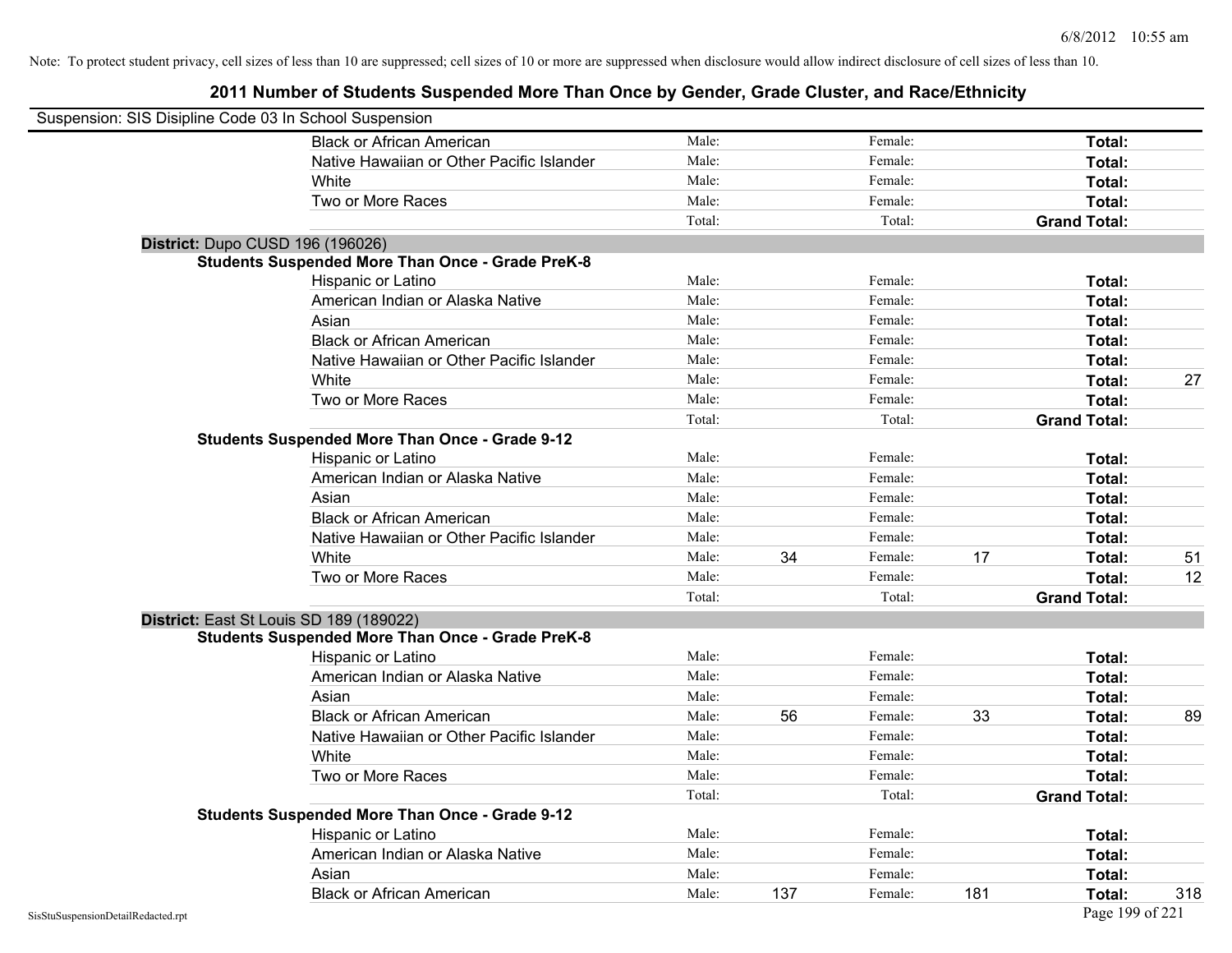| Suspension: SIS Disipline Code 03 In School Suspension  |        |         |                           |
|---------------------------------------------------------|--------|---------|---------------------------|
| Native Hawaiian or Other Pacific Islander               | Male:  | Female: | Total:                    |
| White                                                   | Male:  | Female: | Total:                    |
| Two or More Races                                       | Male:  | Female: | Total:                    |
|                                                         | Total: | Total:  | <b>Grand Total:</b>       |
| District: Freeburg CCSD 70 (070004)                     |        |         |                           |
| <b>Students Suspended More Than Once - Grade PreK-8</b> |        |         |                           |
| Hispanic or Latino                                      | Male:  | Female: | Total:                    |
| American Indian or Alaska Native                        | Male:  | Female: | Total:                    |
| Asian                                                   | Male:  | Female: | Total:                    |
| <b>Black or African American</b>                        | Male:  | Female: | Total:                    |
| Native Hawaiian or Other Pacific Islander               | Male:  | Female: | Total:                    |
| White                                                   | Male:  | Female: | Total:                    |
| Two or More Races                                       | Male:  | Female: | Total:                    |
|                                                         | Total: | Total:  | <b>Grand Total:</b>       |
| District: Freeburg CHSD 77 (077016)                     |        |         |                           |
| <b>Students Suspended More Than Once - Grade 9-12</b>   |        |         |                           |
| Hispanic or Latino                                      | Male:  | Female: | Total:                    |
| American Indian or Alaska Native                        | Male:  | Female: | Total:                    |
| Asian                                                   | Male:  | Female: | Total:                    |
| <b>Black or African American</b>                        | Male:  | Female: | Total:                    |
| Native Hawaiian or Other Pacific Islander               | Male:  | Female: | Total:                    |
| White                                                   | Male:  | Female: | Total:                    |
| Two or More Races                                       | Male:  | Female: | Total:                    |
|                                                         | Total: | Total:  | <b>Grand Total:</b>       |
| <b>District: Grant CCSD 110 (110004)</b>                |        |         |                           |
| <b>Students Suspended More Than Once - Grade PreK-8</b> |        |         |                           |
| Hispanic or Latino                                      | Male:  | Female: | Total:                    |
| American Indian or Alaska Native                        | Male:  | Female: | Total:                    |
| Asian                                                   | Male:  | Female: | Total:                    |
| <b>Black or African American</b>                        | Male:  | Female: | Total:                    |
| Native Hawaiian or Other Pacific Islander               | Male:  | Female: | Total:                    |
| White                                                   | Male:  | Female: | Total:                    |
| Two or More Races                                       | Male:  | Female: | Total:                    |
|                                                         | Total: | Total:  | <b>Grand Total:</b><br>12 |
| District: High Mount SD 116 (116002)                    |        |         |                           |
| <b>Students Suspended More Than Once - Grade PreK-8</b> |        |         |                           |
| Hispanic or Latino                                      | Male:  | Female: | Total:                    |
| American Indian or Alaska Native                        | Male:  | Female: | Total:                    |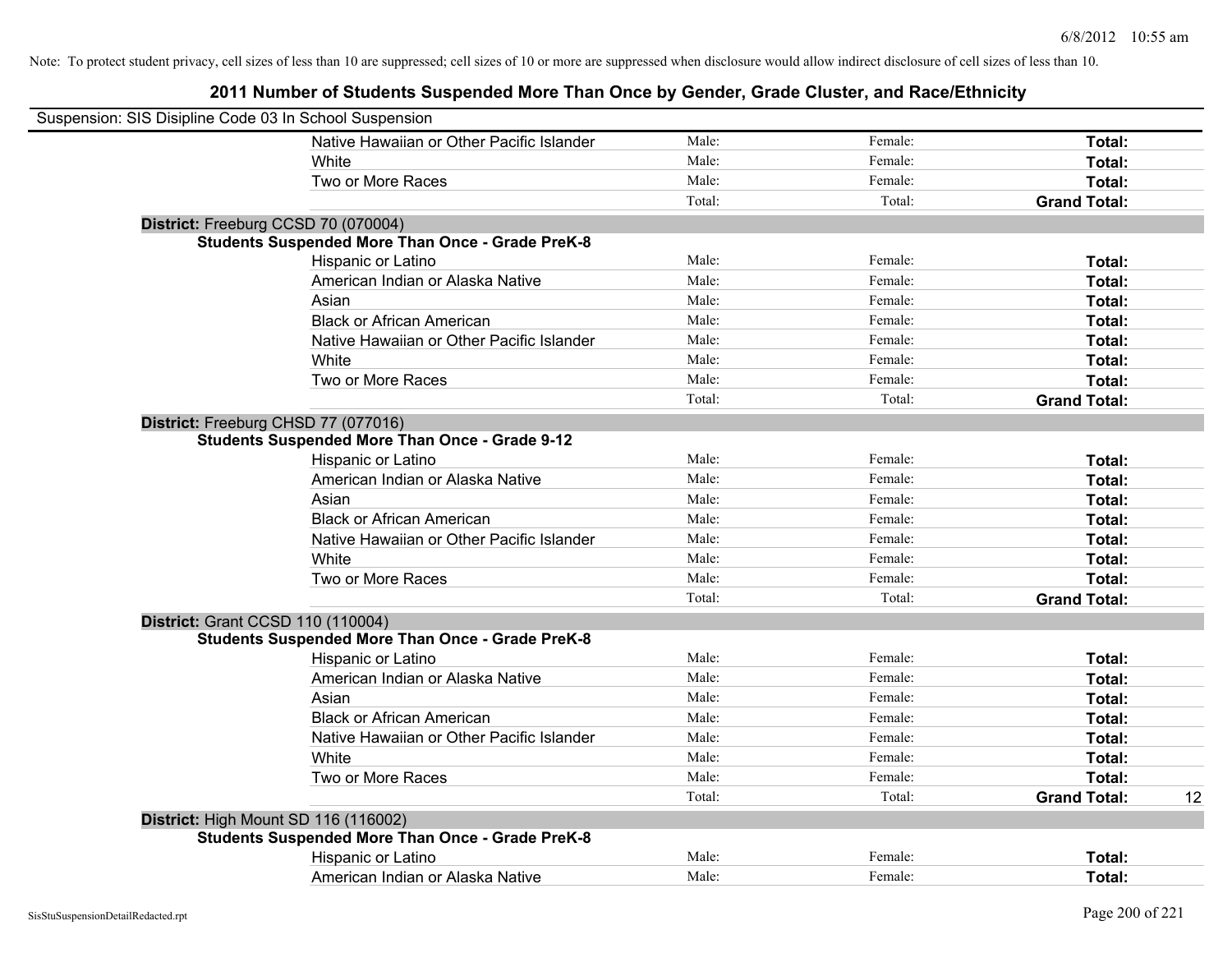| Suspension: SIS Disipline Code 03 In School Suspension |                                                         |        |         |                     |    |
|--------------------------------------------------------|---------------------------------------------------------|--------|---------|---------------------|----|
|                                                        | Asian                                                   | Male:  | Female: | Total:              |    |
|                                                        | <b>Black or African American</b>                        | Male:  | Female: | Total:              |    |
|                                                        | Native Hawaiian or Other Pacific Islander               | Male:  | Female: | Total:              |    |
|                                                        | White                                                   | Male:  | Female: | Total:              |    |
|                                                        | Two or More Races                                       | Male:  | Female: | Total:              |    |
|                                                        |                                                         | Total: | Total:  | <b>Grand Total:</b> | 13 |
| District: Lebanon CUSD 9 (009026)                      |                                                         |        |         |                     |    |
|                                                        | <b>Students Suspended More Than Once - Grade PreK-8</b> |        |         |                     |    |
|                                                        | Hispanic or Latino                                      | Male:  | Female: | Total:              |    |
|                                                        | American Indian or Alaska Native                        | Male:  | Female: | Total:              |    |
|                                                        | Asian                                                   | Male:  | Female: | Total:              |    |
|                                                        | <b>Black or African American</b>                        | Male:  | Female: | Total:              | 13 |
|                                                        | Native Hawaiian or Other Pacific Islander               | Male:  | Female: | Total:              |    |
|                                                        | White                                                   | Male:  | Female: | Total:              | 19 |
|                                                        | Two or More Races                                       | Male:  | Female: | Total:              |    |
|                                                        |                                                         | Total: | Total:  | <b>Grand Total:</b> |    |
|                                                        | <b>Students Suspended More Than Once - Grade 9-12</b>   |        |         |                     |    |
|                                                        | Hispanic or Latino                                      | Male:  | Female: | Total:              |    |
|                                                        | American Indian or Alaska Native                        | Male:  | Female: | Total:              |    |
|                                                        | Asian                                                   | Male:  | Female: | Total:              |    |
|                                                        | <b>Black or African American</b>                        | Male:  | Female: | Total:              |    |
|                                                        | Native Hawaiian or Other Pacific Islander               | Male:  | Female: | Total:              |    |
|                                                        | White                                                   | Male:  | Female: | Total:              |    |
|                                                        | Two or More Races                                       | Male:  | Female: | Total:              |    |
|                                                        |                                                         | Total: | Total:  | <b>Grand Total:</b> |    |
| District: Marissa CUSD 40 (040026)                     |                                                         |        |         |                     |    |
|                                                        | <b>Students Suspended More Than Once - Grade PreK-8</b> |        |         |                     |    |
|                                                        | Hispanic or Latino                                      | Male:  | Female: | Total:              |    |
|                                                        | American Indian or Alaska Native                        | Male:  | Female: | Total:              |    |
|                                                        | Asian                                                   | Male:  | Female: | Total:              |    |
|                                                        | <b>Black or African American</b>                        | Male:  | Female: | Total:              |    |
|                                                        | Native Hawaiian or Other Pacific Islander               | Male:  | Female: | Total:              |    |
|                                                        | White                                                   | Male:  | Female: | Total:              | 10 |
|                                                        | Two or More Races                                       | Male:  | Female: | Total:              |    |
|                                                        |                                                         | Total: | Total:  | <b>Grand Total:</b> |    |
|                                                        | <b>Students Suspended More Than Once - Grade 9-12</b>   |        |         |                     |    |
|                                                        | Hispanic or Latino                                      | Male:  | Female: | Total:              |    |
|                                                        | American Indian or Alaska Native                        | Male:  | Female: | Total:              |    |
|                                                        | Asian                                                   | Male:  | Female: | Total:              |    |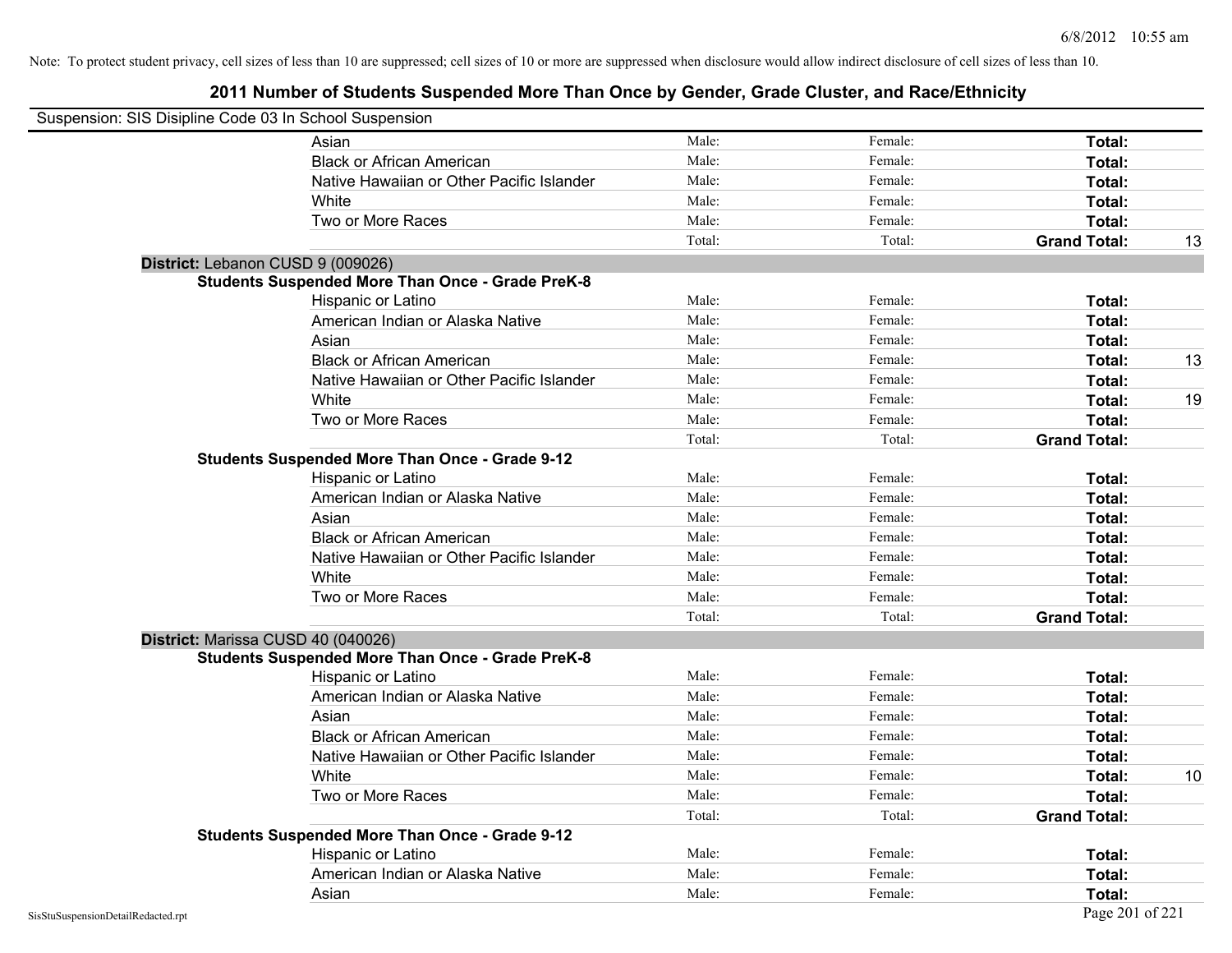| Suspension: SIS Disipline Code 03 In School Suspension |                                                         |        |         |                     |    |
|--------------------------------------------------------|---------------------------------------------------------|--------|---------|---------------------|----|
|                                                        | <b>Black or African American</b>                        | Male:  | Female: | Total:              |    |
|                                                        | Native Hawaiian or Other Pacific Islander               | Male:  | Female: | Total:              |    |
|                                                        | White                                                   | Male:  | Female: | Total:              |    |
|                                                        | Two or More Races                                       | Male:  | Female: | Total:              |    |
|                                                        |                                                         | Total: | Total:  | <b>Grand Total:</b> |    |
|                                                        | District: Mascoutah CUD 19 (019026)                     |        |         |                     |    |
|                                                        | <b>Students Suspended More Than Once - Grade PreK-8</b> |        |         |                     |    |
|                                                        | Hispanic or Latino                                      | Male:  | Female: | Total:              |    |
|                                                        | American Indian or Alaska Native                        | Male:  | Female: | Total:              |    |
|                                                        | Asian                                                   | Male:  | Female: | Total:              |    |
|                                                        | <b>Black or African American</b>                        | Male:  | Female: | Total:              |    |
|                                                        | Native Hawaiian or Other Pacific Islander               | Male:  | Female: | Total:              |    |
|                                                        | White                                                   | Male:  | Female: | Total:              | 10 |
|                                                        | Two or More Races                                       | Male:  | Female: | Total:              |    |
|                                                        |                                                         | Total: | Total:  | <b>Grand Total:</b> |    |
|                                                        | <b>Students Suspended More Than Once - Grade 9-12</b>   |        |         |                     |    |
|                                                        | Hispanic or Latino                                      | Male:  | Female: | Total:              |    |
|                                                        | American Indian or Alaska Native                        | Male:  | Female: | Total:              |    |
|                                                        | Asian                                                   | Male:  | Female: | Total:              |    |
|                                                        | <b>Black or African American</b>                        | Male:  | Female: | Total:              |    |
|                                                        | Native Hawaiian or Other Pacific Islander               | Male:  | Female: | Total:              |    |
|                                                        | White                                                   | Male:  | Female: | Total:              | 13 |
|                                                        | Two or More Races                                       | Male:  | Female: | Total:              |    |
|                                                        |                                                         | Total: | Total:  | <b>Grand Total:</b> | 23 |
|                                                        | District: New Athens CUSD 60 (060026)                   |        |         |                     |    |
|                                                        | <b>Students Suspended More Than Once - Grade 9-12</b>   |        |         |                     |    |
|                                                        | Hispanic or Latino                                      | Male:  | Female: | Total:              |    |
|                                                        | American Indian or Alaska Native                        | Male:  | Female: | Total:              |    |
|                                                        | Asian                                                   | Male:  | Female: | Total:              |    |
|                                                        | <b>Black or African American</b>                        | Male:  | Female: | Total:              |    |
|                                                        | Native Hawaiian or Other Pacific Islander               | Male:  | Female: | Total:              |    |
|                                                        | <b>White</b>                                            | Male:  | Female: | Total:              |    |
|                                                        | Two or More Races                                       | Male:  | Female: | Total:              |    |
|                                                        |                                                         | Total: | Total:  | <b>Grand Total:</b> |    |
| District: O Fallon CCSD 90 (090004)                    |                                                         |        |         |                     |    |
|                                                        | <b>Students Suspended More Than Once - Grade PreK-8</b> |        |         |                     |    |
|                                                        | Hispanic or Latino                                      | Male:  | Female: | <b>Total:</b>       |    |
|                                                        | American Indian or Alaska Native                        | Male:  | Female: | Total:              |    |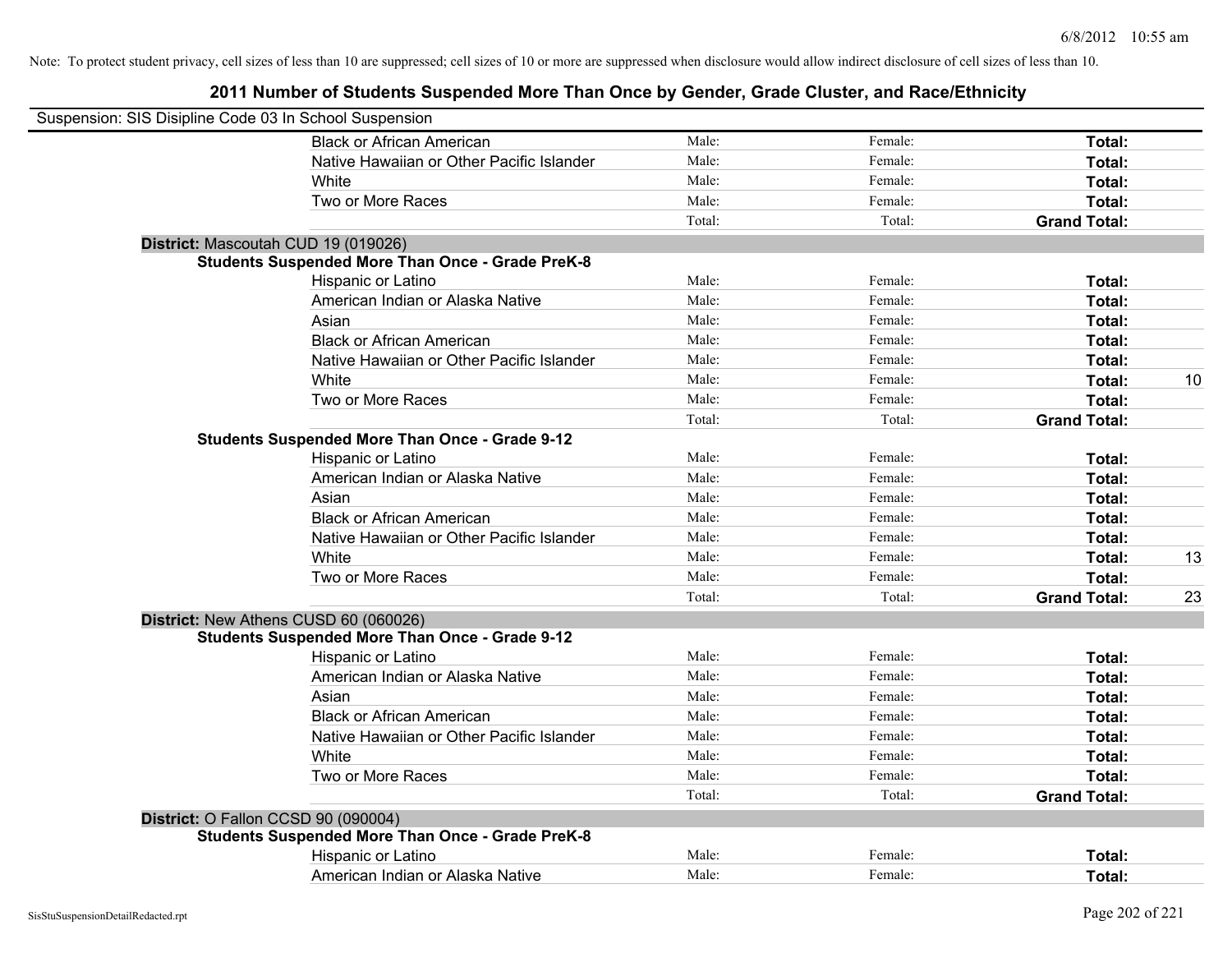# **2011 Number of Students Suspended More Than Once by Gender, Grade Cluster, and Race/Ethnicity**

| Suspension: SIS Disipline Code 03 In School Suspension<br>Male:<br>Female:<br>Total:<br>Asian<br><b>Black or African American</b><br>Male:<br>Female:<br>Total:<br>Male:<br>Female:<br>Native Hawaiian or Other Pacific Islander<br>Total:<br>Male:<br>Female:<br>White<br><b>Total:</b><br>Two or More Races<br>Male:<br>Female:<br>Total:<br>Total:<br>Total:<br><b>Grand Total:</b><br>District: O Fallon Twp HSD 203 (203017)<br><b>Students Suspended More Than Once - Grade 9-12</b><br>Male:<br>Female:<br>Hispanic or Latino<br>Total:<br>Male:<br>American Indian or Alaska Native<br>Female:<br>Total:<br>Male:<br>Asian<br>Female:<br>Total:<br><b>Black or African American</b><br>Male:<br>45<br>46<br>Female:<br>Total:<br>Male:<br>Native Hawaiian or Other Pacific Islander<br>Female:<br>Total:<br>White<br>66<br>24<br>Male:<br>Female:<br>Total:<br>Two or More Races<br>Male:<br>Female:<br>Total:<br>127<br>80<br>Total:<br>Total:<br><b>Grand Total:</b><br>District: Pontiac-W Holliday SD 105 (105002)<br><b>Students Suspended More Than Once - Grade PreK-8</b><br>Male:<br>Female:<br>Hispanic or Latino<br>Total:<br>Male:<br>Female:<br>American Indian or Alaska Native<br>Total:<br>Male:<br>Female:<br>Asian<br>Total:<br>Male:<br><b>Black or African American</b><br>Female:<br>Total:<br>Native Hawaiian or Other Pacific Islander<br>Male:<br>Female:<br>Total:<br>White<br>Male:<br>Female:<br>Total:<br>Male:<br>Two or More Races<br>Female:<br>Total:<br>Total:<br>Total:<br><b>Grand Total:</b><br>District: Smithton CCSD 130 (130004)<br><b>Students Suspended More Than Once - Grade PreK-8</b><br>Male:<br>Hispanic or Latino<br>Female:<br>Total:<br>Male:<br>American Indian or Alaska Native<br>Female:<br>Total:<br>Male:<br>Asian<br>Female:<br>Total:<br>Male:<br><b>Black or African American</b><br>Female:<br>Total:<br>Male:<br>Native Hawaiian or Other Pacific Islander<br>Female:<br>Total:<br>White<br>Male:<br>Female:<br>Total:<br>Male:<br>Two or More Races<br>Female:<br>Total:<br>Total:<br>Total:<br><b>Grand Total:</b><br>District: Wolf Branch SD 113 (113002) |  |  |  |     |
|-------------------------------------------------------------------------------------------------------------------------------------------------------------------------------------------------------------------------------------------------------------------------------------------------------------------------------------------------------------------------------------------------------------------------------------------------------------------------------------------------------------------------------------------------------------------------------------------------------------------------------------------------------------------------------------------------------------------------------------------------------------------------------------------------------------------------------------------------------------------------------------------------------------------------------------------------------------------------------------------------------------------------------------------------------------------------------------------------------------------------------------------------------------------------------------------------------------------------------------------------------------------------------------------------------------------------------------------------------------------------------------------------------------------------------------------------------------------------------------------------------------------------------------------------------------------------------------------------------------------------------------------------------------------------------------------------------------------------------------------------------------------------------------------------------------------------------------------------------------------------------------------------------------------------------------------------------------------------------------------------------------------------------------------------------------------------------------------------------------------------------------|--|--|--|-----|
|                                                                                                                                                                                                                                                                                                                                                                                                                                                                                                                                                                                                                                                                                                                                                                                                                                                                                                                                                                                                                                                                                                                                                                                                                                                                                                                                                                                                                                                                                                                                                                                                                                                                                                                                                                                                                                                                                                                                                                                                                                                                                                                                     |  |  |  |     |
|                                                                                                                                                                                                                                                                                                                                                                                                                                                                                                                                                                                                                                                                                                                                                                                                                                                                                                                                                                                                                                                                                                                                                                                                                                                                                                                                                                                                                                                                                                                                                                                                                                                                                                                                                                                                                                                                                                                                                                                                                                                                                                                                     |  |  |  |     |
|                                                                                                                                                                                                                                                                                                                                                                                                                                                                                                                                                                                                                                                                                                                                                                                                                                                                                                                                                                                                                                                                                                                                                                                                                                                                                                                                                                                                                                                                                                                                                                                                                                                                                                                                                                                                                                                                                                                                                                                                                                                                                                                                     |  |  |  | 17  |
|                                                                                                                                                                                                                                                                                                                                                                                                                                                                                                                                                                                                                                                                                                                                                                                                                                                                                                                                                                                                                                                                                                                                                                                                                                                                                                                                                                                                                                                                                                                                                                                                                                                                                                                                                                                                                                                                                                                                                                                                                                                                                                                                     |  |  |  |     |
|                                                                                                                                                                                                                                                                                                                                                                                                                                                                                                                                                                                                                                                                                                                                                                                                                                                                                                                                                                                                                                                                                                                                                                                                                                                                                                                                                                                                                                                                                                                                                                                                                                                                                                                                                                                                                                                                                                                                                                                                                                                                                                                                     |  |  |  | 11  |
|                                                                                                                                                                                                                                                                                                                                                                                                                                                                                                                                                                                                                                                                                                                                                                                                                                                                                                                                                                                                                                                                                                                                                                                                                                                                                                                                                                                                                                                                                                                                                                                                                                                                                                                                                                                                                                                                                                                                                                                                                                                                                                                                     |  |  |  |     |
|                                                                                                                                                                                                                                                                                                                                                                                                                                                                                                                                                                                                                                                                                                                                                                                                                                                                                                                                                                                                                                                                                                                                                                                                                                                                                                                                                                                                                                                                                                                                                                                                                                                                                                                                                                                                                                                                                                                                                                                                                                                                                                                                     |  |  |  |     |
|                                                                                                                                                                                                                                                                                                                                                                                                                                                                                                                                                                                                                                                                                                                                                                                                                                                                                                                                                                                                                                                                                                                                                                                                                                                                                                                                                                                                                                                                                                                                                                                                                                                                                                                                                                                                                                                                                                                                                                                                                                                                                                                                     |  |  |  |     |
|                                                                                                                                                                                                                                                                                                                                                                                                                                                                                                                                                                                                                                                                                                                                                                                                                                                                                                                                                                                                                                                                                                                                                                                                                                                                                                                                                                                                                                                                                                                                                                                                                                                                                                                                                                                                                                                                                                                                                                                                                                                                                                                                     |  |  |  |     |
|                                                                                                                                                                                                                                                                                                                                                                                                                                                                                                                                                                                                                                                                                                                                                                                                                                                                                                                                                                                                                                                                                                                                                                                                                                                                                                                                                                                                                                                                                                                                                                                                                                                                                                                                                                                                                                                                                                                                                                                                                                                                                                                                     |  |  |  |     |
|                                                                                                                                                                                                                                                                                                                                                                                                                                                                                                                                                                                                                                                                                                                                                                                                                                                                                                                                                                                                                                                                                                                                                                                                                                                                                                                                                                                                                                                                                                                                                                                                                                                                                                                                                                                                                                                                                                                                                                                                                                                                                                                                     |  |  |  |     |
|                                                                                                                                                                                                                                                                                                                                                                                                                                                                                                                                                                                                                                                                                                                                                                                                                                                                                                                                                                                                                                                                                                                                                                                                                                                                                                                                                                                                                                                                                                                                                                                                                                                                                                                                                                                                                                                                                                                                                                                                                                                                                                                                     |  |  |  |     |
|                                                                                                                                                                                                                                                                                                                                                                                                                                                                                                                                                                                                                                                                                                                                                                                                                                                                                                                                                                                                                                                                                                                                                                                                                                                                                                                                                                                                                                                                                                                                                                                                                                                                                                                                                                                                                                                                                                                                                                                                                                                                                                                                     |  |  |  | 91  |
|                                                                                                                                                                                                                                                                                                                                                                                                                                                                                                                                                                                                                                                                                                                                                                                                                                                                                                                                                                                                                                                                                                                                                                                                                                                                                                                                                                                                                                                                                                                                                                                                                                                                                                                                                                                                                                                                                                                                                                                                                                                                                                                                     |  |  |  |     |
|                                                                                                                                                                                                                                                                                                                                                                                                                                                                                                                                                                                                                                                                                                                                                                                                                                                                                                                                                                                                                                                                                                                                                                                                                                                                                                                                                                                                                                                                                                                                                                                                                                                                                                                                                                                                                                                                                                                                                                                                                                                                                                                                     |  |  |  | 90  |
|                                                                                                                                                                                                                                                                                                                                                                                                                                                                                                                                                                                                                                                                                                                                                                                                                                                                                                                                                                                                                                                                                                                                                                                                                                                                                                                                                                                                                                                                                                                                                                                                                                                                                                                                                                                                                                                                                                                                                                                                                                                                                                                                     |  |  |  | 15  |
|                                                                                                                                                                                                                                                                                                                                                                                                                                                                                                                                                                                                                                                                                                                                                                                                                                                                                                                                                                                                                                                                                                                                                                                                                                                                                                                                                                                                                                                                                                                                                                                                                                                                                                                                                                                                                                                                                                                                                                                                                                                                                                                                     |  |  |  | 207 |
|                                                                                                                                                                                                                                                                                                                                                                                                                                                                                                                                                                                                                                                                                                                                                                                                                                                                                                                                                                                                                                                                                                                                                                                                                                                                                                                                                                                                                                                                                                                                                                                                                                                                                                                                                                                                                                                                                                                                                                                                                                                                                                                                     |  |  |  |     |
|                                                                                                                                                                                                                                                                                                                                                                                                                                                                                                                                                                                                                                                                                                                                                                                                                                                                                                                                                                                                                                                                                                                                                                                                                                                                                                                                                                                                                                                                                                                                                                                                                                                                                                                                                                                                                                                                                                                                                                                                                                                                                                                                     |  |  |  |     |
|                                                                                                                                                                                                                                                                                                                                                                                                                                                                                                                                                                                                                                                                                                                                                                                                                                                                                                                                                                                                                                                                                                                                                                                                                                                                                                                                                                                                                                                                                                                                                                                                                                                                                                                                                                                                                                                                                                                                                                                                                                                                                                                                     |  |  |  |     |
|                                                                                                                                                                                                                                                                                                                                                                                                                                                                                                                                                                                                                                                                                                                                                                                                                                                                                                                                                                                                                                                                                                                                                                                                                                                                                                                                                                                                                                                                                                                                                                                                                                                                                                                                                                                                                                                                                                                                                                                                                                                                                                                                     |  |  |  |     |
|                                                                                                                                                                                                                                                                                                                                                                                                                                                                                                                                                                                                                                                                                                                                                                                                                                                                                                                                                                                                                                                                                                                                                                                                                                                                                                                                                                                                                                                                                                                                                                                                                                                                                                                                                                                                                                                                                                                                                                                                                                                                                                                                     |  |  |  |     |
|                                                                                                                                                                                                                                                                                                                                                                                                                                                                                                                                                                                                                                                                                                                                                                                                                                                                                                                                                                                                                                                                                                                                                                                                                                                                                                                                                                                                                                                                                                                                                                                                                                                                                                                                                                                                                                                                                                                                                                                                                                                                                                                                     |  |  |  |     |
|                                                                                                                                                                                                                                                                                                                                                                                                                                                                                                                                                                                                                                                                                                                                                                                                                                                                                                                                                                                                                                                                                                                                                                                                                                                                                                                                                                                                                                                                                                                                                                                                                                                                                                                                                                                                                                                                                                                                                                                                                                                                                                                                     |  |  |  |     |
|                                                                                                                                                                                                                                                                                                                                                                                                                                                                                                                                                                                                                                                                                                                                                                                                                                                                                                                                                                                                                                                                                                                                                                                                                                                                                                                                                                                                                                                                                                                                                                                                                                                                                                                                                                                                                                                                                                                                                                                                                                                                                                                                     |  |  |  |     |
|                                                                                                                                                                                                                                                                                                                                                                                                                                                                                                                                                                                                                                                                                                                                                                                                                                                                                                                                                                                                                                                                                                                                                                                                                                                                                                                                                                                                                                                                                                                                                                                                                                                                                                                                                                                                                                                                                                                                                                                                                                                                                                                                     |  |  |  |     |
|                                                                                                                                                                                                                                                                                                                                                                                                                                                                                                                                                                                                                                                                                                                                                                                                                                                                                                                                                                                                                                                                                                                                                                                                                                                                                                                                                                                                                                                                                                                                                                                                                                                                                                                                                                                                                                                                                                                                                                                                                                                                                                                                     |  |  |  |     |
|                                                                                                                                                                                                                                                                                                                                                                                                                                                                                                                                                                                                                                                                                                                                                                                                                                                                                                                                                                                                                                                                                                                                                                                                                                                                                                                                                                                                                                                                                                                                                                                                                                                                                                                                                                                                                                                                                                                                                                                                                                                                                                                                     |  |  |  |     |
|                                                                                                                                                                                                                                                                                                                                                                                                                                                                                                                                                                                                                                                                                                                                                                                                                                                                                                                                                                                                                                                                                                                                                                                                                                                                                                                                                                                                                                                                                                                                                                                                                                                                                                                                                                                                                                                                                                                                                                                                                                                                                                                                     |  |  |  |     |
|                                                                                                                                                                                                                                                                                                                                                                                                                                                                                                                                                                                                                                                                                                                                                                                                                                                                                                                                                                                                                                                                                                                                                                                                                                                                                                                                                                                                                                                                                                                                                                                                                                                                                                                                                                                                                                                                                                                                                                                                                                                                                                                                     |  |  |  |     |
|                                                                                                                                                                                                                                                                                                                                                                                                                                                                                                                                                                                                                                                                                                                                                                                                                                                                                                                                                                                                                                                                                                                                                                                                                                                                                                                                                                                                                                                                                                                                                                                                                                                                                                                                                                                                                                                                                                                                                                                                                                                                                                                                     |  |  |  |     |
|                                                                                                                                                                                                                                                                                                                                                                                                                                                                                                                                                                                                                                                                                                                                                                                                                                                                                                                                                                                                                                                                                                                                                                                                                                                                                                                                                                                                                                                                                                                                                                                                                                                                                                                                                                                                                                                                                                                                                                                                                                                                                                                                     |  |  |  |     |
|                                                                                                                                                                                                                                                                                                                                                                                                                                                                                                                                                                                                                                                                                                                                                                                                                                                                                                                                                                                                                                                                                                                                                                                                                                                                                                                                                                                                                                                                                                                                                                                                                                                                                                                                                                                                                                                                                                                                                                                                                                                                                                                                     |  |  |  |     |
|                                                                                                                                                                                                                                                                                                                                                                                                                                                                                                                                                                                                                                                                                                                                                                                                                                                                                                                                                                                                                                                                                                                                                                                                                                                                                                                                                                                                                                                                                                                                                                                                                                                                                                                                                                                                                                                                                                                                                                                                                                                                                                                                     |  |  |  |     |
|                                                                                                                                                                                                                                                                                                                                                                                                                                                                                                                                                                                                                                                                                                                                                                                                                                                                                                                                                                                                                                                                                                                                                                                                                                                                                                                                                                                                                                                                                                                                                                                                                                                                                                                                                                                                                                                                                                                                                                                                                                                                                                                                     |  |  |  |     |
|                                                                                                                                                                                                                                                                                                                                                                                                                                                                                                                                                                                                                                                                                                                                                                                                                                                                                                                                                                                                                                                                                                                                                                                                                                                                                                                                                                                                                                                                                                                                                                                                                                                                                                                                                                                                                                                                                                                                                                                                                                                                                                                                     |  |  |  |     |
|                                                                                                                                                                                                                                                                                                                                                                                                                                                                                                                                                                                                                                                                                                                                                                                                                                                                                                                                                                                                                                                                                                                                                                                                                                                                                                                                                                                                                                                                                                                                                                                                                                                                                                                                                                                                                                                                                                                                                                                                                                                                                                                                     |  |  |  |     |

**Students Suspended More Than Once - Grade PreK-8**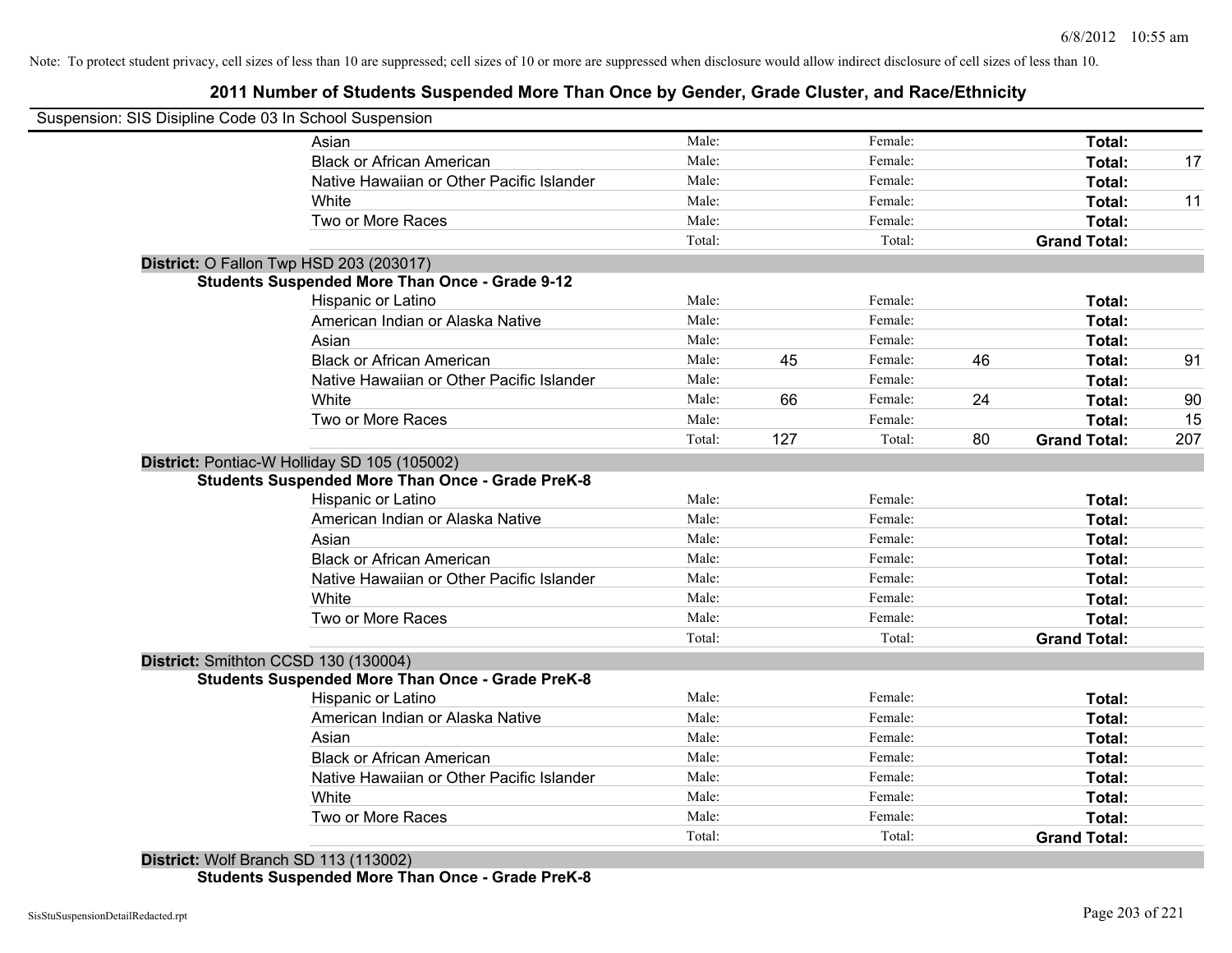| Suspension: SIS Disipline Code 03 In School Suspension |                                                         |                |         |                     |    |
|--------------------------------------------------------|---------------------------------------------------------|----------------|---------|---------------------|----|
|                                                        | Hispanic or Latino                                      | Male:          | Female: | Total:              |    |
|                                                        | American Indian or Alaska Native                        | Male:          | Female: | Total:              |    |
|                                                        | Asian                                                   | Male:          | Female: | Total:              |    |
|                                                        | <b>Black or African American</b>                        | Male:          | Female: | Total:              |    |
|                                                        | Native Hawaiian or Other Pacific Islander               | Male:          | Female: | Total:              |    |
|                                                        | White                                                   | Male:          | Female: | Total:              |    |
|                                                        | Two or More Races                                       | Male:          | Female: | Total:              |    |
|                                                        |                                                         | Total:         | Total:  | <b>Grand Total:</b> |    |
| Region: Tazewell ROE (53)                              |                                                         |                |         |                     |    |
| County: Tazewell (090)                                 |                                                         |                |         |                     |    |
|                                                        | District: Central SD 51 (051002)                        |                |         |                     |    |
|                                                        | <b>Students Suspended More Than Once - Grade PreK-8</b> |                |         |                     |    |
|                                                        | Hispanic or Latino                                      | Male:          | Female: | Total:              |    |
|                                                        | American Indian or Alaska Native                        | Male:          | Female: | Total:              |    |
|                                                        | Asian                                                   | Male:          | Female: | Total:              |    |
|                                                        | <b>Black or African American</b>                        | Male:          | Female: | Total:              |    |
|                                                        | Native Hawaiian or Other Pacific Islander               | Male:          | Female: | Total:              |    |
|                                                        | White                                                   | Male:          | Female: | Total:              |    |
|                                                        | Two or More Races                                       | Male:          | Female: | Total:              |    |
|                                                        |                                                         | Total:         | Total:  | <b>Grand Total:</b> |    |
|                                                        | District: Creve Coeur SD 76 (076002)                    |                |         |                     |    |
|                                                        | <b>Students Suspended More Than Once - Grade PreK-8</b> |                |         |                     |    |
|                                                        | Hispanic or Latino                                      | Male:          | Female: | Total:              |    |
|                                                        | American Indian or Alaska Native                        | Male:          | Female: | Total:              |    |
|                                                        | Asian                                                   | Male:          | Female: | Total:              |    |
|                                                        | <b>Black or African American</b>                        | Male:          | Female: | Total:              |    |
|                                                        | Native Hawaiian or Other Pacific Islander               | Male:          | Female: | Total:              |    |
|                                                        | White                                                   | Male:          | Female: | Total:              | 12 |
|                                                        | Two or More Races                                       | Male:          | Female: | <b>Total:</b>       |    |
|                                                        |                                                         | Total:         | Total:  | <b>Grand Total:</b> |    |
|                                                        | District: Delavan CUSD 703 (703026)                     |                |         |                     |    |
|                                                        | <b>Students Suspended More Than Once - Grade PreK-8</b> | Male:          | Female: |                     |    |
|                                                        | Hispanic or Latino                                      | Male:          | Female: | Total:              |    |
|                                                        | American Indian or Alaska Native                        |                |         | Total:              |    |
|                                                        | Asian                                                   | Male:<br>Male: | Female: | Total:              |    |
|                                                        | <b>Black or African American</b>                        |                | Female: | Total:              |    |
|                                                        | Native Hawaiian or Other Pacific Islander               | Male:          | Female: | Total:              |    |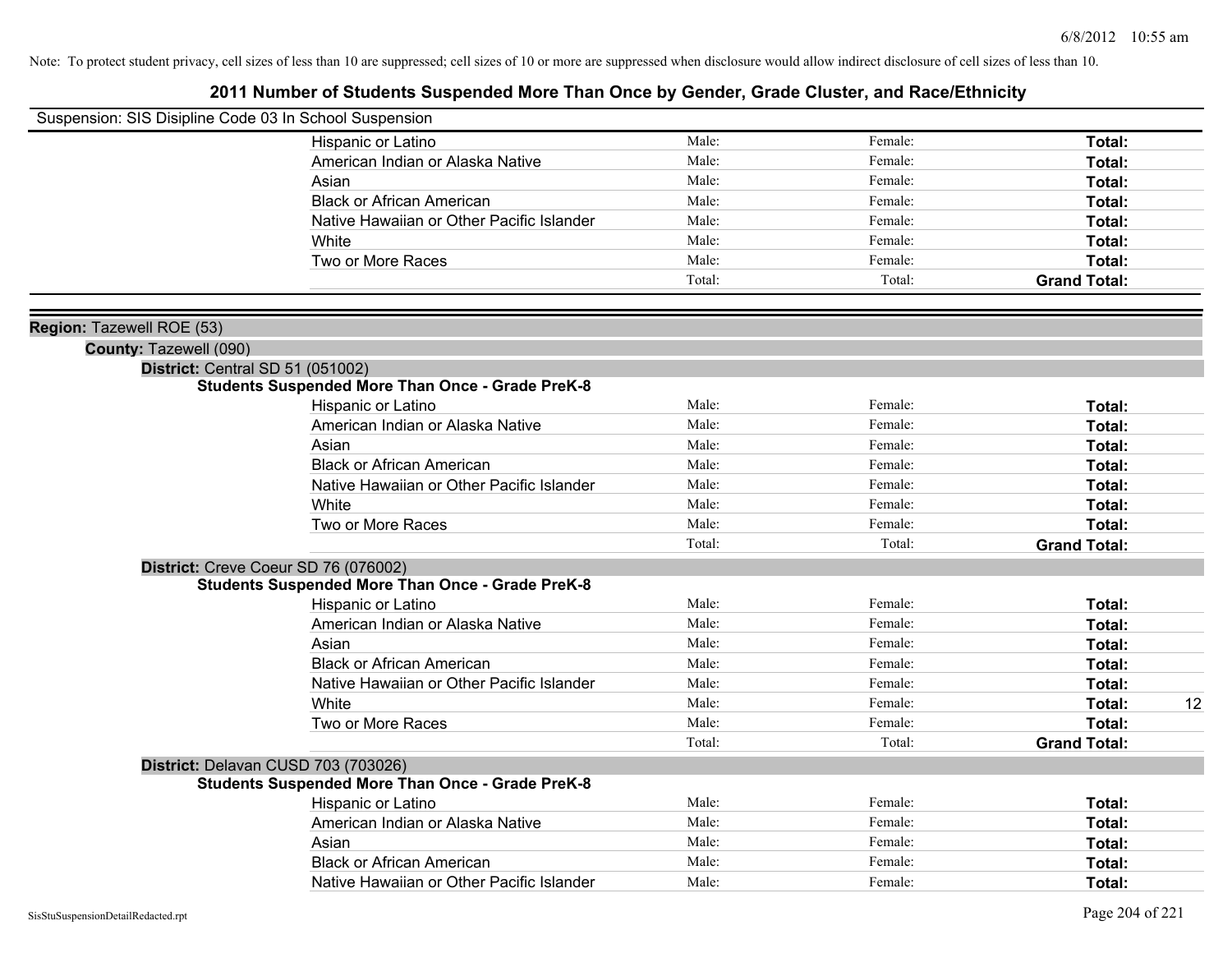| Suspension: SIS Disipline Code 03 In School Suspension |                                                         |        |    |         |    |                     |    |
|--------------------------------------------------------|---------------------------------------------------------|--------|----|---------|----|---------------------|----|
|                                                        | White                                                   | Male:  |    | Female: |    | Total:              |    |
|                                                        | Two or More Races                                       | Male:  |    | Female: |    | Total:              |    |
|                                                        |                                                         | Total: |    | Total:  |    | <b>Grand Total:</b> |    |
|                                                        | <b>Students Suspended More Than Once - Grade 9-12</b>   |        |    |         |    |                     |    |
|                                                        | Hispanic or Latino                                      | Male:  |    | Female: |    | Total:              |    |
|                                                        | American Indian or Alaska Native                        | Male:  |    | Female: |    | Total:              |    |
|                                                        | Asian                                                   | Male:  |    | Female: |    | Total:              |    |
|                                                        | <b>Black or African American</b>                        | Male:  |    | Female: |    | Total:              |    |
|                                                        | Native Hawaiian or Other Pacific Islander               | Male:  |    | Female: |    | Total:              |    |
|                                                        | White                                                   | Male:  |    | Female: |    | Total:              |    |
|                                                        | Two or More Races                                       | Male:  |    | Female: |    | Total:              |    |
|                                                        |                                                         | Total: |    | Total:  |    | <b>Grand Total:</b> | 10 |
|                                                        | District: East Peoria CHSD 309 (309016)                 |        |    |         |    |                     |    |
|                                                        | <b>Students Suspended More Than Once - Grade 9-12</b>   |        |    |         |    |                     |    |
|                                                        | Hispanic or Latino                                      | Male:  |    | Female: |    | Total:              |    |
|                                                        | American Indian or Alaska Native                        | Male:  |    | Female: |    | Total:              |    |
|                                                        | Asian                                                   | Male:  |    | Female: |    | Total:              |    |
|                                                        | <b>Black or African American</b>                        | Male:  |    | Female: |    | Total:              |    |
|                                                        | Native Hawaiian or Other Pacific Islander               | Male:  |    | Female: |    | Total:              |    |
|                                                        | White                                                   | Male:  | 37 | Female: | 19 | Total:              | 56 |
|                                                        | Two or More Races                                       | Male:  |    | Female: |    | Total:              |    |
|                                                        |                                                         | Total: |    | Total:  |    | <b>Grand Total:</b> | 68 |
|                                                        | District: East Peoria SD 86 (086002)                    |        |    |         |    |                     |    |
|                                                        | <b>Students Suspended More Than Once - Grade PreK-8</b> |        |    |         |    |                     |    |
|                                                        | Hispanic or Latino                                      | Male:  |    | Female: |    | Total:              |    |
|                                                        | American Indian or Alaska Native                        | Male:  |    | Female: |    | Total:              |    |
|                                                        | Asian                                                   | Male:  |    | Female: |    | Total:              |    |
|                                                        | <b>Black or African American</b>                        | Male:  |    | Female: |    | Total:              |    |
|                                                        | Native Hawaiian or Other Pacific Islander               | Male:  |    | Female: |    | Total:              |    |
|                                                        | White                                                   | Male:  |    | Female: |    | Total:              |    |
|                                                        | Two or More Races                                       | Male:  |    | Female: |    | Total:              |    |
|                                                        |                                                         | Total: |    | Total:  |    | <b>Grand Total:</b> |    |
|                                                        | District: Morton CUSD 709 (709026)                      |        |    |         |    |                     |    |
|                                                        | <b>Students Suspended More Than Once - Grade PreK-8</b> |        |    |         |    |                     |    |
|                                                        | Hispanic or Latino                                      | Male:  |    | Female: |    | Total:              |    |
|                                                        | American Indian or Alaska Native                        | Male:  |    | Female: |    | Total:              |    |
|                                                        | Asian                                                   | Male:  |    | Female: |    | Total:              |    |
|                                                        | <b>Black or African American</b>                        | Male:  |    | Female: |    | Total:              |    |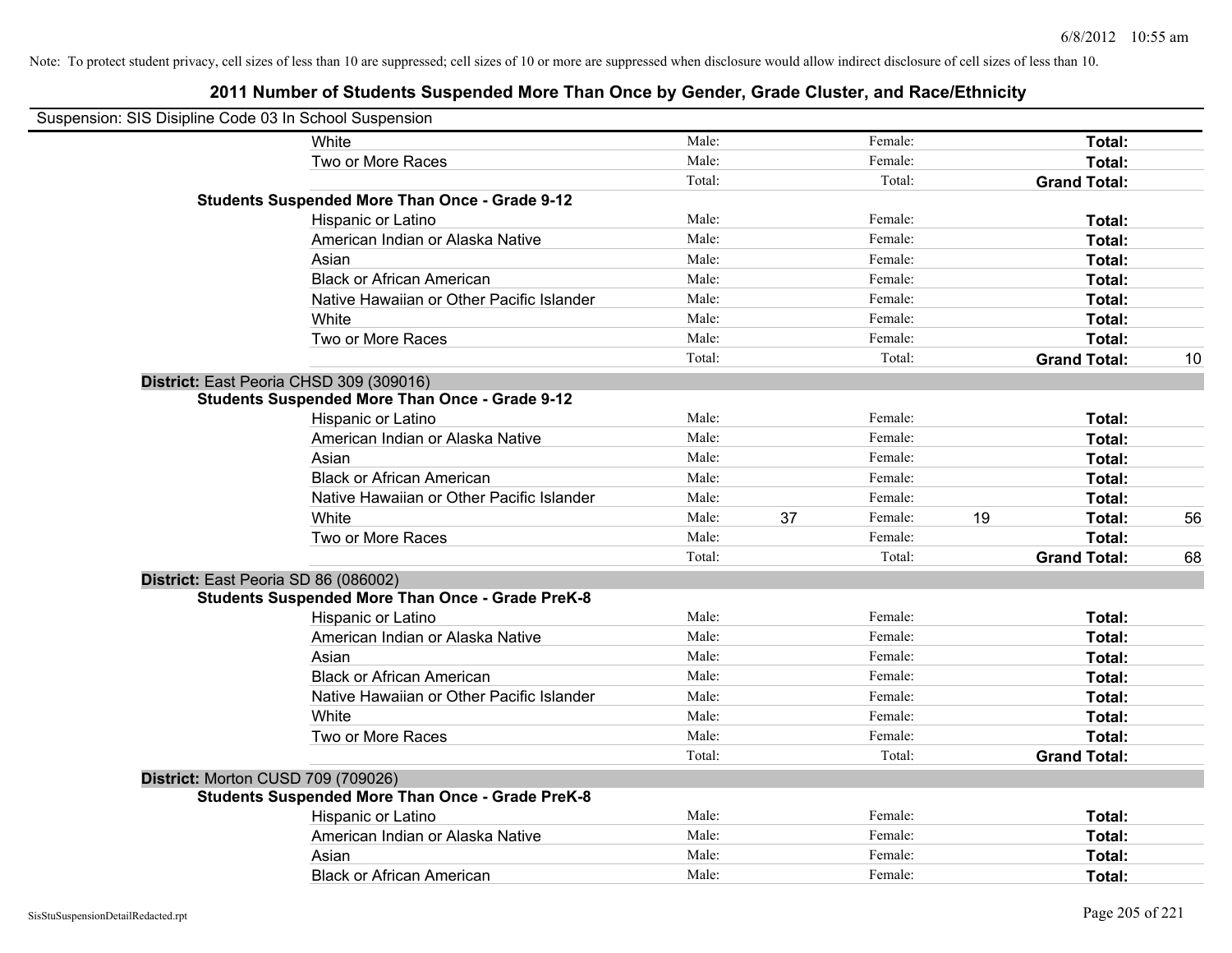| Suspension: SIS Disipline Code 03 In School Suspension |                                                         |        |    |         |    |                     |    |
|--------------------------------------------------------|---------------------------------------------------------|--------|----|---------|----|---------------------|----|
|                                                        | Native Hawaiian or Other Pacific Islander               | Male:  |    | Female: |    | Total:              |    |
|                                                        | White                                                   | Male:  |    | Female: |    | Total:              |    |
|                                                        | Two or More Races                                       | Male:  |    | Female: |    | Total:              |    |
|                                                        |                                                         | Total: |    | Total:  |    | <b>Grand Total:</b> | 10 |
|                                                        | District: N Pekin & Marquette Hght SD 102 (102002)      |        |    |         |    |                     |    |
|                                                        | <b>Students Suspended More Than Once - Grade PreK-8</b> |        |    |         |    |                     |    |
|                                                        | Hispanic or Latino                                      | Male:  |    | Female: |    | Total:              |    |
|                                                        | American Indian or Alaska Native                        | Male:  |    | Female: |    | Total:              |    |
|                                                        | Asian                                                   | Male:  |    | Female: |    | Total:              |    |
|                                                        | <b>Black or African American</b>                        | Male:  |    | Female: |    | Total:              |    |
|                                                        | Native Hawaiian or Other Pacific Islander               | Male:  |    | Female: |    | Total:              |    |
|                                                        | White                                                   | Male:  |    | Female: |    | Total:              |    |
|                                                        | Two or More Races                                       | Male:  |    | Female: |    | Total:              |    |
|                                                        |                                                         | Total: |    | Total:  |    | <b>Grand Total:</b> |    |
|                                                        | <b>Students Suspended More Than Once - Grade 9-12</b>   |        |    |         |    |                     |    |
|                                                        | Hispanic or Latino                                      | Male:  |    | Female: |    | Total:              |    |
|                                                        | American Indian or Alaska Native                        | Male:  |    | Female: |    | Total:              |    |
|                                                        | Asian                                                   | Male:  |    | Female: |    | Total:              |    |
|                                                        | <b>Black or African American</b>                        | Male:  |    | Female: |    | Total:              |    |
|                                                        | Native Hawaiian or Other Pacific Islander               | Male:  |    | Female: |    | Total:              |    |
|                                                        | White                                                   | Male:  |    | Female: |    | Total:              |    |
|                                                        | Two or More Races                                       | Male:  |    | Female: |    | Total:              |    |
|                                                        |                                                         | Total: |    | Total:  |    | <b>Grand Total:</b> |    |
| District: Pekin PSD 108 (108002)                       |                                                         |        |    |         |    |                     |    |
|                                                        | <b>Students Suspended More Than Once - Grade PreK-8</b> |        |    |         |    |                     |    |
|                                                        | Hispanic or Latino                                      | Male:  |    | Female: |    | Total:              |    |
|                                                        | American Indian or Alaska Native                        | Male:  |    | Female: |    | Total:              |    |
|                                                        | Asian                                                   | Male:  |    | Female: |    | Total:              |    |
|                                                        | <b>Black or African American</b>                        | Male:  |    | Female: |    | Total:              |    |
|                                                        | Native Hawaiian or Other Pacific Islander               | Male:  |    | Female: |    | Total:              |    |
|                                                        | White                                                   | Male:  | 44 | Female: | 12 | Total:              | 56 |
|                                                        | Two or More Races                                       | Male:  |    | Female: |    | Total:              |    |
|                                                        |                                                         | Total: |    | Total:  |    | <b>Grand Total:</b> |    |
| District: Rankin CSD 98 (098002)                       |                                                         |        |    |         |    |                     |    |
|                                                        | <b>Students Suspended More Than Once - Grade PreK-8</b> |        |    |         |    |                     |    |
|                                                        | Hispanic or Latino                                      | Male:  |    | Female: |    | Total:              |    |
|                                                        | American Indian or Alaska Native                        | Male:  |    | Female: |    | Total:              |    |
|                                                        | Asian                                                   | Male:  |    | Female: |    | Total:              |    |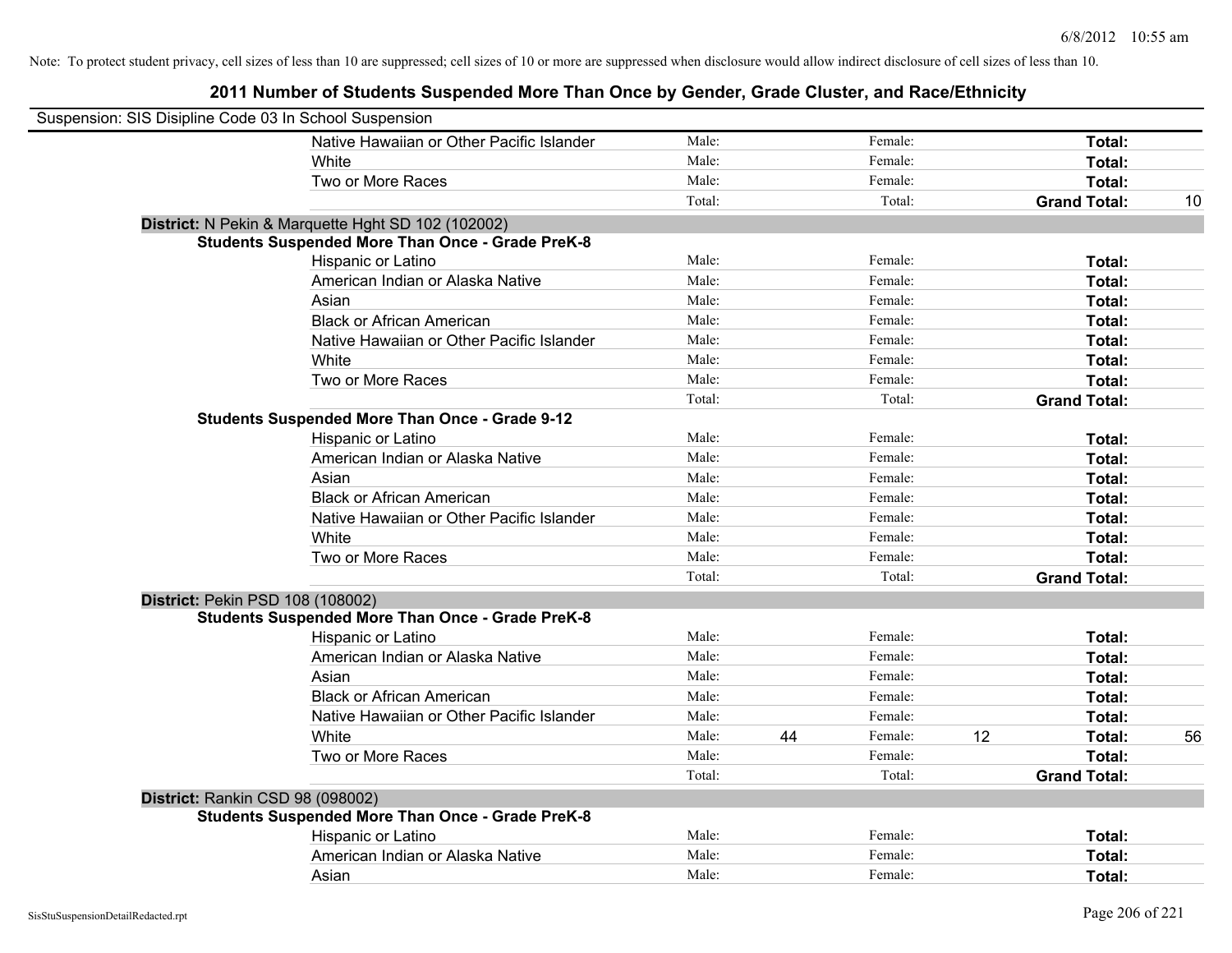**2011 Number of Students Suspended More Than Once by Gender, Grade Cluster, and Race/Ethnicity**

| Suspension: SIS Disipline Code 03 In School Suspension |                                                         |        |         |                     |  |  |
|--------------------------------------------------------|---------------------------------------------------------|--------|---------|---------------------|--|--|
|                                                        | <b>Black or African American</b>                        | Male:  | Female: | Total:              |  |  |
|                                                        | Native Hawaiian or Other Pacific Islander               | Male:  | Female: | Total:              |  |  |
|                                                        | White                                                   | Male:  | Female: | Total:              |  |  |
|                                                        | Two or More Races                                       | Male:  | Female: | Total:              |  |  |
|                                                        |                                                         | Total: | Total:  | <b>Grand Total:</b> |  |  |
| District: Robein SD 85 (085002)                        |                                                         |        |         |                     |  |  |
|                                                        | <b>Students Suspended More Than Once - Grade PreK-8</b> |        |         |                     |  |  |
|                                                        | Hispanic or Latino                                      | Male:  | Female: | Total:              |  |  |
|                                                        | American Indian or Alaska Native                        | Male:  | Female: | Total:              |  |  |
|                                                        | Asian                                                   | Male:  | Female: | Total:              |  |  |
|                                                        | <b>Black or African American</b>                        | Male:  | Female: | Total:              |  |  |
|                                                        | Native Hawaiian or Other Pacific Islander               | Male:  | Female: | Total:              |  |  |
|                                                        | White                                                   | Male:  | Female: | Total:              |  |  |
|                                                        | Two or More Races                                       | Male:  | Female: | Total:              |  |  |
|                                                        |                                                         | Total: | Total:  | <b>Grand Total:</b> |  |  |
| District: South Pekin SD 137 (137002)                  |                                                         |        |         |                     |  |  |
|                                                        | <b>Students Suspended More Than Once - Grade PreK-8</b> |        |         |                     |  |  |
|                                                        | Hispanic or Latino                                      | Male:  | Female: | Total:              |  |  |
|                                                        | American Indian or Alaska Native                        | Male:  | Female: | Total:              |  |  |
|                                                        | Asian                                                   | Male:  | Female: | Total:              |  |  |
|                                                        | <b>Black or African American</b>                        | Male:  | Female: | Total:              |  |  |
|                                                        | Native Hawaiian or Other Pacific Islander               | Male:  | Female: | Total:              |  |  |
|                                                        | White                                                   | Male:  | Female: | Total:              |  |  |
|                                                        | Two or More Races                                       | Male:  | Female: | Total:              |  |  |
|                                                        |                                                         | Total: | Total:  | <b>Grand Total:</b> |  |  |
| District: Washington SD 52 (052002)                    |                                                         |        |         |                     |  |  |
|                                                        | <b>Students Suspended More Than Once - Grade PreK-8</b> |        |         |                     |  |  |
|                                                        | Hispanic or Latino                                      | Male:  | Female: | Total:              |  |  |
|                                                        | American Indian or Alaska Native                        | Male:  | Female: | Total:              |  |  |
|                                                        | Asian                                                   | Male:  | Female: | Total:              |  |  |
|                                                        | <b>Black or African American</b>                        | Male:  | Female: | Total:              |  |  |
|                                                        | Native Hawaiian or Other Pacific Islander               | Male:  | Female: | Total:              |  |  |
|                                                        | White                                                   | Male:  | Female: | Total:              |  |  |
|                                                        | Two or More Races                                       | Male:  | Female: | Total:              |  |  |
|                                                        |                                                         | Total: | Total:  | <b>Grand Total:</b> |  |  |

**Region:** Vermilion ROE (54)

**County:** Vermilion (092)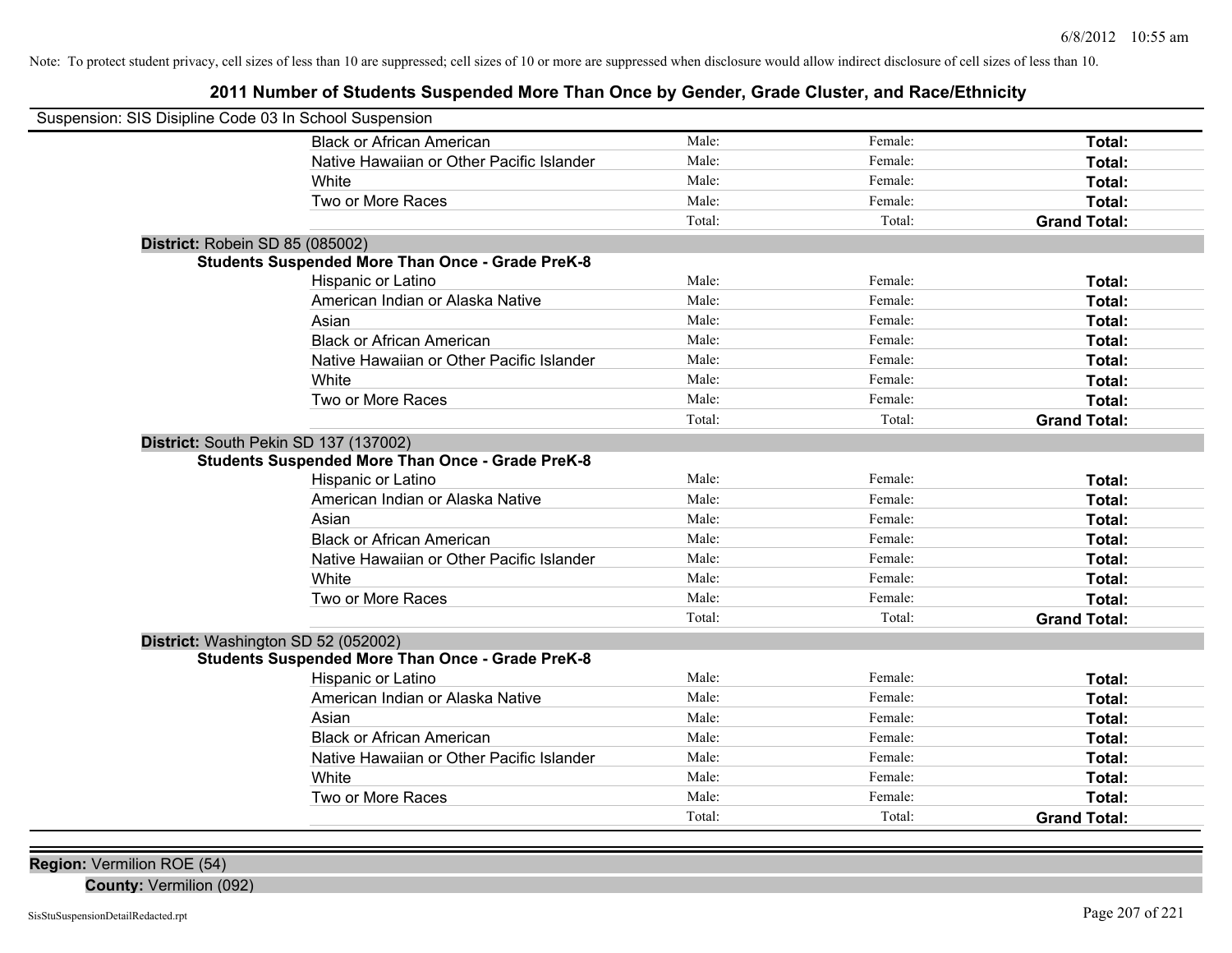| Suspension: SIS Disipline Code 03 In School Suspension |                                                         |        |         |                     |
|--------------------------------------------------------|---------------------------------------------------------|--------|---------|---------------------|
|                                                        | District: Armstrong Twp HSD 225 (225017)                |        |         |                     |
|                                                        | <b>Students Suspended More Than Once - Grade 9-12</b>   |        |         |                     |
|                                                        | Hispanic or Latino                                      | Male:  | Female: | Total:              |
|                                                        | American Indian or Alaska Native                        | Male:  | Female: | Total:              |
|                                                        | Asian                                                   | Male:  | Female: | Total:              |
|                                                        | <b>Black or African American</b>                        | Male:  | Female: | Total:              |
|                                                        | Native Hawaiian or Other Pacific Islander               | Male:  | Female: | Total:              |
|                                                        | White                                                   | Male:  | Female: | Total:              |
|                                                        | Two or More Races                                       | Male:  | Female: | Total:              |
|                                                        |                                                         | Total: | Total:  | <b>Grand Total:</b> |
|                                                        | District: Bismarck Henning CUSD (001026)                |        |         |                     |
|                                                        | <b>Students Suspended More Than Once - Grade PreK-8</b> |        |         |                     |
|                                                        | Hispanic or Latino                                      | Male:  | Female: | Total:              |
|                                                        | American Indian or Alaska Native                        | Male:  | Female: | Total:              |
|                                                        | Asian                                                   | Male:  | Female: | Total:              |
|                                                        | <b>Black or African American</b>                        | Male:  | Female: | Total:              |
|                                                        | Native Hawaiian or Other Pacific Islander               | Male:  | Female: | Total:              |
|                                                        | White                                                   | Male:  | Female: | Total:              |
|                                                        | Two or More Races                                       | Male:  | Female: | <b>Total:</b>       |
|                                                        |                                                         | Total: | Total:  | <b>Grand Total:</b> |
| District: Catlin CUSD 5 (005026)                       |                                                         |        |         |                     |
|                                                        | <b>Students Suspended More Than Once - Grade PreK-8</b> |        |         |                     |
|                                                        | Hispanic or Latino                                      | Male:  | Female: | Total:              |
|                                                        | American Indian or Alaska Native                        | Male:  | Female: | Total:              |
|                                                        | Asian                                                   | Male:  | Female: | Total:              |
|                                                        | <b>Black or African American</b>                        | Male:  | Female: | Total:              |
|                                                        | Native Hawaiian or Other Pacific Islander               | Male:  | Female: | Total:              |
|                                                        | White                                                   | Male:  | Female: | Total:              |
|                                                        | Two or More Races                                       | Male:  | Female: | Total:              |
|                                                        |                                                         | Total: | Total:  | <b>Grand Total:</b> |
|                                                        | <b>Students Suspended More Than Once - Grade 9-12</b>   |        |         |                     |
|                                                        | Hispanic or Latino                                      | Male:  | Female: | Total:              |
|                                                        | American Indian or Alaska Native                        | Male:  | Female: | Total:              |
|                                                        | Asian                                                   | Male:  | Female: | Total:              |
|                                                        | <b>Black or African American</b>                        | Male:  | Female: | Total:              |
|                                                        | Native Hawaiian or Other Pacific Islander               | Male:  | Female: | Total:              |
|                                                        | White                                                   | Male:  | Female: | <b>Total:</b>       |
|                                                        | Two or More Races                                       | Male:  | Female: | Total:              |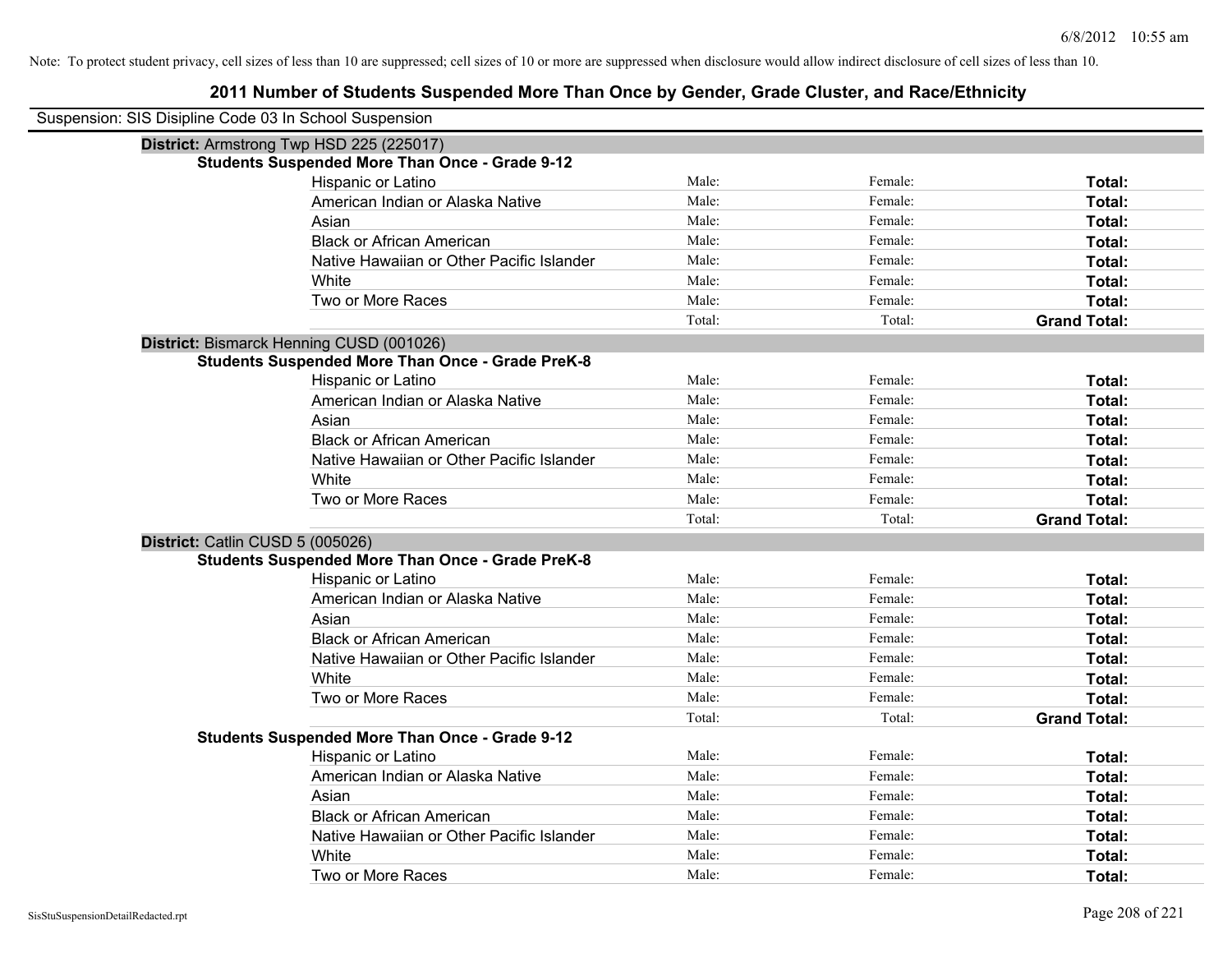| Suspension: SIS Disipline Code 03 In School Suspension |                                                         |        |     |         |    |                     |     |
|--------------------------------------------------------|---------------------------------------------------------|--------|-----|---------|----|---------------------|-----|
|                                                        |                                                         | Total: |     | Total:  |    | <b>Grand Total:</b> |     |
|                                                        | District: Danville CCSD 118 (118024)                    |        |     |         |    |                     |     |
|                                                        | <b>Students Suspended More Than Once - Grade PreK-8</b> |        |     |         |    |                     |     |
|                                                        | Hispanic or Latino                                      | Male:  |     | Female: |    | Total:              |     |
|                                                        | American Indian or Alaska Native                        | Male:  |     | Female: |    | Total:              |     |
|                                                        | Asian                                                   | Male:  |     | Female: |    | Total:              |     |
|                                                        | <b>Black or African American</b>                        | Male:  | 94  | Female: | 57 | Total:              | 151 |
|                                                        | Native Hawaiian or Other Pacific Islander               | Male:  |     | Female: |    | Total:              |     |
|                                                        | White                                                   | Male:  | 50  | Female: | 16 | Total:              | 66  |
|                                                        | Two or More Races                                       | Male:  |     | Female: |    | Total:              | 10  |
|                                                        |                                                         | Total: |     | Total:  |    | <b>Grand Total:</b> |     |
|                                                        | <b>Students Suspended More Than Once - Grade 9-12</b>   |        |     |         |    |                     |     |
|                                                        | Hispanic or Latino                                      | Male:  |     | Female: |    | Total:              | 16  |
|                                                        | American Indian or Alaska Native                        | Male:  |     | Female: |    | Total:              |     |
|                                                        | Asian                                                   | Male:  |     | Female: |    | Total:              |     |
|                                                        | <b>Black or African American</b>                        | Male:  | 133 | Female: | 97 | Total:              | 230 |
|                                                        | Native Hawaiian or Other Pacific Islander               | Male:  |     | Female: |    | Total:              |     |
|                                                        | White                                                   | Male:  | 45  | Female: | 47 | Total:              | 92  |
|                                                        | Two or More Races                                       | Male:  | 10  | Female: | 10 | Total:              | 20  |
|                                                        |                                                         | Total: |     | Total:  |    | <b>Grand Total:</b> |     |
|                                                        | District: Georgetown-Ridge Farm CUD 4 (004026)          |        |     |         |    |                     |     |
|                                                        | <b>Students Suspended More Than Once - Grade PreK-8</b> |        |     |         |    |                     |     |
|                                                        | Hispanic or Latino                                      | Male:  |     | Female: |    | Total:              |     |
|                                                        | American Indian or Alaska Native                        | Male:  |     | Female: |    | Total:              |     |
|                                                        | Asian                                                   | Male:  |     | Female: |    | Total:              |     |
|                                                        | <b>Black or African American</b>                        | Male:  |     | Female: |    | Total:              |     |
|                                                        | Native Hawaiian or Other Pacific Islander               | Male:  |     | Female: |    | Total:              |     |
|                                                        | White                                                   | Male:  |     | Female: |    | Total:              | 10  |
|                                                        | Two or More Races                                       | Male:  |     | Female: |    | Total:              |     |
|                                                        |                                                         | Total: |     | Total:  |    | <b>Grand Total:</b> |     |
|                                                        | <b>Students Suspended More Than Once - Grade 9-12</b>   |        |     |         |    |                     |     |
|                                                        | Hispanic or Latino                                      | Male:  |     | Female: |    | Total:              |     |
|                                                        | American Indian or Alaska Native                        | Male:  |     | Female: |    | Total:              |     |
|                                                        | Asian                                                   | Male:  |     | Female: |    | Total:              |     |
|                                                        | <b>Black or African American</b>                        | Male:  |     | Female: |    | Total:              |     |
|                                                        | Native Hawaiian or Other Pacific Islander               | Male:  |     | Female: |    | Total:              |     |
|                                                        | White                                                   | Male:  |     | Female: |    | Total:              |     |
|                                                        | Two or More Races                                       | Male:  |     | Female: |    | Total:              |     |
|                                                        |                                                         | Total: |     | Total:  |    | <b>Grand Total:</b> | 10  |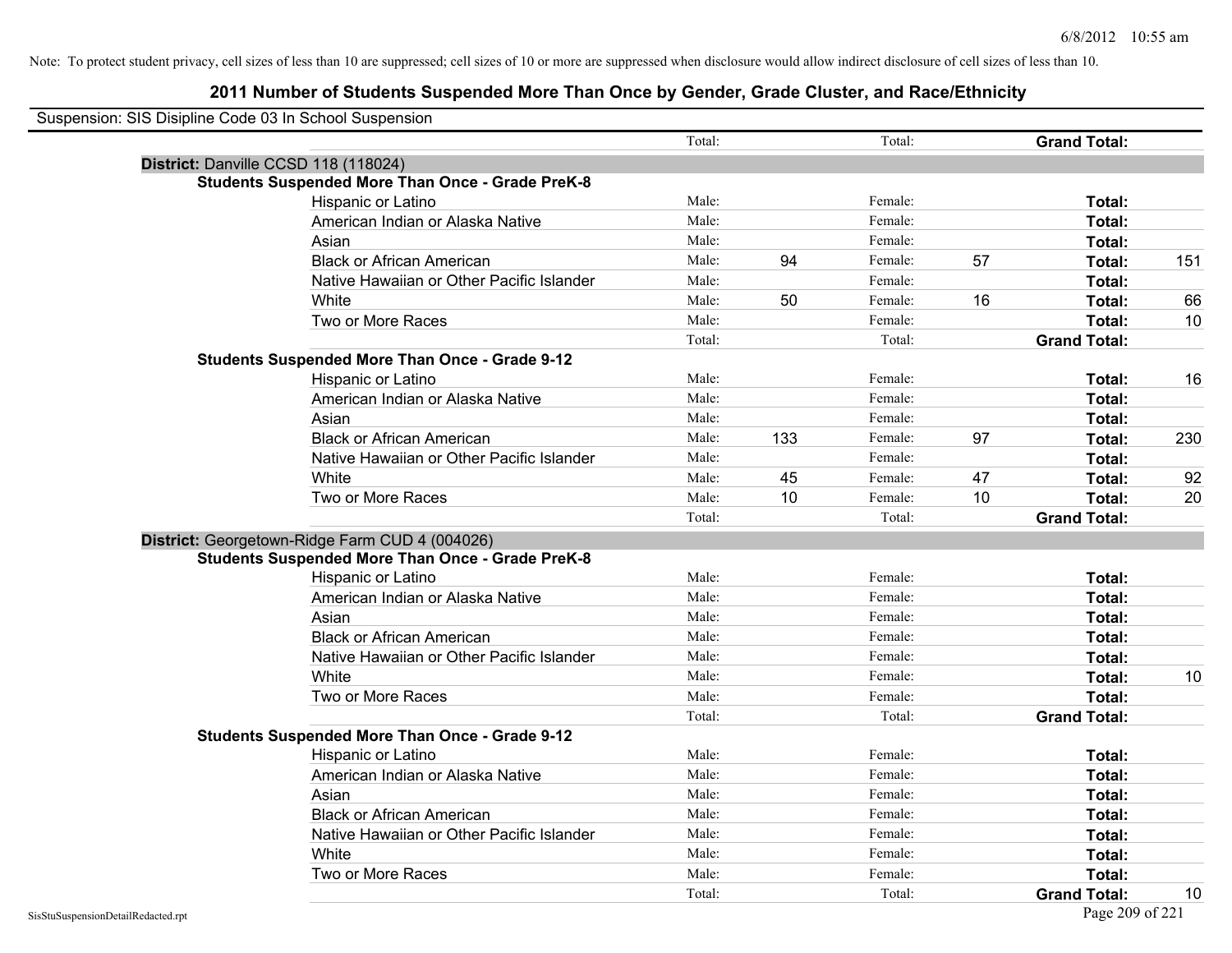| Suspension: SIS Disipline Code 03 In School Suspension |                                                         |        |         |                     |    |
|--------------------------------------------------------|---------------------------------------------------------|--------|---------|---------------------|----|
|                                                        | District: Hoopeston Area CUSD 11 (011026)               |        |         |                     |    |
|                                                        | <b>Students Suspended More Than Once - Grade PreK-8</b> |        |         |                     |    |
|                                                        | Hispanic or Latino                                      | Male:  | Female: | Total:              |    |
|                                                        | American Indian or Alaska Native                        | Male:  | Female: | Total:              |    |
|                                                        | Asian                                                   | Male:  | Female: | Total:              |    |
|                                                        | <b>Black or African American</b>                        | Male:  | Female: | Total:              |    |
|                                                        | Native Hawaiian or Other Pacific Islander               | Male:  | Female: | Total:              |    |
|                                                        | White                                                   | Male:  | Female: | Total:              |    |
|                                                        | Two or More Races                                       | Male:  | Female: | Total:              |    |
|                                                        |                                                         | Total: | Total:  | <b>Grand Total:</b> |    |
|                                                        | <b>Students Suspended More Than Once - Grade 9-12</b>   |        |         |                     |    |
|                                                        | Hispanic or Latino                                      | Male:  | Female: | Total:              |    |
|                                                        | American Indian or Alaska Native                        | Male:  | Female: | Total:              |    |
|                                                        | Asian                                                   | Male:  | Female: | Total:              |    |
|                                                        | <b>Black or African American</b>                        | Male:  | Female: | Total:              |    |
|                                                        | Native Hawaiian or Other Pacific Islander               | Male:  | Female: | Total:              |    |
|                                                        | White                                                   | Male:  | Female: | Total:              |    |
|                                                        | Two or More Races                                       | Male:  | Female: | Total:              |    |
|                                                        |                                                         | Total: | Total:  | <b>Grand Total:</b> |    |
|                                                        | District: Oakwood CUSD 76 (076026)                      |        |         |                     |    |
|                                                        | <b>Students Suspended More Than Once - Grade PreK-8</b> |        |         |                     |    |
|                                                        | Hispanic or Latino                                      | Male:  | Female: | Total:              |    |
|                                                        | American Indian or Alaska Native                        | Male:  | Female: | Total:              |    |
|                                                        | Asian                                                   | Male:  | Female: | Total:              |    |
|                                                        | <b>Black or African American</b>                        | Male:  | Female: | Total:              |    |
|                                                        | Native Hawaiian or Other Pacific Islander               | Male:  | Female: | Total:              |    |
|                                                        | White                                                   | Male:  | Female: | Total:              | 12 |
|                                                        | Two or More Races                                       | Male:  | Female: | Total:              |    |
|                                                        |                                                         | Total: | Total:  | <b>Grand Total:</b> |    |
|                                                        | District: Rossville-Alvin CUSD 7 (007026)               |        |         |                     |    |
|                                                        | <b>Students Suspended More Than Once - Grade PreK-8</b> |        |         |                     |    |
|                                                        | Hispanic or Latino                                      | Male:  | Female: | Total:              |    |
|                                                        | American Indian or Alaska Native                        | Male:  | Female: | Total:              |    |
|                                                        | Asian                                                   | Male:  | Female: | Total:              |    |
|                                                        | <b>Black or African American</b>                        | Male:  | Female: | Total:              |    |
|                                                        | Native Hawaiian or Other Pacific Islander               | Male:  | Female: | Total:              |    |
|                                                        | White                                                   | Male:  | Female: | Total:              |    |
|                                                        | Two or More Races                                       | Male:  | Female: | Total:              |    |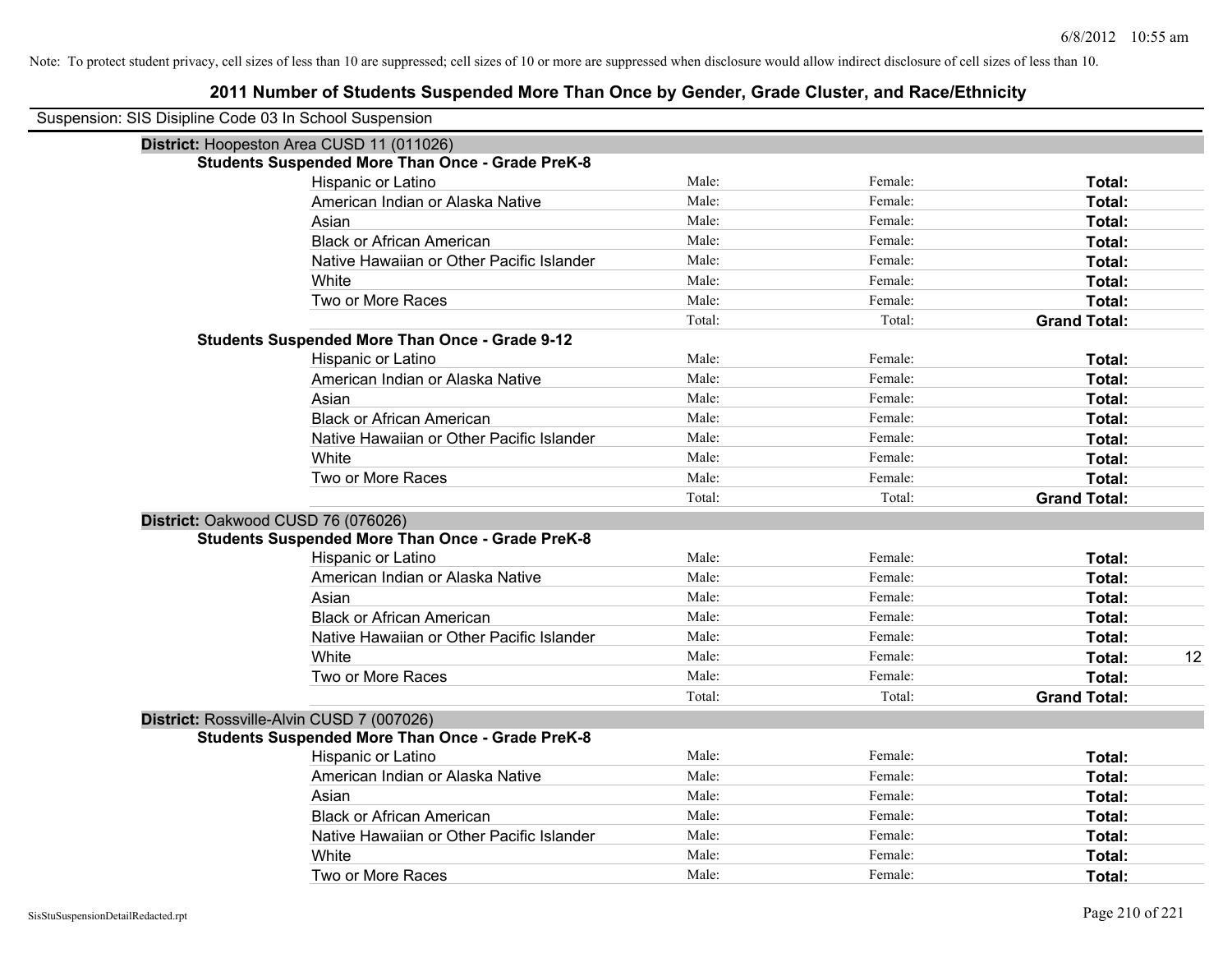| Suspension: SIS Disipline Code 03 In School Suspension  |        |         |                     |
|---------------------------------------------------------|--------|---------|---------------------|
|                                                         | Total: | Total:  | <b>Grand Total:</b> |
| District: Westville CUSD 2 (002026)                     |        |         |                     |
| <b>Students Suspended More Than Once - Grade PreK-8</b> |        |         |                     |
| Hispanic or Latino                                      | Male:  | Female: | Total:              |
| American Indian or Alaska Native                        | Male:  | Female: | Total:              |
| Asian                                                   | Male:  | Female: | Total:              |
| <b>Black or African American</b>                        | Male:  | Female: | Total:              |
| Native Hawaiian or Other Pacific Islander               | Male:  | Female: | Total:              |
| White                                                   | Male:  | Female: | Total:              |
| Two or More Races                                       | Male:  | Female: | Total:              |
|                                                         | Total: | Total:  | <b>Grand Total:</b> |
|                                                         |        |         |                     |
| Region: Whiteside ROE (55)                              |        |         |                     |
| County: Whiteside (098)                                 |        |         |                     |
| District: Morrison CUSD 6 (006026)                      |        |         |                     |
| <b>Students Suspended More Than Once - Grade PreK-8</b> |        |         |                     |
| Hispanic or Latino                                      | Male:  | Female: | Total:              |
| American Indian or Alaska Native                        | Male:  | Female: | Total:              |
| Asian                                                   | Male:  | Female: | Total:              |
| <b>Black or African American</b>                        | Male:  | Female: | Total:              |
| Native Hawaiian or Other Pacific Islander               | Male:  | Female: | Total:              |
| White                                                   | Male:  | Female: | Total:              |
| Two or More Races                                       | Male:  | Female: | Total:              |
|                                                         | Total: | Total:  | <b>Grand Total:</b> |
| <b>Students Suspended More Than Once - Grade 9-12</b>   |        |         |                     |
| <b>Hispanic or Latino</b>                               | Male:  | Female: | Total:              |
| American Indian or Alaska Native                        | Male:  | Female: | Total:              |
| Asian                                                   | Male:  | Female: | Total:              |
| <b>Black or African American</b>                        | Male:  | Female: | Total:              |
| Native Hawaiian or Other Pacific Islander               | Male:  | Female: | Total:              |
| White                                                   | Male:  | Female: | Total:              |
| Two or More Races                                       | Male:  | Female: | Total:              |
|                                                         | Total: | Total:  | <b>Grand Total:</b> |
| District: Prophetstown-Lyndon-Tampico CUSD3 (003026)    |        |         |                     |
| <b>Students Suspended More Than Once - Grade PreK-8</b> |        |         |                     |
| Hispanic or Latino                                      | Male:  | Female: | Total:              |
| American Indian or Alaska Native                        | Male:  | Female: | Total:              |
| Asian                                                   | Male:  | Female: | Total:              |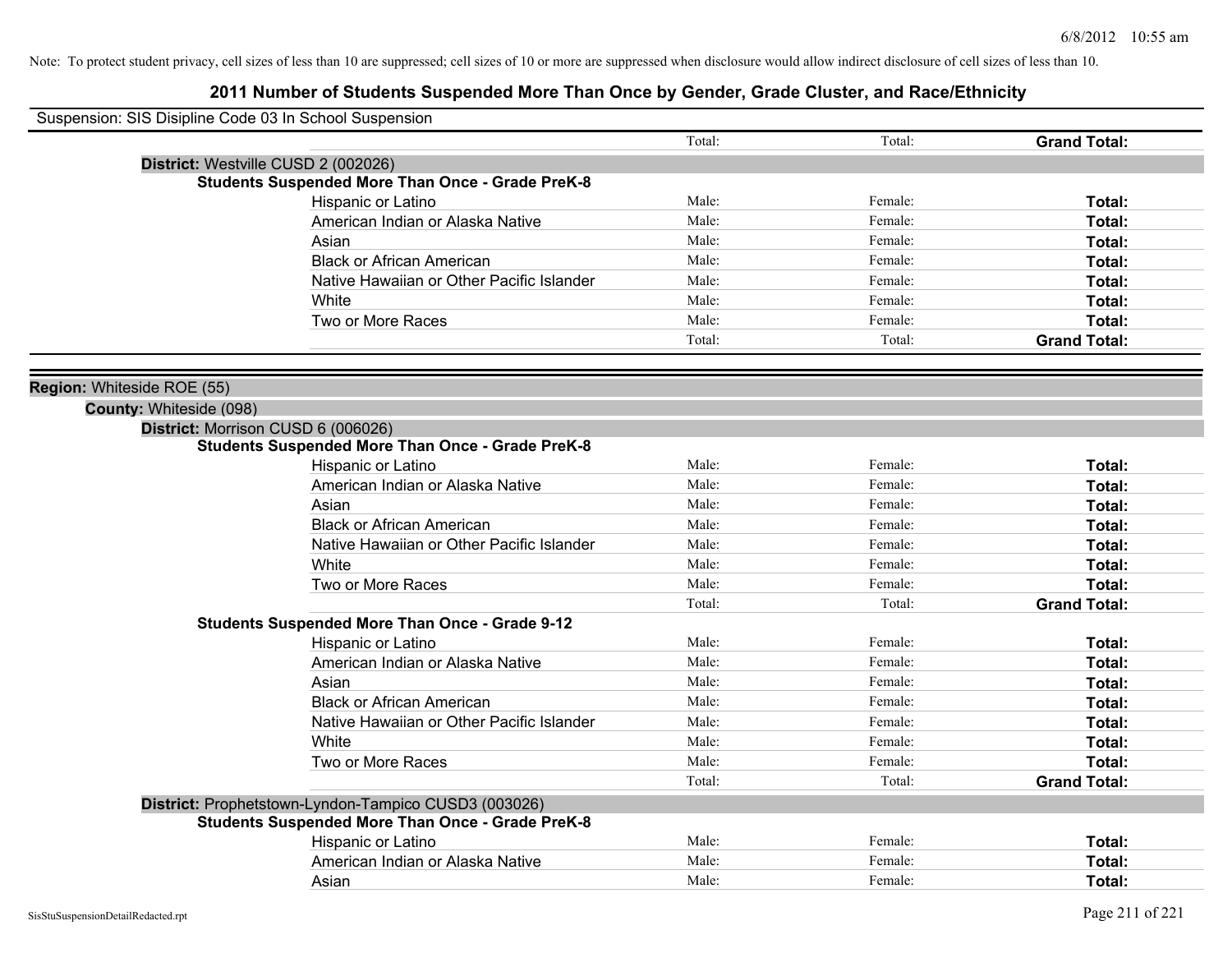| Suspension: SIS Disipline Code 03 In School Suspension |                                                         |        |         |                     |    |
|--------------------------------------------------------|---------------------------------------------------------|--------|---------|---------------------|----|
|                                                        | <b>Black or African American</b>                        | Male:  | Female: | Total:              |    |
|                                                        | Native Hawaiian or Other Pacific Islander               | Male:  | Female: | Total:              |    |
|                                                        | White                                                   | Male:  | Female: | Total:              | 12 |
|                                                        | Two or More Races                                       | Male:  | Female: | Total:              |    |
|                                                        |                                                         | Total: | Total:  | <b>Grand Total:</b> |    |
|                                                        | <b>Students Suspended More Than Once - Grade 9-12</b>   |        |         |                     |    |
|                                                        | Hispanic or Latino                                      | Male:  | Female: | Total:              |    |
|                                                        | American Indian or Alaska Native                        | Male:  | Female: | Total:              |    |
|                                                        | Asian                                                   | Male:  | Female: | <b>Total:</b>       |    |
|                                                        | <b>Black or African American</b>                        | Male:  | Female: | Total:              |    |
|                                                        | Native Hawaiian or Other Pacific Islander               | Male:  | Female: | Total:              |    |
|                                                        | White                                                   | Male:  | Female: | Total:              | 29 |
|                                                        | Two or More Races                                       | Male:  | Female: | Total:              |    |
|                                                        |                                                         | Total: | Total:  | <b>Grand Total:</b> |    |
| District: River Bend CUSD 2 (002026)                   |                                                         |        |         |                     |    |
|                                                        | <b>Students Suspended More Than Once - Grade PreK-8</b> |        |         |                     |    |
|                                                        | Hispanic or Latino                                      | Male:  | Female: | Total:              |    |
|                                                        | American Indian or Alaska Native                        | Male:  | Female: | Total:              |    |
|                                                        | Asian                                                   | Male:  | Female: | Total:              |    |
|                                                        | <b>Black or African American</b>                        | Male:  | Female: | Total:              |    |
|                                                        | Native Hawaiian or Other Pacific Islander               | Male:  | Female: | Total:              |    |
|                                                        | White                                                   | Male:  | Female: | Total:              |    |
|                                                        | Two or More Races                                       | Male:  | Female: | Total:              |    |
|                                                        |                                                         | Total: | Total:  | <b>Grand Total:</b> |    |
|                                                        | <b>Students Suspended More Than Once - Grade 9-12</b>   |        |         |                     |    |
|                                                        | Hispanic or Latino                                      | Male:  | Female: | Total:              |    |
|                                                        | American Indian or Alaska Native                        | Male:  | Female: | Total:              |    |
|                                                        | Asian                                                   | Male:  | Female: | Total:              |    |
|                                                        | <b>Black or African American</b>                        | Male:  | Female: | Total:              |    |
|                                                        | Native Hawaiian or Other Pacific Islander               | Male:  | Female: | Total:              |    |
|                                                        | White                                                   | Male:  | Female: | Total:              |    |
|                                                        | Two or More Races                                       | Male:  | Female: | Total:              |    |
|                                                        |                                                         | Total: | Total:  | <b>Grand Total:</b> |    |
| District: Riverdale SD 14 (014002)                     |                                                         |        |         |                     |    |
|                                                        | <b>Students Suspended More Than Once - Grade PreK-8</b> |        |         |                     |    |
|                                                        | Hispanic or Latino                                      | Male:  | Female: | Total:              |    |
|                                                        | American Indian or Alaska Native                        | Male:  | Female: | Total:              |    |
|                                                        | Asian                                                   | Male:  | Female: | Total:              |    |
|                                                        | <b>Black or African American</b>                        | Male:  | Female: | Total:              |    |
| SisStuSuspensionDetailRedacted.rpt                     |                                                         |        |         | Page 212 of 221     |    |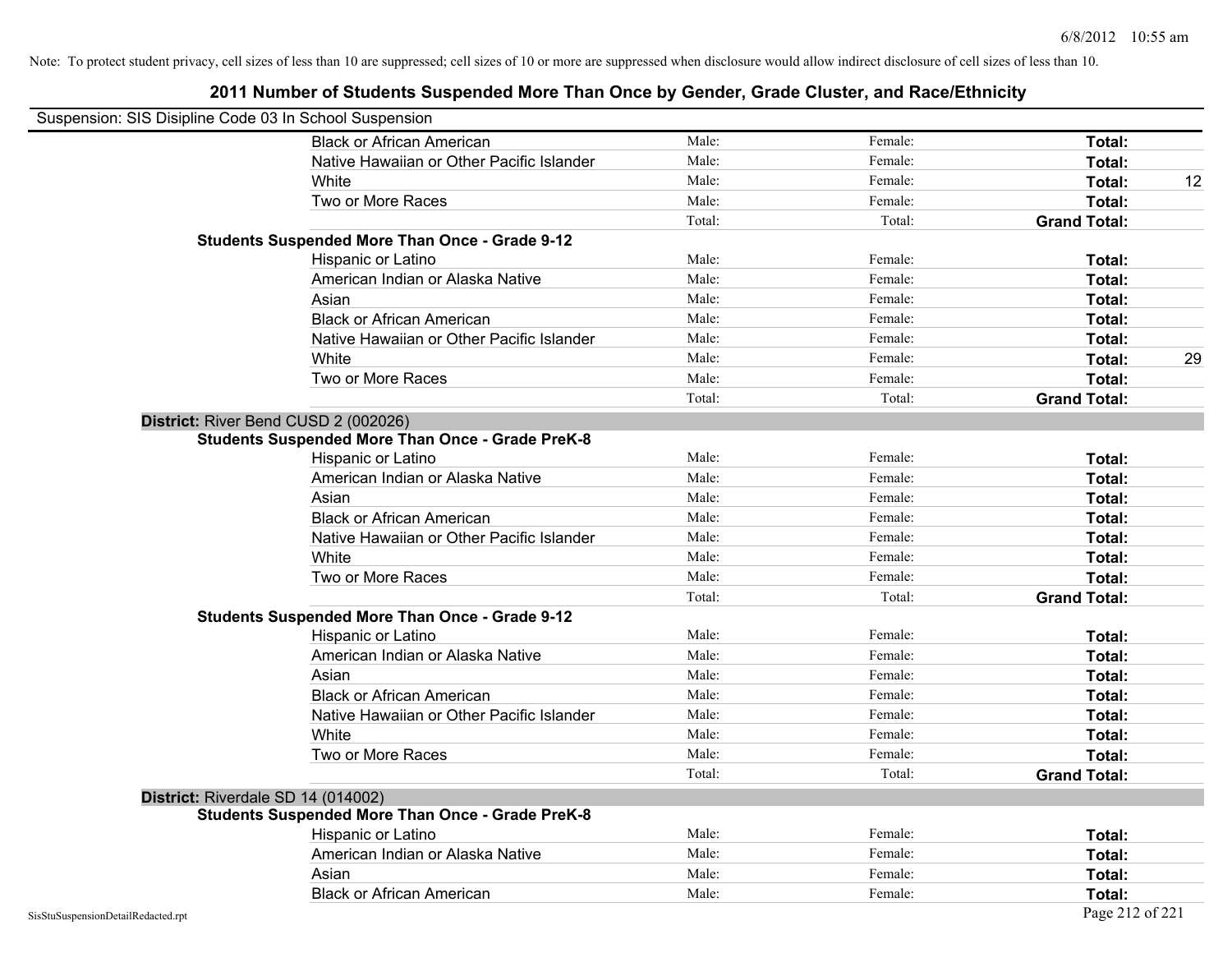| Suspension: SIS Disipline Code 03 In School Suspension |                                                         |        |    |         |    |                     |    |
|--------------------------------------------------------|---------------------------------------------------------|--------|----|---------|----|---------------------|----|
|                                                        | Native Hawaiian or Other Pacific Islander               | Male:  |    | Female: |    | Total:              |    |
|                                                        | White                                                   | Male:  |    | Female: |    | Total:              |    |
|                                                        | Two or More Races                                       | Male:  |    | Female: |    | Total:              |    |
|                                                        |                                                         | Total: |    | Total:  |    | <b>Grand Total:</b> |    |
| District: Rock Falls ESD 13 (013002)                   |                                                         |        |    |         |    |                     |    |
|                                                        | <b>Students Suspended More Than Once - Grade PreK-8</b> |        |    |         |    |                     |    |
|                                                        | Hispanic or Latino                                      | Male:  |    | Female: |    | Total:              |    |
|                                                        | American Indian or Alaska Native                        | Male:  |    | Female: |    | Total:              |    |
|                                                        | Asian                                                   | Male:  |    | Female: |    | Total:              |    |
|                                                        | <b>Black or African American</b>                        | Male:  |    | Female: |    | Total:              |    |
|                                                        | Native Hawaiian or Other Pacific Islander               | Male:  |    | Female: |    | Total:              |    |
|                                                        | White                                                   | Male:  |    | Female: |    | Total:              |    |
|                                                        | Two or More Races                                       | Male:  |    | Female: |    | Total:              |    |
|                                                        |                                                         | Total: |    | Total:  |    | <b>Grand Total:</b> |    |
|                                                        | District: Rock Falls Twp HSD 301 (301017)               |        |    |         |    |                     |    |
|                                                        | <b>Students Suspended More Than Once - Grade 9-12</b>   |        |    |         |    |                     |    |
|                                                        | Hispanic or Latino                                      | Male:  |    | Female: |    | Total:              | 20 |
|                                                        | American Indian or Alaska Native                        | Male:  |    | Female: |    | Total:              |    |
|                                                        | Asian                                                   | Male:  |    | Female: |    | Total:              |    |
|                                                        | <b>Black or African American</b>                        | Male:  |    | Female: |    | Total:              |    |
|                                                        | Native Hawaiian or Other Pacific Islander               | Male:  |    | Female: |    | Total:              |    |
|                                                        | White                                                   | Male:  | 52 | Female: | 21 | Total:              | 73 |
|                                                        | Two or More Races                                       | Male:  |    | Female: |    | Total:              |    |
|                                                        |                                                         | Total: |    | Total:  |    | <b>Grand Total:</b> |    |
| Region: Will ROE (56)                                  |                                                         |        |    |         |    |                     |    |
| County: Non-Public School (000)                        |                                                         |        |    |         |    |                     |    |
| District: Will ROE (000000)                            |                                                         |        |    |         |    |                     |    |
|                                                        | <b>Students Suspended More Than Once - Grade PreK-8</b> |        |    |         |    |                     |    |
|                                                        | Hispanic or Latino                                      | Male:  |    | Female: |    | Total:              |    |
|                                                        | American Indian or Alaska Native                        | Male:  |    | Female: |    | Total:              |    |
|                                                        | Asian                                                   | Male:  |    | Female: |    | Total:              |    |
|                                                        | <b>Black or African American</b>                        | Male:  |    | Female: |    | Total:              |    |
|                                                        | Native Hawaiian or Other Pacific Islander               | Male:  |    | Female: |    | Total:              |    |
|                                                        | White                                                   | Male:  |    | Female: |    | Total:              |    |
|                                                        | Two or More Races                                       | Male:  |    | Female: |    | Total:              |    |
|                                                        |                                                         | Total: |    | Total:  |    | <b>Grand Total:</b> |    |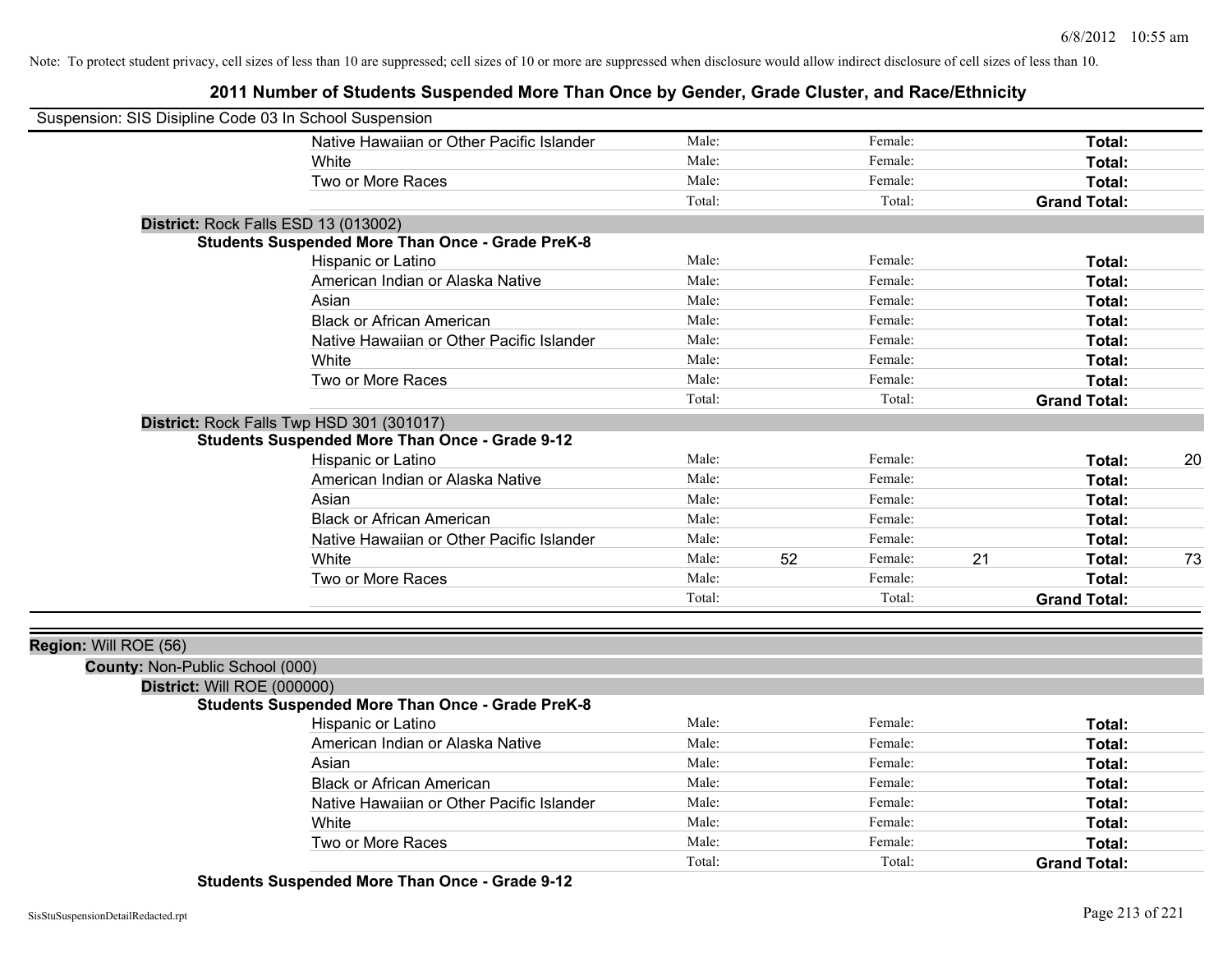| Suspension: SIS Disipline Code 03 In School Suspension |                                                         |        |    |         |    |                     |     |
|--------------------------------------------------------|---------------------------------------------------------|--------|----|---------|----|---------------------|-----|
|                                                        | Hispanic or Latino                                      | Male:  |    | Female: |    | Total:              |     |
|                                                        | American Indian or Alaska Native                        | Male:  |    | Female: |    | Total:              |     |
|                                                        | Asian                                                   | Male:  |    | Female: |    | Total:              |     |
|                                                        | <b>Black or African American</b>                        | Male:  |    | Female: |    | Total:              | 11  |
|                                                        | Native Hawaiian or Other Pacific Islander               | Male:  |    | Female: |    | Total:              |     |
|                                                        | White                                                   | Male:  |    | Female: |    | Total:              |     |
|                                                        | Two or More Races                                       | Male:  |    | Female: |    | Total:              |     |
|                                                        |                                                         | Total: |    | Total:  |    | <b>Grand Total:</b> |     |
| <b>County: Will (099)</b>                              |                                                         |        |    |         |    |                     |     |
|                                                        | District: Beecher CUSD 200U (200U26)                    |        |    |         |    |                     |     |
|                                                        | <b>Students Suspended More Than Once - Grade PreK-8</b> |        |    |         |    |                     |     |
|                                                        | Hispanic or Latino                                      | Male:  |    | Female: |    | Total:              |     |
|                                                        | American Indian or Alaska Native                        | Male:  |    | Female: |    | Total:              |     |
|                                                        | Asian                                                   | Male:  |    | Female: |    | Total:              |     |
|                                                        | <b>Black or African American</b>                        | Male:  |    | Female: |    | Total:              |     |
|                                                        | Native Hawaiian or Other Pacific Islander               | Male:  |    | Female: |    | Total:              |     |
|                                                        | White                                                   | Male:  |    | Female: |    | Total:              |     |
|                                                        | Two or More Races                                       | Male:  |    | Female: |    | Total:              |     |
|                                                        |                                                         | Total: |    | Total:  |    | <b>Grand Total:</b> |     |
|                                                        | District: Chaney-Monge SD 88 (088002)                   |        |    |         |    |                     |     |
|                                                        | <b>Students Suspended More Than Once - Grade PreK-8</b> |        |    |         |    |                     |     |
|                                                        | Hispanic or Latino                                      | Male:  |    | Female: |    | Total:              |     |
|                                                        | American Indian or Alaska Native                        | Male:  |    | Female: |    | Total:              |     |
|                                                        | Asian                                                   | Male:  |    | Female: |    | Total:              |     |
|                                                        | <b>Black or African American</b>                        | Male:  |    | Female: |    | Total:              | 10  |
|                                                        | Native Hawaiian or Other Pacific Islander               | Male:  |    | Female: |    | Total:              |     |
|                                                        | White                                                   | Male:  |    | Female: |    | Total:              | 13  |
|                                                        | Two or More Races                                       | Male:  |    | Female: |    | <b>Total:</b>       |     |
|                                                        |                                                         | Total: | 23 | Total:  | 12 | <b>Grand Total:</b> | 35  |
|                                                        | District: Crete Monee CUSD 201U (201U26)                |        |    |         |    |                     |     |
|                                                        | <b>Students Suspended More Than Once - Grade PreK-8</b> |        |    |         |    |                     |     |
|                                                        | Hispanic or Latino                                      | Male:  |    | Female: |    | Total:              |     |
|                                                        | American Indian or Alaska Native                        | Male:  |    | Female: |    | Total:              |     |
|                                                        | Asian                                                   | Male:  |    | Female: |    | Total:              |     |
|                                                        | <b>Black or African American</b>                        | Male:  | 90 | Female: | 28 | Total:              | 118 |
|                                                        | Native Hawaiian or Other Pacific Islander               | Male:  |    | Female: |    | Total:              |     |
|                                                        | White                                                   | Male:  |    | Female: |    | Total:              | 11  |
|                                                        | Two or More Races                                       | Male:  |    | Female: |    | Total:              |     |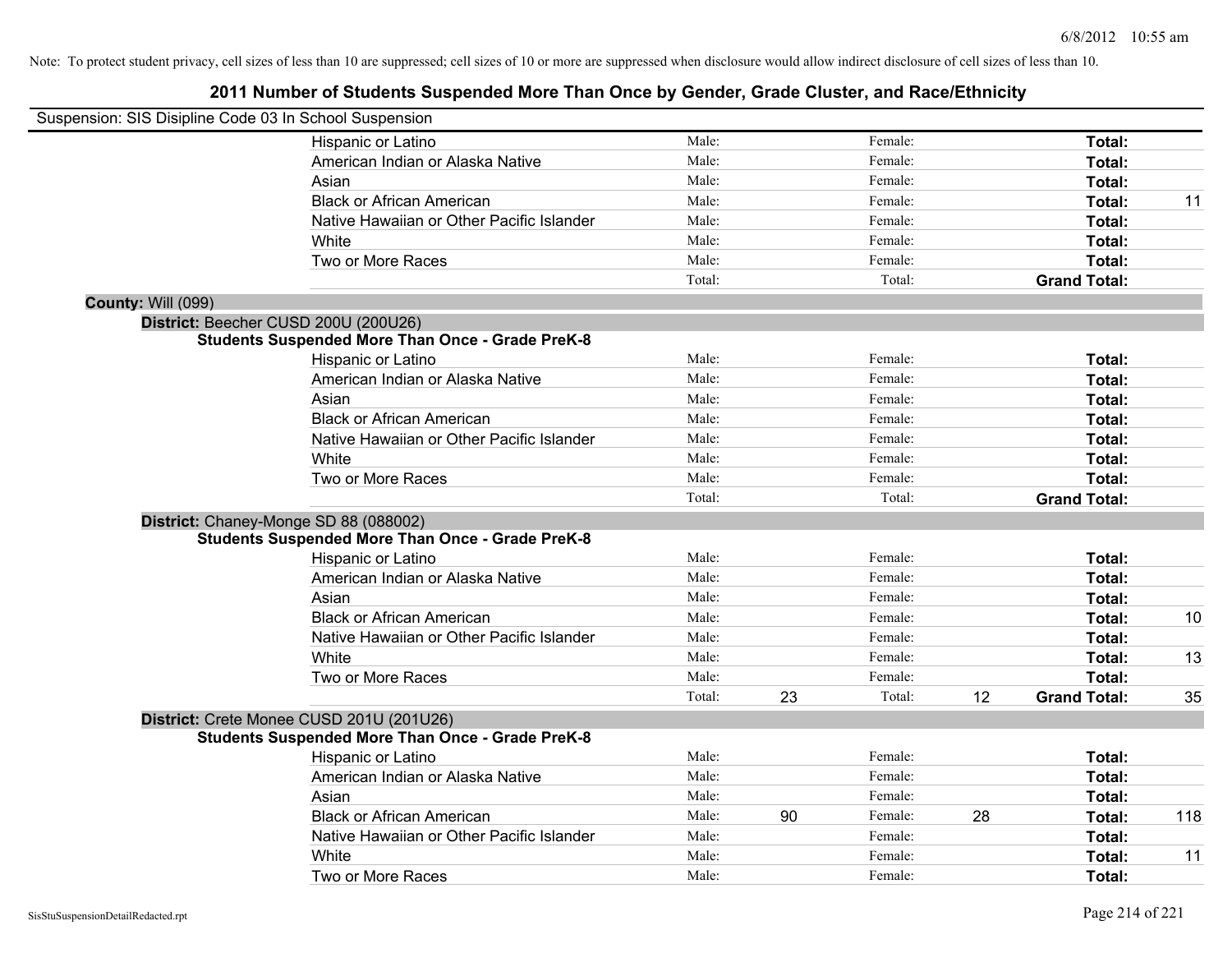| Suspension: SIS Disipline Code 03 In School Suspension |                                                         |        |     |         |    |                     |     |
|--------------------------------------------------------|---------------------------------------------------------|--------|-----|---------|----|---------------------|-----|
|                                                        |                                                         | Total: |     | Total:  |    | <b>Grand Total:</b> | 140 |
|                                                        | <b>Students Suspended More Than Once - Grade 9-12</b>   |        |     |         |    |                     |     |
|                                                        | Hispanic or Latino                                      | Male:  |     | Female: |    | Total:              |     |
|                                                        | American Indian or Alaska Native                        | Male:  |     | Female: |    | Total:              |     |
|                                                        | Asian                                                   | Male:  |     | Female: |    | Total:              |     |
|                                                        | <b>Black or African American</b>                        | Male:  | 105 | Female: | 39 | Total:              | 144 |
|                                                        | Native Hawaiian or Other Pacific Islander               | Male:  |     | Female: |    | Total:              |     |
|                                                        | White                                                   | Male:  |     | Female: |    | Total:              | 20  |
|                                                        | Two or More Races                                       | Male:  |     | Female: |    | Total:              |     |
|                                                        |                                                         | Total: | 124 | Total:  | 51 | <b>Grand Total:</b> | 175 |
|                                                        | District: Fairmont SD 89 (089002)                       |        |     |         |    |                     |     |
|                                                        | <b>Students Suspended More Than Once - Grade PreK-8</b> |        |     |         |    |                     |     |
|                                                        | Hispanic or Latino                                      | Male:  |     | Female: |    | Total:              |     |
|                                                        | American Indian or Alaska Native                        | Male:  |     | Female: |    | Total:              |     |
|                                                        | Asian                                                   | Male:  |     | Female: |    | Total:              |     |
|                                                        | <b>Black or African American</b>                        | Male:  |     | Female: |    | Total:              | 15  |
|                                                        | Native Hawaiian or Other Pacific Islander               | Male:  |     | Female: |    | Total:              |     |
|                                                        | White                                                   | Male:  |     | Female: |    | Total:              |     |
|                                                        | Two or More Races                                       | Male:  |     | Female: |    | Total:              |     |
|                                                        |                                                         | Total: |     | Total:  |    | <b>Grand Total:</b> |     |
|                                                        | District: Frankfort CCSD 157C (157C04)                  |        |     |         |    |                     |     |
|                                                        | <b>Students Suspended More Than Once - Grade PreK-8</b> |        |     |         |    |                     |     |
|                                                        | Hispanic or Latino                                      | Male:  |     | Female: |    | Total:              |     |
|                                                        | American Indian or Alaska Native                        | Male:  |     | Female: |    | Total:              |     |
|                                                        | Asian                                                   | Male:  |     | Female: |    | Total:              |     |
|                                                        | <b>Black or African American</b>                        | Male:  |     | Female: |    | Total:              |     |
|                                                        | Native Hawaiian or Other Pacific Islander               | Male:  |     | Female: |    | Total:              |     |
|                                                        | White                                                   | Male:  |     | Female: |    | Total:              |     |
|                                                        | Two or More Races                                       | Male:  |     | Female: |    | Total:              |     |
|                                                        |                                                         | Total: |     | Total:  |    | <b>Grand Total:</b> |     |
|                                                        | District: Homer CCSD 33C (033C04)                       |        |     |         |    |                     |     |
|                                                        | <b>Students Suspended More Than Once - Grade PreK-8</b> |        |     |         |    |                     |     |
|                                                        | Hispanic or Latino                                      | Male:  |     | Female: |    | Total:              |     |
|                                                        | American Indian or Alaska Native                        | Male:  |     | Female: |    | Total:              |     |
|                                                        | Asian                                                   | Male:  |     | Female: |    | Total:              |     |
|                                                        | <b>Black or African American</b>                        | Male:  |     | Female: |    | Total:              |     |
|                                                        | Native Hawaiian or Other Pacific Islander               | Male:  |     | Female: |    | Total:              |     |
|                                                        | White                                                   | Male:  |     | Female: |    | Total:              | 12  |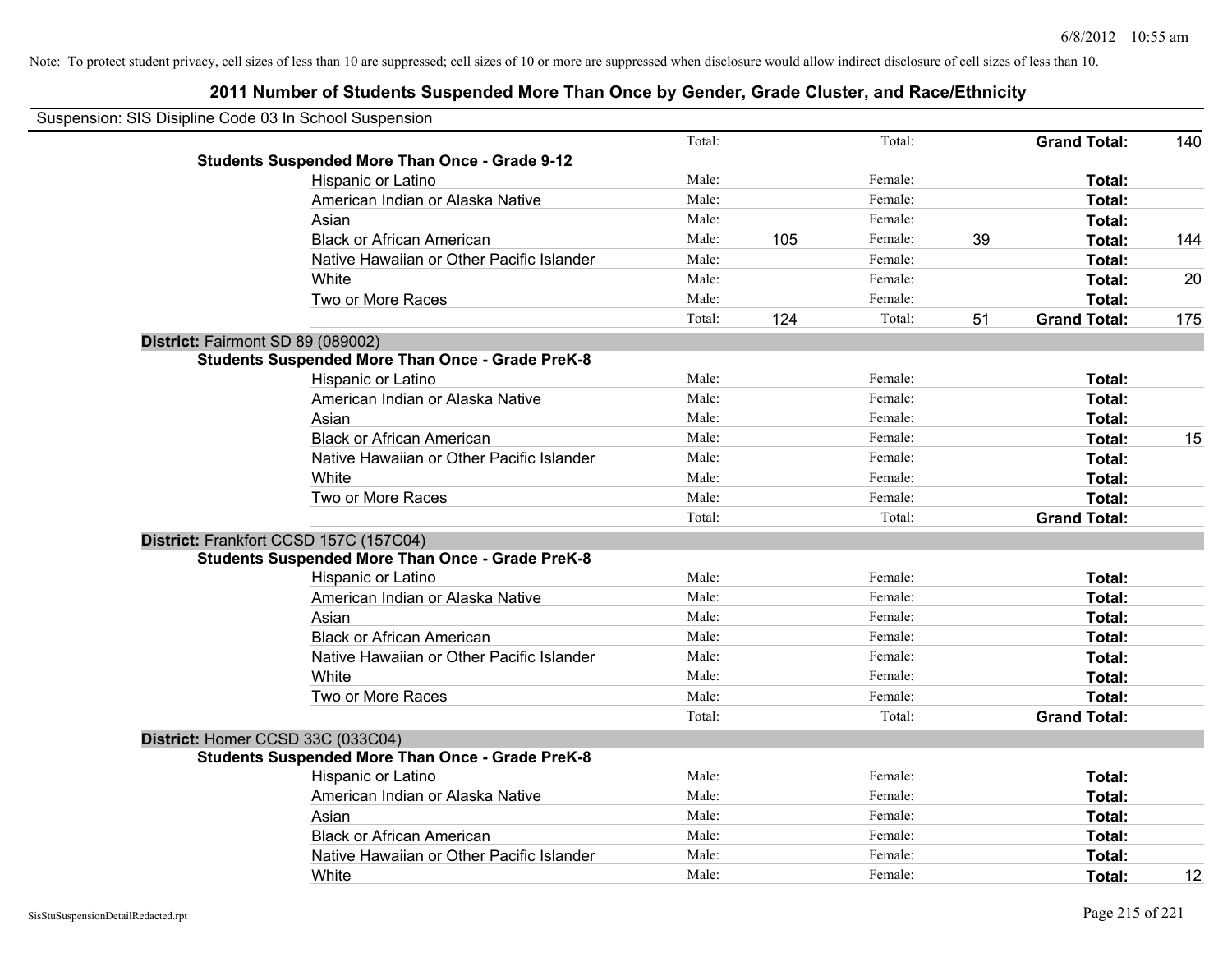| Suspension: SIS Disipline Code 03 In School Suspension |                                                         |        |     |         |     |                     |     |
|--------------------------------------------------------|---------------------------------------------------------|--------|-----|---------|-----|---------------------|-----|
|                                                        | Two or More Races                                       | Male:  |     | Female: |     | Total:              |     |
|                                                        |                                                         | Total: |     | Total:  |     | <b>Grand Total:</b> |     |
|                                                        | District: Hopewell Career Academy Inc (029600)          |        |     |         |     |                     |     |
|                                                        | <b>Students Suspended More Than Once - Grade 9-12</b>   |        |     |         |     |                     |     |
|                                                        | Hispanic or Latino                                      | Male:  |     | Female: |     | Total:              |     |
|                                                        | American Indian or Alaska Native                        | Male:  |     | Female: |     | Total:              |     |
|                                                        | Asian                                                   | Male:  |     | Female: |     | Total:              |     |
|                                                        | <b>Black or African American</b>                        | Male:  |     | Female: |     | Total:              |     |
|                                                        | Native Hawaiian or Other Pacific Islander               | Male:  |     | Female: |     | Total:              |     |
|                                                        | White                                                   | Male:  |     | Female: |     | Total:              |     |
|                                                        | Two or More Races                                       | Male:  |     | Female: |     | Total:              |     |
|                                                        |                                                         | Total: |     | Total:  |     | <b>Grand Total:</b> |     |
| District: Joliet PSD 86 (086005)                       |                                                         |        |     |         |     |                     |     |
|                                                        | <b>Students Suspended More Than Once - Grade PreK-8</b> |        |     |         |     |                     |     |
|                                                        | Hispanic or Latino                                      | Male:  | 41  | Female: | 10  | Total:              | 51  |
|                                                        | American Indian or Alaska Native                        | Male:  |     | Female: |     | Total:              |     |
|                                                        | Asian                                                   | Male:  |     | Female: |     | Total:              |     |
|                                                        | <b>Black or African American</b>                        | Male:  | 78  | Female: | 45  | Total:              | 123 |
|                                                        | Native Hawaiian or Other Pacific Islander               | Male:  |     | Female: |     | Total:              |     |
|                                                        | White                                                   | Male:  |     | Female: |     | Total:              | 26  |
|                                                        | Two or More Races                                       | Male:  |     | Female: |     | Total:              | 11  |
|                                                        |                                                         | Total: |     | Total:  |     | <b>Grand Total:</b> |     |
|                                                        | District: Joliet Twp HSD 204 (204017)                   |        |     |         |     |                     |     |
|                                                        | <b>Students Suspended More Than Once - Grade 9-12</b>   |        |     |         |     |                     |     |
|                                                        | Hispanic or Latino                                      | Male:  | 208 | Female: | 112 | Total:              | 320 |
|                                                        | American Indian or Alaska Native                        | Male:  |     | Female: |     | Total:              |     |
|                                                        | Asian                                                   | Male:  |     | Female: |     | Total:              |     |
|                                                        | <b>Black or African American</b>                        | Male:  | 195 | Female: | 120 | Total:              | 315 |
|                                                        | Native Hawaiian or Other Pacific Islander               | Male:  |     | Female: |     | Total:              |     |
|                                                        | White                                                   | Male:  | 95  | Female: | 38  | Total:              | 133 |
|                                                        | Two or More Races                                       | Male:  | 12  | Female: | 13  | Total:              | 25  |
|                                                        |                                                         | Total: |     | Total:  |     | <b>Grand Total:</b> |     |
|                                                        | District: Lincoln Way CHSD 210 (210016)                 |        |     |         |     |                     |     |
|                                                        | <b>Students Suspended More Than Once - Grade 9-12</b>   |        |     |         |     |                     |     |
|                                                        | Hispanic or Latino                                      | Male:  |     | Female: |     | Total:              | 31  |
|                                                        | American Indian or Alaska Native                        | Male:  |     | Female: |     | Total:              |     |
|                                                        | Asian                                                   | Male:  |     | Female: |     | Total:              |     |
|                                                        | <b>Black or African American</b>                        | Male:  |     | Female: |     | Total:              | 24  |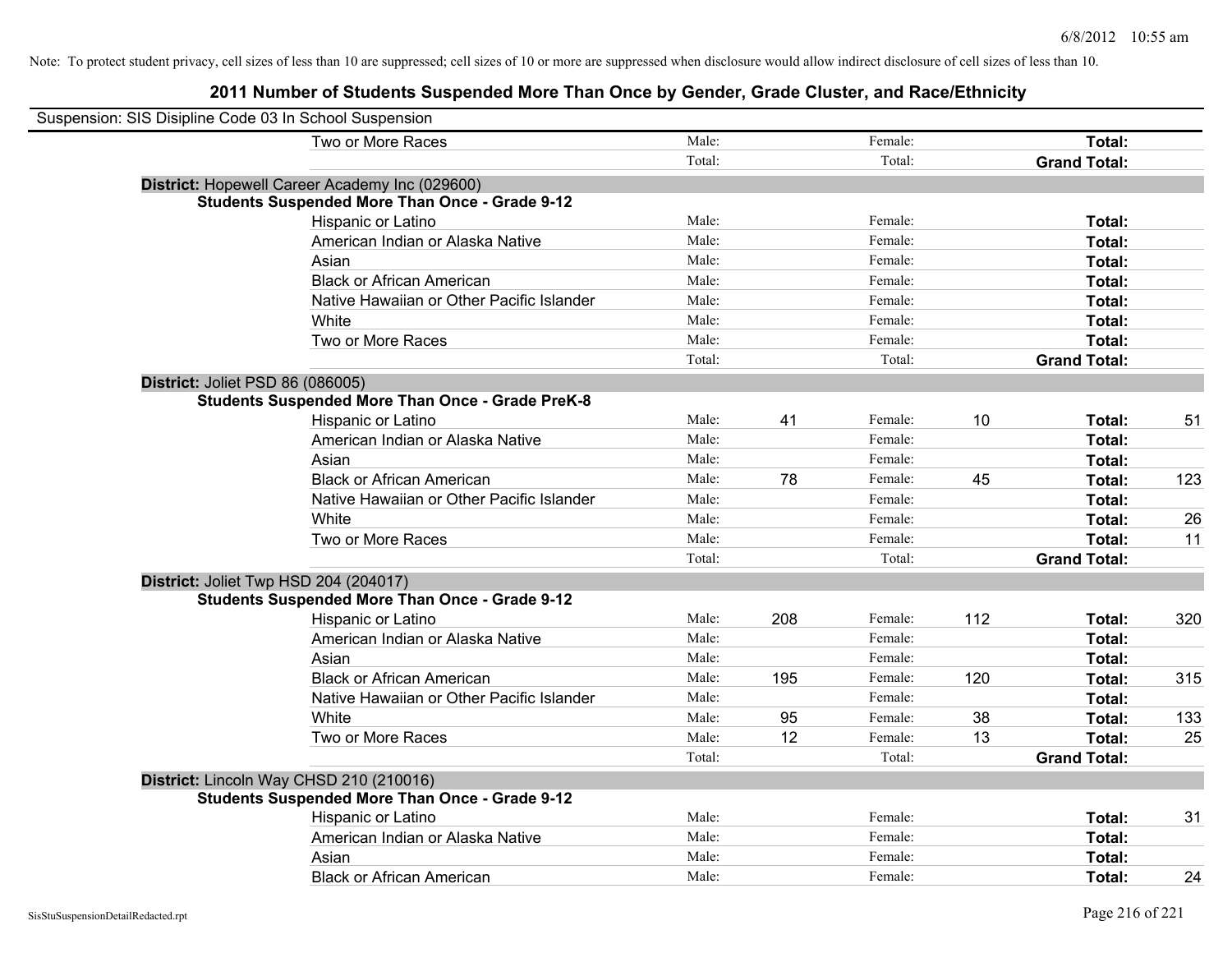**2011 Number of Students Suspended More Than Once by Gender, Grade Cluster, and Race/Ethnicity**

| Suspension: SIS Disipline Code 03 In School Suspension |                                                         |        |     |         |    |                     |     |
|--------------------------------------------------------|---------------------------------------------------------|--------|-----|---------|----|---------------------|-----|
|                                                        | Native Hawaiian or Other Pacific Islander               | Male:  |     | Female: |    | Total:              |     |
|                                                        | White                                                   | Male:  | 185 | Female: | 91 | Total:              | 276 |
|                                                        | Two or More Races                                       | Male:  |     | Female: |    | Total:              | 22  |
|                                                        |                                                         | Total: |     | Total:  |    | <b>Grand Total:</b> |     |
|                                                        | District: Lincoln-Way Area Spec Ed JA Dist (843060)     |        |     |         |    |                     |     |
|                                                        | <b>Students Suspended More Than Once - Grade 9-12</b>   |        |     |         |    |                     |     |
|                                                        | Hispanic or Latino                                      | Male:  |     | Female: |    | Total:              |     |
|                                                        | American Indian or Alaska Native                        | Male:  |     | Female: |    | Total:              |     |
|                                                        | Asian                                                   | Male:  |     | Female: |    | Total:              |     |
|                                                        | <b>Black or African American</b>                        | Male:  |     | Female: |    | Total:              |     |
|                                                        | Native Hawaiian or Other Pacific Islander               | Male:  |     | Female: |    | Total:              |     |
|                                                        | White                                                   | Male:  |     | Female: |    | Total:              |     |
|                                                        | Two or More Races                                       | Male:  |     | Female: |    | Total:              |     |
|                                                        |                                                         | Total: |     | Total:  |    | <b>Grand Total:</b> |     |
| District: Lockport SD 91 (091002)                      |                                                         |        |     |         |    |                     |     |
|                                                        | <b>Students Suspended More Than Once - Grade PreK-8</b> |        |     |         |    |                     |     |
|                                                        | Hispanic or Latino                                      | Male:  |     | Female: |    | Total:              |     |
|                                                        | American Indian or Alaska Native                        | Male:  |     | Female: |    | Total:              |     |
|                                                        | Asian                                                   | Male:  |     | Female: |    | Total:              |     |
|                                                        | <b>Black or African American</b>                        | Male:  |     | Female: |    | Total:              |     |
|                                                        | Native Hawaiian or Other Pacific Islander               | Male:  |     | Female: |    | Total:              |     |
|                                                        | White                                                   | Male:  |     | Female: |    | Total:              |     |
|                                                        | Two or More Races                                       | Male:  |     | Female: |    | Total:              |     |
|                                                        |                                                         | Total: |     | Total:  |    | <b>Grand Total:</b> |     |
|                                                        | District: Lockport Twp HSD 205 (205017)                 |        |     |         |    |                     |     |
|                                                        | <b>Students Suspended More Than Once - Grade 9-12</b>   |        |     |         |    |                     |     |
|                                                        | Hispanic or Latino                                      | Male:  |     | Female: |    | Total:              | 25  |
|                                                        | American Indian or Alaska Native                        | Male:  |     | Female: |    | Total:              |     |
|                                                        | Asian                                                   | Male:  |     | Female: |    | Total:              |     |
|                                                        | <b>Black or African American</b>                        | Male:  |     | Female: |    | Total:              |     |
|                                                        | Native Hawaiian or Other Pacific Islander               | Male:  |     | Female: |    | Total:              |     |
|                                                        | White                                                   | Male:  | 53  | Female: | 12 | Total:              | 65  |
|                                                        | Two or More Races                                       | Male:  |     | Female: |    | Total:              |     |
|                                                        |                                                         | Total: | 77  | Total:  | 23 | <b>Grand Total:</b> | 100 |
|                                                        | District: New Lenox SD 122 (122002)                     |        |     |         |    |                     |     |
|                                                        | <b>Students Suspended More Than Once - Grade PreK-8</b> |        |     |         |    |                     |     |
|                                                        | Hispanic or Latino                                      | Male:  |     | Female: |    | Total:              |     |
|                                                        | American Indian or Alaska Native                        | Male:  |     | Female: |    | Total:              |     |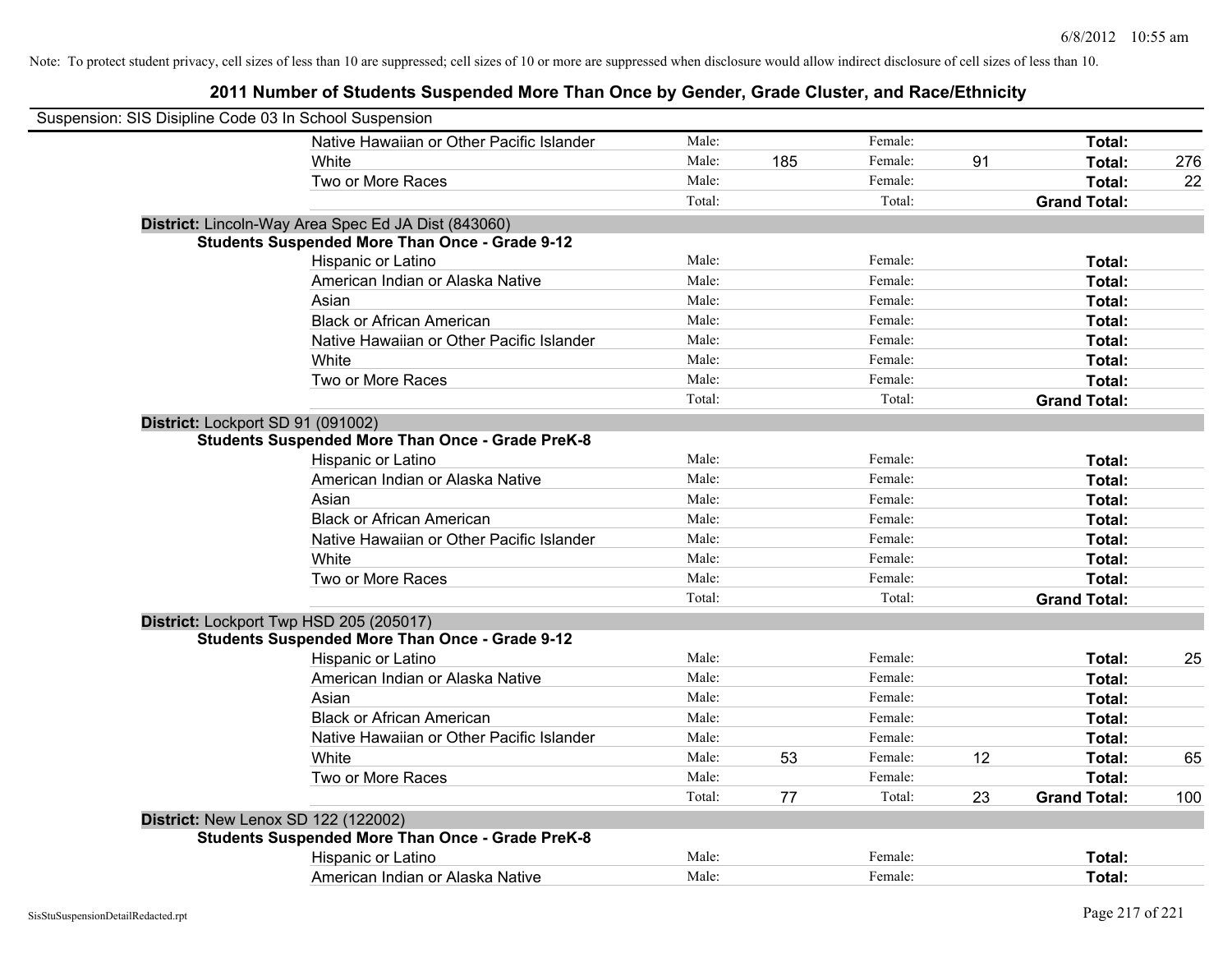## **2011 Number of Students Suspended More Than Once by Gender, Grade Cluster, and Race/Ethnicity**

| Suspension: SIS Disipline Code 03 In School Suspension |                                                         |        |    |         |    |                     |     |
|--------------------------------------------------------|---------------------------------------------------------|--------|----|---------|----|---------------------|-----|
|                                                        | Asian                                                   | Male:  |    | Female: |    | Total:              |     |
|                                                        | <b>Black or African American</b>                        | Male:  |    | Female: |    | Total:              |     |
|                                                        | Native Hawaiian or Other Pacific Islander               | Male:  |    | Female: |    | Total:              |     |
|                                                        | White                                                   | Male:  |    | Female: |    | Total:              | 23  |
|                                                        | Two or More Races                                       | Male:  |    | Female: |    | Total:              |     |
|                                                        |                                                         | Total: |    | Total:  |    | <b>Grand Total:</b> |     |
|                                                        | District: Peotone CUSD 207U (207U26)                    |        |    |         |    |                     |     |
|                                                        | <b>Students Suspended More Than Once - Grade PreK-8</b> |        |    |         |    |                     |     |
|                                                        | Hispanic or Latino                                      | Male:  |    | Female: |    | Total:              |     |
|                                                        | American Indian or Alaska Native                        | Male:  |    | Female: |    | Total:              |     |
|                                                        | Asian                                                   | Male:  |    | Female: |    | Total:              |     |
|                                                        | <b>Black or African American</b>                        | Male:  |    | Female: |    | Total:              |     |
|                                                        | Native Hawaiian or Other Pacific Islander               | Male:  |    | Female: |    | Total:              |     |
|                                                        | White                                                   | Male:  |    | Female: |    | Total:              |     |
|                                                        | Two or More Races                                       | Male:  |    | Female: |    | Total:              |     |
|                                                        |                                                         | Total: |    | Total:  |    | <b>Grand Total:</b> | 10  |
|                                                        | District: Plainfield SD 202 (202022)                    |        |    |         |    |                     |     |
|                                                        | <b>Students Suspended More Than Once - Grade PreK-8</b> |        |    |         |    |                     |     |
|                                                        | Hispanic or Latino                                      | Male:  |    | Female: |    | Total:              | 44  |
|                                                        | American Indian or Alaska Native                        | Male:  |    | Female: |    | Total:              |     |
|                                                        | Asian                                                   | Male:  |    | Female: |    | Total:              |     |
|                                                        | <b>Black or African American</b>                        | Male:  |    | Female: |    | Total:              | 49  |
|                                                        | Native Hawaiian or Other Pacific Islander               | Male:  |    | Female: |    | Total:              |     |
|                                                        | White                                                   | Male:  | 74 | Female: | 10 | Total:              | 84  |
|                                                        | Two or More Races                                       | Male:  |    | Female: |    | Total:              |     |
|                                                        |                                                         | Total: |    | Total:  |    | <b>Grand Total:</b> |     |
|                                                        | <b>Students Suspended More Than Once - Grade 9-12</b>   |        |    |         |    |                     |     |
|                                                        | Hispanic or Latino                                      | Male:  | 74 | Female: | 43 | Total:              | 117 |
|                                                        | American Indian or Alaska Native                        | Male:  |    | Female: |    | Total:              |     |
|                                                        | Asian                                                   | Male:  |    | Female: |    | Total:              |     |
|                                                        | <b>Black or African American</b>                        | Male:  | 36 | Female: | 18 | Total:              | 54  |
|                                                        | Native Hawaiian or Other Pacific Islander               | Male:  |    | Female: |    | Total:              |     |
|                                                        | White                                                   | Male:  | 78 | Female: | 36 | Total:              | 114 |
|                                                        | Two or More Races                                       | Male:  |    | Female: |    | Total:              |     |
|                                                        |                                                         | Total: |    | Total:  |    | <b>Grand Total:</b> |     |
|                                                        | District: Richland GSD 88A (088A02)                     |        |    |         |    |                     |     |
|                                                        | <b>Students Suspended More Than Once - Grade PreK-8</b> |        |    |         |    |                     |     |
|                                                        | Hispanic or Latino                                      | Male:  |    | Female: |    | Total:              |     |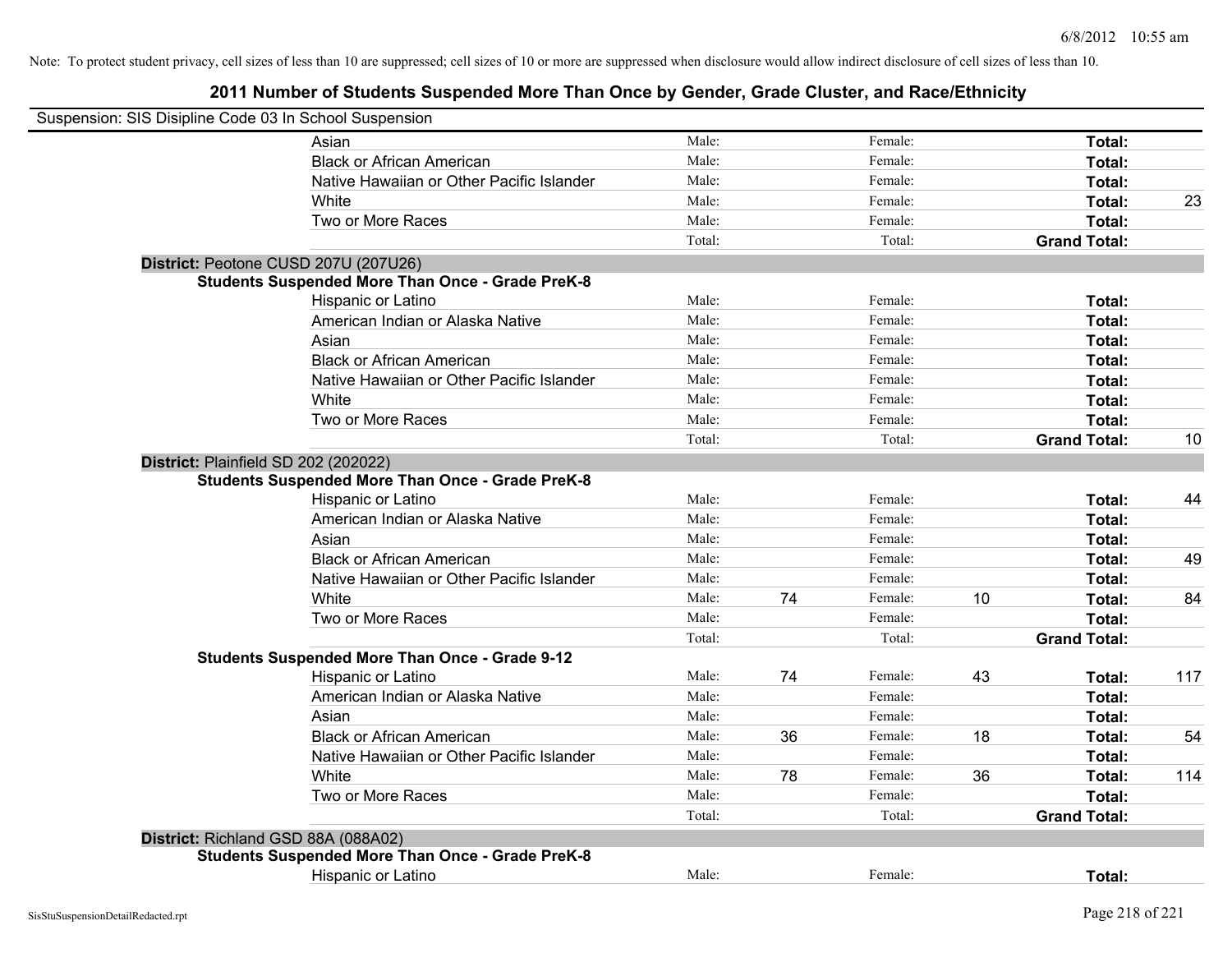## **2011 Number of Students Suspended More Than Once by Gender, Grade Cluster, and Race/Ethnicity**

| Suspension: SIS Disipline Code 03 In School Suspension |                                                         |        |              |    |                     |    |
|--------------------------------------------------------|---------------------------------------------------------|--------|--------------|----|---------------------|----|
|                                                        | American Indian or Alaska Native                        | Male:  | Female:      |    | Total:              |    |
|                                                        | Asian                                                   | Male:  | Female:      |    | Total:              |    |
|                                                        | <b>Black or African American</b>                        | Male:  | Female:      |    | Total:              | 21 |
|                                                        | Native Hawaiian or Other Pacific Islander               | Male:  | Female:      |    | Total:              |    |
|                                                        | White                                                   | Male:  | Female:      |    | Total:              |    |
|                                                        | Two or More Races                                       | Male:  | Female:      |    | Total:              |    |
|                                                        |                                                         | Total: | 25<br>Total: | 10 | <b>Grand Total:</b> | 35 |
| District: Rockdale SD 84 (084002)                      |                                                         |        |              |    |                     |    |
|                                                        | <b>Students Suspended More Than Once - Grade PreK-8</b> |        |              |    |                     |    |
|                                                        | Hispanic or Latino                                      | Male:  | Female:      |    | Total:              |    |
|                                                        | American Indian or Alaska Native                        | Male:  | Female:      |    | Total:              |    |
|                                                        | Asian                                                   | Male:  | Female:      |    | Total:              |    |
|                                                        | <b>Black or African American</b>                        | Male:  | Female:      |    | Total:              |    |
|                                                        | Native Hawaiian or Other Pacific Islander               | Male:  | Female:      |    | Total:              |    |
|                                                        | White                                                   | Male:  | Female:      |    | Total:              |    |
|                                                        | Two or More Races                                       | Male:  | Female:      |    | Total:              |    |
|                                                        |                                                         | Total: | Total:       |    | <b>Grand Total:</b> |    |
| District: Summit Hill SD 161 (161002)                  |                                                         |        |              |    |                     |    |
|                                                        | <b>Students Suspended More Than Once - Grade PreK-8</b> |        |              |    |                     |    |
|                                                        | Hispanic or Latino                                      | Male:  | Female:      |    | Total:              |    |
|                                                        | American Indian or Alaska Native                        | Male:  | Female:      |    | Total:              |    |
|                                                        | Asian                                                   | Male:  | Female:      |    | Total:              |    |
|                                                        | <b>Black or African American</b>                        | Male:  | Female:      |    | Total:              |    |
|                                                        | Native Hawaiian or Other Pacific Islander               | Male:  | Female:      |    | Total:              |    |
|                                                        | White                                                   | Male:  | Female:      |    | Total:              | 19 |
|                                                        | Two or More Races                                       | Male:  | Female:      |    | Total:              |    |
|                                                        |                                                         | Total: | Total:       |    | <b>Grand Total:</b> |    |
| <b>District: Taft SD 90 (090002)</b>                   |                                                         |        |              |    |                     |    |
|                                                        | <b>Students Suspended More Than Once - Grade PreK-8</b> |        |              |    |                     |    |
|                                                        | Hispanic or Latino                                      | Male:  | Female:      |    | Total:              |    |
|                                                        | American Indian or Alaska Native                        | Male:  | Female:      |    | Total:              |    |
|                                                        | Asian                                                   | Male:  | Female:      |    | Total:              |    |
|                                                        | <b>Black or African American</b>                        | Male:  | Female:      |    | Total:              |    |
|                                                        | Native Hawaiian or Other Pacific Islander               | Male:  | Female:      |    | Total:              |    |
|                                                        | White                                                   | Male:  | Female:      |    | Total:              |    |
|                                                        | Two or More Races                                       | Male:  | Female:      |    | Total:              |    |
|                                                        |                                                         | Total: | Total:       |    | <b>Grand Total:</b> | 11 |

## **District:** Troy CCSD 30C (030C04)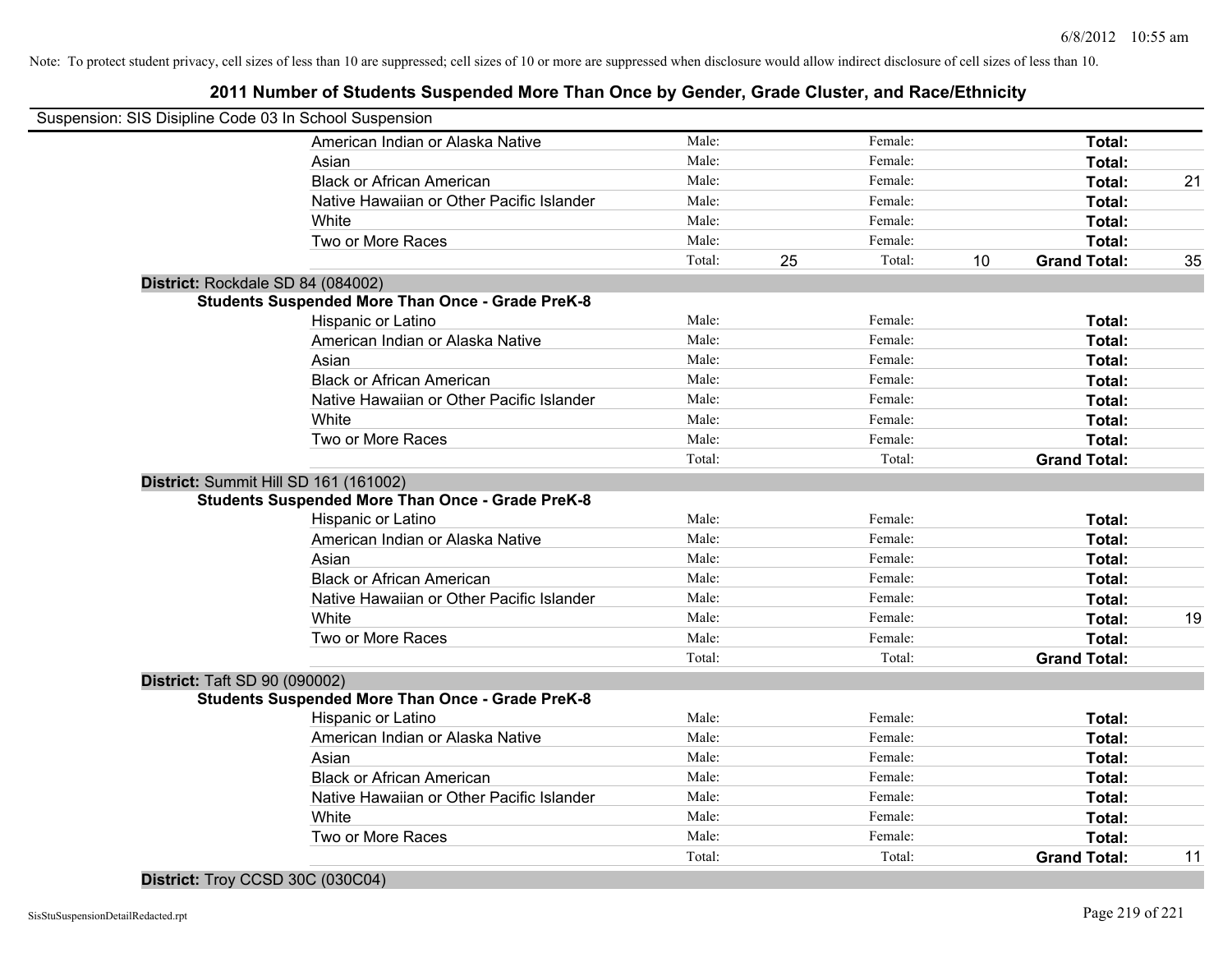**2011 Number of Students Suspended More Than Once by Gender, Grade Cluster, and Race/Ethnicity**

| Suspension: SIS Disipline Code 03 In School Suspension |                                                         |        |     |         |     |                     |     |
|--------------------------------------------------------|---------------------------------------------------------|--------|-----|---------|-----|---------------------|-----|
|                                                        | <b>Students Suspended More Than Once - Grade PreK-8</b> |        |     |         |     |                     |     |
|                                                        | Hispanic or Latino                                      | Male:  |     | Female: |     | Total:              | 15  |
|                                                        | American Indian or Alaska Native                        | Male:  |     | Female: |     | Total:              |     |
|                                                        | Asian                                                   | Male:  |     | Female: |     | Total:              |     |
|                                                        | <b>Black or African American</b>                        | Male:  |     | Female: |     | Total:              | 12  |
|                                                        | Native Hawaiian or Other Pacific Islander               | Male:  |     | Female: |     | Total:              |     |
|                                                        | White                                                   | Male:  |     | Female: |     | Total:              | 21  |
|                                                        | Two or More Races                                       | Male:  |     | Female: |     | Total:              |     |
|                                                        |                                                         | Total: |     | Total:  |     | <b>Grand Total:</b> |     |
|                                                        | District: Valley View CUSD 365U (365U26)                |        |     |         |     |                     |     |
|                                                        | <b>Students Suspended More Than Once - Grade PreK-8</b> |        |     |         |     |                     |     |
|                                                        | Hispanic or Latino                                      | Male:  |     | Female: |     | Total:              | 21  |
|                                                        | American Indian or Alaska Native                        | Male:  |     | Female: |     | Total:              |     |
|                                                        | Asian                                                   | Male:  |     | Female: |     | Total:              |     |
|                                                        | <b>Black or African American</b>                        | Male:  |     | Female: |     | Total:              | 26  |
|                                                        | Native Hawaiian or Other Pacific Islander               | Male:  |     | Female: |     | Total:              |     |
|                                                        | White                                                   | Male:  |     | Female: |     | Total:              |     |
|                                                        | Two or More Races                                       | Male:  |     | Female: |     | Total:              |     |
|                                                        |                                                         | Total: | 43  | Total:  | 16  | <b>Grand Total:</b> | 59  |
|                                                        | <b>Students Suspended More Than Once - Grade 9-12</b>   |        |     |         |     |                     |     |
|                                                        | Hispanic or Latino                                      | Male:  | 204 | Female: | 138 | Total:              | 342 |
|                                                        | American Indian or Alaska Native                        | Male:  |     | Female: |     | Total:              |     |
|                                                        | Asian                                                   | Male:  |     | Female: |     | Total:              |     |
|                                                        | <b>Black or African American</b>                        | Male:  | 185 | Female: | 101 | Total:              | 286 |
|                                                        | Native Hawaiian or Other Pacific Islander               | Male:  |     | Female: |     | Total:              |     |
|                                                        | White                                                   | Male:  | 63  | Female: | 27  | Total:              | 90  |
|                                                        | Two or More Races                                       | Male:  |     | Female: |     | Total:              | 18  |
|                                                        |                                                         | Total: |     | Total:  |     | <b>Grand Total:</b> |     |
|                                                        | District: Wilmington CUSD 209U (209U26)                 |        |     |         |     |                     |     |
|                                                        | <b>Students Suspended More Than Once - Grade PreK-8</b> |        |     |         |     |                     |     |
|                                                        | Hispanic or Latino                                      | Male:  |     | Female: |     | Total:              |     |
|                                                        | American Indian or Alaska Native                        | Male:  |     | Female: |     | Total:              |     |
|                                                        | Asian                                                   | Male:  |     | Female: |     | Total:              |     |
|                                                        | <b>Black or African American</b>                        | Male:  |     | Female: |     | Total:              |     |
|                                                        | Native Hawaiian or Other Pacific Islander               | Male:  |     | Female: |     | Total:              |     |
|                                                        | White                                                   | Male:  |     | Female: |     | Total:              |     |
|                                                        | Two or More Races                                       | Male:  |     | Female: |     | Total:              |     |
|                                                        |                                                         | Total: |     | Total:  |     | <b>Grand Total:</b> |     |